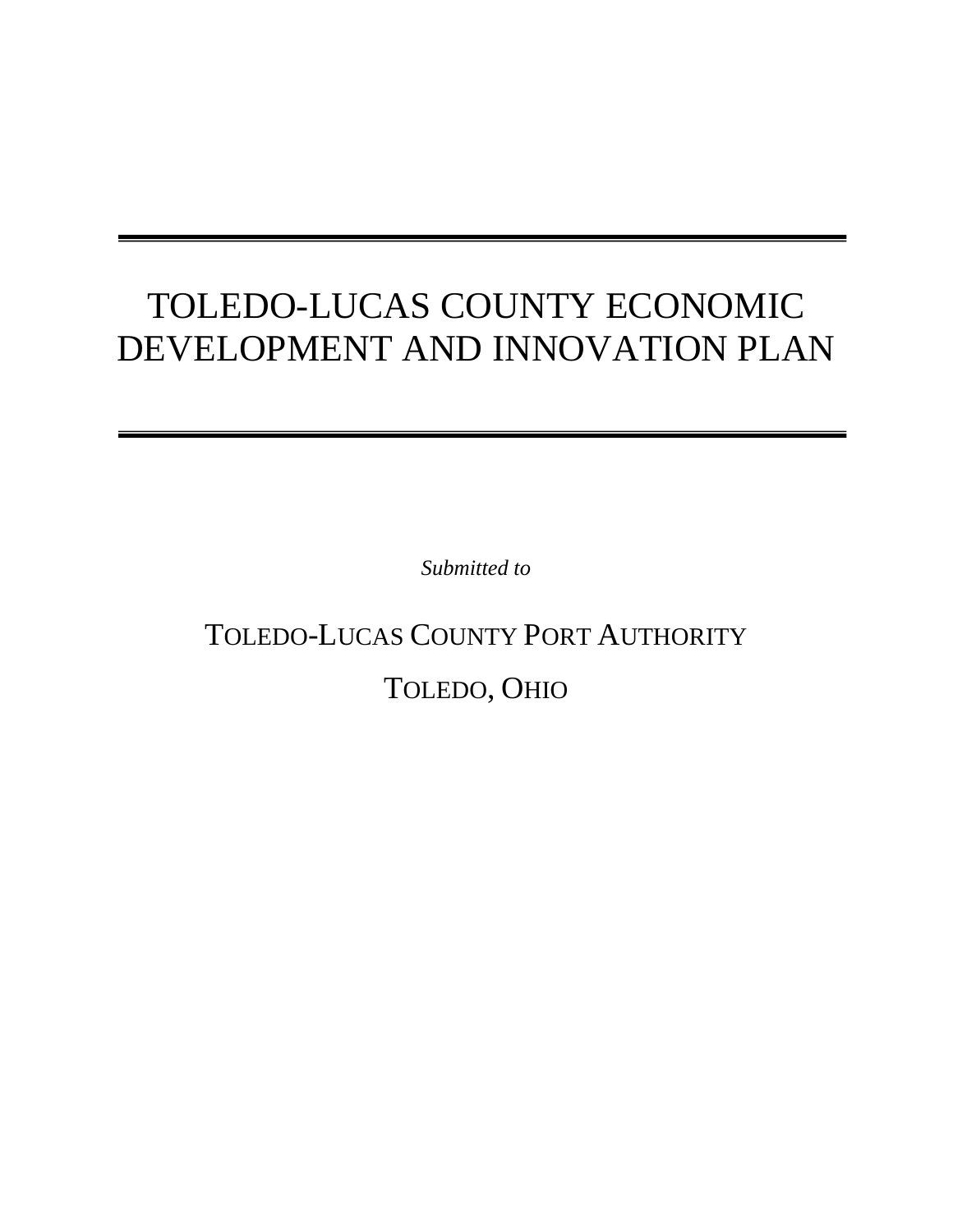## TOLEDO-LUCAS COUNTY ECONOMIC DEVELOPMENT AND INNOVATION PLAN

*Submitted to* 

Toledo-Lucas County Port Authority Toledo, Ohio

**February 2004** 

**HAMMER** • **SILER** • **GEORGE** • **ASSOCIATES Denver/Silver Spring**  8720 Georgia Avenue, Suite 906 Silver Spring, Maryland 20910

**INTERNATIONAL ECONOMIC DEVELOPMENT COUNCIL**  734 15th Street, N.W., Suite 900 Washington, DC 20005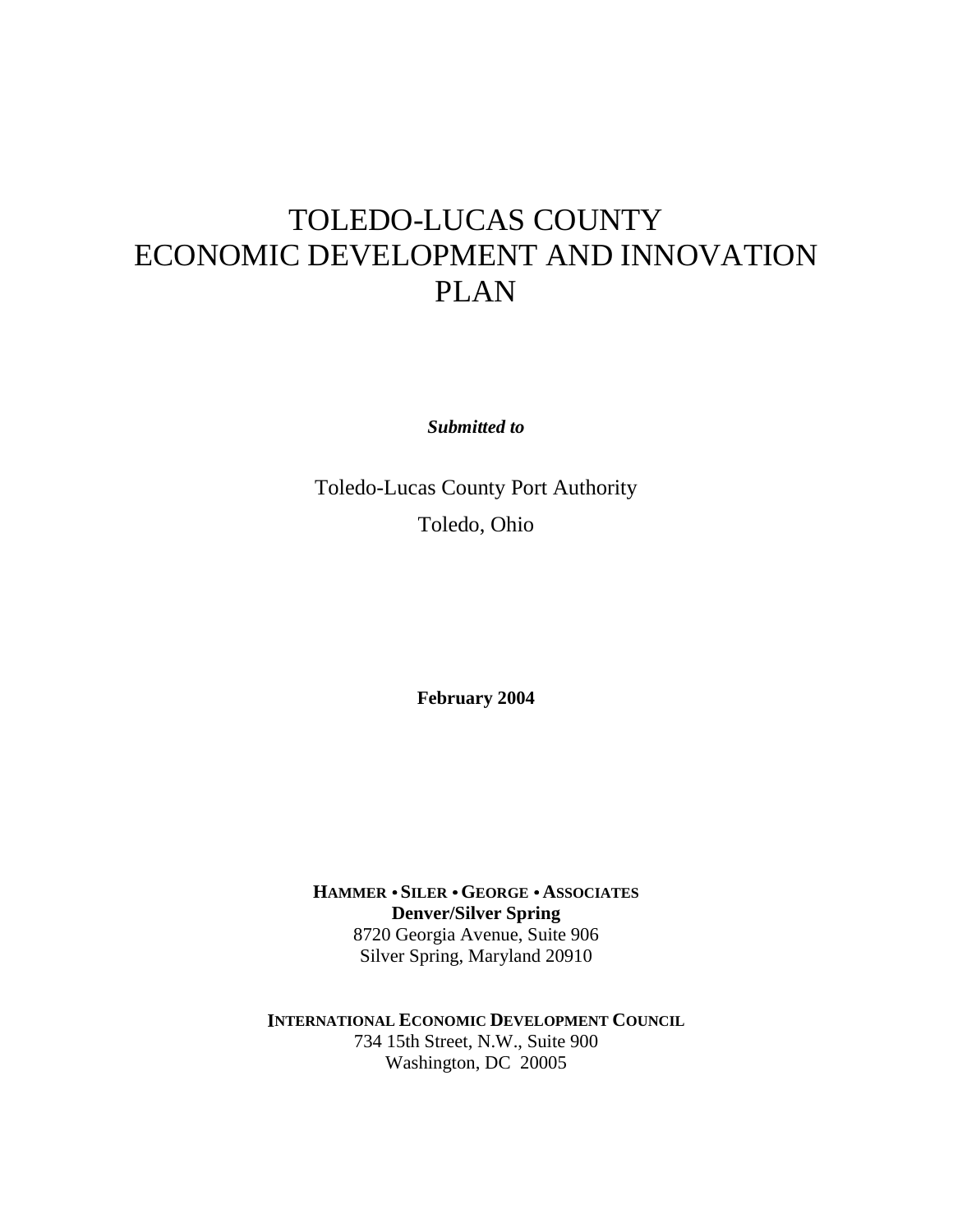## **EXECUTIVE SUMMARY**

This Executive Summary presents, in brief, a description of the assignment and the consultant team and the most important conclusions, highest priority actions, and the organizational structure recommended to most efficiently achieve the strategy.

#### **THE ASSIGNMENT**

The consultant team was engaged to carry out the economic analysis required to prepare and recommend the economic innovation and development strategy to guide Toledo leadership and various entities to achieve the full economic development potential and to recommend the organizational structure through which they can most effectively carry out this strategy. Extensive in-depth interviews with key economic development and other leaders in Toledo, careful analysis of comparable strategies in best practice cities, extensive data analysis and interaction with the client group were important parts of the work leading to the findings and recommendations presented here.

## **THE CONSULTANT TEAM**

The consultant team was made up of Hammer, Siler, George Associates and the International Economic Development Council. **Hammer, Siler, George Associates** is an economic analysis and strategy firm, which has been in business for fifty years serving large and small communities and other governmental entities, universities, and private businesses of all kinds. Economic and technology strategies prepared by the firm include those for Denver, the Oklahoma City region and the State of Oklahoma, the nine county Detroit region, Washington, D.C., State of West Virginia, Dallas and Baltimore.

The **International Economic Development Council** (IEDC) has as its members nearly all of the economic development entities in the U.S. and a number of international entities as well. The IEDC also has an impressive staff and an economic development industry research program, including continuing best practices surveys and analysis; much of it sponsored by federal economic development agencies. The IEDC carries out, in addition, selected consulting assignments, including their work with HSGA in Dallas, Baltimore, Dayton and Washington.

## **MAJOR FINDINGS AND CONCLUSIONS**

**1. Toledo's Strong Economic Development Platform.** Toledo/Lucas County (hereafter sometimes referred to as Toledo) has a location central to the Midwest and the nation, an excellent transportation system, and substantial regional and adjacent regional economies, which provide a strong foundation for future economic growth.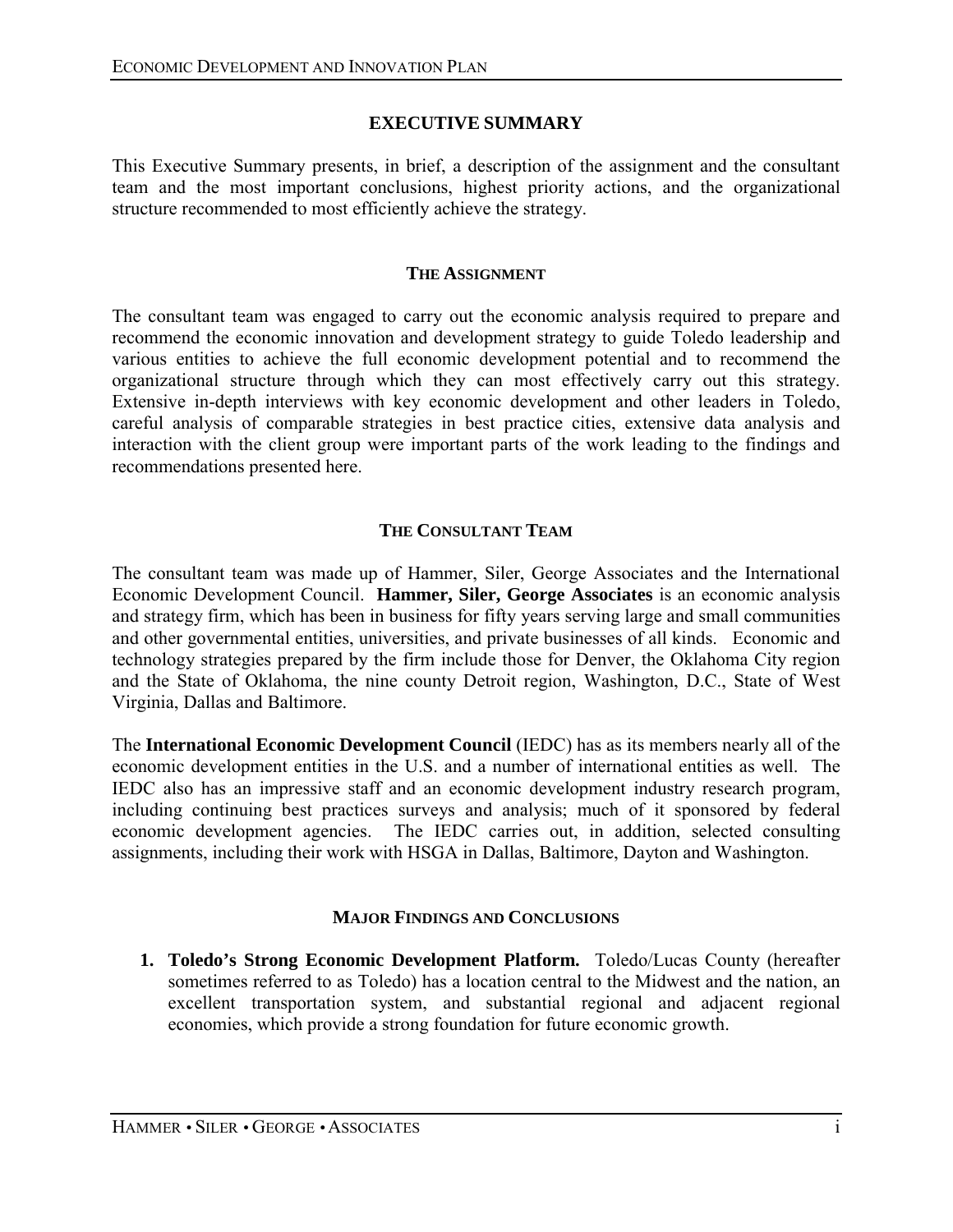- **2. Strong Institutions with Economic Development Potential.** The economic development platform is also strengthened by the fact that there are a relatively small number of entities in the key potential economic development roles, and each has major resources: The City of Toledo, Lucas County, the Toledo-Lucas County Port Authority, the Regional Growth Partnership (RGP) and the University of Toledo make up this core group, and each has strong labor and business participation.
- **3. Major Dedicated Countywide Economic Development Financial Resource.** The roughly \$2.4 million raised annually in the county by the Port Authority through the economic development tax levy, gives economic development in the county an important competitive edge if deployed in a high-leverage manner. Facing present public attitudes about taxes, it is essential that next fall's election campaign to renew the levy be based on a convincing set of agency and program uses.
- **4. Lack of Economic Development Planning and Priority Setting.** In order for the levy funds to be most effectively deployed, and this proposed deployment to be convincingly communicated to the voters of the county, a strong and systematic logic must be determined and communicated. This consultant work and this report is an important next step in setting priorities and in putting in place a continuing priority setting system.
- **5. Many Agencies but Unclear Roles.** Toledo has an extensive number of agencies and other entities that list economic development as a part of their mission and work program. However, the consensus of our extensive economic development interviews confirms our own analysis that there is no organizational strategy to assign and allocate each economic development function to a lead agency with roles of all participating agencies defined and agreed to. The result is inefficiency and under-performance.
- **6. Disenfranchisement.** Important parts of the Toledo population and some physical and governmental sub-areas are not a serious consideration in the strategies and budget formulations of the economic development entities controlling the deployment of the Port Authority economic development levy and other dedicated financial resources. This is generating frustration and leads to their conclusions that recent efforts to begin to address this issue are moving far too slowly.
- **7. Way Behind the National Curve on Diversity as an Economic Development Resource.** The demographic shifts have spoken and there is now strong agreement among businesses of all sizes and industry focuses and, thus, among economic and total community leadership, that enhancing and fully integrating all part of a population, rapidly becoming more diverse, is not only morally right and fair, but also pragmatically essential to continue to be competitive.
- **8. Strength in Economic Development Project Financing.** The Toledo-Lucas County Port Authority has legal capacity and staff capability and plays an important projectfinancing role for economic development projects in the county. The Port Authority also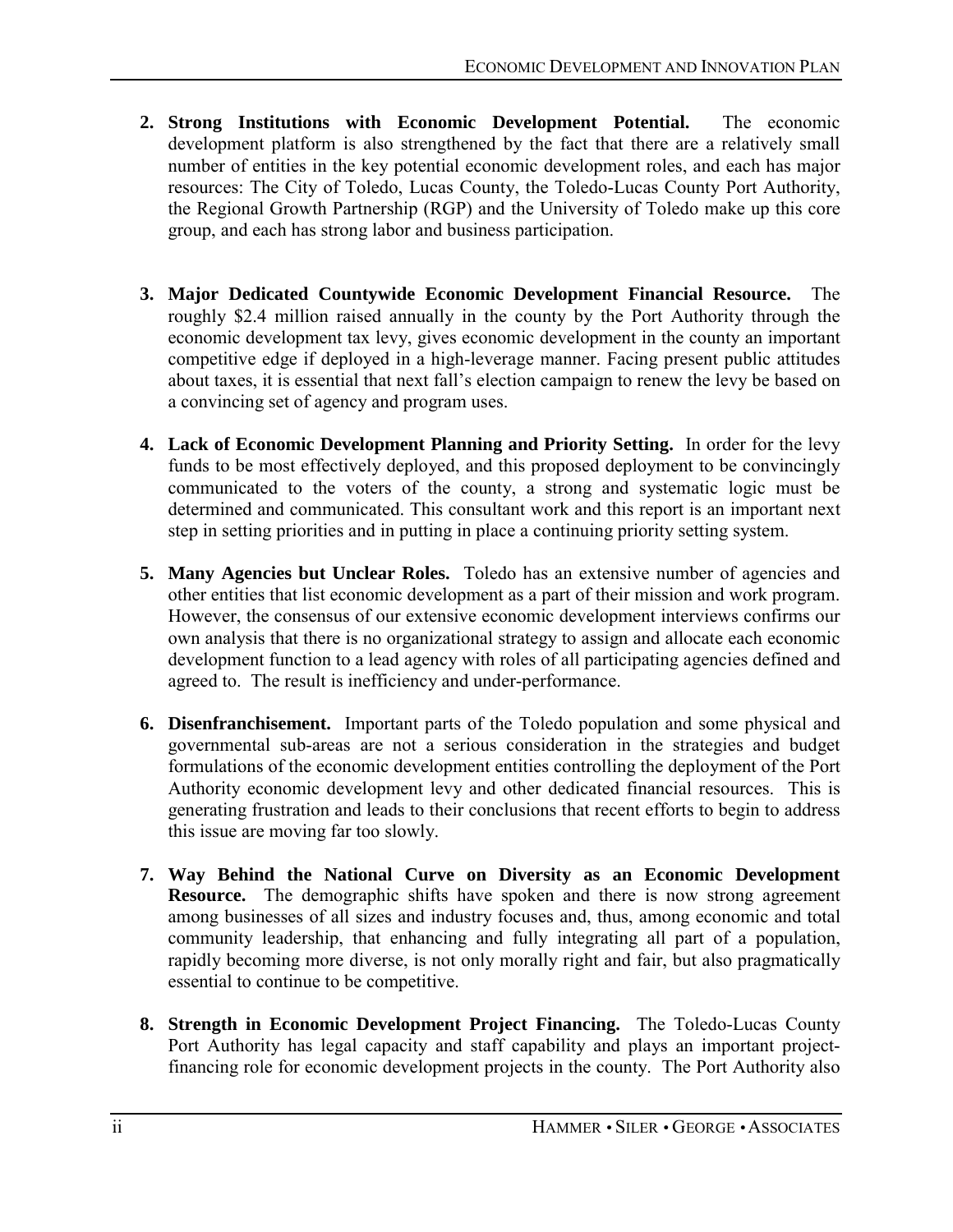provides these services to jurisdictions elsewhere in Ohio, which generates net revenue for the Port Authority that can support other economic development activities.

- **9. Lack of Land Assembly and Site Preparation Capability.** Both meeting the needs of expanding existing businesses and being able to offer an attractive range of existing sites to prospective businesses requires that the city and the rest of the county maintain a good inventory of sites and be able to act to achieve sites for a full range of kinds of business users and economic development projects when they arise. The city, having built out earlier than the outlying areas, suffers most from this condition. This capacity does not now exist and the lack of sites is a serious negative factor. Furthermore, much of the land that is available has brownfields characteristics, complicating the site preparation.
- **10. Need for Strong Project Feasibility and Packaging Capability.** This is the backbone of effective initiative and responsive project development, both through direct public and public/private development activity and through the provision of technical assistance to others considering and carrying out projects.
- **11. Weak Small Business Development Capabilities.** Starting, operating and growing a small business in all parts of the city and county is challenging. Since these businesses account for a significant share of the jobs and business and public revenues, it is important that there be an effective program of management, financing and total technical assistance. Although there are many agencies "in the field," much more can be done.
- **12. Extensive Business Attraction Efforts.** The Regional Growth Partnership has a relatively high budget relative to similar entities in comparably sized markets and carries out an aggressive and diversified program, now including the former Regional Technology Alliance function.
- **13. Technology-based Economic Development Efforts in the Early Stages.** Toledo is substantially behind efforts in many other cities, although the small staff is aggressively moving towards an effective cluster organization. A stepped-up effort needs high priority.
- **14. Downtown Efforts Need to Continue to Retain Competitive Position.** Toledo faces the typical American city challenge of retaining its market share as competitive centers are developed more convenient to growth areas. By maintaining the governmental function, the ballpark, the successful re-use of the festival market buildings, new corporate headquarters and impressive promotions, Toledo has made an important effort. The waterfront and downtown-adjacent neighborhoods are under consideration now.

## **HIGH PRIORITY RECOMMENDATIONS**

There are two components of the high priority recommendations. The first is the identification of the target industries that the consultants have concluded will best fit Toledo's current and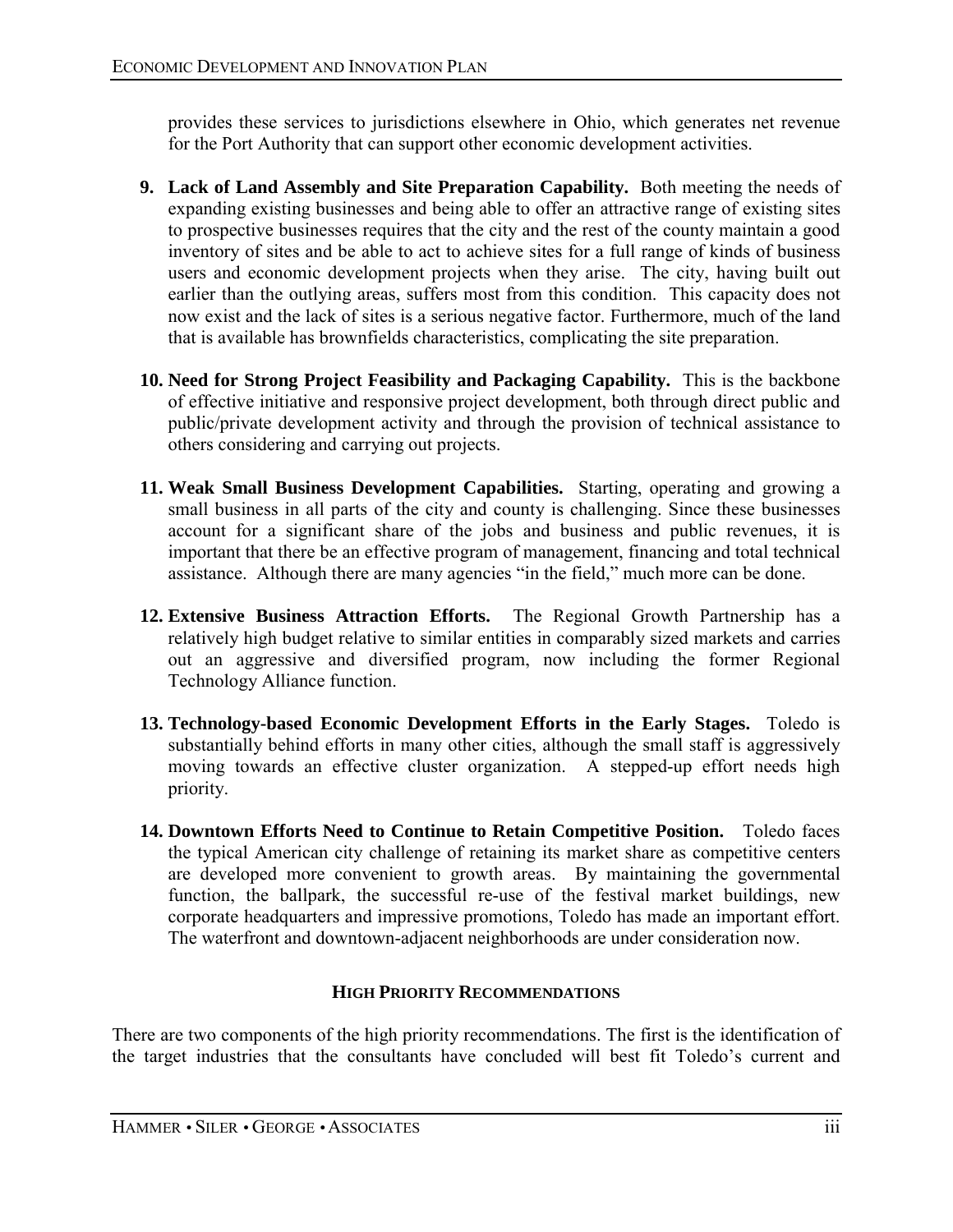potential economy, based on an extension of the cluster work done locally, recognition of university research and academic strengths, and our knowledge of national trends.

The second part is setting forth the most important and effective strategies for attracting, retaining, and growing those targets. The strategies would be beneficial to other industries as well and their beneficial impact will go well beyond the focused targets.

## **Important Target Industry Clusters**

## **1. Plastics**

**Opportunity.** This is an important sector now in the Toledo economy, stemming from the related glass and container industry from early last century. As plastics becomes more and more the material of choice for automobile parts and high-tech applications, Toledo's firms in the industry can find new markets and new technologies on which to expand their business. A large and well-trained workforce already exists.

**Required Actions.** The existing firms need to stay abreast of emerging technological advances, reinvest and retrain as appropriate. Closer liaison with university research in this field will create synergy and ultimately new business opportunities. More emphasis on materials science at the universities would mesh well with the plastics industry.

## **2. Engineering Services**

**Opportunity.** This important sector of the existing Toledo economy can move toward achieving its full potential if companies diversify to better serve auto companies in other geographic areas and to businesses focused on other large scale precision products. Outsourcing of limited production runs, sometimes called "mass customization," is an important target market for this diversification effort.

**Required Actions.** The existing firms need to achieve the difficult task of finding resources to complement their continued priority on the OEM and other existing Detroit customers with individual and joint efforts to pursue existing marketing leads and generate new ones in new manufacturing sectors.

## **3. Automotive Components**

**Opportunity.** This is the largest single industry in the Toledo area with over 20,000 employees. While there is increased pressure from overseas production, auto manufacturers are outsourcing more of their parts and sub-assembly needs and even foreign firms need a presence near the auto manufacturers. Toledo is only one hour from Detroit and Ann Arbor and is within 500 miles of 75 percent of all of the automobile production in the U.S.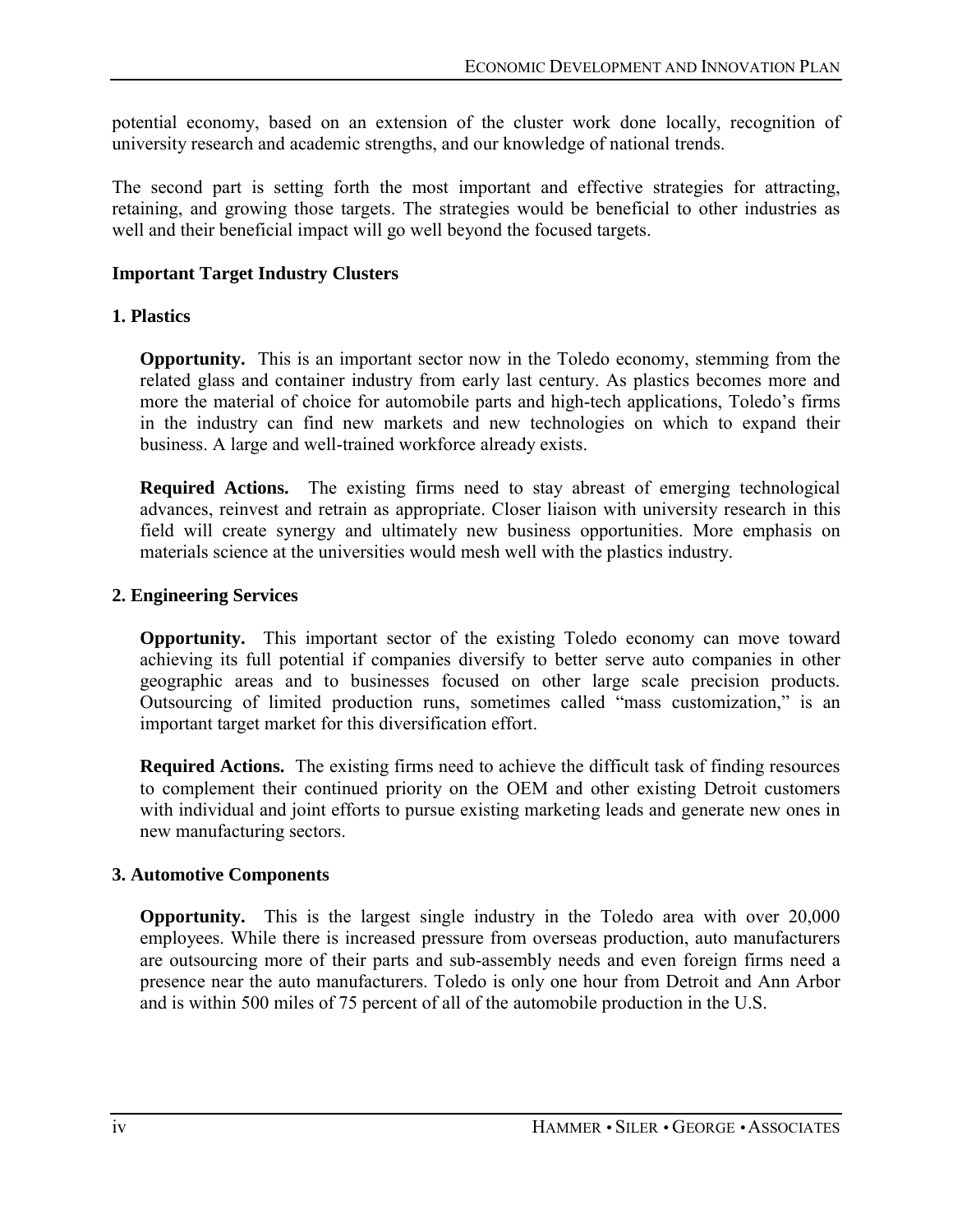**Required Actions.** Small suppliers need to upgrade their technologies, not only in processing, but also in accounting, inventory control and logistics, to compete in an increasingly sophisticated market.

## **4. Logistics/Warehousing**

**Opportunity.** Toledo is blessed with one of the most accessible locations in the U.S. and is served by an excellent network of highway, rail, port and airport facilities. This is a key factor in Toledo's attractiveness for the automotive, plastics, and other industries, and it provides opportunity for the shipping, trucking, distribution and related firms, as well as for the transportation providers themselves.

**Required Actions.** Continued improvement of the port and airport is essential, as is the development of attractive business parks near them. Shipping systems are becoming more sophisticated and more university research and curricula should be directed at information technology related to inventory and distribution control. Aggressive marketing of the airport as a freight and intermodal transfer point would further tap the region's location and transportation advantages.

## **5. Propulsion Systems and Advanced Manufacturing**

**Opportunity.** There is substantial regulatory and industry pressure and substantial research funding available for the development of new, more efficient energy sources for vehicles. The partnership of the Port Authority, Teledyne and the universities in the small turbine research center and the federal funding which will provide support provide the platform if there is effective action. The quality workforce gives additional important strength in this area.

**Required Actions.** Getting the small turbine research center up and operating is certainly the first step and additional earmarked congressional funding can be attracted. A strong private industry/university effort can achieve substantially expanded federal earmarked financing.

## **6. Biomedical Engineering/Medical Apparatus**

**Opportunity.** Toledo has the engineering services and advanced manufacturing capability, the available skilled work force and the medical school required to design and carry out an effective cluster strategy for this rapidly growing economic sector.

**Required Actions.** In order to achieve traction in this target area, the university research in the medical area needs to be substantially ramped up, the engineering and medical schools need to accelerate efforts in the bioengineering area, and a comprehensive incubation support program, with wet lab capacity needs to be put in place. Workforce retraining will be an important component of the effort. The new RGP technology activity will provide important input to this effort.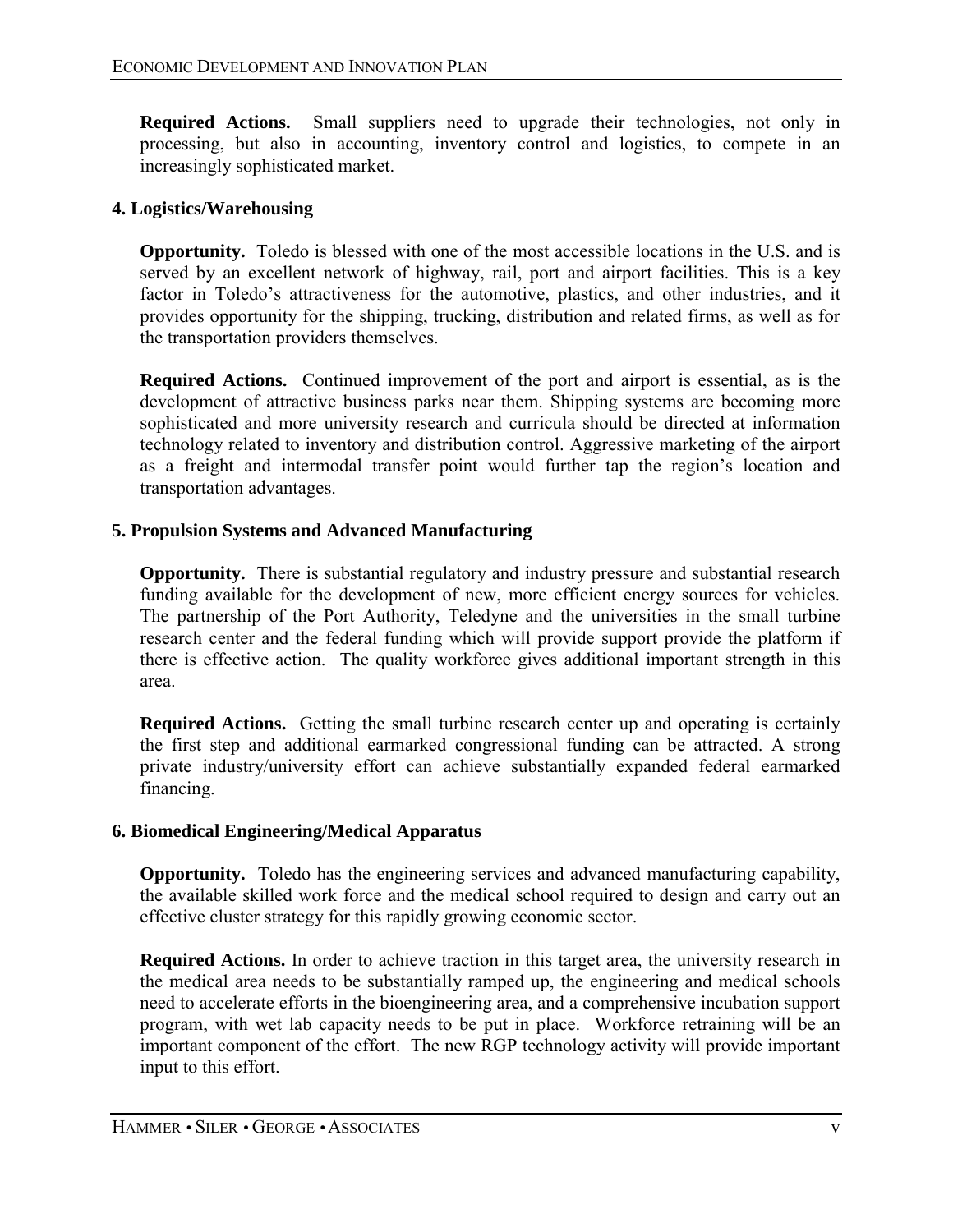## **MAJOR ECONOMIC DEVELOPMENT STRATEGY INITIATIVES**

## **1. Clear and Strong Priority on Meeting the Needs of Existing Businesses**

**Required Actions:** Regular communications, diagnosis of needs, response to needs and continuing follow-up and feedback are the essential components, with priority in staff time allocation related to size and importance of the business. Fully deploying university faculty and other technical assistance resources to work with businesses to keep them at the technology cutting edge in their product development and refinement and production processes needs to be a very important part of the effort.

## **Primary Responsibility**

- Countywide economic development entity (see Section IV)
- The RGP partnering on major re-attraction needs
- All agencies/entities play active intake roles, 24/7

## **2. Effective Land Assembly, Preparation and Packaging**

**Required Actions:** Initial and continuing land needs assessment for each business type; comparison of the RGP land inventory against the needs; lead and/or carryout the actions required to fill land supply gaps; take the lead in acquiring additional sites when needed to accommodate specific project opportunities; carry out feasibility and pre packaging analysis; work with the Port Authority and others to assemble financing; lead in developer selection and management of public/private projects; and work closely with governmental agencies and private developers.

## **Primary Responsibility**

• Countywide economic development entity (see Section IV)

## **3. Cost Effective Outreach Marketing and Business Attraction**

**Required Actions:** Incorporate the important new image and branding concept proposed for the overall strategy into marketing materials and marketing efforts; integrate a focus on the target industries recommended in promotion, prospect targeting and outreach marketing; and continue the aggressive outreach marketing efforts.

## **Primary Responsibility**

 $\bullet$  The RGP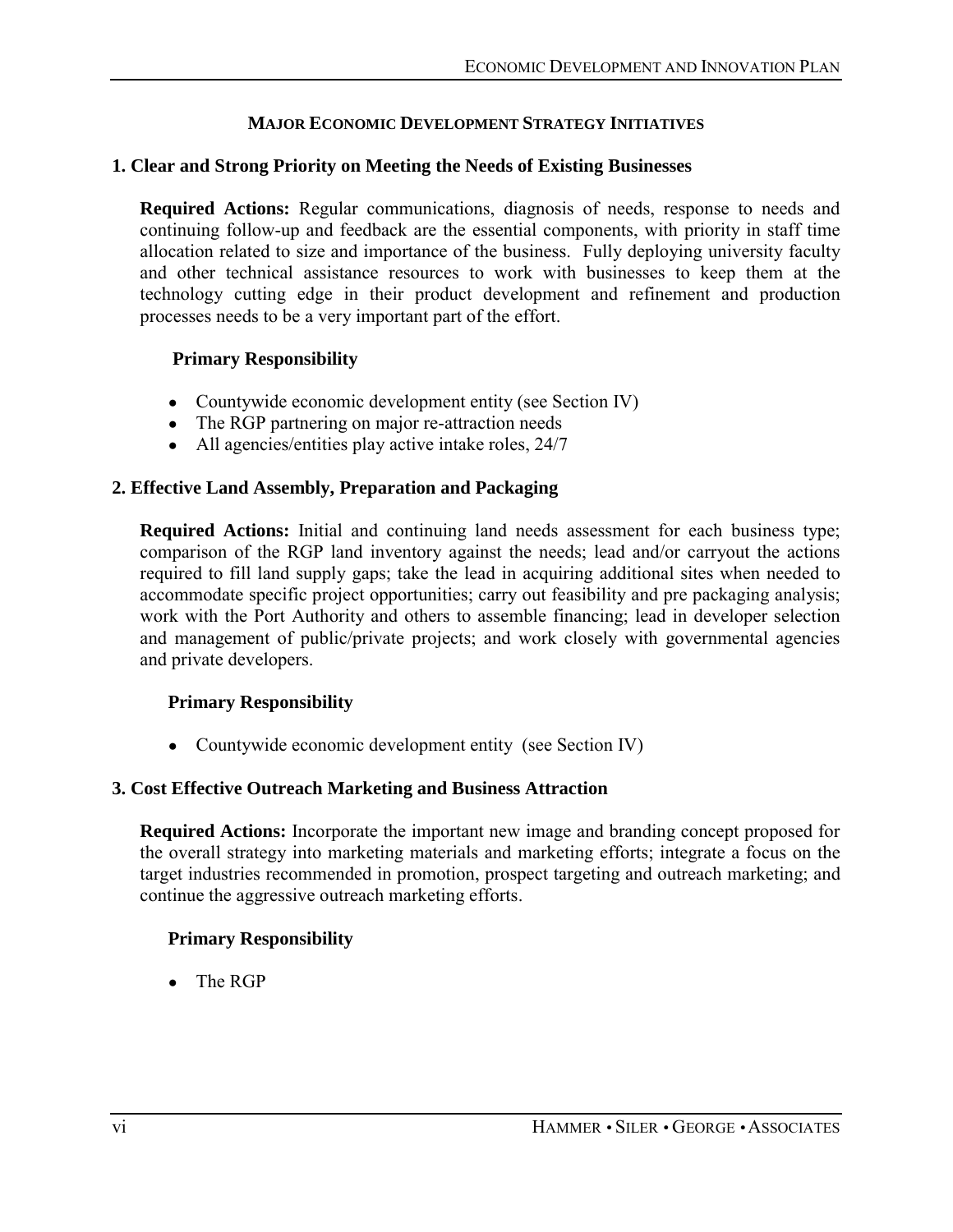## **4. Transportation System Support**

**Required Actions:** Continue to aggressively increase business volume for port, air, rail and other transportation-facilities and pursue transportation-dependent firms for Toledo; and play a key role in developing sites and parks which best meet their needs.

## **Primary Responsibility**

• Port Authority

## **5. Adequate Funding and Management Support for Entrepreneurial/Small Business Development**

**Required Actions:** Establish a new entity with experience and skill at assisting small businesses of all kinds at all stages of development, including management and marketing assistance and facilitating financing including the raising of a substantial new investment fund for very early stage businesses.

## **Primary Responsibility**

- Countywide economic development entity (see Section IV)
- LISC in CDC assistance

## **6. Ensuring the Workforce Needs of the Region Are Met**

**Required Actions:** Continued employer, union, and provider consultations to define existing and potential unmet needs and design programs to meet them; and give priority to workforce needs of target industry clusters and continued support of the RGP attraction and major retention efforts.

## **Primary Responsibility**

- Universities for advanced training
- Lucas County

## **7. Fully Engaging the Universities in the Economic Development Strategy**

**Required Actions:** Strong community leadership; implementation of the UT/MCO technology corridor initiative; priority to providing technology enhancement to existing industry; provide faculty strong motivation to play active economic development roles; work closely with the RGP in their new incubation, commercialization and cluster initiatives; and, perhaps most importantly, make every effort to recruit faculty with research funding, partner with established research universities, pursue congressional earmarks, and take other actions to bring research levels higher.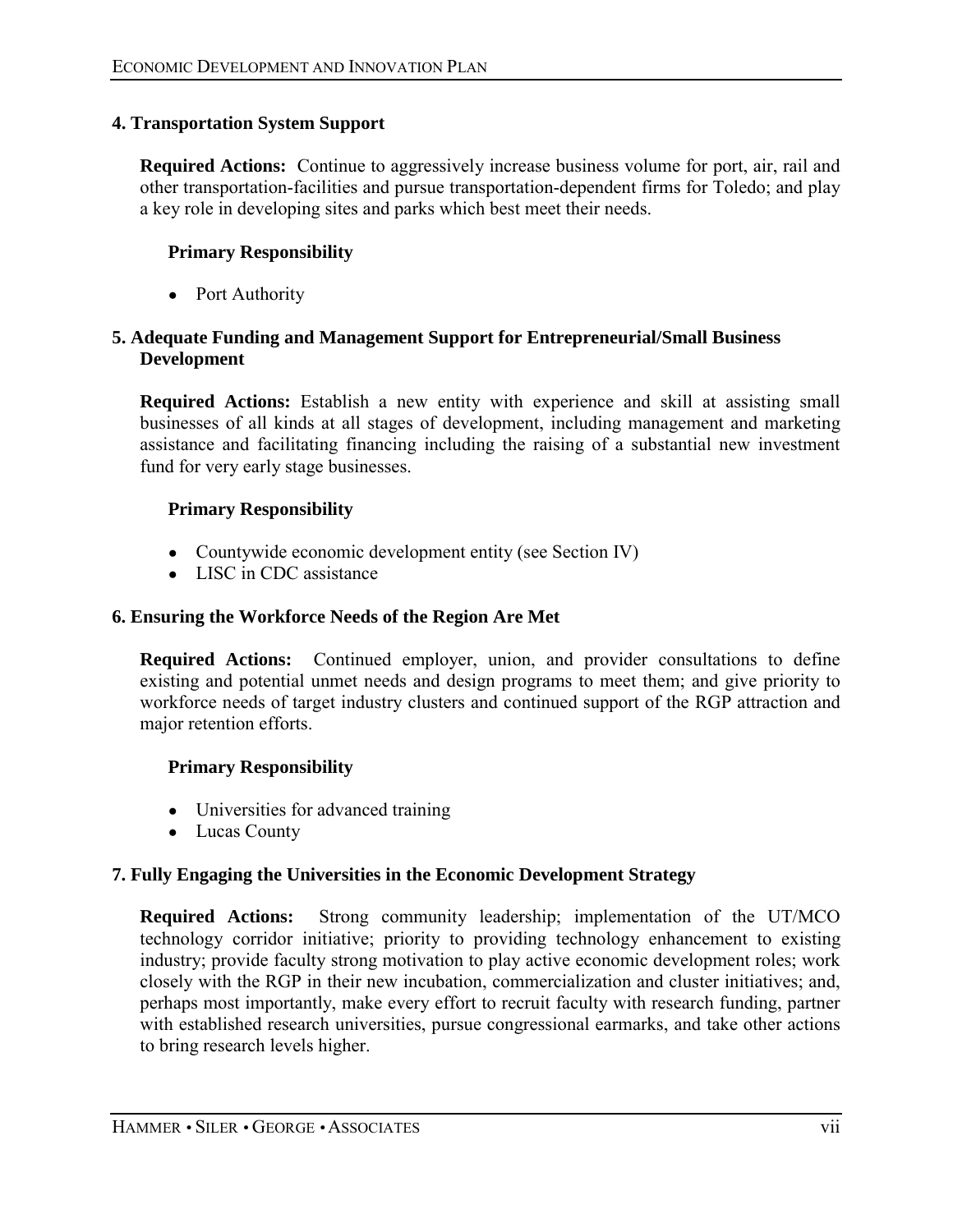## **Primary Responsibility**

• Top university leadership

## **8. Coordinated Effort to Optimize the Role of Technology in the Toledo Economy**

**Required Actions:** Carry out the university role described in component 7; form and operate the cluster organizations in the clusters as described in component 9; provide supplemental funding for the RGP incubation and commercialization initiative; put together a funding strategy which will allow the local universities to reach research parity; and market Toledo aggressively to technology companies, particularly in the target clusters.

## **Primary Responsibility**

- With its new funding, the RGP leadership role has been confirmed
- Universities as important partners

## **9. Coordinated Program to Harvest the Target Industry Clusters**

**Required Actions:** Form a cluster council or cluster colony for each of the defined target industry clusters; universities make the cluster needs an important focus of research enhancement; give priority in workforce training and re-training to the cluster needs; identify growing firms in the clusters and make them a part of priority RGP outreach; and integrate the effort with the new RGP incubation and commercialization initiative.

## **Primary Responsibility**

• Clearly, a partnership effort, assembled as cluster coordinating groups, brought together as a coordinating council.

## **RECOMMENDED ORGANIZATIONAL APPROACH**

This section of the Executive Summary first summarizes the evaluation of organizational alternatives and then presents the two-component consultant recommendation.

## **Evaluation of Alternatives**

Four organizational forms were considered:

- New RGP Division
- Citywide CIC
- Expanded Port Authority Activity
- Activated LCIC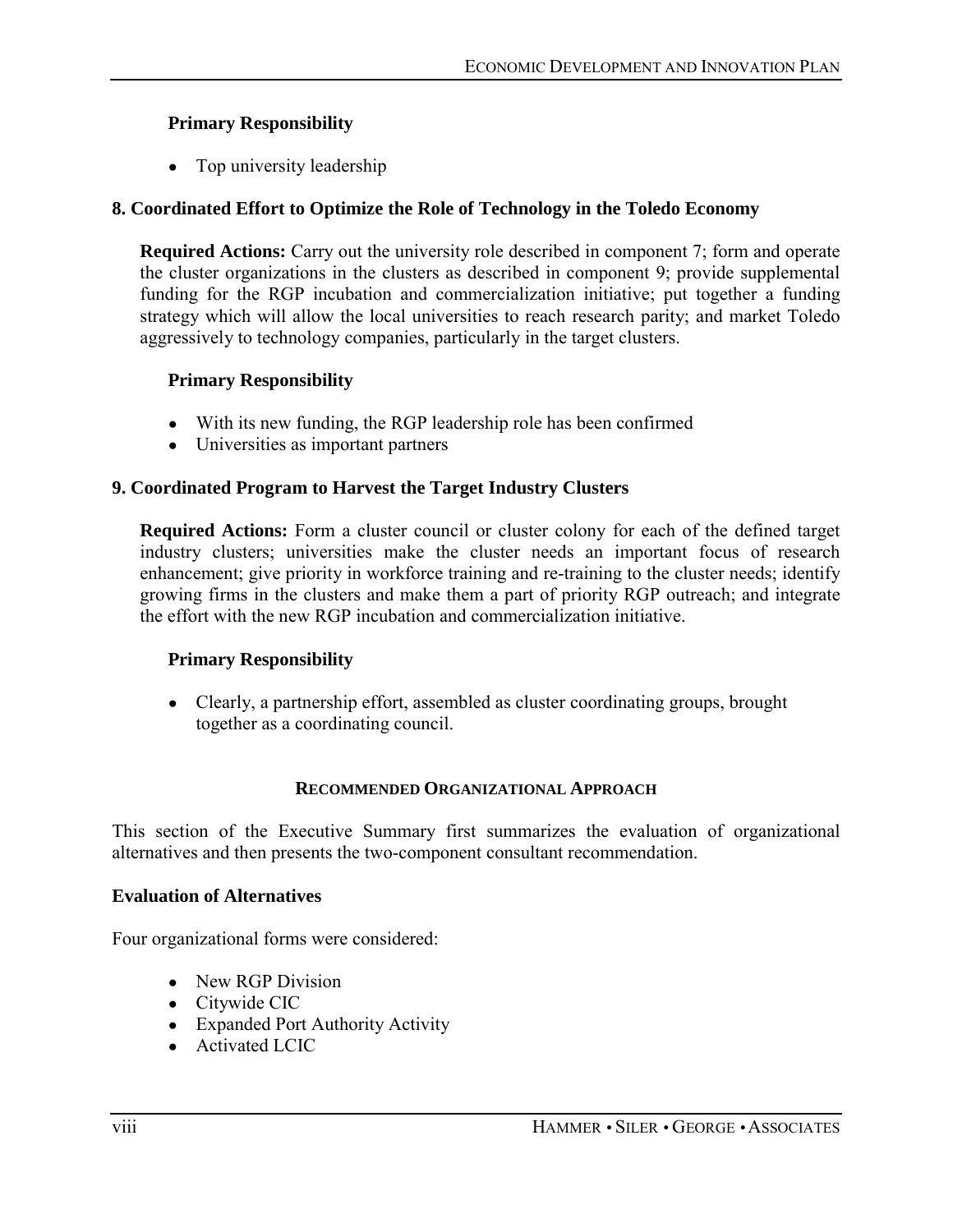## **Evaluation of the Organizational Forms**

The following lists advantages and disadvantages of each of these alternatives:

## ● **New RGP Division**

- Advantages
	- Existing entity Administration and overhead exists Current levy funds flow to RGP
- Disadvantages Mixed mission Mixed geographic focus No current authority No comparable model 2<sup>nd</sup> level department head

## ● **Citywide CIC**

- Advantages
	- Inner city- good accountability Focused mission Potential greater leverage on city budget Strong models
- Disadvantages
	- City-county competition Redundant service delivery No existing framework Doesn't address county needs

## ● **Expanded Port Authority**

- Advantages
	- Established finance capability Access to revenue stream Administration and overhead exists Broad powers Combine city and county
	- Not a new entity
- Disadvantages
	- Mixed mission
	- Little comparable experience
	- Upcoming levy
	- Accountability
	- 2<sup>nd</sup> level department head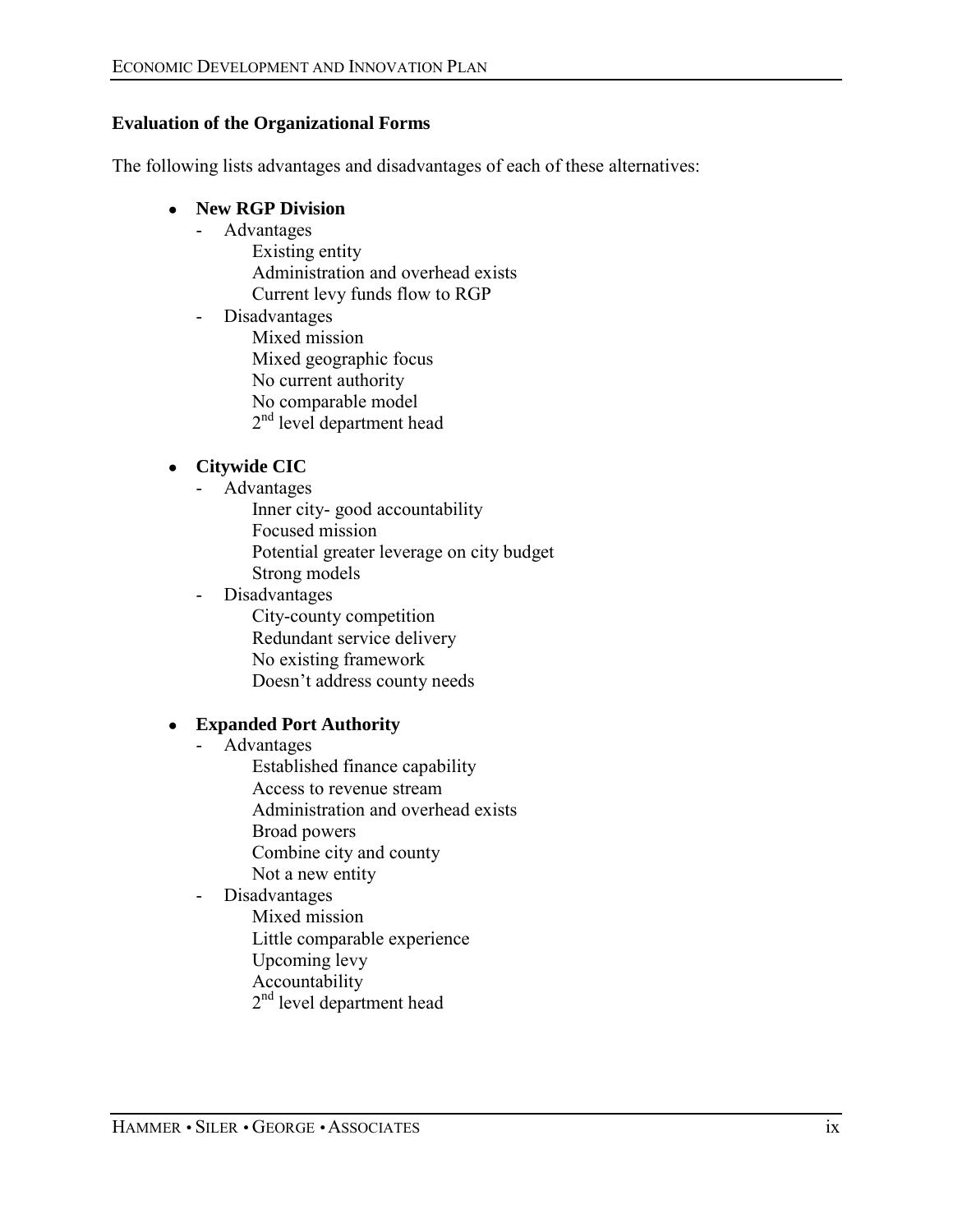## ● **Activated LCIC**

- Advantages
	- Focused mission Not another entity Would have own CEO Has broad powers Combine city and county functions Matches ED levy taxing district
- Disadvantages In effect a new entity City and county constituency accountability Has no existing staff Has no funding source Different taxing regimens Lacks valuable financing tools

The selection of which of the four alternatives best meets the unique need of the Toledo area is ultimately a decision made by the affected entities. The table below summarizes the consultant's summary assessment of the four organizational alternatives based on the most critical factors.

| Category                                       | <b>RGP</b><br><b>Division</b> | <b>LCIC</b> | Port<br><b>City CIC</b> Authority |
|------------------------------------------------|-------------------------------|-------------|-----------------------------------|
| Senior Management Executive                    |                               |             |                                   |
| Consolidates City & County Services            |                               |             |                                   |
| No Need for New Entity                         |                               |             |                                   |
| <b>Consistent Mission/Natural Relationship</b> |                               |             |                                   |
| <b>Existing Funding</b>                        |                               |             |                                   |
| <b>Existing Deal Making Authority</b>          |                               |             |                                   |
| <b>Existing Model</b>                          |                               |             |                                   |
| <b>Total</b>                                   |                               |             |                                   |
| Source: Hammer, Siler, George Associates.      |                               |             |                                   |

## **TABLE A. SUMMARY ASSESSMENT TABLE**

## **Recommended Organizational Approach**

The primary organizational recommendation has the two parts required to make Toledo a fully competitive and successful economic development player. The first is to embrace and implement an inclusive city and county partnership. The second is to create a world-class economic development corporation that operates effectively throughout the county, but with a strong focus on the built-up portions of the county, specifically the City of Toledo, where proactive measures are required to achieve economic development.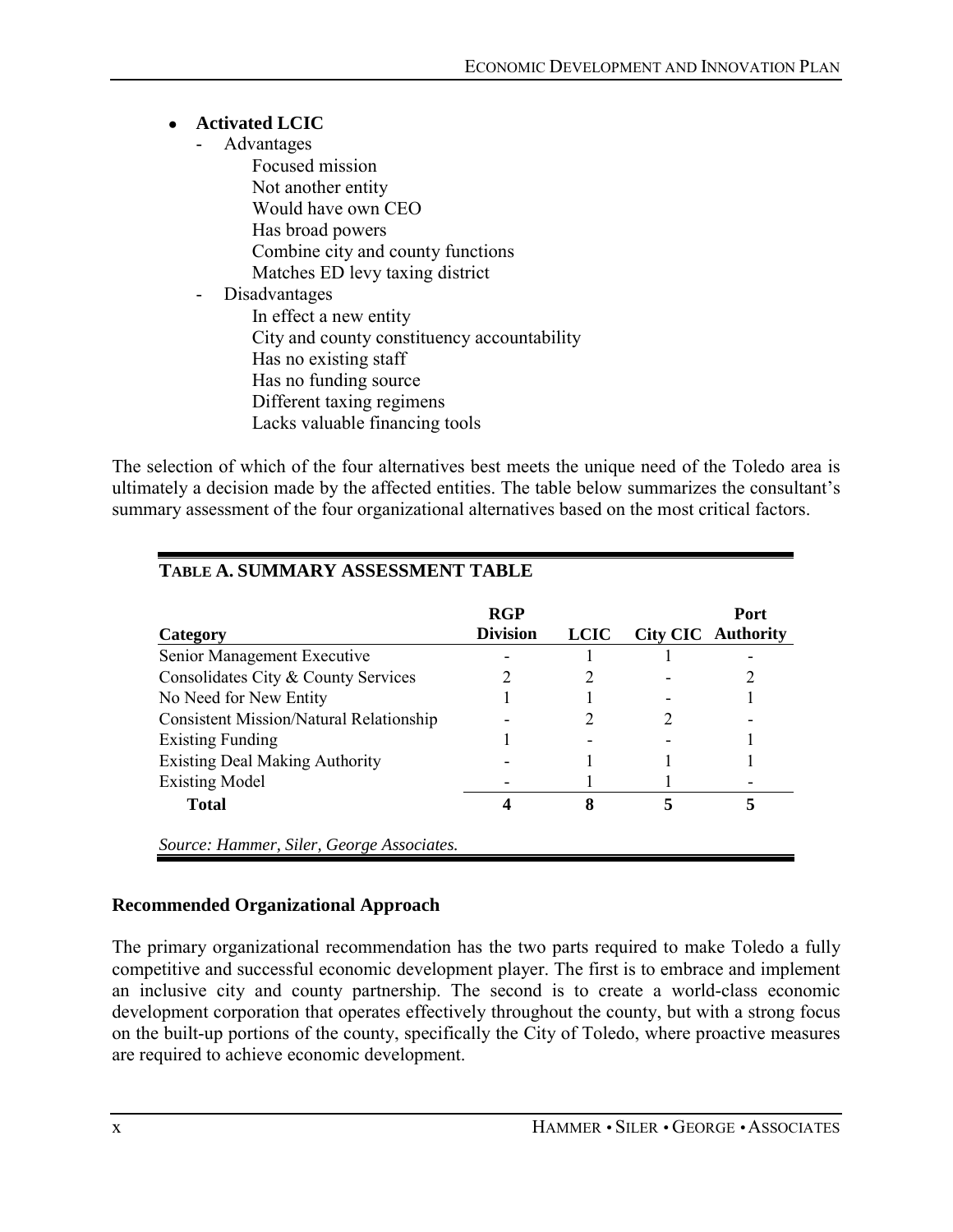## **Part 1. A True, Inclusive Partnership**

First, is to embrace the concept and implement a full regional economic development partnership, not in an organizational sense, but rather as an attitude, theme and principle that underlies all economic development actions (and other community goals as well, for that matter). It is a partnership with:

- 1) Full participation and partnership "shares" to all racial/ethnic groups and all parts of the geographic county.
- 2) Full partnership "shares" to business, university, government, labor and community.

This is necessary to bring the Toledo area up to par with the most successful communities in the nation, which have found that fully deploying all segments of the population and business community is good for the community's image, prosperity and growth.

## **Strategy for its Achievement**

We recommend several specific actions and activities to achieve this goal:

- Expand the economic development leadership team.
- Gain the support of top leadership.
- Develop a mission statement, which focuses on diversity and total countywide partnership.
- Existing business leadership embrace and incorporate this new regional diversity and total partnership mission.
- Sponsor a biennial conference to put the new Toledo on record before the world.
- Create an economic development entity, which will incorporate diversity and a total economic development partnership in specific economic development project activities.

## **Part 2. A World-Class Economic Development Corporation**

Second, is a countywide, world-class economic development corporation, headed by one of the country's leading economic development professionals. This entity would complement the competence of existing agencies in outreach marketing and transportation related economic development activities, but build on budget transfers and new funding, as available, to give all parts of the city and county the small business development, land assembly and preparation, and project packaging capability it so seriously lacks**.** Whatever alternative is selected to house the new entity, the rationale and characteristics of the organization as described below are valid. Given its role and the importance of city and county cooperation, we will refer to it in the remainder of this document as the **Toledo-Lucas County Economic Development Corporation**  (or **TLCEDC**).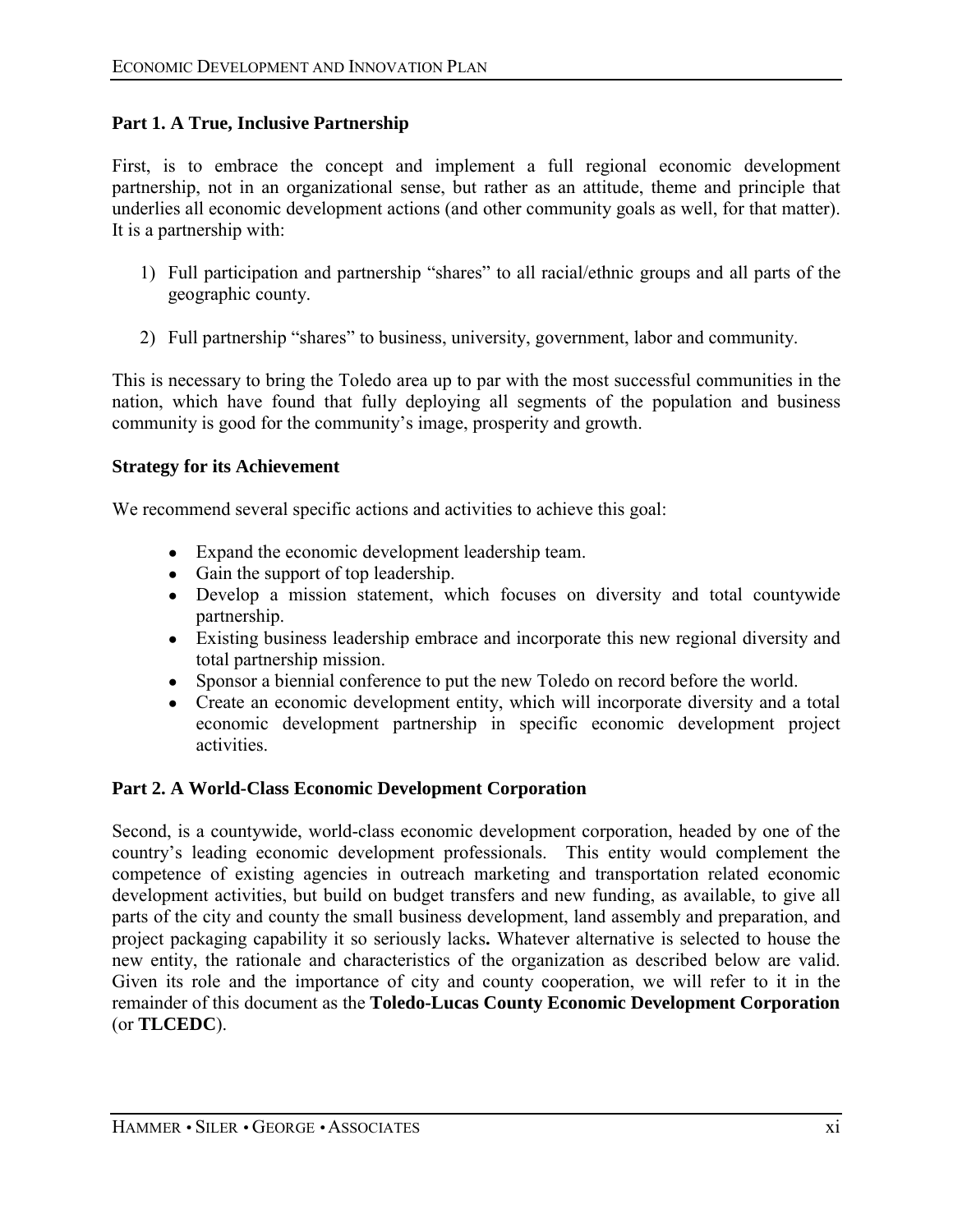The primary reasons for this organization are: 1) these is no comparable entity playing this role; 2) it is needed to achieve greater economic development victories in the urbanized portions of the county; 3) there are very successful models in other communities across the country; and 4) if carried out as recommended here, it would bring a more equitable relationship between the primary source of public economic development funding, and the impact of its deployment.

## **Strategy for Its Achievement**

**Responsibilities.** The Toledo Lucas County Economic Development Corporation will be a national leader and will greatly strengthen the competitive position, increase jobs and tax base, and in this way, insure a continuing enhancement of the quality of life in the Toledo area. The TLCEDC will be the primary economic development dealmaker in all of Lucas County and will carry out the following functions:

- Determining site needs for economic development and acquiring sites and assisting the city, county and other county jurisdictions when they need to acquire sites.
- Actioning the small business development program and the related community development corporation assistance program.
- Packaging and leading the implementation of important public/private development projects throughout the county.
- Assuming, from the city and county, most of the functions of their respective economic development departments, such as retention communications, commercial and business loans and grants, and nonresidential CDBG administration.

In this and its overall economic development leadership role, the TLCEDC will establish effective formal and informal project/program-specific relationships with its host organization and other key economic development entities:

- With the RGP in creating the optimum site and facility offering for attraction and major retention prospects.
- With the Port Authority on transportation-related economic development projects and creative project financings.
- With the universities on achieving research-related economic development projects and on actioning strategies to keep existing Toledo businesses at the cutting edge of technology in their industries.
- With the cities and the county in carrying out their strategic and tactical economic development planning.
- With downtown Toledo and other city and town center development entities, to keep these areas strong, holding Lucas County dollars, and attracting sales support from outside this area and the state.
- And, with state economic development and other state entities in joint marketing, financing and development efforts.

**Board Structure.** Whether a new or existing board is ultimately responsible, it must represent the diversity of geographic and demographics envisioned, and it needs to consist of the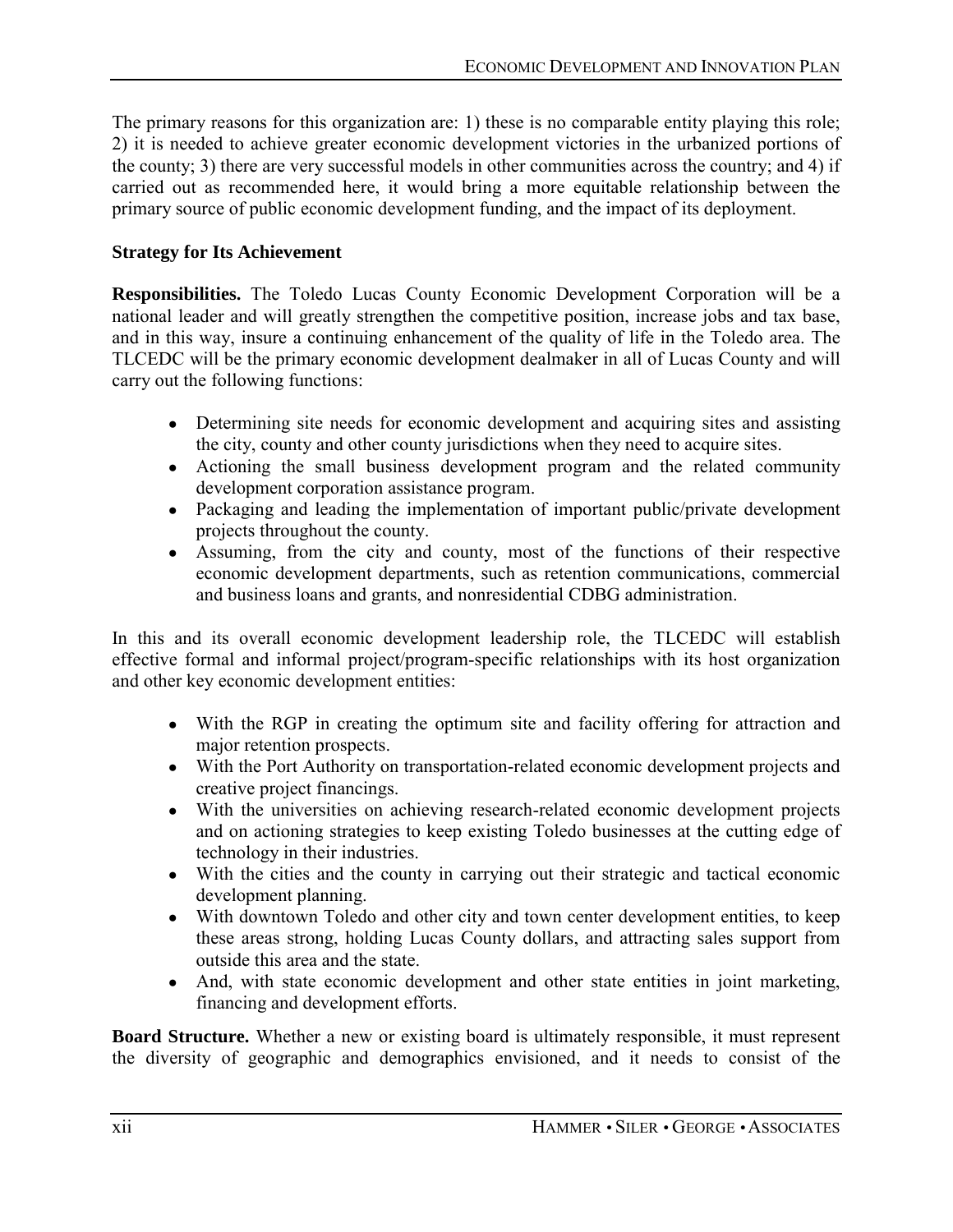acknowledged leaders of these groups. There needs to be a balanced mix of city and county representatives as well as leaders from the university, labor, and private sector businesses.

**Staff Needed to Carry Out the Mission.** To most efficiently carry out these functions and build these relationships, the TLCEDC will have an executive of national status and track record and have an executive office and three divisions, each headed by a working director with substantial direct experience, and with an approximate staff level as indicated below:

- $\bullet$  Executive Office (4)
- Existing Business Enhancement (12)
- Project Packaging  $(3)$
- Small Business Development  $(6)$

**Budget Needed To Carry Out The Mission.** As a part of "next steps" the economic development leadership will want to prepare a detailed business plan for the TLCEDC, including a detailed staffing plan and budget. As guidance, and to frame the discussion, an operation with a staff of 25, as outlined above, would normally require a budget of about \$2.5 million. Based on the preliminary staffing plan shown, that would translate into a programmatic budget as indicated below:

| Office of the Executive/Interagency Coordination | \$350,000   |
|--------------------------------------------------|-------------|
| <b>Existing Business Enhancement</b>             | 900,000     |
| Project Packaging                                | 300,000     |
| <b>Small Business Development</b>                | 600,000     |
| CDC Assistance (LISC)                            | 350,000     |
| <b>Total</b>                                     | \$2,500,000 |

This, of course, is operational funding. Program funds administered or direct county or city assistance to businesses are in addition, as would be any direct real estate activity that may evolve over time (and generate additional profits for operations).

Clearly, the budget level which is ultimately agreed to will be the subject of much leadership consideration and debate.

**Funding the Effort.** Funding this effort will require either a redirection of existing expenditures or finding new sources. Although funding is ultimately a local decision to be made after much deliberation, and perhaps negotiation, one approach to funding that the consultant team believes has merit is outlined below.

| <b>Total</b>                         | \$2,500,000 |
|--------------------------------------|-------------|
| From current Port Authority Activity | 250,000     |
| From current RGP Activity            | 700,000     |
| Reallocation of the ED Levy          |             |
| Transfer of County ED Budget         | 350,000     |
| Transfer of City ED Budget           | \$1,200,000 |
|                                      |             |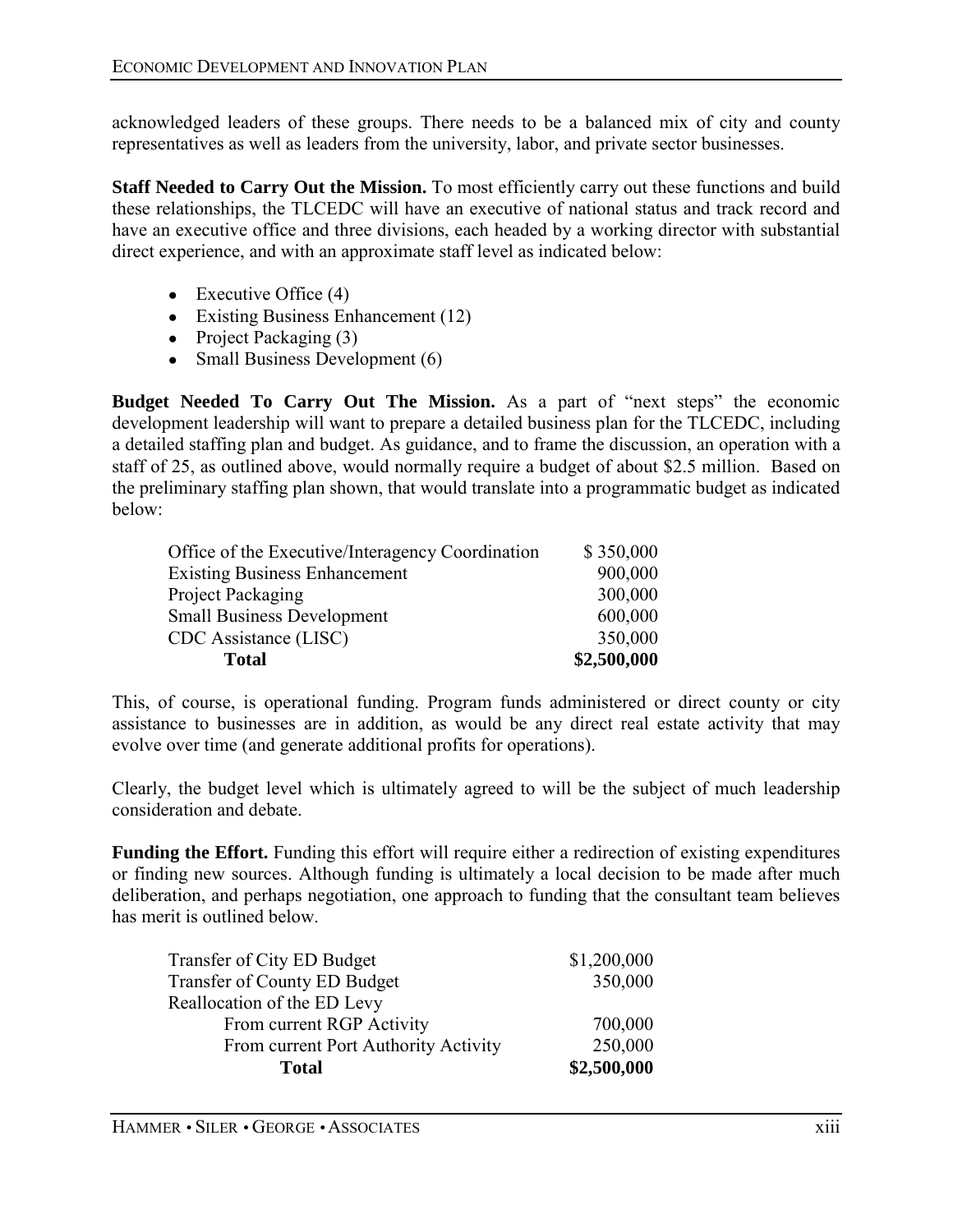In this profile of sources of funds, the amounts from the city and county are the approximate budgets of their respective economic development staffs whose functions would largely be transferred to the new entity as well. The remaining funds could come from a reallocation of the economic development mill levy, drawing from both the current allocation to the RGP and that retained by the Port Authority.

With these new organizational capabilities and carrying out the recommended strategies, Toledo will greatly strengthen its competitive position and its economic development achievement.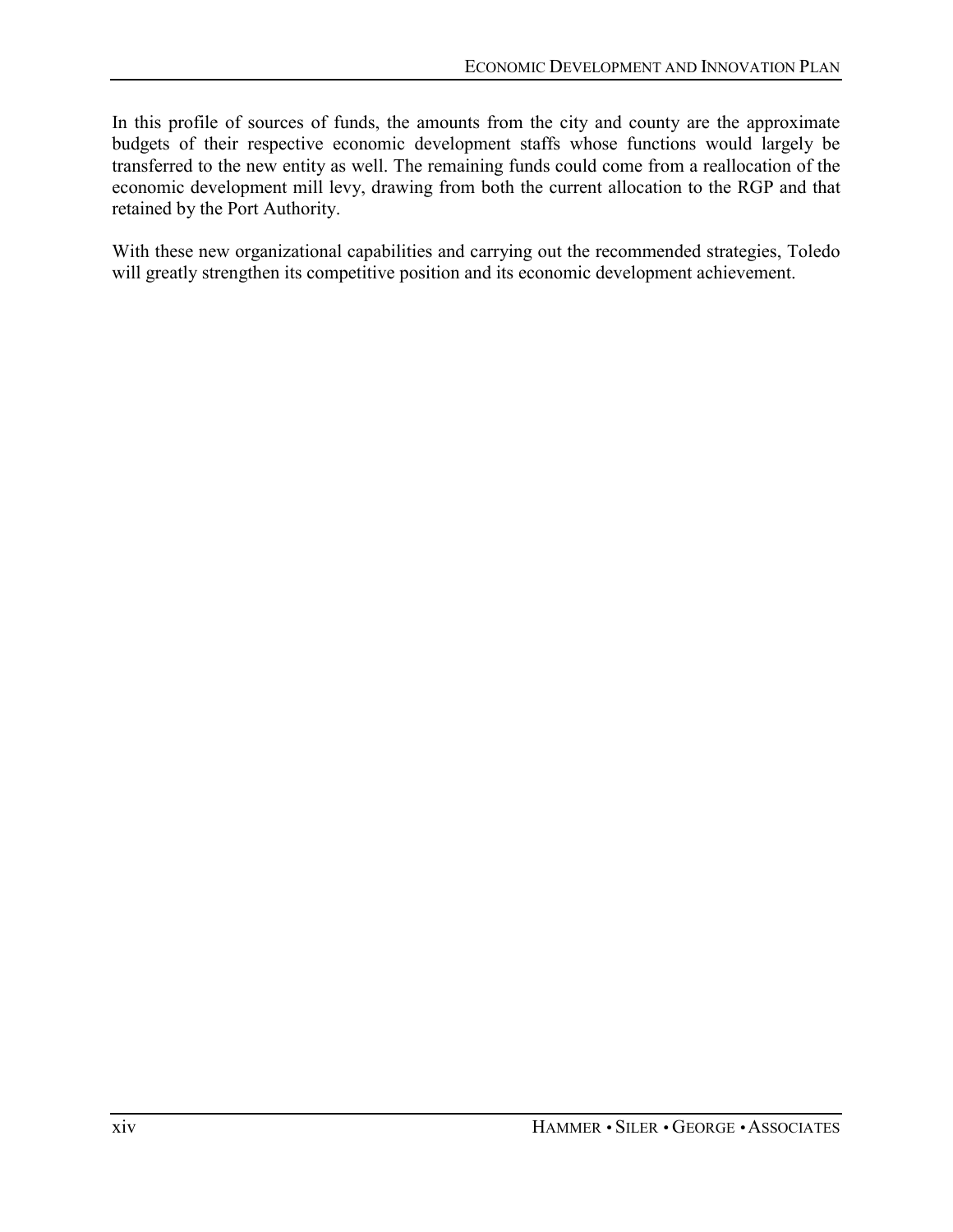## **TABLE OF CONTENTS**

## **Page**

| ESSENTIAL NEED TO MAKE THE ECONOMIC DEVELOPMENT SYSTEM FULLY INCLUSIVE  2         |  |
|-----------------------------------------------------------------------------------|--|
|                                                                                   |  |
|                                                                                   |  |
| SECTION II. THE TARGETS FOR ECONOMIC DEVELOPMENT  13                              |  |
|                                                                                   |  |
|                                                                                   |  |
|                                                                                   |  |
| <b>SECTION III. REACHING THE TARGETS: MAJOR STRATEGIC INITIATIVES 31</b>          |  |
|                                                                                   |  |
|                                                                                   |  |
|                                                                                   |  |
|                                                                                   |  |
|                                                                                   |  |
|                                                                                   |  |
| 5. Potential Target Cluster: Propulsion Systems and Advanced Manufacturing 49     |  |
| 6. Potential Industry Cluster: Biomedical and Medical Apparatus Industry  55      |  |
|                                                                                   |  |
| 1. Clear and Strong Priority on Meeting the Needs of Existing Businesses 60       |  |
|                                                                                   |  |
|                                                                                   |  |
|                                                                                   |  |
| 5. Adequate Funding and Management Support for Entrepreneurial/Small Business     |  |
|                                                                                   |  |
| 7. Fully Engaging the Universities in the Economic Development Strategy  76       |  |
| 8. Coordinated Effort to Optimize the Role of Technology in the Toledo Economy 79 |  |
|                                                                                   |  |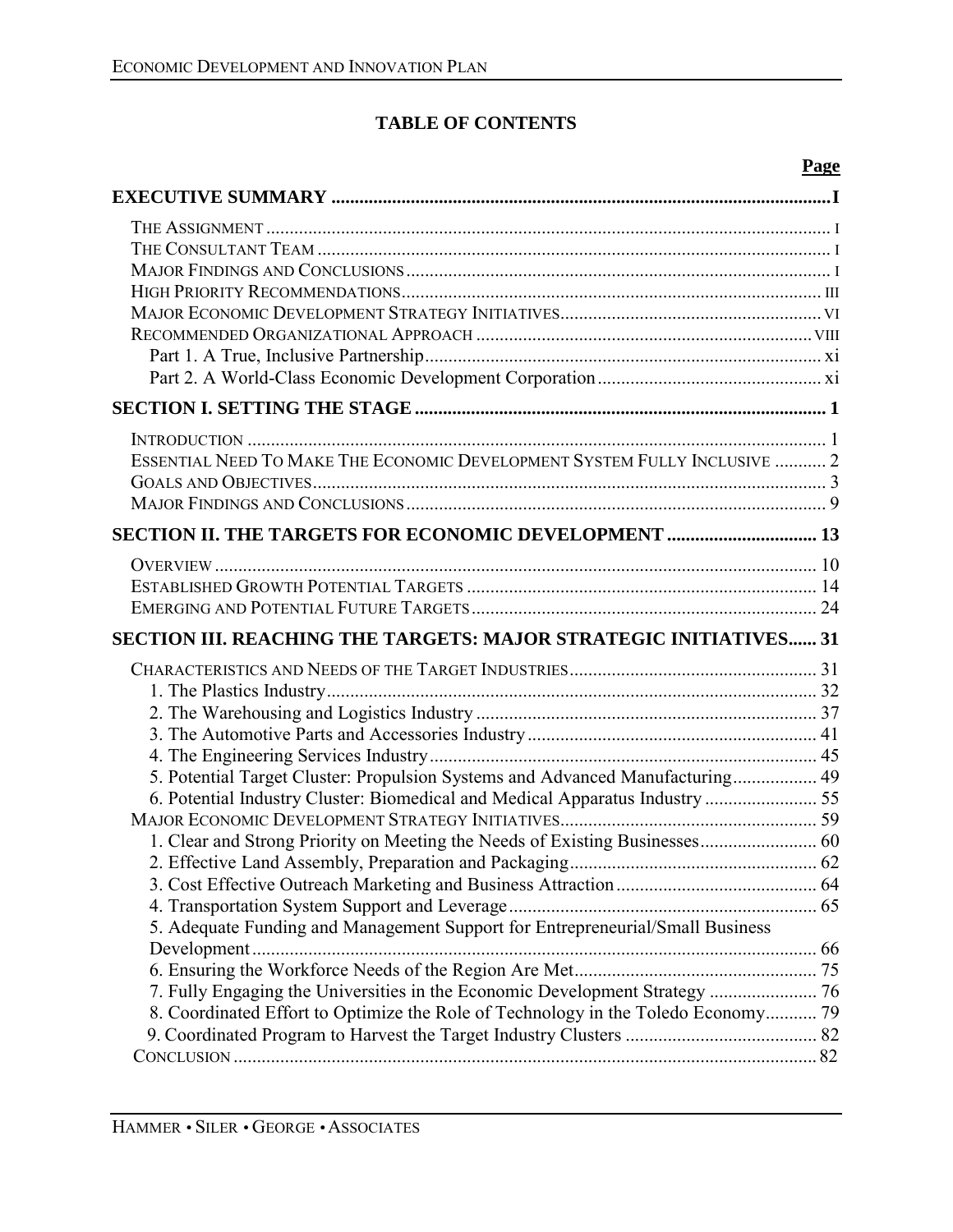## TABLE OF CONTENTS (CONT.)

## Page

| <b>SECTION IV. GETTING IT DONE: AN EFFECTIVE DELIVERY SYSTEM  85</b>              |  |
|-----------------------------------------------------------------------------------|--|
|                                                                                   |  |
|                                                                                   |  |
|                                                                                   |  |
| OPTIMUM ROLE IN EACH AREA OF ECONOMIC DEVELOPMENT ACTIVITY  105                   |  |
|                                                                                   |  |
|                                                                                   |  |
| Option 2: County-wide Development Corporation: Activated Lucas County Improvement |  |
|                                                                                   |  |
|                                                                                   |  |
|                                                                                   |  |
|                                                                                   |  |
|                                                                                   |  |
|                                                                                   |  |
|                                                                                   |  |
|                                                                                   |  |
|                                                                                   |  |
|                                                                                   |  |
|                                                                                   |  |
|                                                                                   |  |
|                                                                                   |  |
|                                                                                   |  |
|                                                                                   |  |
|                                                                                   |  |
|                                                                                   |  |
|                                                                                   |  |
|                                                                                   |  |
|                                                                                   |  |
|                                                                                   |  |
|                                                                                   |  |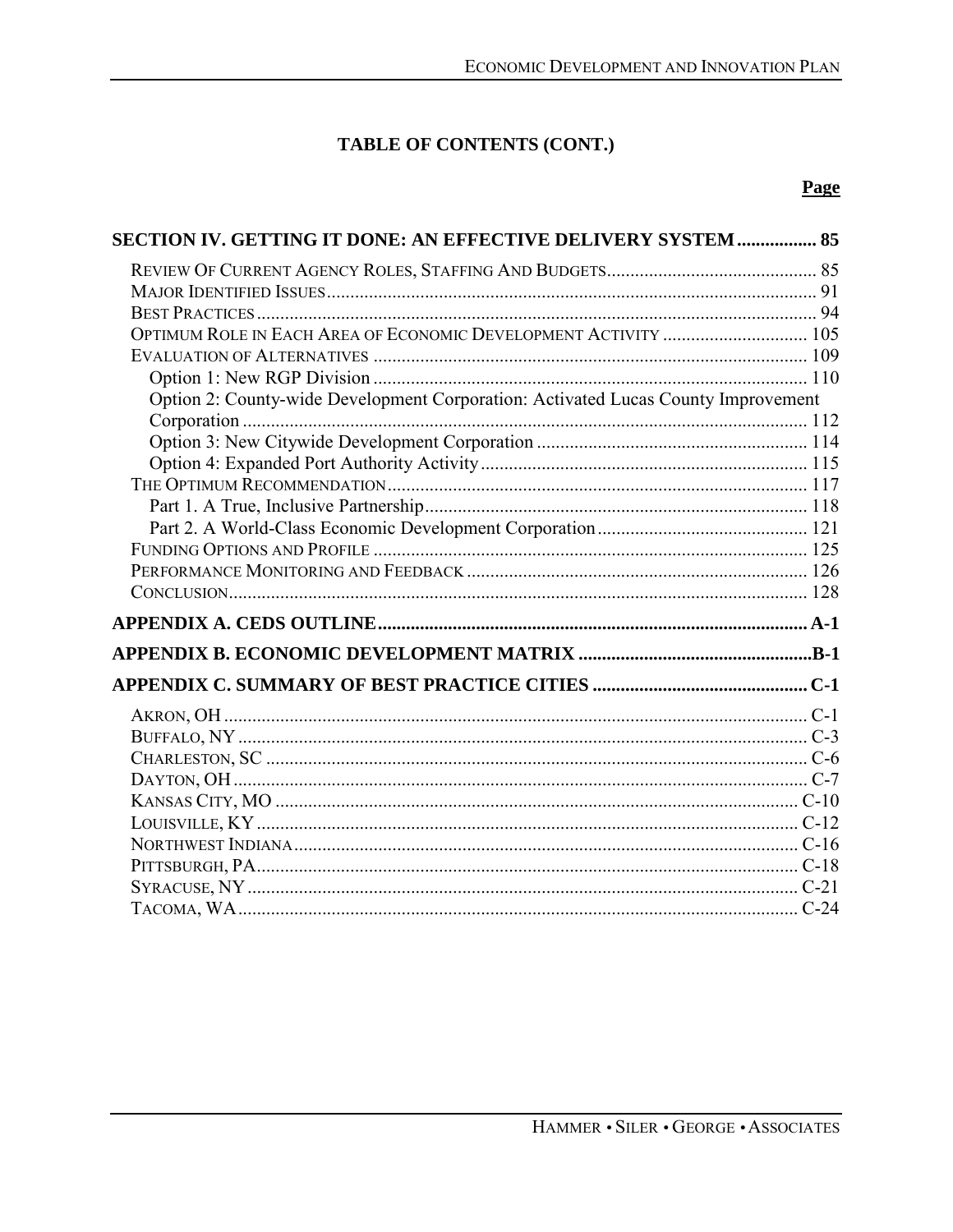## **LIST OF TABLES**

## **Table Title Page**

| 1. POTENTIAL TOLEDO AREA TARGETS FROM CLUSTER ANALYSIS 17           |
|---------------------------------------------------------------------|
|                                                                     |
| 2. TOLEDO TARGETS, LOCATION QUOTIENTS AND GROWTH RANKINGS20         |
|                                                                     |
| 4. LARGEST EMPLOYERS IN THE PLASTIC MANUFACTURING TARGET MARKET. 34 |
| 5. WARHOUSING AND LOGISTICS TARGET COMPANIES AND LARGEST            |
| <b>EMPLOYERS.</b>                                                   |
| 6. AUTOMOTIVE ACCESSORIES TARGET COMPANIES AND LARGEST              |
| 7. ENGINEERING INDUSTRY TARGET COMPANIES AND LARGEST EMPLOYERS47    |
|                                                                     |
|                                                                     |
|                                                                     |
|                                                                     |
| 12. COMPARATIVE DATA, TEN BEST PRACTICES COMMUNITIES  95            |
|                                                                     |
|                                                                     |
|                                                                     |
|                                                                     |
|                                                                     |
|                                                                     |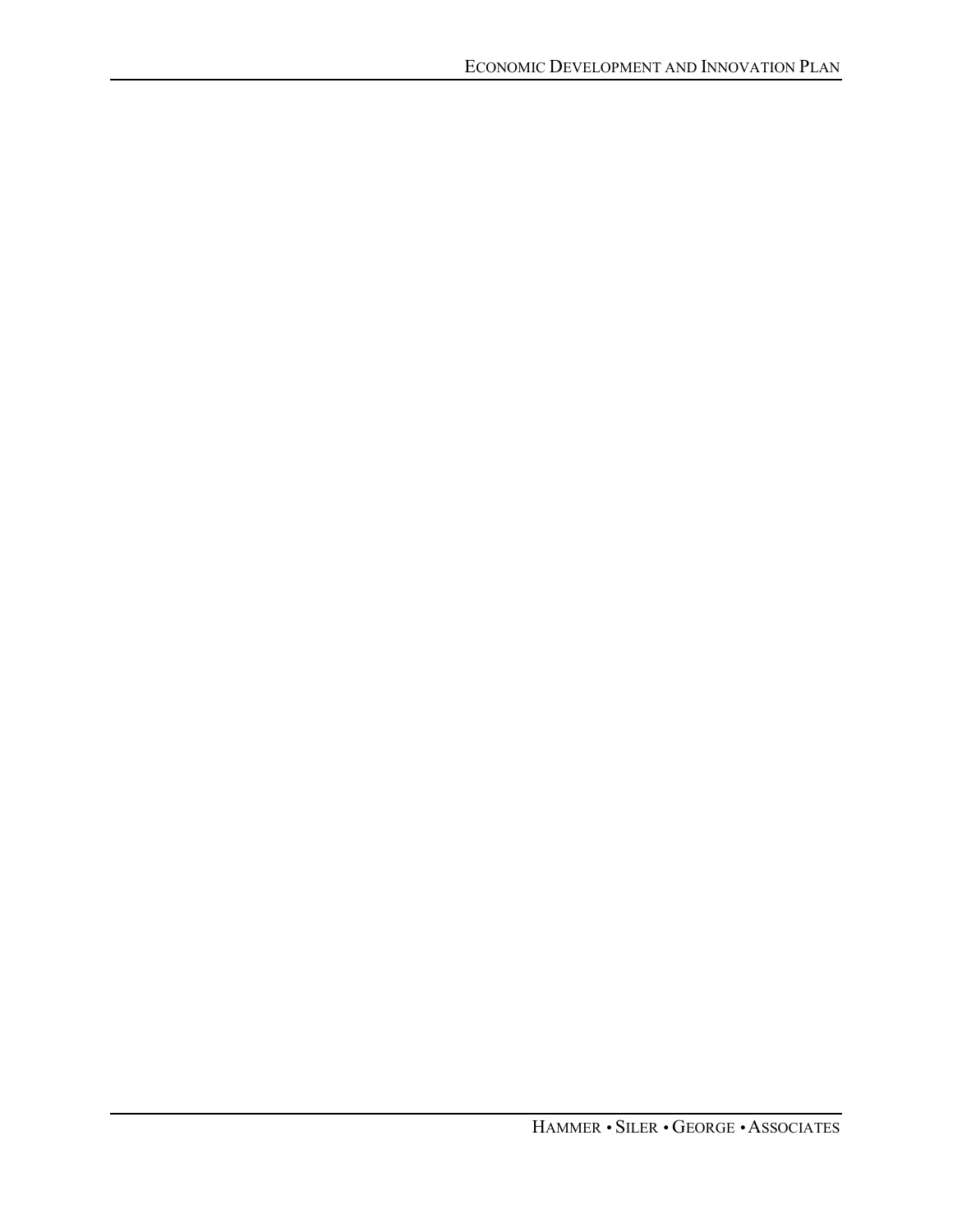## **SECTION I. SETTING THE STAGE**

## **INTRODUCTION**

This report sets forth a plan and strategy to improve the economy of Toledo, Lucas County and surrounding areas. Although the focus is on Toledo and Lucas County, the entire region will benefit from the actions recommended here. The organization of this report follows a logical sequence of inputs and analyses:

This section presents in a broad sense what the area hopes to achieve in economic development. It includes: 1) a discussion of the essential need for generating an image and reality for Toledo as a community which is achieving the "new economy" objective of fully embracing diversity; 2) recommended goals and objectives to guide the economic development strategy preparation and implementation; and 3) a summary of major findings based on our research and our extensive interviews in the community.

The second section identifies the industry clusters that have the best potential for immediate and longer-term growth in jobs and economic activity. This work builds upon a statistical analysis done by professors at the University of Toledo and Bowling Green State University.

The third section suggests the specific strategies and actions, which need to be taken to achieve the potential job and total economic growth in these target industries and an overall improved economic development environment.

The final section described the organizational structure that is needed to effectively carry out those initiatives.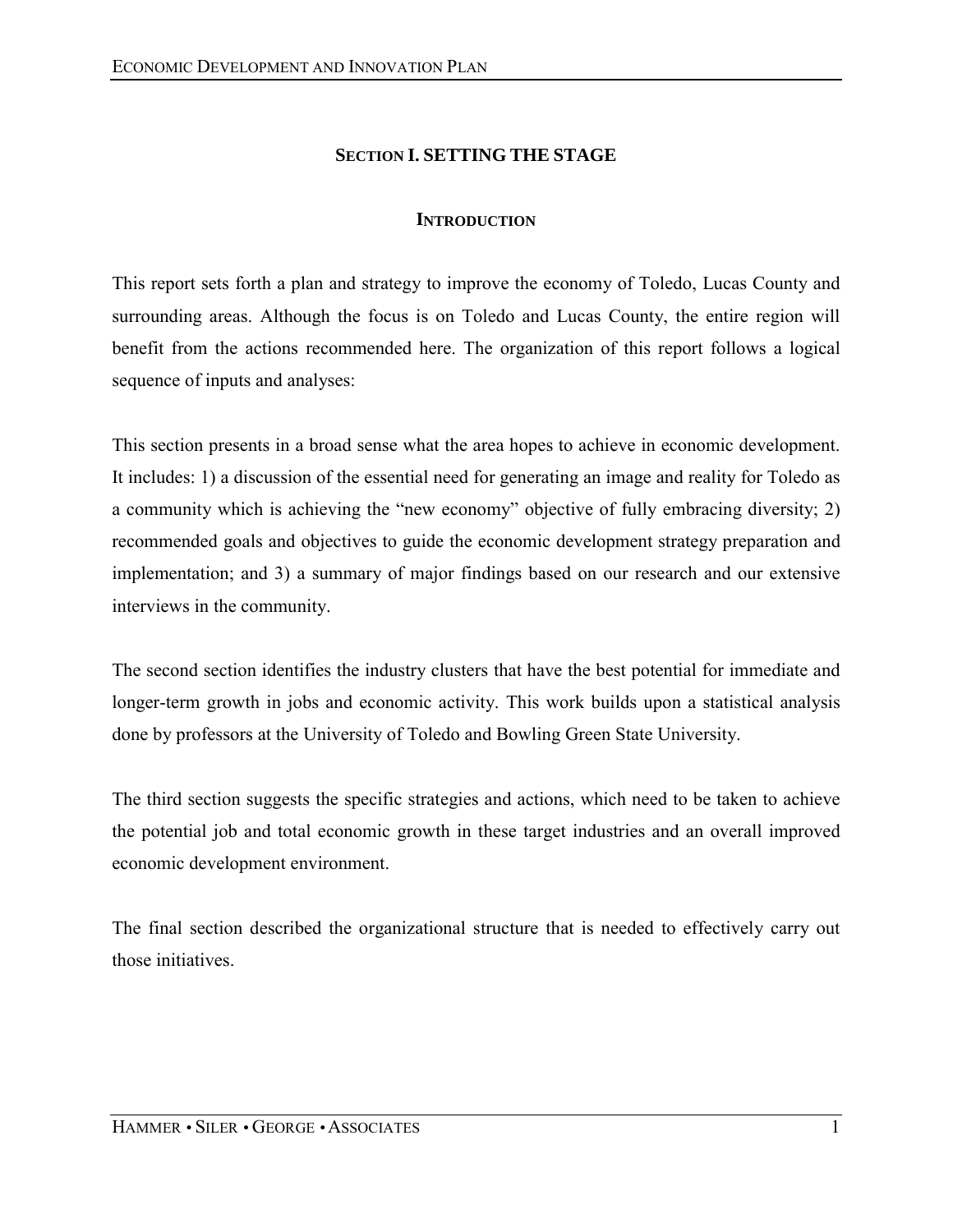## **ESSENTIAL NEED TO MAKE THE ECONOMIC DEVELOPMENT SYSTEM FULLY INCLUSIVE**

There was almost unanimous agreement on the part of central city groups of various minority affiliations that the Toledo regional economic development system is not inclusive. In short, these groups feel that they have no seat at the table when important countywide and regional economic development policies are being formulated, projects developed, or benefits distributed. Even in instances where minority representatives have been included, there is the view that their positions have often been ignored. The lack of inclusiveness, according to central city groups, results in development policies that "never look to the core of the region, but always look to the edges" or "design guidelines not sufficiently flexible to embrace cultural preferences."

While a policy of inclusion is not sufficient by itself to put the county and region in its most competitive position, the lack of inclusiveness results in inter-jurisdictional conflict and the inability of the region to work together successfully to formulate or accomplish a practical set of countywide or regional economic goals, especially goals that recognize the need to stabilize and grow the center of the region. Until this is achieved, the mobilization of city, county and regional resources to address the need for business attraction, entrepreneurial development and inner city neighborhood development will be difficult.

This suggest that if the Toledo region is committed to competing as a region in a now global economic development environment, it must shed its image of exclusiveness and embrace diversity as the first step in achieving regional unity.

## **Toward a Toledo Renaissance in Economic Development**

The Toledo region's population is a rich mixture of Irish, German, African, Arab, English, Italian, Mexican Americans and other ethnicities and national heritages. It must capture the full value of this diversity-on a county and region wide basis—if it is to achieve regional unity and maximize its competitive position for economic development. In our view, this will require the following: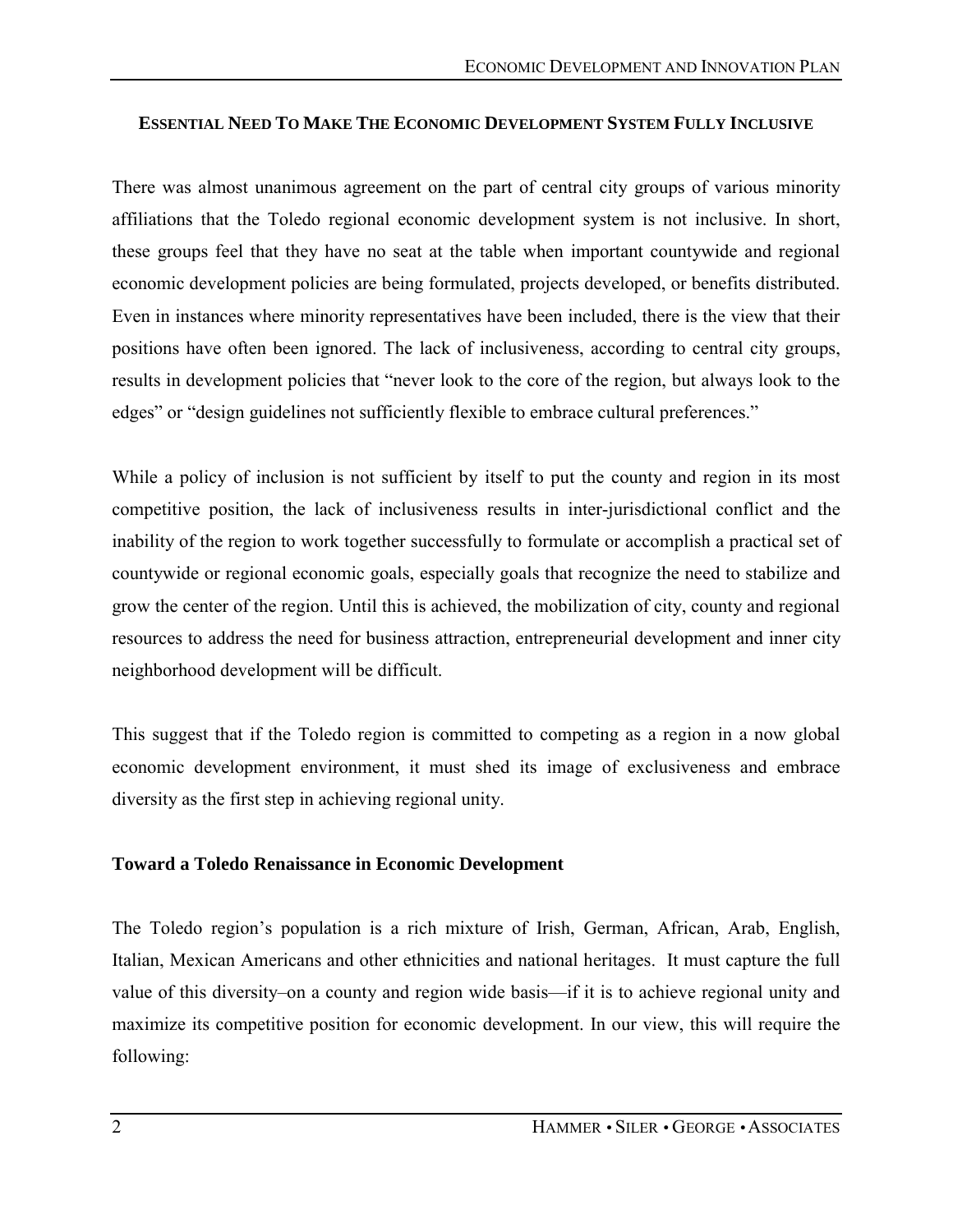**Valuing Diversity.** The economic development leadership needs to demonstrate that it is fully aware of the value of appreciating, respecting, and utilizing differences among people or groups of people to create a more appealing and productive economic environment.

**Recognizing Diversity as an Economic Asset.** The economic development leadership needs to view diversity as an economic development asset that can provide a substantial return on investment. In short, capitalizing on the value of diversity can pay dividends in terms of regional growth. There is no better example of this than the Atlanta, Georgia region.

**Managing the Diversity Asset.** The economic development leadership must work hard to create an environment that fully utilizes all segments of the population and workforce, helps them to realize their full potential, and maximizes their contribution toward the achievement of countywide and regional economic development goals.

**Fostering Multicultural Leadership.** The economic development leadership must authenticate the process by creating an inclusive environment where leaders from diverse segments of the population can emerge to foster effective communications, cooperation and collaboration.

**Creating a Diversity-Friendly Economic Environment.** This will require an economic system that actively engages in processes that support a multicultural system and that address systemic barriers.

This suggests that the regional economic development leadership must accept this new challenge of embracing diversity if a countywide and regional approach to economic development is to be effective. The success of moving from a system of near exclusion to a system of diversity is directly related to the skill, knowledge, and commitment of the top leadership to lead the economic development system through the multicultural change process.

## **GOALS AND OBJECTIVES**

More focused goals and objectives are developed for both economic development in the region and specifically for this current effort to review the economic development setting and the organizational structure for carrying out the recommendations. We have reviewed below the relevant objectives as stated in the documents of the various entities involved in economic development in the region, as well as posed some others of our own.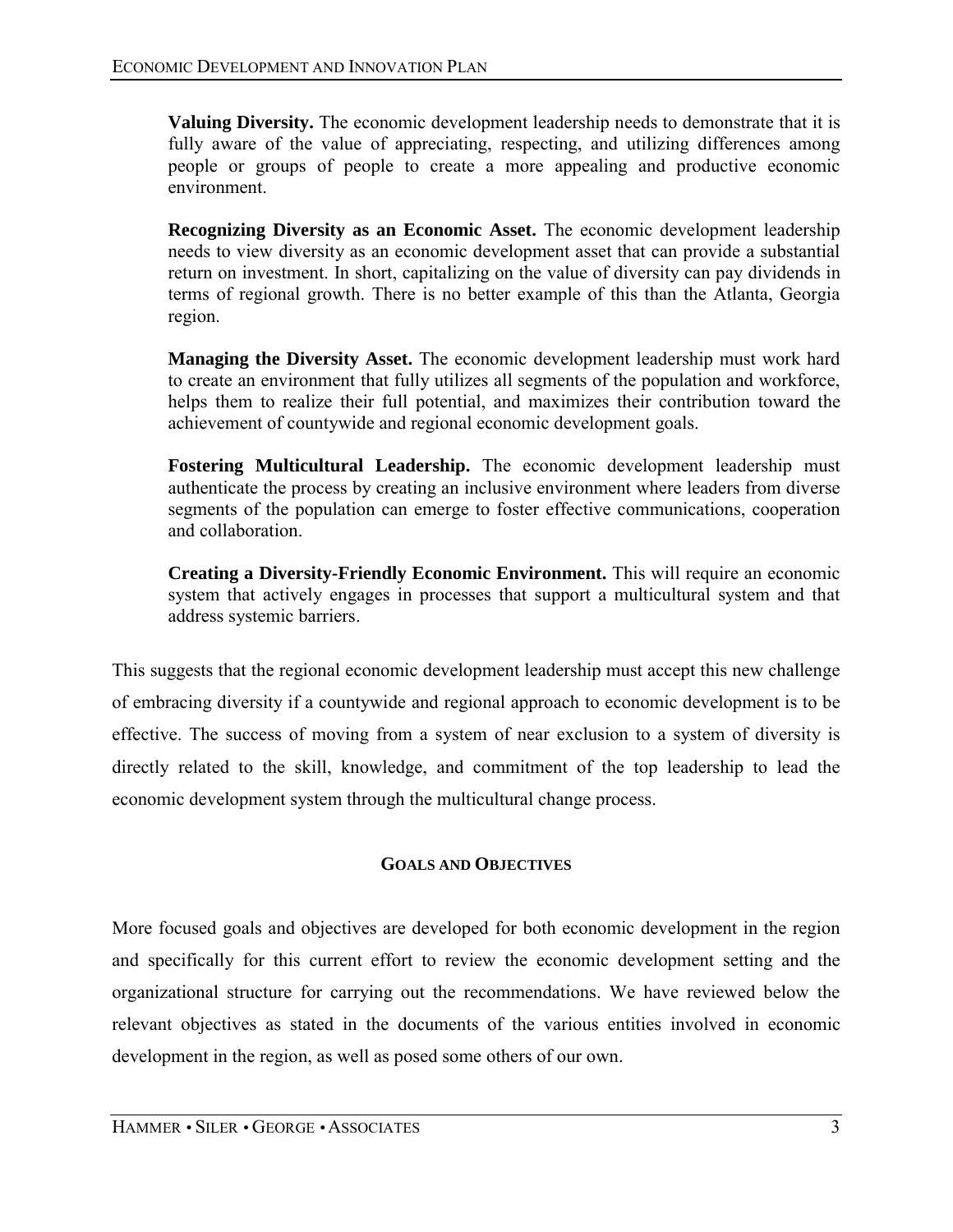## **Overall Economic Development Goals**

The goals of economic development, broadly defined, are one component of the quality of life of the residents in the Toledo and Lucas County region. While there are other, and important, quality of life factors, such as the environment, recreation opportunities, social and community cohesion, which in turn help define economic development opportunities, we pose the following as the overriding goals of economic development:

- A quality job for all in the workforce, which provides adequate financial support for a high quality of life;
- Strong and successful businesses and institutions providing these quality jobs; and,
- A strong tax base for all governments, providing adequate revenue to support the facilities and services required for that quality of life.

## **Stated Objectives of Toledo Area Organizations**

The governments and organizations in the Toledo area that carry out various forms of economic development all subscribe to these overall goals, whether explicitly stated or not, but have differing roles, objectives and means to achieve them. We have reviewed plans and reports of the entities involved in economic development in the Toledo area and most have some formal statement of their objectives for economic development, either in the broad sense for the region or for that particular entity's role. While not always labeled "objectives" as such, we have summarized below statements from those documents that are most relevant to, and most directly addressed by, this Economic Development and Innovation Plan.

From the Regional Growth Partnership's 2003 Action Plan: The three most relevant objectives (referred to as "strategies" in the document) are:

**Business Development:** To facilitate investment in new and existing businesses to create jobs, income and tax base. Under this objective are the actions related to marketing the region to new and expanding companies, retention, market research, and liaison with the Ohio Department of Development.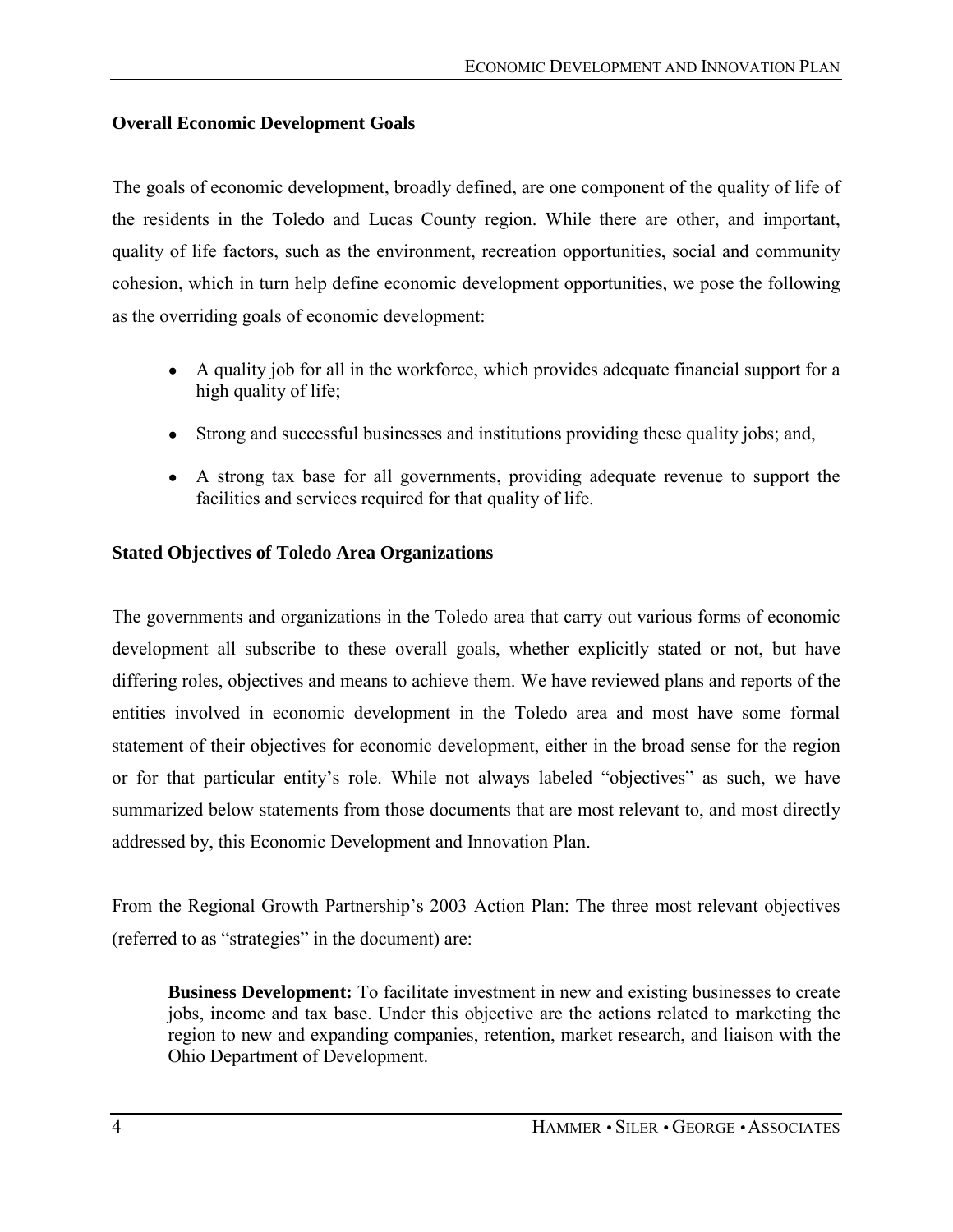**Technology:** To facilitate implementation of a technology-based development strategy utilizing public/private partnerships to promote technology commercialization and the growth of technology-oriented companies. This objective is manifest through the Regional Technology Alliance, which since the development of the 2003 Action Plan has been merged into the RGP. This objective includes working with area universities to enhance technology transfer and encourage university research related to local industrial strengths.

**Competitiveness and Product Development:** To encourage continuous improvement in local and regional infrastructure and competitive position to support business and economic growth. This includes ensuring quality buildings and sites, legislative advocacy, working to expand telecommunications and transportation infrastructure, and supporting workforce development efforts.

**From The Ford Plan 2002:** In this statement of vision and direction for the City of Toledo under Mayor Fordís administration, there are 47 goals listed relating to economic development. The most relevant to the overall economic development process and its effectiveness are paraphrased below.

- Provide leadership to "change the nature and culture of local and regional economic development efforts." This addresses a number of related goals such as cooperation with other jurisdictions, regional organizations and the area's universities.
- Improve the level of service delivery through a "professional, user-friendly, customer-oriented" approach. While not explicitly stated, this and some other goals appear to acknowledge that the city is sometimes perceived as difficult to work with by businesses.
- Improve staff capability in economic development techniques and strategies, real estate development and development financing, and incentives.
- Emphasize technology, not only in the targets of economic development activity, but also in the delivery of those services.

**From Toledo 20/20:** The adopted Comprehensive Plan of the City of Toledo contains 12 specific objectives pertaining to economic development (called "Marketplace" Recommendations" in the document) and another 16 related specifically to downtown, as the core of the city in terms of image and activity. The key economic development objectives as adopted in the plan are summarized below.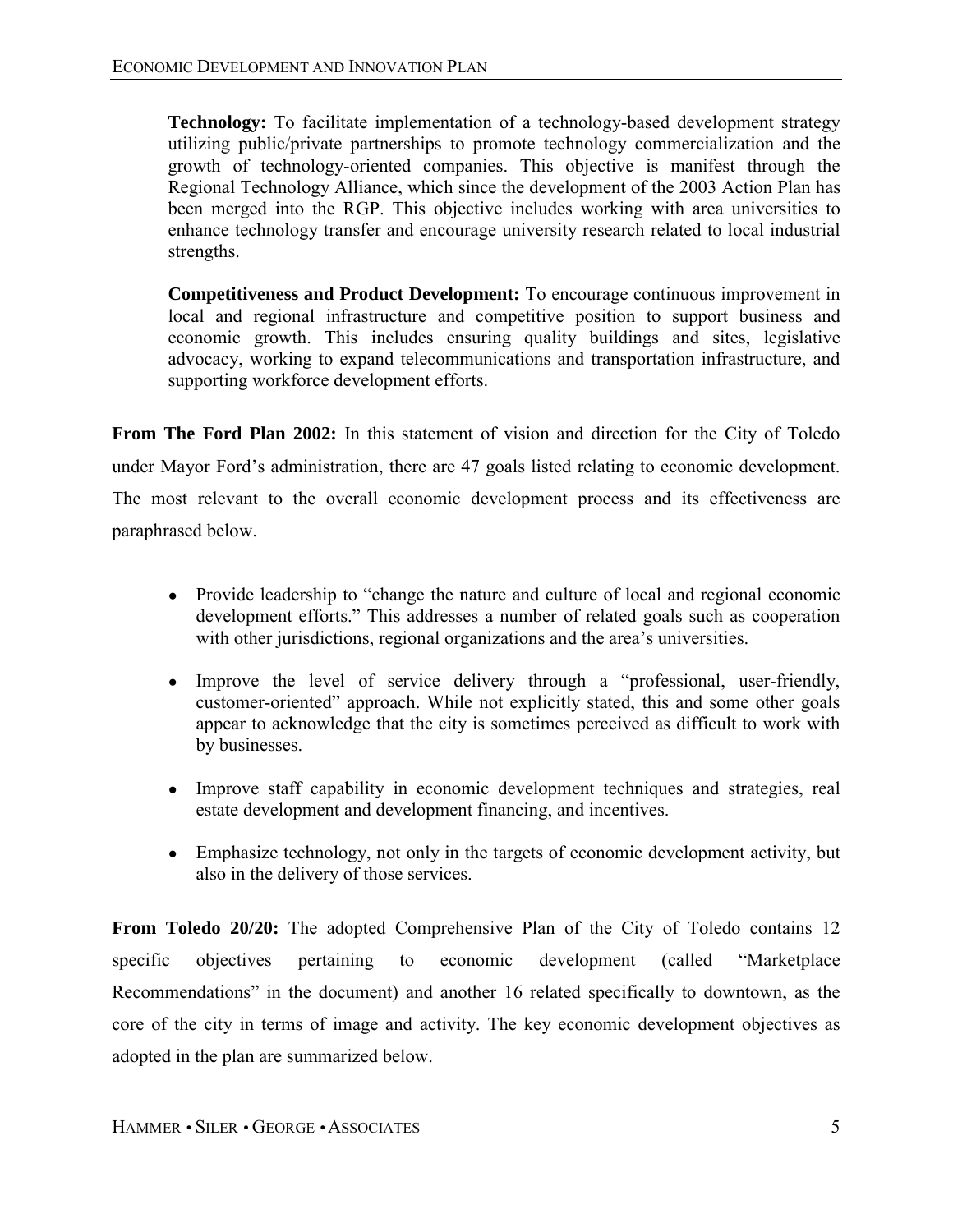- Develop and promote more efficient and effective use of college-based resources and technologies.
- Target efforts at attracting export industries that create wealth.
- Aggressively prepare, promote and utilize brownfields and other infill sites.
- Install utilities on vacant industrial sites.
- Encourage the creation of large sites for business and industrial parks.
- Implement a number of recommendations relating to housing, parks and recreation, arts and culture, and transportation to increase the activity, access and aesthetics of downtown.

**From the Lucas County Land Use Policy Plan Update.** This is the officially adopted plan for the county, but because each township and municipality is responsible for its own zoning and land use decisions, it provides only guidance and policy direction on most matters. It sets out goals and objectives in a number of areas, none specifically addressed as "economic development" except a reference to preserving agricultural use in what is defined as the "limited development zone" (generally the western tier of townships) as "an important component of the county's economic base." However, there are several policies in the plan that would influence economic development efforts and decisions.

- Divide the county into three zones for differential policy guidance: in-fill zone, expansion zone and limited development zone.
- In the in-fill zone (generally Toledo, Maumee and other built-up areas), encourage orderly development of balanced uses that will utilize and support the urban infrastructure already in place. This includes equalizing the cost of development between this and the expansion zone.
- In the expansion zone, develop the fringe beyond the built-up areas in a cost-effective manner that makes efficient use of the land and resources. The judicious use of water and sewer extensions is seen as the primary tool for influencing the cost and location of development in this zone.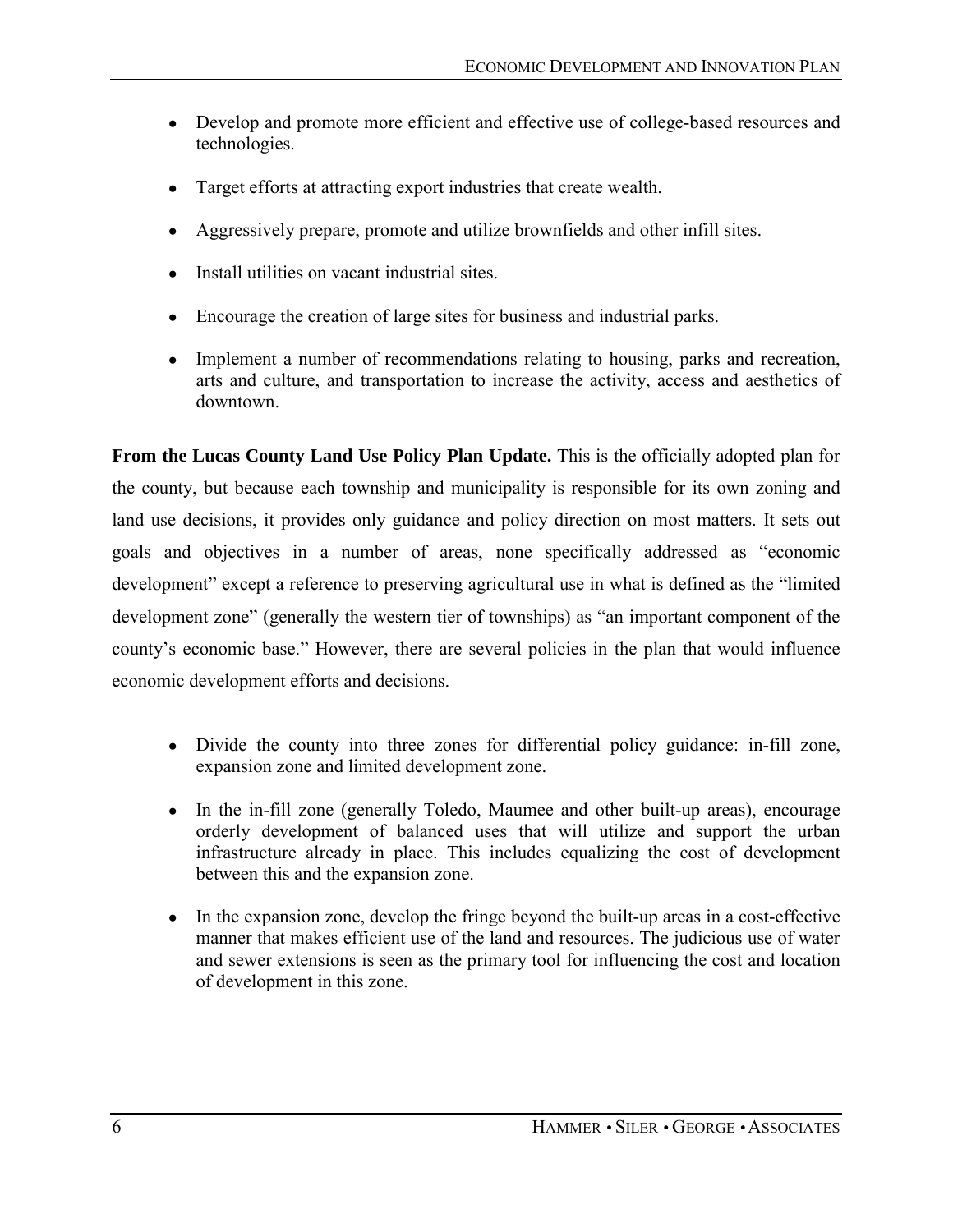## **Objectives for the Economic Development and Innovation Plan**

There are common themes among the stated objectives of the existing organizations engaged in economic development. Among these are cooperation, professionalism and efficiency. Based upon the common thread among these stated objectives and the input the consultants received through numerous community interviews, meetings with the client group, and the results of the analysis and recommendations presented in this report, we have distilled these objectives into three broad statements addressing the three major components of economic development: retention and expansion of existing business, attracting new business, and fostering entrepreneurship to create "home grown" businesses.

## ! **Devote primary resource and leadership attention to supporting existing businesses and meeting their needs for viability and expansion.**

Existing businesses are the most important component of economic development. In aggregate they are thousands of times larger than new employees attracted to the region in a given year. If only a small fraction of them closes or moves out of the region, that would offset the most successful of attraction efforts. Their needs must be understood and catered to and they must be assisted in keeping up with technological change to remain competitive. Furthermore, the existing businesses tend to be concentrated in the built-up areas of the county, where the jobs are most needed. The RGP and the area jurisdictions have programs in place to maintain contact and communications with existing business, but its effectiveness is hard to measure.

#### ! **Increase the effectiveness in identifying business attraction leads, selling the region, assembling a compelling offer, and closing the deals.**

Secondary, but still important, is the attraction of new businesses looking to relocate or expand. These opportunities are usually driven by outside sources, but the Toledo region needs to assure that it can respond effectively and quickly to those opportunities and make sure it has its "best foot forward" even before it knows that those opportunities are looking. The Toledo region has generally done a good job on this score, notably the recent cooperative deals put together for the Jeep Liberty plant and the Dana technology center.

#### ! **Put in place the essential tools for entrepreneurial development—capital, management support, and well equipped, affordable, building space.**

The longer-term view of economic development recognizes that some of the best opportunities for regional growth come from "home grown" industries, often start-ups by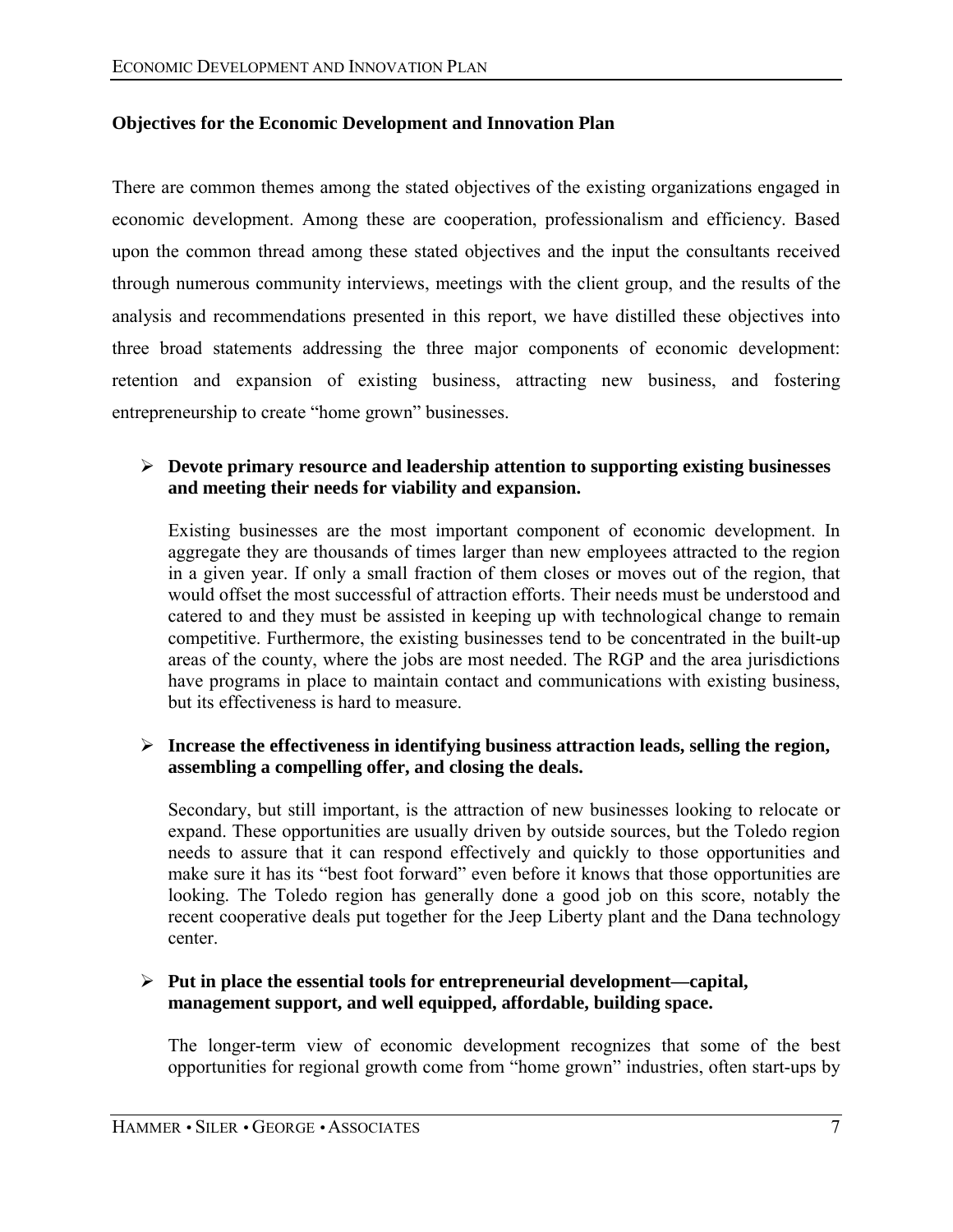employees of existing businesses or stemming from research at local universities. The failure rate for new businesses is high, so to realize this potential their needs to be both a steady stream of entrepreneurship and a nurturing environment that will maximize the chances for success. It is in this "third leg" of the economic development environment that the Toledo area lags many other communities.

In addition to these overarching objectives, there are several more specific objectives for economic development in Toledo and Lucas County that are anticipated outcomes of the Economic Development and Innovation Plan or are necessary for its implementation:

- Enhance the level of technology in the traditional manufacturing base and the businesses that support them to insure long-term competitiveness.
- Stimulate greater interaction among the universities and local industries in subject matter, technology transfer, research funding, and developing the workforce for the emerging knowledge-based economy.
- Achieve significantly higher levels of university research as a long-term generator of new technologies and businesses for the region.
- Assure an adequate supply of suitable land and buildings in suitable locations to meet the needs of new and expanding businesses.
- Achieve broader private sector funding participation in the regional marketing and attraction component of the economic development system.
- Achieve broader participation by minority communities in economic development in both the effort itself and in its results and benefits.
- Reduce the perceived geographic inequity between the source of funding for the countywide economic development mill levy and the resulting development pattern.
- Build a cooperative, supportive environment that will assure the reauthorization of the economic development mill levy in November 2004.

The recommendations presented in this report, if effectively carried out, will achieve these objectives and make strong progress toward achieving the goals of economic development for the citizens, the businesses and the governments of the region.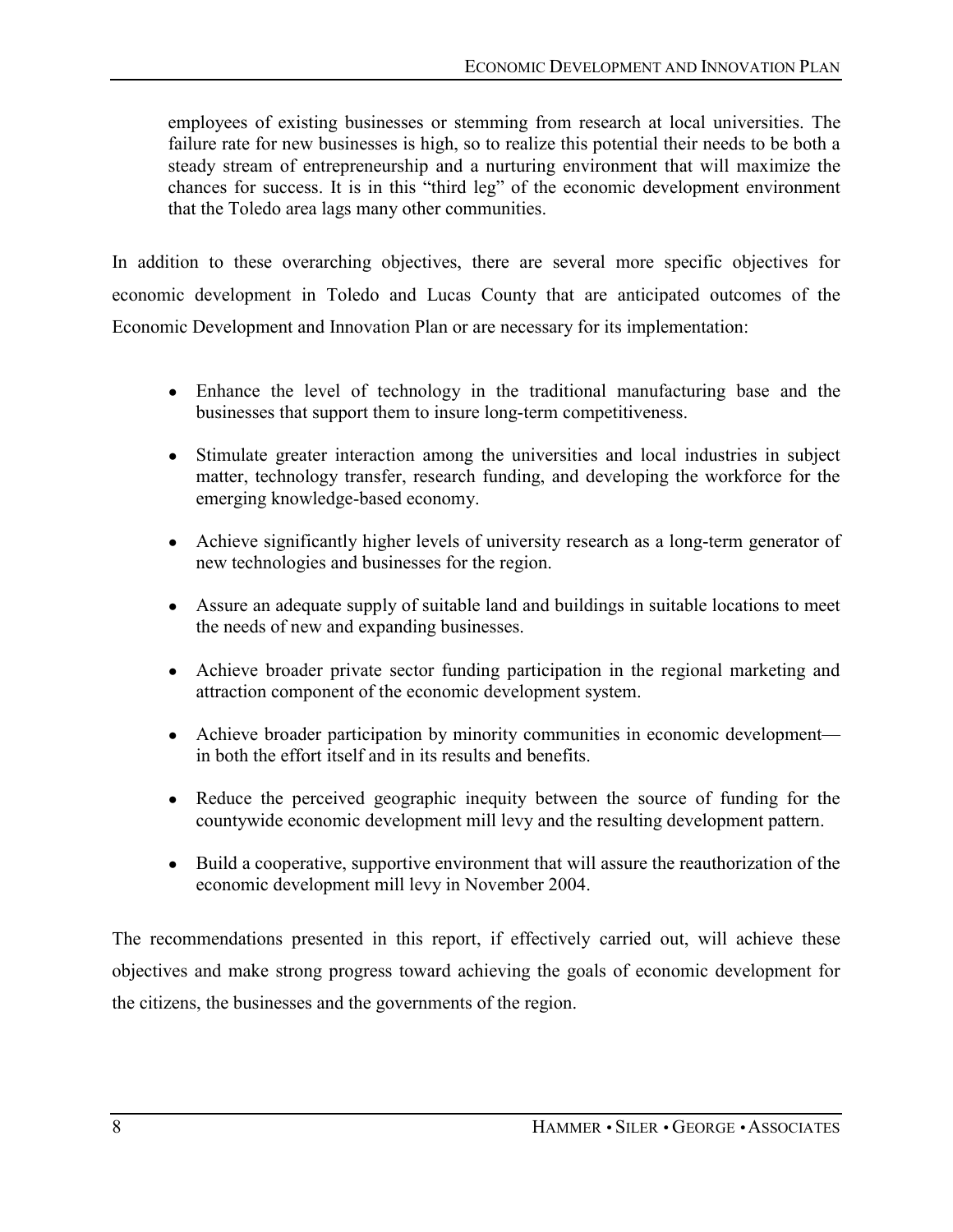## **MAJOR FINDINGS AND CONCLUSIONS**

As one component of the research for the Economic Development and Innovation Plan, we conducted extensive interviews of leaders in the community; board members and staff of the Port Authority, the RGP, and the Chamber of Commerce; representatives of minority business organizations and neighborhood groups; university research administrators; real estate practitioners; city council members; county commissioners; the Mayor of Toledo; and the city and county staff. In all, about 150 people were interviewed, either individually or in small groups. While there was not unanimity on all issues, there were consistent themes that emerged. Where corroborated by our own analysis and research into the issues, we have identified 14 major findings on which there was general agreement and which the Economic Development and Innovation Plan should and does address.

- **1. Toledo's Strong Economic Development Platform.** Toledo and Lucas County has a location central to the Midwest and the nation, an excellent transportation system, and substantial regional and adjacent regional economies, which provide a strong foundation for future economic growth.
- **2. Strong Institutions with Economic Development Potential.** The economic development platform is also strengthened by the fact that there are a relatively small number of entities in the key potential economic development roles and each has major resources. The City of Toledo, Lucas County, the Toledo-Lucas County Port Authority, the Regional Growth Partnership and the University of Toledo make up this core group. Each has strong labor and business participation.
- **3. Major Dedicated Countywide Economic Development Financial Resource.** The roughly \$2.4 million raised annually in the county by the Port Authority through the economic development tax levy, gives economic development in the county an important competitive edge if deployed in a high-leverage manner. Facing present public attitudes about taxes, it is essential that next fall's election campaign to renew the levy be based on a convincing set of agency and program uses.
- **4. Lack of Economic Development Planning and Priority Setting.** In order for the levy funds to be most effectively deployed, and this proposed deployment to be convincingly communicated to the voters of the county, a strong and systematic logic must be determined and communicated. This consultant work and this report is an important next step in setting priorities and in putting in place a continuing priority setting system.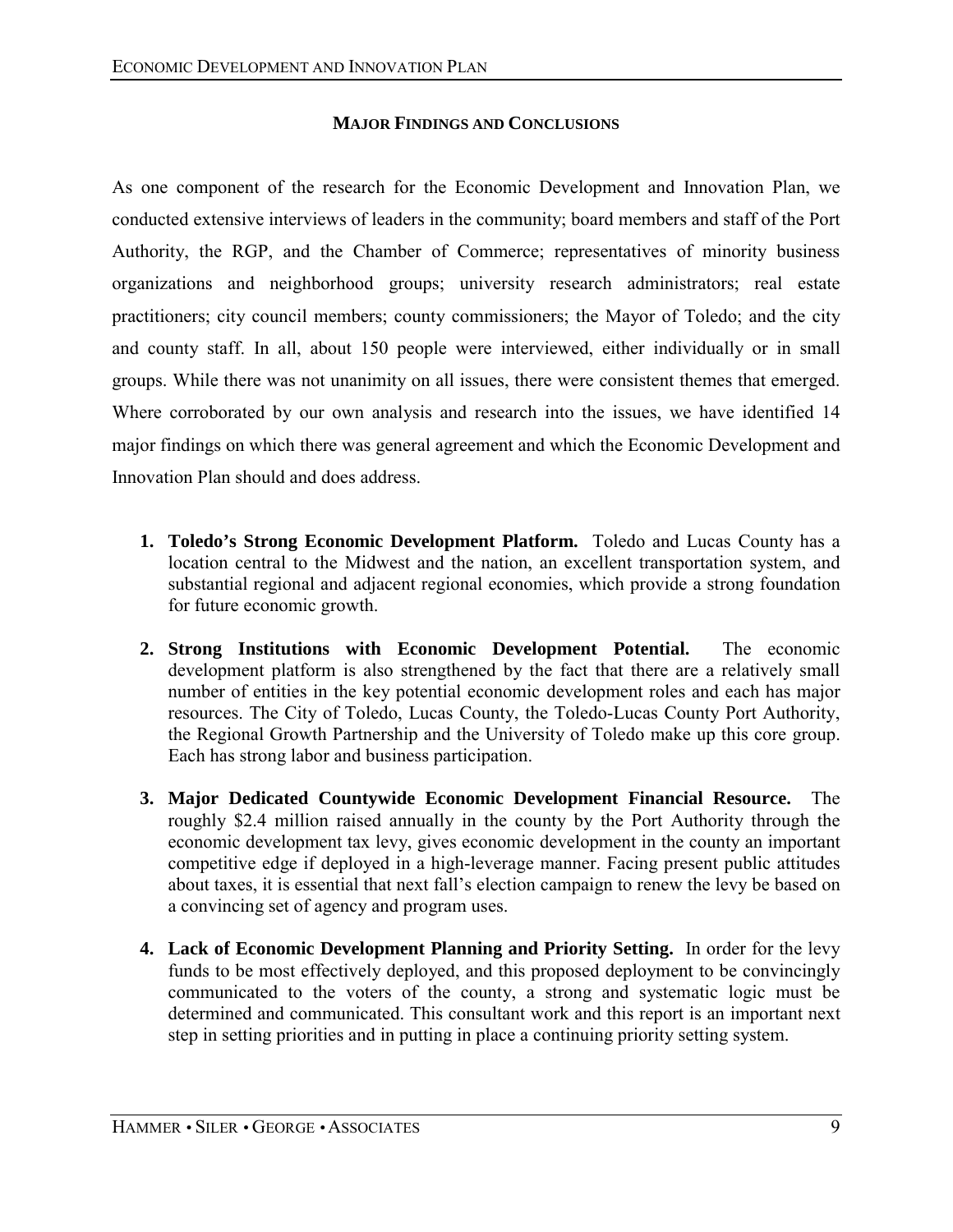- **5. Many Agencies but Unclear Roles.** Toledo has an extensive number of agencies and other entities that list economic development as a part of their mission and work program, but the consensus of our extensive economic development interviews confirms our own analysis that there is no organizational strategy assigning and allocating each economic development function to a lead agency and with roles of all participating agencies defined and agreed to. The result is inefficiency and under performance.
- **6. Disenfranchisement.** Important parts of the Toledo population and some physical and governmental sub-areas are not a serious consideration in the strategies and budget formulations of the economic development entities controlling the deployment of the Port Authority economic development levy and other dedicated financial resources. This is generating frustration and leads to their conclusions that recent efforts to begin to address this issue are moving far too slowly.
- **7. Way Behind the National Curve on Diversity as an Economic Development Resource.** The demographic shifts have spoken and there is now strong agreement among businesses of all sizes and industry focuses and, thus, among economic and total community leadership, that enhancing and fully integrating all parts of a population, rapidly becoming more diverse, is not only morally right and fair, but also pragmatically essential to continue to be competitive.
- **8. Strength in Economic Development Project Financing.** The Toledo-Lucas County Port Authority has legal capacity and staff capability and plays an important projectfinancing role for economic development projects in the county. The Port Authority also provides these services to jurisdictions elsewhere in Ohio, which generates net revenue for the Port Authority that can support other economic development activities.
- **9. Lack of Land Assembly and Site Preparation Capability.** Both meeting the needs of expanding existing businesses and being able to offer an attractive range of existing sites to prospective businesses requires that the city and rest of the county maintain a good inventory of sites and be able to act to achieve sites for a full range of kinds of business users and economic development projects when they arise. The city, having built out earlier than the outlying areas, suffers most from this condition. This capacity does not now exist and the lack of sites is a serious negative factor. Furthermore, much of the land that is available has brownfields characteristics, complicating the site preparation.
- **10. Need for Strong Project Feasibility and Packaging Capability.** This is the backbone of effective initiative and responsive project development, both through direct public and public/private development activity and through the provision of technical assistance to others considering and carrying out projects.
- **11. Weak Small Business Development Capabilities.** Starting, operating and growing a small business in all parts of the city and county is challenging. Since these businesses account for a significant share of the jobs and business and public revenues, it is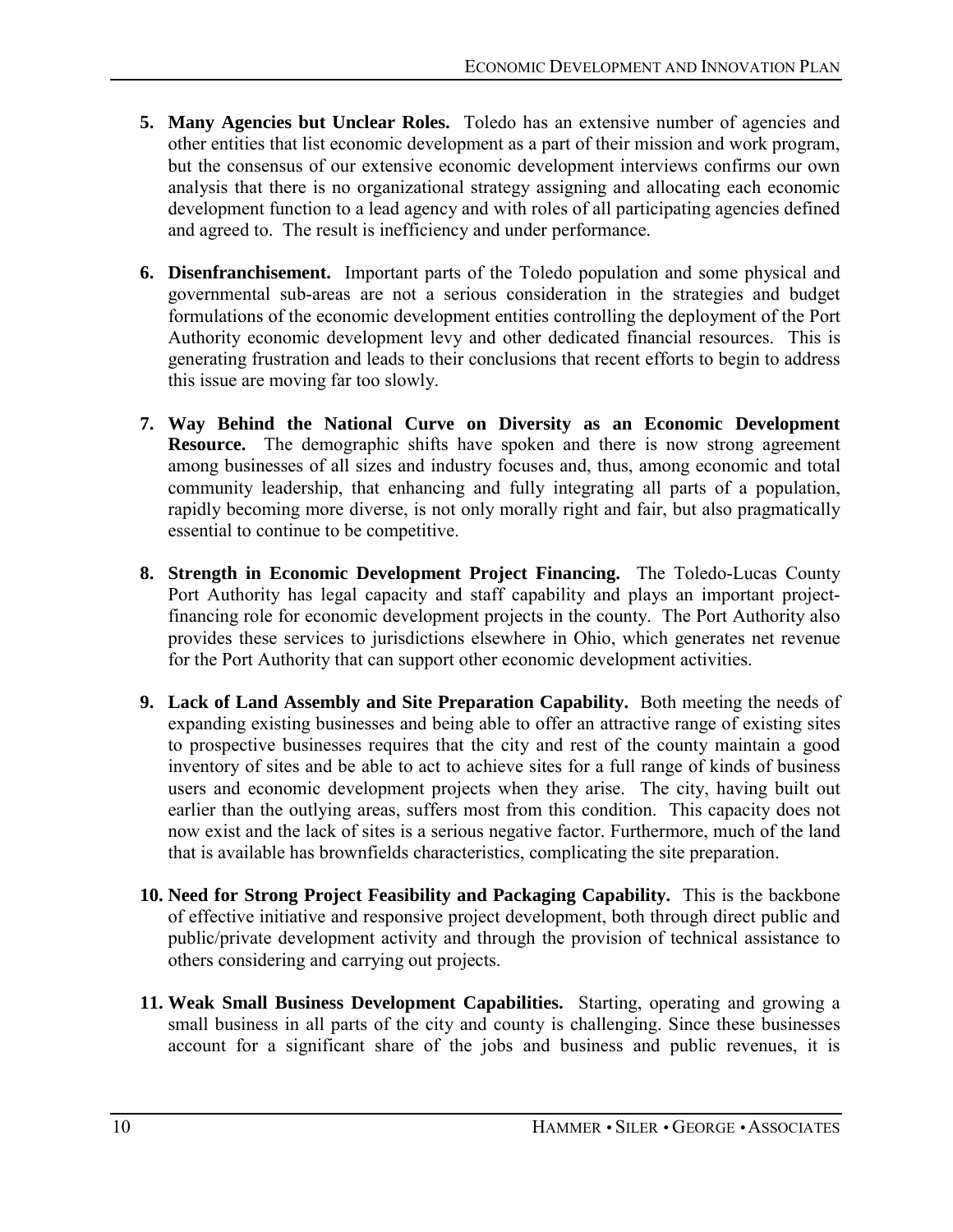important that there be an effective program of management, financing and total technical assistance. Although there are many agencies "in the field," much more can be done.

- **12. Extensive Business Attraction Efforts.** The Regional Growth Partnership has a relatively high budget relative to similar entities in comparably sized markets and carried out an aggressive and diversified program, now including the former Regional Technology Alliance function.
- **13. Technology-based Economic Development Efforts in the Early Stages.** Toledo is substantially behind efforts in many other cities, although the small staff is aggressively moving towards an effective cluster organization. A stepped up effort needs high priority.
- **14. Downtown Efforts Need to Continue to Retain Competitive Position.** Toledo faces the typical American city challenge of retaining its market share as competitive centers are developed more convenient to growth areas. By maintaining the governmental function, the ballpark, the successful re-use of the festival market building, new corporate headquarters and impressive promotions, Toledo has made an important effort. The waterfront and downtown-adjacent neighborhoods are under consideration now.

This first section of the report presents a summary of the major findings, the recommended goals and objectives, and the recommendation of an important new mission and resulting image of diversity. These three components of the consultant work provide a strong and important platform for the analysis and recommendations that follow.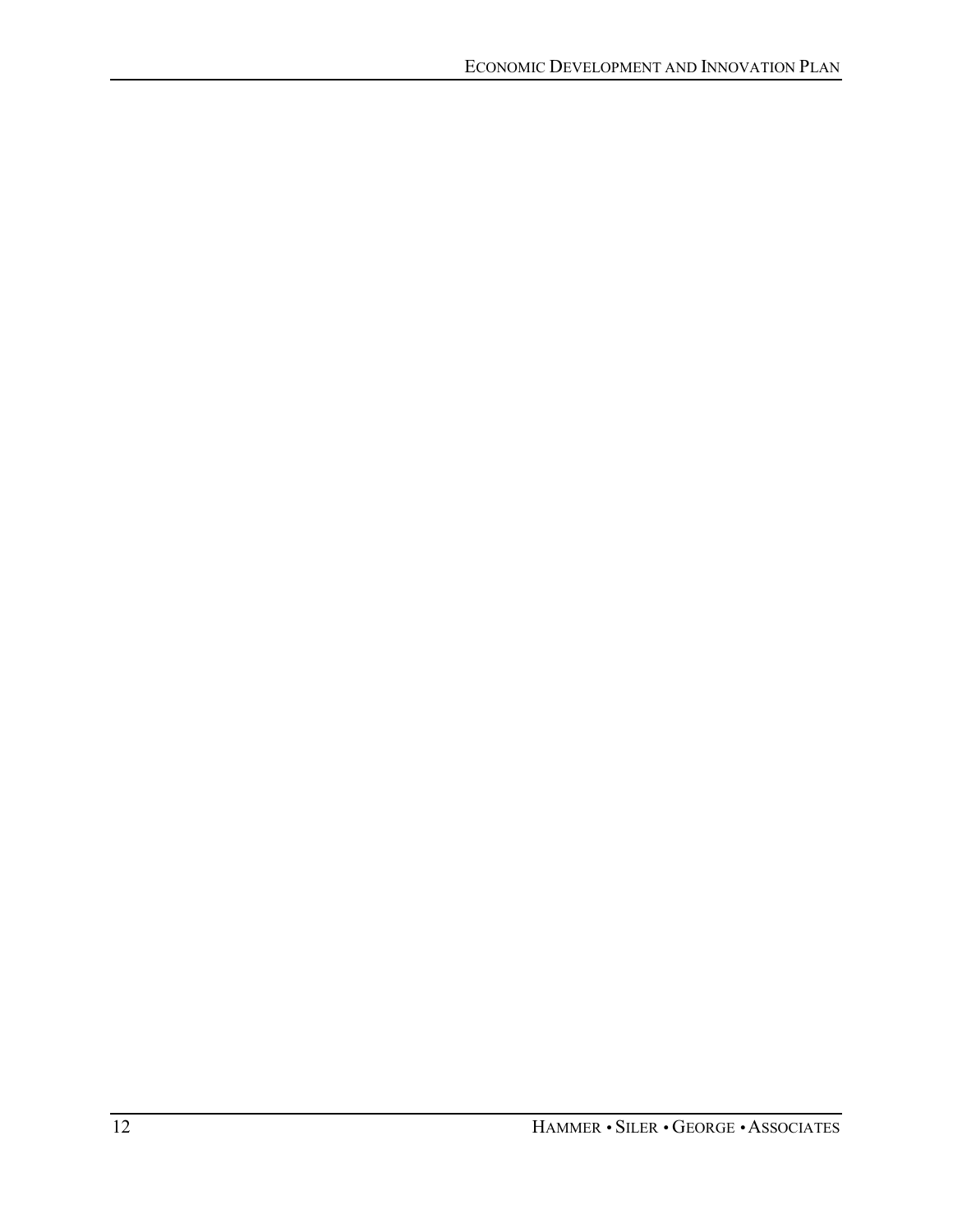## **SECTION II. THE TARGETS FOR ECONOMIC DEVELOPMENT**

## **OVERVIEW**

Future economic growth will come from effective strategies to optimize the competitive position of the Toledo region for two basic kinds of growth targets:

- First are targets that are presently strong and growing and where Toledo has a strong competitive position. These should be viewed as immediate and continuing targets. The selection of targets in this category stems from an analysis and refinement of a ìCluster Analysisî conducted by professors at the University of Toledo and Bowling Green State University.
- Second are targets with strong potential but there are important gaps in the local resource offering which presently weaken their competitive position. These should be viewed as emerging and potential future targets. Selection of these stem from our analysis of the universities' research strengths in relation to the private sector resources, as well as a broad perspective on emerging technology-based economic development at the national level.

This analysis has a number of important steps, which are described in the paragraphs and tables that follow. In summary, the analysis identified six groupings of high potential targets based on the Cluster Analysis and emerging potential industries. Those industries are:

- 1. Plastics (existing)
- 2. Logistics and transportation (existing)
- 3. Second and third tier auto industry support (existing)
- 4. Engineering and architectural services (existing)
- 5. Bioengineering and advanced medical manufacturing (potential)
- 6. Propulsion systems and related advanced manufacturing (potential)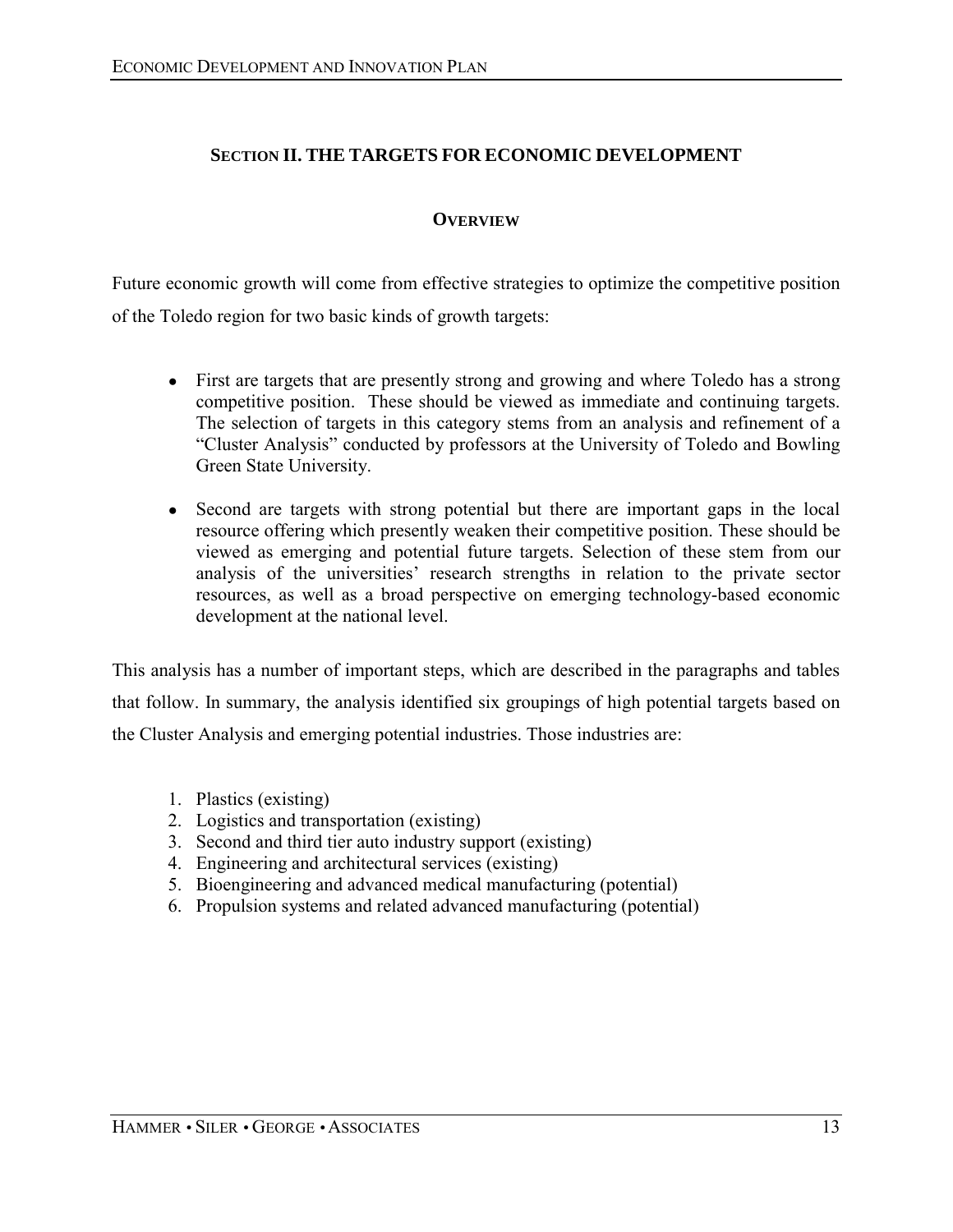#### **ESTABLISHED GROWTH POTENTIAL TARGETS**

#### **The University-Sponsored Cluster Analysis**

In the first step of this targeting analysis, the work of the two universities' targeting group, analyzing recent employment and output, provides the platform for a rigorous analysis of this data to focus in on appropriate target industries within the identified clusters.

As background, Michael Carroll and Neil Reid of BGSU and UT, respectively, have completed a ìCluster Analysisî of the Toledo region. Our assignment was to start with that analysis and do some refinement and ranking of the industries they identified in the various clusters that would be most appropriate and productive to select "Target Industries" for the economic development effort. Our role did not include identifying other targets not already on their list. Nevertheless, we have identified additional "emerging" targets as described subsequently.

The Cluster Analysis used the IMPLAN input-output model to quantify the linkages among industries in the Toledo region. Six "cluster" nuclei were identified based largely on the total regional output of the industries. The six clusters and their nucleus industries are:

- Cluster 1: Motor Vehicle Parts and Accessories and Motor Vehicle Manufacturing (IMPLAN codes 292, 384, 386)
- Cluster 2: Motor Freight Transport and Warehousing (435)
- Cluster 3: Fabricated Rubber (217, 218, 219)
- Cluster 4: Engineering and Architectural Services (506)
- Cluster 5: Containers (220, 231, 273, 274)
- Cluster 6: Petroleum Refining (210)

The criterion for identifying other industries (other than the nuclei) was those industries that, according to IMPLAN, accounted for at least 0.1 percent of the input used by the nucleus industries. This resulted in the identification of 225 industries (defined by IMPLAN codes) across all of the clusters, but because many industries appeared in more than one cluster, there were only 70 separate industry categories out of a total of 526 such codes.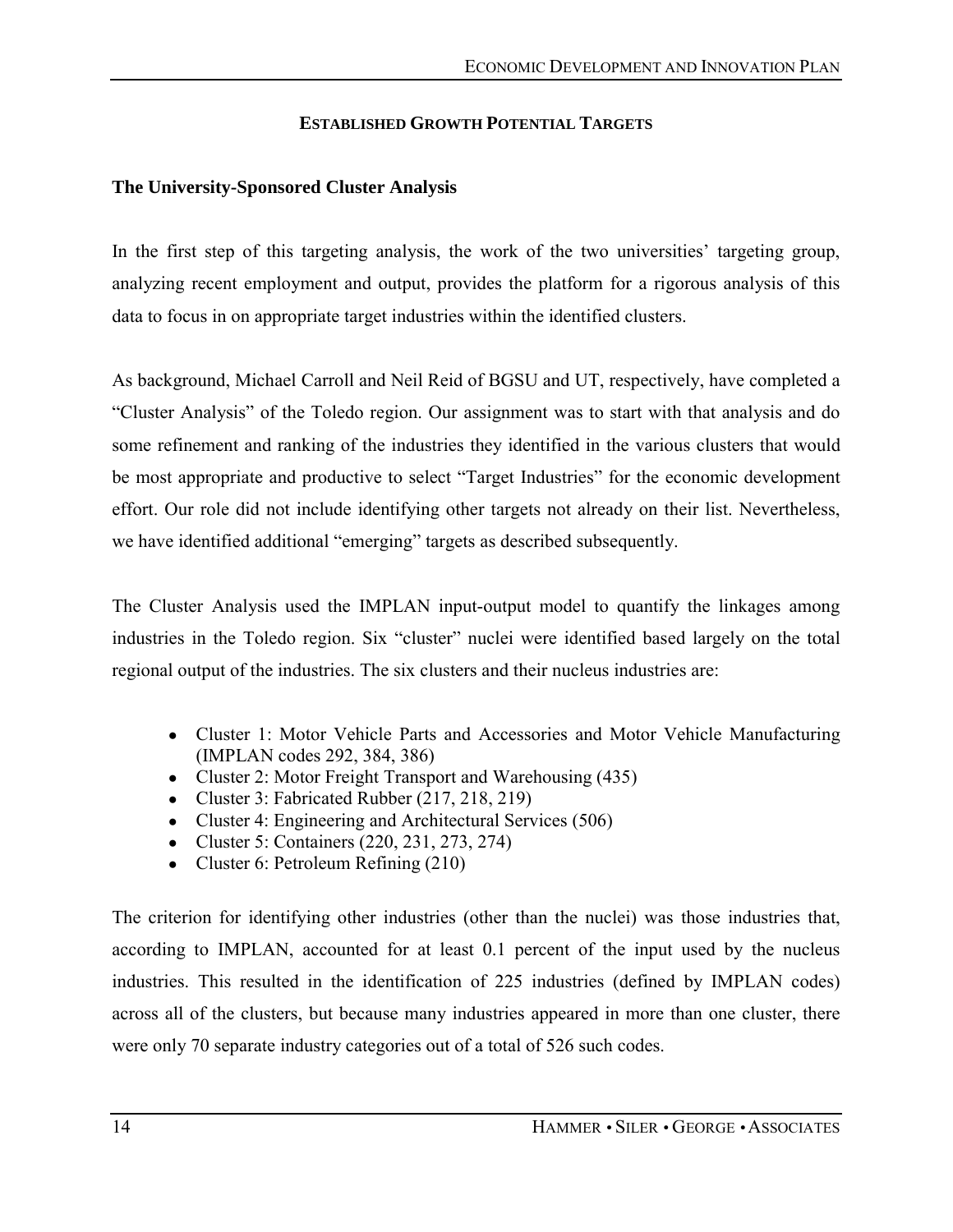Not all of these industries are suitable as targets. Some are business services such as banking, attorneys, and utility suppliers, which may have individuals who function as a part of a cluster, but are not suitable targets for attraction or retention as an overall industry. Others may be sectors that are not growing regionally or nationally, and unless there is a significant gap in the local supply chain, would not be productive targets. And the IMPLAN exercise provided other quantitative insights to the makeup of the economy that, while not used in the cluster definitions, added to the target selection.

#### **Refinement of the Cluster Analysis**

To address these issues, we refined the Cluster Analysis in several ways. Starting with a standard IMPLAN output table called the "Commodity Summary," we entered and cross-tabbed the industries in each of the six clusters to identify those that were in more than one cluster, or were in none. Information on the Commodity Summary for each industry includes total local output (supply), local demand, a measure of how much of the local demand is met by local supply, and a measure of how much of the local production is consumed locally, among other data. This identified the 70 exclusive industries included in one or more of the clusters.

Since this list includes supporting service industries as well as linked supply-chain industries, we made a manual elimination of those service industries. This reduced the target list to 34 IMPLAN codes.

The next step was to take the 34 industries and analyze them in greater detail. We added a column to the Commodity Summary calculate the difference between supply and demand as a measure of the extent to which each was an export industry or provided imports to the region. Either could provide a rationale for its suitability as a target. Industries that export a high portion of their goods are the region's "economic base," bringing in dollars and representing the region's strengths and the manifestation of the region's economic characteristics. Industries that import a lot of goods to the region represent gaps in the supply chain that might be targeted to better meet the needs of existing businesses. In the table below, we also added the Standard Industrial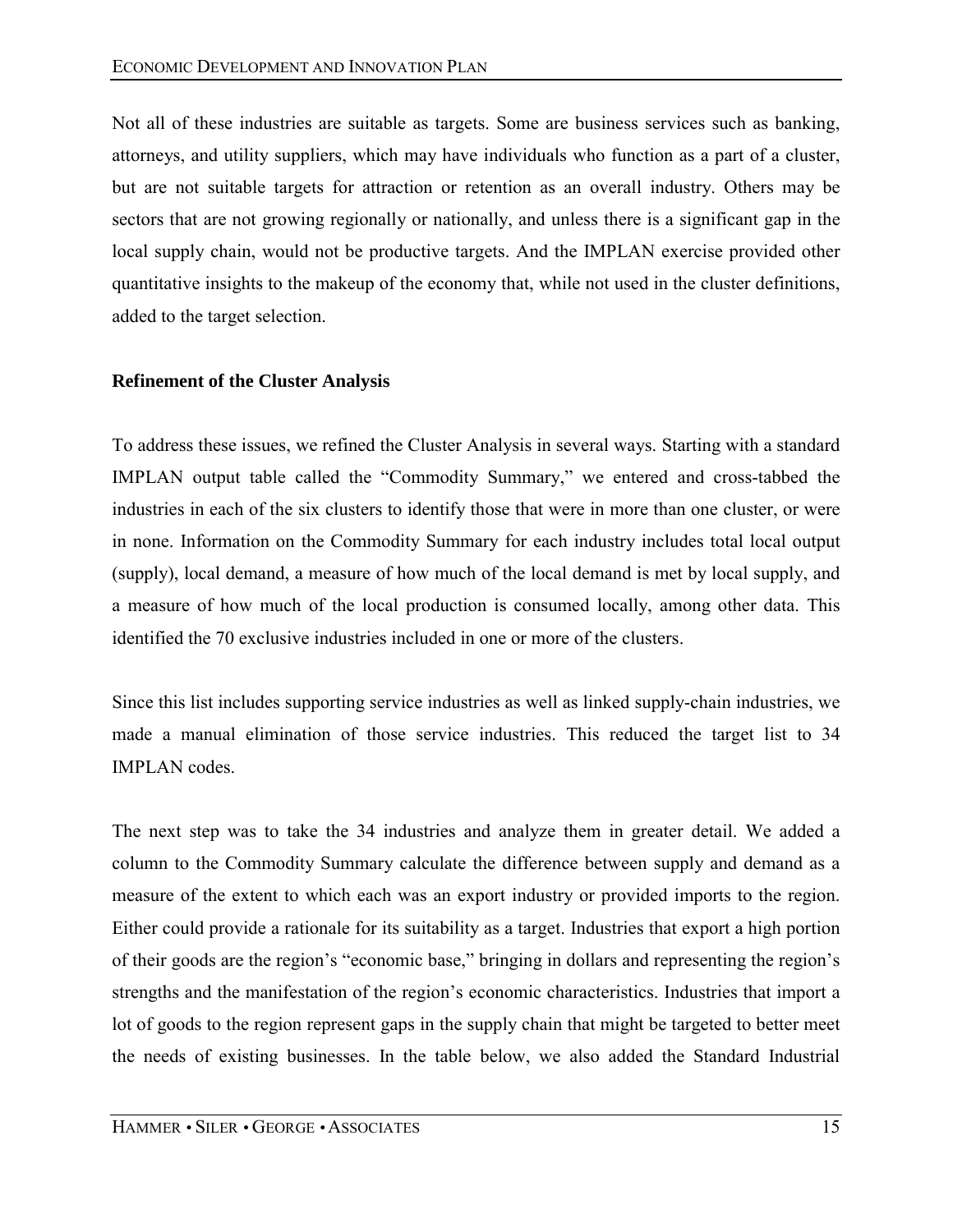Classification (SIC) code(s) that corresponds to the industries' IMPLAN code (using a conversion chart provided in the IMPLAN model documentation), so that additional analyses could be carried out based on information that is available only on an SIC code basis. The resulting list of 34 potential targets is shown in Table 1, sorted by value of goods exported.

We have used the official IMPLAN and SIC definitions in the table, so we should point out that the category called "public building furniture" includes automobile seats, which is why it shows up as a part of the motor vehicles cluster.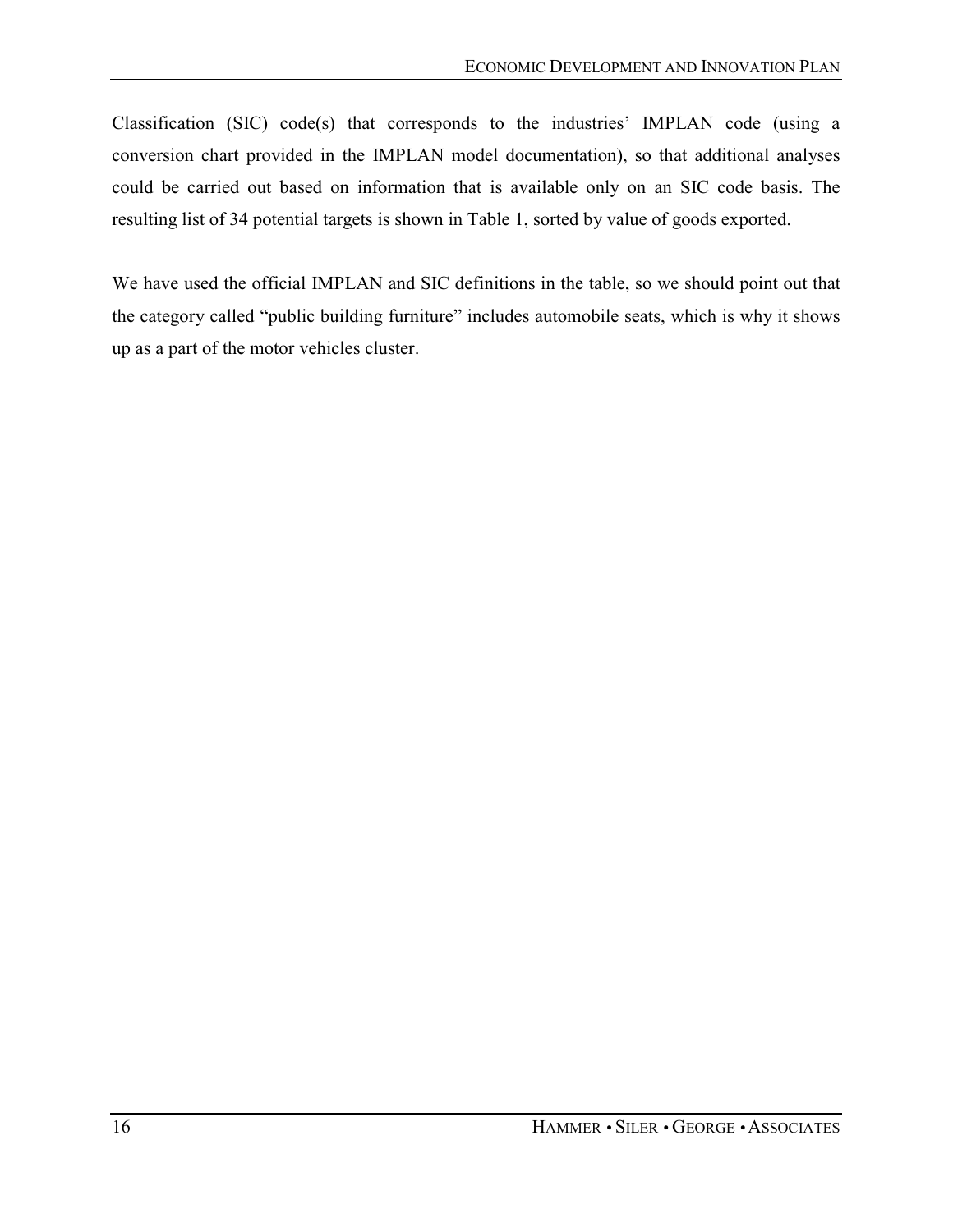## **TABLE 1. POTENTIAL TOLEDO AREA TARGETS FROM CLUSTER ANALYSIS**

| <b>IMPLAN</b> |                                                              | <b>Total</b><br><b>Commodity</b> | <b>Total Gross</b><br><b>Commodity Supply Less</b> |                       | <b>SIC</b> |                  |
|---------------|--------------------------------------------------------------|----------------------------------|----------------------------------------------------|-----------------------|------------|------------------|
| Code          | <b>Commodity</b>                                             | <b>Supply</b>                    | <b>Demand</b>                                      | <b>Demand</b>         |            | Code SIC 2 SIC 3 |
| 386           | <b>Motor Vehicle Parts and Accessories</b>                   | 4,503.805                        | 1,726.809                                          | 2,776.996             | 3714       |                  |
| 210           | Petroleum Refining<br><b>Miscellaneous Plastics Products</b> | 2,628.238                        | 1,064.543                                          | 1,563.695             | 2910       |                  |
| 220           |                                                              | 1,296.465                        | 718.003                                            | 578.462               | 3080       |                  |
| 230           | <b>Glass and Glass Products- Exc Containers</b>              | 774.952                          | 221.199                                            | 553.753               |            | 3210 3229 3230   |
| 273           | Metal Cans<br>Fabricated Rubber Products- nec.               | 455.934                          | 76.698                                             | 379.236               | 3411       |                  |
| 219           |                                                              | 456.819<br>640.486               | 148.647                                            | 308.172               | 3060       |                  |
| 292           | <b>Automotive Stampings</b>                                  |                                  | 394.575                                            | 245.911               | 3465       |                  |
| 506           | <b>Engineering and Architectural Services</b>                | 594.882                          | 495.374                                            | 99.448                | 8710       |                  |
| 130           | Automotive and Apparel Trimmings                             | 142.929                          | 59.400                                             | 83.529                | 2396       |                  |
| 156           | <b>Public Building Furniture</b>                             | 235.407                          | 185.028                                            | 50.379                | 2530       |                  |
| 164           | Paperboard Containers and Boxes                              | 280.344                          | 237.330                                            | 43.014                | 2650       |                  |
| 509           | <b>Research- Development &amp; Testing Services</b>          | 201.454                          | 165.979                                            | 35.475                | 8730       |                  |
| 296           | Metal Coating and Allied Services                            | 84.964                           | 54.226                                             | 30.738                | 3479       |                  |
| 321           | Special Dies and Tools and Accessories                       | 259.827                          | 237.483                                            | 22.344                |            | 3544 3545        |
| 331           | Special Industry Machinery nec.                              | 241.679                          | 222.653                                            | 19.026                | 3559       |                  |
| 274           | Metal Barrels- Drums and Pails                               | 11.670                           | 6.299                                              | 5.371                 | 3412       |                  |
| 231           | <b>Glass Containers</b>                                      | 17.975                           | 13.449                                             | 4.526                 | 3221       |                  |
| 258           | Steel Pipe and Tubes                                         | 0.000                            | 0.000                                              | 0.000                 | 3317       |                  |
| 294           | Metal Stampings- nec.                                        | 78.155                           | 80.441                                             | (2.286)               | 3469       |                  |
| 198           | <b>Surface Active Agents</b>                                 | 13.207                           | 16.315                                             | (3.108)               | 2843       |                  |
| 187           | <b>Industrial Gases</b>                                      | 14.098                           | 17.278                                             | (3.180)               | 2813       |                  |
| 218           | Gaskets-Packing and Sealing Devices                          | 29.002                           | 34.287                                             | (5.285)               | 3053       |                  |
| 384           | Motor Vehicles                                               | 3,239.183                        | 3,251.121                                          | (11.938)              | 3713       |                  |
| 209           | Chemical Preparations- nec                                   | 41.759                           | 57.143                                             | (15.384)              | 2899       |                  |
| 435           | <b>Motor Freight Transport and Warehousing</b>               | 1,072.766                        | 1,091.700                                          | (18.934)              |            | 4200 4789        |
| 189           | Inorganic Chemicals Nec.                                     | 67.638                           | 91.084                                             | (23.446)              | 2819       |                  |
| 217           | Rubber and Plastics Hose and Belting                         | 10.196                           | 45.999                                             | (35.803)              | 3052       |                  |
| 192           | Synthetic Rubber                                             | 20.070                           | 83.334                                             | (63.264)              | 2822       |                  |
| 190           | Cyclic Crudes- Interm. & Indus. Organic Chem.                | 284.060                          | 356.699                                            | (72.639)              |            | 2865 2869        |
| 289           | <b>Screw Machine Products and Bolts-Etc.</b>                 | 59.754                           | 140.154                                            | (80.400)              | 3450       |                  |
| 381           | <b>Engine Electrical Equipment</b>                           | 42.820                           | 180.193                                            | (137.373)             | 3694       |                  |
| 191           | <b>Plastics Materials and Resins</b>                         | 79.627                           | 411.944                                            | (332.317)             | 2821       |                  |
| 254           | <b>Blast Furnaces and Steel Mills</b>                        | 531.333                          | 864.742                                            | (333.409)             | 3312       |                  |
| 447           | <b>Wholesale Trade</b>                                       | 2,677.972                        |                                                    | 3,822.260 (1,144.288) |            | 5000 5100        |
| Notes:        | Dollars in millions.                                         |                                  |                                                    |                       |            |                  |

2000 data. Highlight means Nucleus Industries.

*Source: Hammer, Siler, George Associates.*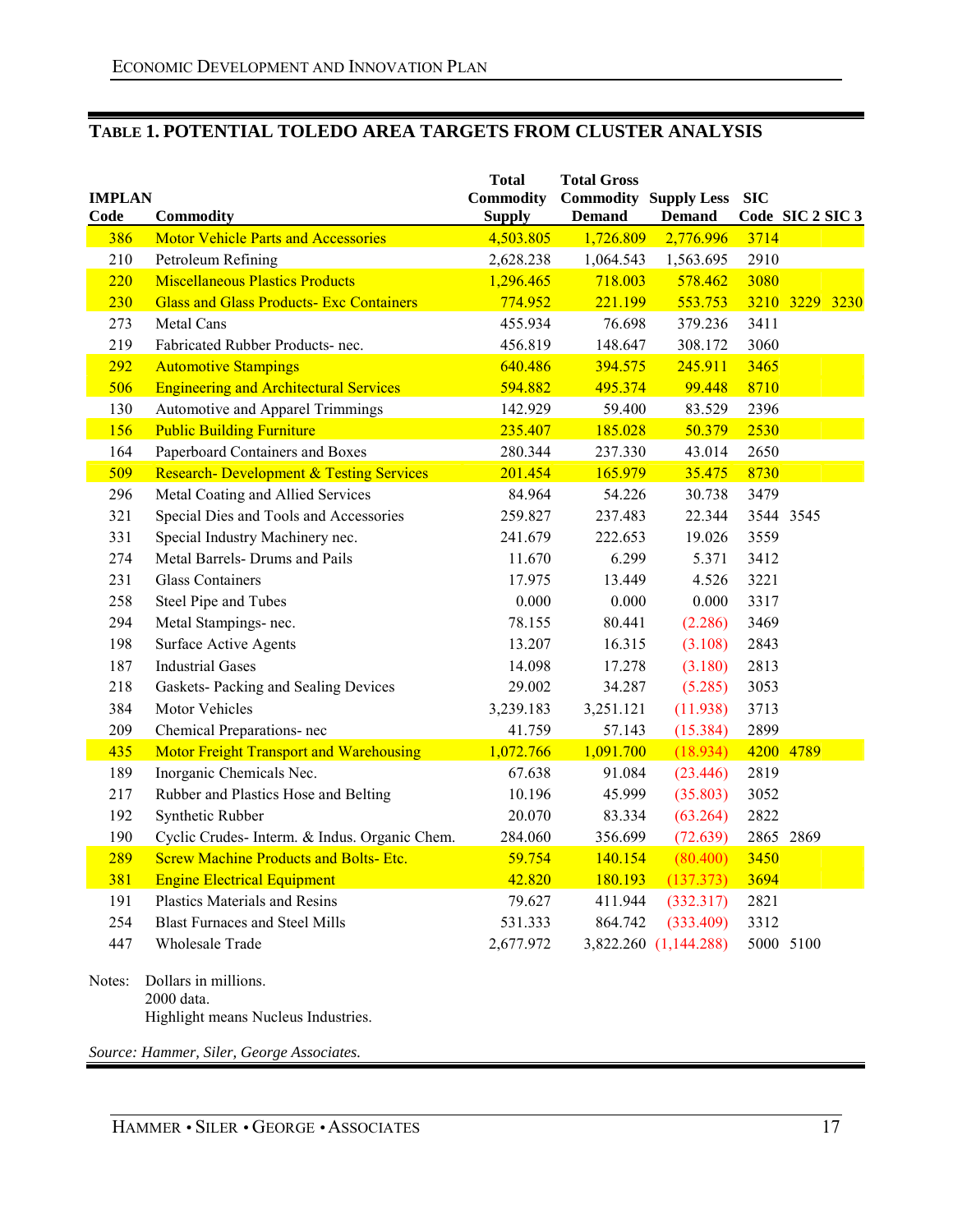In converting to SIC codes at the four digit level, some of the IMPLAN codes were in effect three-digit SIC codes, so the list of potential target industries at the four-digit SIC level was significantly more than 34 and additional analysis was required to refine the list. After some additional screening and fine-tuning the wholesale sector (which is all one industry in IMPLAN), there were 50 four-digit sectors to analyze further.

#### **Selection of Established Growth Potential Targets**

We created five measures to test the suitability of each of these as a potential target: the "location" quotient" of each, the industry's growth trends at the local, state and national level, and the future outlook at the national level.

The location quotient (or  $LQ$ ) is a measure of an industry's relative concentration, and by implication, the region's suitability for and attractiveness to that industry. An LO of more than 1.00 generally means the region is exporting goods or activity in that sector. LQs were calculated using data from the fourth quarter 2003 of Dun and Bradstreet's proprietary MarketPlace data set. In scoring the potential targets, we gave a point to each industry that had an LQ of 2.0 or more.

Three measures of recent growth were used. Again using D&B MarketPlace data we tabulated growth over the past five years for 1) the Toledo metropolitan area, 2) a three-state region (Ohio, Michigan and Indiana), and 3) for the nation as a whole. Even industries that are firmly imbedded in the regional economy as indicated by the LQ and Cluster Analysis are poor choices for targets if they are not growing at some level. We gave each industry a point for each of the three geographic areas for which there was growth over the past five years.

The fifth measure was the outlook for growth in the future. Here we used projections of national growth for 2000-2010 prepared by the U. S. Bureau of Labor Statistics (the latest available). Because these projections are not made at the four-digit SIC level, we used the three-digit category that included our potential target.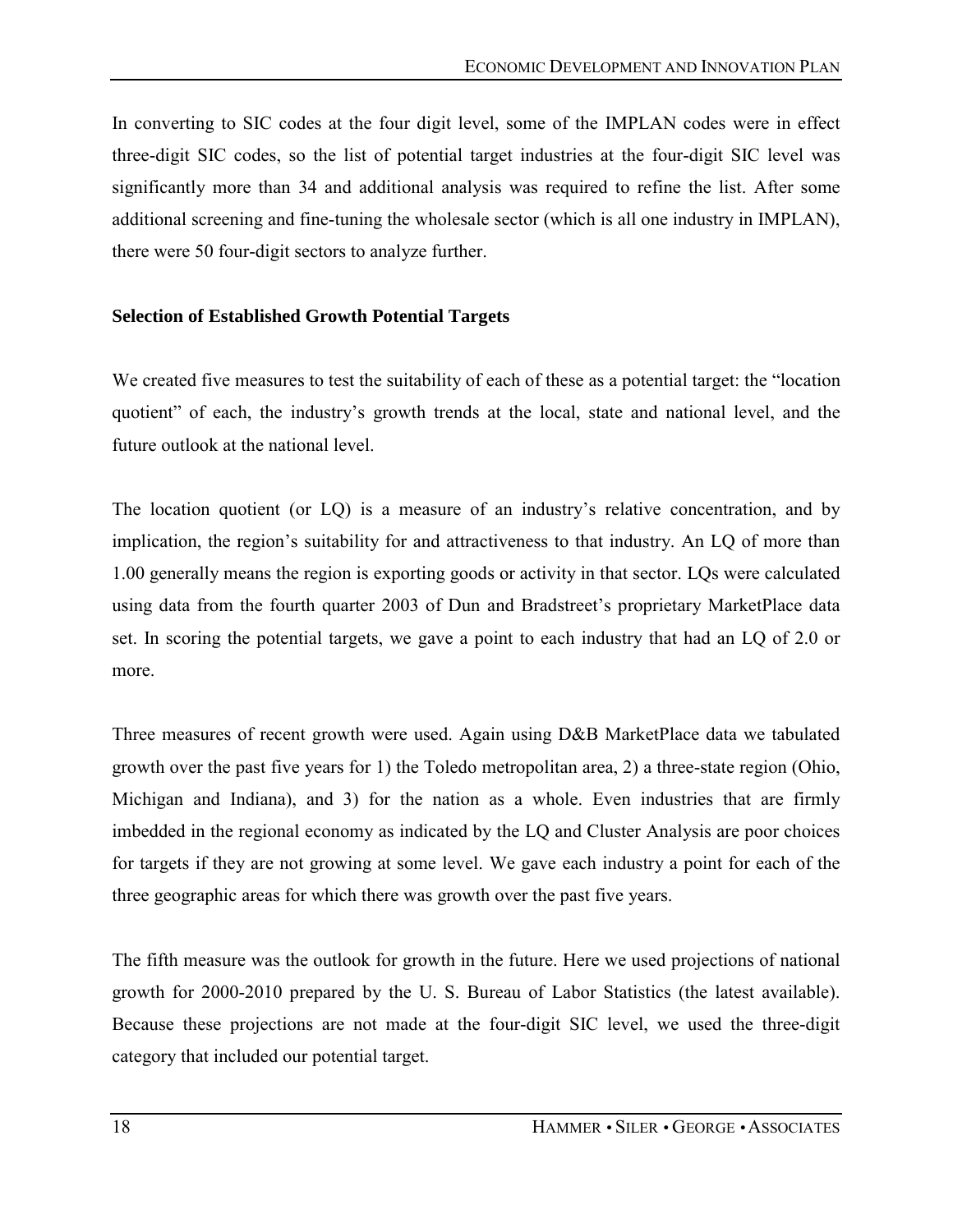Thus, each industry could have a maximum of five points. Table 2 shows the potential target industries ranked in order of their total score. Out of the 50 industries, only 15 scored three or more points and an additional 16 scored in two of the categories. The targets with the most potential are those that score three or better, although some of those that scored two are in closely related industries that could be included with those ranked higher if they are rolled up into the same three-digit category. Those recommended for inclusion as target industries are highlighted in bold. The table also suggests that some of the industries that were identified in the Cluster Analysis, including some of the nucleus industries, would not warrant targeting, most notably the petroleum refining sector.

The wholesale categories deserve a special comment. Wholesale trade was a component of each of the initial six clusters. However, IMPLAN does not disaggregate it further. In the conversion to four-digit SIC codes, 69 subcategories of wholesale trade were identified. We included in this analysis only those five that had an LQ of greater than 2.0, indicating that they are more of an export industry rather than meeting local supply needs. Furthermore the BLS projections do not cover the wholesale trade sector. We have therefore chosen not to highlight the five wholesale categories that appear in the analysis, but rather recognize them as an important component of the overall Motor Freight Transport and Warehouse cluster.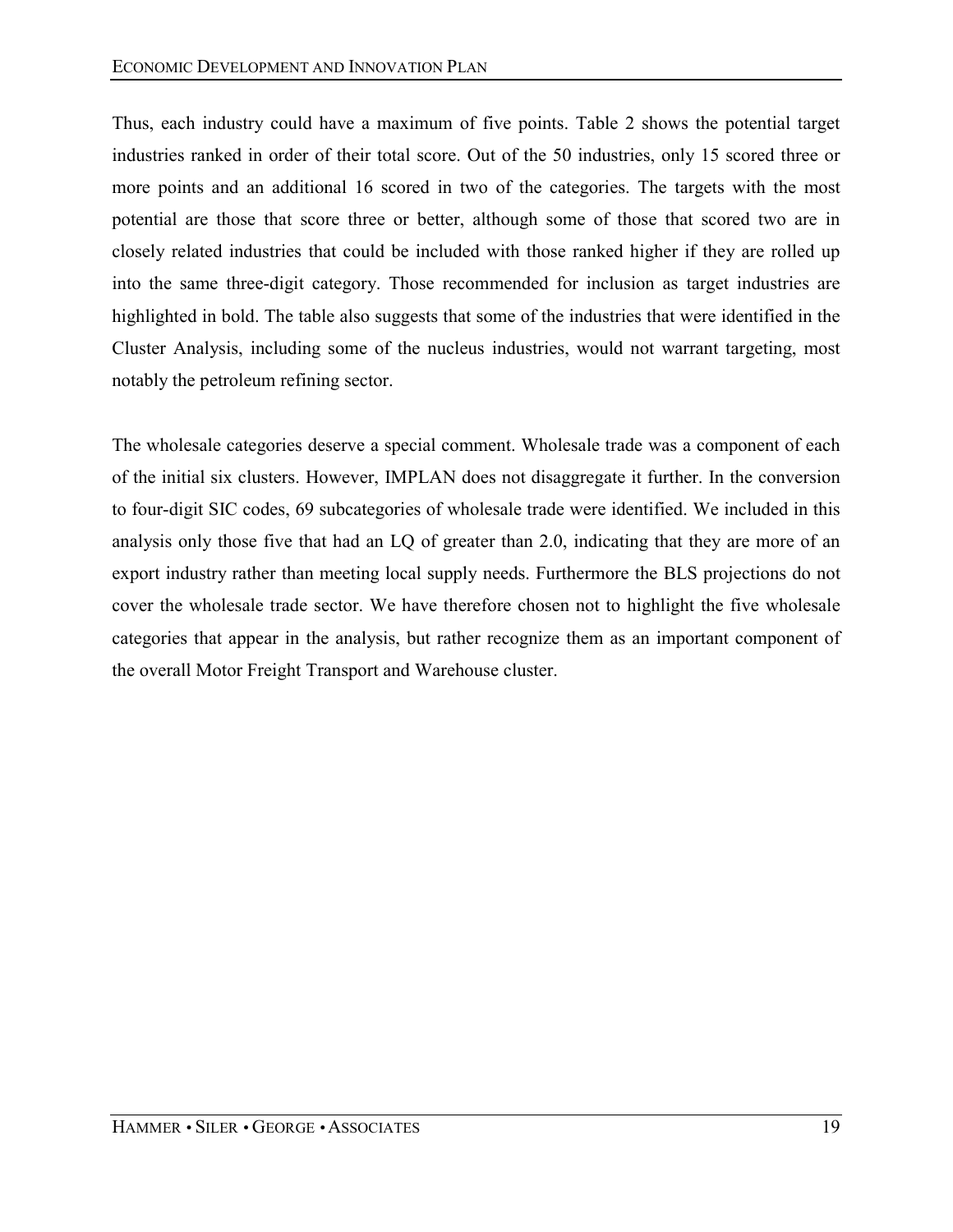# **TABLE 2. TOLEDO TARGETS, LOCATION QUOTIENTS AND GROWTH RANKINGS**

| <b>SIC</b> |                                                 | <b>Location Metro</b>       |                         |                         |                | <b>Growth in Employment</b> |                 |                         |
|------------|-------------------------------------------------|-----------------------------|-------------------------|-------------------------|----------------|-----------------------------|-----------------|-------------------------|
|            | <b>Code Industry</b>                            | Quotient LQ>2 Metro 3-State |                         |                         |                | U.S.                        | <b>Forecast</b> | <b>Score</b>            |
|            | <b>3085 Plastics bottles</b>                    | 9.87                        | $\mathbf{1}$            | 1                       | $\mathbf{1}$   | 1                           | 1               | 5                       |
|            | 2531 Public building and related furniture      | 1.35                        |                         | 1                       | $\mathbf{1}$   | $\mathbf{1}$                | $\mathbf{1}$    | 4                       |
|            | <b>3084 Plastics pipe</b>                       | 2.22                        | $\overline{\mathbf{1}}$ |                         | $\mathbf{1}$   | 1                           | $\mathbf{1}$    | 4                       |
|            | <b>3089 Plastics products, nec</b>              | 3.79                        | 1                       | 1                       | 1              |                             | 1               | 4                       |
|            | <b>3465 Automotive stampings</b>                | 6.77                        | 1                       | $\mathbf{1}$            | $\mathbf{1}$   | $\mathbf{1}$                |                 | 4                       |
|            | 5148 Fresh fruits and vegetables                | 3.01                        | 1                       | 1                       | 1              | $\mathbf{1}$                |                 | $\overline{4}$          |
|            | <b>8711 Engineering services</b>                | 1.09                        |                         | $\mathbf{1}$            | $\mathbf{1}$   | $\overline{\mathbf{1}}$     | $\mathbf{1}$    | 4                       |
|            | <b>3086 Plastics foam products</b>              | 2.06                        | $\mathbf{1}$            | $\overline{\mathbf{1}}$ |                |                             | $\mathbf{1}$    | 3                       |
|            | 3211 Flat glass                                 | 12.88                       | $\mathbf{1}$            |                         | $\mathbf{1}$   | $\mathbf{1}$                |                 | 3                       |
|            | 3714 Motor vehicle parts and accessories        | 9.55                        | $\mathbf{1}$            | $\overline{\mathbf{1}}$ |                |                             | $\mathbf{1}$    | $\overline{\mathbf{3}}$ |
|            | 5014 Tires and tubes                            | 2.17                        | 1                       | 1                       |                | 1                           |                 | 3                       |
|            | 5015 Motor vehicle parts, used                  | 3.27                        | 1                       | 1                       | 1              |                             |                 | 3                       |
|            | 5162 Plastics materials and basic shapes        | 4.76                        | 1                       |                         | $\mathbf{1}$   | 1                           |                 | 3                       |
| 8712       | <b>Architectural services</b>                   | 0.52                        |                         |                         | $\overline{1}$ | $\mathbf{1}$                | $\mathbf{1}$    | $\overline{3}$          |
|            | 8732 Commercial nonphysical research            | 2.62                        | $\mathbf{1}$            | 1                       |                |                             | 1               | 3                       |
|            | 2396 Automotive and apparel trimmings           | 2.01                        | 1                       |                         |                |                             |                 | 2                       |
|            | 2899 Chemical preparations, nec                 | 0.44                        |                         |                         | 1              |                             | 1               | $\overline{c}$          |
|            | 3052 Rubber and plastics hose and beltings      | 15.30                       | $\mathbf{1}$            | 1                       |                |                             |                 | $\overline{2}$          |
|            | 3053 Gaskets; packing and sealing devices       | 1.99                        |                         |                         | 1              |                             |                 | $\overline{2}$          |
|            | 3069 Fabricated rubber products, nec            | 2.93                        | $\mathbf{1}$            | 1                       |                |                             |                 | $\overline{2}$          |
|            | <b>3081 Unsupported plastics film and sheet</b> | 0.35                        |                         |                         | $\mathbf{1}$   |                             | $\mathbf{1}$    | $\overline{2}$          |
|            | 3221 Glass containers                           | 53.87                       | $\mathbf{1}$            | 1                       |                |                             |                 | $\overline{2}$          |
|            | 3451 Screw machine products                     | 1.53                        |                         | 1                       |                |                             | $\mathbf{1}$    | $\overline{2}$          |
|            | 3479 Metal coating and allied services          | 4.21                        | 1                       |                         |                |                             | 1               | 2                       |
|            | 3559 Special industry machinery, nec            | 3.41                        | 1                       | 1                       |                |                             |                 | 2                       |
|            | 3694 Engine electrical equipment                | 1.27                        |                         |                         | 1              |                             | 1               | $\mathbf{2}$            |
|            | 3711 Motor vehicles and car bodies              | 12.75                       | $\overline{1}$          |                         |                |                             | 1               | $\overline{2}$          |
|            | <b>4213 Trucking, except local</b>              | 1.36                        |                         |                         |                | $\mathbf{1}$                | 1               | 2                       |
|            | 4225 General warehousing and storage            | 1.07                        |                         |                         | $\mathbf{1}$   |                             | 1               | $\overline{2}$          |
|            | 4226 Special warehousing and storage, nec       | <b>1.15</b>                 |                         |                         | $\mathbf{1}$   |                             | 1               | $\overline{2}$          |
|            | 5146 Fish and seafood                           | 3.48                        | 1                       |                         |                |                             |                 |                         |
|            | 2652 Setup paperboard boxes                     | 0.11                        |                         |                         |                |                             |                 |                         |
|            | 2657 Folding paperboard boxes                   | 1.89                        |                         |                         |                |                             |                 |                         |
|            | 2821 Plastics materials and resins              | 0.59                        |                         | 1                       |                |                             |                 |                         |
|            | 2869 Industrial organic chemicals, nec          | 0.80                        |                         | 1                       |                |                             |                 |                         |
|            | 3082 Unsupported plastics profile shapes        | 0.19                        |                         |                         |                |                             | $\mathbf{1}$    |                         |
|            | 3229 Pressed and blown glass, nec               | 4.60                        | 1                       |                         |                |                             |                 |                         |
|            | 3317 Steel pipe and tubes                       | 7.01                        | 1                       |                         |                |                             |                 |                         |
|            | 3411 Metal cans                                 | 3.85                        | 1                       |                         |                |                             |                 |                         |
|            | 3469 Metal stampings, nec                       | 3.41                        | 1                       |                         |                |                             |                 | 1                       |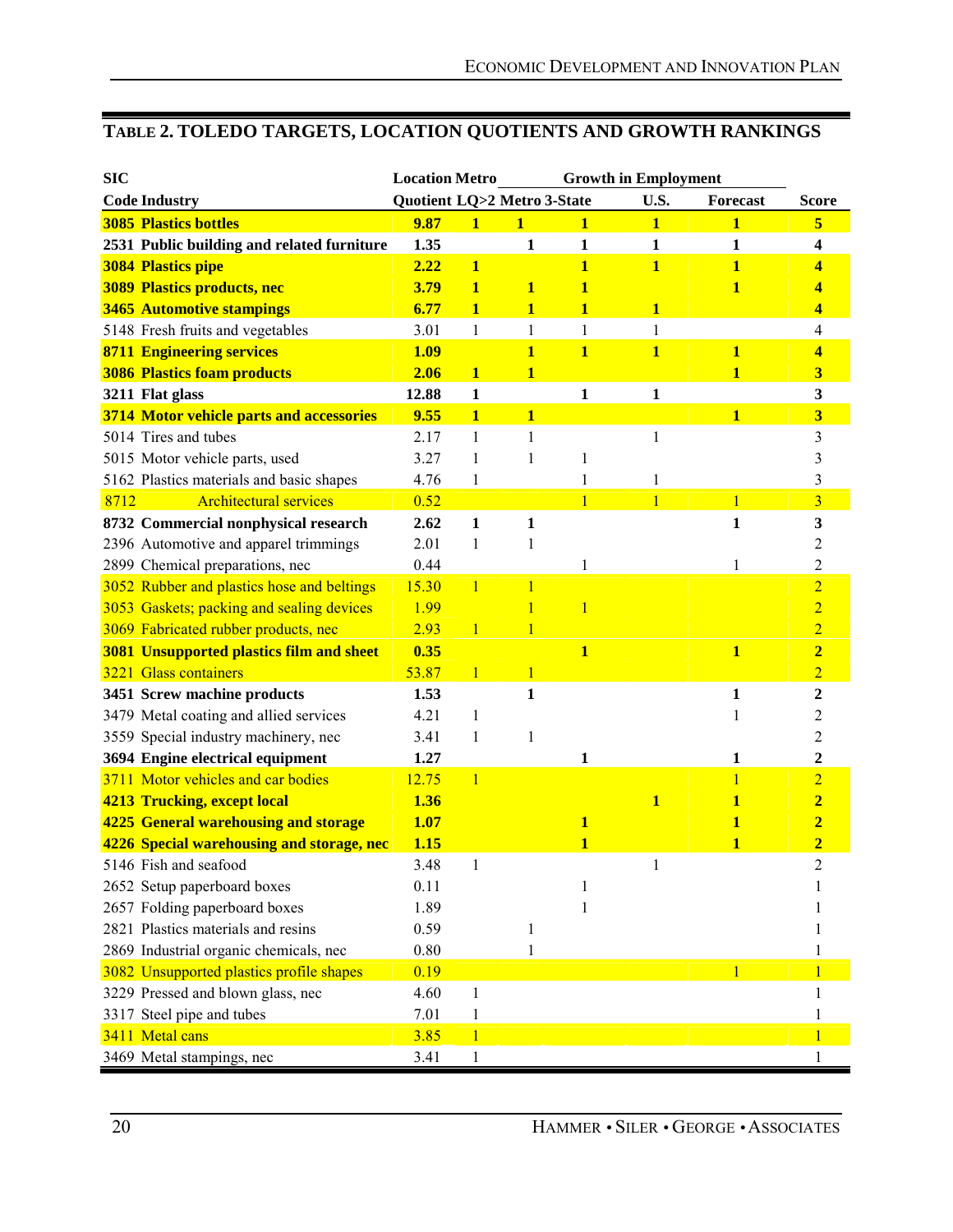| <b>SIC</b>                                   | <b>Location Metro</b> |                             | <b>Growth in Employment</b> |                 |              |
|----------------------------------------------|-----------------------|-----------------------------|-----------------------------|-----------------|--------------|
| <b>Code Industry</b>                         |                       | Quotient LQ>2 Metro 3-State | U.S.                        | <b>Forecast</b> | <b>Score</b> |
| 3544 Special dies, tools, jigs, and fixtures | 3.01                  |                             |                             |                 |              |
| 3545 Machine tool accessories                | 1.53                  |                             |                             |                 |              |
| 4231 Trucking terminal facilities            | 0.79                  |                             |                             |                 |              |
| 2653 Corrugated and solid fiber boxes        | 1.19                  |                             |                             |                 |              |
| 2655 Fiber cans, drums, and similar products | 0.41                  |                             |                             |                 |              |
| 2819 Industrial inorganic chemicals, nec     | 1.00                  |                             |                             |                 |              |
| 2822 Synthetic rubber                        | 0.14                  |                             |                             |                 |              |
| 2911 Petroleum refining                      | 1.53                  |                             |                             |                 |              |
| 3061 Mechanical rubber goods                 | 0.91                  |                             |                             |                 |              |
| 3231 Products of purchased glass             | 0.40                  |                             |                             |                 |              |
| Note: Highlight means Nucleus Industries.    |                       |                             |                             |                 |              |
| Source: Hammer, Siler, George Associates.    |                       |                             |                             |                 |              |

## **TABLE 2. TOLEDO TARGETS, LOCATION QUOTIENTS AND GROWTH RANKINGS**

To relate this additional analysis back to the original Cluster Analysis work, in Table 3 we have shown which of these target industries fit into which cluster. As with the original IMPLAN analysis, the SIC-defined targets fit into more than one of the defined clusters. However, the nucleus industries in the fabricated rubber and petroleum refinery sectors are not in themselves high potential targets.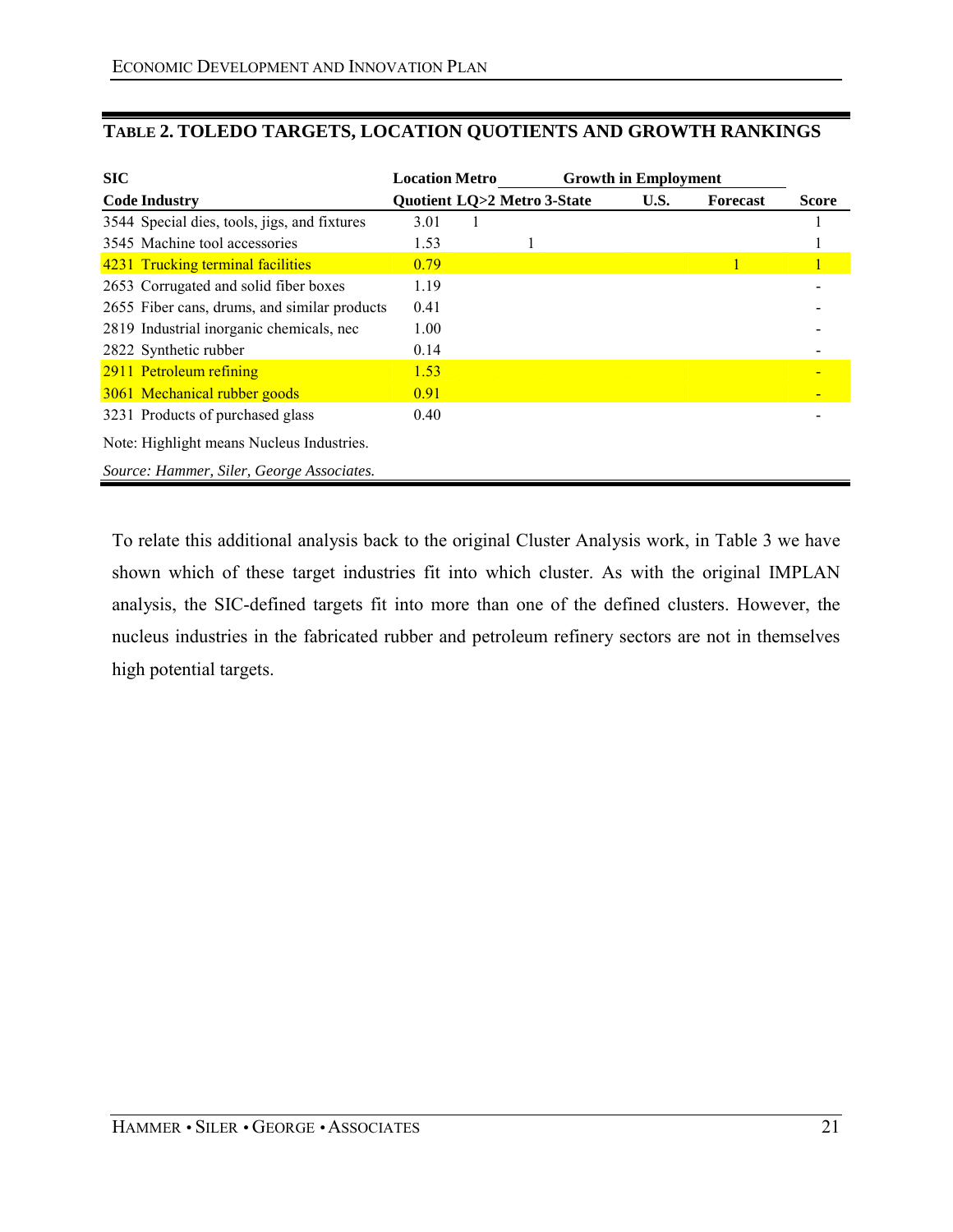|            |                                           | <b>Motor</b>            | <b>Motor Freight</b>    |                   |                         |                   |                 |
|------------|-------------------------------------------|-------------------------|-------------------------|-------------------|-------------------------|-------------------|-----------------|
| <b>SIC</b> |                                           | <b>Vehicle and</b>      | and                     | <b>Fabricated</b> | A&E                     |                   | Petroleum       |
|            | Code Industry                             | <b>Parts</b>            | <b>Warehousing</b>      | <b>Rubber</b>     | <b>Services</b>         | <b>Containers</b> | <b>Refining</b> |
| 2531       | Public building and related furniture     | $\mathbf{X}$            |                         |                   |                         |                   |                 |
| 3081       | Unsupported plastics film and sheet       |                         |                         | X                 |                         | $\mathbf{X}$      |                 |
| 3084       | Plastics pipe                             |                         |                         | $\mathbf X$       |                         | $\mathbf{X}$      |                 |
| 3085       | Plastics bottles                          |                         |                         |                   |                         |                   |                 |
| 3086       | Plastics foam products                    |                         |                         | X                 |                         | $\mathbf{X}$      |                 |
| 3089       | Plastics products, nec                    |                         |                         | X                 |                         | $\mathbf{X}$      |                 |
| 3211       | Flat glass                                |                         |                         |                   |                         | X                 |                 |
| 3451       | Screw machine products                    | $\mathbf X$             |                         |                   |                         |                   |                 |
| 3465       | Automotive stampings                      | $\overline{\mathbf{X}}$ |                         |                   |                         |                   |                 |
| 3694       | Engine electrical equipment               | $\mathbf{X}$            |                         |                   |                         |                   |                 |
| 3714       | Motor vehicle parts and accessories       | $\overline{\mathbf{X}}$ | $\mathbf{X}$            | $\mathbf{X}$      | $\mathbf{X}$            | $\mathbf{X}$      | $\mathbf{X}$    |
| 4213       | Trucking, except local                    | $\mathbf{X}$            | $\overline{\mathbf{X}}$ | $\mathbf X$       | $\mathbf{X}$            | X                 | X               |
| 4225       | General warehousing and storage           | $\mathbf{X}$            | $\mathbf{X}$            | X                 | $\mathbf X$             | $\mathbf X$       | X               |
| 4226       | Special warehousing and storage, nec      | X                       | $\mathbf{X}$            | $\mathbf X$       | $\mathbf X$             | $\mathbf X$       | $\mathbf X$     |
| 8711       | Engineering services                      |                         | $\mathbf X$             | X                 | $\mathbf{X}$            | X                 | $\mathbf X$     |
| 8712       | Architectural services                    |                         | $\mathbf X$             | X                 | $\overline{\mathbf{X}}$ | $\mathbf X$       | $\mathbf{X}$    |
| 8732       | Commercial nonphysical research           |                         | X                       | X                 | X                       | X                 | X               |
|            | Note: Highlight means Nucleus Industries. |                         |                         |                   |                         |                   |                 |

## **TABLE 3. TOLEDO AREA SIC TARGETS IN ORIGINAL CLUSTERS**

*Source: Hammer, Siler, George Associates.* 

While the four-digit SIC is a useful screen for analysis, it is more helpful for targeting and marketing purposes to think of smaller groupings of associated industries that have similar needs and characteristics. In this regard, we have further refined the list above into four groupings:

- Plastics
- Logistics and transportation
- Second and third tier auto industry support
- Engineering and architectural services

### **Other Metros with High LQ in These Industries**

As a point of comparison, we have identified other metropolitan areas in Toledo's size range that have achieved success in attracting these target industries, as measured by Location Quotient.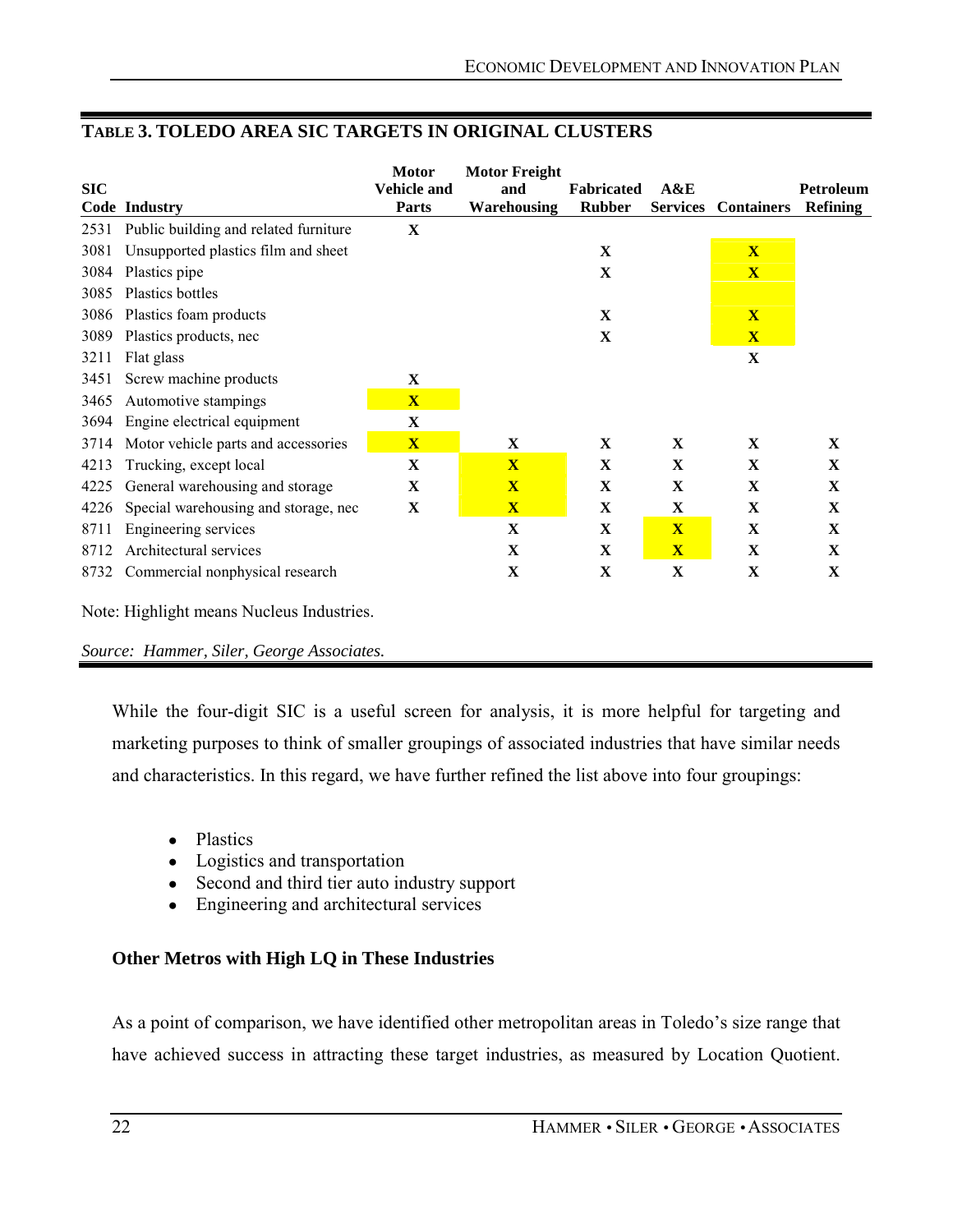Using the D&B database, we calculated the LQ for all 338 metropolitan areas in the country in a cluster of SIC codes that best matched those identified as the components of the four clusters as defined for Toledo above. According to the source, the Toledo metropolitan area has 347,000 total employees. We selected for comparison metropolitan areas that had between 200,000 and 500,000 employees, 57 in total and ranked then in order of their LQs in each group.

In Plastics, Toledo actually ranked number one with an LQ of 4.8. The top ranking areas are shown below:

| <b>Metro Area</b>           | <b>LQ</b> in Plastics |
|-----------------------------|-----------------------|
| Toledo, OH                  | 48                    |
| Kalamazoo-Battle Creek, MI  | 40                    |
| Ann Arbor, MI               | 29                    |
| Akron, OH                   | 28                    |
| Appleton-Oshkosh-Neenah, WI | 26                    |
| Worcester, MA-CT            | 2.4                   |

In Logistics and Transportation, Toledo ranked in the middle of the pack at  $25<sup>th</sup>$  with an LQ of 1.2. The top five areas are shown below:

|                                 | $LO$ in               |
|---------------------------------|-----------------------|
| Metro Area                      | <b>Transportation</b> |
| Jersey City, NJ                 | 5.1                   |
| Chattanooga, TN-GA              | 41                    |
| Harrisburg-Lebanon-Carlisle, PA | 26                    |
| Fort Wayne, IN                  | 2 <sub>3</sub>        |
| Wichita, KS                     | 20                    |

In Auto Manufacturing Support (excluding auto manufacturing itself) Toledo ranks second behind Ann Arbor in its size class with an LQ of 5.6. The other top areas in auto support manufacturing are shown on the following page: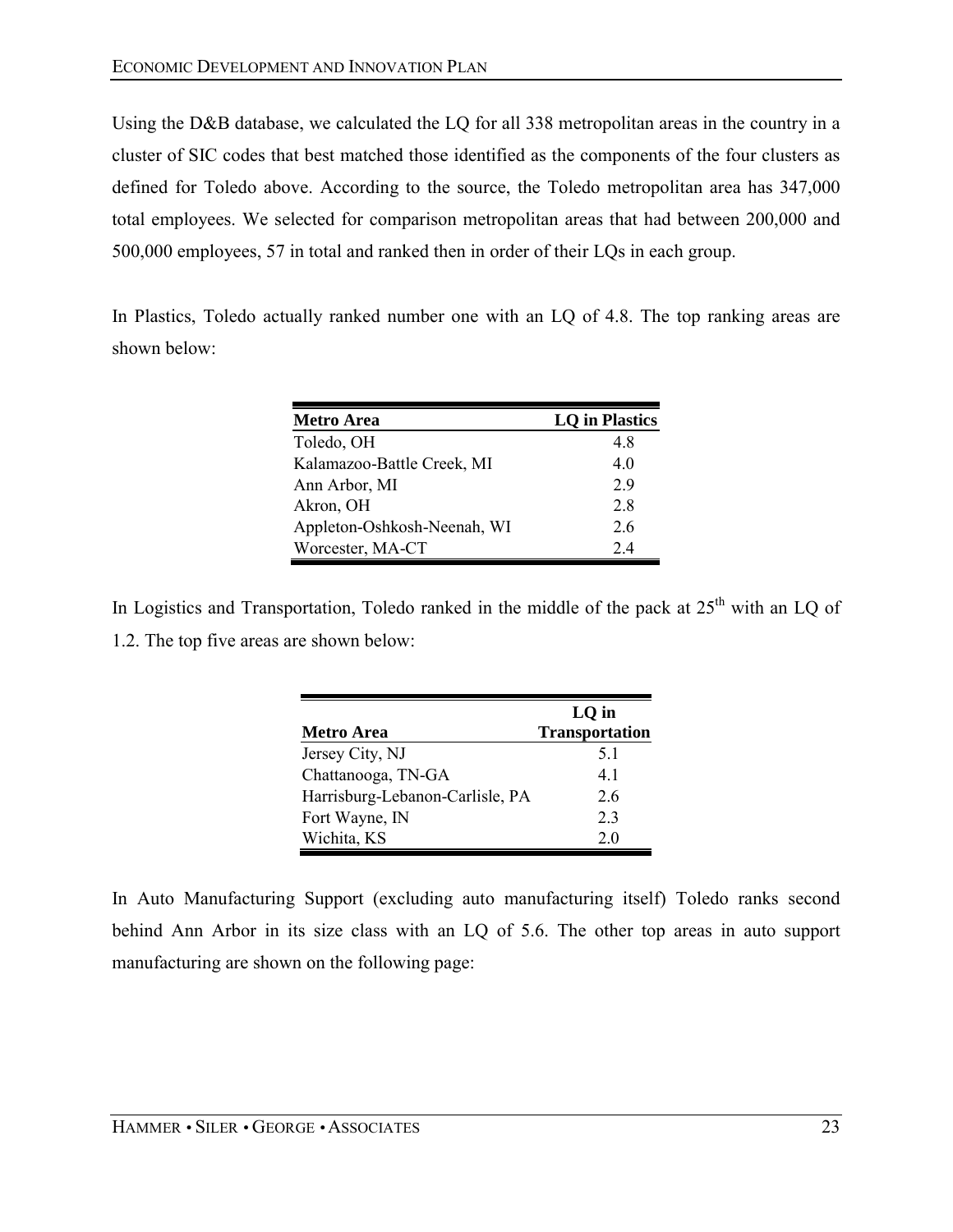| <b>Metro Area</b>          | LQ in Auto<br><b>Parts</b> |
|----------------------------|----------------------------|
| Ann Arbor, MI              | 73                         |
| Toledo, OH                 | 5.6                        |
| Kalamazoo-Battle Creek, MI | 5.2                        |
| Lansing-East Lansing, MI   | 42                         |
| Fort Wayne, IN             | 3.2                        |
| Huntsville, AL             | 2.5                        |

Finally, in A&E and Research services, Toledo ranks  $21<sup>st</sup>$  in the category, which in this case also included other research services. The top five metropolitan areas in Toledo's size class are shown below.

| <b>Metro Area</b> | LQ in<br>A&E/Research |
|-------------------|-----------------------|
| Huntsville, AL    | 46                    |
| Baton Rouge, LA   | 27                    |
| Trenton, NJ       | 26                    |
| Albuquerque, NM   | 24                    |
| Knoxville, TN     | 20                    |

### **EMERGING AND POTENTIAL FUTURE TARGETS**

In this second component of the target analysis, additional growth targets are recommended that, while not showing substantial growth at present, can be very important in the medium and longer term future. These emerging and potential growth targets build on strengths in the existing economic structure and strengths in the university research and technology potential.

They are not achieving that potential because other resource and programmatic requirements to their reaching sufficient relative competitive strength have not been achieved. However, based on progress made in other communities, it is reasonable to expect the key causal sectors to achieve what they need in the future. Often achievement by one causal sector is essential to strengthen the competitive platform so that sector can leverage off that achievement.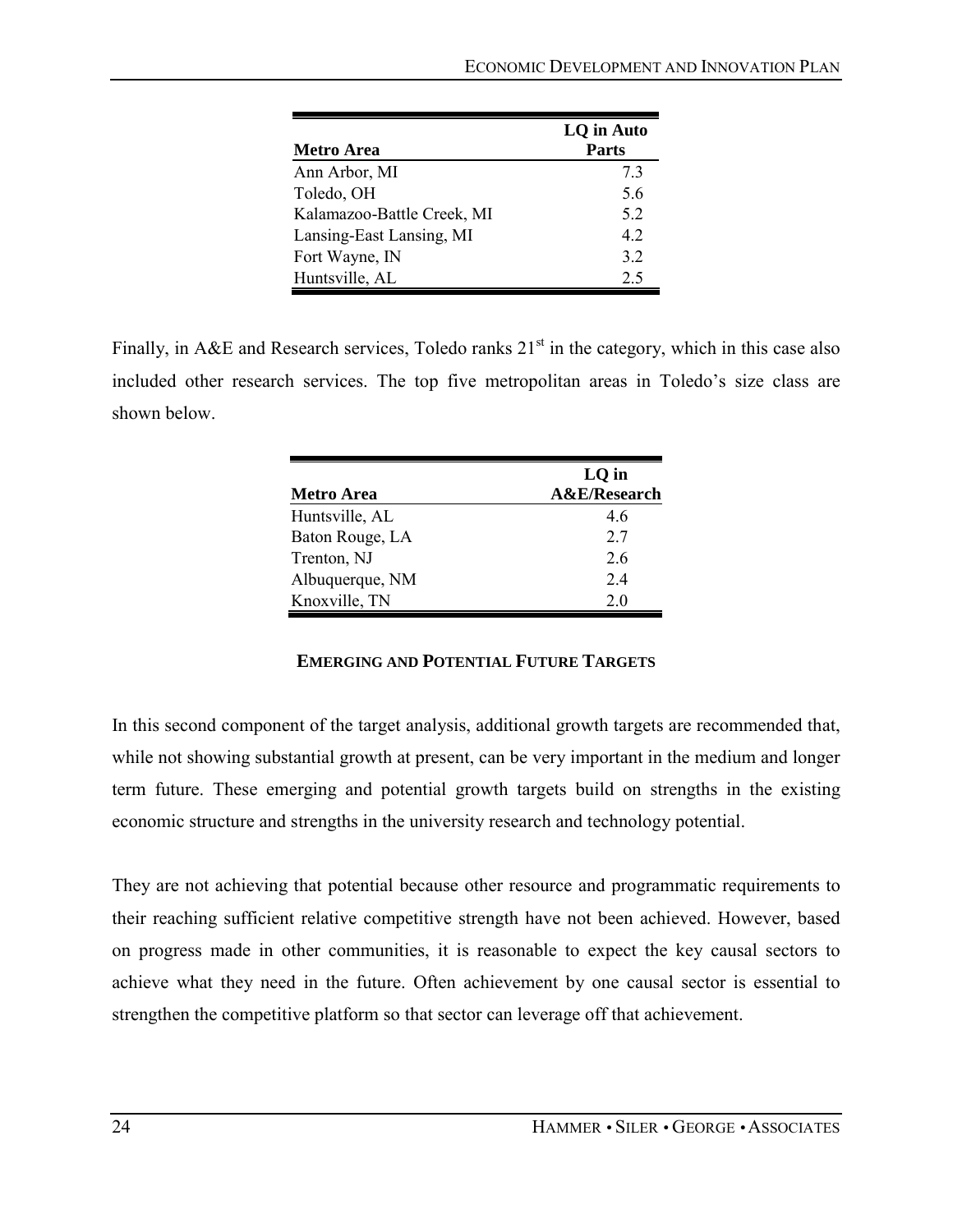In today's highly competitive economy, for instance, universities with aggressive faculty recruiting programs, often catalyzed by supplemental funding from states, industry and local institutions, are dramatically increasing their research funding. Often these increases are very much targeted to technology sectors where they can supplement existing university and private industry research and development activity and greatly raise the competitive level of the community for the targeted technology types. This makes strengthening of the demand side of the economic development equation an important priority.

On the supply side, communities are recognizing each day that they must have quality technology and other business sites and multi-tenant building space to be competitive. For instance, a community without a rigorously developed and marketed technology park and technology incubator and accelerator space is not competitive for a substantial share of the high growth market.

When the supply side and the demand side reach a fully competitive level, the pressure shifts to those responsible for outreach marketing and equally to those who should be achieving a strong entrepreneurial harvest not only from the universities but also from the many skilled and creative workers at local industries. There is a substantial gap between existing and potential achievement in Toledo in these important economic development functions.

The selection of these emerging future growth target candidates comes from an analysis of the institutional and total research and technology structure and from an analysis of the existing industry structure and locational quality.

Interviews were held with the senior research directors and technology transfer administrators at BGSU, UT and the Medical College of Ohio to determine their research strengths and the extent of their technology transfer and economic development activities, such as research parks and incubators. The paragraphs below summarize these activities.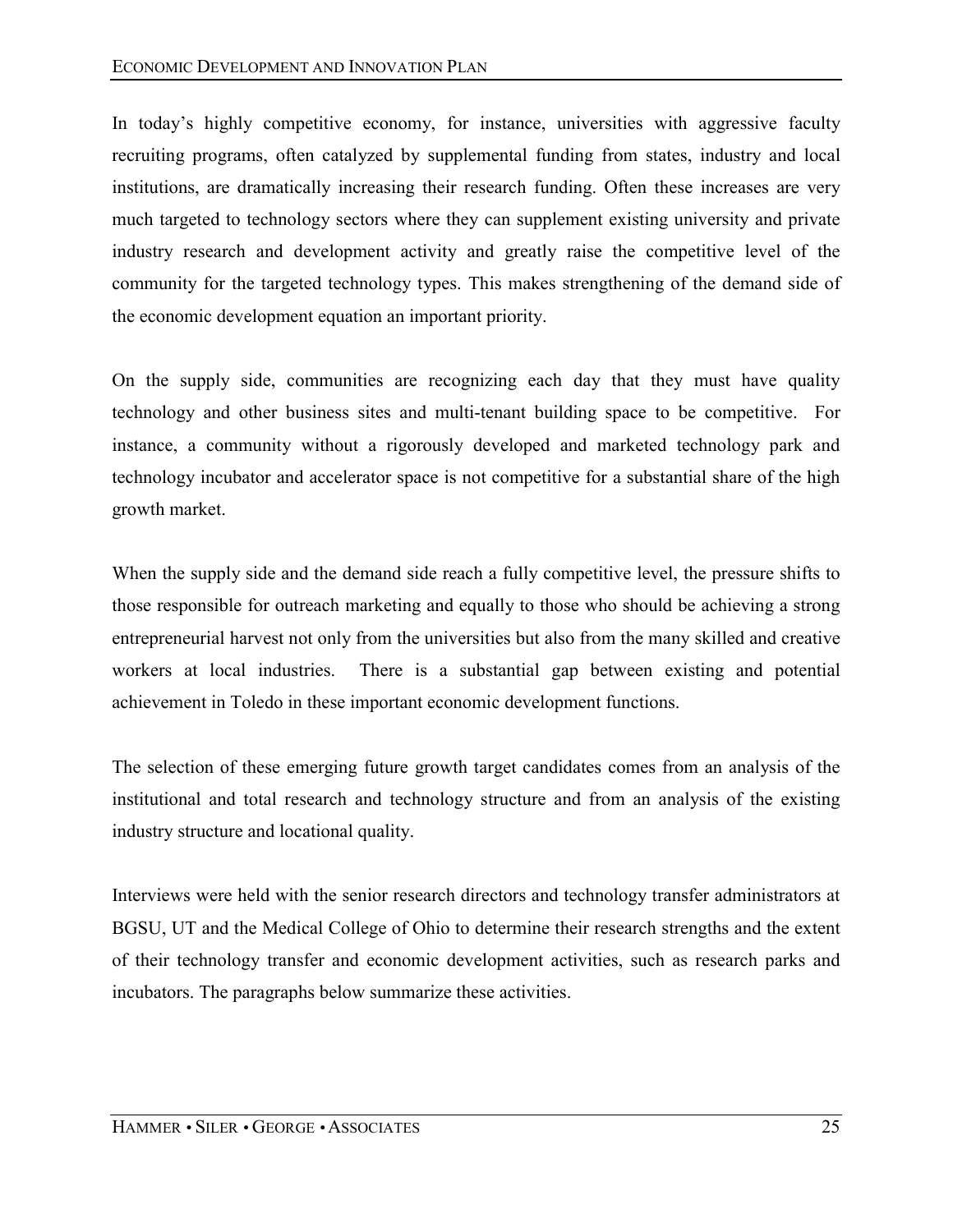### **Technology Transfer and Start-ups**

All three universities have recently joined the Association of University Technology Managers (AUTM) and are not included in past years' published surveys. They did, however, provide data from their recent AUTM survey responses regarding patents, disclosures and licensing. None had significant activity to report.

MCO has executed 10 licenses over the past three years, received 30 disclosures, filed 12 new patent applications and been awarded one patent. Most of the licensing activity has been with out of state firms, large firms who understand the process. There is little biomed or device activity locally, and the three or four local deals MCO has attempted over the years were not professionally handled by the potential licensee. There have only been three start-ups, none of any consequence yet and only one located locally. The most successful collaboration with local industry was with a product testing and contract research firm that developed a "sterility" indicator" device that reduced the testing time form  $14$  days to  $10$  seconds. 3M later bought the company.

At UT, the new technology transfer office has been concentrating on cleaning up its inventory of 140 patents and focusing on getting the viable ones licensed, which they have done for over half. The previous president had virtually dismantled the technology transfer operation, but the current president is very supportive and sees it as a priority. In the past two years, they have generated 25 disclosures, 21 new patent applications, 10 patent awards and one start-up. There are three start-ups in process in thin-films technology, plant science, and photovoltaics.

BGSU did not provide the formal AUTM data, but did say that they have three active patents and have had nine disclosures this year. They do not have a formal technology transfer office. There have been no formal spin-outs, but one firm, Spectra, was created with (or because of) the university's strength in photochemical science.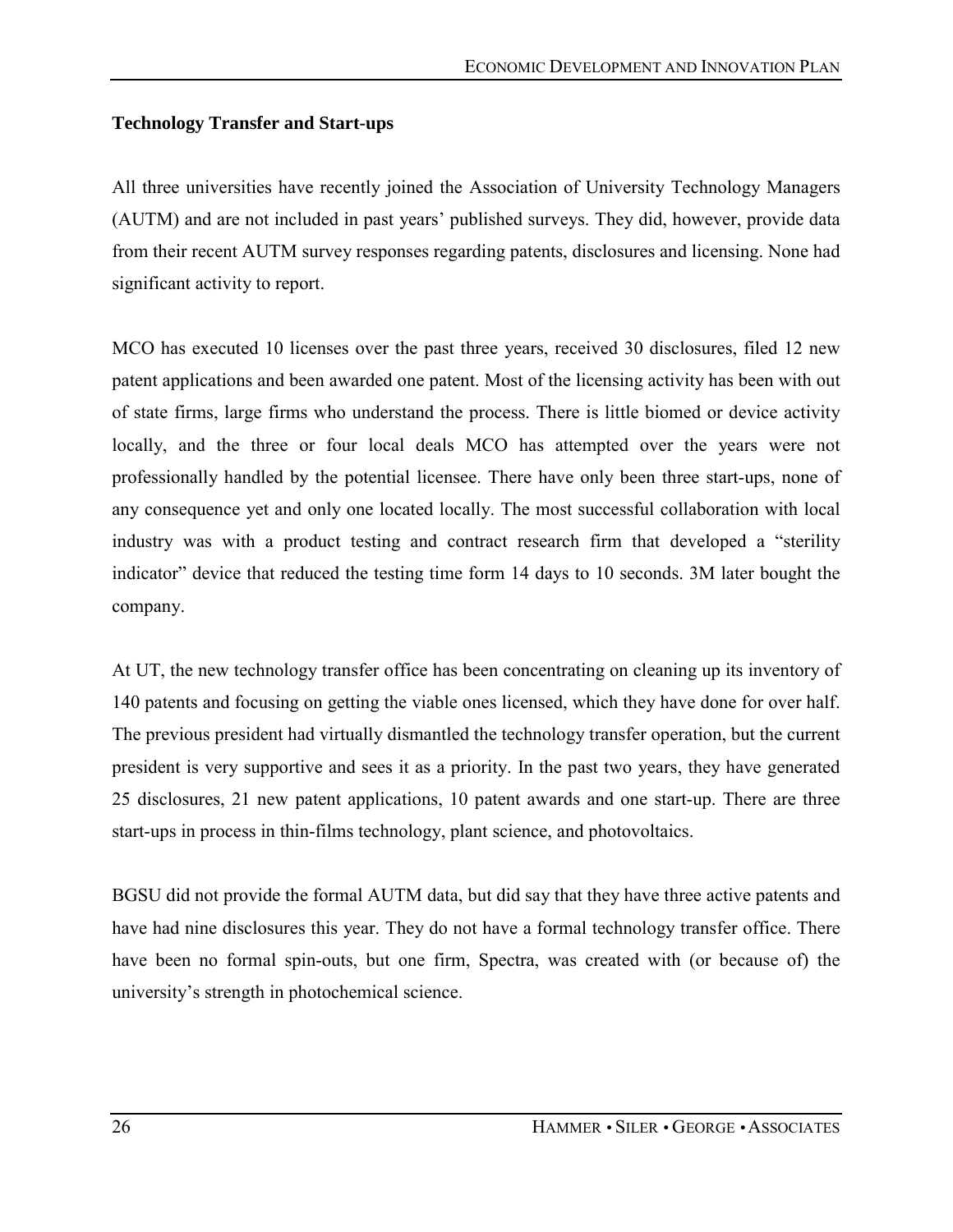## **Incubators**

None of the schools sponsors an incubator, but UT is in the process of working on one in an old 36,000-square-foot building adjacent to campus. It is more likely to be a place for "cheap rent" rather than a real incubator with shared facilities and business services.

### **Affiliated Research Parks**

BGSU has land designated as a technology park across I-75 from the campus, but the university is not actively pursuing it. There is only a bank service center on the property.

MCO has an active development, the Advanced Technology Park of Northwest Ohio, adjacent to the main campus on a 233-acre site that was once a state hospital and was given to MCO in part because they shared a steam plant. The park is partially developed and includes, in addition to some MCO facilities, a National Guard armory, a Post Office, and the local public radio station. MCO built a building for the Lucas County coroner with shell space available on the second floor for lease

UT has no affiliated research park, but President Johnson has talked of a "technology corridor" running between UT and MCO and is seeking federal funding for a USDA lab and a hydrogenpower research facility to kick it off.

### **Research Activity**

All three universities have self-described "modest" levels of research activity, with little private sector participation. They collaborate on some activity so there may be some double counting in the figures. More collaboration is expected and encouraged and a lead person has been designated as the collaboration coordinator.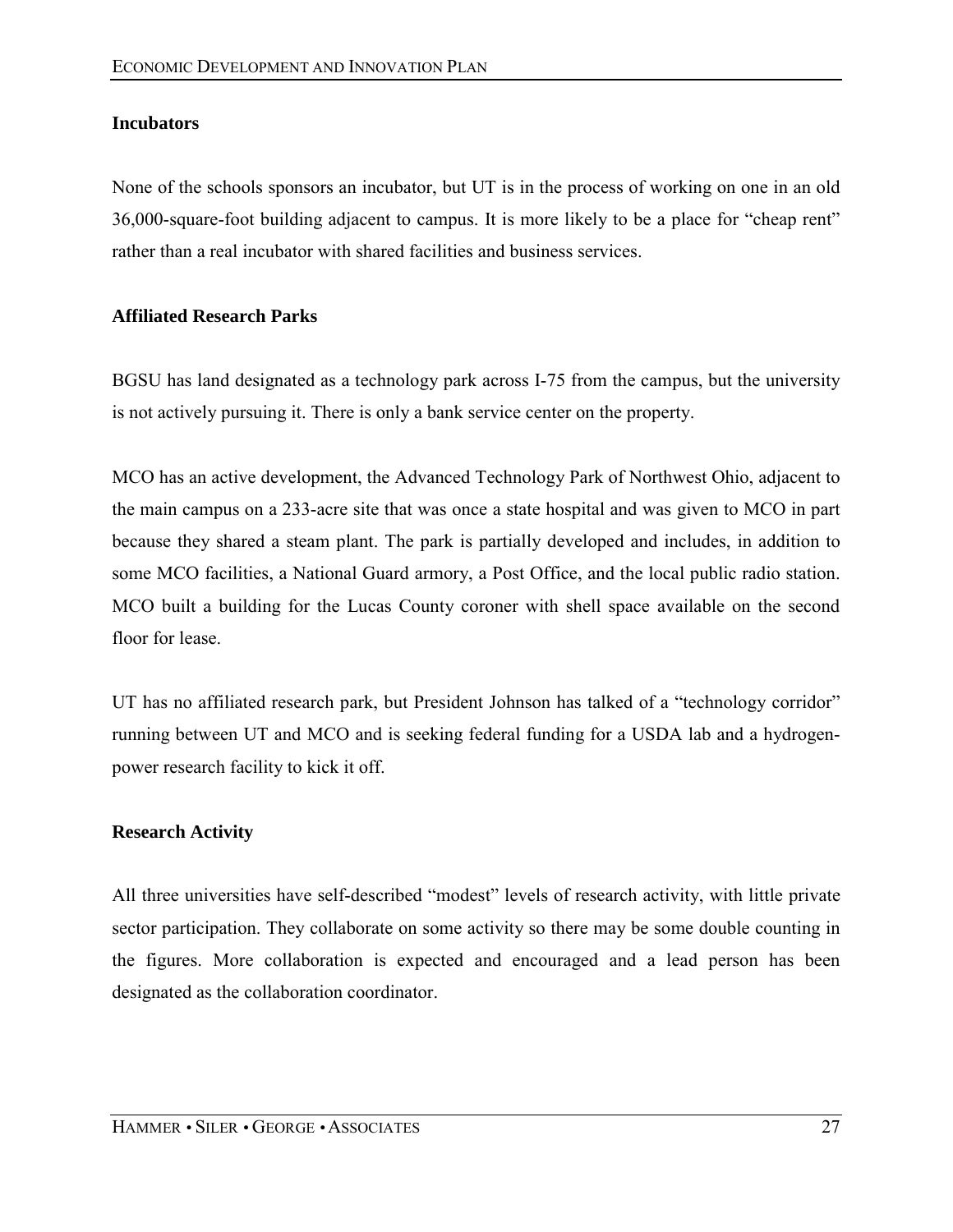At the University of Toledo research awards have increased 35 percent over the past four fiscal years:

- $\bullet$  \$19.90 million
- $\bullet$  \$18.87 million
- $\bullet$  \$23.67 million
- $\bullet$  \$27.5 million

Federal awards in 2003 accounted for 63 percent of the annual total with the largest share from NASA (\$4.0 million, most of that from the NASA-Glenn facility in Cleveland). Awards for FY04 already include a \$1.18 million grant from the state to establish an X-ray crystallography consortium. Research strengths cited include power and propulsion, alternative fuels and photovoltaics. The school has selected "Programs of Research Excellence," areas of strength and others worthy of growing toward national significance for emphasis in the future. These are:

- Advanced Films and Coatings for Alternative Energy Systems
- Astronomy and Astrophysics
- Biotechnology
- Environmental Research
- GIS and Remote Sensing
- Science and Technology Education

At Bowling Green State University outside awards are also up 50 percent over the past four fiscal years:

- $\bullet$  \$11.6 million
- $\bullet$  \$12.0 million
- $\bullet$  \$17.3 million
- $\bullet$  \$17.4 million

The university classifies about half of this as "research" with the rest being training and public service. About one-half is federal funding and only 1 percent is from private industry. The largest single award was \$2.0 million from the state (a Wright Capital Project, part of the governor's \$1.6 billion "Third Frontier" technology initiative) for the Center for Photochemical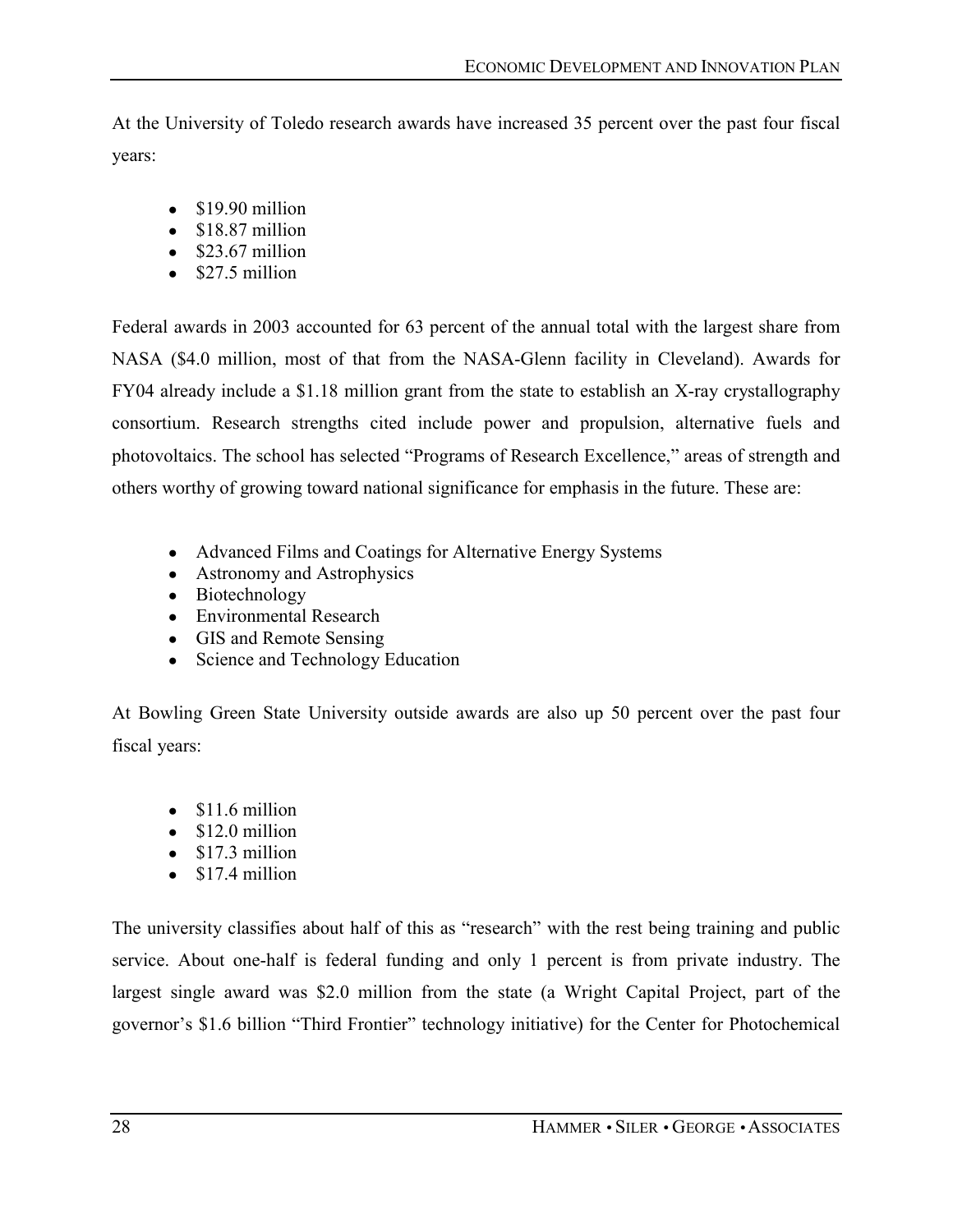Sciences to set up a lab to "create techniques and devices that will help make photochemical materials and processes marketable."

A lot of the research activity is in education and social science, but several research centers in addition to Photochemicals are relevant to the economic development effort, including: the Center for Biomolecular Sciences, the Center for Applied Technology (and its unit, the Electric Vehicle Institute), and the Center for Materials Sciences. In fact, the Center for Applied Technology states as a part of its mission to provide "technology-based knowledge and skill to business, industry and public sector for the purpose of improving process and productivity to enhance economic growth."

At the Medical College of Ohio recent research activity has been more stable in recent years:

- $\bullet$  \$19.6 million
- $\bullet$  \$19.0 million
- $\bullet$  \$20.5 million
- $\bullet$  \$21.4 million

Federal funding accounts for 82 percent of the total, of which 84 percent is from NIH, and corporate funding accounts for about 7 percent (mostly big pharma). The single largest grant was \$1.35 to the Department of Pharmacology and Therapeutics as a part of a 22-year ongoing study of cardiac proteins and enzymes.

In general, MCO officials believe that the research they do is so far down the chain of basic research that there is not much commercialization potential. It was stated that MCO's greatest contribution to the local economic development climate is the attraction of intellectual capital and helping to offset the "brain drain" that is endemic in an older manufacturing-based economy.

The emerging and potential future growth targets selected are described in the paragraphs that follow: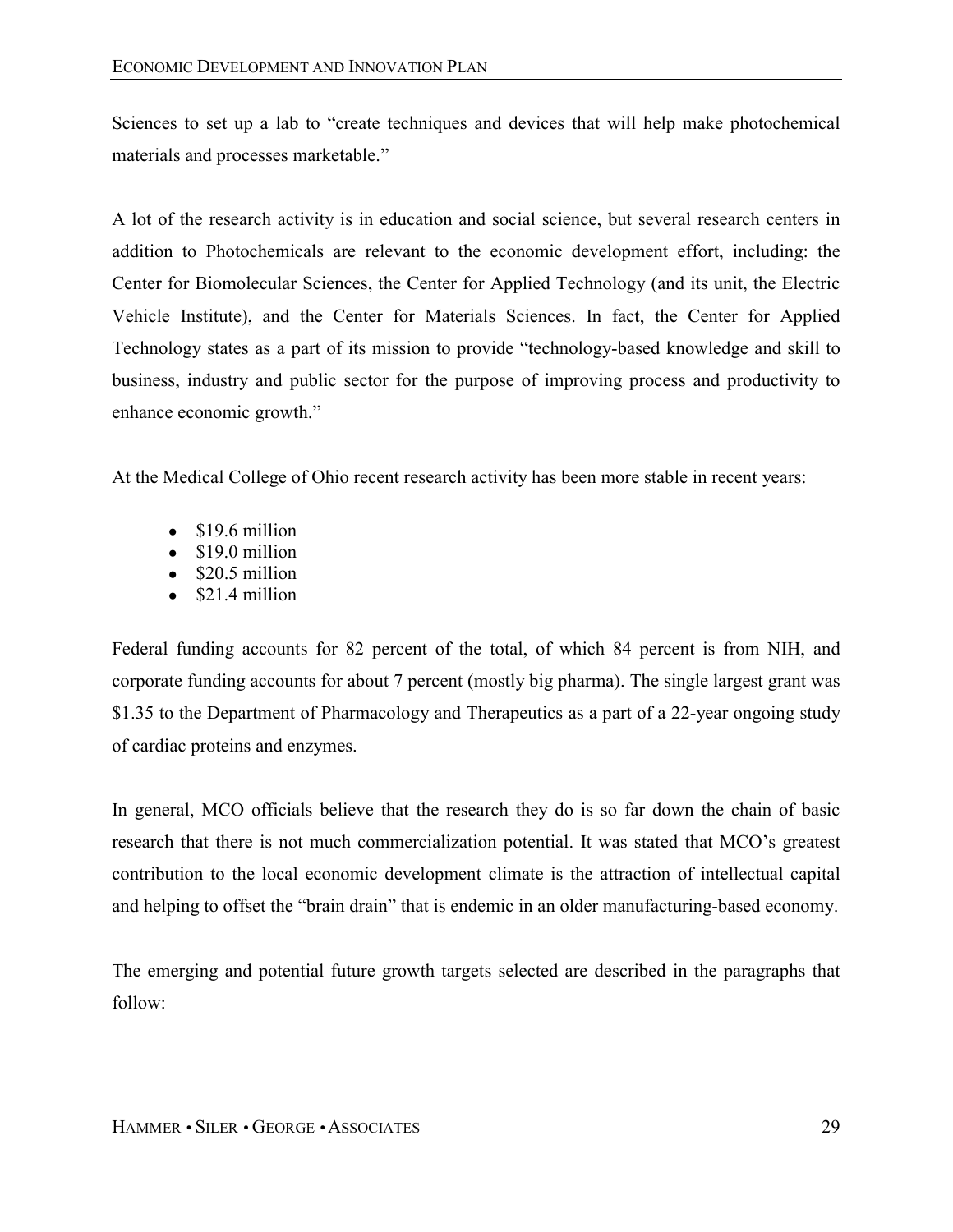**Bioengineering and Advanced Medical Manufacturing.** Looking at a more detailed breakdown of the research activity as reported by the National Science Foundation, the three major universities have about \$20 million in biological and medical sciences research and about \$7 million in chemical, electrical, and mechanical engineering. Assuming some growth, this now totals just under \$30 million. Very little of the research is now focused on bioengineering and medical devices—perhaps twenty percent if broadly defined, but there is a very substantial amount of R&D going on and growing substantially in precision advanced manufacturing. The national market is substantial.

The existing university research is not sufficient for this to be an existing target, but if the institutions recruit the funded "super docs" in this field and double their present output in this field, it would become a future target.

This is a time sensitive field and the potential is further leveraged if a successful effort is made to increase the present air service to major medical markets.

**Propulsion Systems and Advanced Manufacturing.** Teledyne, the new Small Turbine Research Center, the Electric Vehicle Institute and the existing related research in the universities and in private industry provide an opportunity, if the universities build their research strength and if a unified research park and technology incubator is put in place, to greatly expand their share of federal and state research in this field and to create another future target.

**Logistics and Distribution.** Toledo is in the middle of the country with excellent highway and rail access and a seaport. This is recognized in the transportation components of the Cluster Analysis, but the perceived cluster and targets could be much more. The limited air freight service and lack of aggressive marketing, combined with limited university research on emerging inventory and distribution control systems, have retarded the growth. With these components added, this can be achieved so it is not just an existing target but one that has emerging industry characteristics as well.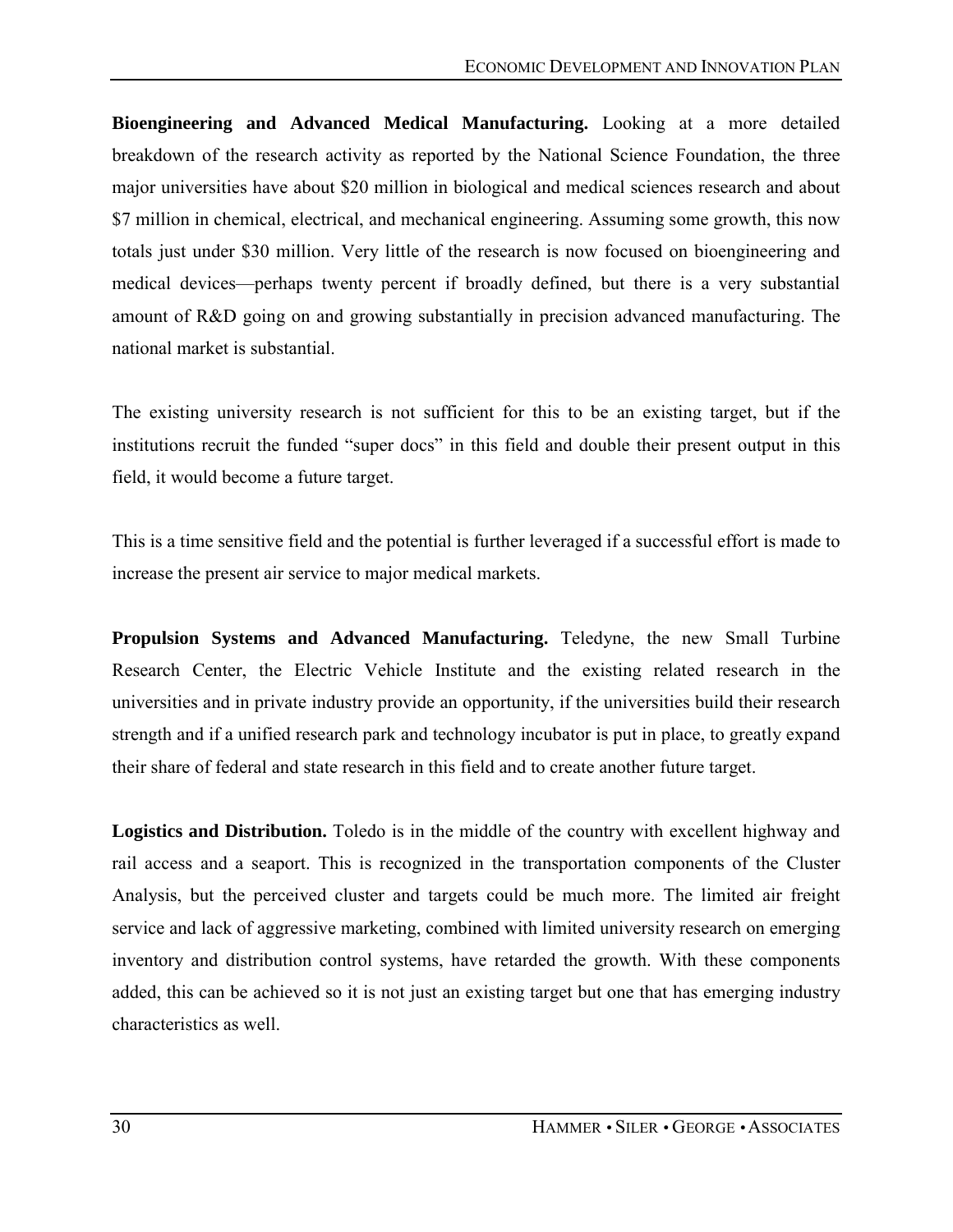### **SECTION III. REACHING THE TARGETS: MAJOR STRATEGIC INITIATIVES**

Toledo competes in a highly competitive national economy. The economic development strategy serving the area and its implementation must be substantially improved. This section describes what needs to be done. Section IV describes the organizational changes required to achieve the potential.

There are two components of this section of the report. The first is a further description of the target industries that were identified in Section II and the recommendation of specific actions that will cause Toledo to succeed in attracting, starting and growing firms in these economic sectors.

The second part recommends and describes the most important components of an economic development strategy for Toledo. This strategy incorporates the target industry cluster priority actions identified earlier in the section. The strategies would be beneficial to other industries as well and their impact will go well beyond the focused targets and foster an improved economic development environment for the Toledo region as a whole.

### **CHARACTERISTICS AND NEEDS OF THE TARGET INDUSTRIES**

In the paragraphs which follow, we have presented for each of the target industry clusters a description of the composition of the industry nationally and in Toledo, a listing of largest Toledo firms in the industry and their approximate size, an overview of recent growth in the industry nationally, regionally and in Toledo, a description of the industry outlook and a description of the actions required for Toledo to move toward achieving its potential in this target industry cluster.

These target industries are of two types. The first four treated in the paragraphs that follow are industry clusters with existing strength in Toledo, where we judge with proper actions the growth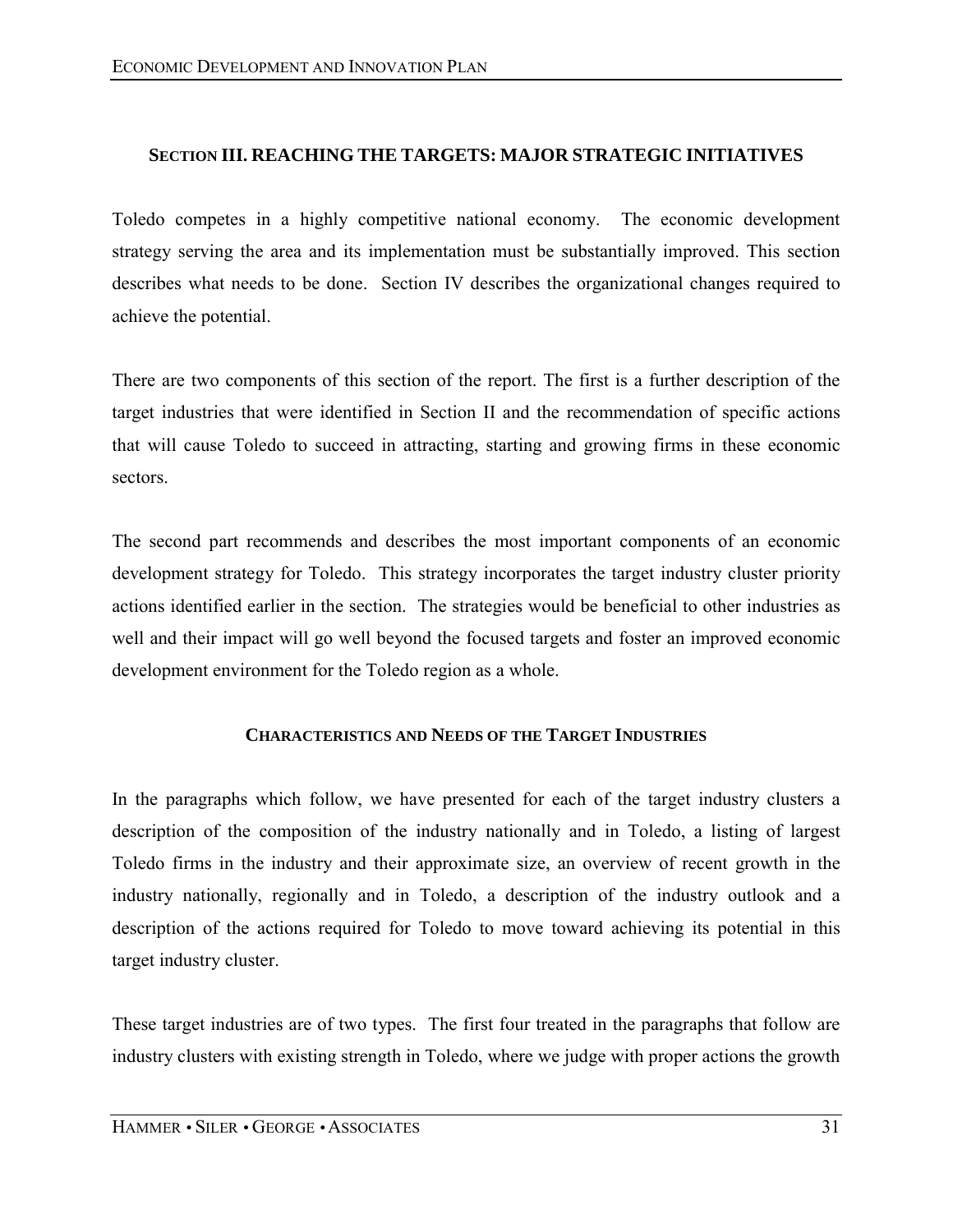can be substantial. The final two are the emerging potential future targets as described in the previous section. To succeed in these clusters, critical requirements must be filled. We judge they can be filled with effective and coordinated local action. To summarize from Section I1, the target industry clusters identified by the consultant team include:

- 1) Plastics
- 2) Warehousing/Logistics
- 3) Automotive Parts and Accessories
- 4) Engineering Services
- 5) Propulsion Systems
- 6) Biomedical and Medical Apparatus

The role which each can play in the future Toledo economy is described below:

## **1. The Plastics Industry**

## **Introduction**

Based on the analysis performed in Section II of this report, we have established the Plastics industry as a growth and retention market in the Toledo metropolitan area. According to the five measures used to screen and select targets, the various components of the plastics industry (as defined by four-digit SIC codes) scored between two and five points.

The majority of the plastics SIC codes that scored above three, scored a point in each of the following categories:

- **1. Location Quotient.** The Toledo region attracted early plastics industry, stemming back from the original glass producers in this country in the early 1900's. Therefore a large concentration of plastics and plastics manufacturing are located throughout this region.
- **2. Regional and Toledo metropolitan growth.** The U.S. Census Bureau indicates that the plastics industry has experienced relatively flat growth over the period between 1998 and 2001.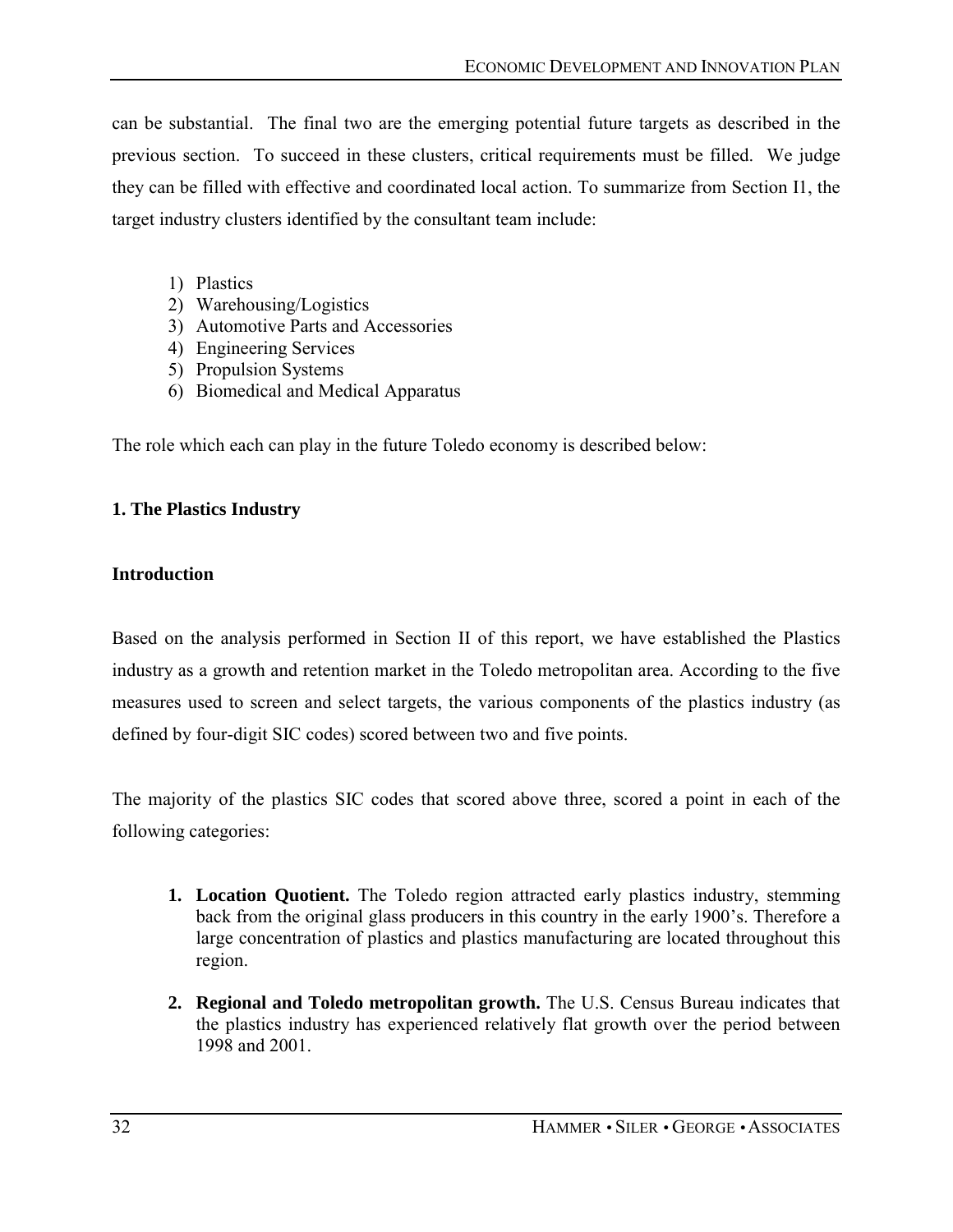**3. Outlook.** Based on the Bureau of Labor and Statistics Outlook for 2000-2010 (latest available), the national outlook for the plastics industry is positive. The use and sophistication of plastics has rapidly increased, especially with the evolution of medical equipment, car parts, and construction needs. The plastics industry is expected to maintain positive growth for quite some time. The anticipated employment growth between 2000 and 2010 based on the Bureau of Labor and Statistics Outlook is approximately 156,000 jobs nationally.

### **Plastics Industry Toledo Overview**

The plastics industry covers a broad range of industries that are related to the manufacturing and production of plastic goods. This category is within the SIC major group 30 titled Rubber and Miscellaneous Plastic Products. Within this major group are five industry groups. The majority of the Toledo plastics industry is comprised of plastics products in the industry group 308, Miscellaneous Plastic Products. Within the industry groups are nine specific product groups (four-digit SICs), seven of which are prevalent in the Toledo market. The plastics industries and products that scored the highest number include: plastic products, plastic pipe, plastic foam products, and plastics material and basic shapes. Products that scored two include rubber and plastic hose and beltings, fabricated rubber products, unsupported plastics film and sheet.

### **The Economic Impact of Plastics in Toledo**

According to The Society of Plastics, the plastics industry in the Toledo metropolitan area shipped approximately \$1.4 billion dollars worth of product in 2002. Total shipments account for approximately 6 percent of the total shipments from Ohio, which is the second largest plastics producing state in the United States. Toledo held less than 0.5 percent of total shipment of the United States and about 2.5 percent of total shipments in the three-state region.

The major plastic producers with operations in the Toledo region are indicated in Table 4.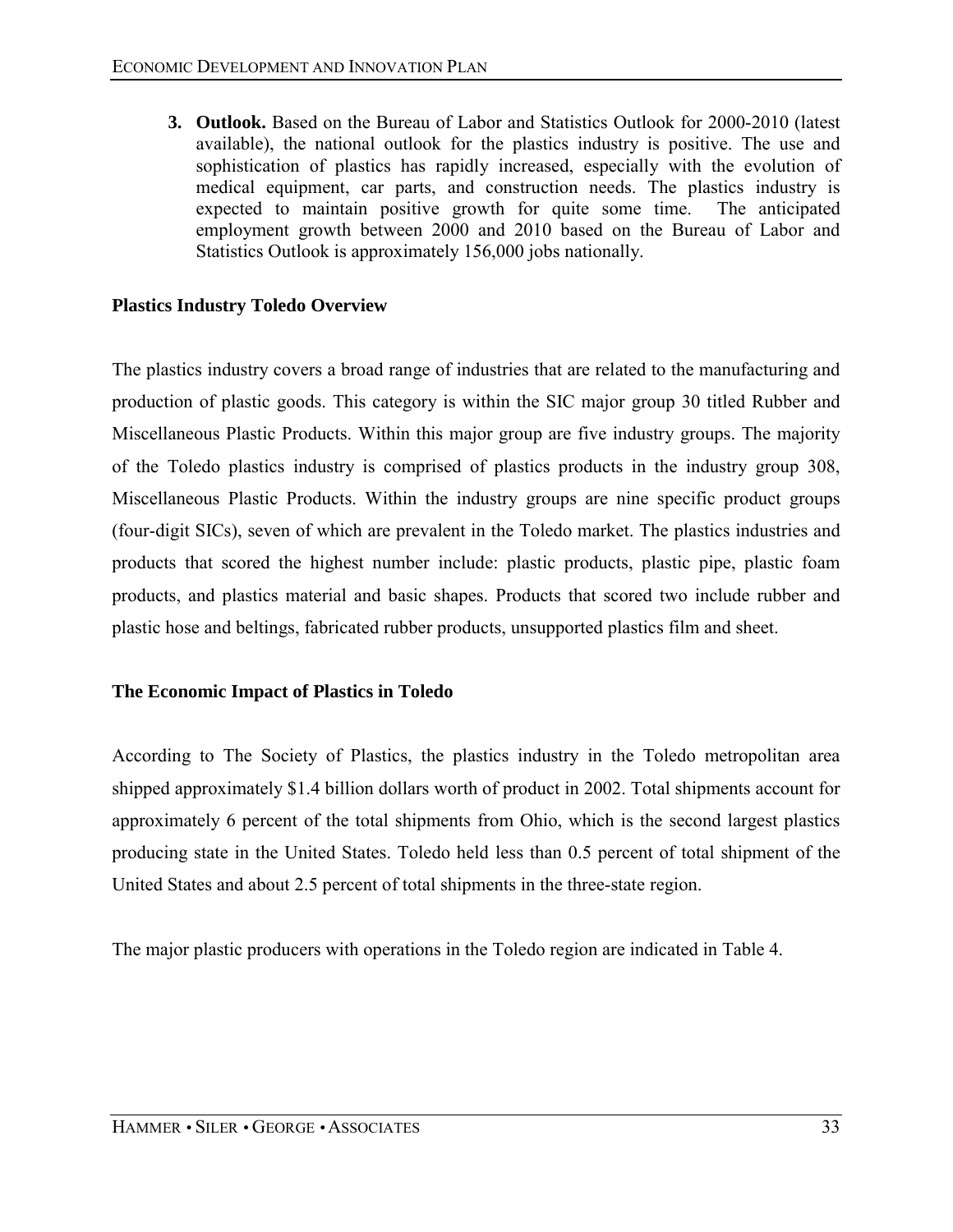## **TABLE 4. LARGEST EMPLOYERS IN THE PLASTIC MANUFACTURING TARGET MARKET**

|                                             |                                                                                   | <b>SIC Description/ Type of</b>                 |                       |                  |  |  |  |
|---------------------------------------------|-----------------------------------------------------------------------------------|-------------------------------------------------|-----------------------|------------------|--|--|--|
| <b>Company Name</b>                         | <b>Sic Codes</b>                                                                  | Manufacturing                                   | <b>City/County</b>    | <b>Employees</b> |  |  |  |
| Aeroquip Inoac Co.                          | 3089-0000                                                                         | <b>Plastic Auto Parts</b>                       | Fremont, Sandusky     | 550              |  |  |  |
| <b>Budd Thyssenkrupp Company</b>            |                                                                                   | Injection molded finished                       |                       |                  |  |  |  |
|                                             | 3089-0608                                                                         | plastics products, nec                          | N. Baltimore, Wood    | 1350             |  |  |  |
| Comfort Line                                | 3089-0322                                                                         | Windows, plastics                               | Toledo, Lucas         | 2,600            |  |  |  |
| Continental General Tire, Inc.              | 3089-0000                                                                         | Tire Mfg.                                       | Bryan, Williams       | 300              |  |  |  |
| Cooper Standard Automotive                  | 3011-0000                                                                         | Rubber Mfg.                                     | Bowling Green, Wood   | 1026             |  |  |  |
| <b>Great Lakes Windows</b>                  | 3089-0322                                                                         | Window, plastics Mfg.)                          | Walbridge, Wood       | 576              |  |  |  |
| Guardian Auto Glass                         | 3211-0401                                                                         | Plate glass, polished and rough Millbury, Wood  |                       | 1,900            |  |  |  |
| Hinkle Manufacturing Inc                    |                                                                                   | Packaging and shipping                          |                       |                  |  |  |  |
|                                             | 3086-9905                                                                         | materials, foamed plastics                      | Perrysburg, Wood      | N/A              |  |  |  |
| ITW Tomco                                   | 3089-0000                                                                         | Plastics Mfg.                                   | Bryan, Williams       | 300              |  |  |  |
| Johns-Manville                              | 3296-0000                                                                         | Fiberglass Mfg.                                 | Defiance, Defiance    | 350              |  |  |  |
| Johns-Manville                              | 3296-0000                                                                         | Fiberglass Mfg.                                 | Toledo, Lucas         | 630              |  |  |  |
| Lamson & Sessions Co                        | 3084-0000                                                                         | Plastics pipe                                   | Bowling Green, Wood   | 1,116            |  |  |  |
| Lear Corp.                                  | 3089-0000                                                                         | Plastic Product Mfg.                            | Huron, Erie           | 700              |  |  |  |
| Libbey, Inc. (HQ)                           | 3211-0000                                                                         | Glass Mfg.                                      | Toledo, Lucas         | 1,400            |  |  |  |
| Norplas Industries                          | 3089-0000                                                                         | Plastic Mfg.                                    | Northwood, Wood       | 610              |  |  |  |
| Owens Corning                               | 3711-0000                                                                         | Siding, plastics                                | Toledo, Lucas         | 1,121            |  |  |  |
|                                             | 3089-0317                                                                         |                                                 |                       |                  |  |  |  |
| Owens Illinois Inc                          | 3211-0000<br>3085-0000                                                            | Plastics bottles                                | Toledo, Lucas         | 1,240            |  |  |  |
| Pilkington Libbey-Owens-Ford (HQ) 3211-9903 |                                                                                   | Glass Mfg.                                      | Toledo, Lucas         | 700              |  |  |  |
| Plastech                                    | 3089-000                                                                          | Plastic Mfg.                                    | Bryan, Williams       | 500              |  |  |  |
| Sandusky Limited LLC                        |                                                                                   | Vinyl Roll Goods Mfg.                           | Sandusky, Erie        | 350              |  |  |  |
| Scottdel Inc                                |                                                                                   | Carpet and rug cushions,                        | Swanton, Lucas/Fulton | N/A              |  |  |  |
|                                             | 3086-9901                                                                         | foamed plastics                                 |                       |                  |  |  |  |
| Silgan Plastics Corp.                       | 3089-0609                                                                         | Plastic Mfg.                                    | Port Clinton, Ottawa  | 340              |  |  |  |
| Style-Mark Inc                              |                                                                                   | Plastics hardware and building Archbold, Fulton |                       | N/A              |  |  |  |
|                                             | 3089-0300                                                                         | products                                        |                       |                  |  |  |  |
| Tenneco Automotive, Inc.                    | 3011-0000                                                                         | <b>Fabricated Rubber</b>                        | Milan, Erie           | 500              |  |  |  |
| Textileather Corp.                          |                                                                                   | Vinyl Mfg.                                      | Toledo, Lucas         | 410              |  |  |  |
| ThyssenKrupp Budd Co.                       | 3089-0000                                                                         | Plastic Auto/Water Skis                         | North Baltimore, Wood | 425              |  |  |  |
| <b>Titan Plastics Group</b>                 | 3089-0000                                                                         | Plastics Mfg.                                   | Clyde, Sandusky       | 480              |  |  |  |
| Toledo Molding & Die Inc                    |                                                                                   | Injection molded finished                       | Toledo, Lucas         | 900              |  |  |  |
|                                             | 3089-0608                                                                         | plastics products, nec                          |                       |                  |  |  |  |
| <b>Total Plastics Only</b>                  |                                                                                   |                                                 |                       | 9,372            |  |  |  |
| <b>Rubber, Glass, Fabricated Vinyl</b>      |                                                                                   |                                                 |                       | 11,002           |  |  |  |
| <b>Grand Total</b>                          |                                                                                   |                                                 |                       | 20,374           |  |  |  |
|                                             | Sources: Dun and Bradstreet Marketplace Data, and the Regional Growth Partnership |                                                 |                       |                  |  |  |  |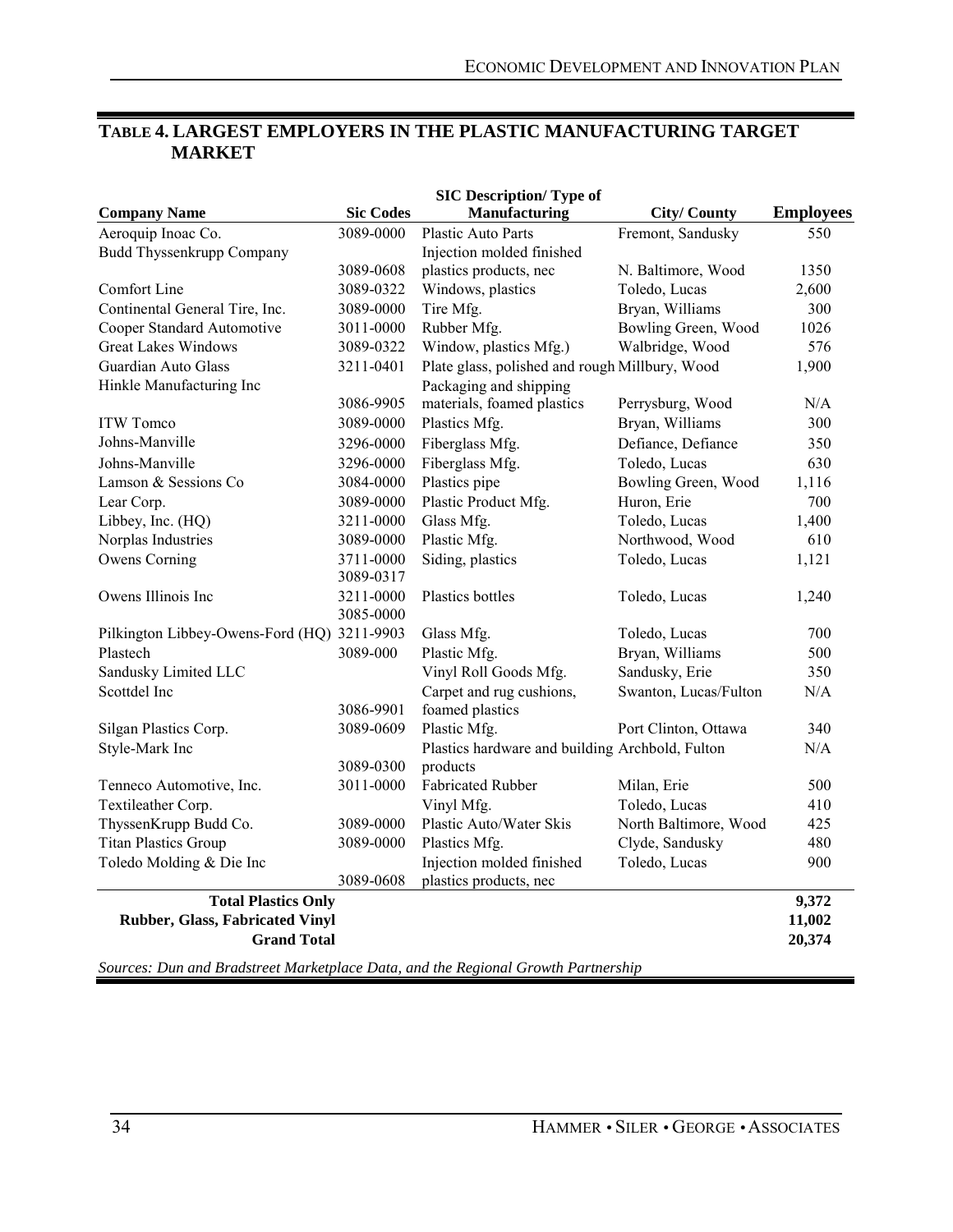The number of employees is subtotaled by various categories. The first category is strictly plastics manufacturing. The second tally are industries that are complementary to the plastics industry holding the same major SIC codes, but produce diverse products such as rubber, glass, fiberglass and vinyl siding. The final total is the total of all the plastics industries or related companies listed in our survey.

The total employment strictly in plastics in the Toledo region is 9,372 persons. The Toledo workforce is about 7.6 percent of the total plastics workforce in Ohio.

The overall financial performance of the firms above varies greatly. Currently, the manufacturing industry in the United States is hampered by many bankruptcies and the exportation of manufacturing facilities. Toledo is not immune from these market conditions. The overall growth rate among the companies with available income information grew approximately 2.35 percent between 2001 and 2002 (the latest available information per annual SEC filings reports). Revenue ranged from \$41.9 billion to very small operations. Overall however, the companies performed well compared to other market participants.

### **Outlook**

The outlook for the plastics industry nationally is positive. The industry has increased shipments by approximately 2.9 percent per year between 1980 and 2002. Employment has grown approximately 1.7 percent per year over the same period. Slower employment and shipment growth occurred between 1998 and 2002, in line with much of the manufacturing industry. Despite the decreased growth, the state of Ohio has continued to grow as a major center of the industry.

The Toledo metropolitan area is home to corporate headquarters of several of the largest plastics and glass companies. Owens Corning, Owens-Illinois, Libbey, and Pilkington Co. are all located in the Toledo metropolitan area, and employ a total of 4,461 people, in both manufacturing and corporate jobs. This number of headquarters reinforces Toledo's reputation as being part of one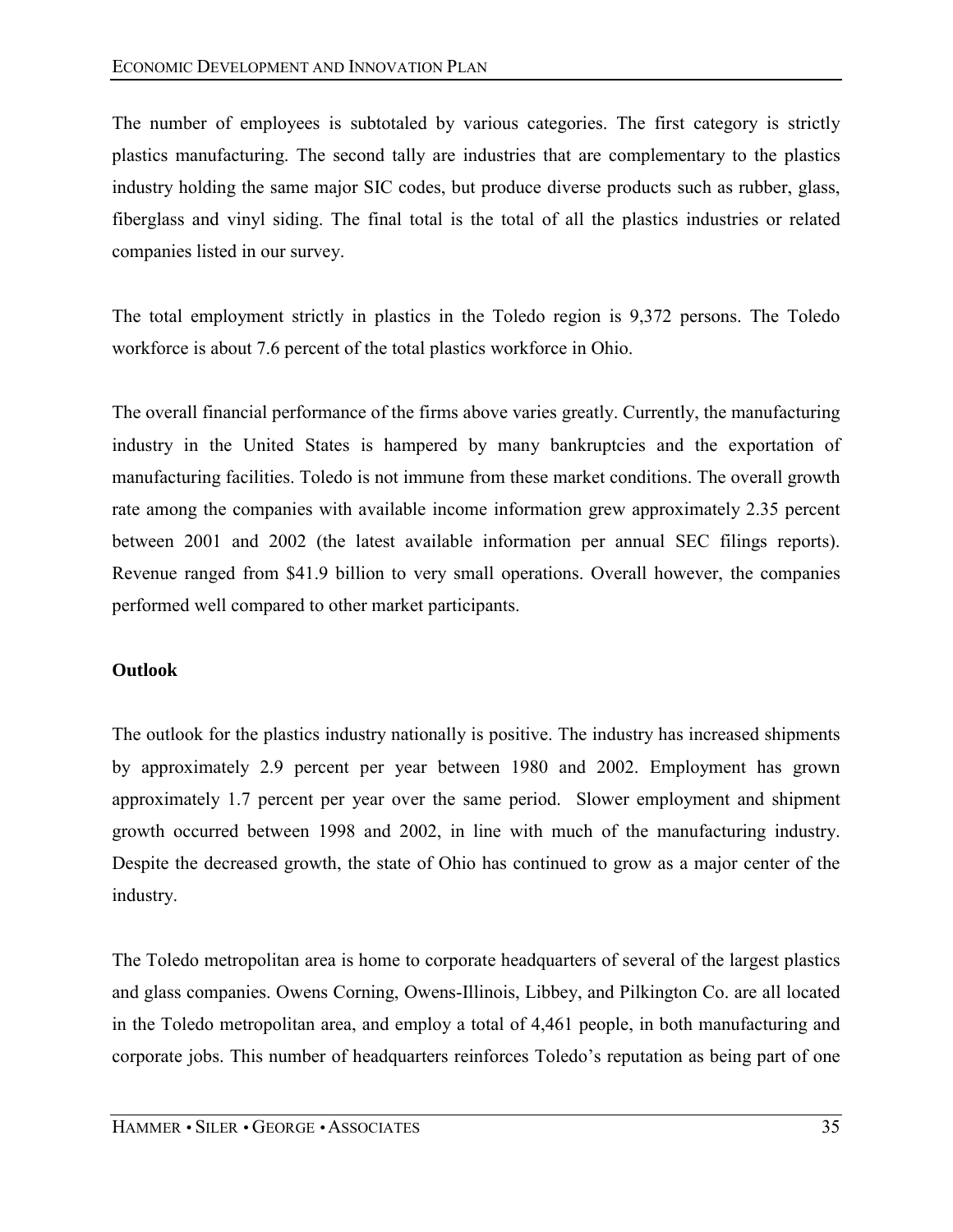of the largest plastics producing and managing areas of the country. The chart below indicated the leading companies and number employed in 2003

| <b>Company Name</b>                | <b>Employees</b> |
|------------------------------------|------------------|
| Owens-Corning Fiberglas Corp. (HQ) | 1,121            |
| Owens-Illinois, Inc. (HQ)          | 1,240            |
| Libbey, Inc. $(HQ)$                | 1,400            |
| Pilkington Libbey-Owens-Ford (HQ)  | 700              |

#### **Summary - Why the Plastics Industry Makes Sense for Toledo**

The plastics industry makes sense for Toledo because:

- The plastics industry has established strength in Toledo. Ohio is the second largest plastics producing state in the country and maintains growth.
- The majority of the plastics manufacturing is integrated into the automobile industry that is located throughout Ohio, Michigan, and Indiana. Toledo is well located in that market.
- Toledo's location along the Great Lakes, complemented by a stable manufacturing workforce, and various transportation companies, works well for the industry.
- The plastics industry has experienced growth in employment over the past five years, outperforming the overall manufacturing industry which experienced significant decreases in employment in recent years.

### **Required Actions**

New materials development is the foundation for greatest growth in this industry and the large players in this market in Toledo are in a strong position to lead this development and retain a strong market share. Local companies will be greatly strengthened in this effort if research in materials at local universities can be ramped up. If this happens, SBIR and STTR financing can be greatly increased and a culture of advanced materials development will emerge. The second challenge is to effectively reach out to a broad product line of final product producers. We are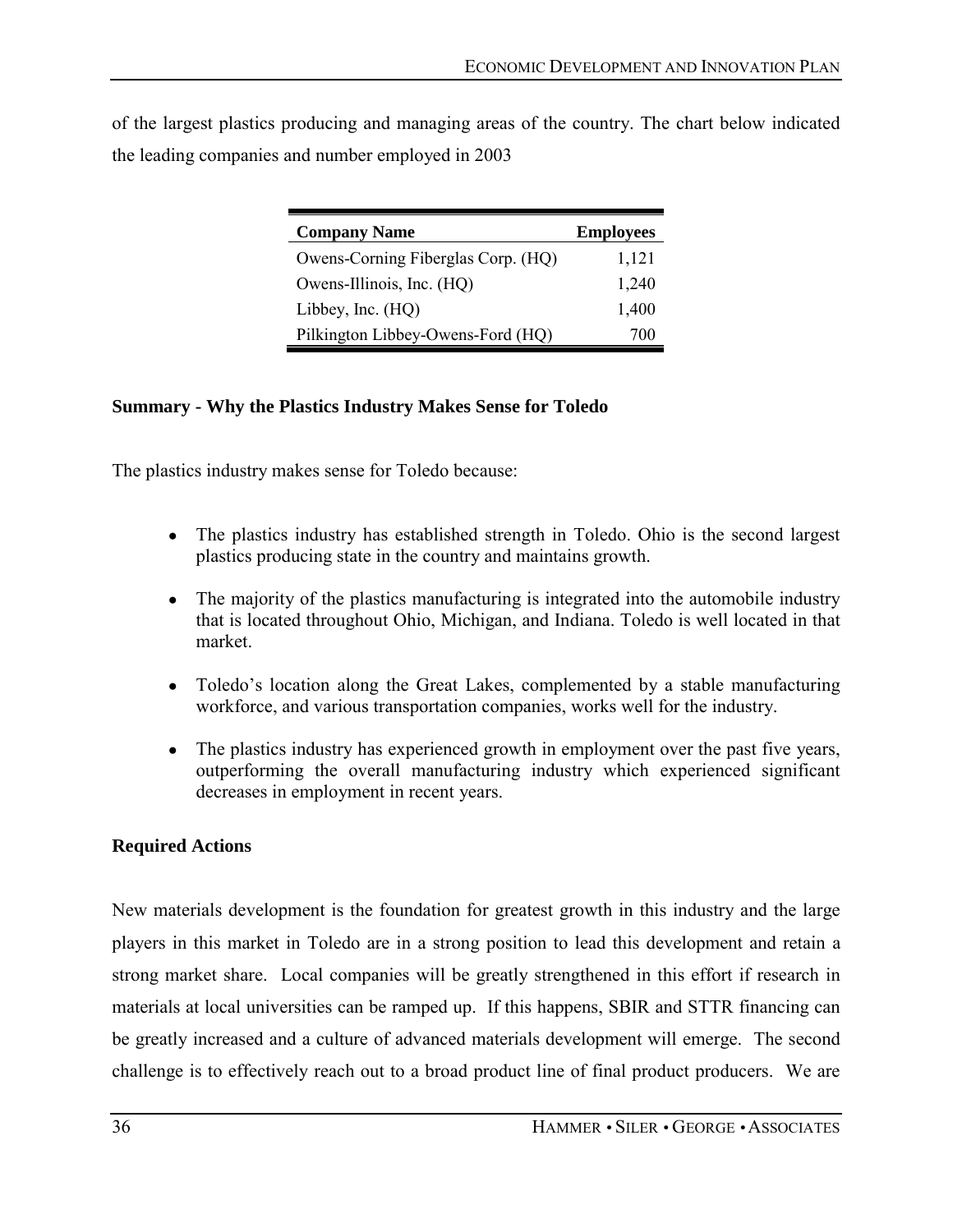confident that the RGP is on the case and targeting firms in this industry who would benefit from greater supplier proximity.

## **2. The Warehousing and Logistics Industry**

Based on the analysis performed in Section II of this report, we have established the Transportation Industry as a target cluster in the Toledo metropolitan area. According to the five measures used to test the suitability the transportation and warehousing industry scored two points out of five points in each of the SIC codes identified as potential target markets.

The transportation and warehousing SIC codes that scored above two points earned points in each of the following categories:

- **1. Regional and National Growth.** The U.S. Census Bureau data does not indicate specific employment growth in the Toledo region, however, on a three state regional level this overall sector experienced employment growth of 9 percent between 1998 and 2001. Nationally employment growth was approximately 8.3 percent over the same period.
- **2. Outlook.** Based on the Bureau of Labor and Statistics Outlook for 2000-2010, the national outlook for the transportation and warehousing industry is positive. Transportation is relied upon heavily in this global economy where time and efficiency matter most. The manufacturing sectors also play a large role in transportation demands. Toledo has a central location in one of the largest manufacturing regions in the United States.

## **Logistics and Transportation Toledo Overview**

The warehousing and logistics industry provides a diverse group of products and services. Warehousing and logistics market is defined within SIC classification group 42, Major Freight Transportation and Warehousing. The types of business activities included in this major group classification are as follows:

*Establishments furnishing local or long distance trucking or transfer services or those engaged in the storage of farm products, furniture, and other household*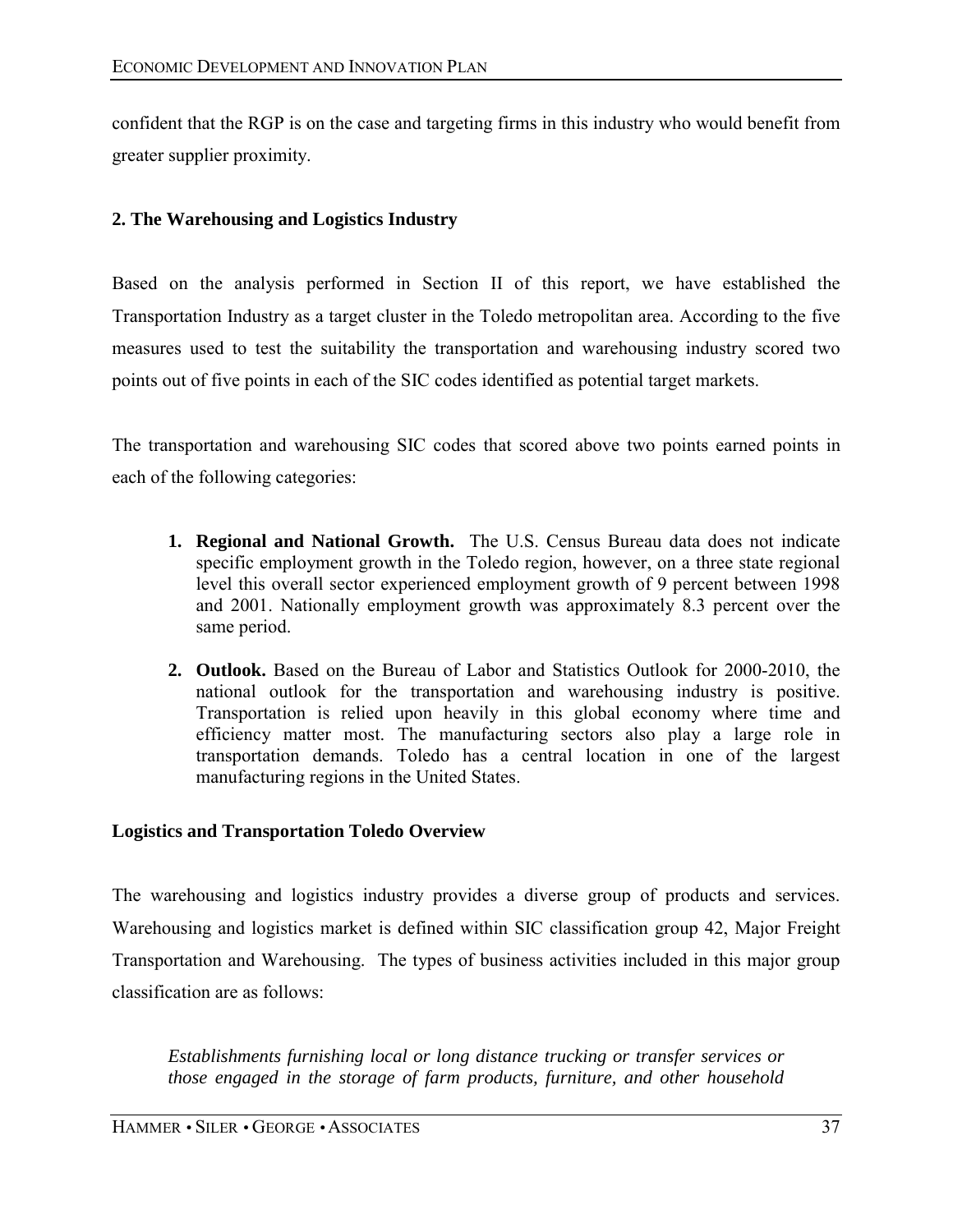*goods, or commercial goods, and the operation of terminal facilities for handling freight with or without maintenance facilities.* 

The majority of industries located in Toledo fall within the industry groups 421 and 422, Trucking and Courier Services, except Air, and Public Warehousing and Storage respectively. The SIC codes prevalent in the Toledo market are shown on Table 5 and include; trucking except local, general warehousing and storage, automobile transport and delivery, general warehousing, and contract haulers.

The transportation and warehousing sector in Toledo is established. Toledo's convenient location at the crossroads of the Midwest and the eastern seaboard make it a desirable location for storage and transportation. The transportation networks in and around Toledo provide the following:

- An intermodal transportation network consisting of railcar and ship, truck and ship, truck and railcar, and airplane and truck capability. There are nine inbound service ports and fourteen outbound ports.
- Access to various interstate highways, which are typically free of congestion and provide easy access to the South, Midwest, and Eastern Seaboard.
- Leading national railway services that provide service to major industrial and manufacturing areas in the region. Four leading rail carriers pass through the Toledo region.
- A number of airports cater to distribution and freight in Northwest Ohio.
- The Toledo Port is the third largest seaport on the Great Lakes. This port handles approximately 13 million tons of cargo annually. There are three additional Lake Erie ports located throughout Ottawa and Erie County.

## **The Economic Impact of Warehousing and Logistics in Toledo**

As previously mentioned, the warehousing and logistics industry is a cornerstone of the Toledo economy. The area's strategic location on the Great Lakes, its various airports, seaports, and trucking transportation hubs, make this a prime location to manufacture, store and ship goods across the country. Table 5 identifies all major employers in the Toledo metropolitan area that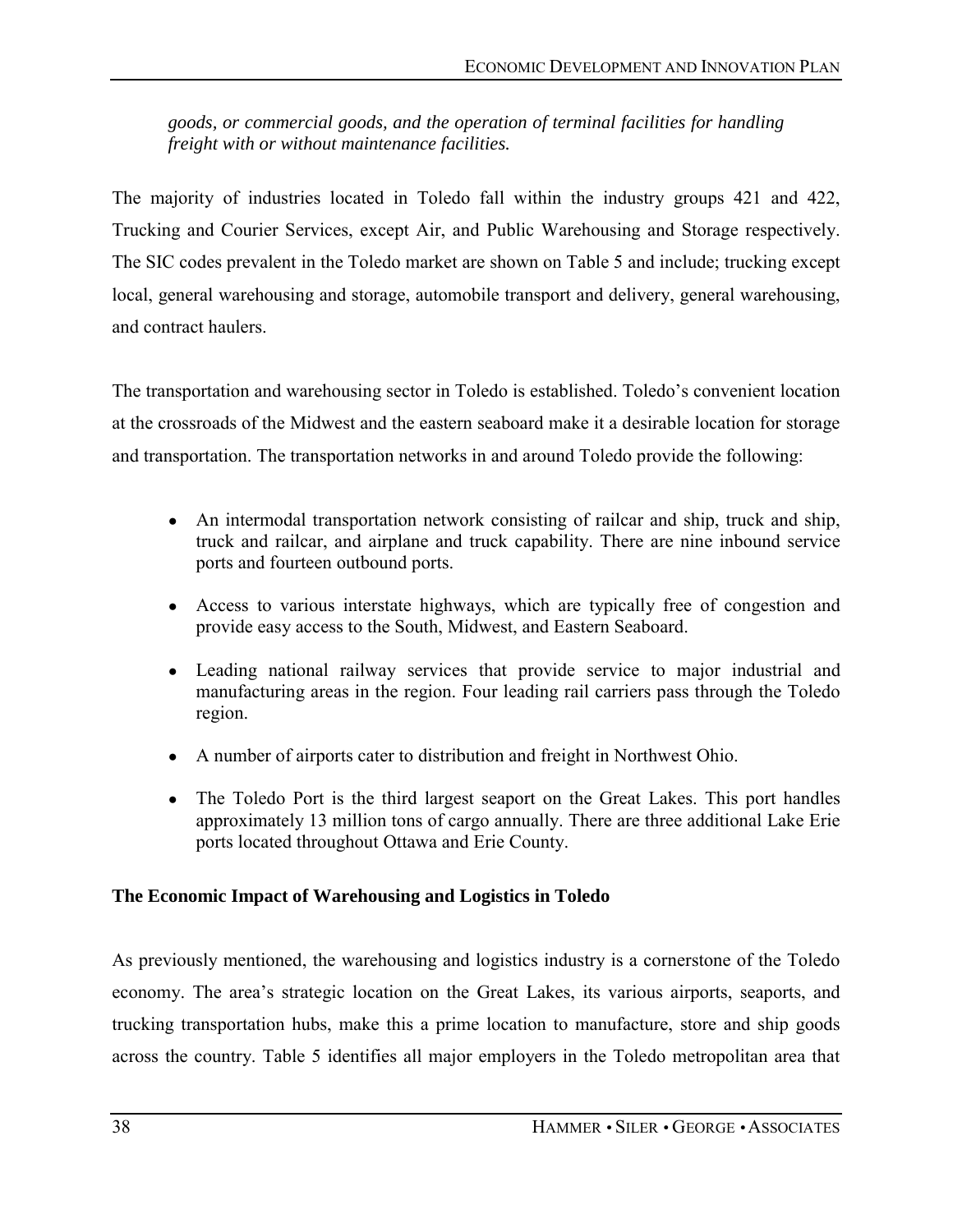are involved in the warehousing and logistics market. This list does not include the employment generated from skilled workers located at the ports, airports, and railways themselves. Also not listed are the many wholesale and retail distributors who use this network to serve regional and national markets.

## **TABLE 5. LARGEST EMPLOYERS WITHIN THE TRANSPORTATION AND LOGISTICS MANUFACTURING TARGET MARKET**

|                                               | <b>SIC</b>    | <b>SIC Description</b>                                         |                                              |                  |
|-----------------------------------------------|---------------|----------------------------------------------------------------|----------------------------------------------|------------------|
| <b>Company Name</b>                           | <b>Number</b> | <b>Type of Manufacturing</b>                                   | <b>City/County</b>                           | <b>Employees</b> |
| Whitacre Trucking Inc / Roadlink<br>USA (AKA) |               | 4213-0000 Trucking, except local                               | Portage, Wood                                | 150              |
| Air-Ride Inc*                                 |               | 4213-0000 Trucking, except local                               | Swanton, Fulton/<br>Lucas                    | 750              |
| <b>Cassens Transport Company</b>              |               | 4213-9901 Automobiles, transport and Toledo, Lucas<br>delivery |                                              | 155              |
| Roadway Express                               | 4213-9903     | Contract haulers                                               | Toledo, Lucas                                | 350              |
| Ace Hardware                                  |               | 4225-0000 General warehousing and<br>storage                   | Perrysburg, Wood                             | 150              |
| Burman Wine - Heidelberg<br>Distributing      |               | 4225-0000 General warehousing and<br>storage                   | Toledo, Lucas/<br>Perrysburg, Wood           | 150              |
| Exel Inc                                      |               | 4225-0000 General warehousing and<br>storage                   | Toledo, Lucas                                | 150              |
| Andersons Inc                                 |               | 4225-9901 General warehousing                                  | Maumee, Lucas                                | 150              |
| PepsiCo                                       |               | 4225-9901 General warehousing                                  | Toledo, Lucas                                | 150              |
| <b>BAX</b> Global                             |               | 7359-0000 Transportation and<br>Logistics                      | Swanton, Fulton/<br>Lucas; Holland,<br>Lucas | 1,000            |
| <b>Lott Industries</b>                        |               | 7363-0000 Packaging                                            | Toledo, Lucas                                | 1,996            |
| <b>USF Holland</b>                            |               | 7359-0000 Transportation and<br>Logistics                      | Holland, Lucas                               | 250              |
| RPS, Inc.                                     |               | 7359-0000 Transportation and<br>Logistics                      | Beachwood, Lucas                             | 250              |
| <b>Estimated Total Employees as of 2003</b>   |               |                                                                |                                              | 5,651            |

*Sources: Dun and Bradstreet Marketplace Data, and the Regional Growth Partnership.*

The State of Ohio estimates the number of persons employed in the transportation industry in the Toledo metropolitan area increased 5.5 percent from 14,500 people in 2000, to 15,300 in 2001. Total employment in this sector in the Toledo metropolitan area makes up approximately 9.8 percent of the jobs in this sector in Ohio.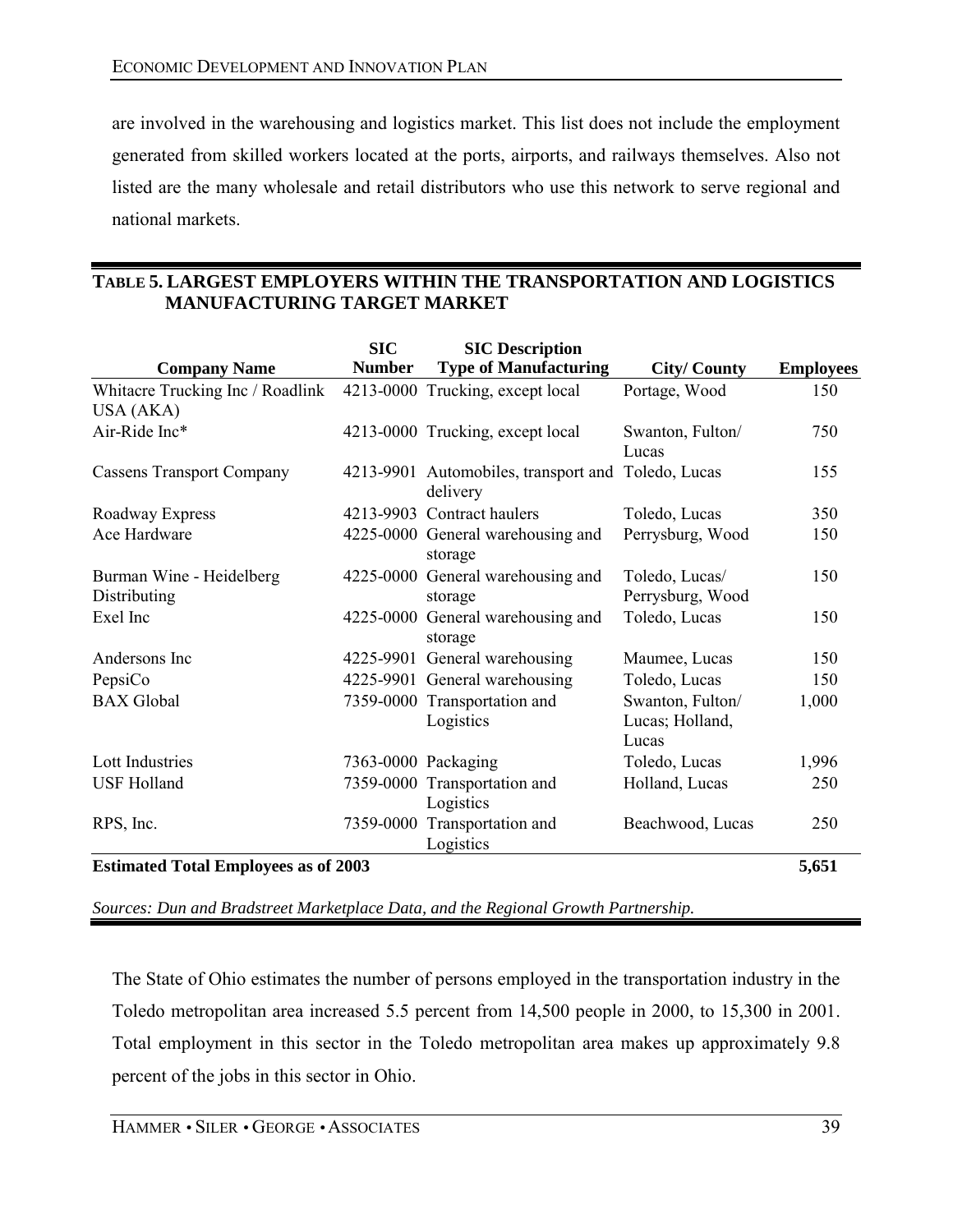The Dun and Bradstreet MarketPlace data indicates that a total of 295 businesses operate under the four SIC codes of the identified targets (SIC: 4213, 4225, 4226, 4237).

The financial performance of the largest firms in Toledo is an important economic indicator. Based on a review of the SEC filings of the public companies we found that the companies grew approximately 15.0 percent between 2002 and 2003 (the latest financial data available). However, like many other industries that depend on trade, economic growth and stability, the trucking and transportation industry overall has felt the effects of the economic slow-down. Several firms filed Chapter 11 Bankruptcy during 2003. According to market reports, these bankruptcies have helped the remaining market participants increase revenues and profitability despite the weak economy.

### **Outlook**

The outlook for the transportation industry nationally is difficult to predict according to a recent report in Transport Topic, a trade magazine dedicated to the analysis of the transportation industry. Analysts report that the transportation and warehousing industry is directly related to the health of the overall economy. Therefore, if retail sales increase and manufacturing increases domestically, then the transportation industry will improve. The report also indicates that individual companies must expand their services internationally to regain the market share of manufacturing transportation that has moved to Mexico and overseas.

### **Summary – Why the Logistics and Warehousing Market Makes Sense for Toledo Ohio**

The warehousing and logistics industry makes sense for Toledo Ohio because:

- The Toledo region has a superb complement of transportation amenities.
- Toledo is located in the heart of the manufacturing region of the United States, a gateway to the eastern seaboard, and in close proximity to the major population centers of the country.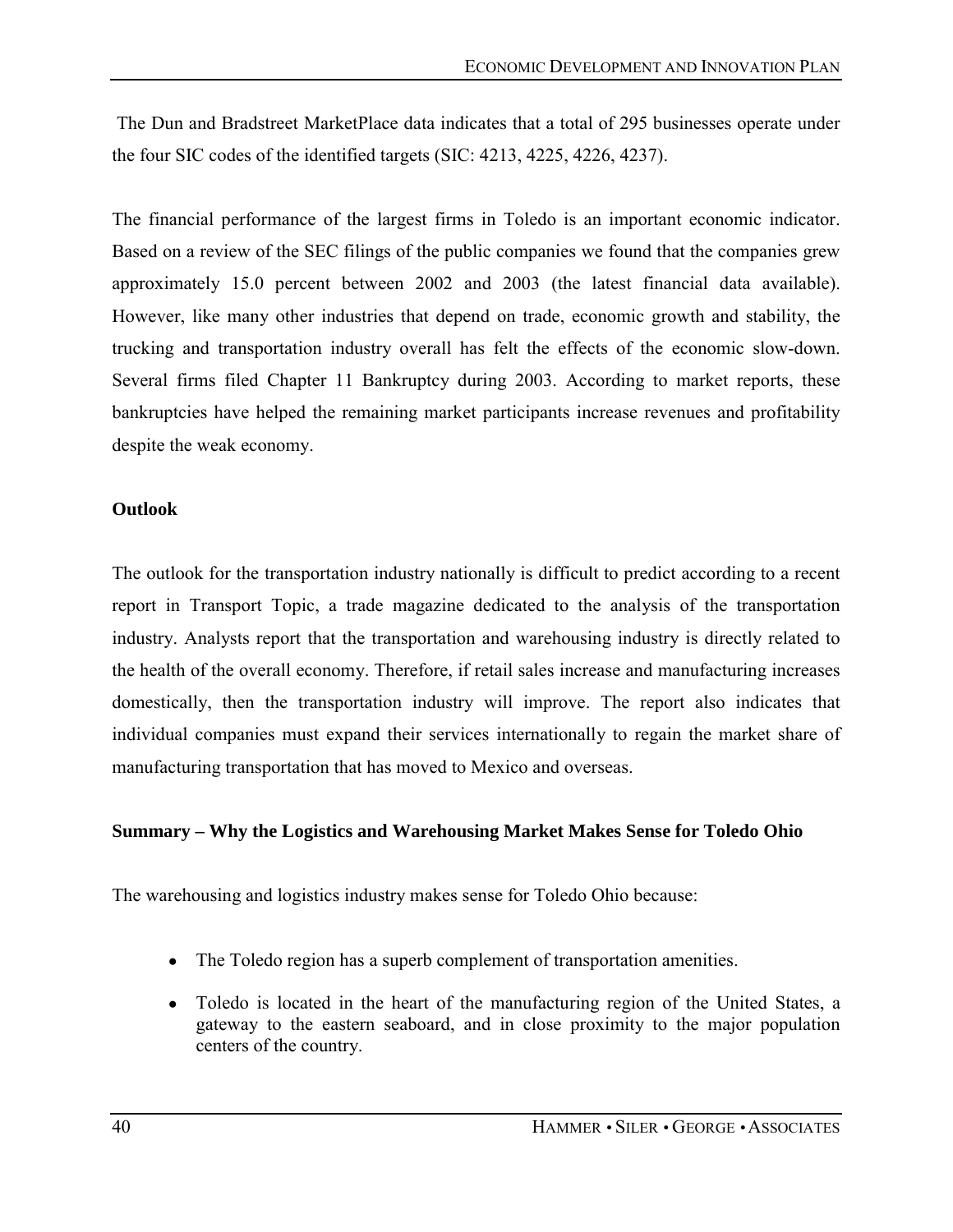## **Required Actions**

Continued investment in the port and airport is essential, as is the development of quality business parks adjacent to them. Increased university research in logistics and inventory and distribution control will provide important support for the efforts of the companies themselves. Continued aggressive marketing of the airport as a freight and intermodal transfer point would further tap the region's location and transportation advantages.

## **3. The Automotive Parts and Accessories Industry**

Based on the analysis performed in Section II of this report, we have established the automotive parts and accessories industry as an industry cluster for potential growth and retention in the Toledo metropolitan area. According to the five measures used to test the suitability, the automotive industry scored between two and four points in each of the SIC codes identified as potential target markets.

The majority of the automotive SIC codes that scored above three, scored a point in each of the following categories:

- **1. Location Quotient.** The Toledo region is a satellite to the automotive industry located in nearby Detroit, as well as a manufacturing center in its own right, and maintains a large skilled manufacturing workforce. Therefore, the Toledo area has flourished as a major car parts and accessory source in the United States.
- **2. Regional and Toledo metropolitan growth.** The U.S. Census Bureau does not indicate specific growth in the overall automobile accessory industry, however, employment growth occurred in the motor vehicle transmission and power train parts manufacturing and the motor vehicle steering and suspension parts in the Toledo Region between 1998 and 2001.
- **3. Outlook.** According to the U.S. Industry Outlook for 2000, the national outlook for the automotive industry is positive. The increased production of motor vehicles has naturally increased the demand for automotive parts and accessories. Despite the economic slow down in 2001 through 2003, the demand for automobiles has continuously increased. The industry is anticipating healthy growth throughout 2004 and beyond.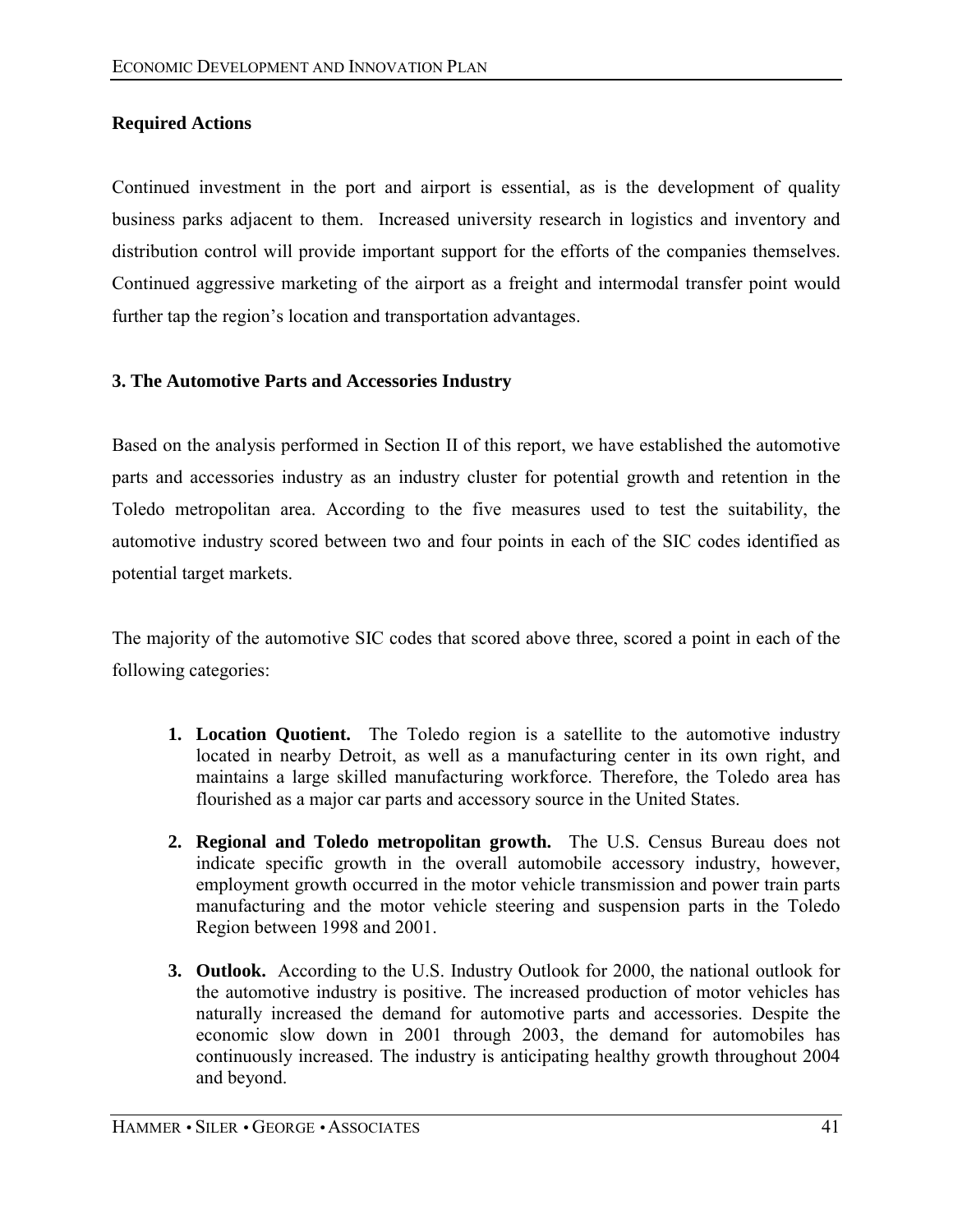#### **Automotive Parts and Accessories Toledo Overview**

The automobile manufacturing industry relates to various products and services that go into the production of a motor vehicle. As a result, this industry is largely diversified into a multitude of manufacturing, engineering, and service related industries. Within the SIC system we have identified the following major groups: 37- Transportation and Equipment, 34- Fabricated Metal Products, Except Machinery and Transportation Equipment, and 30- Rubber and Miscellaneous Rubber Products. Although category 30 is listed in the Plastics industry, several specific manufacturers located in Toledo produce automotive accessories that fit into the target market.

The dynamic of the automobile industry has changed in recent years. Out-sourcing car accessories and components has become an economical alternative for car manufacturers to realize economies of scale. It reduces costs such as research and development, engineering and manufacturing and places this responsibility on the car accessory industry.

Regardless of its structure, it has created a multi-billion dollar market throughout the United States, and consequently employs more workers nationally than car manufacturing alone. Toledo is a satellite to Detroit. Toledo provides not only the workforce for such manufacturing but is also close to various auto transportation services and raw materials.

### **The Economic Impact of the Car Parts and Accessories Industry in Toledo**

The largest automotive accessory manufacturers in the Toledo region are listed in Table 6.

The automobile industry is a cornerstone of the economic stability of the Midwest. Toledo has experienced growth in the transmission and power train manufacturing and motor vehicle steering and suspension parts sector. Overall the sector has not indicated any substantial increases or decreases according to the U.S. Census Bureau. National and regional growth did not follow suit within the Toledo metropolitan area. National and regional employment decreased over the same period.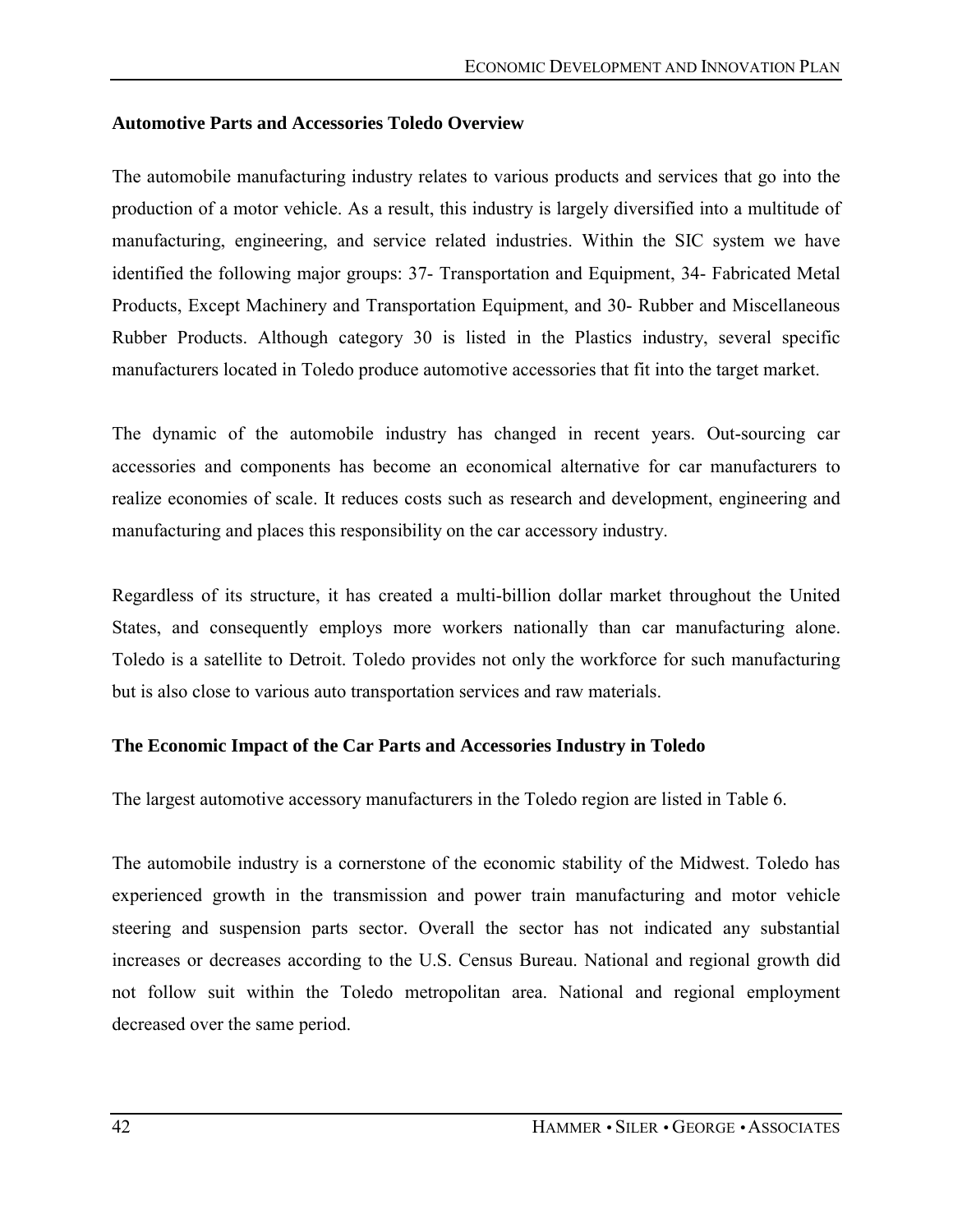### **TABLE 6. AUTOMOTIVE ACCESSORIES TARGET COMPANIES AND LARGEST EMPLOYERS**

| <b>SIC</b><br><b>SIC Description/</b>       |               |                                                                                                              |                         |                  |
|---------------------------------------------|---------------|--------------------------------------------------------------------------------------------------------------|-------------------------|------------------|
| <b>Company Name</b>                         | <b>Number</b> | <b>Type of Manufacturing</b>                                                                                 | <b>City/County</b>      | <b>Employees</b> |
| G M Corp/Powertrain Div.                    |               | 3714-0212 Automotive Mfg.                                                                                    | Toledo, Lucas           | 4,092            |
| G M Corp/Powertrain Div.                    |               | 3714-0212 Automotive Mfg.                                                                                    | Defiance,<br>Defiance   | 4,000            |
| DaimlerChrysler Corp. Toledo Jeep           |               | 3714-0000 Automotive Mfg.                                                                                    | Toledo, Lucas           | 3,800            |
| DaimlerChrysler Corp. Machining<br>Plant    |               | 3714-0000 Automotive Mfg.                                                                                    | Perrysburg, Wood        | 1,725            |
| Visteon Automotive Systems                  |               | 3714-0000 Automobile Parts                                                                                   | Sandusky, Erie          | 1,500            |
| Delphi Automotive Systems                   |               | 3714-0000 Automotive Systems                                                                                 | Sandusky, Erie          | 1,400            |
| Dana Corporation (HQ)                       |               | 3714-0000 Auto Parts Mfg.                                                                                    | Toledo, Lucas           | 1,025            |
| Honeywell International                     |               | 3714-0000 Spark Plug Mfg.                                                                                    | Fostoria, Seneca        | 900              |
| Ford Motor Co/Stamping Plant                |               | 3465-0000 Automotive Mfg.                                                                                    | Maumee, Lucas           | 775              |
| Lear Corp.                                  |               | 3714-0000/ Motor vehicle parts and<br>3089-0608 accessories/Injection<br>Molded Finished plastic<br>products | Huron, Erie             | 700              |
| Norplas Industries Inc*                     |               | 3465-0000 Automotive stampings                                                                               | Northwood, Wood         | 500              |
| <b>Johnson Controls</b>                     |               | 3714-0000 Motor vehicle parts and<br>accessories / Battery                                                   | Holland, Lucas          | 422              |
| Tenneco Automotive, Inc.                    |               | 3714-0000 Automotive Parts Mfg.                                                                              | Napoleon, Henry         | 400              |
| TRW, Inc.                                   |               | 3714-0000 Rotors & Drums                                                                                     | Fremont,<br>Sandusky    | 350              |
| Power & Sons                                |               | 3714-0000 Auto Parts Mfg.                                                                                    | Montpelier,<br>Williams | 325              |
| TKA Atlas, Inc.                             |               | 3714-0000 Engine Mfg.                                                                                        | Fostoria, Seneca        | 300              |
| <b>Riker Products Inc</b>                   |               | 3714-0118 Mufflers (exhaust), motor<br>vehicle                                                               | Toledo, Lucas           | 120              |
| Teleflex Automotive*                        |               | 3465-0000 Automotive stampings                                                                               | Lyons, Fulton           | 100              |
| Toledo Stamping a GenTek<br>Company*        |               | 3465-0000 Automotive stampings                                                                               | Toledo, Lucas           | 100              |
| Decoma International of America*            |               | 3694-0207 Spark plugs, for internal<br>combustion engines                                                    | Toledo, Lucas           | 100              |
| Arlington Rack & Packaging Co*              |               | 3714-0000 Motor vehicle parts and<br>accessories                                                             | Toledo, Lucas           | 100              |
| Faurecia Automotive Holdings<br>$(HQ)^*$    |               | 3714-0118 Mufflers (exhaust), motor Toledo, Lucas<br>vehicle                                                 |                         | 100              |
| <b>Estimated Total Employees as of 2003</b> |               |                                                                                                              |                         | 22,834           |

*Sources: Dun and Bradstreet MarketPlace and the Regional Growth Partnership.*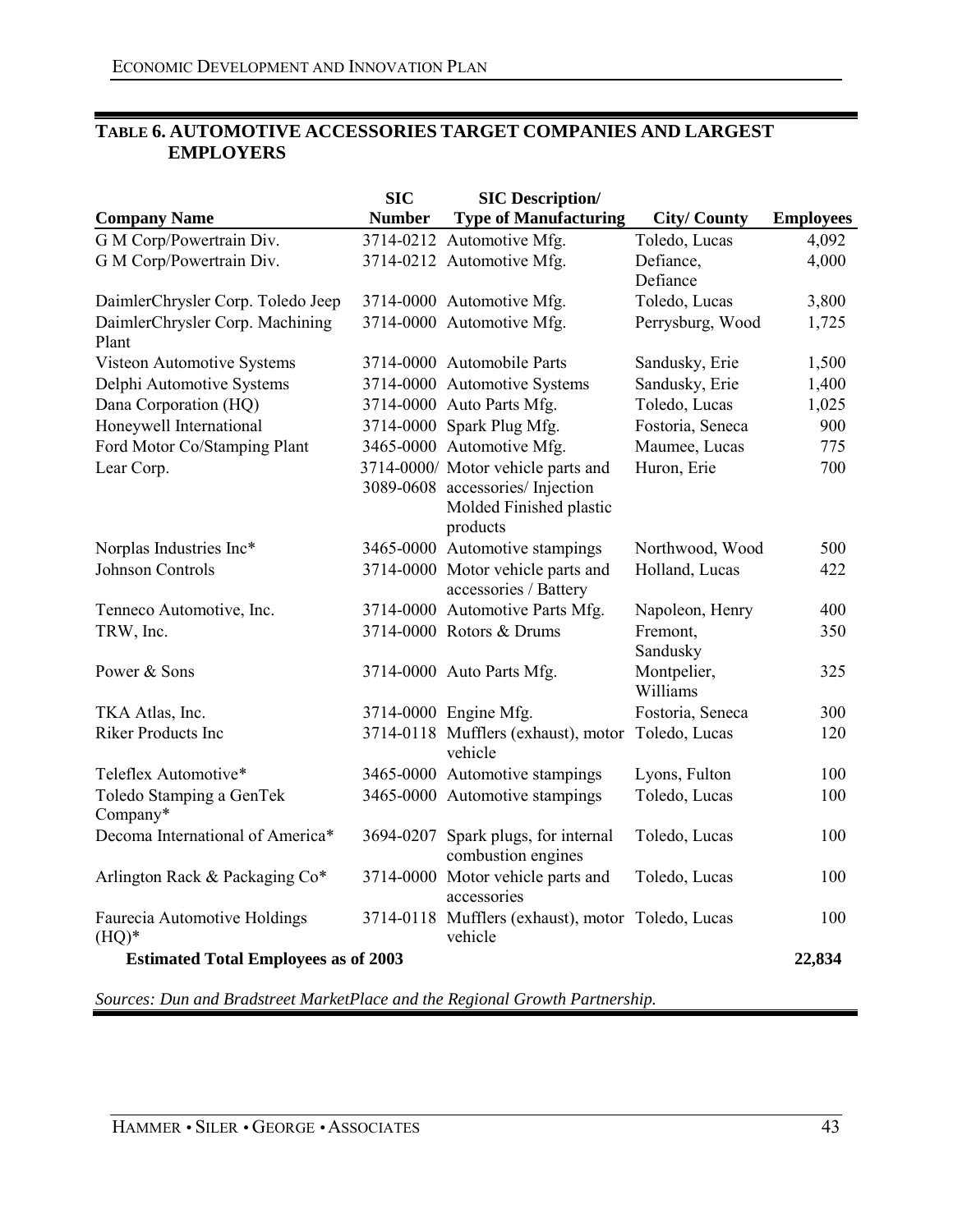#### **Outlook**

Despite the economic downturn in 2001 and 2002, the automobile industry has maintained growth with record low financing incentives and cash rebates. Growth among our surveyed companies revealed an increase of 9.4 percent in revenue. Several companies surveyed also indicated growth in employment. For instance, Teleflex indicated growth of 2.8 percent over prior year.

On a state level, Ohio still remains the second largest producer of automotive parts and accessories, behind only Michigan. According to Automotive Industries "analysts predicted another strong production year, with North America looking at 16.5 to 17 million units produced.î Despite the anticipated increase in automobile production, the article also forecasts a difficult year for suppliers. Automotive Industries, ascertains that as the automotive suppliers expand globally, the car manufacturers will demand a cheaper product, increasing competition. The result may be consolidation among the tier one and tier two automotive accessory suppliers. Although the forecast is mixed among the industry, the Toledo area can leverage its location, skilled workforce and close proximity to its primary customer base to maintain this industry.

### **Summary - Why the Automotive Parts and Accessories Industry Makes Sense for Toledo**

The automotive parts and accessories industry makes sense for Toledo Ohio because:

- Ohio and Toledo remain a convenient satellite to Detroit and therefore is an attractive place to do business for many automotive manufacturers.
- Toledo is close to many of the raw materials required by the automotive accessory industry. The plastics and metals industry are located nearby, reducing transportation costs for materials and increasing efficiency.
- The Toledo area provides the skilled workforce, engineering and transportation network for the automotive accessory industry.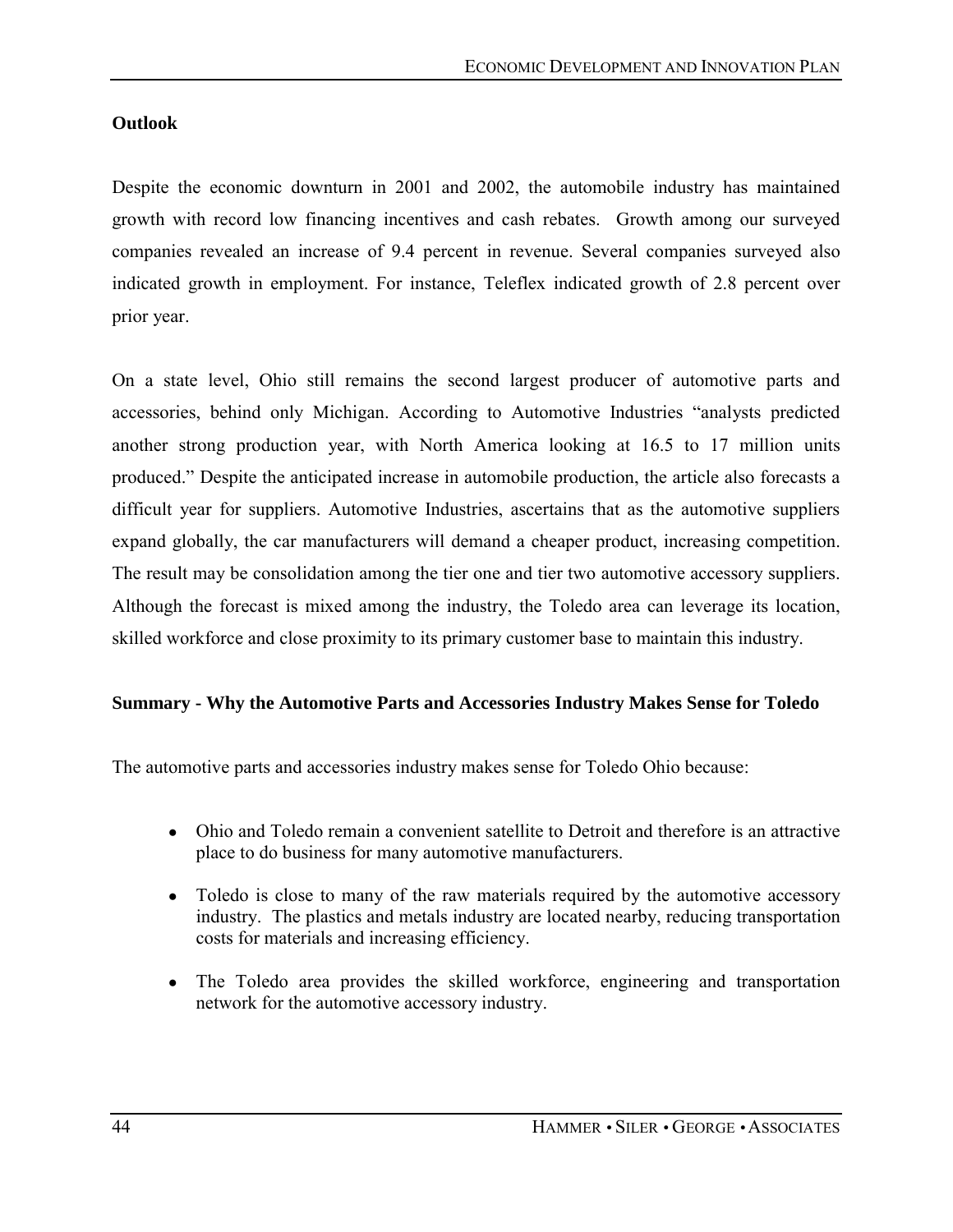## **Required Actions**

With competition in the primary product line getting stronger, there is strong pressure and a strong opportunity for this industry to reach out and market their very impressive advanced manufacturing and process engineering skills to other related industries. Economic development agencies and universities in the region can greatly accelerate this effort if they carry out research to identify high potential peripheral markets and partner with these firms to market to them.

## **4. The Engineering Services Industry**

Based on the analysis performed in Section II of this report, we have established the engineering services industry as a market of potential growth in the Toledo metropolitan area. Many firms in this target offer both architectural and engineering services (so called A&E firms), so we have included both the engineering (SIC 8711) and architecture (SIC 8712) in the analysis. According to the five measures used to screen and select targets the engineering services industry scored between four and three points in each of these SIC codes identified as potential target markets. The two SIC codes scored above three points. The points scored were in each of the following categories:

- **1. National, Regional and Toledo metropolitan growth.** According to the U.S. Census Bureau, the Toledo metropolitan area had an increase in research and development in physical engineering and life sciences between 1998 and 2001. The metropolitan area has also maintained steady employment growth in all other engineering sectors over the same period. Regionally employment growth has totaled approximately 8.5 percent over the same period in architectural, engineering and related services fields. Nationally the engineering sector has increased by approximately 10 percent according to the U.S. Census Bureau.
- **2. Outlook.** Based on the Bureau of Labor and Statistics Outlook for 2000-2010, the national outlook for the engineering industry is positive. The predominant local industries demand is for more engineers to meet the needs of the various manufacturing industries located throughout the region.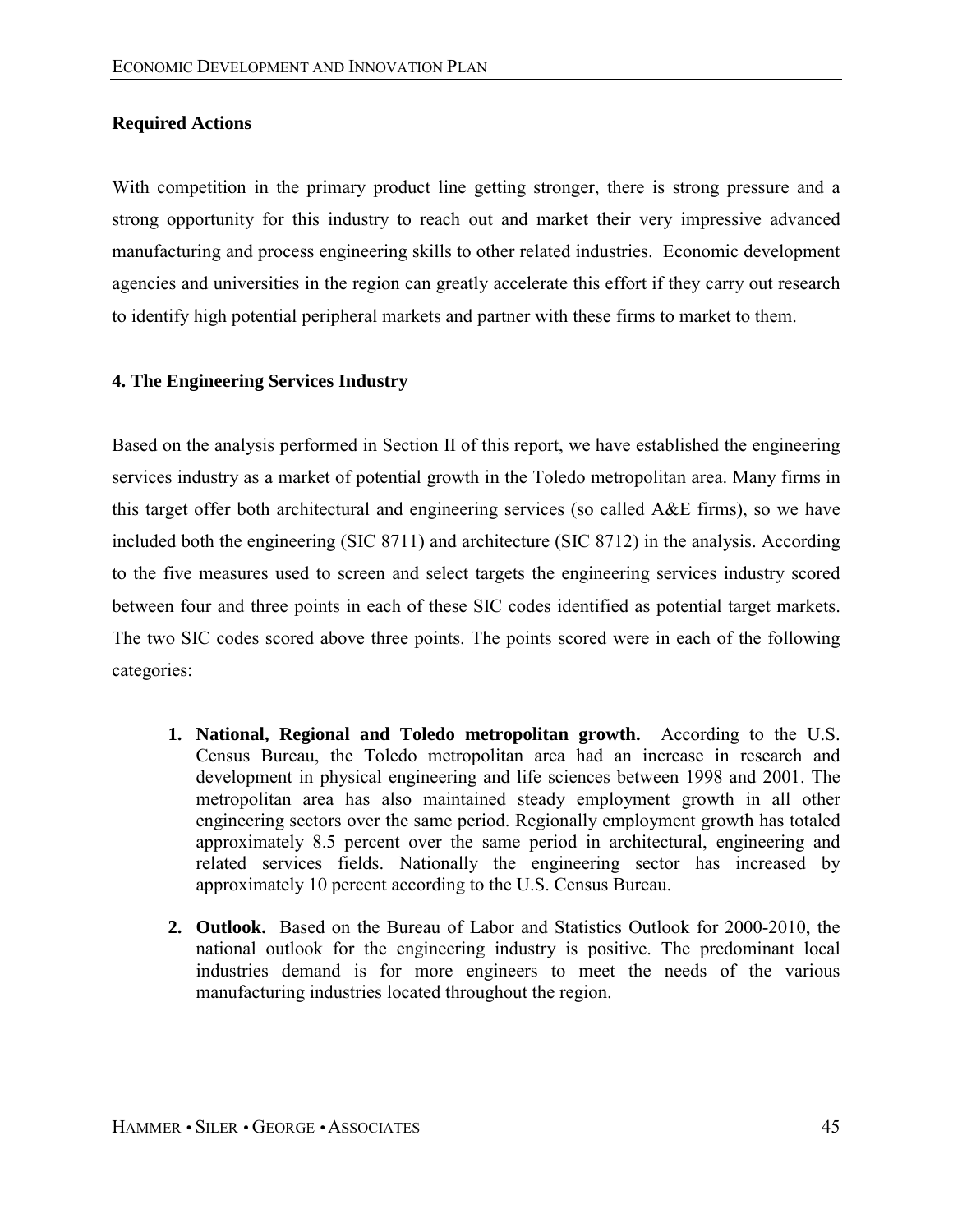## **Engineering Services Toledo Overview**

The engineering industry in Toledo consists of mostly mechanical engineering in affiliation with the design of automobile parts and accessories. This category is within the SIC major group 87, Engineering, Accounting, Research, Management, and Related Services. Within this major Group are four industry groups. The major group category located in Toledo is within group 871, Engineering, Architectural, and Surveying. Engineering Services (SIC 8711) consists of establishments primarily engaged in providing professional engineering services. This category includes the following services: designing machinery; industrial, civil, electrical, and mechanical engineering; machine tool designers, marine engineering services; and petroleum engineering services. Services classified as architectural services include architectural engineering services.

## **The Economic Impact of Engineering Services in Toledo**

As indicated by the table below, the engineering industry in Toledo is predominantly related to mechanical engineering. More specifically, the automotive engineering industry dictates much of this field. It acts as a natural complement to the automotive industry and the manufacturing industry in northwest Ohio. Due to the fact that this industry works in conjunction with car accessory manufacturing companies and research and development firms, it is difficult to quantify the dollar impact this industry had on the economy. However, a discussion of the employment and percentage of engineering companies compared to the national and regional levels will outline how much the Toledo area had developed the engineering industry.

According to data provided by Dun and Bradstreet Market Place report, Toledo employs approximately 3,994 engineers, within 203 companies.

Our survey of engineering services companies is outlined in Table 7 on the following page. Many of the firms identified only perform engineering and architectural services. This profession however is a cross section of many diverse manufacturing architectural fields. For this reason, the employment estimates in Table 7 do not indicate every firm that performs engineering and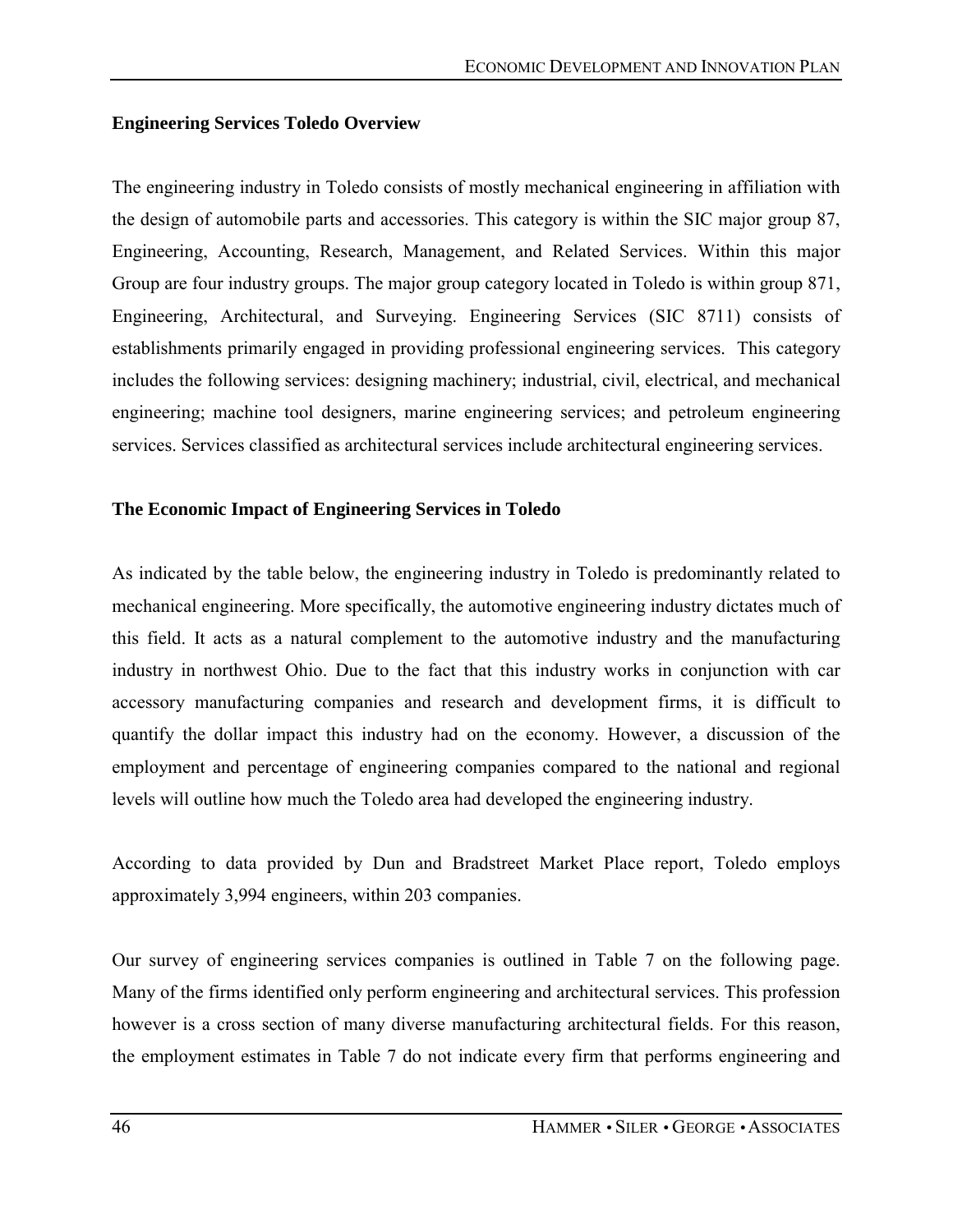related activities, but a selection of many firms in the Toledo Metro who solely provide the services related to the corresponding SIC code. Looking at the overall financial performance of the firms listed below indicates an increase in revenue of approximately 9.5 percent between 2001 and 2002.

#### **TABLE 7. ENGINEERING INDUSTRY TARGET COMPANIES AND LARGEST EMPLOYERS**

|                                  | <b>SIC Description/Type</b> |                                                    |                          |                  |  |
|----------------------------------|-----------------------------|----------------------------------------------------|--------------------------|------------------|--|
| <b>Company Name</b>              | <b>SIC Number</b>           | of Manufacturing                                   | <b>City/County</b>       | <b>Employees</b> |  |
| Faurecia Automotive Holdings*    | 3714-0118                   | Mufflers (exhaust), motor Toledo, Lucas<br>vehicle |                          | 1,000            |  |
| T L Industries Inc*              | 8711-0000                   | Engineering services                               | Northwood,<br>Lucas/Wood | 150              |  |
| Product Design & Engineering     | 8711-0000                   | Engineering services                               | Not available.           | 656              |  |
| Spicer Driveshaft Inc*           | 3714-0213                   | Universal joints, motor<br>vehicle                 | Holland, Lucas           | 100              |  |
| Ort Tool & Die Corporation       | 8711-0201                   | Machine tool design                                | Erie, Ottawa             | 50               |  |
| Finkbeiner Pettis & Strout       | 8711-9903                   | Consulting engineer                                | Toledo, Lucas            | 300              |  |
| <b>ADT Security Services Inc</b> | 8711-9905                   | Electrical or electronic<br>engineering            | Toledo, Lucas            | 100              |  |
| Poggemeyer Design Group Inc      | 8711-9909                   | Professional engineer                              | Bowling Green,<br>Wood   | 220              |  |
| RD Zande & Associates Inc        | 8711-9909                   | Professional engineer                              | Toledo, Lucas            | N/A              |  |
| National Family Research*        | 8732-0105                   | Market analysis or<br>research                     | Northwood,<br>Lucas      | 500              |  |
| Dana Global Info Tech Group**    | 3714-0000                   | Motor vehicle parts and<br>accessories             | Toledo, Lucas            | 1,025            |  |
| SSOE, Inc. $***$                 | 8711-9909                   | Professional engineer                              | Toledo, Lucas            | 600              |  |
| <b>AVCA</b> Corporation          | 8711-9909                   | Professional engineer                              | Maumee, Lucas            | N/A              |  |
| Matrix Technologies Inc.         | 8732-0105                   | Commercial nonphysical Toledo, Lucas<br>research   |                          | 5,700            |  |

#### **Estimated Total Employees as of 2003 10,245**

Notes: N/A means not available.

 Employment Estimated upon entire Dana Group in Toledo Region, not only Engineering. Employment Estimate based on entire company located throughout the United States.

### *Sources: Dun and Bradstreet MarketPlace and the Regional Growth Partnership.*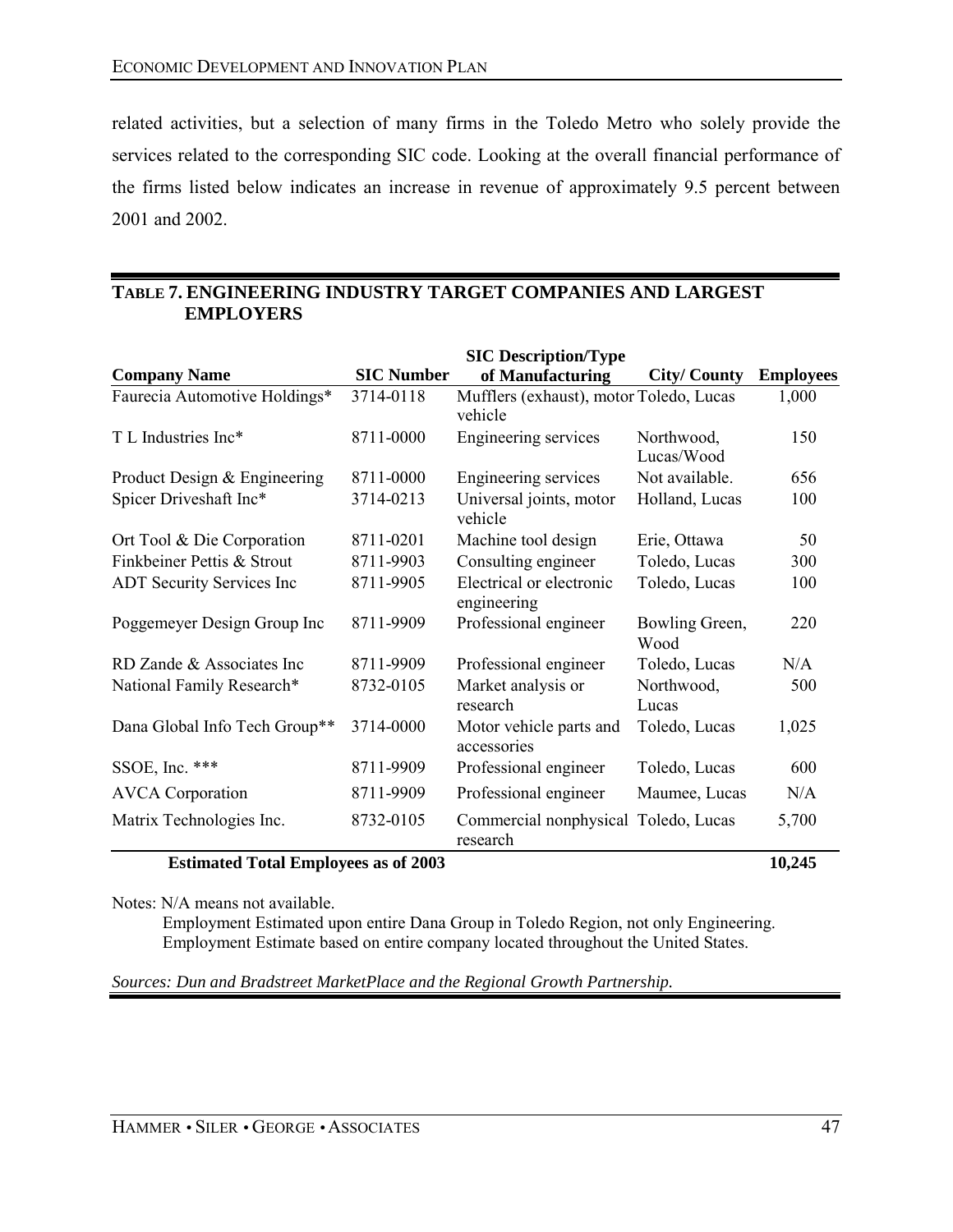### **Outlook**

The outlook for the engineering industry is difficult to predict. As we mentioned earlier, engineering is directly related to the industry it supports. The automotive accessory industry identified earlier is this report is also considered a target market for Toledo. Threats to this industry include the relocation of manufacturing facilities and consolidation among the major market participants. Overall, the Toledo region is gaining an improved reputation for the engineering and technically based economy. With the auto industry projected strong and the role of engineering companies increasing, the outlook for growth is good.

## **Summary - Why the Engineering Industry Makes Sense for Toledo Ohio**

- The Toledo area has a large manufacturing base and there is a growing demand for engineering services.
- The automotive industry relies on outsourcing the engineering aspect to reduce costs and increase efficiency.
- Toledo is within an hour's drive of the largest single market for such services in the world.

## **Required Actions**

The Detroit engineering services region, of which Toledo is an important part, is by far the most sophisticated in the nation and the world, providing a very high level of skill in prototype development and limited run production as well as strong support for the advanced manufacturing essential to maintaining competitive position. During periods of normal growth in the auto industry these firms can achieve impressive growth while focusing on their primary customers. For the region to see an acceleration in growth, these firms must be encouraged to reach out to other geographic areas of auto production to offer their core services and/or to market their skills to other industries producing large precision products. A creative economic development community can play an important role in getting this industry to move in that direction.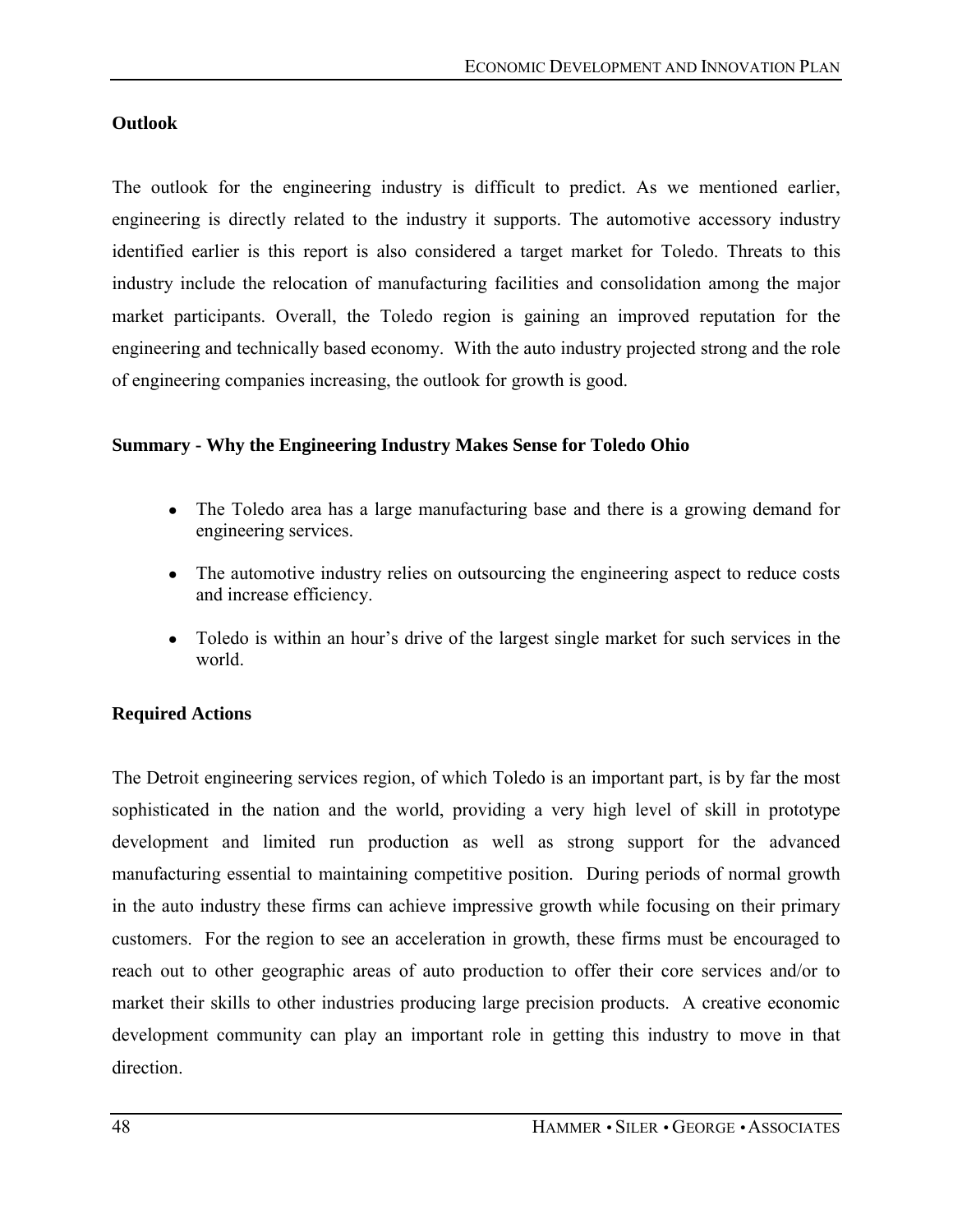### **5. Potential Target Cluster: Propulsion Systems and Advanced Manufacturing**

Potential target clusters are defined as those where Toledo has a number of the requirements for success, but the industry has not yet emerged because there are other important requirements for competitive success that have not as yet been achieved, but we believe they can be achieved.

The Propulsion Systems and Advanced Manufacturing industry falls within the "Electrical Equipment" industry category. It encompasses turbines, switchgear products, transformers, motor generators, and engines among other electrical equipment and the advanced manufacturing of precision equipment. To begin we will briefly describe each category of propulsion systems and energy sector as defined by the *U.S. Industry and Trade Outlook 2000*.

### **Turbine**

The Turbine industry includes the manufacturing of steam, hydraulic and gas turbine set units and wind powered and solar powered generators. This industry has experienced rapid advances in recent years due to new micro-turbine research and development. Additionally, this industry has gained more interest due to the increased awareness of alternative energy methods such as wind through windmills and various new technologies.

### **Transformers**

Transformers represent another sub-sector to the turbine and energy sector. This sub-sector is the manufacture of power, distribution, industrial and specialty transformers. Essentially transformers regulate the voltage of electric current necessary for particular uses. The transformers market as of 2000 looked bleak with the national market experiencing decreases in shipments. The outlook in 2000 anticipated that sales and demand would decrease by 2 percent. This figure may have been reduced given the increased construction throughout early 2000 despite the economic slow down.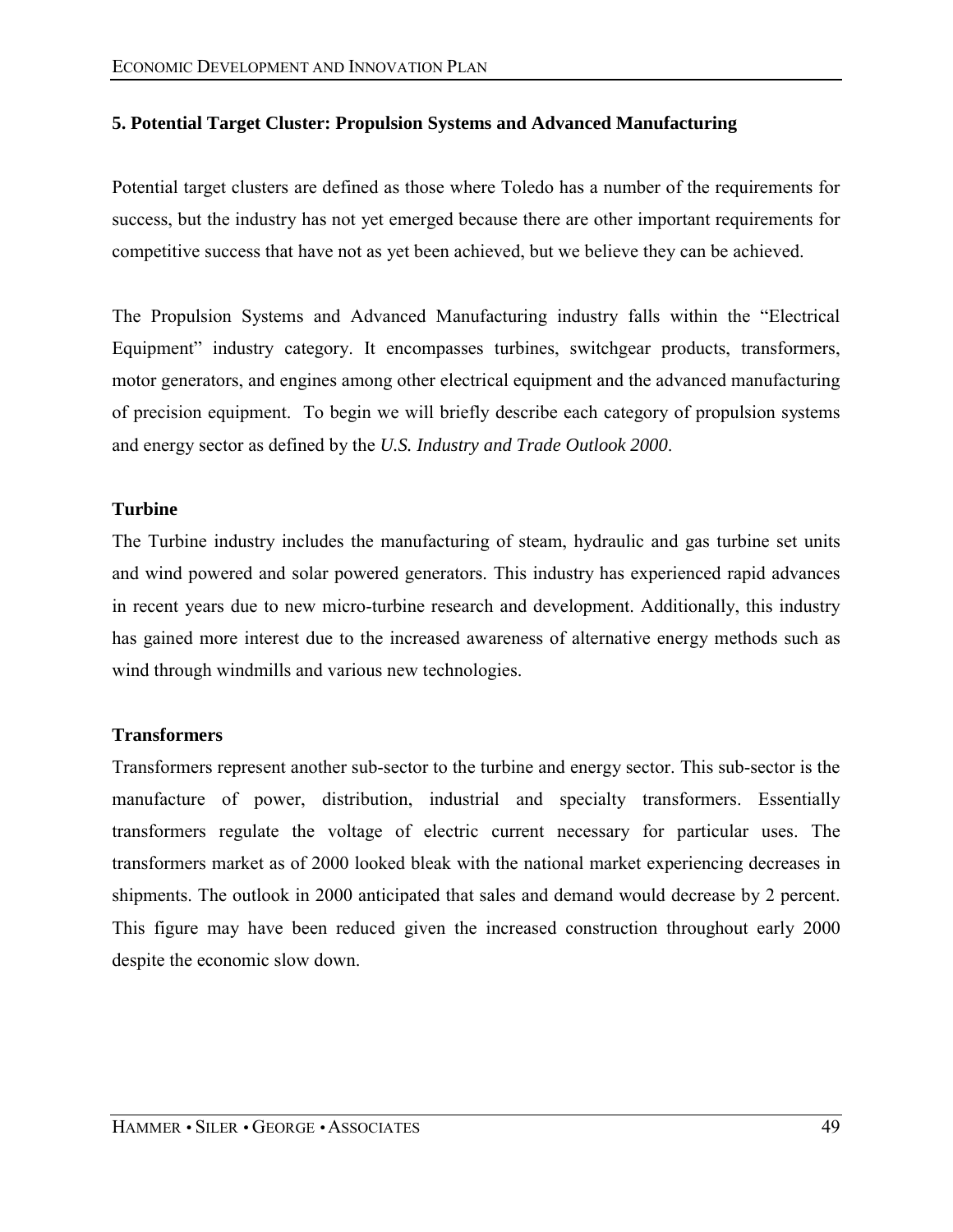#### **Switchgears**

Switchgears are a third sub-sector. Switchgear products include switches, fuses, panel boards, distribution boards, and circuit breakers. "They are used in electric generation, transmission, and distribution systems." Switchgears essentially protect electrical systems from problems in voltage, frequency, continuous current, and other operating conditions.

#### **Motor and Generators**

The motors and generators industry is defined as "the production of electric motors and power generators, motor generator sets, railway motors and control equipments and motors, generators, and control equipment for gasoline, electric, and oil electric buses and trucks." The latest outlook as of 2000 indicated that growth is anticipated in the industry with cost saving manufacturing methods and consolidation in the market place.

### **Industrial Controls**

Industrial controls are primarily used for "starting, regulating, stopping and protecting various types of machinery and equipment that incorporate motors and/or other power generating systems." There are two types of industrial controls: advanced industrial controls and conventional controls. These controls are primarily used in machine tools, automotive, material handling, pulp and paper, food and beverages and heating, ventilation, and air-conditioning. The *Industry Outlook* indicates that market conditions for these types of controls are cyclical, depending upon capital expenditures and construction patterns.

The four-digit SIC codes we have identified as potential markets fall within SIC Major Group 35 and 36. Major Group 35 includes Industrial and Commercial Machinery, and Computer Equipment. Major Group 36 includes Electronic and Other Electrical Equipment and Components, Except Computer Equipment. The specific SIC Codes that we are analyzing within these major codes include the following: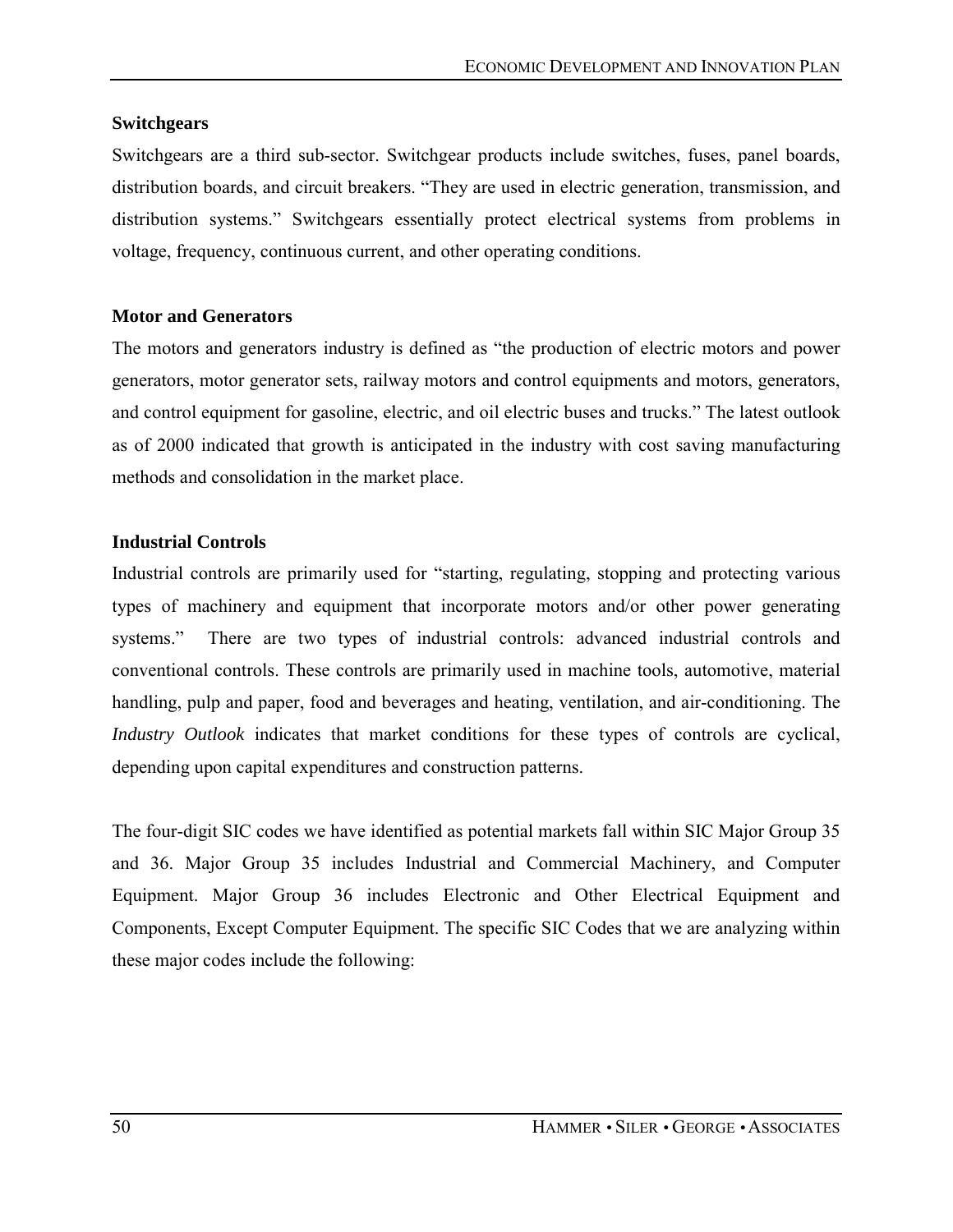- 3612 Power Distribution, and Specialty Transformers
- 3613 Switchgear and Switchboard Apparatus
- 3621 Motors and Generators
- 3624 Carbon and Graphite Products
- 3625 Relays and Industrial Controls
- 3629 Electrical Industrial Apparatus, Not Elsewhere Classified
- 3511 Steam, Gas, and Hydraulic Turbines, and Turbine Generator Set Units
- 3512 Internal Combustion Engines, Not Elsewhere Classified

The majority of the industry in Toledo is included in SIC groups 3613 switchgear and switchboard apparatus and SIC group 3625 relays and industrial controls. The portion of the industry we have identified with the greatest potential within the turbine industry in the Toledo area is under SIC code 3511 steam, gas, and hydraulic turbines, and turbine generator set units. Table 8 indicates the firms with the above mentioned SIC codes in the Toledo metropolitan area.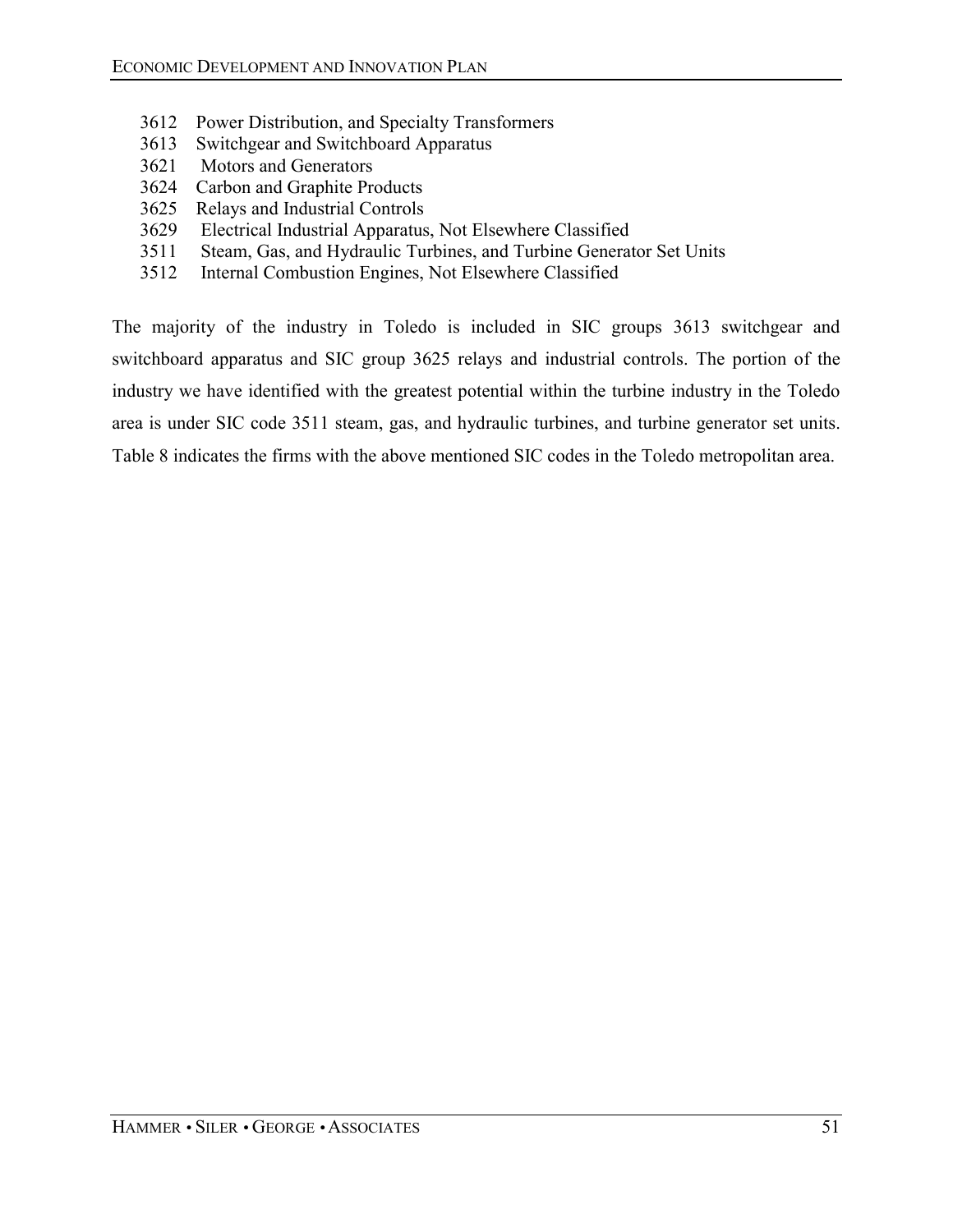| <b>Business Name</b>                               |                    | <b>SIC Code SIC Name</b>                                                                                            | <b>Sales</b>        | <b>Employees</b> |
|----------------------------------------------------|--------------------|---------------------------------------------------------------------------------------------------------------------|---------------------|------------------|
|                                                    |                    | Gas turbines, mechanical                                                                                            |                     |                  |
| Teledyne                                           | 3511-0201 drive    |                                                                                                                     | unknown             | 100 to 249       |
| Torque Power Engineering                           |                    | 3519-0103 Marine engines                                                                                            | $$0.2 - $0.4MM$     | $2$ to $4$       |
| Auto-Tronic Control Co Inc                         |                    | 3613-0201 Control panels, electric                                                                                  | $$1.0 - $2.4MM$     | 10 to 24         |
| Icon                                               |                    | 3613-0201 Control panels, electric                                                                                  | $$5.0 - $9.9$ MM    | 25 to 49         |
| Jervis B Webb Company                              |                    | 3613-0201 Control panels, electric                                                                                  | unknown             | 5 to 9           |
| <b>DRDC</b> Realty Inc                             |                    | 3613-0201 Control panels, electric<br>Fuse mountings, electric                                                      | $$0.2 - $0.4MM$     | $2$ to $4$       |
| <b>Marathon Special Products</b>                   | 3613-0303 power    |                                                                                                                     | unknown             | 100 to 249       |
| Ametek Inc                                         |                    | 3621-0000 Motors and generators                                                                                     | unknown             | 1                |
| Keith Flick Consulting<br>Rieter Automotive-Oregon |                    | 3625-0000 Relays and industrial controls under \$0.2MM                                                              |                     | 1                |
| Plant                                              |                    | 3625-0000 Relays and industrial controls unknown                                                                    |                     | 250 to 499       |
| Mission Control Systems Inc                        |                    | 3625-0000 Relays and industrial controls \$0.2 - \$0.4MM<br>Motor controls and                                      |                     | 5 to 9           |
| <b>Eaton Corporation</b>                           |                    | 3625-0100 accessories                                                                                               | unknown             | unknown          |
| Toledo Electromotive Inc                           |                    | 3625-0103 Motor controls, electric<br>Motor starters and controllers,                                               | $$0.2 - $0.4MM$     | $5$ to $9$       |
| Allen-Bradley                                      | 3625-0104 electric | Motor starters and controllers,                                                                                     | unknown             | unknown          |
| Allen-Bradley                                      | 3625-0104 electric |                                                                                                                     | unknown             | 10 to 24         |
| Vickers Incorporated                               |                    | 3625-9901 Actuators, industrial                                                                                     | \$250.0 - \$499.9MM | 50 to 99         |
| <b>American Actuator LLC</b>                       |                    | 3625-9901 Actuators, industrial                                                                                     | unknown             | 25 to 49         |
| <b>Entelco Corporation</b>                         |                    | 3625-9904 Control equipment, electric                                                                               | $$1.0 - $2.4MM$     | $2$ to $4$       |
| <b>Industrial Technology Systems</b>               |                    | 3625-9904 Control equipment, electric                                                                               | $$0.5 - $0.9$ MM    | $5$ to $9$       |
| Truline Automation Inc                             |                    | 3625-9904 Control equipment, electric                                                                               | under \$0.2MM       | $2$ to $4$       |
| Portec Inc                                         | 3625-9907          | Electric controls and control<br>accessories, industrial<br>Industrial controls: push<br>button, selector switches, | $$10.0 - $24.9MM$   | 5 to 9           |
| Bay Controls Inc                                   | 3625-9909 pilot    |                                                                                                                     | $$1.0 - $2.4MM$     | 25 to 49         |
| <b>ITW</b> Finishing                               | 3629-9903          | Static elimination equipment,<br>industrial                                                                         | unknown             | 25 to 49         |

## **TABLE 8. TURBINE INDUSTRY COMPANIES IN TOLEDO, OHIO**

*Sources: Dun and Bradstreet MarketPlace, and the Regional Growth Partnership.*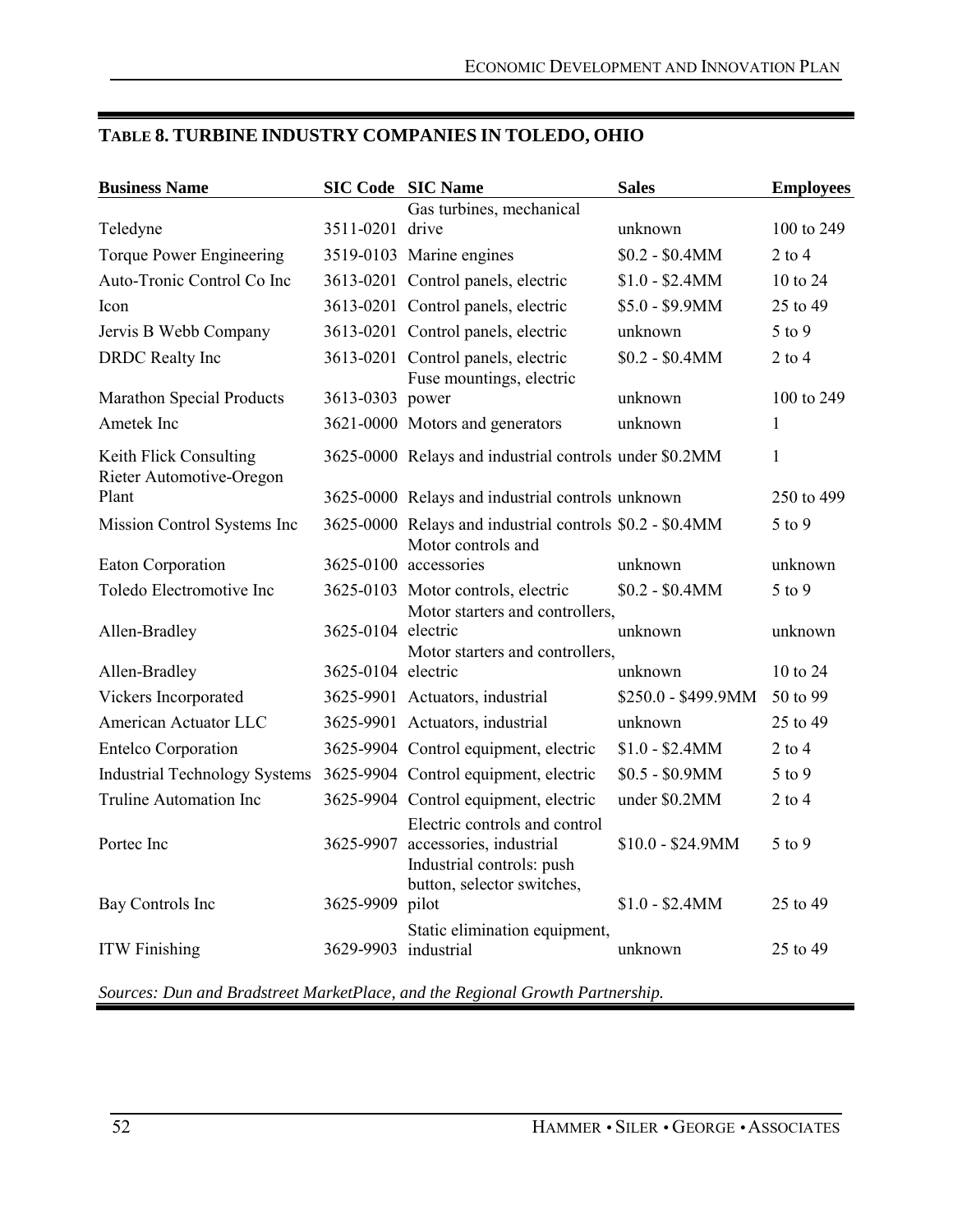The propulsion systems and advanced manufacturing industry nationally has experienced growth in employment and number of companies operating in recent years. In the past five years, the number of firms in the industry increased by approximately 22 percent from 8,459 firms in 1998 to 10,357 in 2003. The Toledo metropolitan area has been performing in line with the regional and national increases posting a strong growth in the number of firms. The Toledo metropolitan area has posted growth in the engine turbine and power transmission equipment sector, and has maintained employment levels in the turbine industry overall between 1998 and 2001 according to the U.S. Census Bureau.

We have identified SIC code 3511 among the general SIC Groups 35 and 36 as a potential growth market along with the advanced manufacturing of turbines for several reasons. To begin, this industry overall has experienced dips in sales and productivity in relation to the overall economy. These dips in performance do not indicate the future of this industry. On the contrary, the growth in firms and overall national sales indicate that this industry has potential for growth and establishment in the Toledo region. The fuel cell and propulsion industry has experienced extensive research and development in both the private and public sector. Identifying alternative methods for energy, improving efficiency and reducing cost drive this research and development. It is anticipated that fuel cell generation and turbine research will revolutionize the way energy is generated reducing harmful by-products and improving the amount of energy produced from raw materials.

One prominent company in the Toledo region, Teledyne Technologies, has established a research and development lab with substantial funding in the research of gas turbines, and fuel cells. This research and development lab is a start to the types of research that is necessary to develop this industry in the region further. The University of Toledo will be a player in this effort. The following will outline the necessary features the propulsion systems and advanced manufacturing industry in Toledo must acquire to compete in the industry.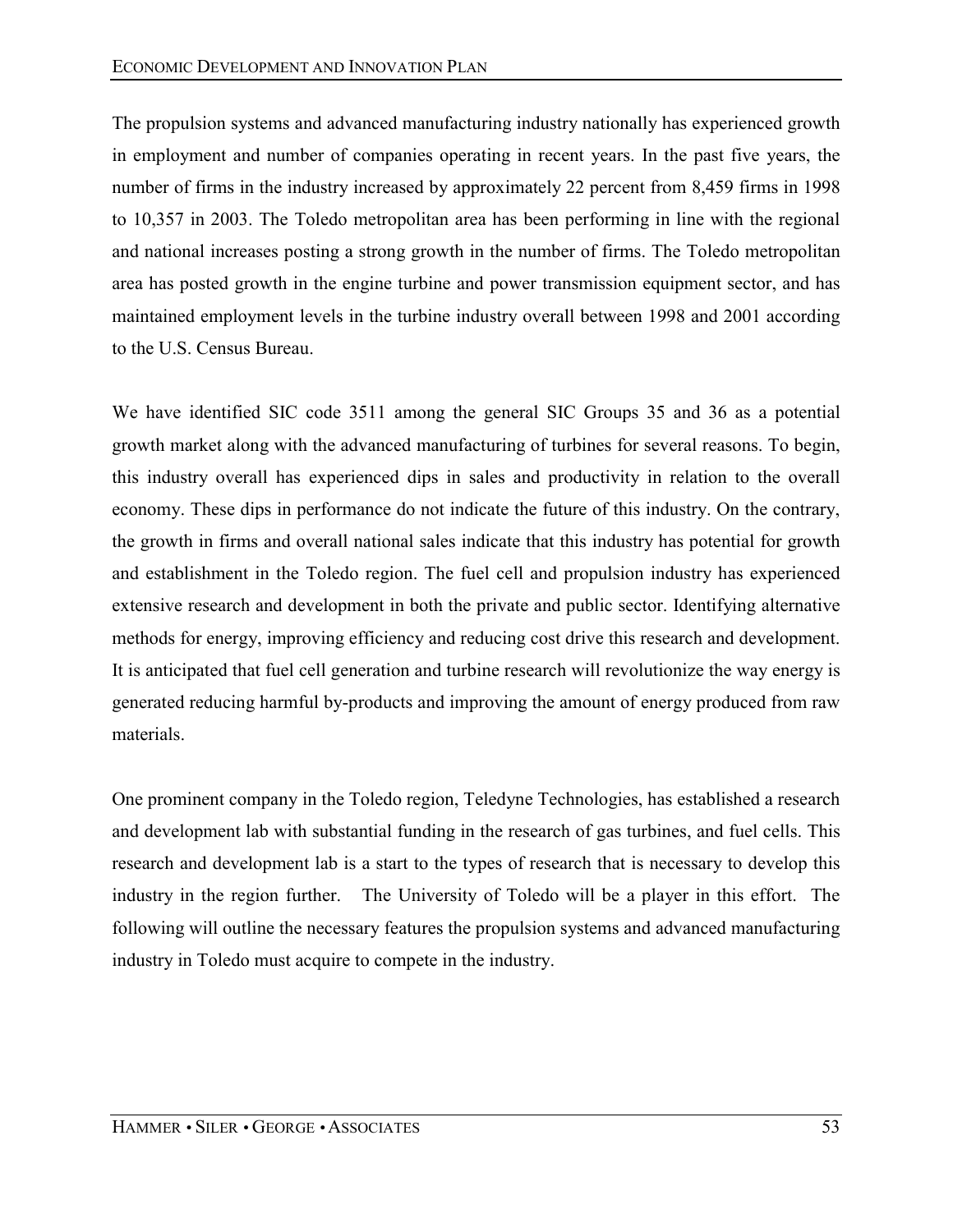### **Industry Requirements**

In order for the propulsion systems and advanced manufacturing industry to flourish, a region must have several key requirements listed below:

- Skilled Engineers
- Research and technology multi tenant space and redundant power capabilities
- Collaboration with the universities, federal and state research and development personnel
- Advanced manufacturing and precision manufacturing capabilities
- Skilled manufacturing workforce
- National market image of superior quality and excellence for manufacturing

Currently, several of the key requirements listed above are available in the Toledo region. However some key aspects are missing and must be fulfilled in order to realize this potential market in the Toledo region.

#### **Required Actions**

Research and development investment must increase to create a community of professionals in the industry. The Teledyne/UT effort is important, but additional governmental research funds are needed to attract additional firms. Secondly, the region is in need of a research and technology multi-tenant space to house new companies. This space should include redundant power. An entrepreneurial program will encourage start up businesses financially and provide business model assistance. The new RGP initiative will be helpful.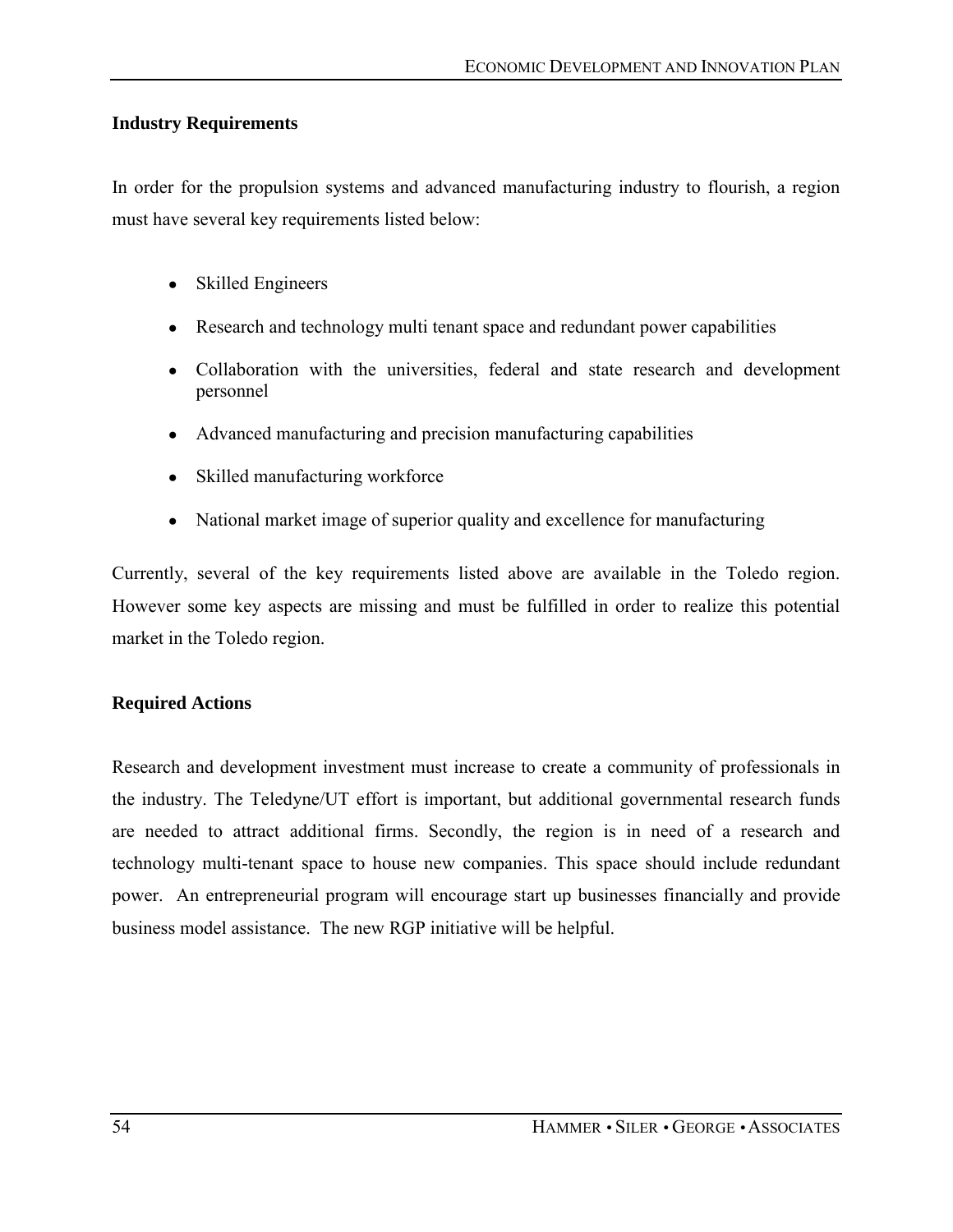### **6. Potential Industry Cluster: Biomedical and Medical Apparatus Industry**

The biomedical and medical apparatus industry as defined here combines the resources and capabilities of two sectors. The first is the research and development of medical and surgical apparatus. The research and development sector primarily involves the identification and utilization of the appropriate university and local research centers to develop and engineer the apparatus. The second is the actual manufacturing of the medical equipment and apparatus, which builds upon Toledo's reputation in precision manufacturing and advanced materials.

The biomedical apparatus industry can succeed by developing new apparatus and technology and then utilize the skill set and the manufacturing capacity in the Toledo region to produce these goods. The manufacturing of medical devices and apparatus is the primary potential sector.

### **The Medical Device Industry**

The medical apparatus and supply industry nationally has experienced growth. In the past five years, the industry increased approximately 17 percent from 9,880 firms in 1998 to 11,580 in 2003. Employment levels have remained relatively flat according to the U.S. Census Bureau with slight increases in the fabricated metal products sector between 1998 and 2001. The trend across the nation is not the same in the Toledo metropolitan area. According to Dun and Bradstreet, the number of biomedical manufacturing companies increased in the Toledo metropolitan area and the three-state region of Indiana, Ohio and Michigan between 1998 and 2003.

### **The Organization of the Biomedical and Medical Manufacturing Industry**

To better understand this target industry, we will first outline the industry structure according to SIC codes. All biomedical and medical manufacturing fits within SIC Major Group 38, Measuring, Analyzing, and Controlling Instruments; Photographic, Medical and Optical goods; Watches and Clocks. The industry group 384, Surgical, Medical, and Dental instruments is the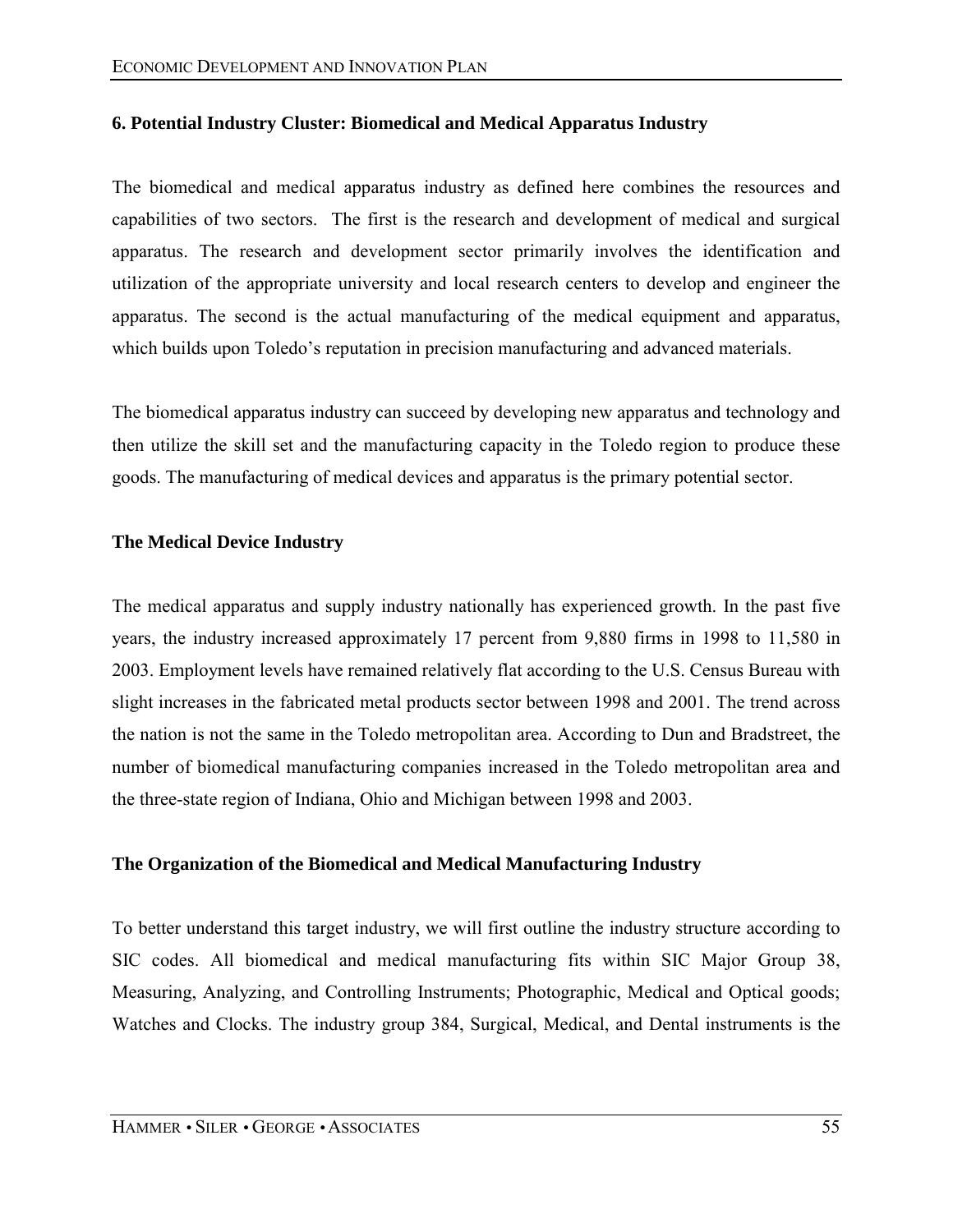industry group with most potential for the manufacturing industry in Toledo. This group contains the following SIC codes:

- 3841 Surgical and medical instruments and apparatus
- 3842 Orthopedic, prosthetic, and surgical appliance and supplies
- 3843 Dental equipment and supplies
- 3844 X-ray apparatus and tubes and related irradiation apparatus
- 3845 Electromedical and Electro-therapeutic apparatus

The majority of the biomedical firms located in the Toledo area, are in the SIC code 3842, Surgical Appliance and Supplies. This industry includes, but is not limited to, the manufacturing and development of orthopedic, prosthetic and surgical appliance and supplies. Dun and Bradstreet indicates that Gelok International Corp, Barton Carey Medical Products, and Toledo Joint Replacement have the highest net sales by SIC code 3842 (four digit).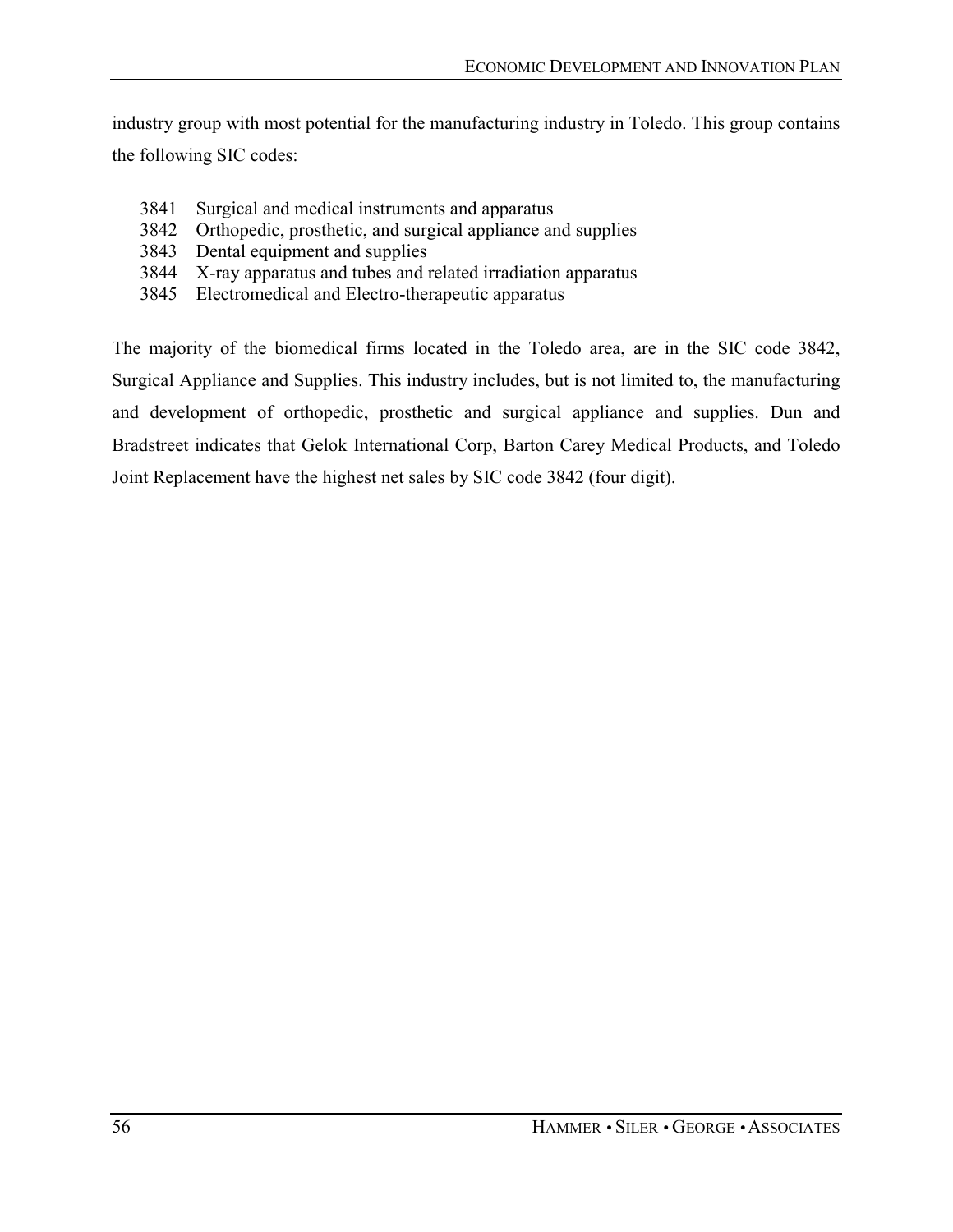# **TABLE 9. BIOMEDICAL FIRMS IN TOLEDO, OHIO**

| <b>Business Name</b>                    |        |                      | <b>County SIC Code SIC Description</b>                           | <b>Estimated Sales</b> | <b>Employees</b> |  |
|-----------------------------------------|--------|----------------------|------------------------------------------------------------------|------------------------|------------------|--|
| Vail Products Inc                       | Lucas  |                      | 3841-0000 Surgical and medical instruments \$2.5MM - \$4.9MM     |                        | 25 to 49         |  |
| Mallinckrodt Inc                        | Lucas  |                      | 3841-0000 Surgical and medical instruments unknown               |                        | $2$ to $4$       |  |
| Bionix Development Corp. Lucas          |        |                      | 3841-0000 Surgical and medical instruments \$2.5MM - \$4.9MM     |                        | 25 to 49         |  |
| Penical Technology                      | Lucas  |                      | 3841-0200 Diagnostic apparatus, medical                          | \$1.0MM - \$2.4MM      | $2$ to $4$       |  |
| Rmed Inc                                | Lucas  |                      | 3841-0000 Surgical and medical instruments                       | $$0.2MM - $0.4MM$      | $2$ to $4$       |  |
| Gelok International Corp                | Wood   |                      | 3842-0000 Surgical appliances and supplies                       | $$1.0MM - $2.4MM$      | 10 to 24         |  |
| Gendron Wheel LLC                       | Fulton |                      | 3842-0000 Surgical appliances and supplies                       | under \$0.2MM          | $2$ to $4$       |  |
| Lost and Found and Limb R Lucas         |        |                      | 3842-0303 Limbs, artificial                                      | under \$0.2MM          | $2$ to $4\,$     |  |
| Marshall Kloene                         |        |                      |                                                                  |                        |                  |  |
| Orthopedics                             | Lucas  |                      | 3842-0000 Surgical appliances and supplies                       | \$0.5MM - \$0.9MM      | 5 to 9           |  |
| <b>BMC</b>                              | Wood   |                      | 3842-0000 Surgical appliances and supplies                       | unknown                | 50 to 99         |  |
| <b>Barton-Carey Medical</b>             |        |                      | Clothing, fire resistant and                                     |                        |                  |  |
| Products                                | Wood   | 3842-0102 protective |                                                                  | \$2.5MM - \$4.9MM      | 25 to 49         |  |
| New Pro Medical LLC                     | Lucas  |                      | 3842-0000 Surgical appliances and supplies                       | \$0.5MM - \$0.9MM      | 5 to 9           |  |
| O P C Inc                               | Lucas  |                      | 3842-0300 Prosthetic appliances                                  | \$0.2MM - \$0.4MM      | 5 to 9           |  |
| Wheel-Chair Carrier Inc                 | Lucas  |                      | 3842-0000 Surgical appliances and supplies                       | \$0.2MM - \$0.4MM      | 5 to 9           |  |
| Toledo SC Audiological                  |        |                      |                                                                  |                        |                  |  |
| Service                                 | Lucas  |                      | 3842-0412 Hearing aids                                           | under \$0.2MM          | $2$ to 4         |  |
| IDI                                     | Lucas  |                      | 3842-9912 Infant incubators                                      | \$0.2MM - \$0.4MM      | 10 to 24         |  |
| Rehn Co                                 | Lucas  |                      | 3842-9902 Atomizers, medical                                     | \$0.5MM - \$0.9MM      | 10 to 24         |  |
| Cole Orthotics Prosthetic               |        |                      |                                                                  |                        |                  |  |
| Ctr                                     | Lucas  |                      | 3842-0403 Braces, orthopedic                                     | \$0.5MM - \$0.9MM      | 10 to 24         |  |
| <b>Swanson Orthtic Prosthetic</b>       |        |                      |                                                                  |                        |                  |  |
| Ctr                                     | Lucas  |                      | 3842-0300 Prosthetic appliances                                  | $$0.2MM - $0.4MM$      | 5 to 9           |  |
| <b>AAA Standard Services Inc Lucas</b>  |        |                      | 3842-0301 Cosmetic restorations                                  | \$1.0MM - \$2.4MM      | 100 to 249       |  |
| Dimitri Shoes & Orthotics Lucas         |        |                      | 3842-0400 Orthopedic appliances                                  | under \$0.2MM          | $2$ to $4$       |  |
| Hanger Prosthetics &                    |        |                      |                                                                  |                        |                  |  |
| Orthotics                               | Lucas  |                      | 3842-0300 Prosthetic appliances                                  | unknown                | 10 to 24         |  |
| RR Ruge Inc                             | Lucas  |                      | 3842-0000 Surgical appliances and supplies                       | under \$0.2MM          | $2$ to $4$       |  |
| World Prep Inc                          | Lucas  |                      | 3842-9907 First aid, snake bite, and burn kits \$0.2MM - \$0.4MM |                        | $5$ to $9$       |  |
| Gottfried Medical Inc                   | Lucas  |                      | 3842-0000 Surgical appliances and supplies                       | $$1.0MM - $2.4MM$      | 10 to 24         |  |
| Toledo Joint Replacement                | Lucas  |                      | 3842-9909 Grafts, artificial for surgery                         | \$0.5MM - \$0.9MM      | 5 to 9           |  |
| <b>Synapse Dental Information Lucas</b> |        |                      | 3843-0000 Dental equipment and supplies                          | under \$0.2MM          | 5 to 9           |  |
| Dentsply International Inc              | Lucas  |                      | 3843-0000 Dental equipment and supplies                          | unknown                | 25 to 49         |  |
| Med-Tel International Corp Lucas        |        |                      | 3844-0000 X-ray apparatus and tubes                              | unknown                | unknown          |  |
| Jobs Service Center                     | Lucas  |                      | 3845-0200 Electrotherapeutic apparatus                           | unknown                | 100 to 249       |  |
|                                         |        |                      |                                                                  |                        |                  |  |

*Sources: Dun and Bradstreet MarketPlace Data, and the Regional Growth Partnership.* 

The SIC codes with the smallest amount of industry activity are SIC 3845 electrotherapeutic apparatus, SIC 3844 dental equipment and supplies, and SIC 3841 surgical and medical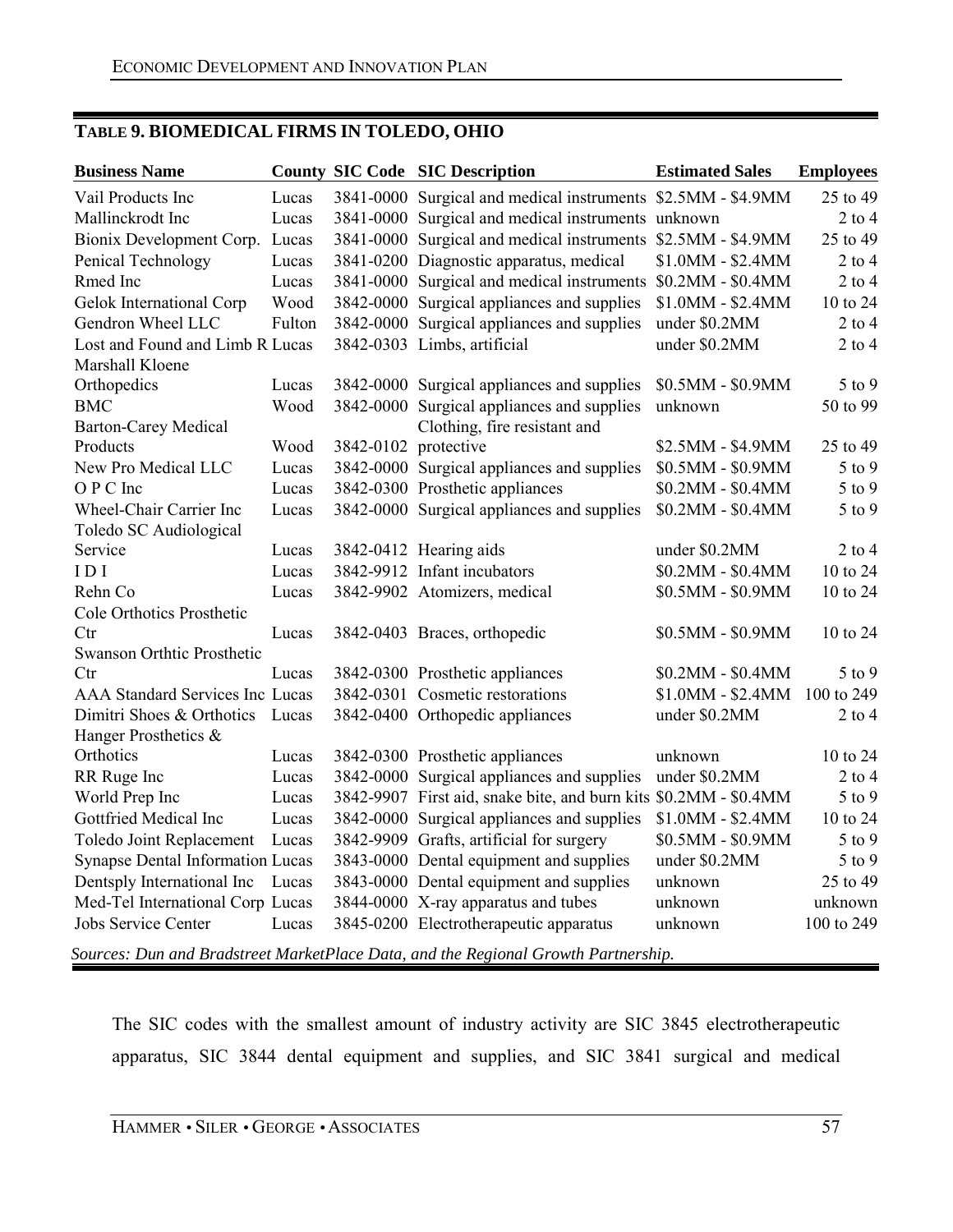instruments. The table on the previous page outlines the largest players in the medical apparatus and manufacturing industry in Toledo Ohio.

This analysis is an attempt to determine how the Toledo region can leverage itself and take advantage of this potential market.

## **Industry Requirements**

In order for the biomedical and advanced manufacturing industry to flourish, a region must have the key requirements listed below:

- Skilled Engineers
- Advanced manufacturing capabilities
- Biological lab space for research and clinical trials
- Skilled manufacturing workforce
- Strong medical research base
- National market image of superior quality and excellence for manufacturing
- Access to raw materials such as plastics, glass, and electrical components

Toledo has many of the requirements necessary for the biomedical and advanced manufacturing industry to flourish. Toledo currently has a well-established set of skilled engineers. This skill set is predominantly involved in advanced manufacturing, the automotive accessory manufacturing, and plastics manufacturing. Toledo's engineering firms have assisted the automobile industry for many years, providing integral automotive pieces such as airbags, brakes, drive shafts, transmissions and car interiors among many other automotive accessories. Toledo also has ample skilled labor that is currently under-utilized with the closing of several manufacturing facilities in the region. The region has an image recognized nationally for superior manufacturing. Finally, the area provides ample amounts of raw material such as metals, plastics, glass and electrical equipment necessary to efficiently product products related to the biomedical industry.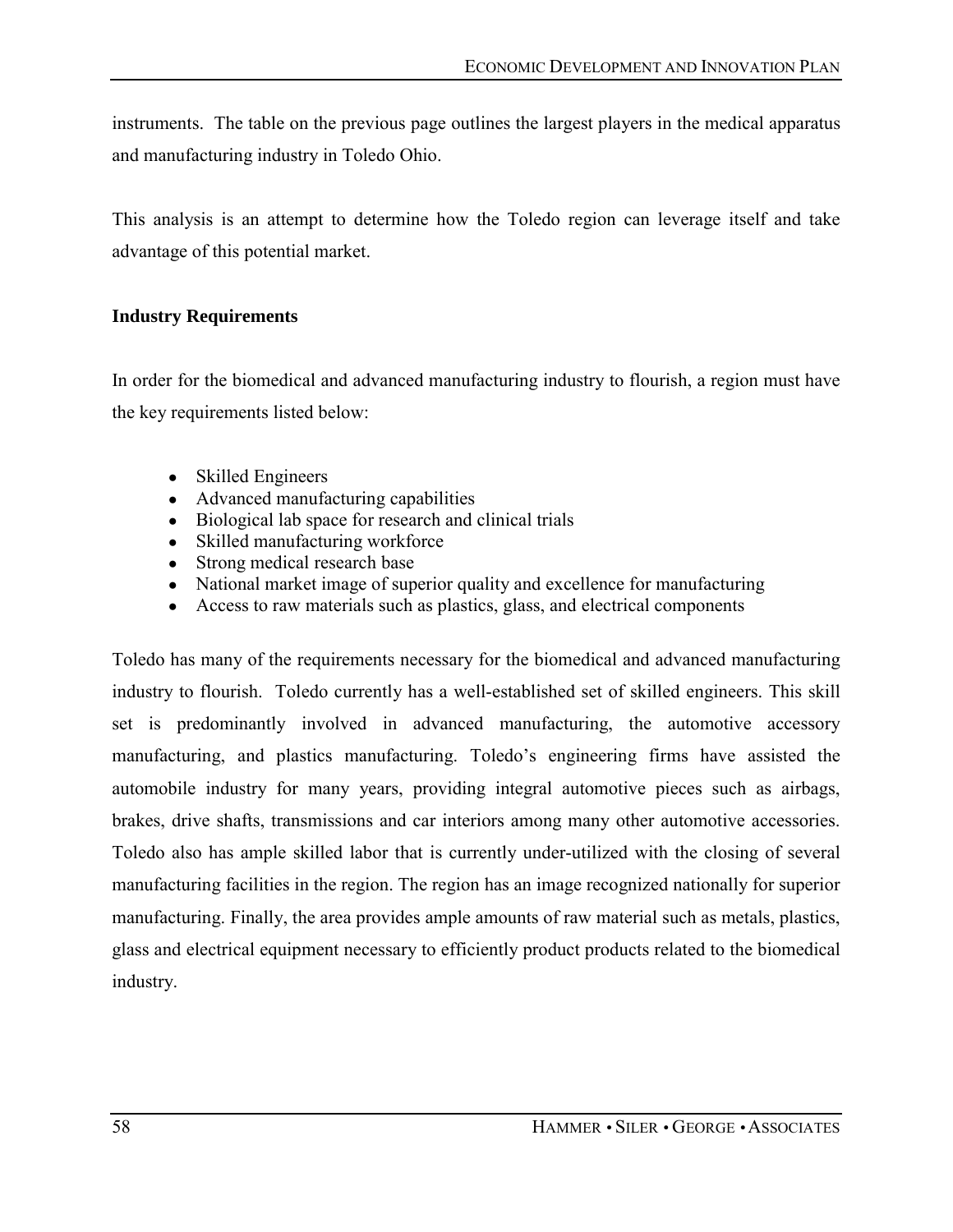## **Required Actions**

Although Toledo has many of the necessary skills and resources, the region is missing several key aspects to take advantage of this nationally emerging industry. Most importantly, there needs to be greater funding of research at the Medical College of Ohio. Investment in research and development will create a contingent of professionals and developers in the biomedical industry. A group of "super docs" will attract additional market participants to the region.

Secondly, the region is missing wet-lab space, which is necessary to house the research and development facilities of private companies and entrepreneurs. Wet-lab incubator space and multi-tenant, multi-use wet and dry lab, and office space is very important for small start-ups and second and third stage businesses. An entrepreneurial program must provide management and financing assistance, as well as lab and office space, and research and development assistance from the universities. The coming RGP incubation/commercialization effort will be key.

### **MAJOR ECONOMIC DEVELOPMENT STRATEGY INITIATIVES**

The actions required to achieve the potential of the target industry clusters described above are also important to assisting many other sectors of the Toledo economy. This action program is described in this section and has nine major components:

- 1. Meeting the Needs of Existing Businesses
- 2. Effective Land Assembly, Preparation and Packaging
- 3. Cost Effective Outreach Marketing and Business Attraction
- 4. Transportation System Support and Leverage
- 5. Funding and Management Support for Entrepreneurial/Small Business
- 6. Meeting Workforce Needs
- 7. Fully Engaging the Universities
- 8. Optimizing the Role of Technology
- 9. Coordinated Program to Harvest the Technology Clusters

The steps in each of the components are described and the primary responsibility recommended.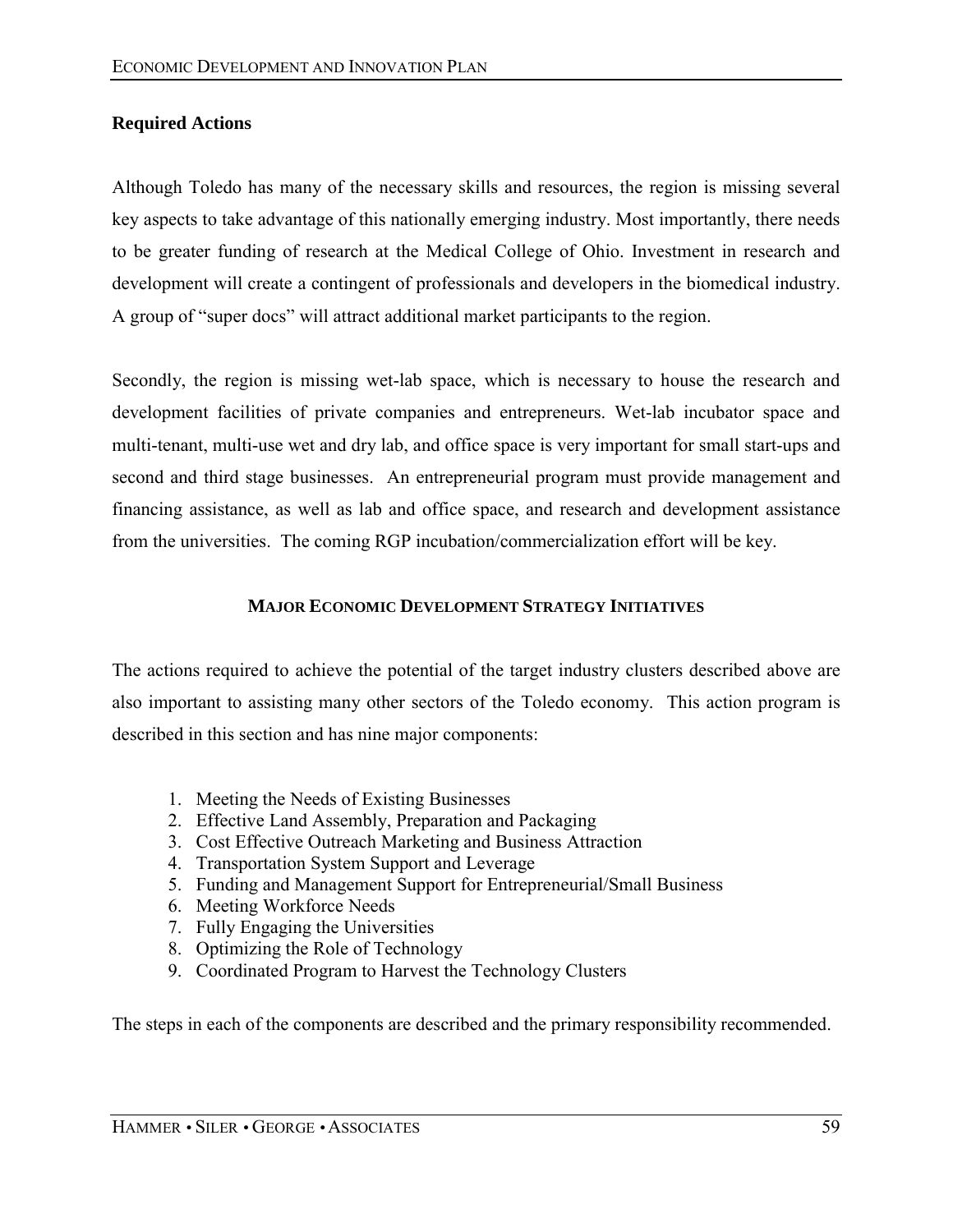### **1. Clear and Strong Priority on Meeting the Needs of Existing Businesses**

This is a very important strategy component, particularly in a manufacturing community. A top program has a very large job impact on a community. The informal Toledo report card is that some impressive major retention and expansion victories have been achieved, but the typical business often must initiate and persist to have their needs addressed, and many in the city feel that the job just does not get done unless a political leader gets personally involved. So much is being done and much more needs to be done. The most important steps in the process include:

**Outreach and Communications.** Many firms do not have confidence that their needs can be effectively addressed by public economic development agencies, and as a result they will often not ask for assistance. Some will leave and many will defer the expansion they could achieve with help that could be made available if the retention/expansion process could be effectively begun.

**Clear Responsibility.** Except for the major rescues, there does not seem to be the perception that there is someone in charge of the existing business service program in the city or county. Rather that the function is part time at the senior level. This means that there is little initiative action when the business needing assistance comes forward.

**Regular Initiative Contacts.** The largest 20 percent of companies should be contacted personally twice a year, and a substantial number, once a year, either in person or by prearranged phone conversation. How are you doing and what can we do for you is a direct outline of the conversation.

**E-Mail Contacts to the Business Directory.** This tool allows more frequent contacts with a much larger share of all businesses. The Internet and web site tool provides a vehicle for informing businesses of available programs and examples of how the programs have been used by other businesses, as well as providing the opportunity for the business to respond with an indicated need for follow-up. The rapid growth of spam is causing more and more executives to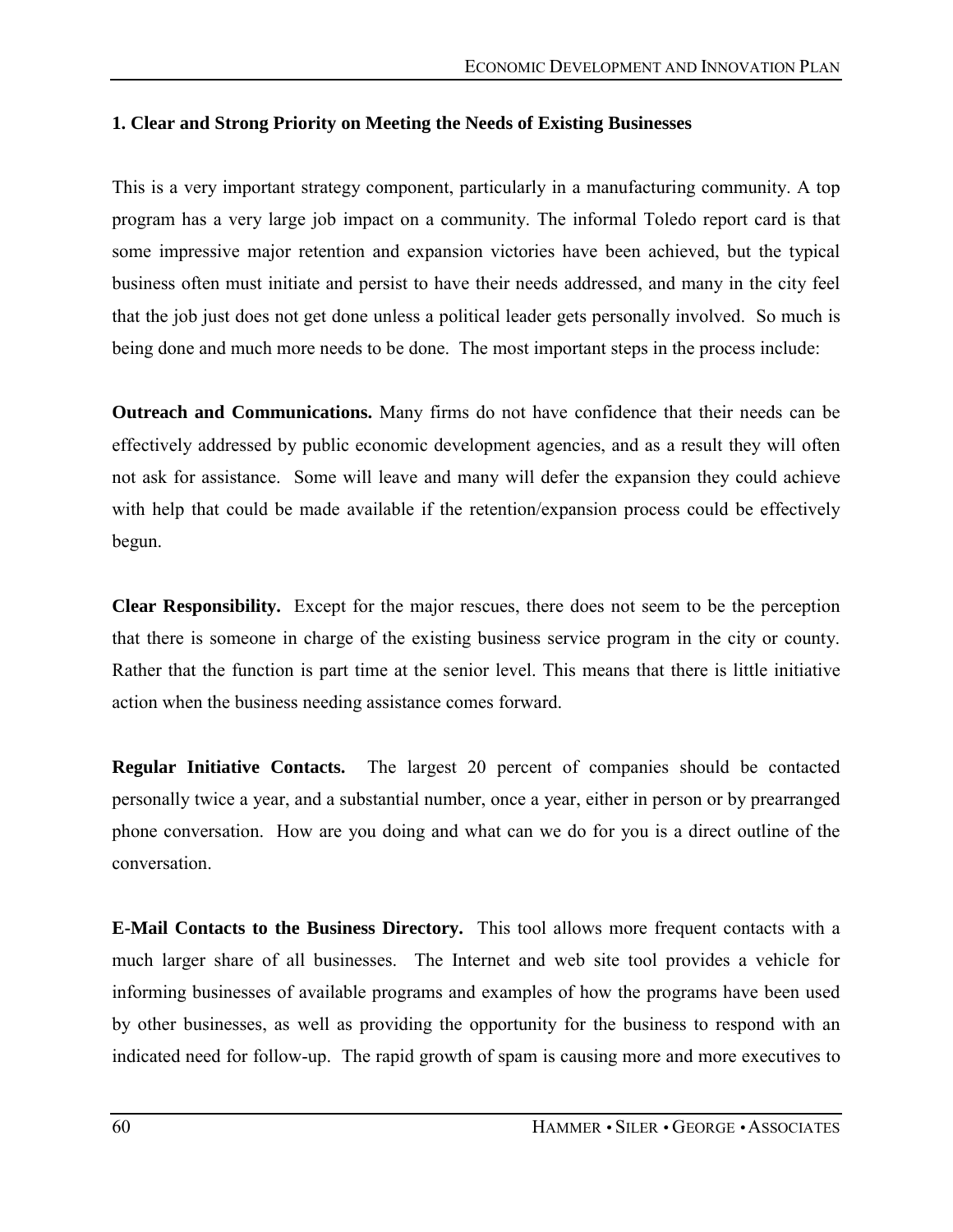have their e-mails screened, but the tool remains an important one for stretching the coverage of understaffed efforts.

**Diagnosis of Needs.** Whenever a business indicates a need, quick response is important to diagnose the problem, lay out a plan for response and review that plan with the subject business.

**Technology Integration.** An important part of the existing business services, not yet fully operative, is focused on intensifying the effort to provide sophisticated technical consultation and assistance to businesses to constantly upgrade their technology to remain competitive. The universities can play an important role in this regard with the EISC center. This can be a very important part of the community's overall technology strategy.

**Regular Reporting on Progress.** Many business needs are difficult to meet and some, after concerted effort, cannot be satisfactorily met. Regardless, it is essential to keep the business making the request regularly informed. To fail to do so turns a positive economic development initiative into a negative.

**Periodic Existing Business Service Case Reviews.** Economic development agency management and their boards and elected officials need to be made aware of the status of the response to business requests, particularly from larger firms. Where there is inadequate staff to handle the active caseload, such review makes that clear. It also prepares those officials briefed to respond to formal and informal questions from businesses who have initiated a request.

### **Primary Responsibility**

- The RGP should continue its role of leading major retention/expansion efforts.
- For the remainder of the existing business service function described above, it is recommended that a new economic development entity be formed (as described later in this document), which would be staffed and responsible for handling this very important function.
- All agencies/entities should continue to play active intake roles, 24/7.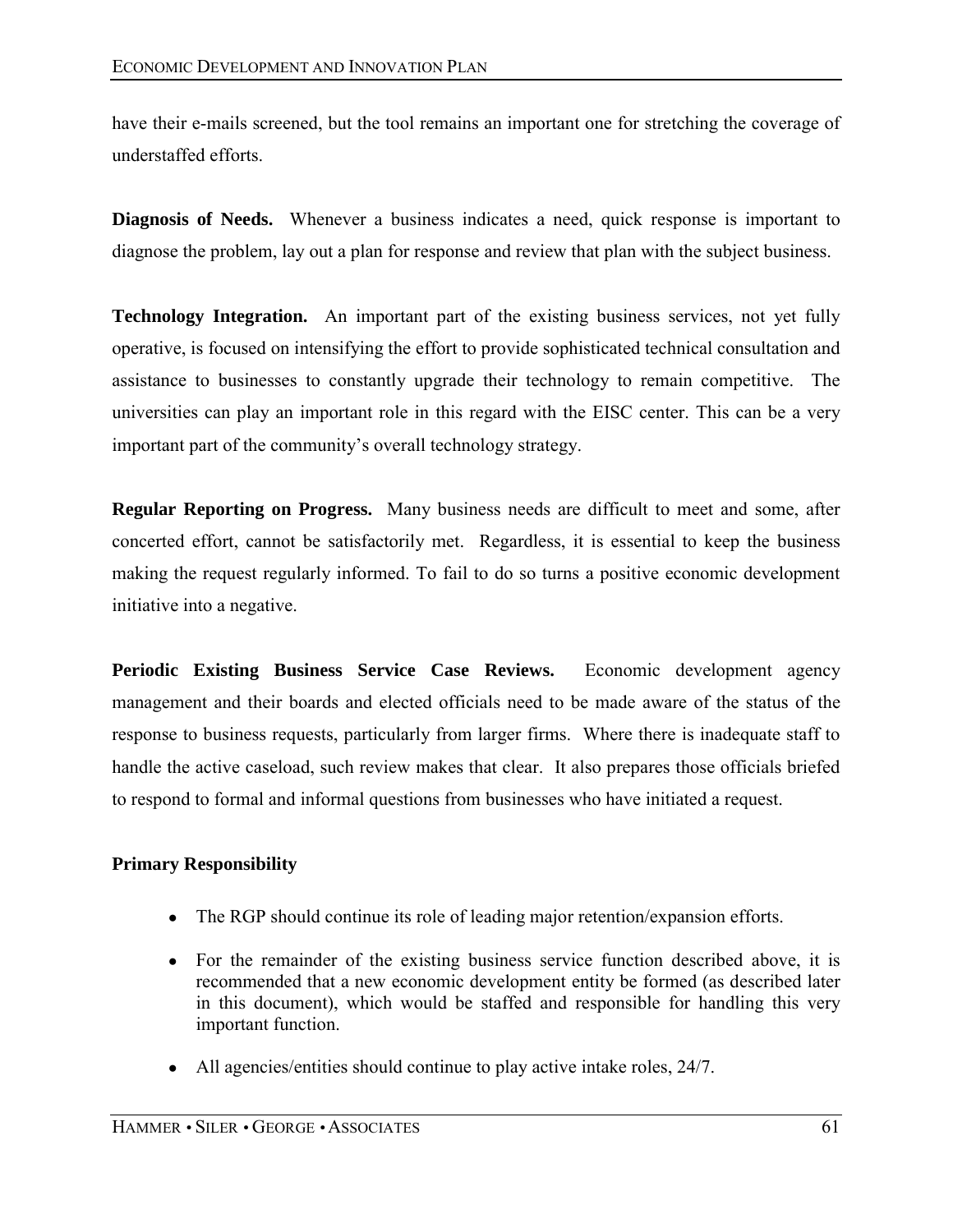### **2. Effective Land Assembly, Preparation and Packaging**

The strong consensus of the economic development leaders and senior staff in Toledo is that business attraction and expansion of existing businesses is greatly handicapped by the lack of an inventory of quality sites and their ability to quickly create sites when a specific business location opportunity or project development opportunity arises. Correcting this deficiency must be a high priority for this economic development strategy.

The Toledo area has had important project packaging successes in the downtown, in Maumee and elsewhere around the region, but our findings confirm the local perception that much more economic development project success can be achieved with better staff capability and capacity in land acquisition and project packaging. The components of this function should include:

**Determination of Land/Site Inventory Needs and Gaps in the Various Parts of the City and Remainder of the County.** A task force of the economic development professionals and commercial/industrial real estate brokers in the county can determine where economic development land in the various parts of the county is in demand for various kinds of uses and projects. They can also pool their experience to come up with a reasonable estimate of the recent past and probable future land inventory needs and use their formal and informal land inventories to determine where the site supply is adequate and where there are important gaps. For instance, the deficiency mentioned most often in our work was for clean, high accessibility commercial/industrial park/project sites in the city. Marketers say that the share of prospects that will seriously consider an urban site are often turned away by the lack of inventory.

**Strategies to Fill the Defined Land Supply Gaps.** The objective should be to meet a very large share of the land supply need through the actions of private developers and landowners. Incentives from the public side, like expedited zoning and site plan approvals are very important in this regard. A first step in the efforts to accelerate the site production process would be to circulate the results of the land supply gap analysis described in the paragraph above to land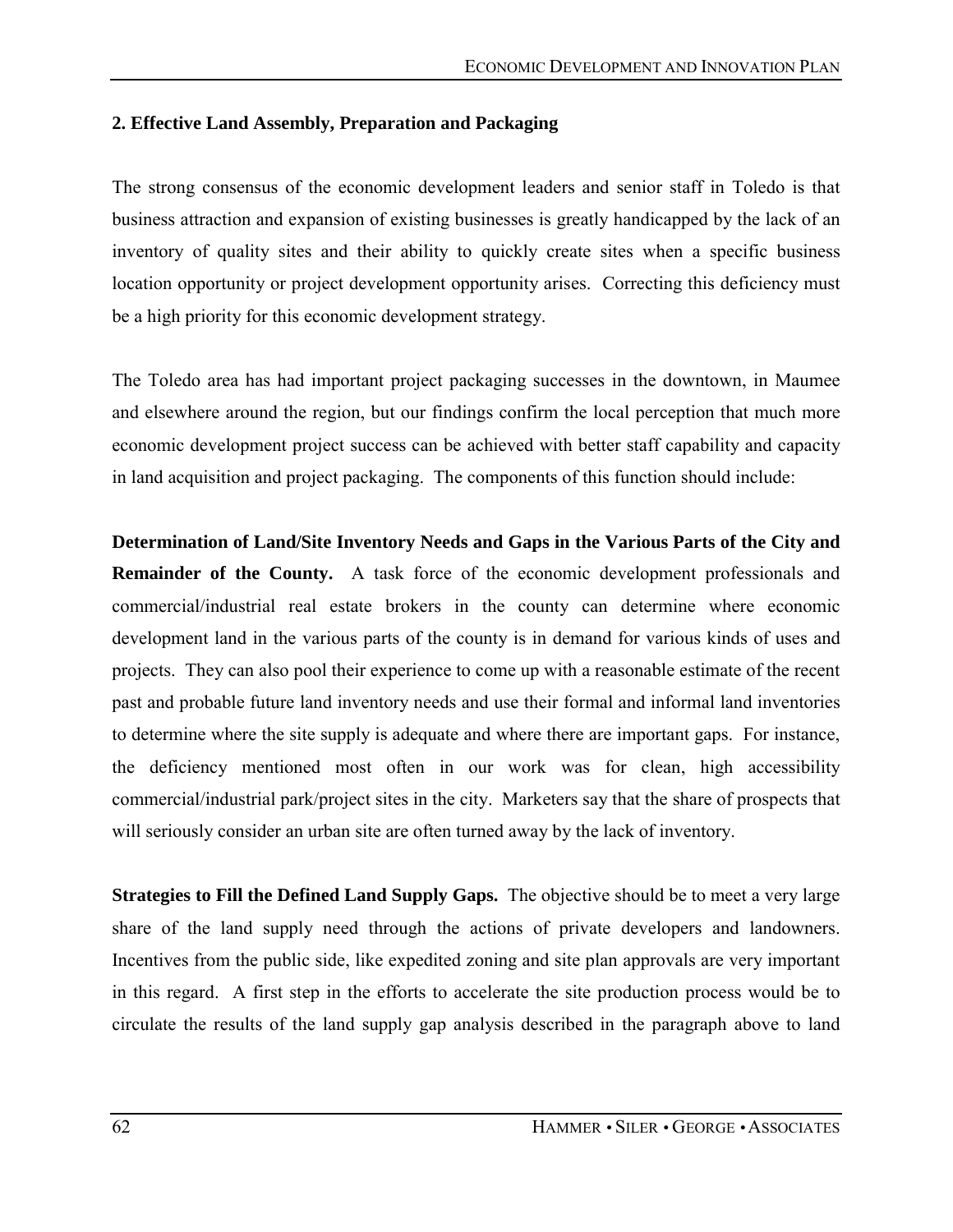owners and developers through a summary publication and a series of meetings in the various parts of the county.

Where there are obstacles to the private creation of the needed, marketable site inventory (multiple ownership, brownfields, utility capacity gaps, etc.) public/private partnerships need to be formed to supplement private developer staff and financial capacity. (In brownfields, both the Port Authority and the city have staff expertise),

**Meeting Quick Action Needs.** There are many times when there is a specific potential tenant or multi-use project, which can happen if site control can be achieved, but there are major obstacles. Strong staff work and decisions by the involved governmental units about public intervention may be required. The RGP has often faced this challenge in putting together attractive site offerings for potential business attraction prospects.

**Feasibility and Project Origination.** An important part of this function is the origination of single and mixed-use development projects, which are judged to be particularly important in job and public revenue impact. The project concept may come from economic development agency staff, from developers and landowners, or from others. If the project is judged important if successful, preliminary market and financial feasibility analysis needs to be carried out to give information on the probability of success, perhaps with a level of public participation justified by the positive public impact.

As with meeting land and site inventory needs, the emphasis should be on maximizing the private role and minimizing the public role and maximizing the private investment to public investment ratio.

A major challenge for good public project packaging entities is the ability to make an early success-probability determination. There is a tendency to chase every developer proposal until it is proven dead. The financial and staff resources which will be available are in far too short supply for this.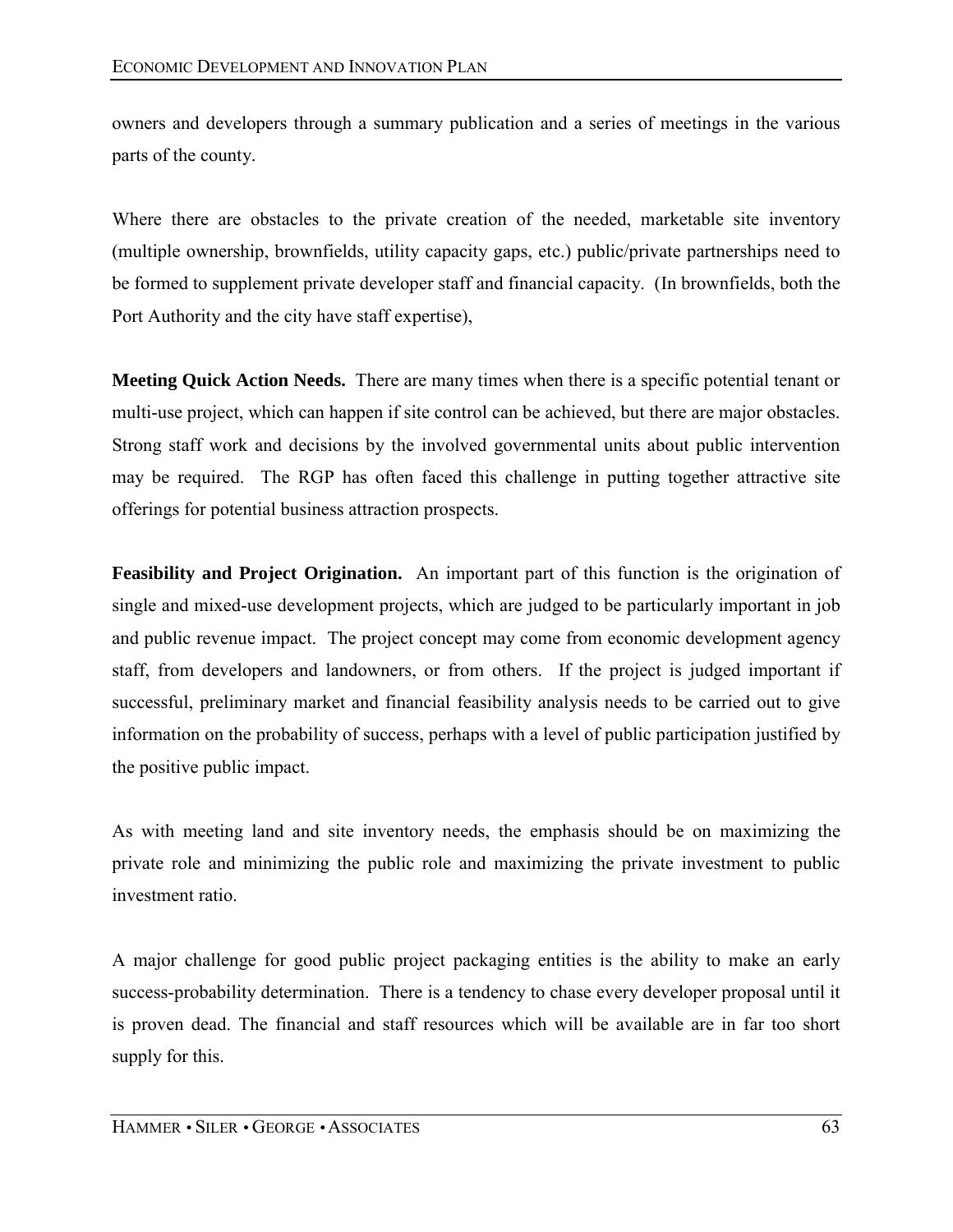**Project Packaging.** This is best defined as putting the commitments, approvals and other requirements in place to cause a project to happen. In the vast majority of projects, this is accomplished by the public project packaging entity working closely with private developers.

The project packaging entity that we envision here handles developer selection, if that is needed, and works with the developer in achieving all the requirements of project success. The entity also serves as the intermediary between the developer and the governmental entities involved.

Putting the financing in place is an important part of project packaging. The financing group within the Port Authority has built substantial skill and track record in this area and should continue to be an important partner for the primary project packaging entity.

# **Primary Responsibility**

• Countywide economic development entity (see Section IV).

## **3. Cost Effective Outreach Marketing and Business Attraction**

The RGP has made major efforts to project a strong image of Toledo to the business world, to retain major businesses that consider moving, and in seeking to attract new, quality firms to the community. They should continue to play this role in the economic development strategy recommended in this report.

**Strong New Image and Branding.** The RGP and total economic development efforts in Toledo have been hindered by the image that the area is not as progressive as many others. In Section IV of this report, a new image and a new branding strategy are recommended which build on the diversity foundation so important to successful "new economy" communities.

The RGP promotional and marketing efforts and their specific attraction activities are a very important part of the Toledo communication with the economic development outside world. They need to be part of the utilization and communication of this new message.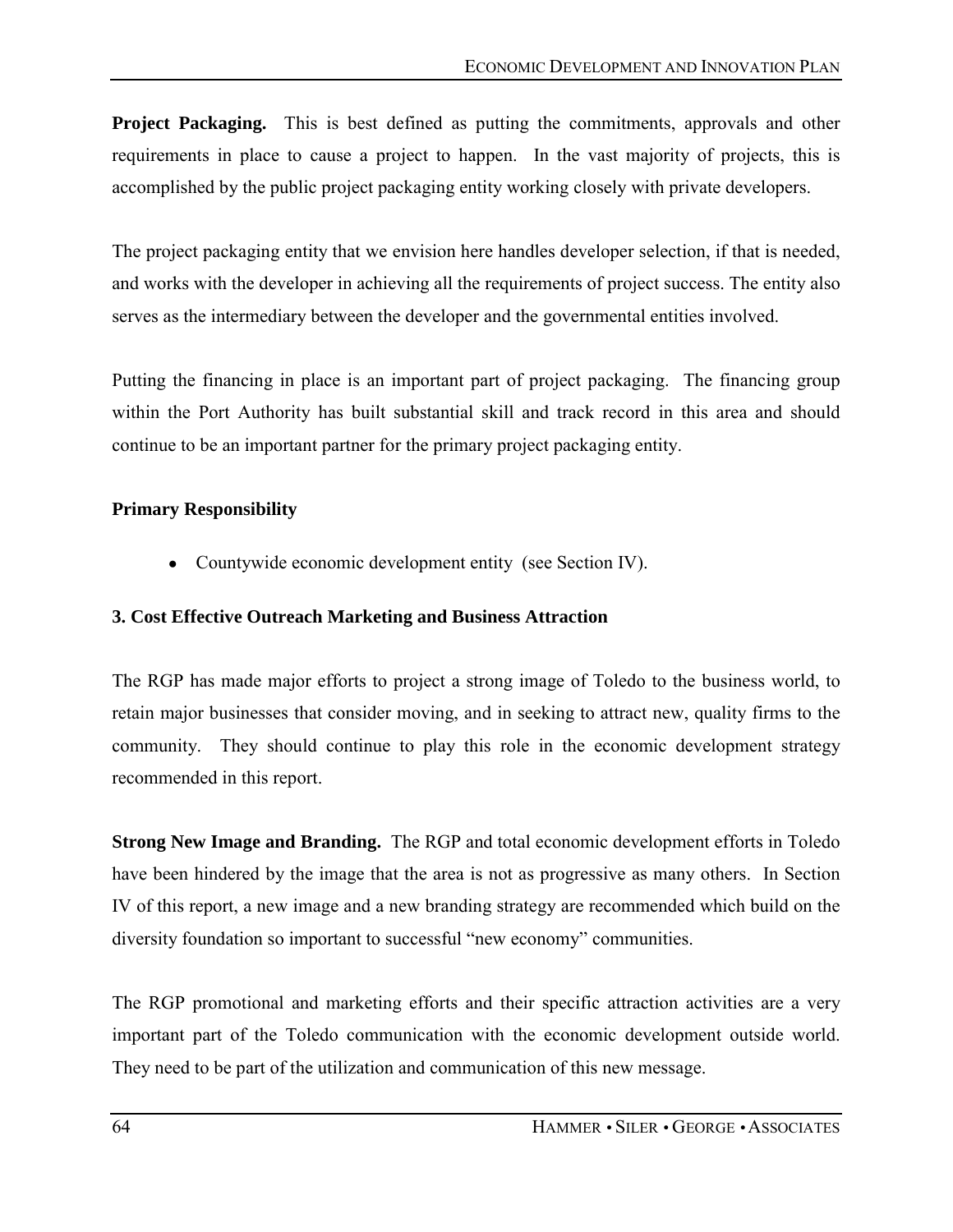**Integrate the Recommended Target Industry Clusters Into the Promotion and Attraction Program.** The identification of growing firms in the industry clusters defined and recommended in the first part of this section, focusing on those with Toledo linkages, and adding these firms to the RGP high priority prospect list will be a very important part of the implementation of this strategy.

**Reassess the Funding and Benefits Balance.** There is a strong perception that outlying counties receive a much larger share of the benefits of the RGP activity than their share of financial support for the RGP justifies. At a minimum, their needs to be much better communication of the RGP benefits, absolute and relative, which go to the primary funders. If there is an equity gap, efforts to raise a larger share of funding from jurisdictions outside Lucas County should be made.

# **Primary Responsibility**

• The RGP

### **4. Transportation System Support and Leverage**

A major Toledo strength is its central location and the strong transportation system that serves it with highways, port, rail, and air service. The port ranks near the top among all Great Lakes ports. This system supports the development of a healthy and growing distribution and logistics industry cluster, described earlier in this section.

**Increased Air Service.** Efforts to enhance air passenger transportation are negatively impacted by the proximity of Detroit Metropolitan Airport, but the convenience of this facility neutralizes the negative economic development impact to some degree. Continued efforts to attract a low cost carrier hub, as an alternative to Detroit, should continue.

**Aggressively Reach Out to Transportation Dependent Prospects.** The Port Authority facilities serve a substantial hinterland. Marketing to the large users should continue to include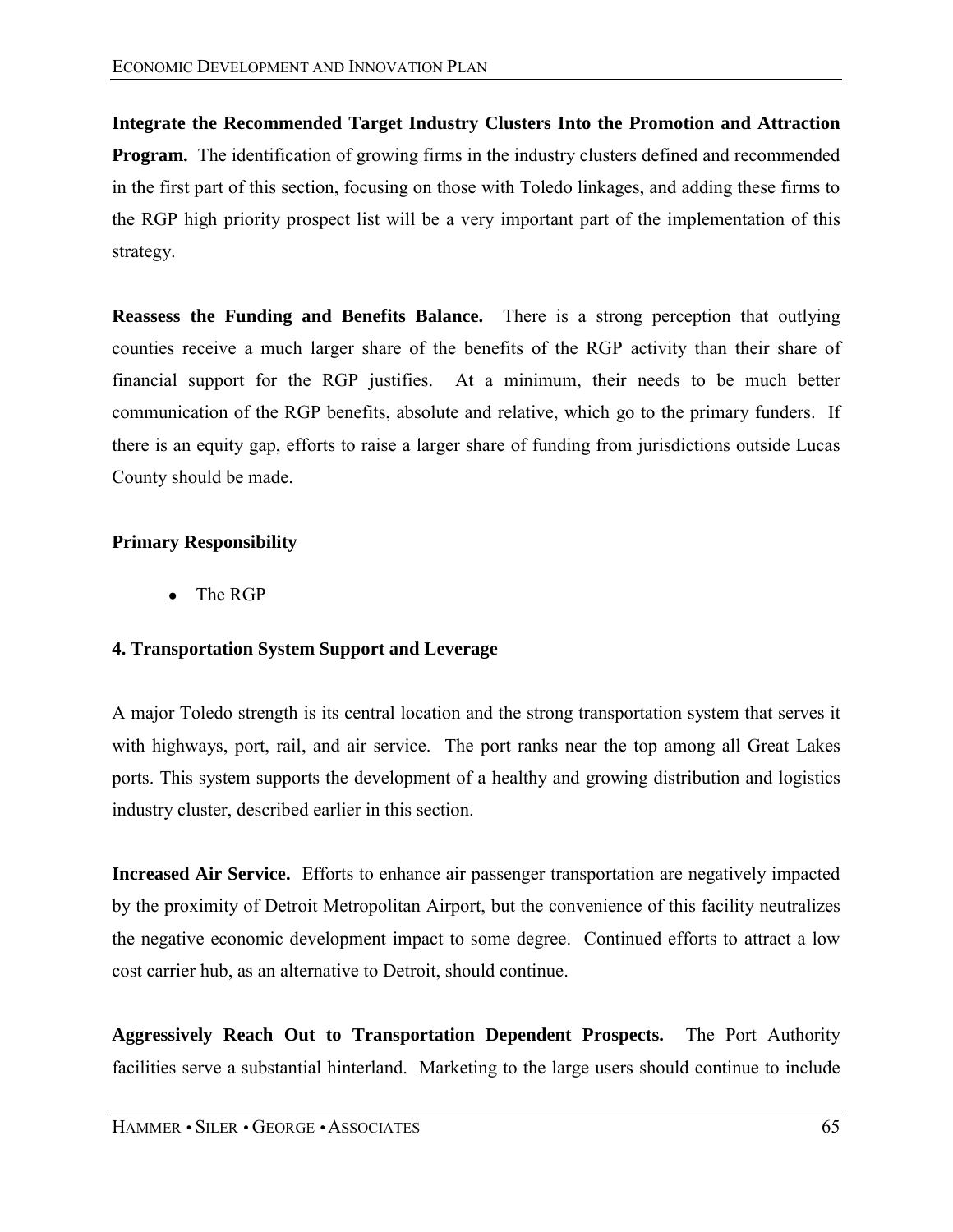not only the promotion of transportation business but also the assembly of relocation packages that would bring them closer to the transportation facilities on which they depend.

**Develop Business Parks and Quality Sites Around Major Port Authority Facilities.** The airport, with its multi-modal capacity and expressway access should have a highly successful business park program. Additional energy from the economic development entities and lead by the Port Authority is needed to realize the full potential.

**Reinvest To Remain State of the Art.** The Authority has been aggressive in this regard in the past and needs to continue to be so to maintain its competitive position.

# **Primary Responsibility**

• Port Authority

# **5. Adequate Funding and Management Support for Entrepreneurial/Small Business Development**

**Need for Comprehensive Small Business Development Program.** Even though more than eight organizations claim to be substantively involved in small business or entrepreneurial development, few people in the community believe that small business development is a high priority or that there is a coordinated effort to provide comprehensive assistance to entrepreneurs in need.

This is not unusual. In other cities where we have conducted surveys specifically of minority businesses, we found that approximately one out of five had never heard of the organization purporting to provide business or financial assistance and that nearly three of five had never sought assistance. This was because minority businesses believe that the resource groups purporting to provide assistance generally lack the full range of resources needed. Our interviews suggest that this may also be the case in Toledo and for non-minority businesses as well.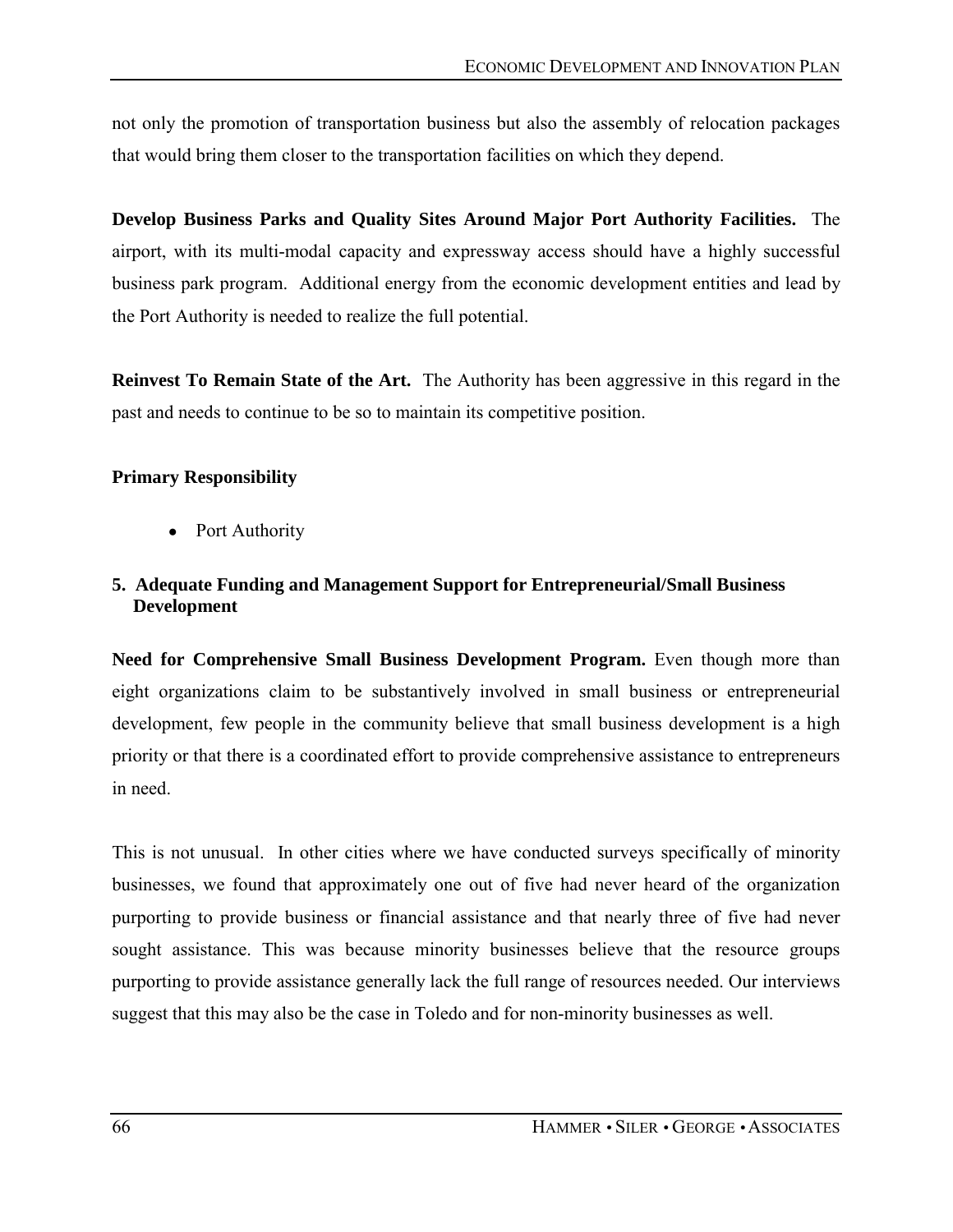Any change in these conditions will require a substantial change in the approach to technical assistance and a full partnership with the local financial community. A third element would be an effective management and coordination system that could maximize the resources of the various organizations that assist the small business community.

Perhaps the most effective effort today is that of the Toledo Area Small Business Association which directs the small business programs for the Toledo Area Chamber of Commerce including the operation of a Small Business Development Center. Despite its notable accomplishments and awards, there is a perception, in the minority community at least, that this business development initiative has not been as effective in expanding the base of minority businesses in the region.

**Challenges Faced by Small Businesses.** Small businesses tend to fall into three categories. The first category is small "mom and pop" type businesses which are generally convenience businesses or personal service businesses (Group I). The second type of businesses are the construction related businesses (Group II), and the third type the mainstream businesses (Group III). The last group tends to be larger businesses that have succeeded in establishing themselves.

From our interviews in Toledo and our work in other cities, we can identify specific types of assistance needs common to the three categories of business. They are as shown in Table 10 on the following page.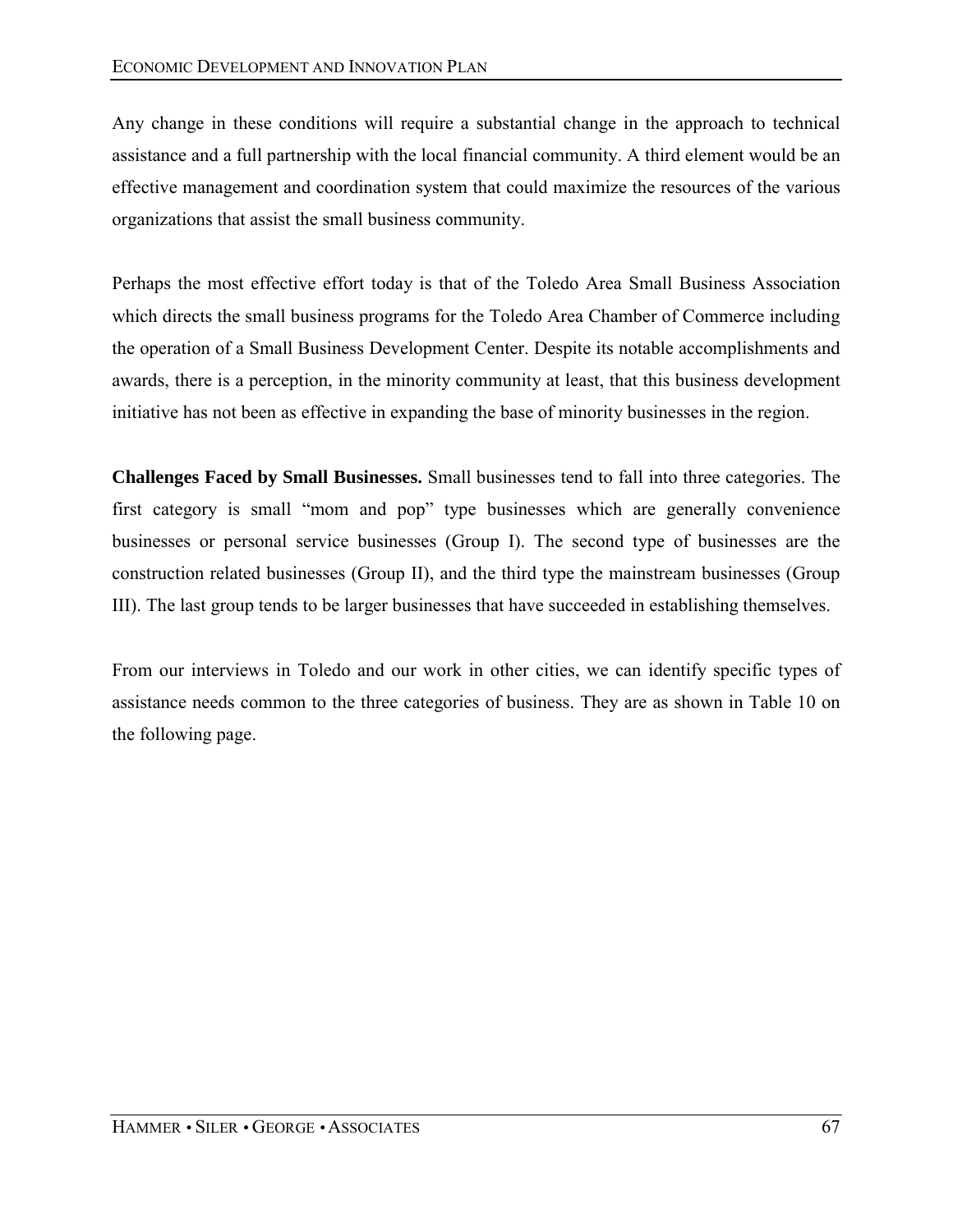| <b>Business Type and</b><br><b>Assistance Needs</b>       | <b>Group I</b><br><b>Mom and Pop</b>                                                                                                                                                                                         | <b>Group II</b><br>Construction                                                                                                                                                                                       | <b>Group III</b><br><b>Mainstream</b>                                                                                                                                                                                                             |
|-----------------------------------------------------------|------------------------------------------------------------------------------------------------------------------------------------------------------------------------------------------------------------------------------|-----------------------------------------------------------------------------------------------------------------------------------------------------------------------------------------------------------------------|---------------------------------------------------------------------------------------------------------------------------------------------------------------------------------------------------------------------------------------------------|
| <b>Marketing</b>                                          | • Help in overcoming<br>competition<br>• Help in achieving<br>business credibility<br>• Help in develop<br>effective marketing<br>strategy<br>• Help in managing time<br>to market business<br>• Help in defining<br>markets | • Help in managing<br>time to market<br>service<br>• Help in identifying a<br>good marketing<br>professional<br>• Help in securing<br>performance bonds<br>• Help in accessing<br>private sector<br>construction work | • Help in estimating the<br>real cost of marketing<br>• Help in developing<br>polished presentations<br>• Help in developing<br>effective negotiation<br>skills<br>• Help in building the<br>staff capacity to follow<br>through on opportunities |
| Facilities,<br><b>Equipment</b> , and<br><b>Personnel</b> | • Help in selecting a<br>good business location<br>• Help in finding good<br>people<br>• Help in keeping good<br>people                                                                                                      | • Help in finding good<br>people<br>• Help in keeping good<br>people                                                                                                                                                  | • Help in finding good<br>people<br>• Help in keeping good<br>people<br>• Help in educating and<br>training workers                                                                                                                               |
| <b>Financial</b>                                          | • Equity<br>• Obtaining bank loans<br>• Start-up seed capital<br>• Securing a Line of<br>Credit<br>• Cash management                                                                                                         | • Equity<br>• Obtaining bank loans<br>• Securing lines of<br>credit<br>• Performance bonds<br>• Help in financing<br>movable assets                                                                                   | • Equity for expansion<br>• Sufficient Line of Credit<br>• Bank loans for<br>expansion                                                                                                                                                            |

# **TABLE 10. SMALL BUSINESS ASSISTANCE NEEDS BY GROUP**

*Source: Hammer, Siler, George Associates.*

Small businesses need assistance in marketing their business, finding qualified and motivated workers, and financing their businesses. These needs differ somewhat between small business groups as the customer base changes radically from a neighborhood- and perhaps minority consumer-based market, to a largely public-based market for construction-related businesses, to a largely private-based market for mainstream businesses. These marketing needs require substantially different degrees and levels of expertise that are not usually offered by existing resources groups.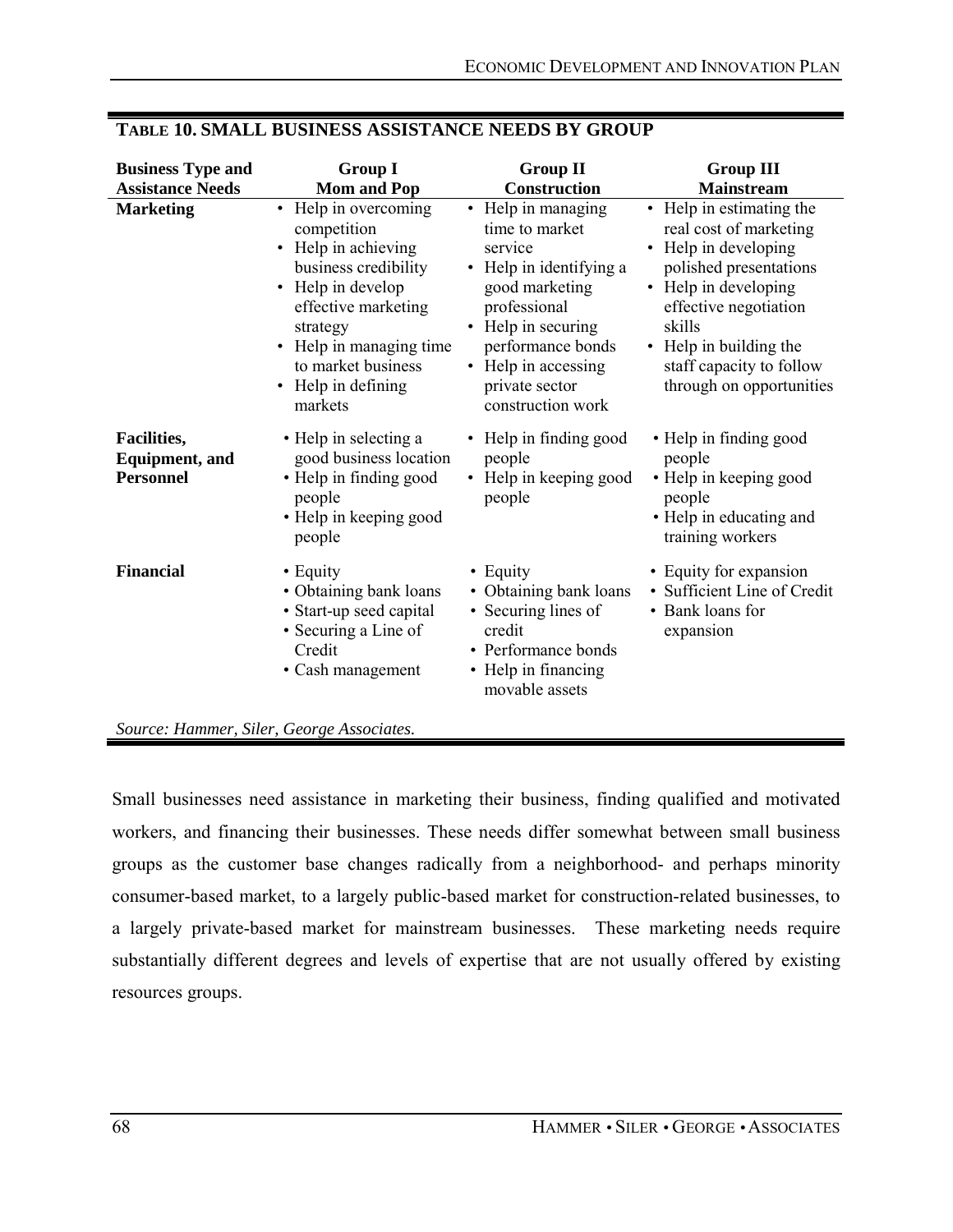The financial needs often begin because of insufficient equity and access to capital. They are further exacerbated because the banking community often views small businesses, particularly minority-owned businesses, as being of greater risk. These conditions need to be responded to in a bold way.

# **Small Business Resource Center**

To respond to this need Toledo needs to create a Small Business Resource Center. The goal of the program should be to expand the opportunity for small business development in general and to build a minority business base in Lucas County that reflects the percentage of the countyís minority populations.

The Resource Center would be made up of the following components:

- The Program Staff
- The Incubator Without Walls Network of Technical Assistance Providers
- The Business Mentor Program
- The Entrepreneurial Institute
- Community Development Financial Institution
- Business Loan Staff

**The Program Staff.** The program staff would consist of highly experienced professionals who would be responsible for facilitating cooperation between all of the groups providing small business development assistance, running the Incubator without walls, the Business Mentor Program, the Entrepreneurial Institute, and the Community Development Financial Institution (CDIF). This would be a 4-6 person staff headed by a director. A partnership should be created between the Small Business Resource Center of the new entity and other regional business development initiatives.

**The Incubator without Walls - Network of Technical Assistance Providers.** This program would provide the full range of technical assistance to small businesses including neighborhood retail and service establishments, contractors, or emerging manufacturing companies. However, there would be strict requirements to be admitted to the incubator program since it would only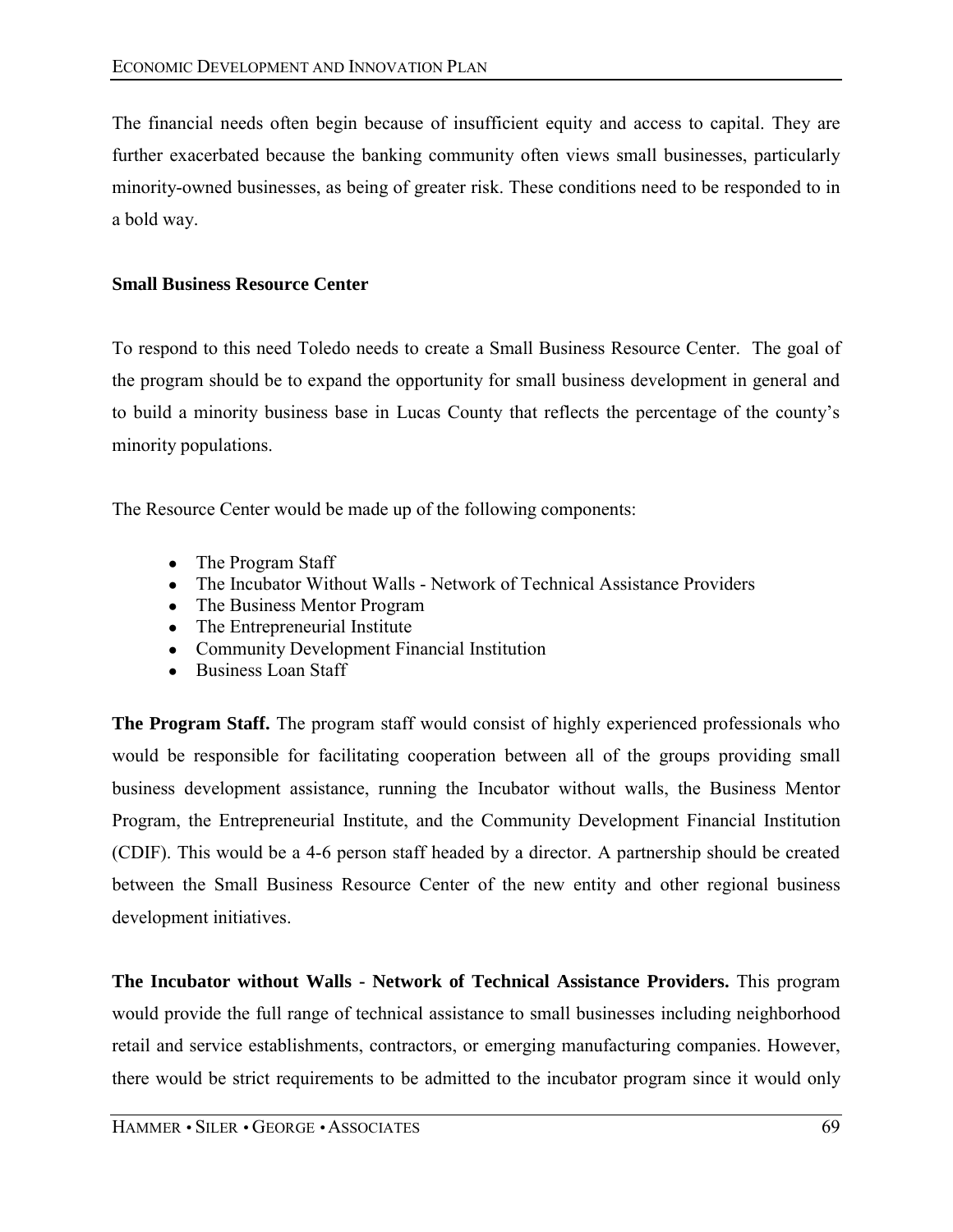provide assistance to those businesses with potential to succeed. It would differ from the existing Small Business Development Center in several ways. First, it would focus only on businesses from Lucas County. Second, businesses would be enrolled in the program for a specific term. Third, businesses would be required to have a completed business plan before entering the program.

The incubator without walls would provide a full range of assistance that would include identification of market opportunities, marketing strategies, human resource development, and financial planning. The downfall of most technical assistance programs is in the quality of technical assistance being provided. To help overcome this deficiency the program would operate using a network of technical assistance providers. This network of providers would be recruited from three sources:

- Volunteers recruited through business organizations.
- SBA retired executive program.
- A paid group of business consultants including accountants, lawyers, public relations and advertising specialists, human resource, and media/public relations specialist who would agree to provide services at reduced rates in expectation that they would establish a long-term relationship with the business as it grows.

The incubator without walls would accept businesses that met its criteria and who would be recommended by the Chamber of Commerce, Black Chamber, Hispanic Chamber, Minority Contractors Association, CDCs or other small business development groups.

**The Business Mentor Program.** The business mentor program would be a business-to-business program designed to provide technical assistance and joint marketing opportunities between small businesses and established ones. This mentoring relationship is particularly important to nurturing minority businesses. The program would undertake the following:

- Encourage small, emerging businesses to work with established businesses to provide business assistance while pursuing joint-marketing opportunities.
- Work with both the majority and minority business in establishing the partnership.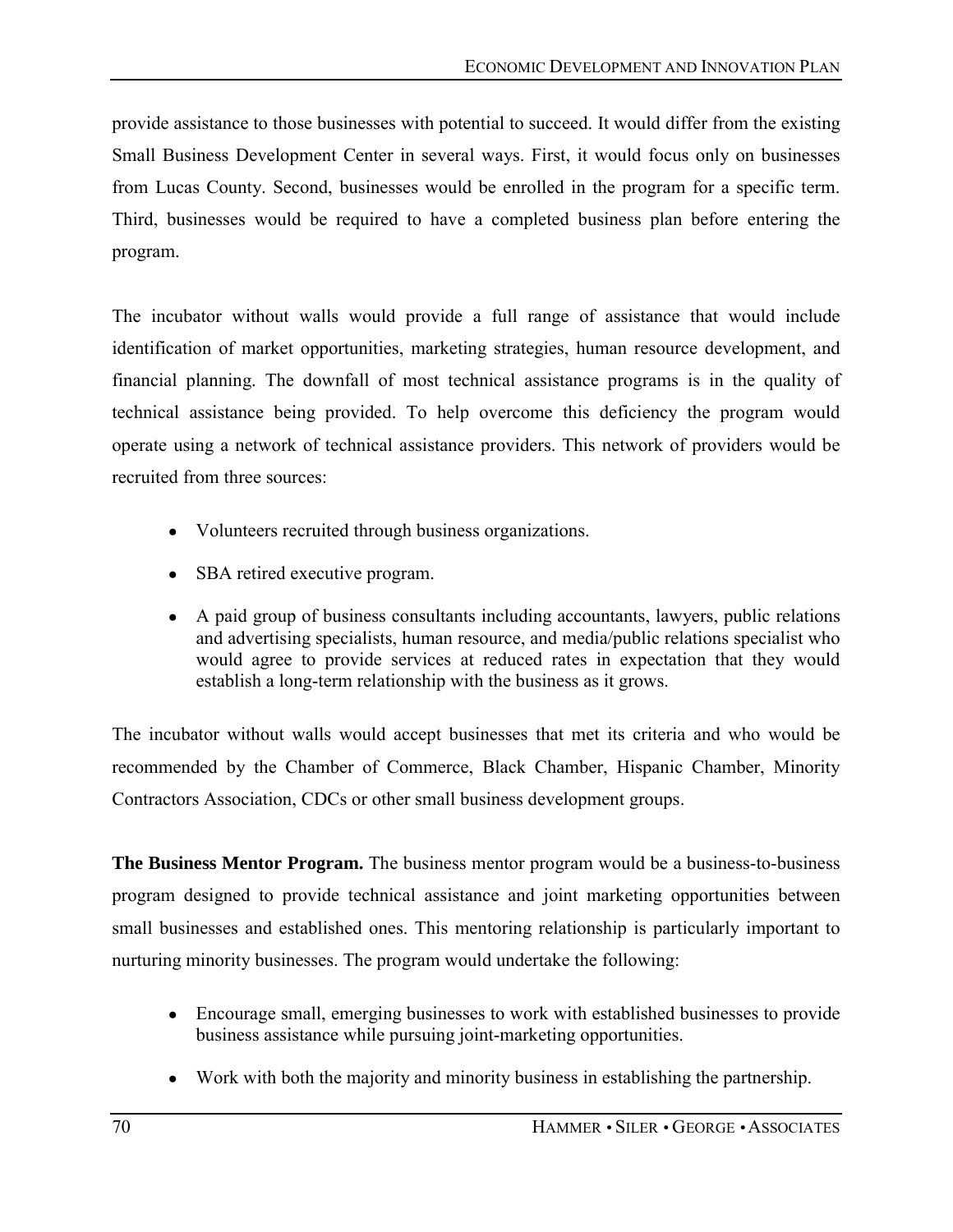- Monitor the progress of the partnership.
- Help to market the partnership for public sector procurement opportunities.
- Organize recognition programs for mentoring companies.

The business mentoring program would be a concrete way to show that partnerships are being created that take advantage of the areaís diversity to move the economic agenda forward.

**The Entrepreneurial Institute.** The entrepreneurial institute would be a program component of the Small Business Resource Center that would be designed to encourage more minorities to consider entrepreneurship. It would promote small business development through the following program components.

- **Small Business Recognition.** The Institute would sponsor programs to give visibility and recognition to the existing group of successful small and minority businesses in the City of Toledo and Lucas County.
- **Academic Programs.** These programs would include a set of courses and workshops for people considering entrepreneurship. These programs could be developed in partnership with other small business development organizations and local colleges.
- **Credit/Loan Readiness Program.** An essential part of the system needed to support entrepreneurship includes credit and loan readiness services. Credit reports have always been a part of the traditional "due diligence" conducted by financing sources. They have become more important with the advent of credit scoring which emphasizes quantitative data and that reduces the role of character in the credit review process. As a part of this program, the institute would provide a credit report review and repair process.
- **Business Head Start Program.** The business head start program would be a package of programs and activities designed to involve youth in the business and entrepreneurial culture.

**Community Development Financial Institution.** Successful business financing not only requires readiness on the borrower's part, but also a positive way of thinking towards small business by lenders and creative approaches to meeting the needs of small businesses, especially minority businesses. It is unfortunate that many minorities feel that the local banking community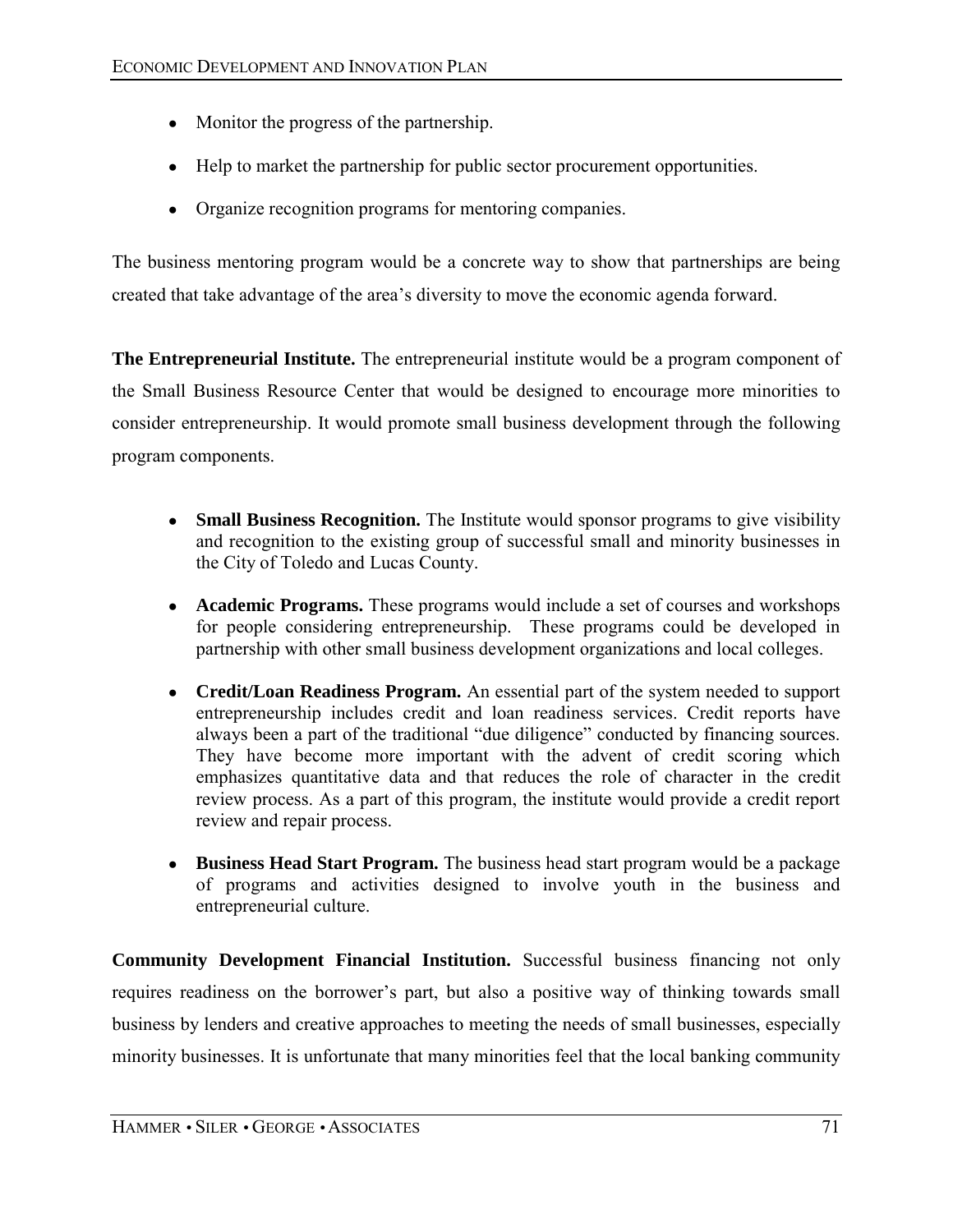is not being responsive to their needs. In this regard, Advisory Letter 98-9, issued by the Comptroller of the Currency, provides some cogent advice by identifying some techniques used by national banks to meet the financial needs specifically of their minority small business **borrowers** 

Examples of the techniques described in detail in the advisory letter include:

- Carrying out targeted outreach programs to minority businesses.
- Developing relationships with minority small business owners and partnerships with community-based development organizations.
- Staffing small business lending programs with loan officers from diverse backgrounds and vesting them with appropriate lending authority.
- Developing innovative financing products and loan structures and use of government guaranteed programs to reduce risks or share risk with local business development financing entities.
- Participating in equity and subordinate debt investments in entities that service minority businesses like community development financial institutions (CDFIs) and bank community development corporations.
- Creating opportunities by seeking out minority small businesses to use as the banks own suppliers and contractors.

To assist the local financial community in this process we propose a CDFI. This type of entity would provide the opportunity for:

- Increased credit enhancement through the provisions of subordinate debt.
- The opportunity to do "stand alone" deals when a bank cannot provide any financing.
- The opportunity to carry out innovative programs for emerging businesses.

**Business Loan Staff.** The business loan staff would be responsible for processing any of the loan programs that might be available from the Small Business Development Center including the CDFI, if created. They would also work with the local financial community to create partnerships in small business financing.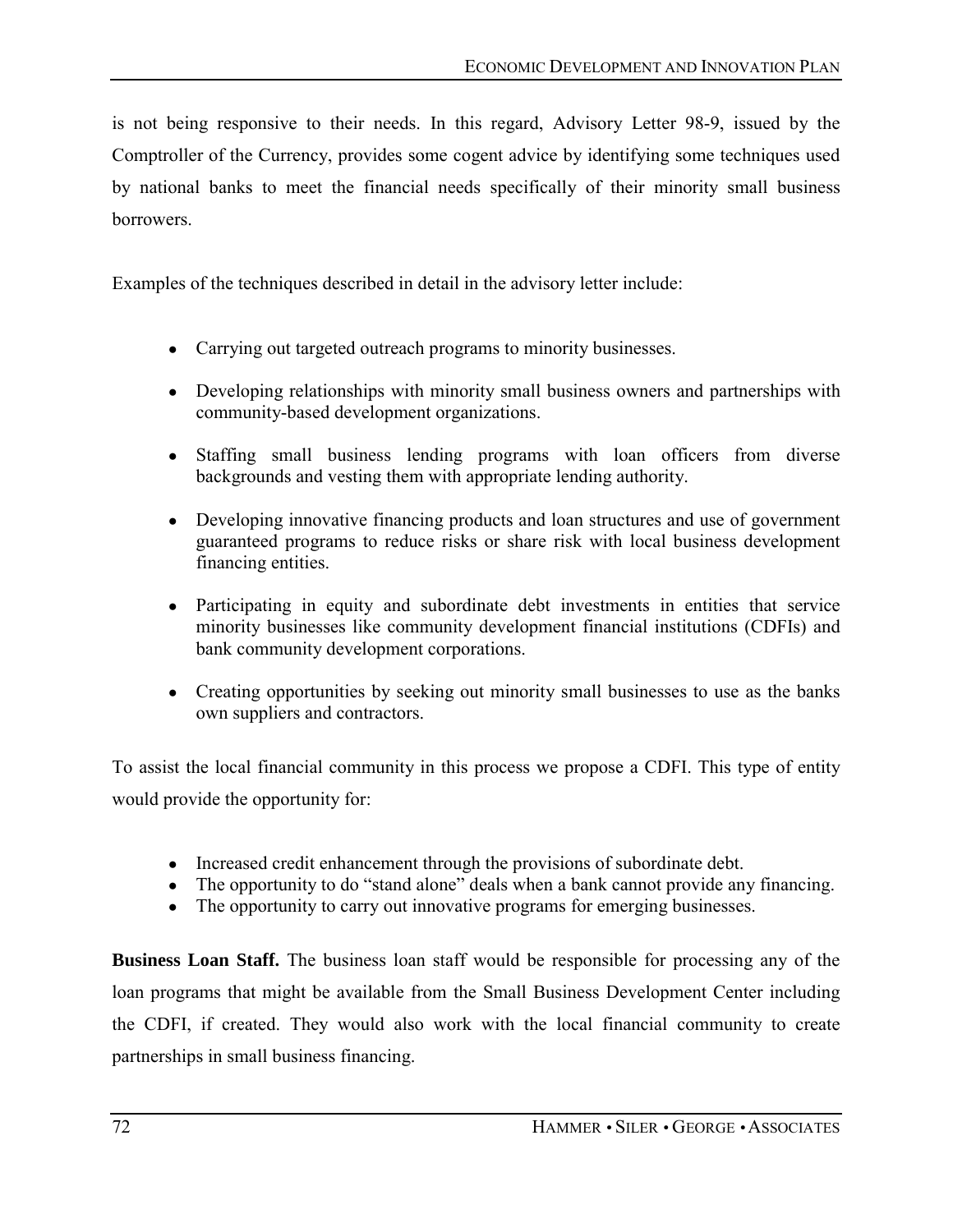# **Utilizing CDC's as Instruments to Achieve Neighborhood Development**

Neighborhoods and the physical condition of neighborhoods are an important component of quality of life. In recognition of this fact, the City of Toledo has sought to support the activities of community development corporations (CDCs) or other neighborhood development entities in undertaking work the city has not had the staff capacity to do. Neighborhood development requires a number of different activities that need to be shared between local government and neighborhood development organizations. Among these are the following:

- **Enhance the Housing/Residential Function.** This activity cluster is perhaps the most important in older neighborhoods where the housing stock has become blighted and/or obsolete and where private developers are no longer responding by building new housing stock.
- **Neighborhood Commercial Revitalization.** This activity is focused on the revitalization of commercial areas within neighborhoods and generally involves the organization of the local merchants to reinvest in their stores both with respect to their physical facilities and merchandise and to cooperatively market the area.
- **Improve Neighborhood Infrastructure.** This activity is generally focused on improving water and sewer, streets, streetscapes including lights, and sidewalks in the neighborhood.
- **Develop Community Facilities/Support Services.** This activity complex focuses on the development of community centers, recreation facilities including parks, and city services such as trash collection, police and fire protection, and building code enforcement.

Interviews with representatives of neighborhood development corporations indicated that their primary work is focused on enhancing the housing/residential function of the neighborhoods that they serve. Some also are engaged in neighborhood commercial revitalization activities. Neighborhood development organizations do participate in the development of neighborhood infrastructure in so far as their housing projects require, but largely are dependent on the city to undertake these activities. The city also has the primary responsibility for the development of community facilities and support services.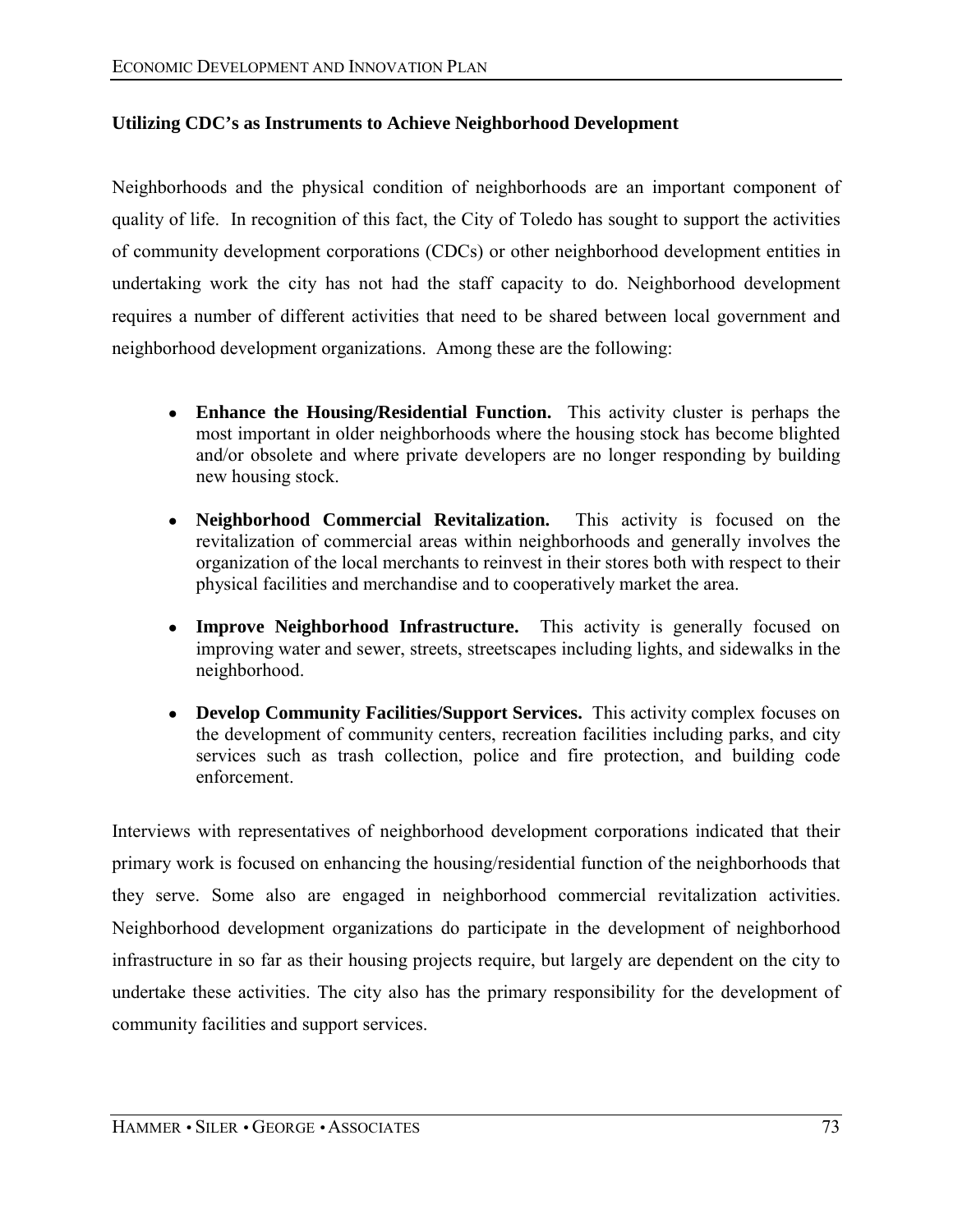**Challenges Faced by CDCs.** CDCs and other neighborhood organization now face a serious financial resource challenge. Both national and local funding sources are becoming more difficult to attract. At the national level, reductions in CDC funding have forced local jurisdictions to reconsider their funding priorities. Many CDCs therefore turned to the development of tax credit rental housing projects as a way of earning revenues from developer fees. This has sometimes created friction since many neighborhood leaders are strong advocates of ownership housing. In the City of Toledo reductions in the CDBG budget has forced substantial reductions in the city's contribution to CDCs and other neighborhood development organization budgets.

The net result has been a reduction in staff for some CDCs and a total loss for others. Neighborhood organizations now face the challenge of maintaining their current productivity while creating housing products more consistent with the objectives of the neighborhoods that they serve. It is therefore our conclusion that given the importance of the development capability of CDCs and other neighborhood development organizations, additional funding should be provided to assist them in accomplishing their neighborhood missions.

**Recommended Actions.** An umbrella organization should provide funds for staff assistance and technical assistance to CDCs and other neighborhood organizations. Given current financial resources limitations, local neighborhood organizations should begin to consider various forms of shared staff arrangements to minimize cost and maximize productivity. The development of a technical assistance component for CDCs and other neighborhood organizations would be one step toward this goal.

The new organization would provide a project assistance fund to support economic and housing development projects undertaken by CDCs and other neighborhood organizations. Project support funds could be used for economic development projects (neighborhood commercial revitalization) or for home ownership programs. The funds could be used for a whole range of activities from staff support through the funding of soft costs.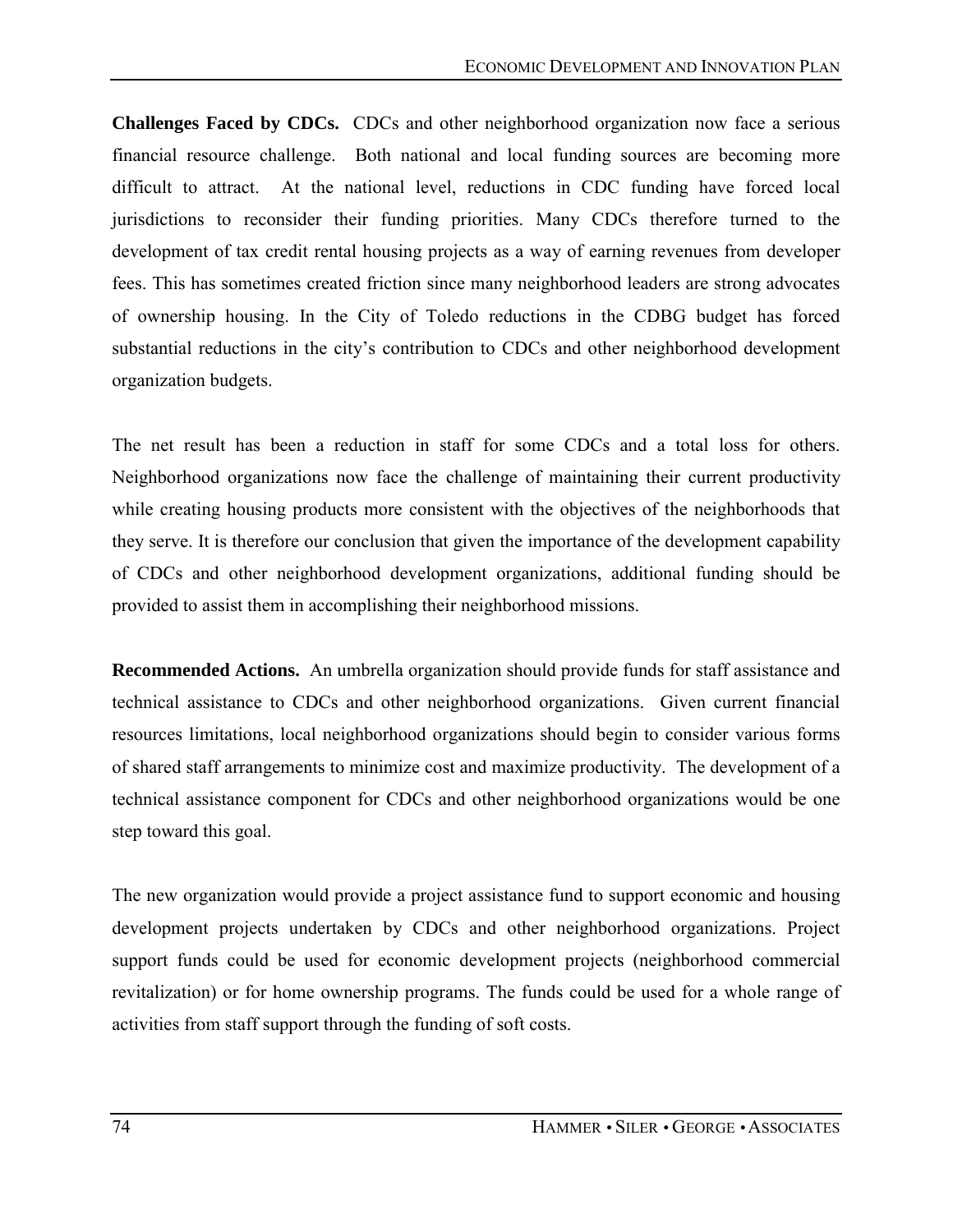The direct services would be contracted for through and in partnership with the Toledo Local Initiative Support Corporation (LISC) to carry out these activities. This organization is being recommended because we believe that it can attract additional resources from the private sector that can enhance this overall function.

# **Primary Responsibility**

- Countywide economic development entity
- LISC for CDC assistance

# **6. Ensuring the Workforce Needs of the Region Are Met**

Toledo has a highly skilled workforce developed over the years to meet the needs of its manufacturing economy. Over the last decade, as the manufacturing work force needs have declined in Toledo and the broader region, the need has been for training and re-training for jobs in emerging, non-manufacturing industries.

The challenges are two-fold because retraining is difficult and the lack of an existing new economy labor pool retards the attraction of businesses that would use it, thus limiting the jobs available for those trained. Workforce actions important to this strategy include:

**Defining the Need.** Continued employer, union, provider consultations are needed to define existing and potential unmet needs.

**Meet Target Industry Cluster Needs.** Design and implementation of worker retraining needs for target industry clusters is an important part of the strategy to achieve the potential. This is particularly challenging for the potential clusters, biomedical/medical apparatus and new energy/propulsion, because there is not a substantial job demand at present.

**Targeted Training for All Levels.** In the attraction area, the RGP assembles a strong training component to their offering package for firm prospects. This service is equally important for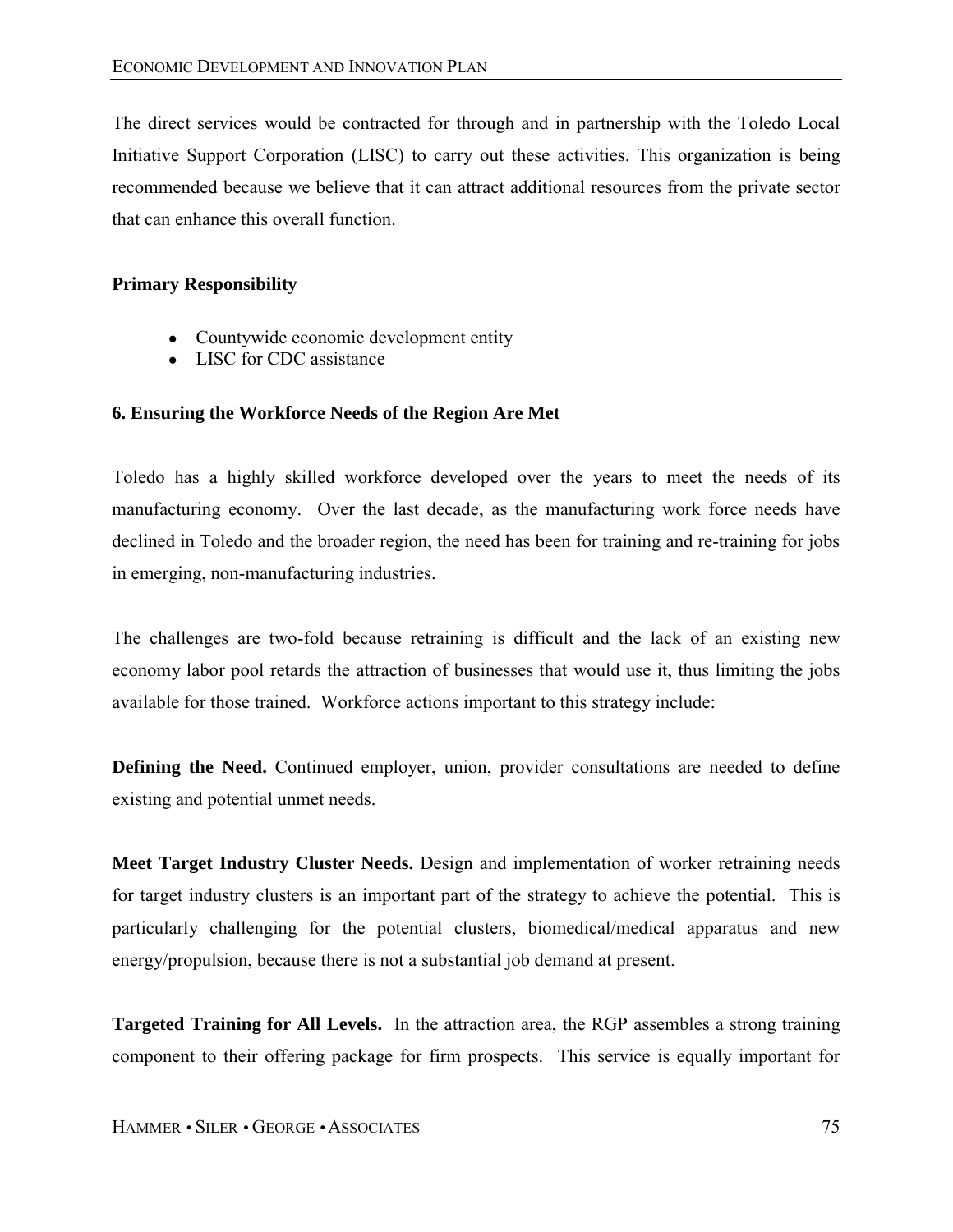existing businesses and needs to include traditional skills training, active outreach by the universities in the area to design part-time advanced degree programs, and non-degree programs in the technical and management area. Companies find advanced study and advanced degree programs essential to retaining top employees.

### **Primary Responsibility**

- Universities for advanced training
- Lucas County overall

# **7. Fully Engaging the Universities in the Economic Development Strategy**

Across the country, the university role in achieving the broad range of quality of life objectives of their communities and regions, including economic development, has been increasing and maturing. This is, in effect, an "additional role" for universities at a time when budget resources are tight. It reflects both a clear decision by community leaderships of the importance of a strong university role and a decision by university leadership that such participation is valuable and perhaps essential.

We have worked with many of the universities in the country on their economic development initiatives and talked with Toledo area universities about their existing activities and visions for the future. Recommendations for priority university actions and initiatives are outlined below.

**Community Leadership Role.** Toledo university top management and faculty are perceived to be active and have an essential leadership role not only attending economic development groups, but strongly advocating priority support for university/community economic development "partnership" efforts.

**Institutionalizing the University Value Added Concept.** There are many ways universities have great potential value for existing and potential businesses. The universities need to provide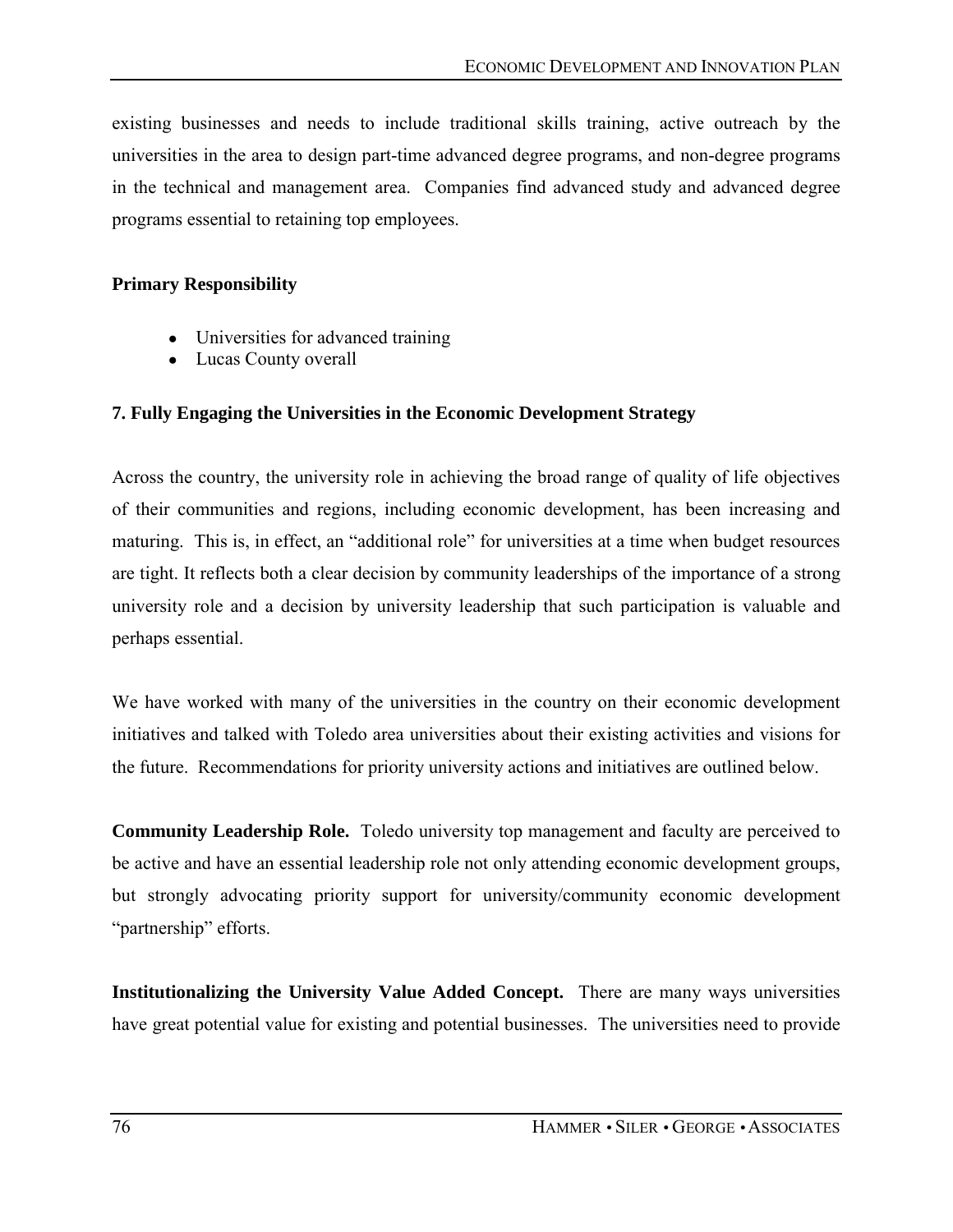clear descriptions of the facilities and services available and policies and regulations on how they can be accessed:

- Faculty access and good response
- Student recruitment assistance, permanent and intern/part-time
- Shared use of specialized equipment and building facilities
- Invitations and participation in technical sessions
- Targeted business school management assistance
- Effective technology enhancement outreach
- Degree and non-degree continuing education
- Adjunct teaching opportunities

Access to university programs for their employees is also often available to companies in university research parks as a special locational incentive.

**Action the UT/MCO Technology Corridor.** Joint initiatives among the fine institutions clearly must be an important part of their economic development. This effort, presently in its very early stages, is a potentially important part.

Our recommendation is that it have two parallel action tracks. First, there needs to be an aggressive effort to increase research funding at both UT and MCO, including efforts in materials and engineering and joint efforts in bioengineering and life sciences. An important focus of this enhanced research effort should be support of the identified target clusters. Even more needs to be done in recruiting funded researchers, providing state of the art research facilities and achieving federal earmarks, which often are the best strategy for "quantum jumps" into research areas not now being attracted. The small turbine funding is a small but hopeful next step. In some other communities, local institutions (hospital foundations etc.) and state funding have been used to move research programs to the next level.

Second, the physical/development strategy should be put in place to begin to make the physical corridor come alive. Multi-tenant building space and incubation facilities and services will be important early steps. The RGP entrepreneurial development initiatives, about to be accelerated, will be important to the achievement of the physical corridor strategy.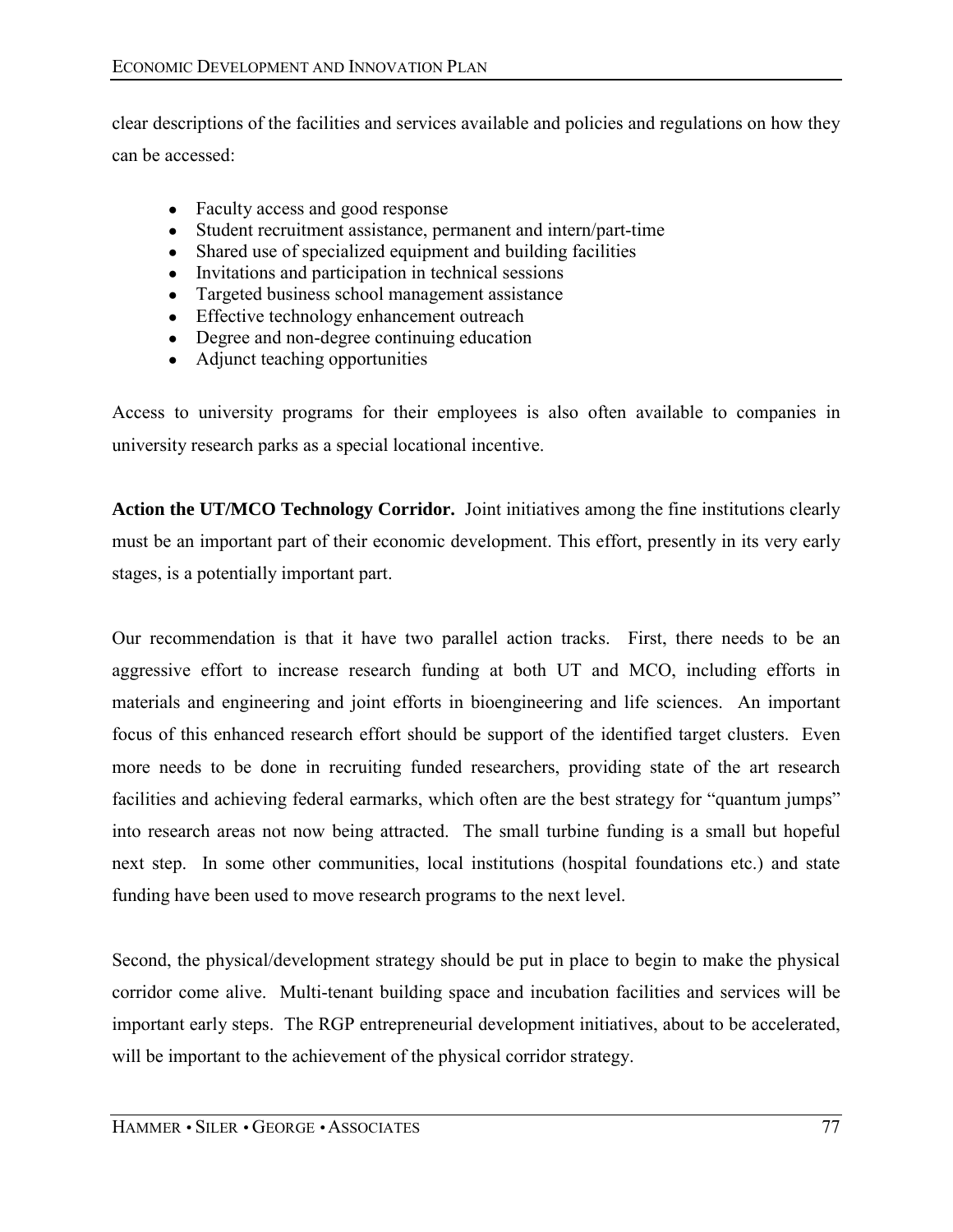**Supporting Existing Business.** The single most important component of any economic development program in a mature economy is providing effective support to existing business. For universities in today's Toledo, that means working with small and medium-sized businesses to diagnose their technology enhancement needs and to bringing together university, EISC, and other resources to help meet those needs. This will be an important demand on university resources, but it is very important to Toledo's future.

Actively "marketing" and providing business management assistance of all kinds with clear availability and reasonable charges is another very important part of the university support package. Our experience is that business school faculty often need encouragement to take on management problems not at the cutting edge, but doing so is very important to local businesses involved.

An important role that UT and BGSU leaders are playing is to provide the management training and market access needed by minority firms to move into and expand their role in the construction contracting industry. The universities need to look for such opportunities and fill them.

**Strong, Active Support for Incubator and Technology Park Initiatives.** With their impressive new funding, the RGP will be creating new capacity in the entrepreneurial development field. That is an impressive "transmission" for the entrepreneurial vehicle, but the heart of the engine will remain the research and technology transfer output of the local universities. Supplemental funding to modestly increase technology transfer staff capacity needs to be an important initiative.

**Recruiting Assistance.** There is a tendency for top graduates of Midwestern colleges to assume that the grass is greener at the coasts, but the need for top graduates by Toledo firms and the opportunities here for them is equally great. Providing these companies recruiting help, involving them in teaching, internships, honors projects and other vehicles to sell their firms to the graduates are very important. Early access is very important.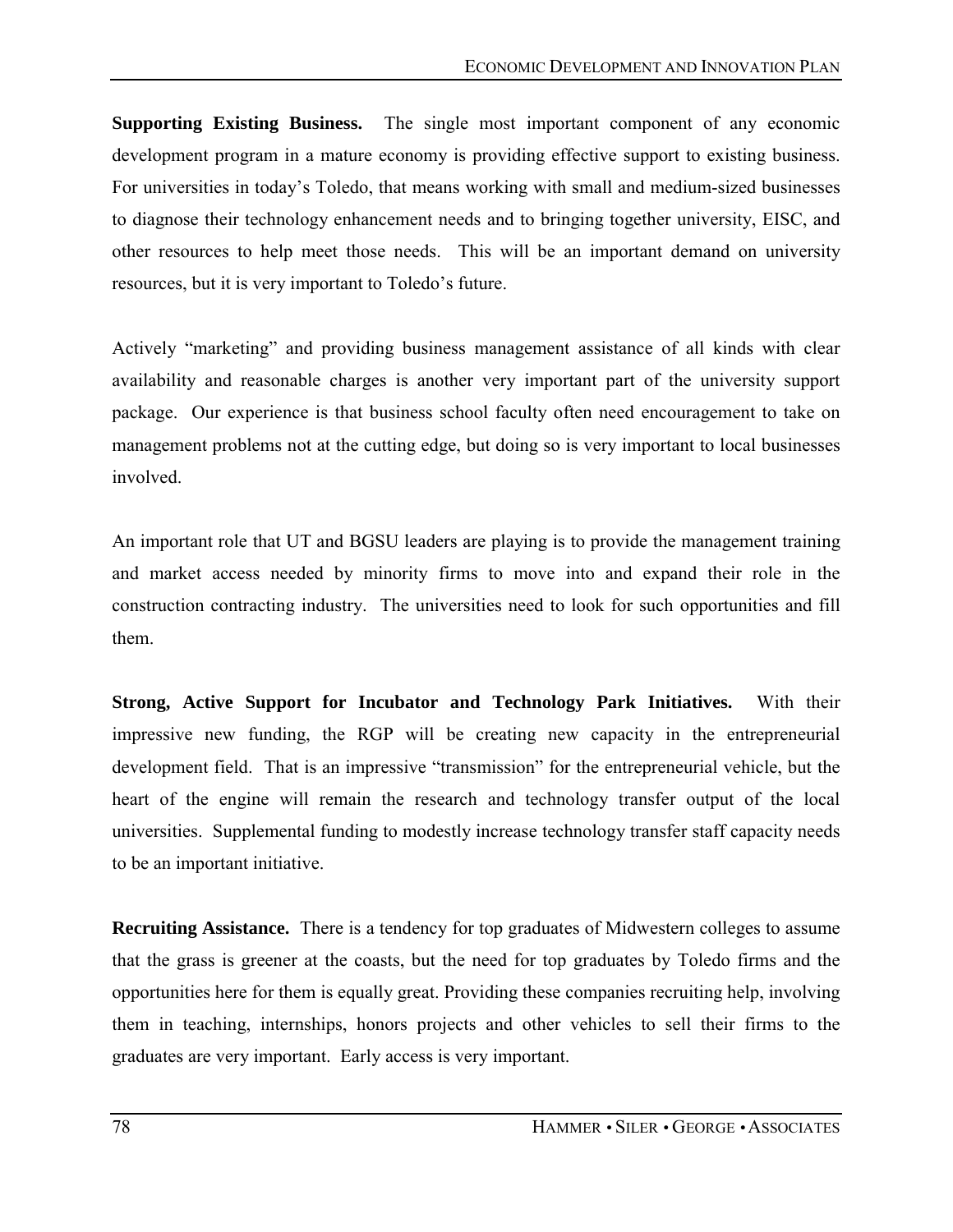**Communicating and Reinforcing the University Mission.** At most universities today, the top management officially and publicly proclaims a total commitment to a much more active role in the community's economic development, but departmental tenure and salary committees often do not institutionalize this new objective. This has a particularly negative impact on pre-tenure, energetic young faculty. Technology commercialization activity takes an additional increment of time in already busy faculty schedules. Without clear evidence that it is valued in salary and tenure decisions, that time may not be invested.

**Active Participation in Outreach Marketing.** University research and technology leaders are very valuable parts of the recruiting team for Toledo. Required quick response often makes participation a challenge, but the promise of this kind of supporting  $R&D$  to the company's own product development and refinement can be an important dealmaker.

**University Economic Development Point Person.** Navigating universities is a challenge and each should have a primary interface person known to the economic development and local business community. This person should be everyone's "first call" when seeking a new kind of university value added.

### **Primary Responsibility**

• Top university leadership

### **8. Coordinated Effort to Optimize the Role of Technology in the Toledo Economy**

Clearly, the continuing foundation of the U.S. economy is leading the world in the development and refinement of products, production, equipment and service packages.

This position at the cutting edge of advancement, often called "high technology," is very important, both in the form of technology developing/producing companies and also in the many more companies who are very much dependent on technology to maintain and enhance their competitive position. This technology dependence very well describes the Toledo technology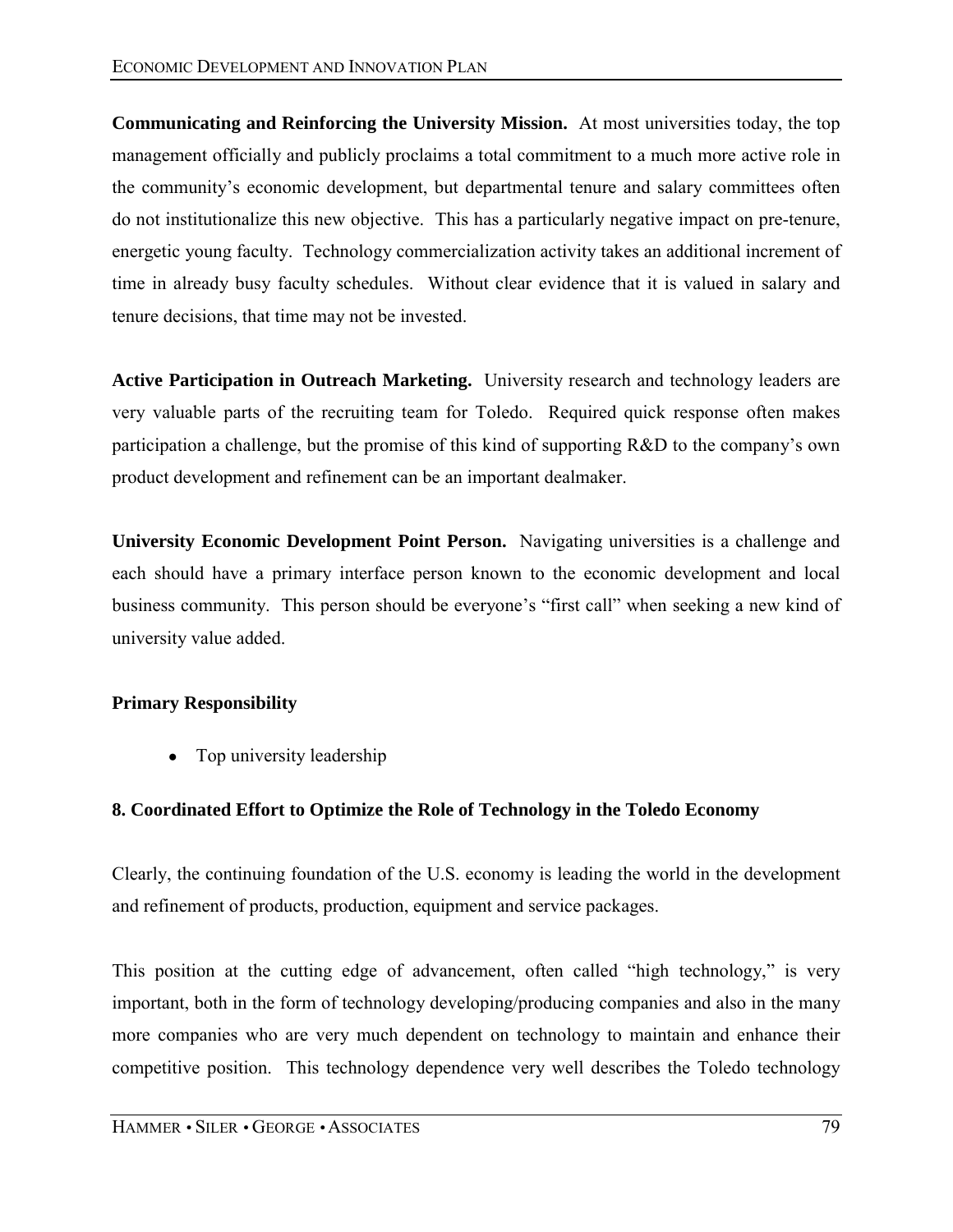opportunity and need. The high priority, technology component of the Toledo strategy includes the following elements.

**Technology Assistance to Existing Companies.** Keeping Toledo companies at the cutting edge of product development and process refinement technology is perhaps the most important component of the strategy. Identifying and diagnosing the need and providing the technical assistance needs to be an important part of the total existing business support program as described in major initiative 1.

A new countywide economic development entity is proposed which will have among its important responsibilities to lead the communications with existing firms, including identification of needs. The university engineering, science and management faculty needs to work with state (EISC) manufacturing assistance agency to carry out the diagnosis and provide needed services. Resources needed will be short and it may take a while to sell the value of the program to many local firms, but leverage will be great.

With its major new funding, the RGP will be a very strong partner to the university and other economic development agencies.

**Continue the Formation and Operation of Technology Cluster Organizations.** Cluster organizations bring together entrepreneurs and companies, researchers, existing technology company employees, economic developers, and others with a stake in the continued development of one or more technology clusters in a community. They meet regularly, formally and informally, to share information and skills and to form influence groups and strategic alliances.

There is benefit in having a cluster group for each of the target industry clusters recommended and for the digital services sector of computers and communications that serves them all.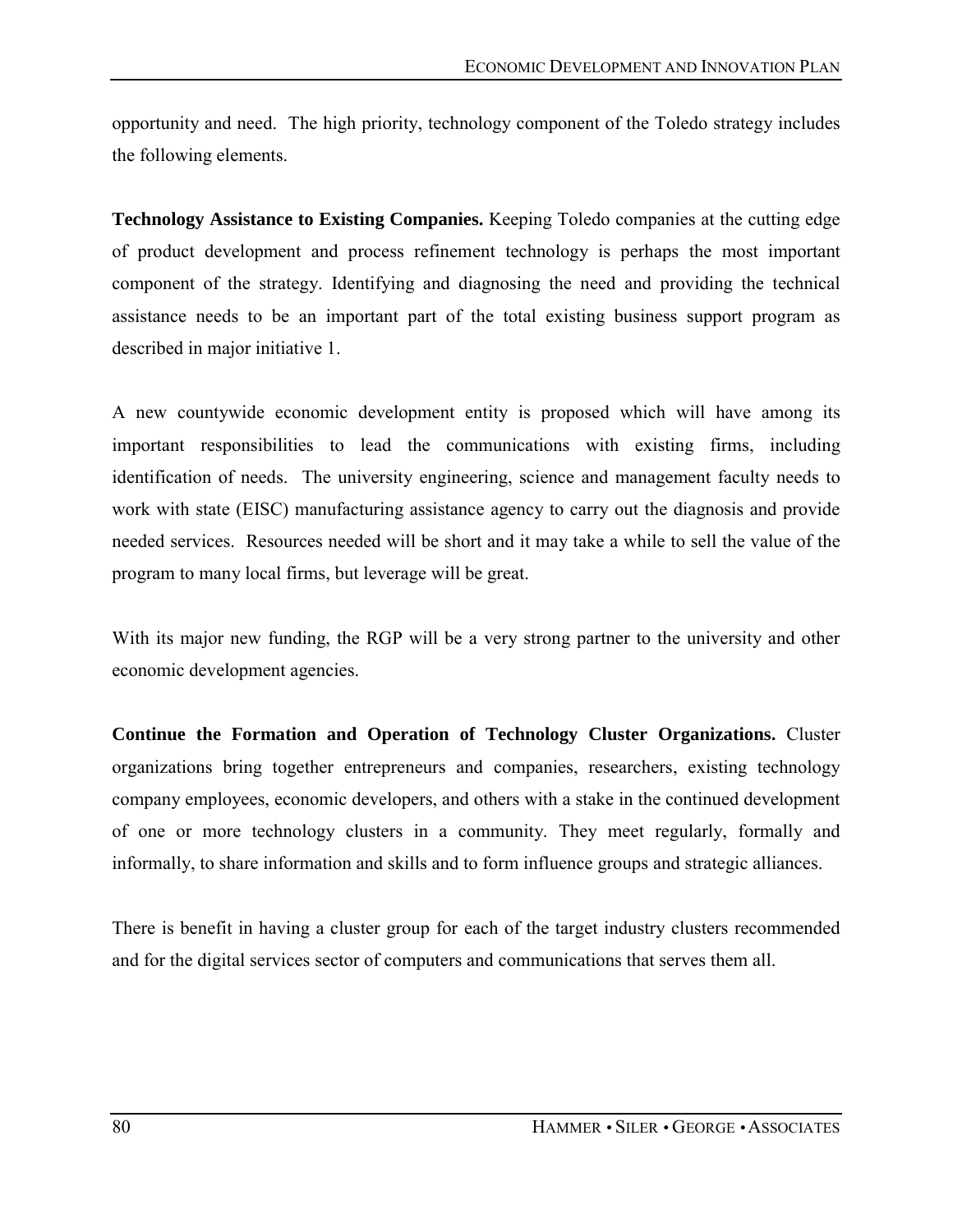**Priority Marketing Targets.** High growth firms in the target industry clusters identified should be added to the RGP high potential prospect list and made a part of that agency's aggressive outreach marketing and attractions program.

One important part of the marketing effort is a research and technology support and total value added component of the RGP offering package. This would be developed jointly with the universities, and committing their research, visiting professorships, specialized equipment use and other value added features to the effort.

**Raising the Toledo Technology Excellence Image.** In advanced manufacturing, engineering services, materials and related fields, Toledo companies are at the cutting edge. The area does not have a strong technology image. The manufacturing tradition and the fact that the university research funding is not stronger compared to other cities makes this a challenge and the economic development leadership has not been able to generate the earned media and other image building activity that some other communities have.

More regional and national technology events and more success at generating earned media coverage through local outlets and with their help, through national outlets, will be important parts of this effort.

**RGP/RTA Incubation and Commercialization Initiative.** Major state funding and new staff capacity will greatly energize the transfer of technology from university and local company research and development and the start-up and growth of small technology companies.

**UT/MCO Technology Corridor Initiative.** We understand this initiative is in the early stages of strategic planning, but with a strong joint research component as well as facility development as the financing and market allows, it could be an important part of the technology strategy.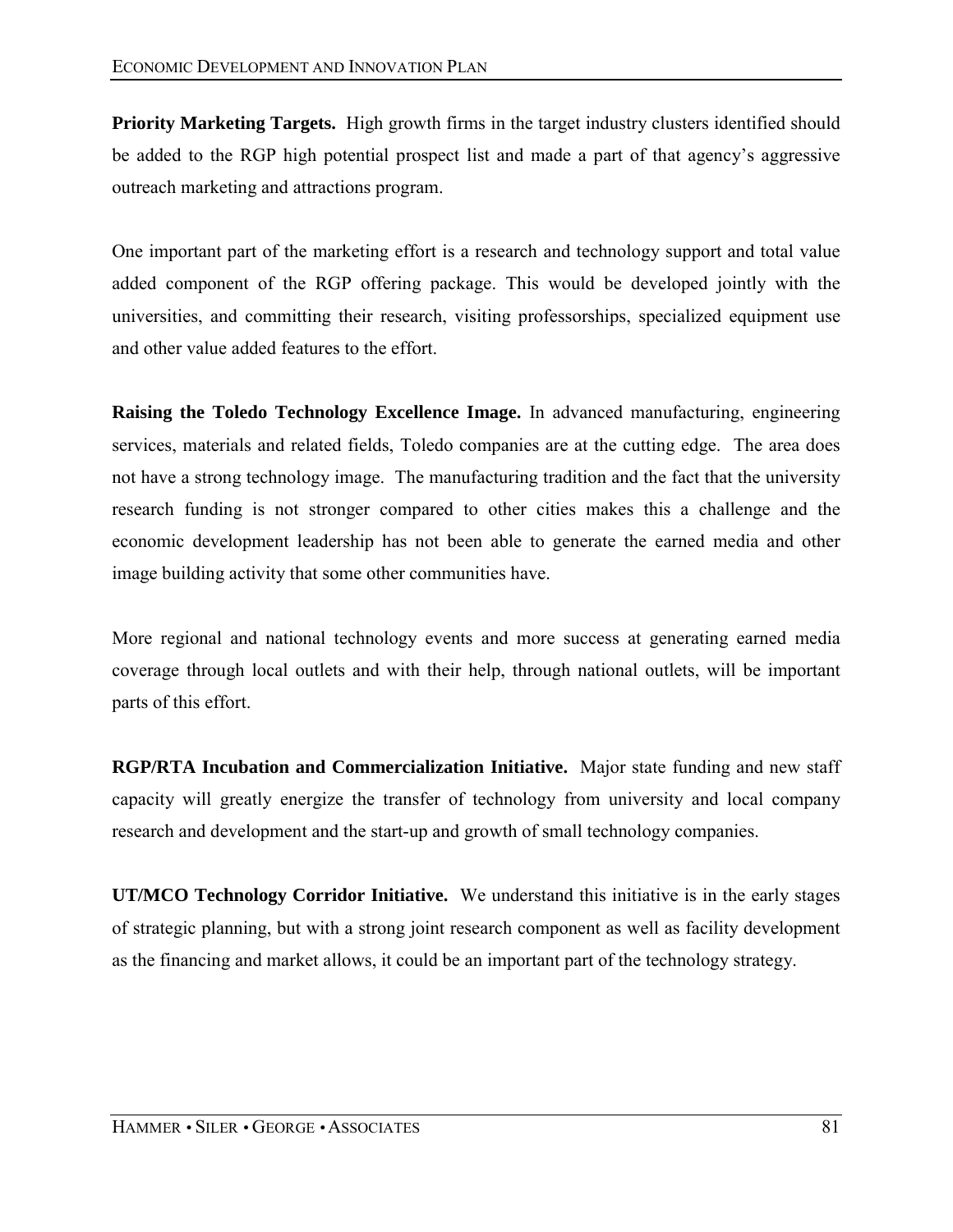**MCO Research Park.** This park is well underway, but private technology company marketing success has not been as strong as hoped. The market success of the park will benefit greatly as MCO research and strategic alliances increase.

### **Primary Responsibility**

- With its new funding, the RGP/RTA leadership role has been confirmed
- Universities as important partners

### **9. Coordinated Program to Harvest the Target Industry Clusters**

This strategy is aimed at optimizing economic development results in Toledo and Lucas County. One major part of that effort is to carry out the actions that will result in successful development of the target industry clusters. Each of the eight high potential strategy components needs to be carried out to reach that full potential.

Communities have had success coordinating their cluster development activities through cluster organizations, made up of all those in the community with a stake in the success of the cluster: companies, economic developers, university researchers, suppliers, professional service firms, lenders, investors and others. There is often a board and officers, with staff support by a university or economic development agency, and there may be subgroups of the cluster organization focusing on the various specific industry clusters.

### **Primary Responsibility**

• RGP/RTA has begun a set of activities moving toward the development of a mature cluster organization, and will logically staff the effort. This would allow the cluster movement to proceed at the fastest pace.

#### **CONCLUSION**

Recent years have not been kind to the Toledo economy and there is a great need to sharpen the focus of the economic development program and put a more effective total organizational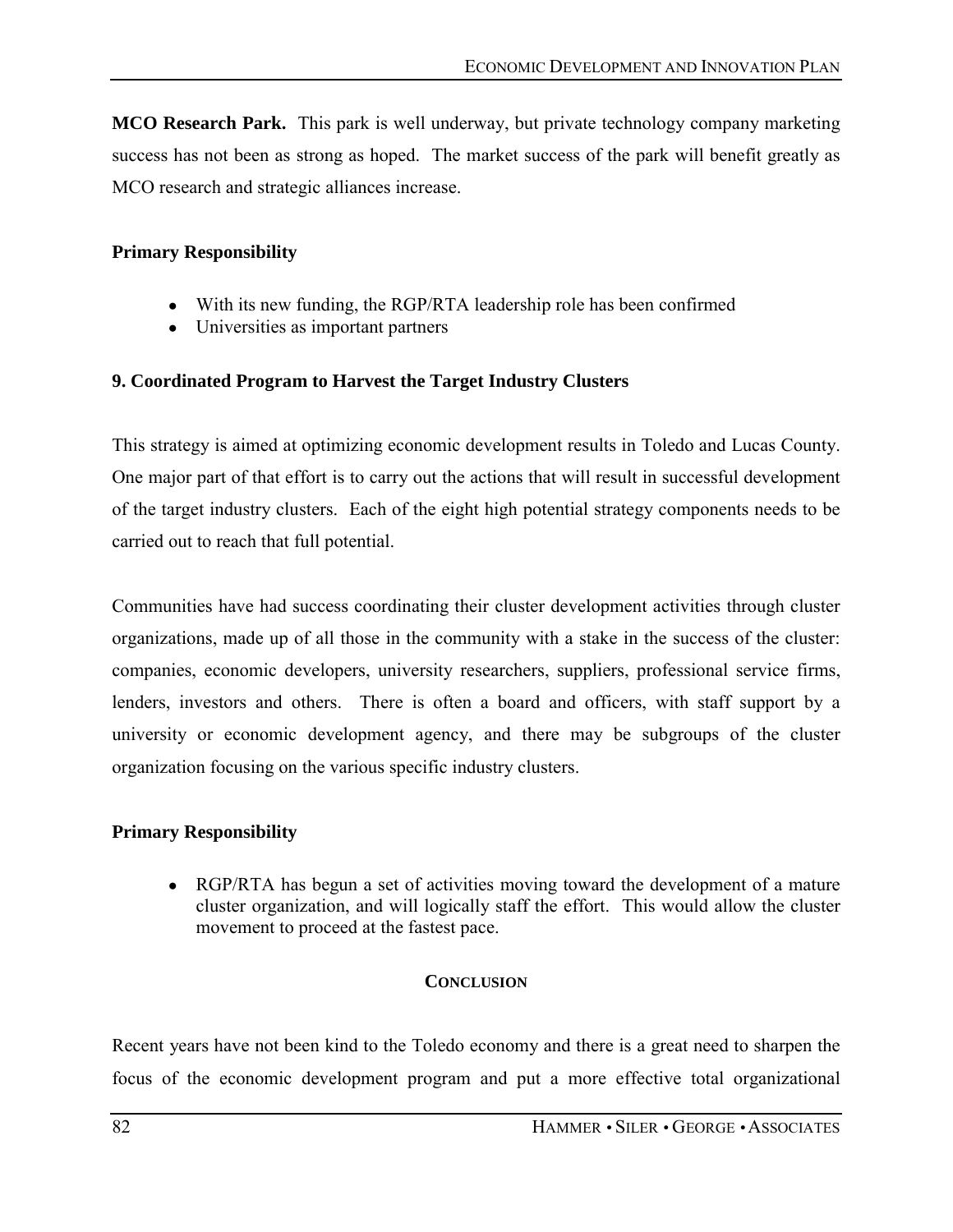structure in place. This section of the report identifies high potential target industry clusters. While economic development should in no way be limited to these clusters, they do provide additional guidance as to sources where employment growth can come. For each we have suggested the actions that we feel are most important to achieve the potential.

In the second part of the section, we have recommended and described what we believe are the most important components of the Toledo economic development strategy for this next century. Again, specific actions are recommended.

The basic organizational structure and resource utilization for economic development in Toledo also needs revision—both to meet the vision of the various parts of the community and to effectively implement the strategies and actions proposed in this section of the report. Those organizational recommendations are presented in Section IV, which follows.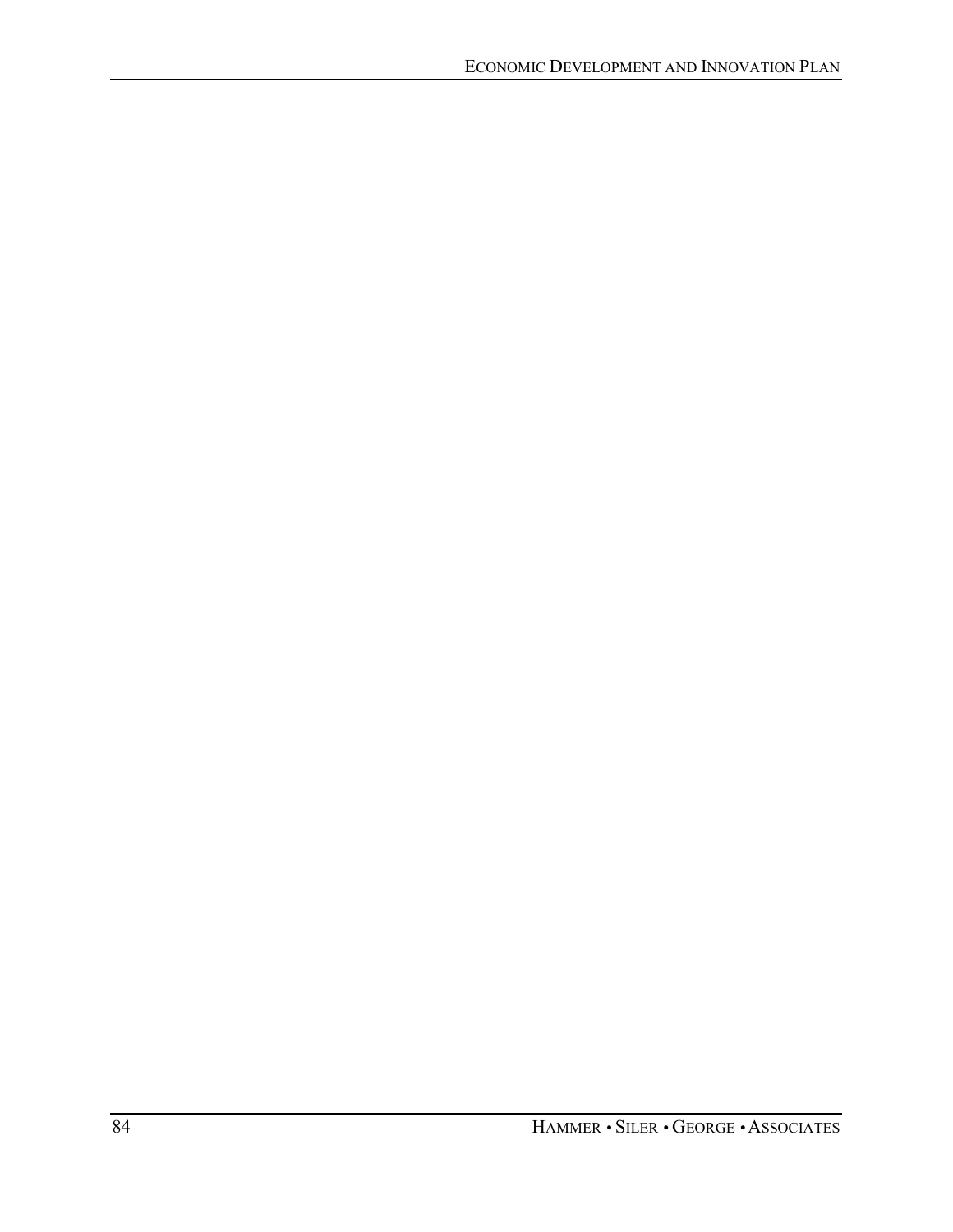# **SECTION IV. GETTING IT DONE: AN EFFECTIVE DELIVERY SYSTEM**

Toledo has an active group of economic development entities with substantial financial and staff resources. They are accomplishing much to help meet the economic development needs of the city and county, but there are important gaps. These need to be and can be corrected with achievable organizational and budget resources. This final section of the report presents the consultant teamís recommendations for the organizational and budget structure, which will bring greatest additional strength to the solid existing efforts.

The section achieves that objective by first describing the roles, staffing and budgets of the principal players in the existing Toledo economic development effort.

Next, the important issues and concerns with the existing economic development effort, which emerged from our many interviews and our total analysis are identified and described.

Then the "best practices" organizational and program approaches of a selected group of comparable cities are presented.

The above three parts of the section provide important input to, first the recommendation as to which existing or new entity should have primary responsibility for each important economic development function in Toledo in the future, and second, two major new initiatives which must be added if Toledo is to reach its potential.

#### **REVIEW OF CURRENT AGENCY ROLES, STAFFING AND BUDGETS**

### **Regional Growth Partnership**

The Regional Growth Partnership is a  $501(c)(6)$  nonprofit organization, serving eleven counties in northwest Ohio. Upon its creation ten years ago, the RGP assumed outreach-marketing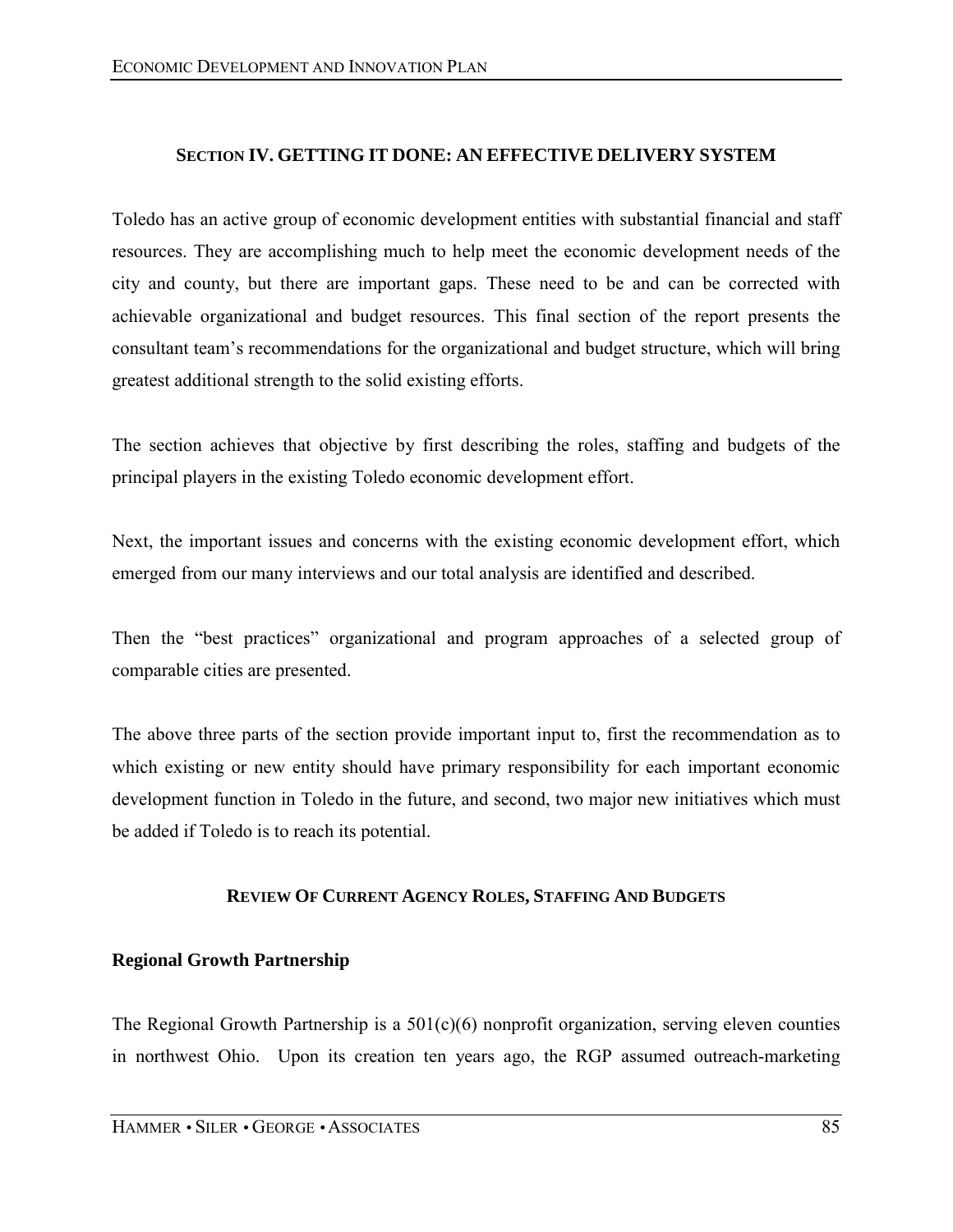activities previously carried out by the Port Authority and the Chamber of Commerce. The RGP is also active in regional business retention, economic research and market information, and technology advocacy. Additionally, the partnership facilitates real estate and project packaging assistance, legislative advocacy, and international trade assistance.

**Staff and Budget Resources.** There is a staff of 17 including two working for the Regional Technology Alliance, which has recently been merged into the RGP. The organization's total budget for 2003 is \$2.4 million of which 55 percent comes from the Lucas County economic development mill levy. For 2004, the RGP will administer an \$800,000 matching state grant for development of a "virtual" incubator to nurture technology firms in the region.

**RGP Estimated Impact.** According to statistics maintained by the RGP, over the past three and one-half years (through June 2003), the RGP assisted in projects that resulted in \$1.54 billion in new investment, 5,178 jobs saved or created, and 5.1 million square feet of new construction. Over nearly ten years, the total is \$6.6 billion in investment and 20,482 jobs.

#### **Toledo-Lucas County Port Authority**

The Port Authority is a public entity that owns the Port of Toledo, operates Toledo Express Airport and passenger rail terminal, and provides economic development financing services in the region and elsewhere in the State.

**Staffing, Budget and RGP Allocation.** There are 66 Port Authority employees, down from 74 in 1994, including six in the finance department, which is responsible for administering the various loans and bonds as well as typical accounting and budget functions. The Port Authority's total operating budget for 2003 was \$13.3 million, not including grants and loans. The Port Authority allocates all proceeds from a countywide tax levy to economic development, including \$1.35 million annually to the Regional Growth Partnership for providing traditional retention, expansion and marketing services, with the remainder used for capital projects at its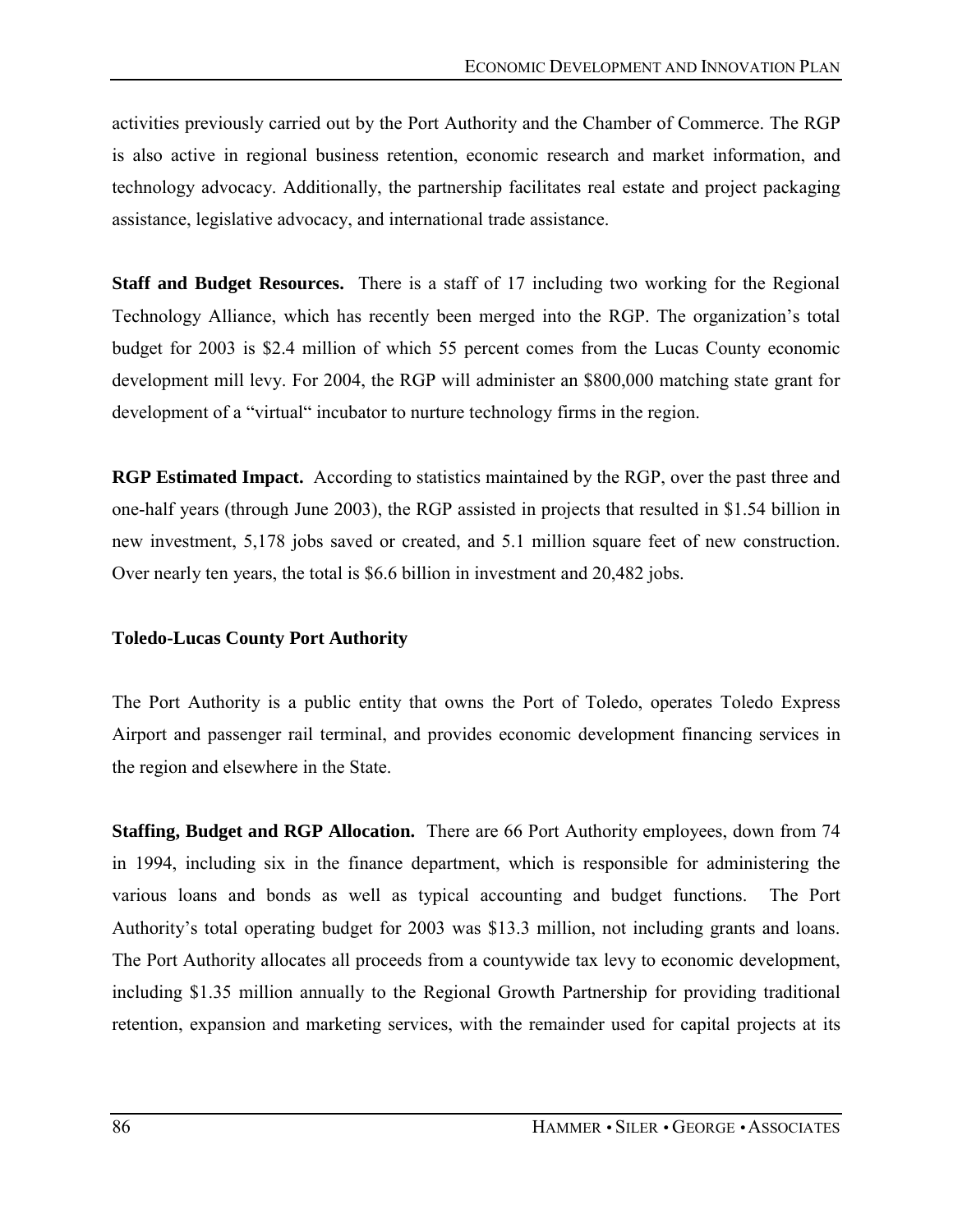transportation-related facilities, usually as matching funds for federal grants. Voters will be asked to reauthorize the levy in November 2004.

**Important Financial Services Revenue Source.** Another major source of revenue is service fees from the issuance of revenue bonds for transportation, economic development, housing, recreation, education, governmental operations, culture, or research projects, and administering the SBA 504 and Ohio loan programs. Since 1988, the Port Authority has provided financing for 216 projects of more than \$643 million. When equity, private financing, and grants are included, the total project costs exceed \$1 billion. These sources contribute more than \$1 million after expenses in financial support for the Authority.

**Brownfields Program.** The Port Authority also pursues economic development opportunities through its brownfields redevelopment program. It forms partnerships with the City of Toledo and owners of underutilized brownfield properties to create projects that combine private and public dollars. The Port Authority acquires property through donation or at a discount, depending on the cost of remediation, and works with state and federal agencies to obtain available cleanup grant funds. At the same time, the Port Authority markets the property to prospective end users, who may also become partners in the remediation project. Currently there are several projects underway. The Marina District is a retail, commercial and residential project planned between Front Street and the Maumee River. It is expected to attract \$200 million in private investment. The Port Authority purchased the Toledo Coke property and is in the process of applying for state funds and securing end-users. There is a \$150,000 budget for activity specific to the brownfields program. These funds are used for environmental assessments and legal costs. Additional funding comes from the State of Ohio and the U.S. EPA.

### **Lucas County Economic Development**

The county's economic development staff of five focuses on project assistance, administering loans, and administration of CDBG grants outside city limits. Additional roles include local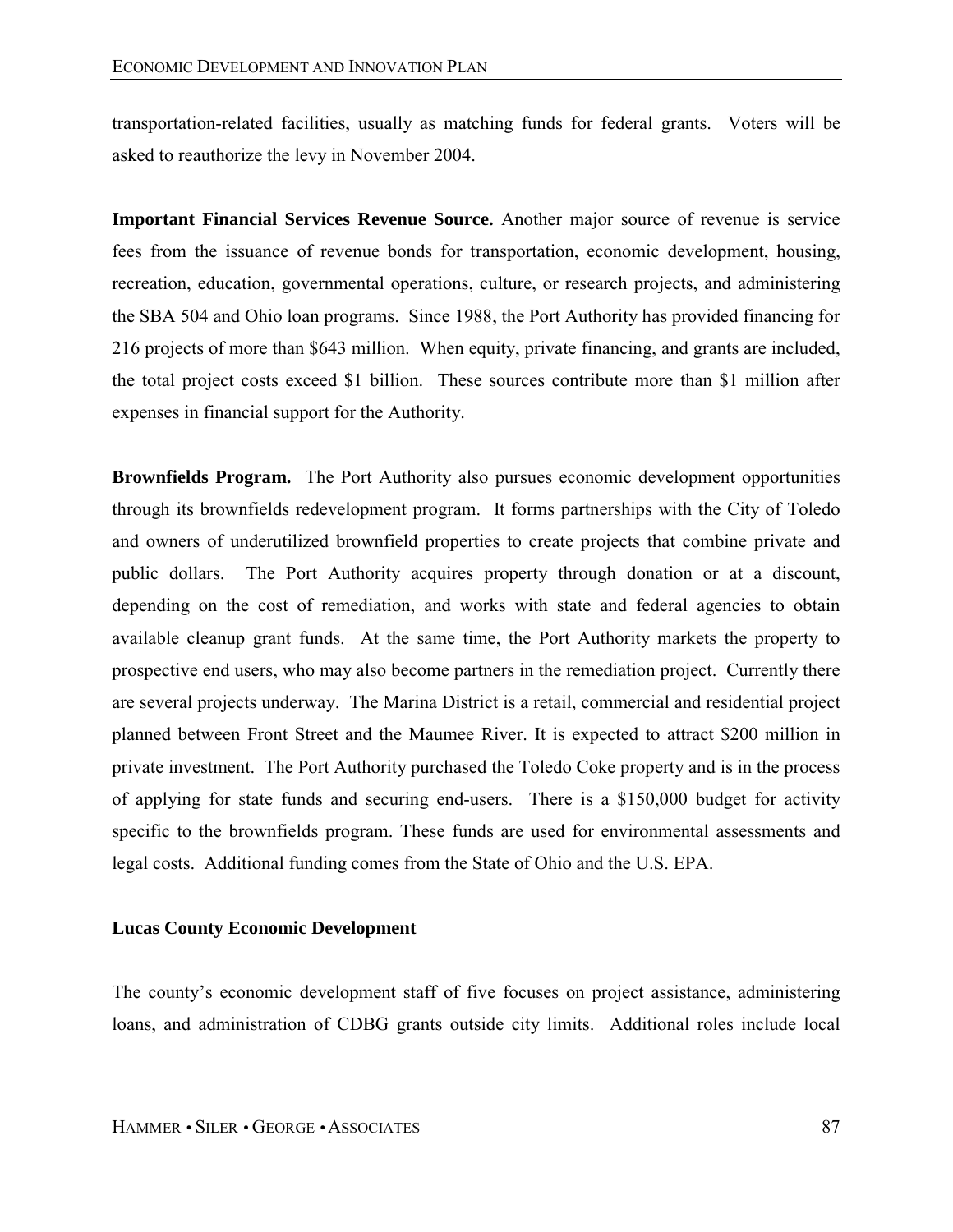business retention efforts and responding to outreach marketing leads from the RGP or independent inquiries.

**Budget.** The county targets 1.5 percent of its general fund for economic development, but the amount varies. For 2003 the allocation was \$2.27 million. Of this, about \$360,000 annually goes to administration. Most goes toward loans and subsidies for clients. At least half of the funds have gone to deals within the City of Toledo.

**Staff Lucas County Improvement Corporation.** They also serve as staff to the Lucas County Improvement Corporation, which at the present time acts as a conduit for SBA loans administered by the Port Authority and some real estate transactions. The LCIC has the statutory authority and by-laws to be a significant player in local economic development activity.

### **The City of Toledo Department of Economic & Community Development**

This department has five divisions and handles economic development, housing, neighborhoods, and inspections and permits. It has a total 2004 budget of \$10.8 million, of which \$6.1 comes from the federal Community Development Block Grant program.

**Economic Development Division Budget and Staffing.** The economic development division budget is \$1.46 million for a staff of 11 positions, not all of them currently filled. In addition there is \$900,000 annually in loan repayments that may be redeployed as new loans.

**Program Focus.** Activity of the economic development division includes local business retention, following up on RGP marketing leads, downtown development, inner-city neighborhood services, and entrepreneurial initiatives. The division administers a number of grants, loans and incentives, including CDBG grants, enterprise zones, facade improvement, community reinvestment tax abatement, and brownfields assistance, among others. Other divisions in the department perform inspections, issue permits and administer housing programs.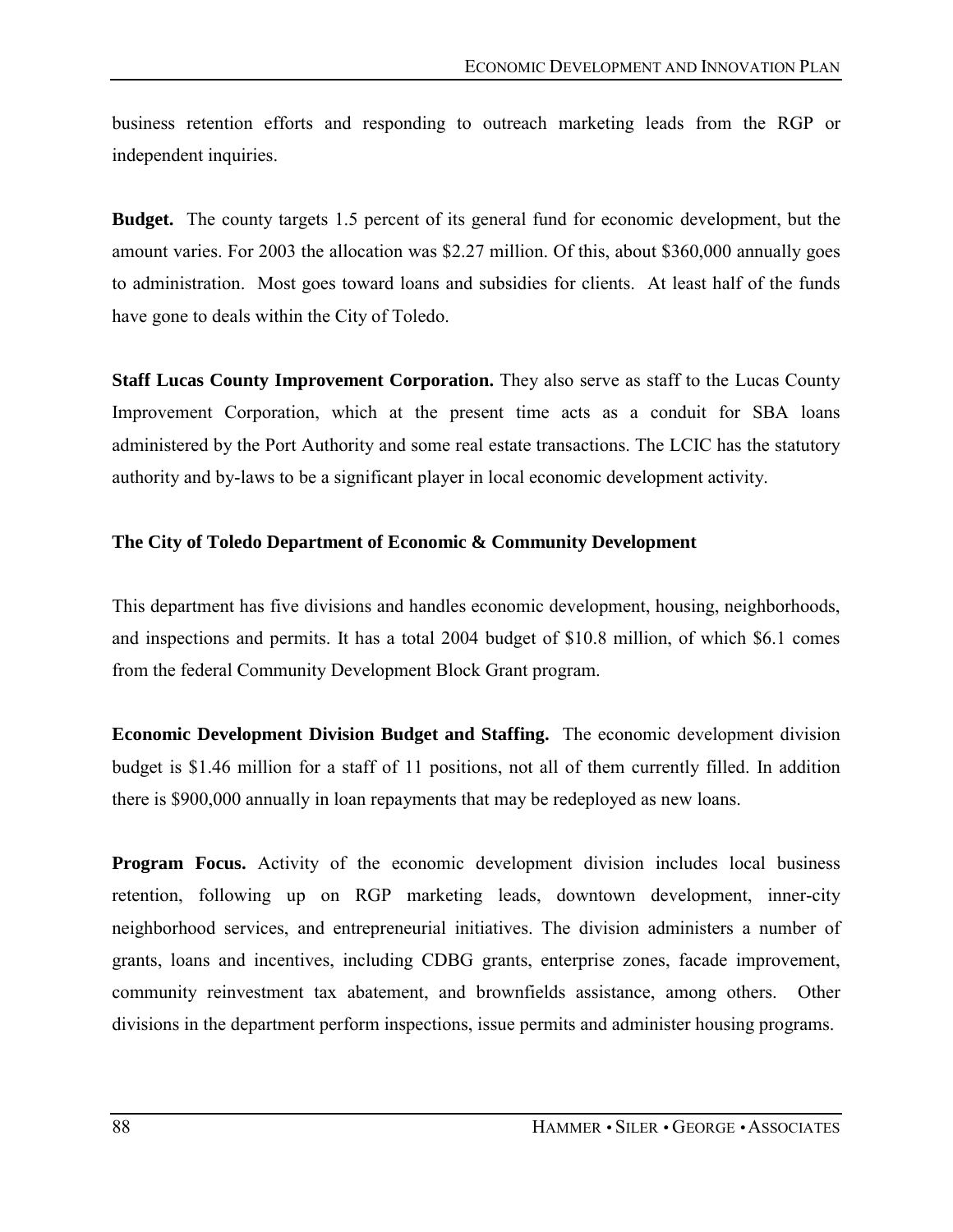## **Downtown Toledo Inc.**

DTI began in 1992 as a joint partnership between the city and county. DTI activity includes attracting small business to downtown, showcasing downtown real estate, and organizing entertainment festivals and events.

**Staffing and Budget.** It is a small 501(c)(6) membership organization with an annual budget of \$240,000 and two staff. Members are downtown property owners who give DTI approximately \$150,000 per year. The city gives around \$90,000 and the county gives \$10,000.

**Important Potential Initiative.** At this time DTI is working on forming a Special Improvement District for downtown Toledo in order to substantially increase its level of service, similar to those districts in place in many other cities.

## **Toledo Area Chamber of Commerce**

The Chamber's primary function is to provide services to its more than 4,000 members throughout the region.

**Staffing and Budget.** With a 2003 budget of \$2.16 million and a staff of 20, its program activities include public affairs, education, workforce development, leadership training, and member services, among others. The Chamber contributes \$365,000 per year to support the RGP.

**Important Subsidiary Functions.** Other economic development activities include operating the local Small Business Development Center, the Toledo Area Small Business Association, a package of minority business services, and the International Trade Assistance Center. The Chamber also conducts numerous training sessions in business planning and management, and provides matchmaking with potential sources of capital.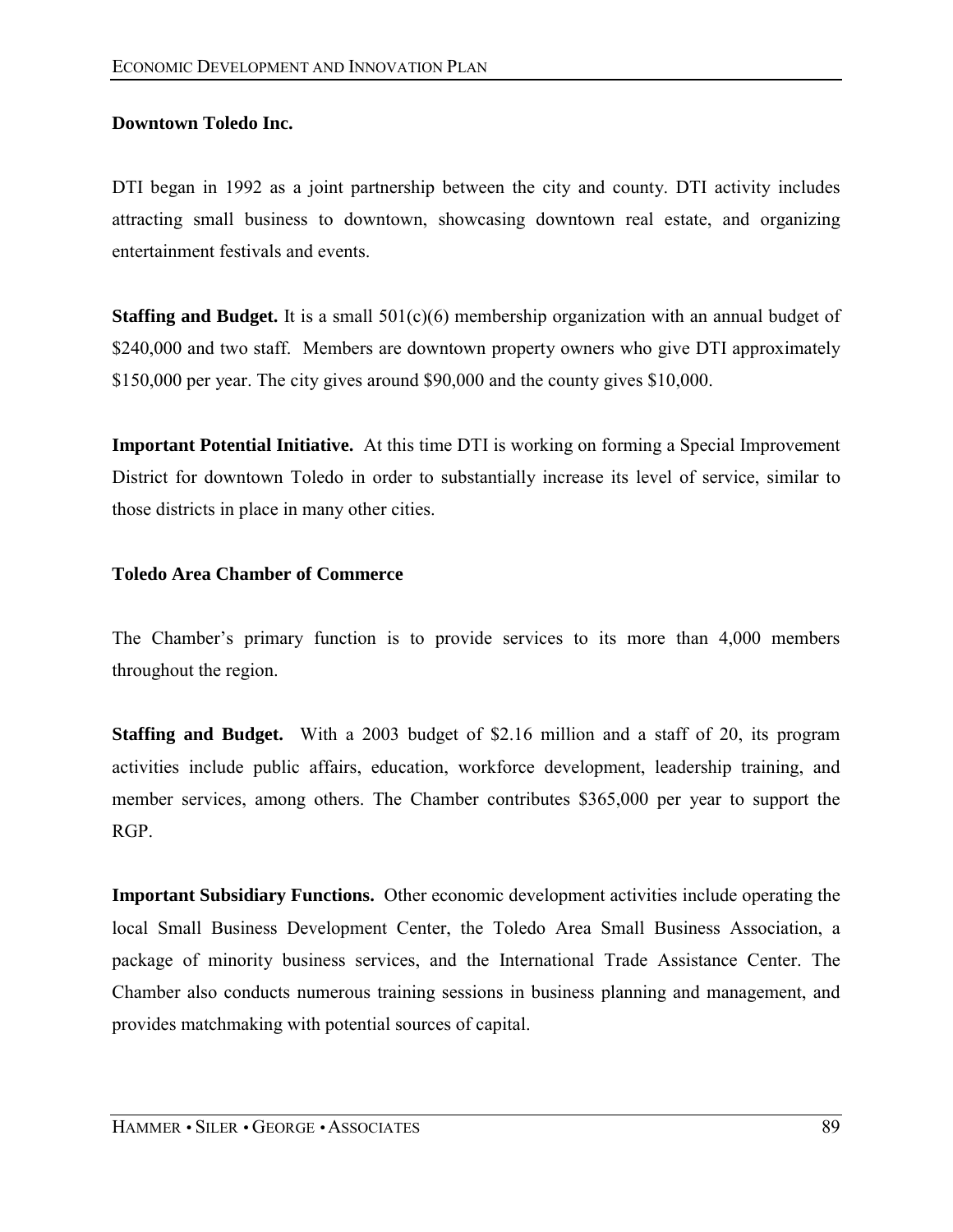**Estimated Impact.** An analysis by Ohio University estimates that in FY03 the Chamber's SBDC programs created a total impact (including the multiplier effect) of 1,342 jobs and \$269.3 million in economic activity.

#### **Toledo Community Development Corporations**

Toledo has a number of neighborhood development organizations that are an essential component of the city's capacity to revitalize or redevelop its neighborhoods. Among these organizations are the Toledo Warehouse District Association, Toledo Central City Neighborhoods, River East Economic Revitalization Corporation, Neighborhoods in Partnership, Roosevelt Revitalization and Development Corporation, Toledo Olde Towne Community Organization, Organized Neighbors Yielding Excellence, Housing East Redevelopment Corporation, Lagrange Development Corporation, Ottawa Community Development Corporation, North River Development Corporation, Heritage South Commercial Revitalization as well as several others such as Viva South Toledo that have formed more recently.

The primary function of these neighborhood organizations has been to improve the neighborhood housing stock through the rehabilitation of existing units, the introduction of new rental housing, and the introduction of new ownership housing. Several of the organizations have also taken on the responsibility of developing commercial properties by undertaking specific commercial development projects or through neighborhood commercial revitalization efforts.

**Budget Sources.** Funding for these efforts have come from the City of Toledo, the Local Initiative Support Corporation, and other public funding sources. Many of the housing projects are funded with the participation of the local banking community. CDCs often earn fees for their services in packaging these housing and other projects.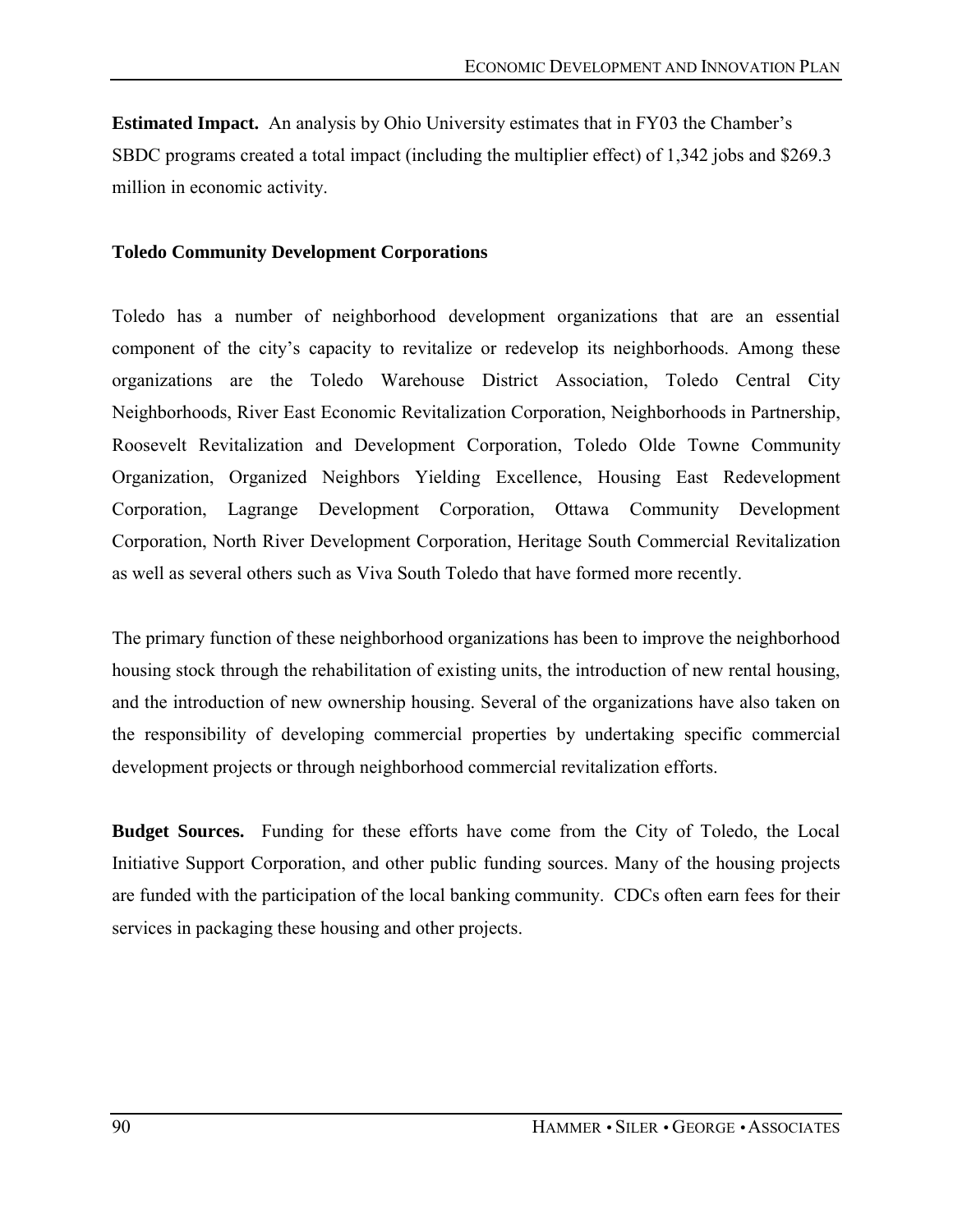### **Other Entities with Economic Development Roles**

There are many other entities, which have direct and/or indirect roles in economic development in Toledo. A matrix was assembled by local agency staff with a large number of entities and records the economic development functions each is judged by this staff group to have. That matrix is in this report as Appendix B.

#### **Summary**

Toledo's existing economic development organizations carry out the various functions of economic development to varying degrees according to their mission and budget. The following table reflects current responsibilities of the major entities that are most affected by the recommendation of this analysis.

|                                           |             | <b>Existing</b>  |              |              |             |
|-------------------------------------------|-------------|------------------|--------------|--------------|-------------|
|                                           | <b>RGP</b>  | <b>Authority</b> | County       | <b>City</b>  | <b>CDCs</b> |
| <b>ED</b> Function                        |             |                  |              |              |             |
| <b>Outreach Marketing</b>                 | X           |                  |              |              |             |
| Retention                                 | regional    |                  |              | local        |             |
| <b>Entrepreneurial Development</b>        |             |                  |              | X            |             |
| <b>Technology Development and Support</b> | $\mathbf X$ |                  |              |              |             |
| Real Estate Packaging and Operations      | facilitate  | X                |              |              |             |
| Project/Business Financing                |             | nonresidential   |              | housing      | X           |
| <b>Geographic Focus</b>                   |             |                  |              |              |             |
| Downtown                                  | $\mathbf X$ |                  |              | $\mathbf{X}$ |             |
| Inner City Neighborhoods                  |             |                  |              | $\mathbf X$  | X           |
| Other Employment Areas                    | $\mathbf X$ |                  | $\mathbf{x}$ | X            |             |

## **MAJOR IDENTIFIED ISSUES**

Through the course of our analysis including interviews and small meetings with over 150 economic development, business, government, university, organization and other community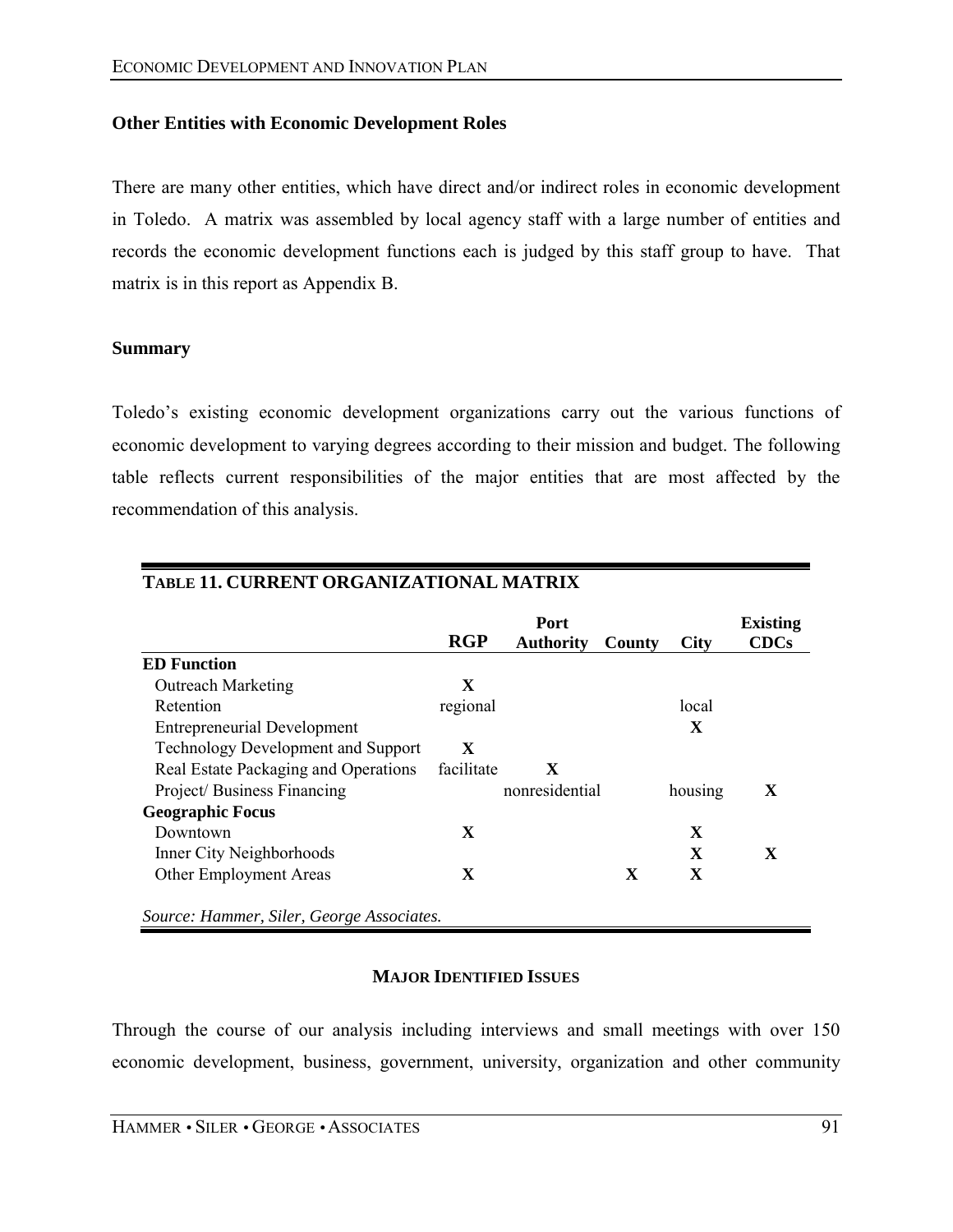leaders in Toledo and Lucas County, a number of important issues were noted and described which have importance to the optimum organization for economic development in the future. These are presented in this section.

**Marketing Benefit/ Financial Support Imbalance.** There is a strong perception that the Regional Growth Partnership outreach marketing efforts benefit outlying counties and parts of the county outside the city primarily, while the economic development levy money raised throughout the county, provides the bulk of the RGP financial support.

**Inner-City Levy Share a Particular Concern.** Because the levy funds go primarily to outreach marketing and transportation facilities, although a major share of them are raised from properties in the city, there is a natural and strong feeling among many residents and their elected leaders that there is a serious imbalance which needs to be corrected.

There is a disconnect between the source and results of the mill levy. Despite paying taxes to support the RGP, city clients believe they are not benefiting from it. Rather, the mill levy is helping in fringe areas that pay little or nothing for the services.

**Economic Development Decision Process.** Closely related to the above, there is a strong feeling among minority and ethnic business and community groups that they are "not at the tableî when economic development decisions are made; and as a result do not receive fair consideration.

**Overall Retention Efforts Need to Improve.** Although there have been some major retention victories, overall there is strong leadership concern. City groups and clients feel underserved and feel that retention efforts, particularly in the city, are not meeting their needs.

**Economic Development Site Gap.** There is a shortage of quality economic development land and site inventory and of the capacity to build this inventory and to meet needs of specific project opportunities when they emerge.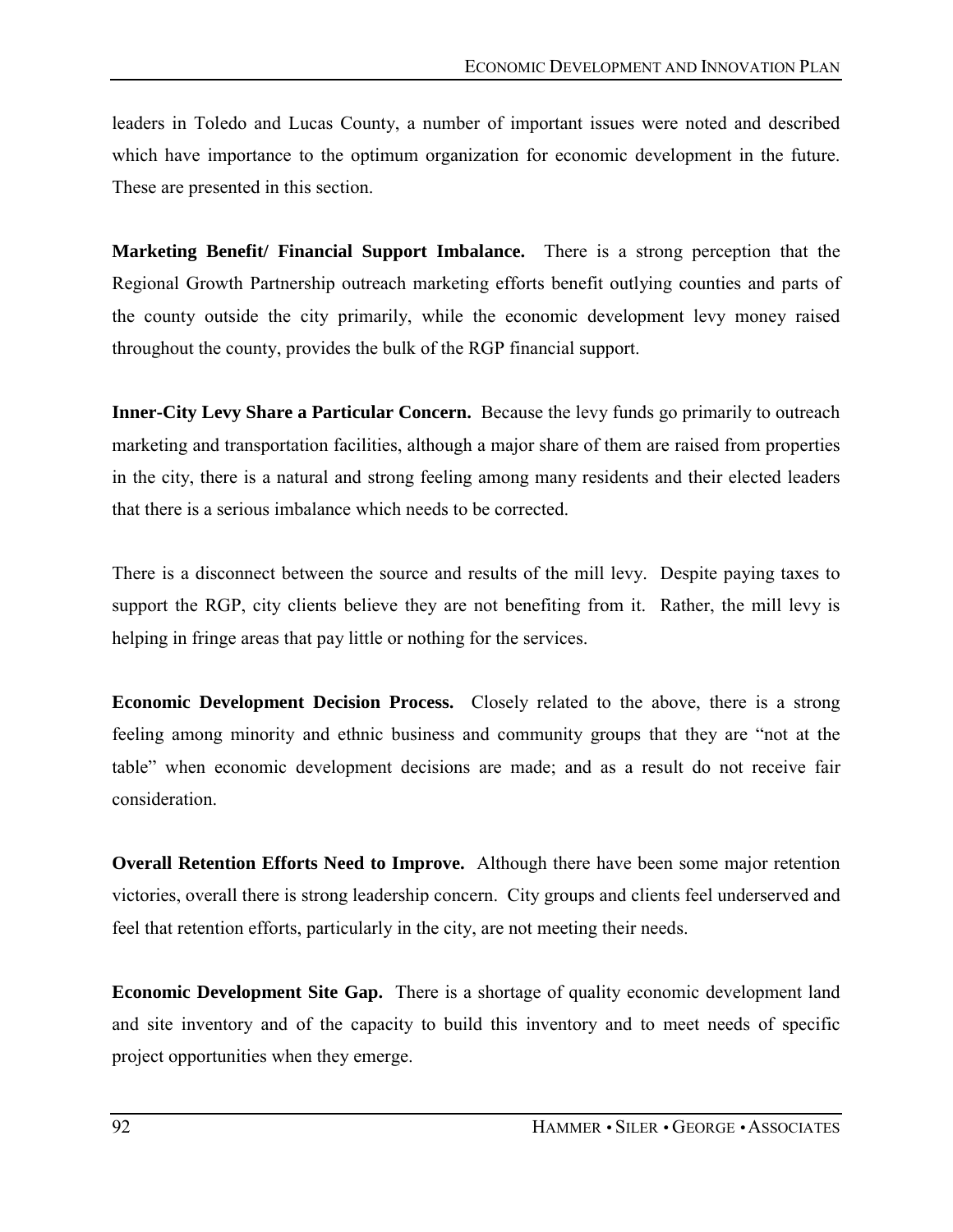**Lack of Capacity to Carry Out Important Public and Public/Private Economic Development Projects.** The area must find a way to offset its lack of real estate transactional experience and capability. Downtown has seen some impressive projects and needs to effectively address the riverfront and the downtown-adjacent neighborhoods to hold onto market share.

**Increased and Focused University Research.** Toledo area universities lag far behind many others in the total amount of externally funded research and in focusing the research program on the needs of major existing and potential economic sectors. Community support is very important in this effort.

**Weak Entrepreneurial and Small Business Development System.** The recent major state grant to the RGP is particularly exciting news because the present small business/ entrepreneurial development system is weak in facilities, available company financing, financing and management technical assistance, and support programs.

**Confusion, Gaps/Overlap on Economic Development Roles.** The matrix in Appendix B relating Toledo entities with direct and/or indirect economic development roles gives evidence to the views expressed by many in the interviews that responsibilities for the various economic development functions in Toledo are not as clear as they should be, leading to gaps, overlaps, and equally importantly, confusion on the part of business and governmental "customers" as to how to access what they need.

**Need to Project Highly Cost-Effective Character of Workforce.** Although labor leaders indicate that the Toledo area plants in a number of large corporate systems are ranked as most cost effective by top management, the image that many potential corporate relocatees have is of a "high cost union workforce."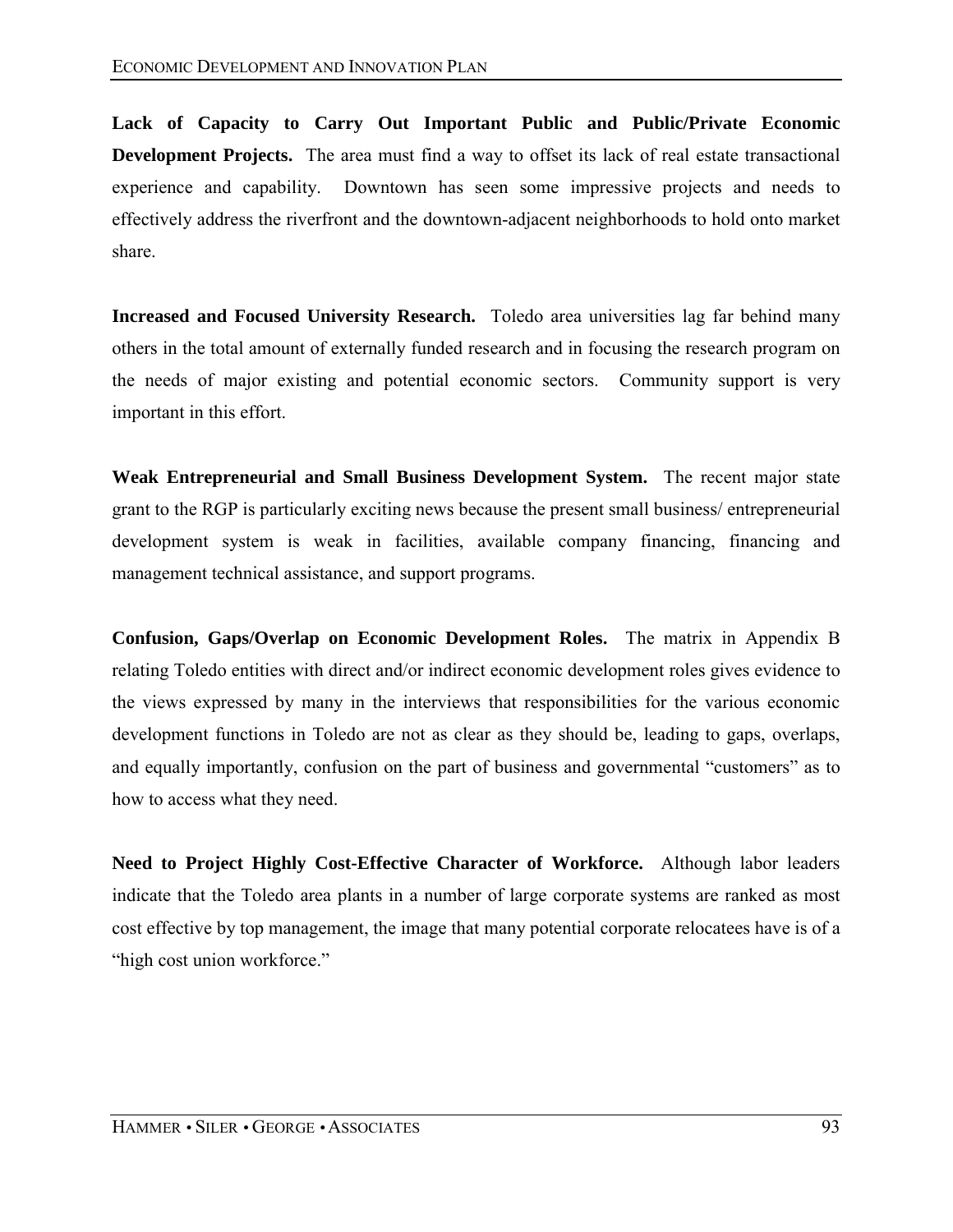**Need for More Experienced Economic Development Professionals.** Many users and community leaders feel that there is not a high enough skill level at a number of economic development entities.

**Need to Assess and Supplement CDC Effectiveness and Resources.** The skills of many need to be enhanced and many performing well need more financial resources

These are not necessarily unique to Toledo and have been addressed by many of the cities discussed in the Best Practices discussion that follows.

#### **BEST PRACTICES**

In the economic development field, as in many others, much can be learned about potential improvement strategies by examining those programs and techniques being used by comparable cities. We evaluated the approaches to the various economic development functions in ten communities that were felt to be instructive in one or more economic development functions.

**Best Practice City Selection.** Most of the ten cities were selected because they share demographic, economic or geographic characteristics with Toledo. Others were selected because they have particularly strong organizations for a specific economic development function, like business attraction or downtown development. The experience of IEDC in working with these cities and their economic development professionals and the comprehensive survey of economic development organizations that IEDC carries out periodically were important input to the selection process. The table below lists the ten best practice cities and shows several relevant characteristics of their metropolitan areas and how they compare with Toledo.

**Comparison.** Toledo exceeded all but one in manufacturing growth between 1990 and 2000 and was third in total employment growth over the period. Toledo was below average and ranked in the middle on the percentage of jobs that are in "high-tech" sectors (see footnote in Table 12), although none of these communities are considered among the nations leaders in that regard.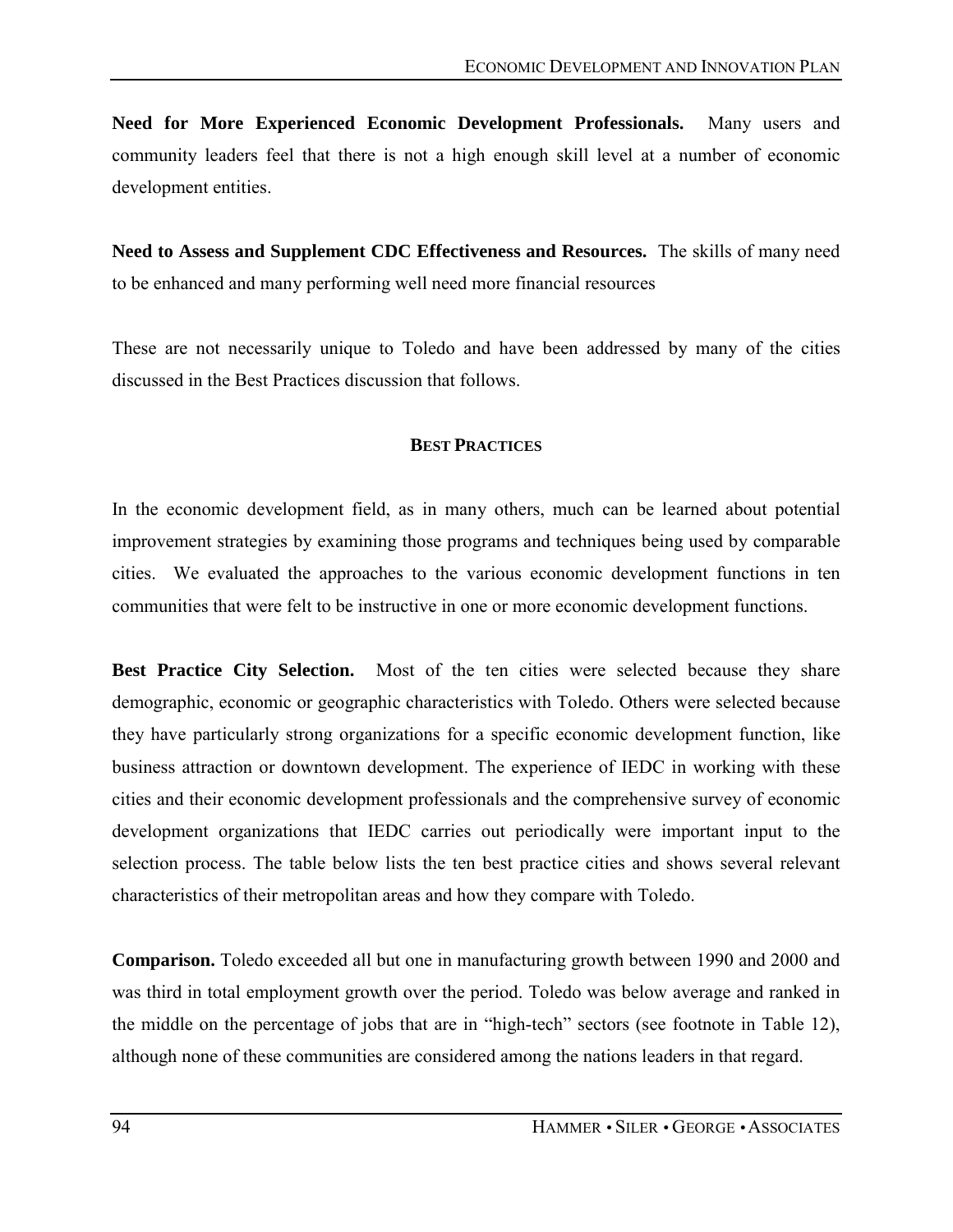|                                 |                  |                    | <b>Total</b> | <b>Percent</b> | <b>Mfgr</b> |                   |
|---------------------------------|------------------|--------------------|--------------|----------------|-------------|-------------------|
|                                 | <b>Total Emp</b> | <b>Mfgr</b>        | Growth       | <b>Mfgr</b>    | Growth      | <b>Percent</b>    |
| <b>Community</b>                | 2000             | Emp 2000 1990-2000 |              | 2000           | 1990-2000   | Tech <sup>1</sup> |
| Akron, OH                       | 399,218          | 64,974             | 18.0%        | 16.3%          | $-4.10%$    | 6.71%             |
| Buffalo-Niagara Falls, NY       | 647,536          | 88,092             | 2.5%         | 13.6%          | $-12.20%$   | 7.09%             |
| Charleston-North Charleston, SC | 325,225          | 23,445             | 12.3%        | $7.2\%$        | 4.88%       | 6.25%             |
| Dayton-Springfield, OH          | 576,871          | 98,126             | 7.1%         | 17.0%          | $-6.33\%$   | 9.90%             |
| Gary, IN                        | 315,848          | 47,672             | 9.8%         | 15.1%          | $-16.82%$   | 3.35%             |
| Kansas City, MO-KS              | 1,186,557        | 107,821            | 22.7%        | 9.1%           | $-3.69%$    | 9.82%             |
| Louisville, KY-IN               | 687,031          | 89,774             | 23.3%        | 13.1%          | 0.25%       | 6.95%             |
| Pittsburgh, PA                  | 1,360,660        | 141,137            | $10.2\%$     | 10.4%          | $-4.68%$    | 6.57%             |
| Syracuse, NY                    | 410,585          | 51,032             | 1.5%         | $12.4\%$       | $-10.13%$   | 8.10%             |
| Tacoma, WA                      | 334,562          | 24,845             | 20.8%        | 7.4%           | 4.68%       | $3.26\%$          |
| Toledo, OH                      | 389,249          | 61,355             | 14.7%        | 15.8%          | 3.21%       | $6.93\%$          |
| Average                         | 603,031          | 72,570             | 12.8%        | 12.0%          | $-4.81%$    | 7.36%             |

### **TABLE 12. COMPARATIVE DATA, TEN BEST PRACTICES COMMUNITIES**

Notes<sup>: 1</sup>Percent Tech in the table is the percent of the total employment that is in the sectors that are deemed to be "high tech" by most economic analysts. The specific figures are an aggregation of about 150 four- and eight-digit SIC codes that has been developed by Hammer, Siler, George Associates for its technology-based analyses. The subcategories of the tech sector (not shown here) are Biotechnology, Aerospace and Defense, Chemicals and Plastics, Advanced Manufacturing, Digital Infrastructure, and Digital Services.

*Source: Hammer, Siler, George Associates*.

**Five Cities Particularly Instructive.** It is important to note that no one city exhibits best practices throughout all of its economic development organizations and functions, rather each has component strengths that are instructive. Five cities with particularly strong organizations in one or more functional areas are discussed in more detail: Buffalo, Dayton, Louisville, Pittsburgh, and Tacoma.

**Regional Marketing.** Pittsburgh has an aggressive regional marketing organization, the Pittsburgh Regional Alliance, and a very proactive deal making organization, the Urban Redevelopment Authority.

**Project and Real Estate Development.** Buffalo also has a state-sponsored real estate development organization, the Empire State Development Corporation.

**Management Structure.** Tacoma has a strong city economic development department and a successful public relations campaign.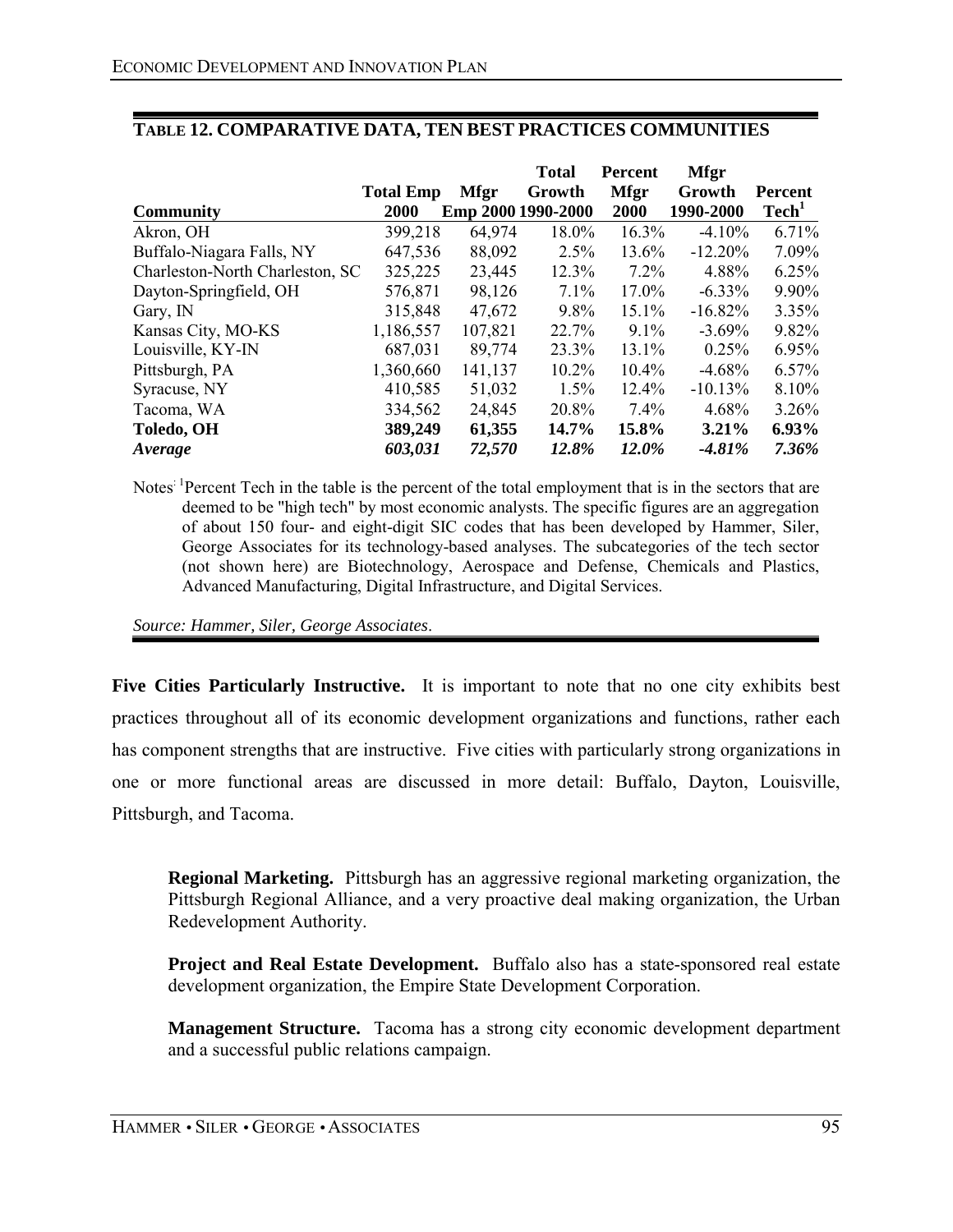**Business Retention.** Buffalo also has a strong business retention program. Both Pittsburgh and Buffalo have well-regarded technology initiatives.

**Agency Serving Countywide.** Louisville demonstrates how a consolidated city and county can conduct economic development with a single agency serving both.

**Port Authority**. It also has a port authority with economic development successes, which is now expanding its economic development portfolio.

**Non Profit Comprehensive Economic Development Corporation.** Dayton has a very successful nonprofit economic development corporation, which leads in a broad range of economic development functions, working closely with local government.

Appendix C provides a summary of local and regional economic development organizations in each city and identifies the role(s) that each fulfills. Specifically, the case studies identify which organizations in each city and metropolitan area handle each of the following economic development functions:

- Business attraction,
- Business retention and expansion,
- Technology-led economic development.
- Downtown development,
- Inner-city neighborhood development,
- Industrial and commercial development,
- Real estate packaging and development,
- Port Authority role in economic development, and
- Local Universities' role in economic development.

For each economic development organization, there is a capsule description that summarizes its role and operation. For the five cities selected as most instructive, there is additional discussion of local universities' economic development activities, tech-focused organizations, and port authority activity.

The following discussion details the major economic development roles and how the best practice cities approach them.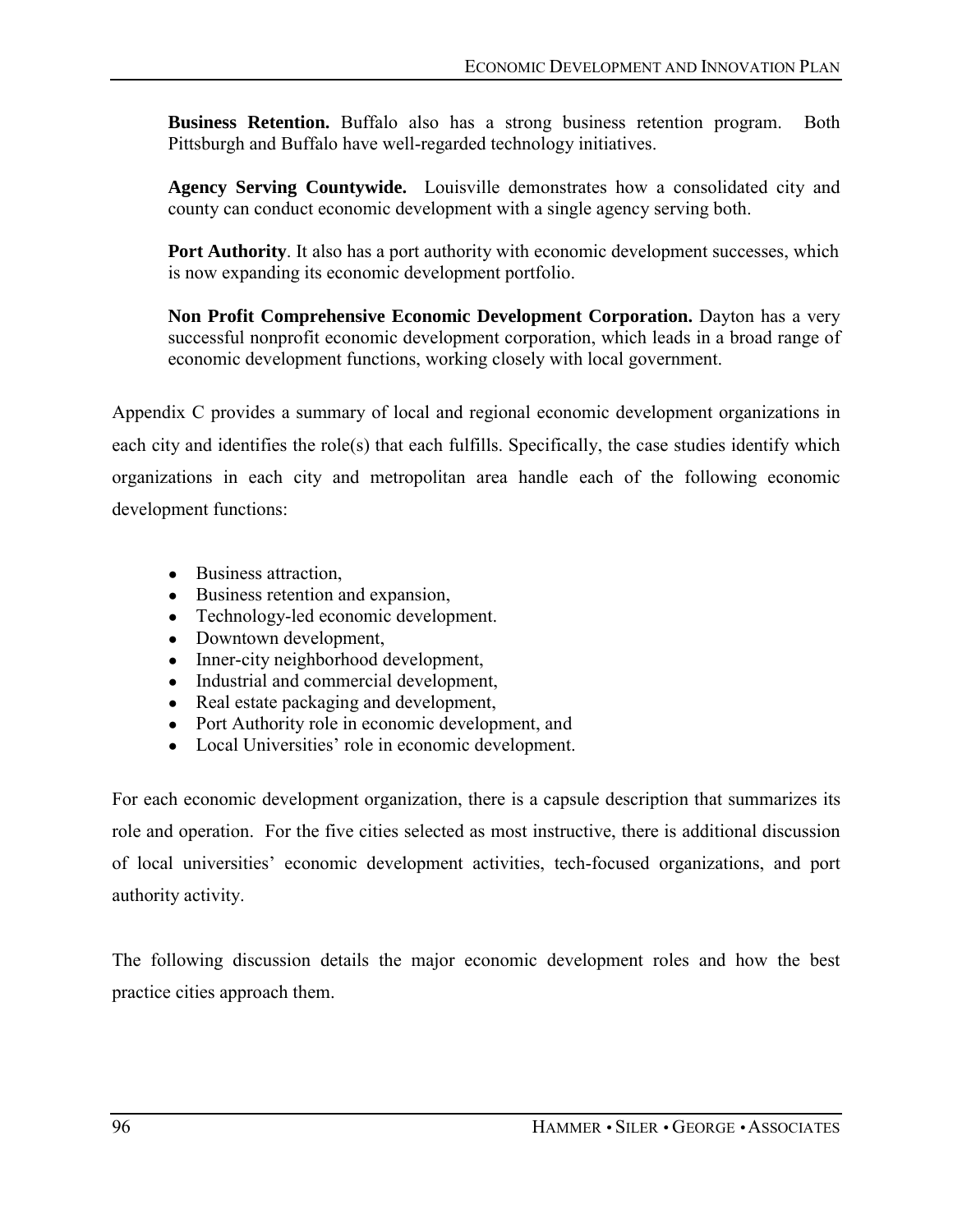## **Business Attraction/Outreach Marketing**

Business attraction includes marketing the region, working with new business prospects, and identifying incentives. Often, economic development organizations (EDOs) that conduct business attraction will pass the prospect to a local EDO to close the deal and provide incentives. The pass off from the regional to the more local organization is typically done when the business selects a site in the specific jurisdiction where they intend to locate. Regional or multi-county entities commonly carry out business attraction responsibilities.

There are also cases in which business attraction activity splits geographically between city and region, as in Tacoma.

Regional entities lead business attraction efforts in Buffalo, Dayton, Louisville, and Pittsburgh. Many times the lead marketing organization takes on additional responsibilities. The Pittsburgh Regional Alliance and Greater Louisville Inc., for example, handle business retention and expansion.

In most cities, there is a regional entity and accompanying board that regard outreach marketing as its primary purpose. Financing for the entity typically comes from both private businesses and government. Among the survey cities, Pittsburgh demonstrates such an arrangement. Pittsburgh's PRA performs outreach marketing activities as its first priority, followed by some business retention and expansion duties for the region's largest corporations. PRA receives funding from a variety of sources: 15 percent from the state, 20 percent from foundations, and 65 percent from the private sector.

#### **Business Retention and Expansion**

Business retention and expansion is often given less attention in economic development, but it encompasses the most important functions for job creation. The functions include: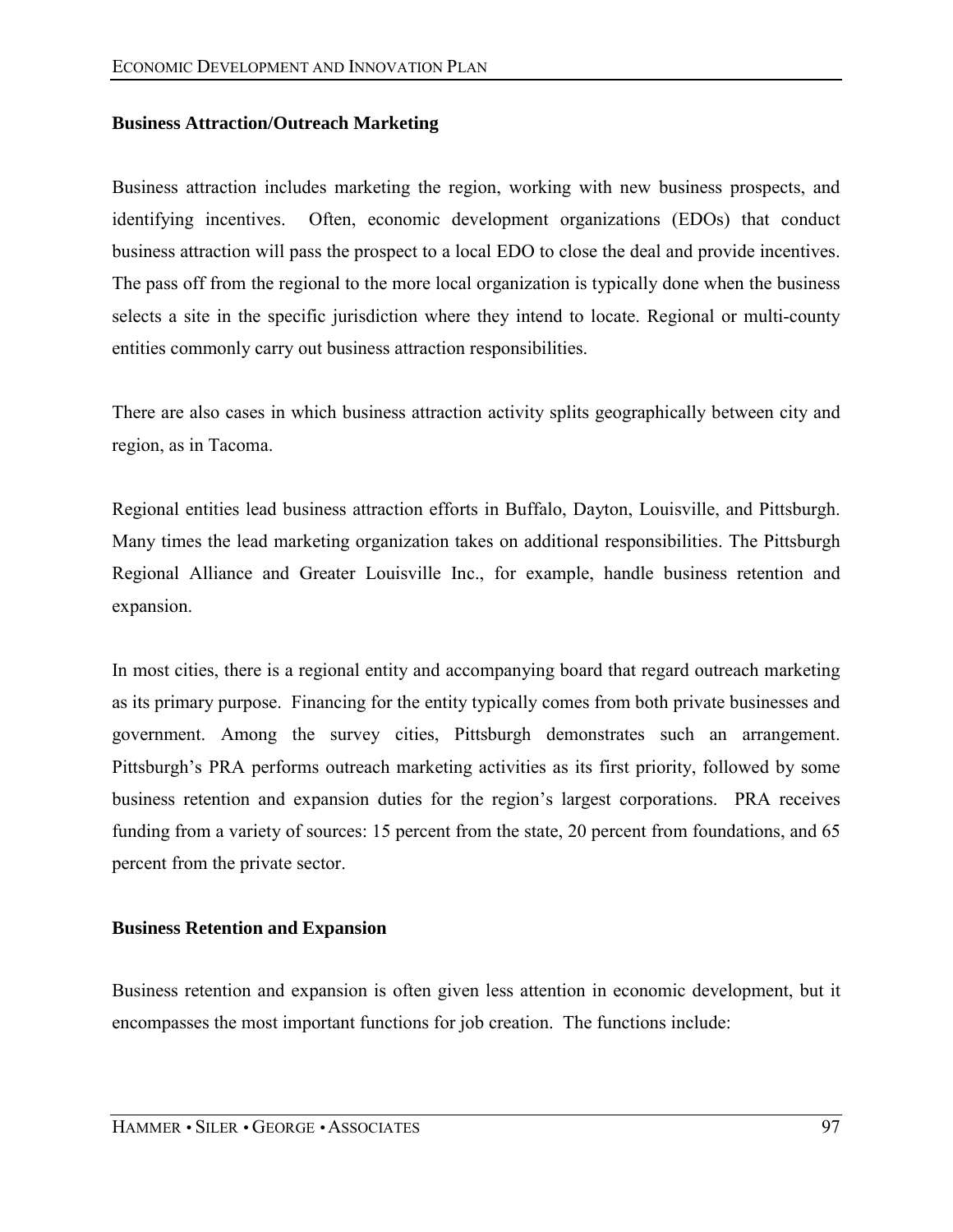- Business surveys and interviews
- Assistance with land, buildings, and infrastructure needs
- Financial assistance, including linking companies with available sources of capital
- Development of a competent workforce through training and retraining
- Technical assistance and assessments
- Assistance with technology resources
- Export assistance
- Assistance with ways to reduce energy costs and comply with environmental laws and regulations
- Assistance with permitting and licensing
- Various forms of tax and non-tax incentives

Of these functions, the business surveys and interviews are most essential to the process. The surveys are typically conducted by a combination of regional and local economic development organizations.

Often, regional involvement is through a partnership with a local jurisdiction. In Louisville, Buffalo, Pittsburgh, and Tacoma, the local jurisdiction takes primary business retention and expansion responsibility but the regional marketing entity surveys the largest companies.

Alternatively, business retention and expansion is even more of a local function. In Dayton, the function is shared between several city and county-focused organizations. This approach puts local representatives, the most knowledgeable of local issues, in contact with businesses.

## **Technology-Led Economic Development**

There was inconsistency among best practice cities in this instance. Many times regional organizations or chambers of commerce assume the lead role, but there are also cases in which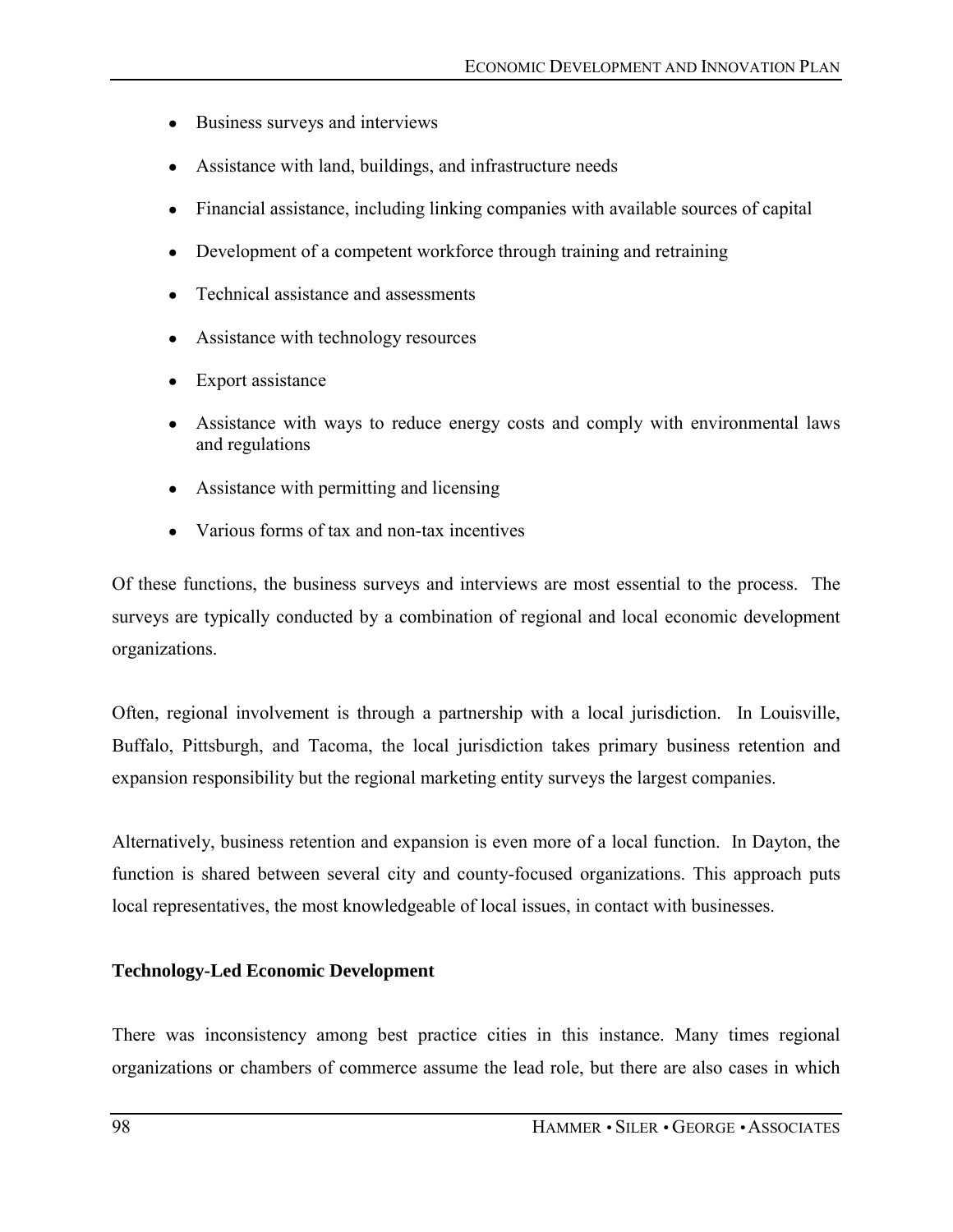city departments take the lead, as in Tacoma. Louisville's regional entity, Greater Louisville Inc. (GLI), is the primary provider, although another entity, LMCDC, has the real lead in biomedical development. GLI has a leadership role in regional technology strategy and work force. Various industry organizations support their role.

Dayton's technology efforts are divided among several groups, although the groups work closely together. The Dayton IT alliance is a membership organization that works to improve local IT business competitiveness. They recently undertook an effort to improve telecommunications infrastructure. The Regional Technology Council works through the Dayton Development Coalition on projects such as the state sponsored Wright Center of Innovation on Dayton's data mining and management cluster. The state Edison Center, EMPEC, focuses on technology commercialization from the Wright Patterson Air Force Base. Citywide Development Corp. is involved in all of the initiatives.

In Pittsburgh, the Pittsburgh Technology Council is the primary organization. PTC provides services, like educational programs and business development assistance, for 1,500 member companies.

Akron has two organizations that boost its technology sector. The Edison Polymer Innovation Corporation provides consultation and technical services for polymer related companies. The Akron Industrial Incubator, a partnership between city, state, university, and nonprofit entities, offers rental space and lab facilities for small technology-related businesses.

University and medical-based organizations lead Buffalo's technology efforts. These include the SUNY-Buffalo Technology Incubator and the Buffalo Niagara Medical Campus, which houses the Center for Bioinformatics.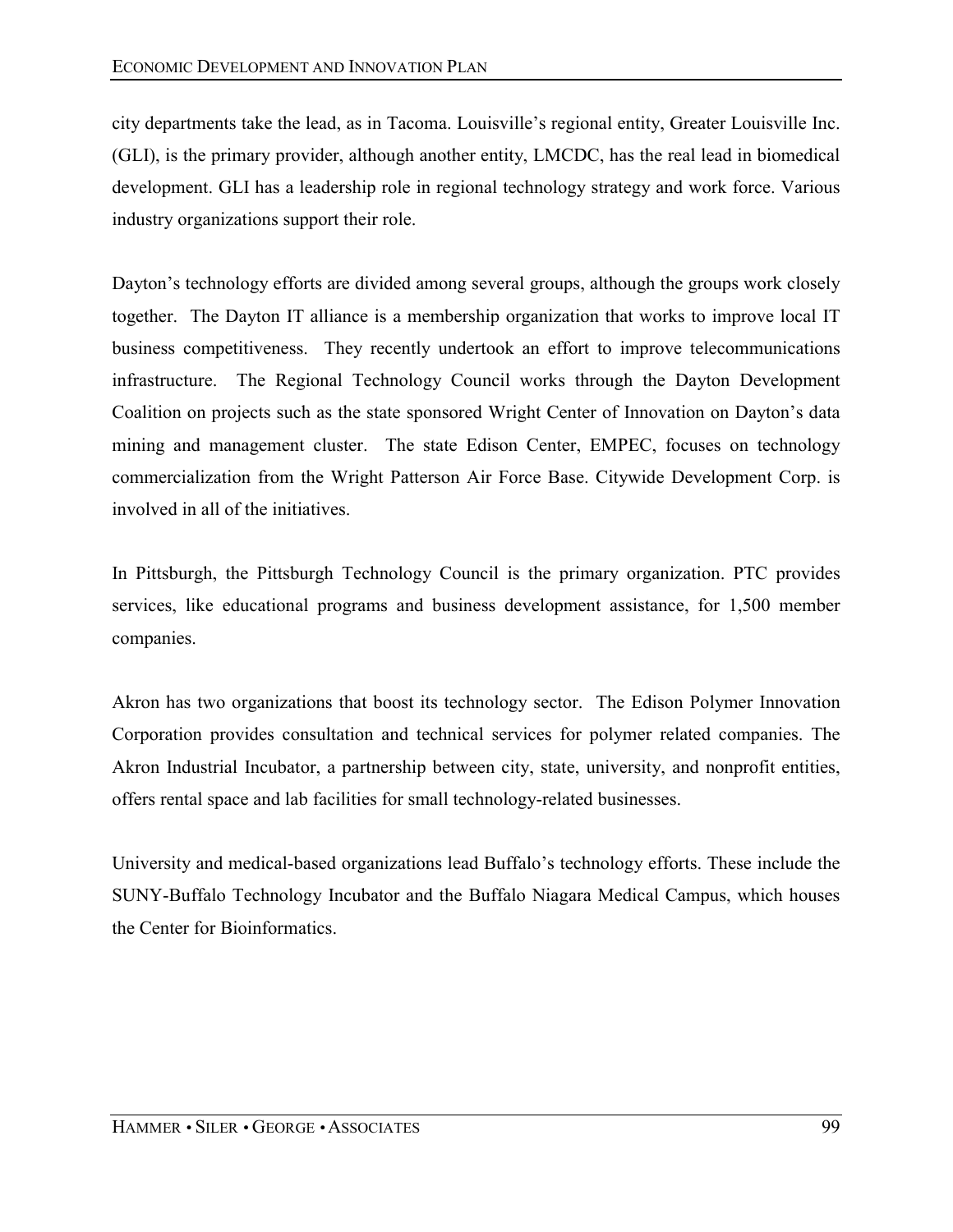## **Downtown Development**

Downtown development is commonly the responsibility of a nonprofit city economic development organization, downtown development authority or city government. Downtown promotion, cleaning and security is typically handled by a downtown Business Improvement District (BID).

Louisville, Buffalo, Dayton and Pittsburgh each have a downtown agency with BID management responsibilities. In most cases there is also a downtown leadership group of senior business executives. For downtown project packaging and development, a city agency or development corporation is responsible.

Pittsburgh, Buffalo, Kansas City and Dayton stand out among the best practice cities. In these cities, a larger, more comprehensive economic development organization handles downtown project packaging and development. The Dayton Citywide Development Corporation takes on many of the responsibilities of a city economic development department. Downtown is a focus and there is an emphasis on downtown housing. Citywide packages real estate projects for the city, arranges financing and coordinates studies.

The Economic Development Corporation of Kansas City is another good example. Though EDC assumes many roles, including marketing and business retention, land development is one of its foci, particularly areas with private development prospects in the downtown and surrounding industrial areas. EDC helps with acquiring property, tax increment financing, and infrastructure.

## **Inner-City Neighborhoods**

City planning and economic development departments or nonprofit EDOs often work with innercity neighborhoods. These entities may administer façade improvement programs, facilitate infrastructure upgrades, or set the stage for a neighborhood retail anchor, like a grocery store.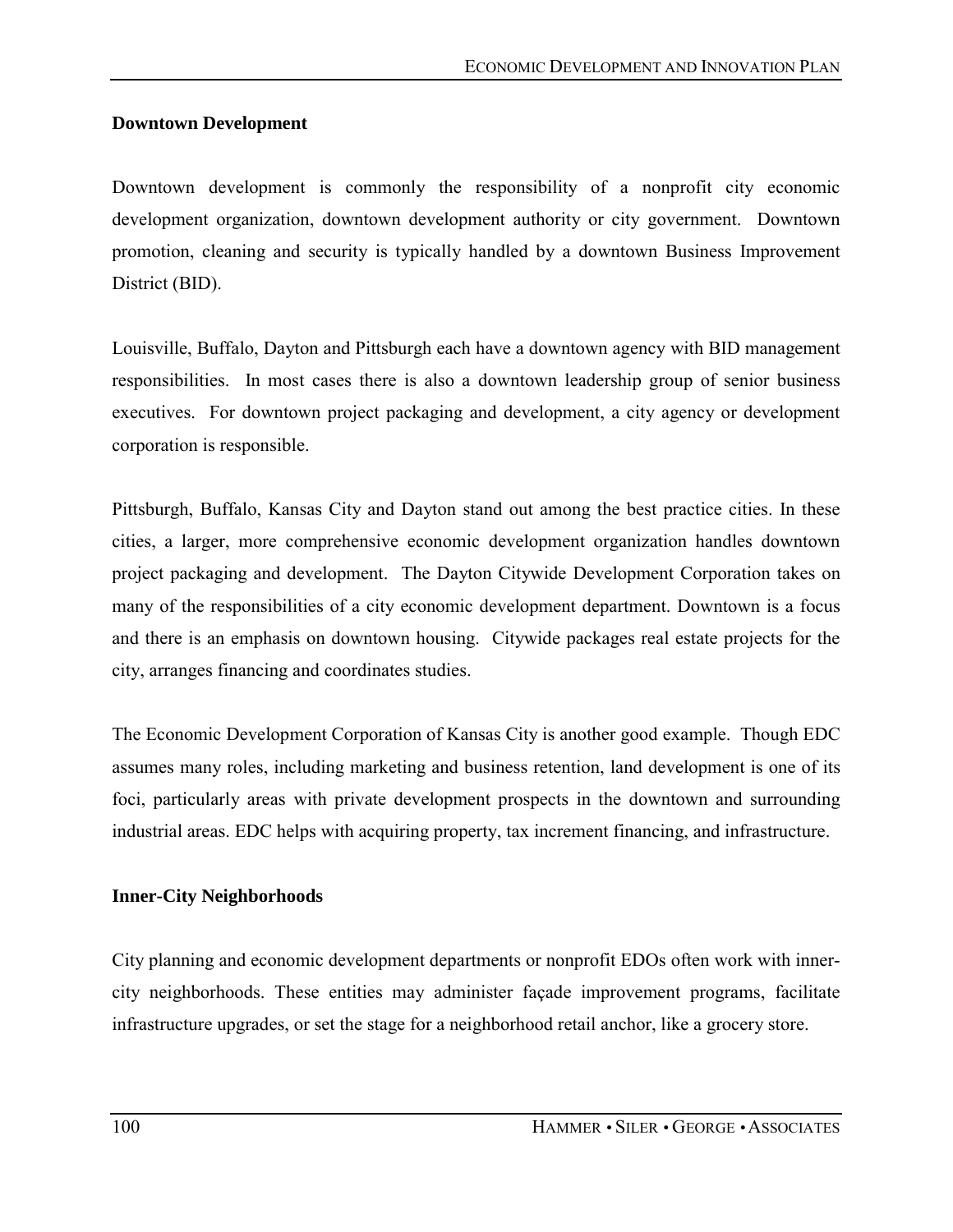Buffalo and Tacoma rely on city economic development departments.

Louisville, Dayton, and Pittsburgh utilize development authorities or nonprofit corporations (Louisville's Metro Development Authority is managed by city government). Below are some examples of the projects that organizations in these cities undertake:

- Louisville's MDA Neighborhood Retail Teams develop underutilized inner-city assets to facilitate retail business.
- Pittsburgh's URA uses revolving loan funds to provide below-market interest gap financing for: (1) the acquisition of land, (2) building construction and rehabilitation, (3) equipment, (4) leasehold improvements, and (5) working capital.
- Dayton Citywide has neighborhood development and housing programs that encourage diverse housing opportunities, stimulate neighborhood revitalization and promote homeownership.

## **Industrial/Commercial Development**

The city, a quasi-governmental development authority, or a nonprofit economic development organization commonly facilitates industrial and commercial development, as in cases like the Pittsburgh Economic and Industrial Development Corporation (PEIDC) and the Economic Development Corporation of Kansas City (EDCKC). Buffalo is similar, performing its industrial development through a county industrial development authority.

The Kansas City arrangement is instructive. The Land Clearance for Redevelopment Authority (LCRA), an affiliate of EDCKC, revitalizes commercial areas through land acquisition, demolition, and site improvements. LCRA, with the City Council, has the authority to grant property tax abatements for 10 years, issue bonds, and assist with land acquisition. It also provides programs for businesses and housing development located within designated Urban Renewal Areas. LCRA has eminent domain authority and works with another KCEDC affiliate, the Kansas City Charitable Industrial Development Fund (KCCID), which uses the power to redevelop central city industrial properties.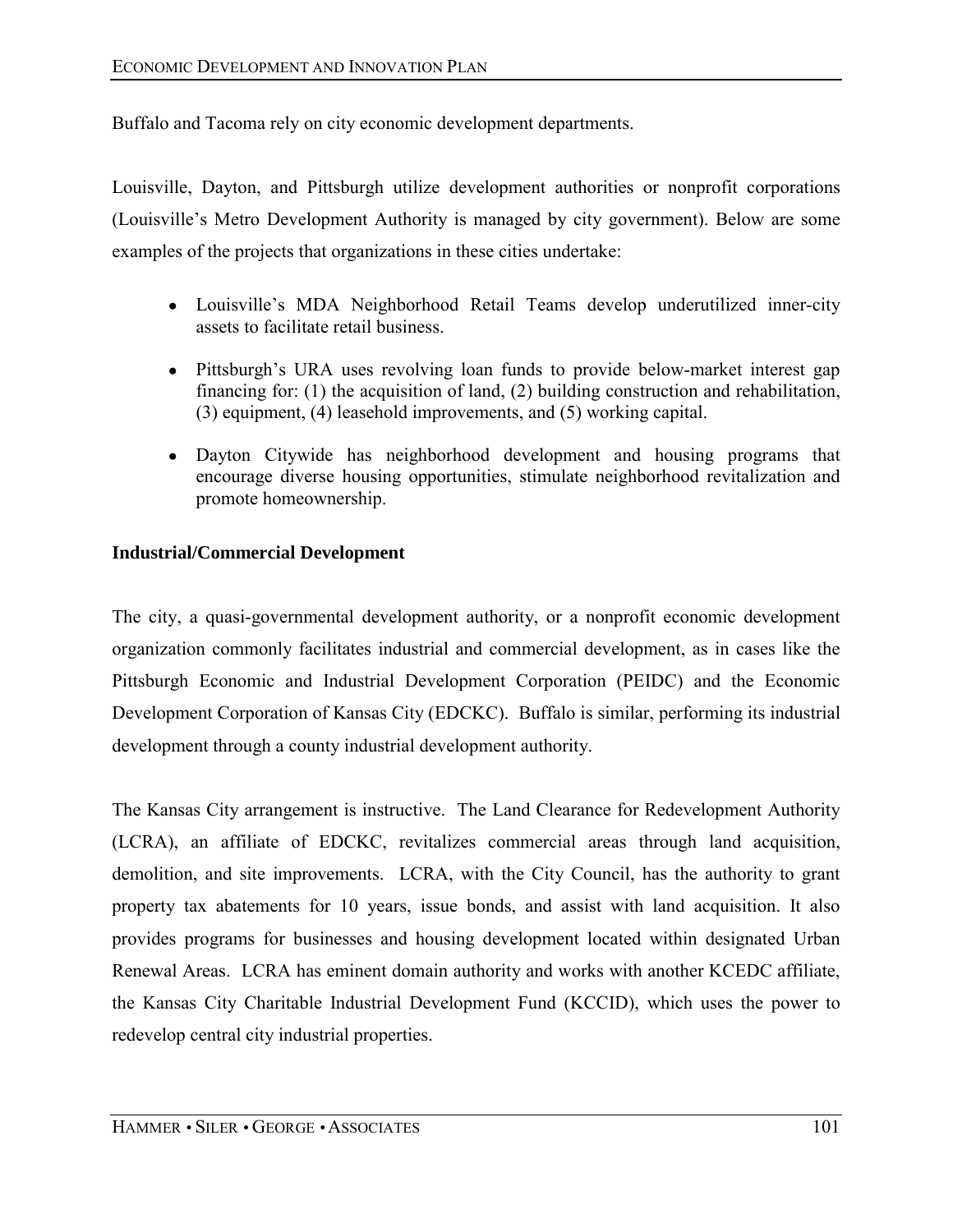An alternative is to assign industrial and commercial development responsibility to a port authority, as in Louisville and Tacoma. The Louisville Riverport Authority undertook extensive development along the riverfront and is becoming the lead industrial development agency for the area, with powers to acquire, assemble and resell land.

## **Real Estate Packaging and Development**

Real estate packaging and development is commonly the responsibility of a public authority or nonprofit development corporation. Activities include assembling land, facilitating infrastructure improvements, financing, technical assistance, and conveying the property to the private sector to develop. Real estate packaging and development may focus on residential, neighborhood commercial districts, older industrial areas or downtown.

In Buffalo, the Empire State Development Corporation (ESDC) is working to redevelop downtown along the river through the Inner Harbor Development Project. Often real estate packaging and development represent a major component of an economic development organization with broader functions.

Dayton's Citywide Development Corporation provides business finance and retention in addition to real estate development. Organizations may work with industrial development entities, as in Louisville where the MDA, in addition to its own industrial development division, provides strategic direction to the port authority.

Pittsburgh has a comprehensive real estate packaging and development organization, the Urban Redevelopment Authority (URA). The URA redevelops residential, industrial, and commercial property throughout the city. It provides financing, assembles land, and facilitates some of the cityís largest development projects, like South Side Works, a former industrial site that now supports residential, office, research and entertainment uses.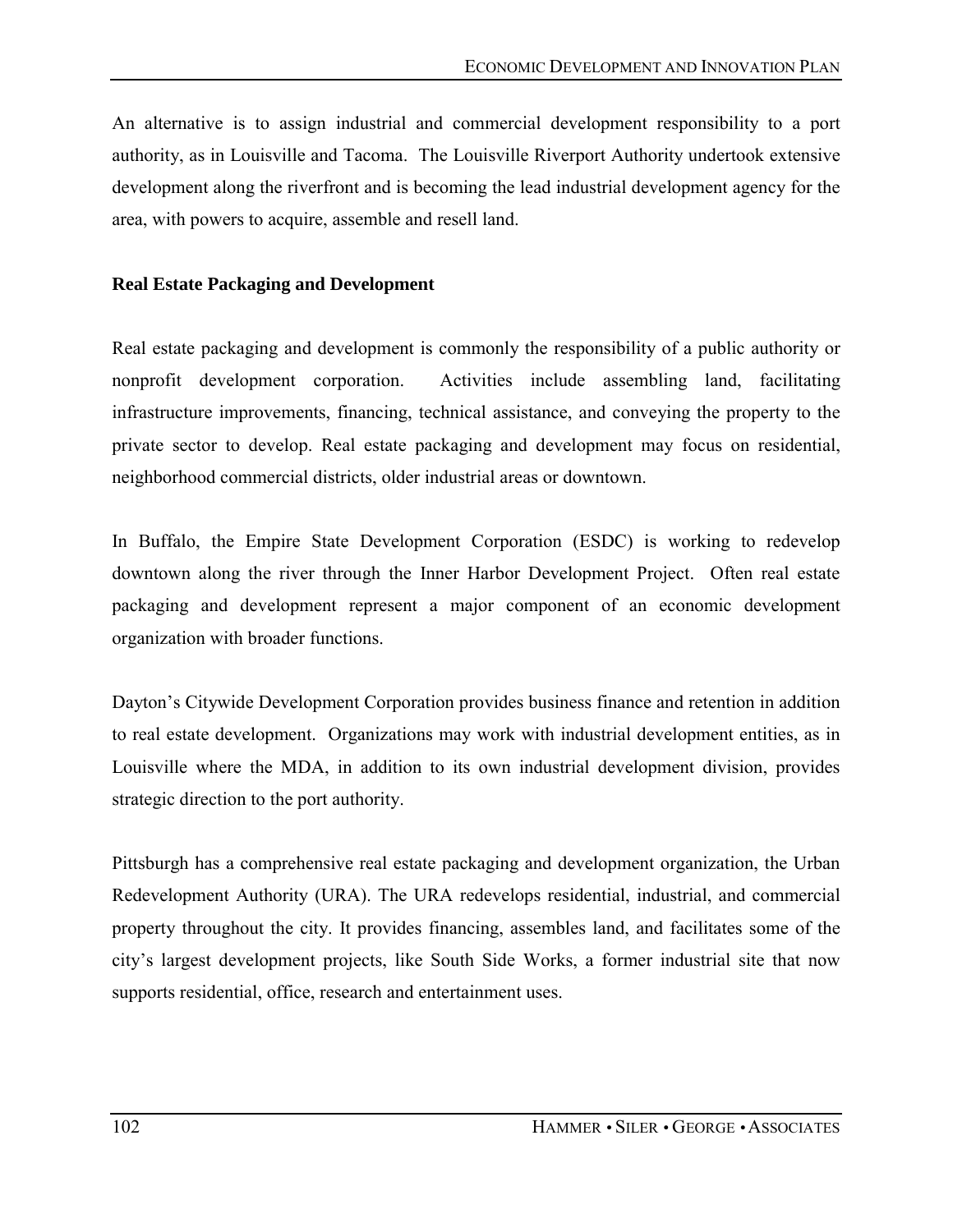## **Port Authorities**

Port authorities assume several roles, from traditional port activities to real estate development and financing. Some authorities only develop real estate around the port. Others develop industrial property outside the port area as well. Port authorities sometimes administer finance programs like the SBA 504 and often issue industrial revenue bonds. Activities vary among the best practice cities. Several execute real estate development around and beyond the ports.

In Louisville, Jefferson Riverport International facilitates commodity transfers, houses industrial companies, and increasingly develops industrial land citywide. The Port works with the citycounty Metro Development Authority on brownfields projects.

The Port of Tacoma is an active industrial developer in four districts citywide, providing sites and facilities for manufacturing, warehousing, and distribution.

In Buffalo, the Niagara Frontier Transportation Authority (NFTA) manages more than 2,000 acres of real estate property including the NFTA Boat Harbor, the Outer Harbor, rail rights of way, plus airport and waterfront property. The NFTA is a partner in the redevelopment of Buffalo's Inner Harbor in downtown Buffalo.

## **University-based Economic Development**

Universities commonly contribute to local and regional economic development. Some programs have ties to city, county, or regional economic development organizations, while others receive state or federal support. There are instances in which university entities target a specific area, like life sciences, technology, or a local industry.

Louisville has several such university-based organizations. The Louisville Medical Center Development Corporation, a nonprofit created in part by the university's hospital and medical school, promotes biomedical research and attracts life sciences companies to Louisville.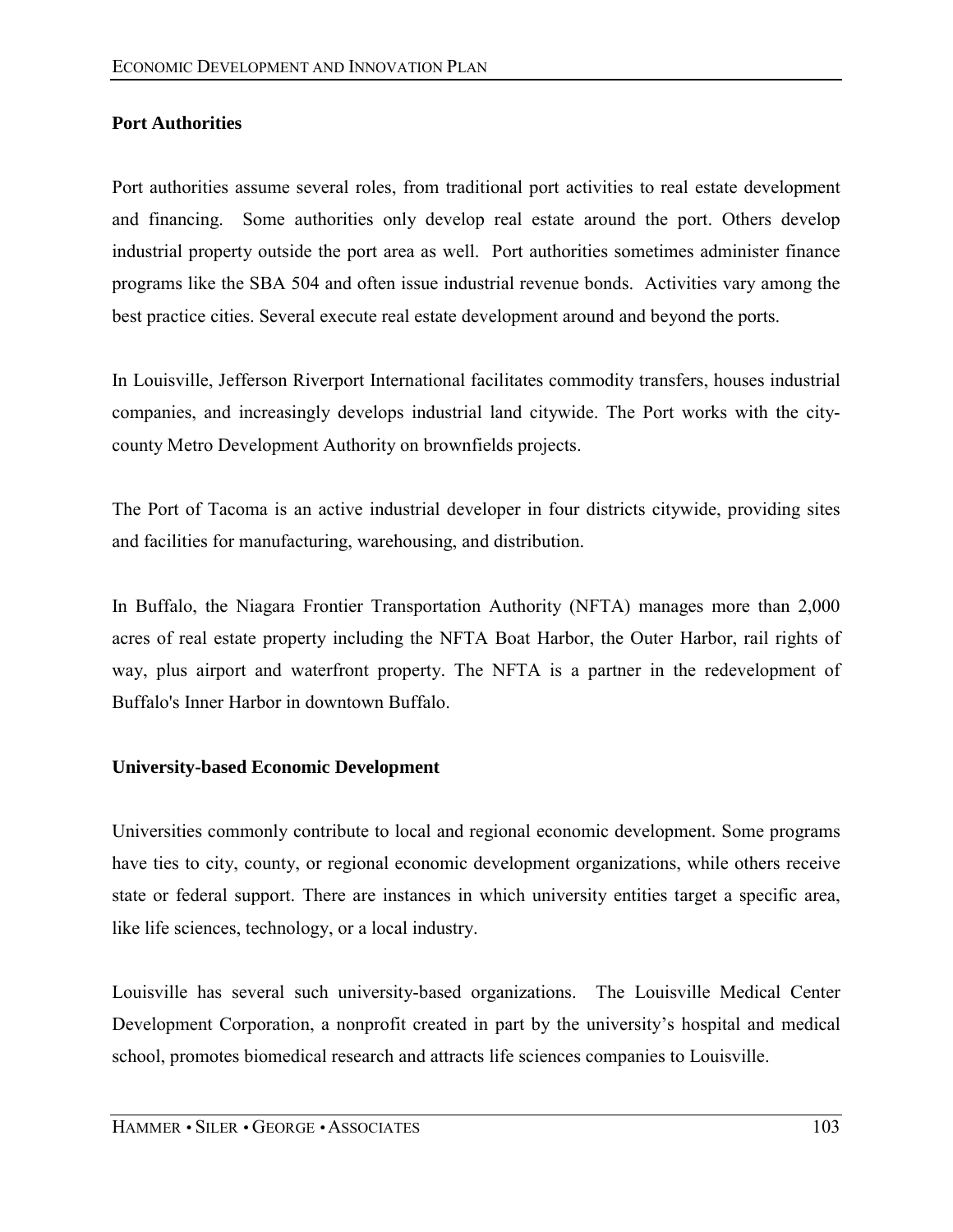The University of Louisville's Logistics and Distribution Institute develops instructional and research programs in logistics and distribution and is tied to United Parcel Service, Louisville's largest employer.

In Buffalo, the University at Buffalo Center of Excellence in Bioinformatics provides research, development, education, and financial resources for industries based on bioinformatics, including information technology, biotech, and pharmaceuticals.

Many universities have programs to commercialize research, start companies, or transfer technology. Annually, the University of Pittsburgh conducts over \$513 million in sponsored research, generating approximately 110 invention disclosures each year. The university's Office of Technology Management evaluates the inventions for technical merit and market and patent potential. The Office of Science, Technology Transfer, and Economic Outreach at SUNY-Buffalo performs a similar function, as does the University of Louisville Office of Technology Development. Incubator facilities and research parks are another way that universities help economic development.

The Miami Valley Research Park near Dayton brings research and resources together from four area institutions: Central State University, Sinclair Community College, The University of Dayton, and Wright State University. It focuses on attracting technology companies and employs 3800 people.

Incubator facilities sometimes operate within research parks, as in the University at Buffalo's Technology Incubator and the Baird Research Park. The University of Louisville's iTRC incubator has been operating since 1994, providing support for high growth potential technology-focused new ventures.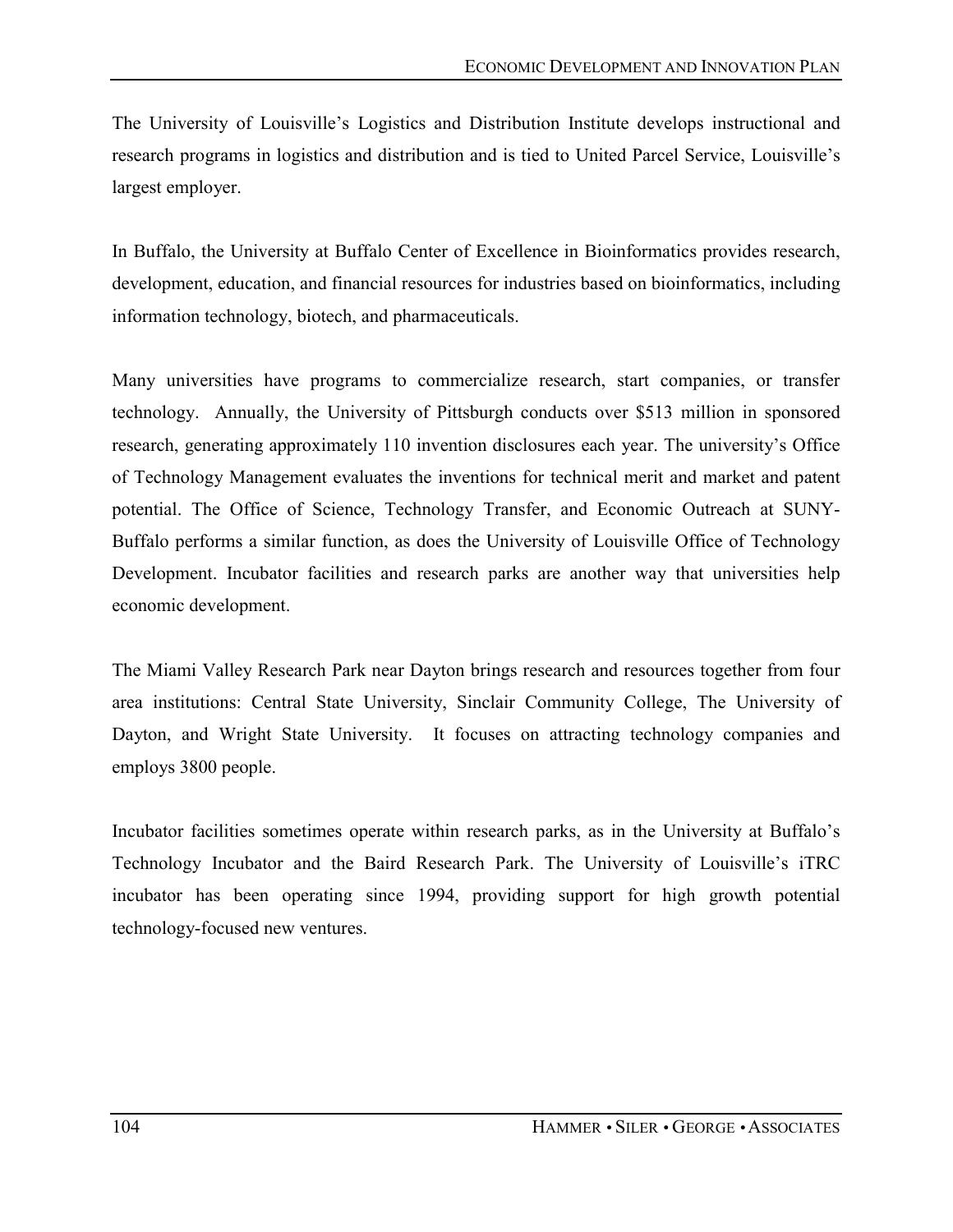#### **OPTIMUM ROLE IN EACH AREA OF ECONOMIC DEVELOPMENT ACTIVITY**

Based on the assessment of the functional responsibilities of existing Toledo economic development agencies, the performance issues and gaps which emerged from our Toledo interviews and related analysis, and the best practice metro program analysis described above, recommendations are presented on where the primary responsibility for each of the important economic development functions should be located in the optimum future economic development strategy for Toledo. Most functions are recommended to remain with their present lead agency. But some important changes are recommended.

#### **Outreach Marketing**

The Regional Growth Partnership is responsible for outreach marketing activities in the city and region. Lucas County Economic Development and the City Department of Economic Development follow up on leads that the RGP generates. This arrangement is similar to those in other urban areas. The project team recommends maintaining this arrangement.

#### **Retention**

The Regional Growth Partnership is responsible for regional business retention relating to the larger employers and this responsibility is recommended to remain with the RGP.

Other aspects of retention, particularly in the city are not judged to be successful. A new economic development entity is proposed as an important part of the new Toledo economic development strategy. We propose to give that entity responsibility for outreach communication with existing businesses in the county, which includes diagnosing their needs and working with government to meet their needs. This would be a shift in primary responsibility and budget, from the City Department of Economic & Community Development, although that department, the Mayor and council members and others in the city will continue to receive and refer requests for assistance. The continuing city government role will be particularly important in dealing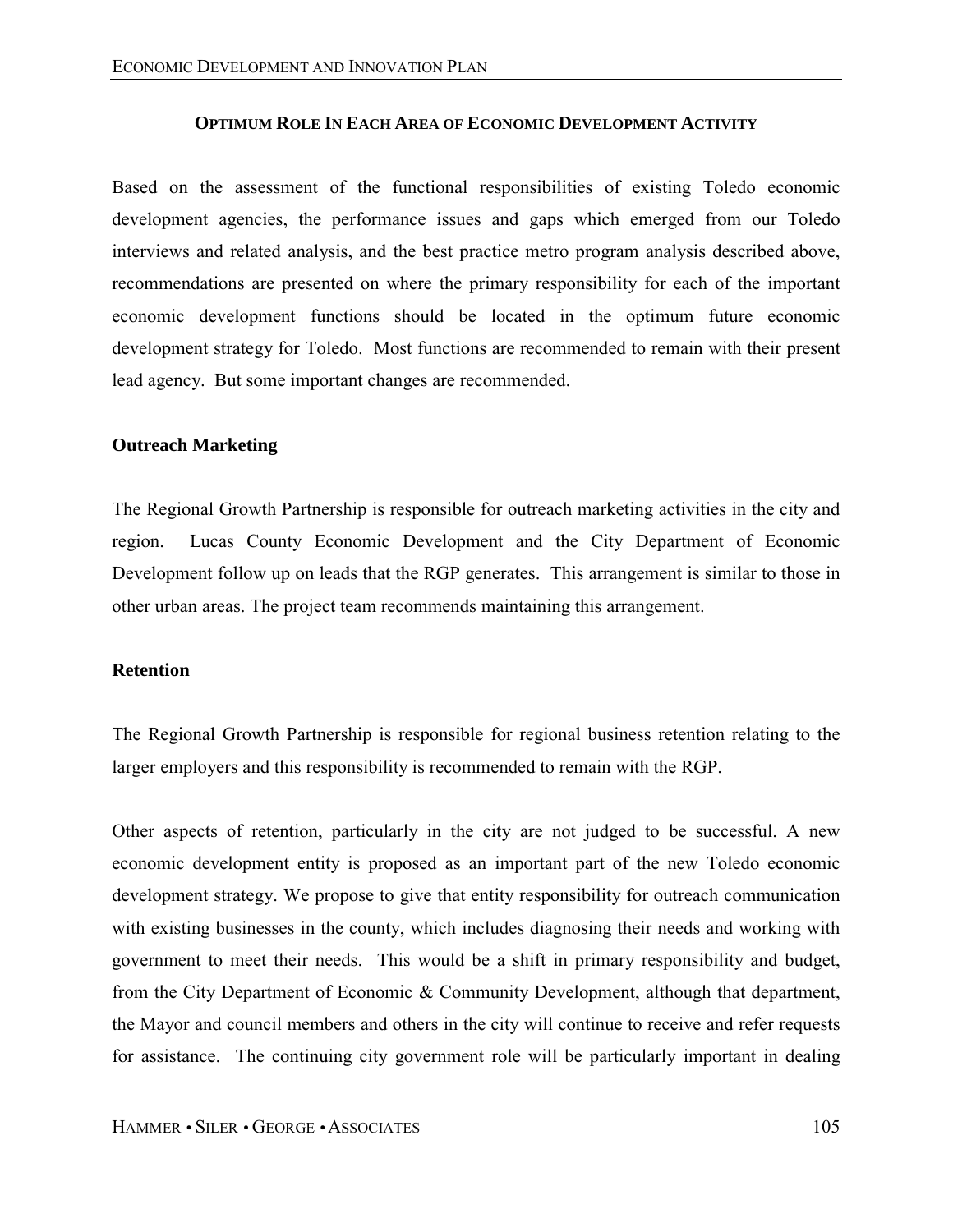with security, building and zoning issues, and the quality of infrastructure, which local jurisdictions deal with.

## **Technology Development and Support**

The Regional Technology Alliance, recently merged into the Regional Growth Partnership, is the lead organization for technology development and support. The project team recommends that the RTA/RGP continue its role.

The recently announced major state funding in the entrepreneurial area will help strengthen this role.

## **Entrepreneurial/Small Business Development**

The consultant team recommends that a small business development function be placed under the proposed new countywide economic development entity recommended and described later in this section.

This new entity will work closely with the RGP and their new incubation and commercialization program, particularly when dealing with technology companies, and with the Chamber's SBDC and related programs.

## **Real Estate Packaging and Development**

There is a very important need in Toledo for a strong new agency, with senior staff highly skilled and experienced in making economic development projects happen.

The Regional Growth Partnership facilitates real estate packaging and development. The Port Authority is involved as well. Its brownfields program helps assemble contaminated industrial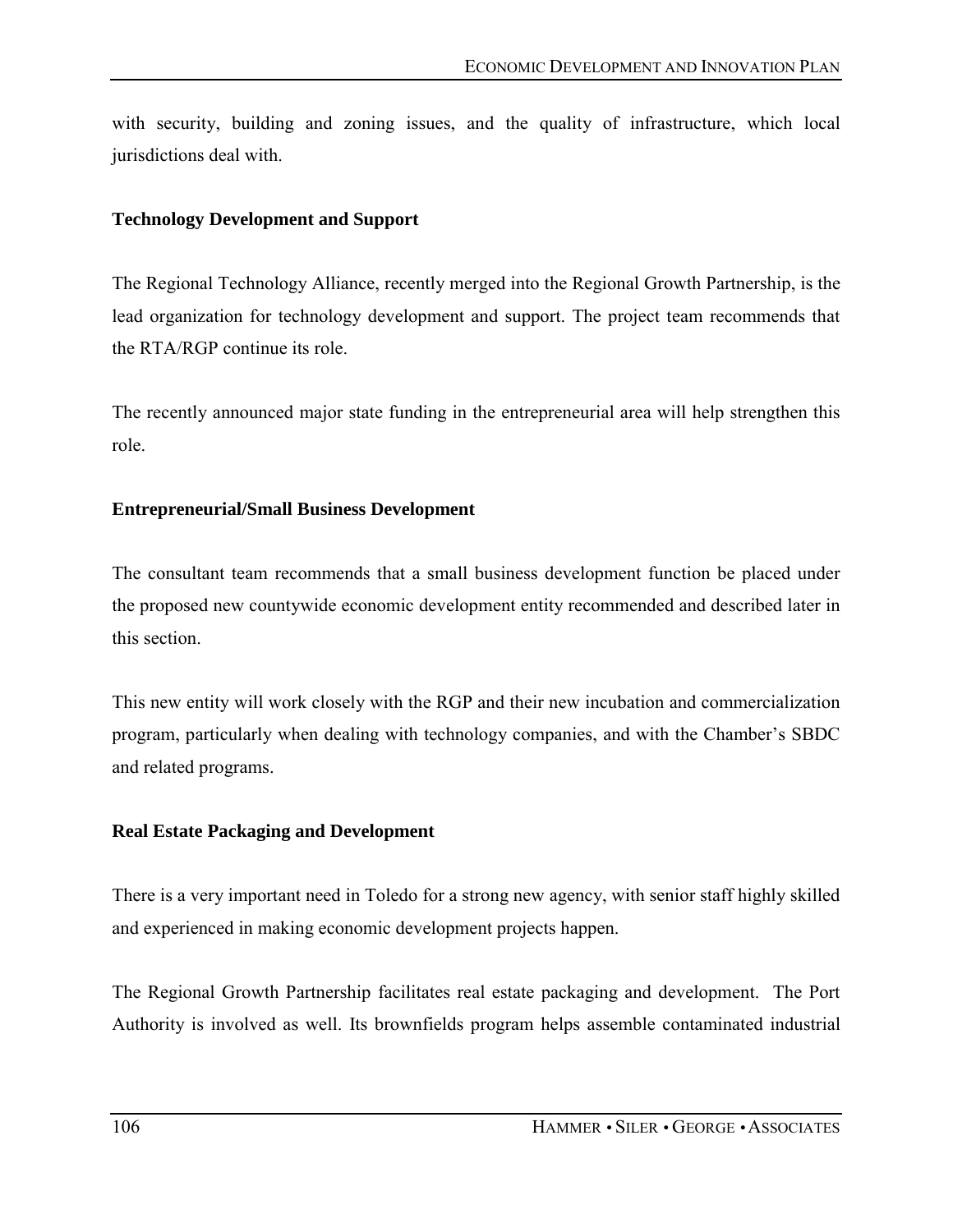property for redevelopment. Partners include the City of Toledo, brownfields property owners, and potential investors.

The Port Authority and the RGP, however, do not satisfy the need for real estate packaging and development throughout the city and the county. The Port Authority concentrates on industrial property and the RGP role does not go beyond facilitation.

This gap in project implementation must be filled if Toledo is to realize its economic development potential. The entity would focus on nonresidential real estate packaging and operations, with attention to the inner city, older suburban areas, and downtown. Our analysis shows that in Toledo, land acquisition and site preparation will be a particularly important part of this very important real estate function.

## **Project and Business Financing**

Several groups have project and business financing responsibility. The Port Authority provides nonresidential project financing. The City Department of Economic & Community Development is responsible for financing related to housing. CDCs have financing functions in neighborhood commercial districts. Together, these organizations do not adequately address project and business financing in Toledo. This is a gap in Toledo's economic development activity that could be addressed by the new real estate development entity.

#### **Downtown**

There have been impressive projects completed in downtown and they required substantial city and county resources and substantial senior management effort. We believe this situation will continue and that the best way to meet that need is the creation of a new strong project packaging entity, which will serve downtown as well as the remainder of the county. This will be a transfer of development function from the City Department of Economic & Community Development. Downtown Toledo Incorporated should continue its functions, hopefully with business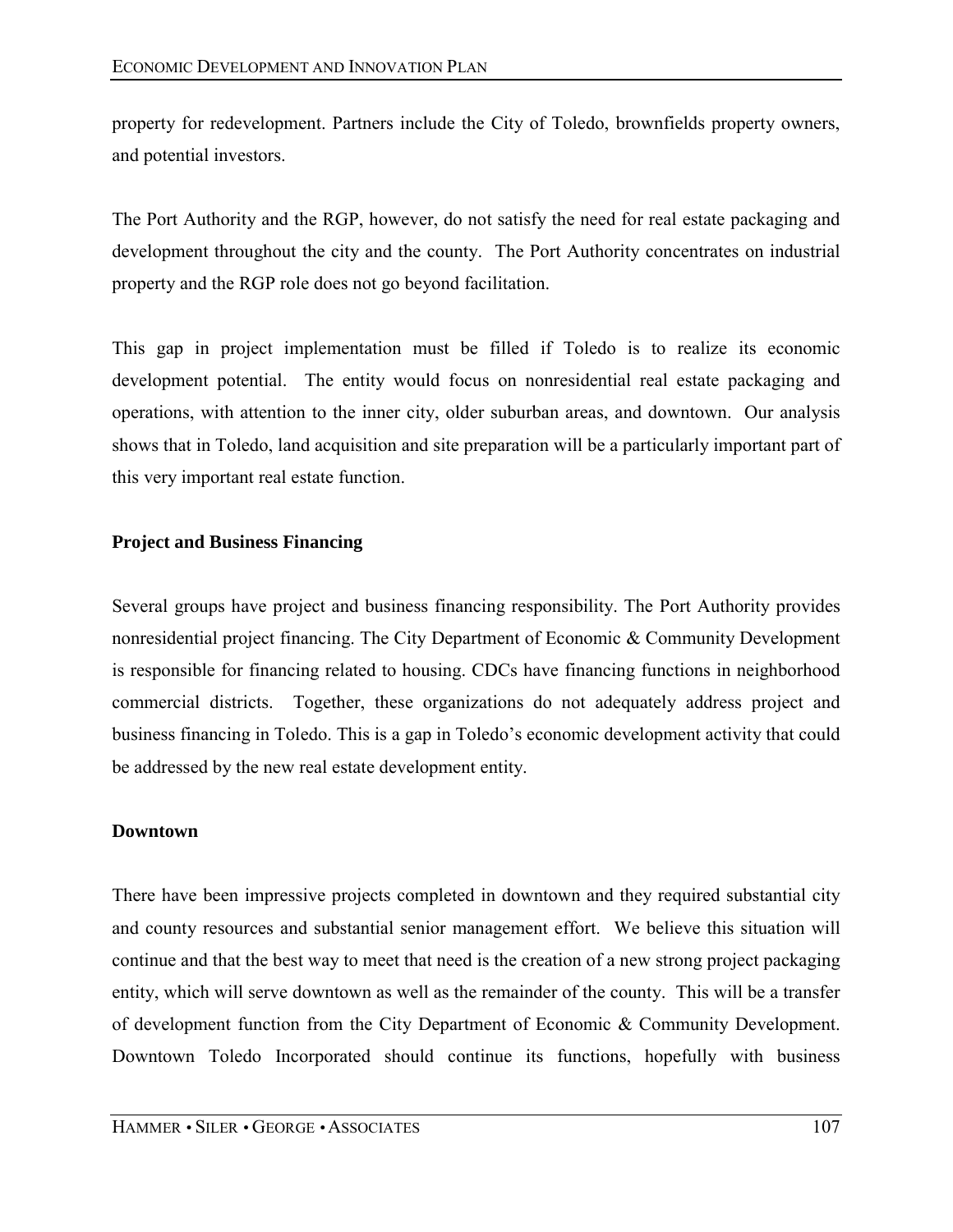improvement district supplemental funding, and the Chamber should continue its supporting promotional activities.

#### **Inner City Neighborhoods and Their Housing**

Our analysis shows that although there are some very productive CDCs, these entities as a total group will benefit much from strong technical assistance. We are proposing that the new countywide economic development entity add experienced staff focused on providing technical assistance to the CDCs. Program support funds for these entities should also be included in this entity's budget. As an alternative to its own staff providing the administration of these program support funds, the new entity may choose to contract with LISC to carry out this advisory function.

#### **Other Industrial and Commercial Areas**

There is not effective staff capacity focusing on this important function at this time. Filling it will be a priority objective of the new countywide economic development entity. The Regional Growth Partnership, the City Department of Economic & Community Development, and the Lucas County Economic Development will have important supporting roles to play in project approval and assembling financing packages.

## **Summary: A New Entity is Needed to Fill the Gaps**

While existing organizations adequately cover most of the economic development functions, there remain important gaps in Toledo's economic development efforts. These gaps are keeping the city and the remainder of the county from realizing their economic development potential and enjoying the quality business volume, job growth, and related governmental revenues so important to maintaining and enhancing the high quality of life.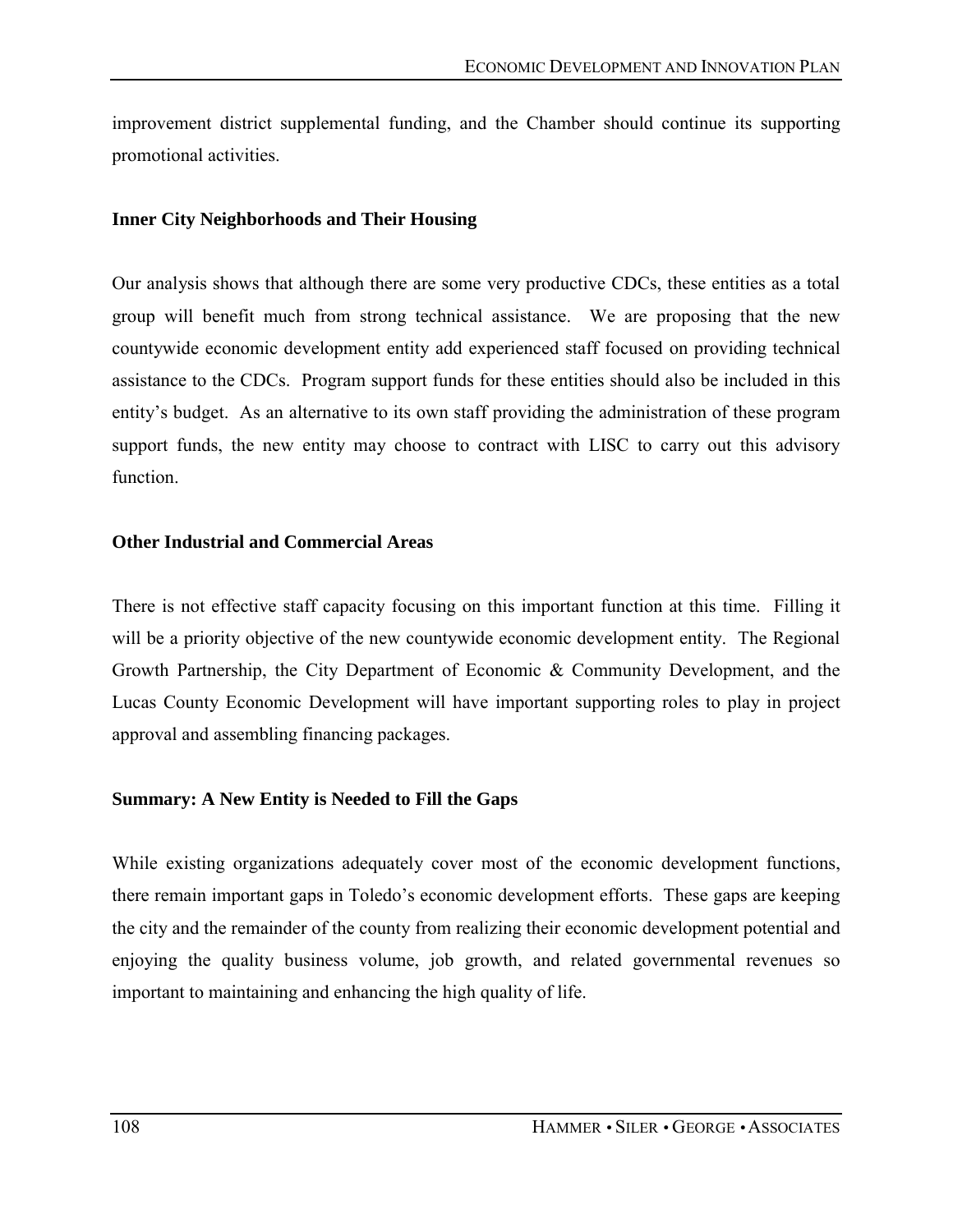This new entity will have financing and implementation responsibilities. Its functions and roles can include: 1) financier, 2) developer and 3) information service provider. To attract top-level talent, the organization needs an economy of scale such as that provided by a larger city or combined city and county area.

The entity can be public, private, or a partnership between the two. Public-private implementation organizations are often legally and usually physically, outside of local government. They can be independent, nonprofit private sector corporations that serve a public purpose and have both public and private sector representatives on their boards of directors. The public-private mix within these institutions may occur in board representation, funding, objectives, and/or staff. Such partnerships can minimize many of the problems and retain many of the advantages of organizations in both sectors.

Small business, neighborhood economic development, and entrepreneurial economic development are also not well served. Currently Toledo lacks an organization, like Dayton Citywide or Pittsburgh's Urban Redevelopment Authority, which can provide commercial real estate packaging in its inner-city neighborhoods. Similarly, Toledo has limited capacity to fund local start-up businesses. These functions are often included in the public/private implementation organizations discussed above.

#### **EVALUATION OF ALTERNATIVES**

The analysis described in the paragraphs above clearly indicates that there are important gaps in the Toledo economic development structure and recommends a set of capabilities needed and a new entity to be created to provide them.

Based on the analysis described above and our long experience working with other cities on similar challenges, the consultant team conceived and evaluated four alternatives for an implementation entity: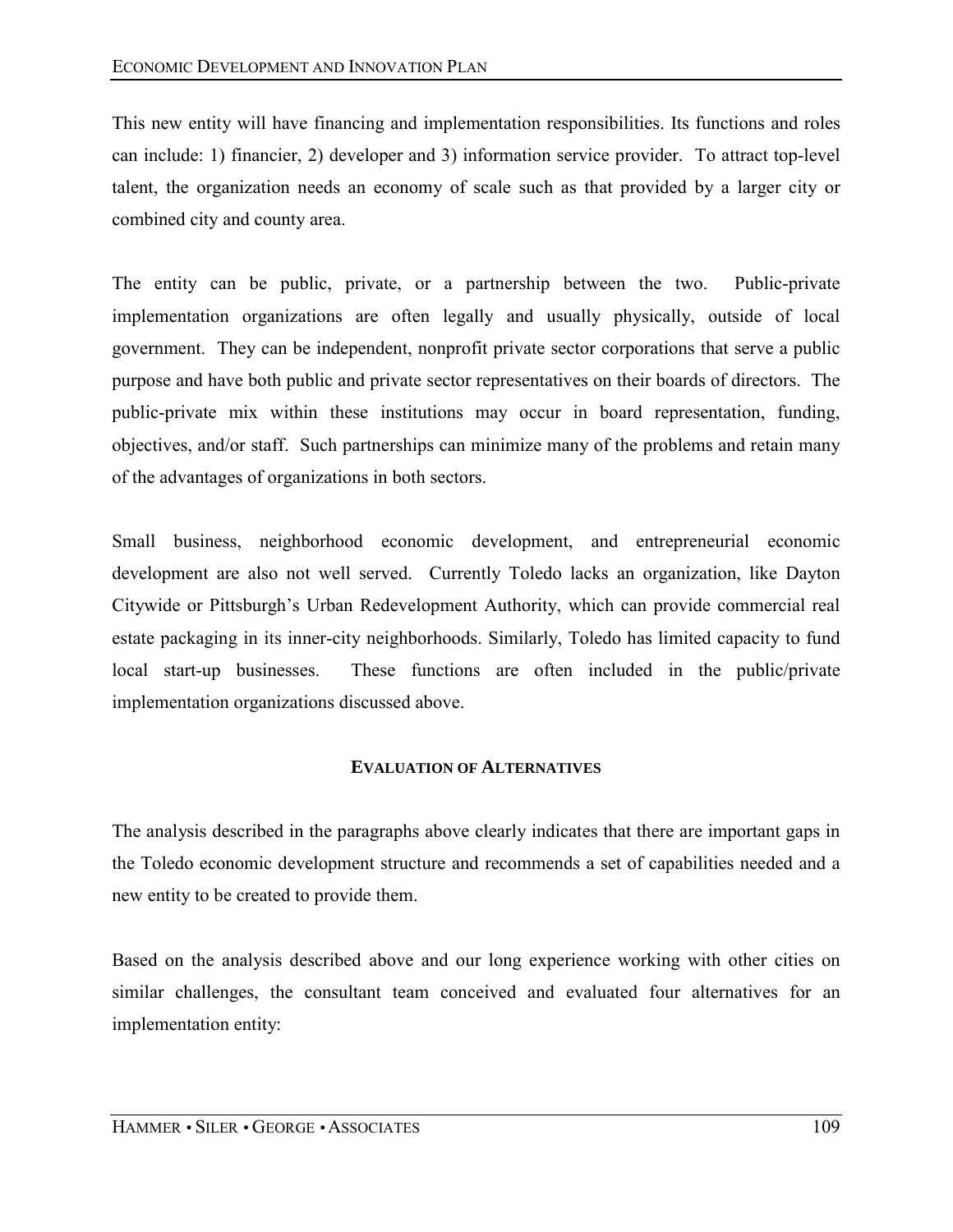- New RGP Division or Divisions
- Activated Lucas County Improvement Corporation
- City Development Corporation
- Expanded Port Authority Activity

Each is evaluated below in terms of advantages, disadvantages and the implications for the roles and responsibilities of the other entities.

#### **Option 1: New RGP Division**

The RGP could add a real estate packaging and operations division that handles nonresidential development. Under this alternative, the RGP would continue its outreach marketing, major case retention, and technology function, but shift some of the current outreach marketing budget to transaction functions. Funding for the division would come from part of the present economic development levy. The RGP would add a senior transaction staff for the division with performance standards to serve both the city and county. The RGP division would contract with the Port Authority for financing functions, while city and county staffs would continue to handle retention surveys and residential CDBG. Table 13 on the following page shows responsibilities under this alternative: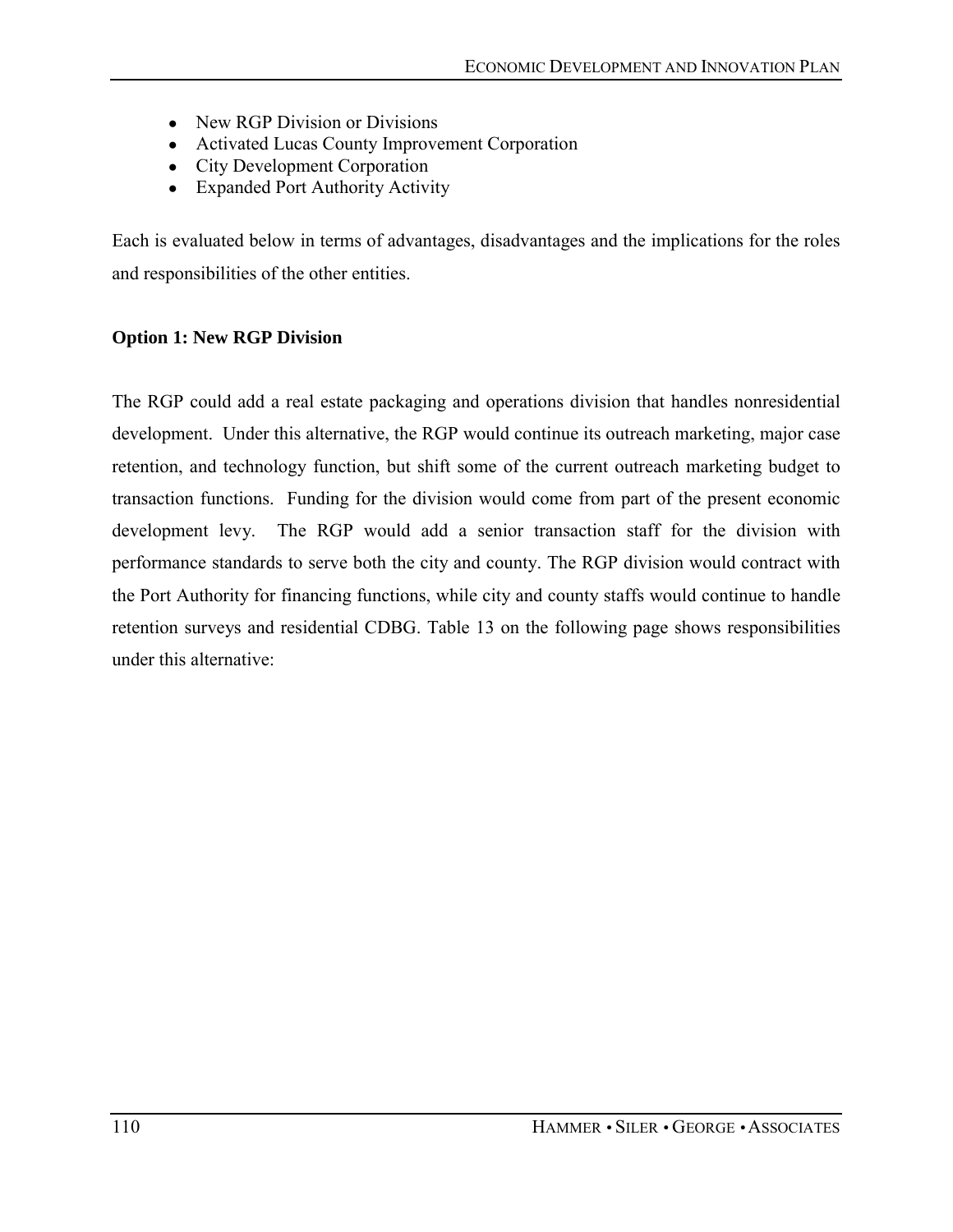|                                           | <b>RGP</b>     | Port<br><b>Authority</b> | County | <b>City</b> | <b>Existing</b><br><b>CDCs</b> |
|-------------------------------------------|----------------|--------------------------|--------|-------------|--------------------------------|
| <b>ED</b> Function                        |                |                          |        |             |                                |
| <b>Outreach Marketing</b>                 | $\mathbf X$    |                          |        |             |                                |
| Retention                                 | regional       |                          | local  | local       |                                |
| <b>Entrepreneurial Development</b>        | X              |                          |        | X           |                                |
| <b>Technology Development and Support</b> | $\mathbf x$    |                          |        |             |                                |
| Real Estate Packaging and Operations      | nonresidential | X                        |        |             | housing                        |
| Project/Business Financing                | nonresidential | X                        |        | housing     | housing                        |
| <b>Geographic Focus</b>                   |                |                          |        |             |                                |
| Downtown                                  | X              |                          |        | X           |                                |
| Inner-city Neighborhoods                  | nonresidential |                          |        | $\mathbf X$ | housing                        |
| Other Employment Areas                    | nonresidential |                          | X      | X           |                                |
| Source: Hammer, Siler, George Associates. |                |                          |        |             |                                |

## **TABLE 13. NEW RGP DIVISION**

There are several advantages to adding a new RGP division. One is that the RGP already exists and already receives funding and there would be none of the complications involved with creating a new entity and channeling funds to it. In addition, staff is already in place. Second, adding an RGP division could allow for a more politically appealing flow of funds since a new division would redirect funding to city and county areas that pay into the levy.

There are also disadvantages to a new RGP division. The new division would give the RGP an unusual, mixed mission. It is not common that a regional entity, whose primary role is marketing, would also focus on deal making, real estate, and the inner city. The two areas of work require disparate skills for two geographical areas. None of the organizations had a model comparable to this option.

Another disadvantage is that the division director would have second-level status in the organization. It is preferable to attract a first-tier individual with extensive real estate and leadership experience who may not accept a second tier role.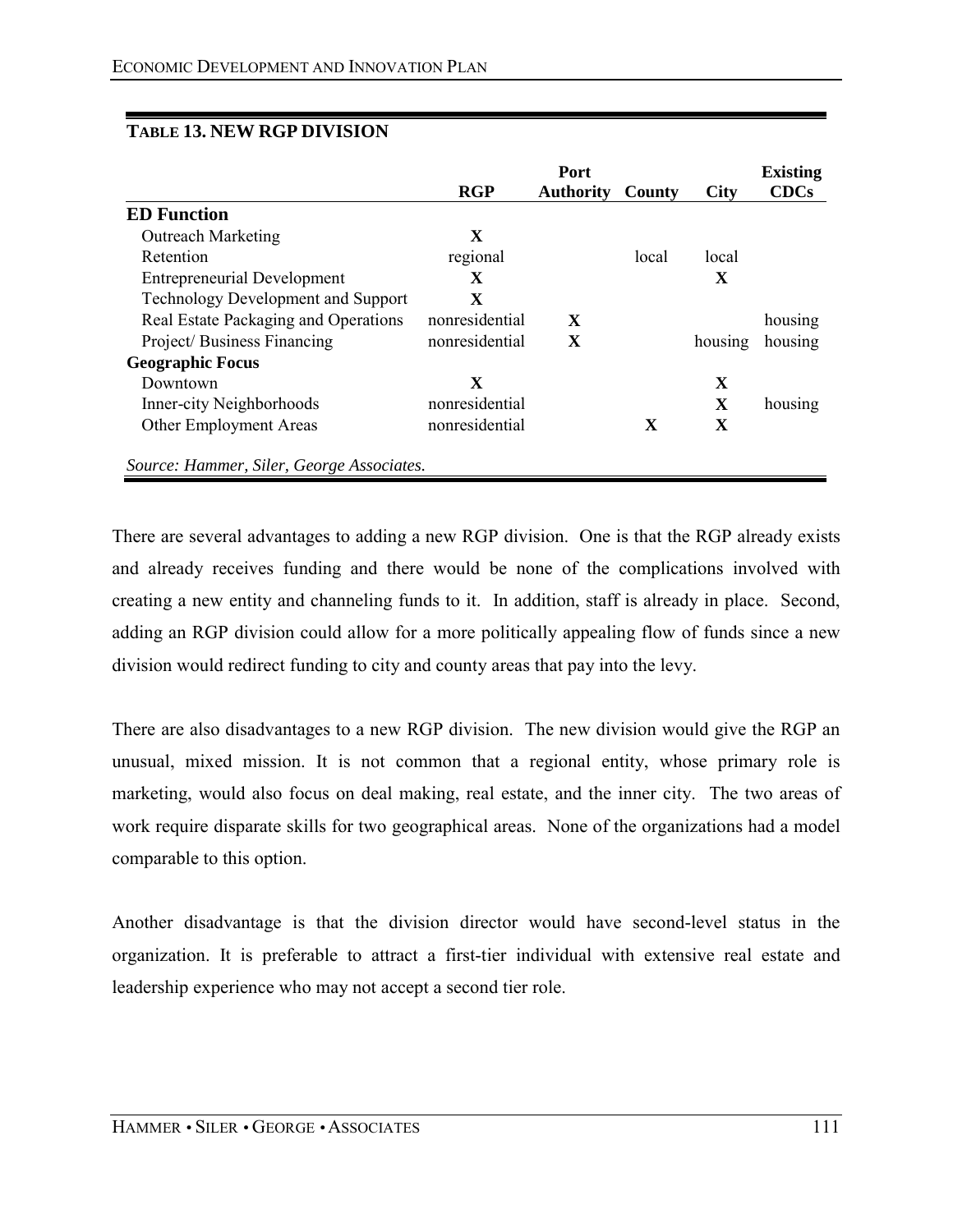Also, the RGP lacks authority to engage in real estate deal making. Currently the agency is authorized to broker deals, but cannot acquire or condemn land, or issue bonds. Gaining such authority would require a change in the legal status of the RGP.

# **Option 2: Countywide Development Corporation: Activated Lucas County Improvement Corporation**

Fully activating the existing Lucas County Improvement Corporation as an entity with very different responsibilities would provide a suitable entity to focus on nonresidential real estate packaging and operations, with attention to the inner city, older suburban areas, and downtown. There would be a strong board with equitable representation from city, county (including participating incorporated areas), and the private sector.

Funding would come from a share of the economic development levy. The LCIC would also absorb the city and county real estate transaction and business retention functions and budget. It would continue, at least initially, to channel its business lending programs through the Port Authority, however, it could initiate new lending programs. The organization would resemble Dayton's Citywide Development Corporation but cover both city and county as does Louisville's Metro Development Authority.

In this option: 1) county staff continues residential CDBG outside the city; 2) city staff continues residential CDBG inside the city; 3) the RGP would continue to fulfill its outreach marketing role; and 4) LCIC financing functions would contract through the Port Authority (see Table 14).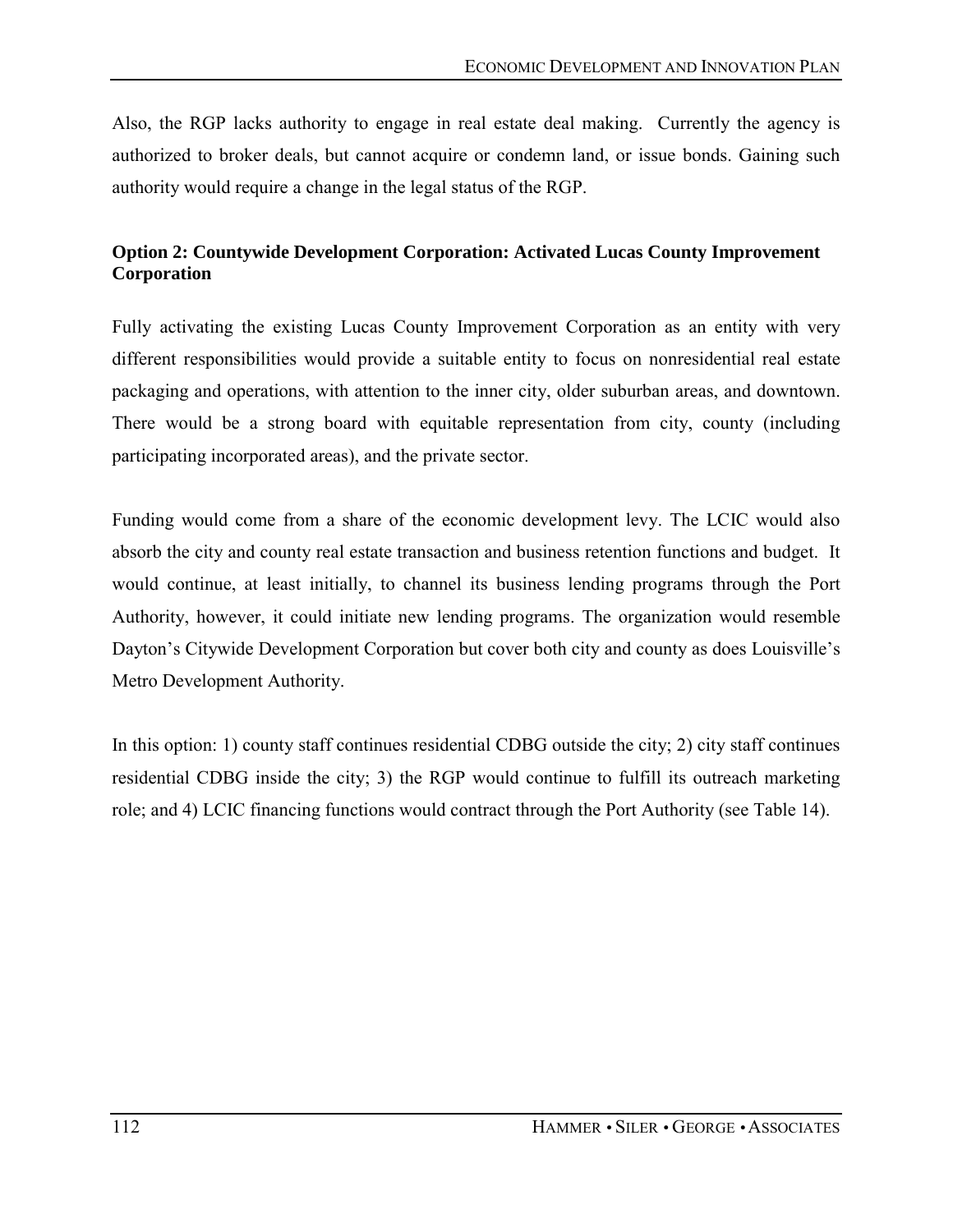|                                           | <b>RGP</b>  | Countywide<br><b>CIC</b> | <b>Port</b><br><b>Authority</b> | County      | <b>City</b> | <b>Existing</b><br><b>CDCs</b> |
|-------------------------------------------|-------------|--------------------------|---------------------------------|-------------|-------------|--------------------------------|
| <b>ED Function</b>                        |             |                          |                                 |             |             |                                |
| <b>Outreach Marketing</b>                 | X           |                          |                                 |             |             |                                |
| Retention                                 | regional    |                          |                                 | local       | local       |                                |
| <b>Entrepreneurial Development</b>        | X           | X                        |                                 |             |             |                                |
| <b>Technology Development and Support</b> | $\mathbf X$ |                          |                                 |             |             |                                |
| Real Estate Packaging and Operations      |             | nonresidential           | X                               |             |             | housing                        |
| Project/Business Financing                |             | nonresidential           | $\mathbf X$                     |             | housing     | housing                        |
| <b>Geographic Focus</b>                   |             |                          |                                 |             |             |                                |
| Downtown                                  | X           | nonresidential           |                                 |             | $\mathbf X$ |                                |
| Inner-city Neighborhoods                  |             | nonresidential           |                                 |             | X           | housing                        |
| Other Employment Areas                    | X           | nonresidential           |                                 | $\mathbf X$ | X           |                                |
| Source: Hammer, Siler, George Associates. |             |                          |                                 |             |             |                                |

# **TABLE 14. ACTIVATED COUNTY CIC (LCIC)**

The LCIC alternative has many advantages. For one, it creates an entity and board with a commitment to real estate deals and transactions. The new entity would have a strong CEO as opposed to a second-tier department head, and a statutory entity exists already  $-$  albeit on paper  $$ with authority for land acquisition and real estate development. Equally important is that this arrangement combines city and county functions. Consolidating their economic development efforts would promote cooperation instead of unnecessary duplication of services. Also, the LCIC coverage would coincide with the Port Authority tax levy district, eliminating the need to decide how to distribute levy money.

There are also disadvantages to LCIC creation. In developing a new entity, it may be difficult to agree on by-laws and board composition. It may also be difficult to sell the community on creating an agency with no track record of providing transaction services. A new entity requires staff and funding, neither of which is secure in this instance. City and county funding support would need to be resolved. Nonetheless, the project team believes that the LCIC advantages outweigh the disadvantages.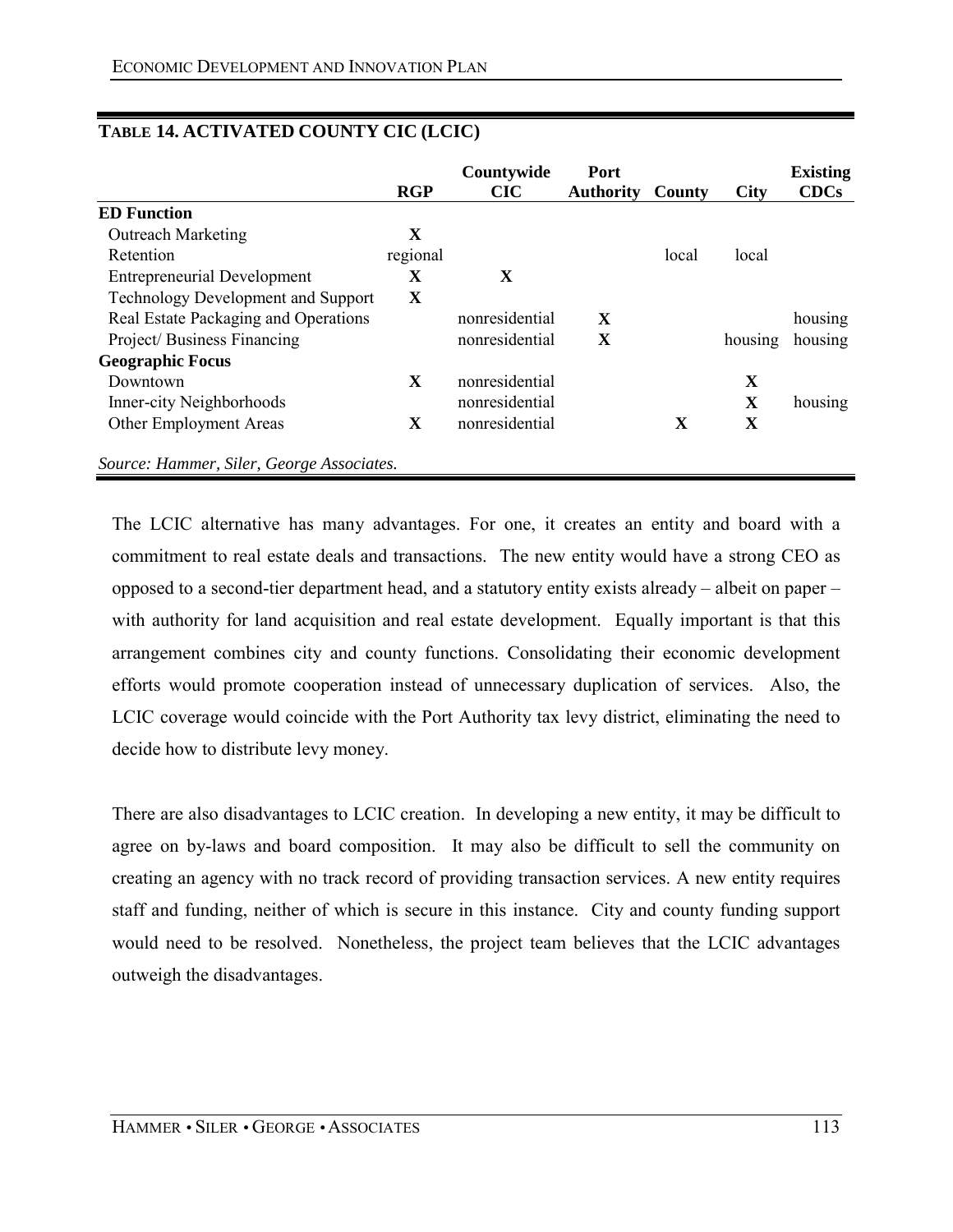## **Option 3: New Citywide Development Corporation**

The third option is to create a citywide development corporation that would focus on nonresidential deal making and real estate in the inner city and downtown. The citywide development corporation would have a public and private board and a strong, experienced executive director. The new corporation would utilize its share of the economic development levy funding, and absorb the city economic development real estate transaction and retention functions and related budget. In this arrangement, the RGP retains the outreach marketing role, city staff continues CDBG for housing, and the corporation would contract with the Port Authority to handle finance functions (see table below).

|                                           | <b>RGP</b>  | <b>Citywide</b><br><b>CIC</b> | Port<br><b>Authority County</b> |       | <b>City</b> | <b>Existing</b><br><b>CDCs</b> |
|-------------------------------------------|-------------|-------------------------------|---------------------------------|-------|-------------|--------------------------------|
| <b>ED</b> Function                        |             |                               |                                 |       |             |                                |
| <b>Outreach Marketing</b>                 | $\mathbf X$ |                               |                                 |       |             |                                |
| Retention                                 | regional    |                               |                                 | local | local       |                                |
| <b>Entrepreneurial Development</b>        | X           | X                             |                                 |       |             |                                |
| Technology Development and                |             |                               |                                 |       |             |                                |
| Support                                   | X           |                               |                                 |       |             |                                |
| Real Estate Packaging and Operations      |             | nonresidential                | X                               |       |             | housing                        |
| Project/Business Financing                |             | nonresidential                | $\mathbf X$                     |       |             | housing housing                |
| <b>Geographic Focus</b>                   |             |                               |                                 |       |             |                                |
| Downtown                                  | X           | nonresidential                |                                 |       | X           |                                |
| Inner-city Neighborhoods                  |             | nonresidential                |                                 |       | X           | housing                        |
| Other Employment Areas                    | X           | nonresidential                |                                 | X     | $\mathbf X$ |                                |
| Source: Hammer, Siler, George Associates. |             |                               |                                 |       |             |                                |

## **TABLE 15. NEW CITYWIDE CIC**

Some advantages of a citywide entity are that it has a focused mission, it is accountable to the city, and it would have a strong CEO. There is potential for greater leverage on the city budget and city approvals because the entity is city-focused. In addition, there is a strong model on which to base a citywide CIC, the Dayton Citywide Development Corporation.

There are disadvantages to a CIC with a strict city focus. Its creation promotes unnecessary duplication of services between the city and the county, which conflicts with the desired outcome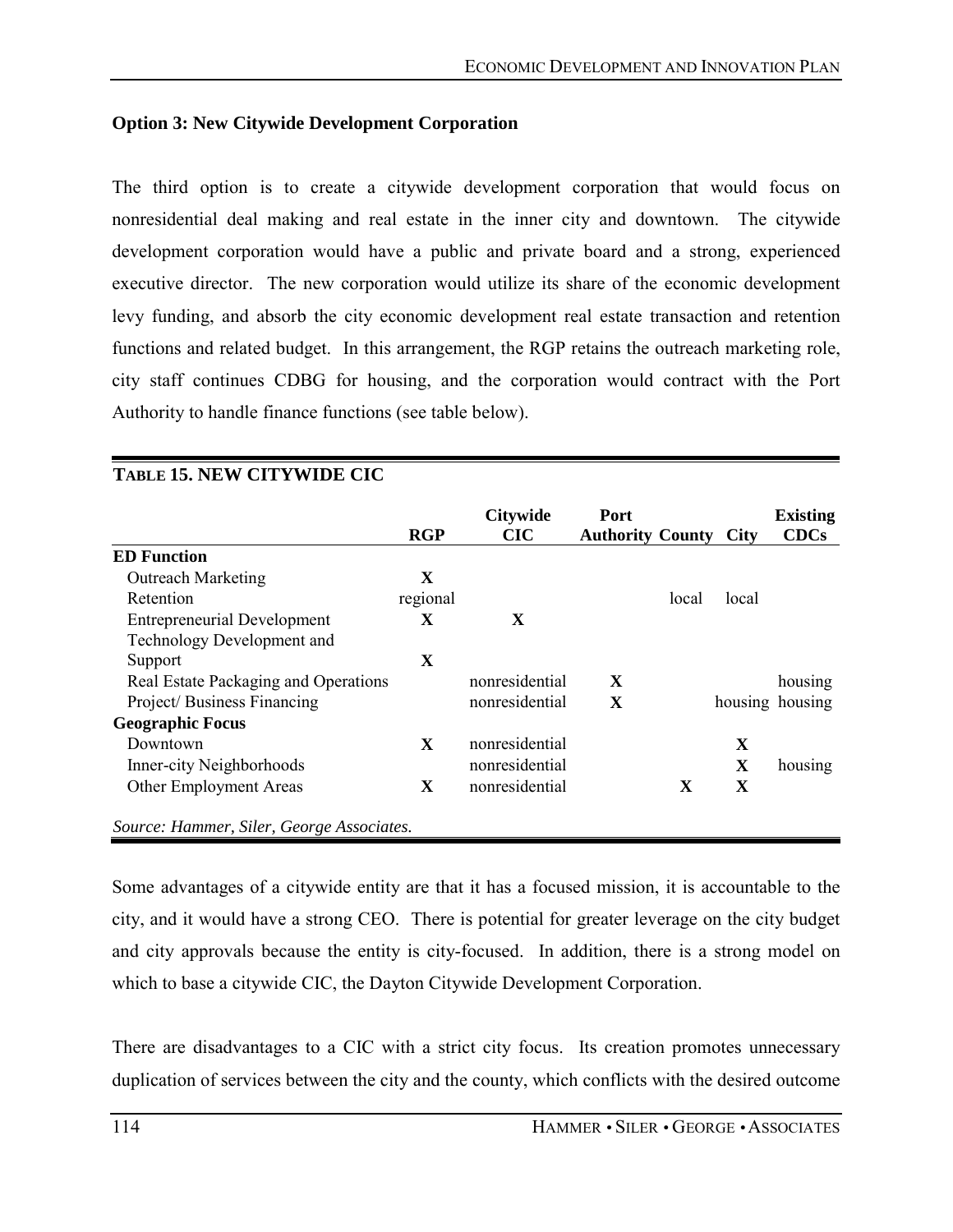to increase cooperation and efficiency. There would still be a need for a comparable organization for the county. Some services, particularly port financing programs, would be difficult to split between the city and the county. Funding would also have to be split. The city would have to negotiate a share of the county-based mill levy.

### **Option 4: Expanded Port Authority Activity**

The final alternative is to expand activity of the Port Authority, which already handles some nonresidential real estate packaging and financing. The Port Authority has an established staff with finance capability, a revenue stream, and broad powers to complete desired transactions. Expanding the Port Authority requires no new entity while also combining city and county efforts. The following table shows additional roles under this arrangement:

| <b>TABLE 16. PORT AUTHORITY</b>           |            |                              |       |              |                                |
|-------------------------------------------|------------|------------------------------|-------|--------------|--------------------------------|
|                                           | <b>RGP</b> | <b>Port Authority County</b> |       | <b>City</b>  | <b>Existing</b><br><b>CDCs</b> |
| <b>ED</b> Function                        |            |                              |       |              |                                |
| <b>Outreach Marketing</b>                 | X          |                              |       |              |                                |
| Retention                                 | regional   |                              | local | local        |                                |
| <b>Entrepreneurial Development</b>        | X          | X                            |       |              |                                |
| <b>Technology Development and Support</b> | X          |                              |       |              |                                |
| Real Estate Packaging and Operations      |            | nonresidential               |       |              | housing                        |
| Project/Business Financing                |            | nonresidential               |       | housing      | housing                        |
| <b>Geographic Focus</b>                   |            |                              |       |              |                                |
| Downtown                                  | X          | nonresidential               |       | X            |                                |
| Inner-city Neighborhoods                  |            | nonresidential               |       | $\mathbf{X}$ | housing                        |
| Other Employment Areas                    | X          | nonresidential               | X     | X            |                                |
| Source: Hammer, Siler, George Associates. |            |                              |       |              |                                |

The Port Authority would continue to provide development-financing services, while the RGP would still have responsibility for outreach marketing.

There are disadvantages to this option. Expanding the Port Authority into a broader economic development focus would present a somewhat unusual relationship between the authority and the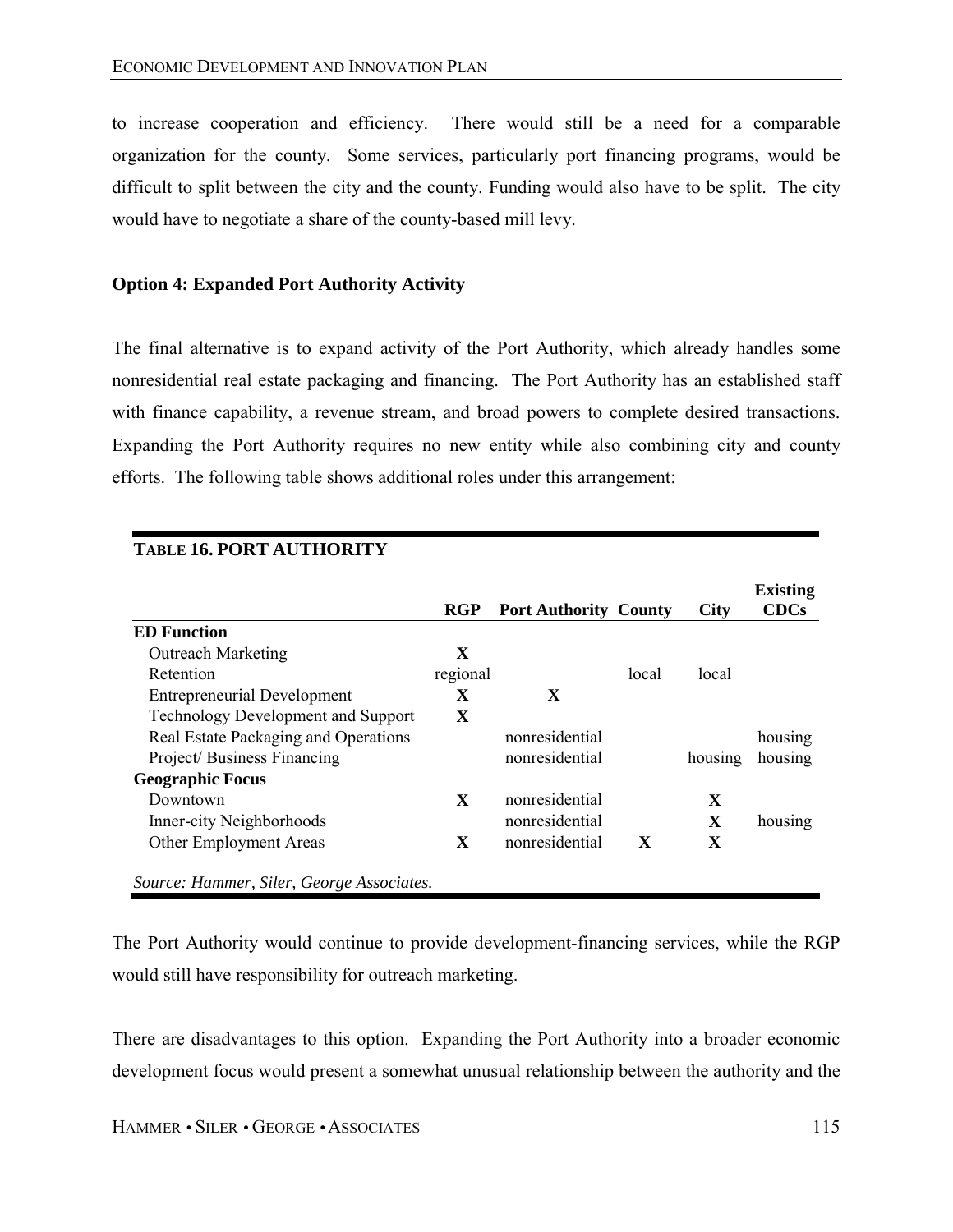city. Port Authority development issues are different than the issues facing inner city and downtown development. Thus, the Port Authority may not be the ideal entity through which to address city real estate. Port authorities do not generally undertake such activity, as evident from the scan of ten best practice cities. There is no case from which to model such activity.

The Port Authority must also attract and retain a second level department head to lead economic and real estate development efforts. It is easier to attract top-level talent for a first-tier position. Accountability issues also exist because authority board members are already appointed and operate with expertise and by-laws that are not conducive to a broader economic development mission. Lastly, expanding Port Authority activity may not, given current concerns, be appealing to citizens who will be asked to renew the levy.

# **Preferred Structure**

The selection of which of the four alternatives best meets the unique needs of the Toledo area is ultimately decision made by the affected entities. However, in making that choice, we suggest keeping the following questions in mind:

Does the alternative:

- Provide opportunity to attract a senior management executive?
- Consolidate city and county services?
- Cause need for a new entity?
- Maintain a consistent mission or natural relationship among affected entities?
- Have access to existing funding?
- Have existing deal making authority?
- Have an existing model to base operations upon?

We put these questions in a format for comparing the alternatives and "scored" each. Alternatives receive one point for each question positively satisfied. In consideration of project goals, some categories weigh more heavily than others. Particularly, it is important that the alternative consolidates city and county services and has a focused and natural mission. These categories received double weight.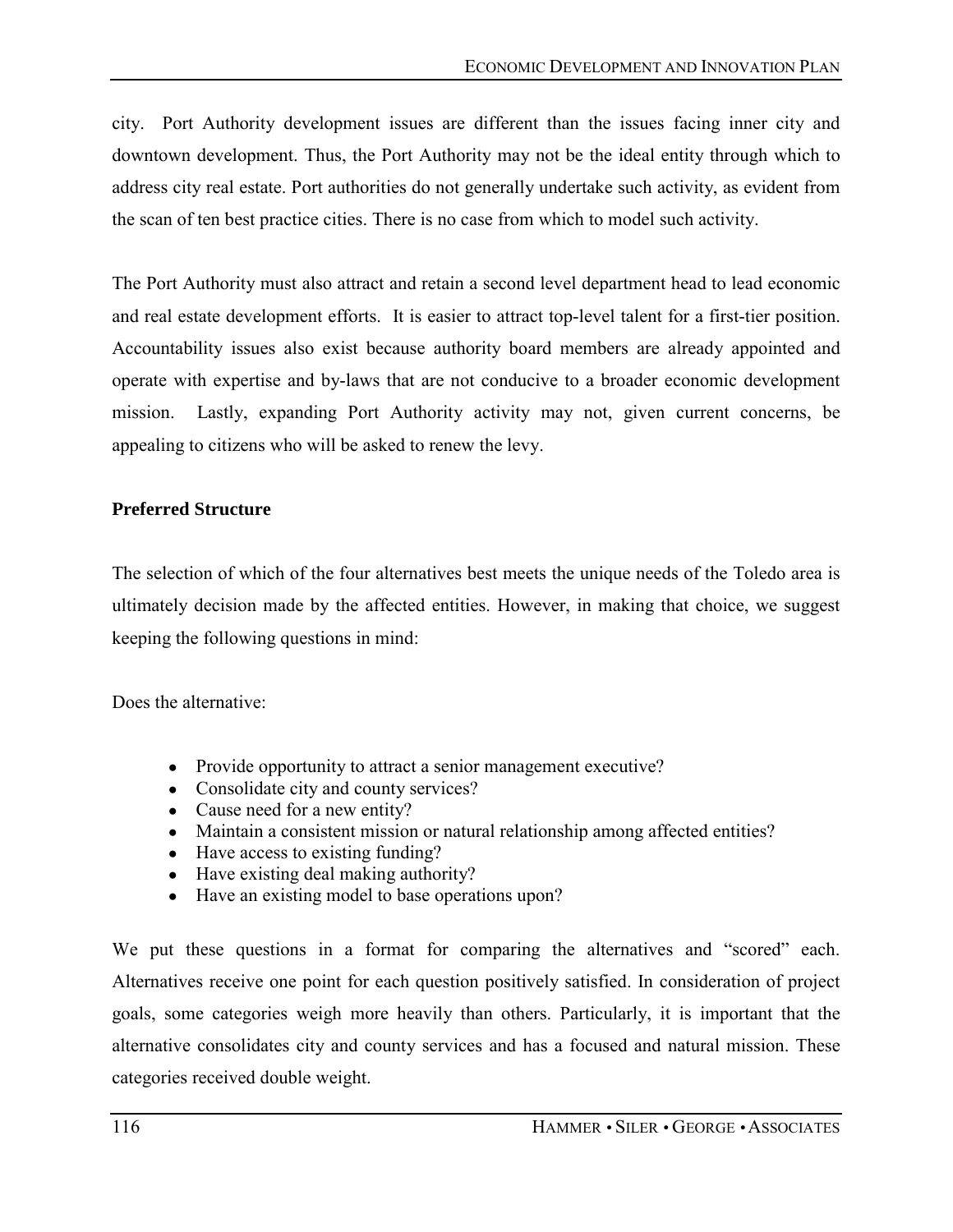|                                                | <b>RGP</b>      |   |                                | <b>Port</b> |
|------------------------------------------------|-----------------|---|--------------------------------|-------------|
| Category                                       | <b>Division</b> |   | <b>LCIC</b> City CIC Authority |             |
| Senior Management Executive                    |                 |   |                                |             |
| Consolidates City & County Services            |                 | 2 |                                |             |
| No Need for New Entity                         |                 |   |                                |             |
| <b>Consistent Mission/Natural Relationship</b> |                 |   |                                |             |
| <b>Existing Funding</b>                        |                 |   |                                |             |
| <b>Existing Deal Making Authority</b>          |                 |   |                                |             |
| <b>Existing Model</b>                          |                 |   |                                |             |
| <b>Total</b>                                   |                 | 8 |                                |             |
| Source: Hammer, Siler, George Associates.      |                 |   |                                |             |

# **TABLE 17. SUMMARY ASSESSMENT TABLE**

The LCIC alternative scores best among the four with eight total points. It satisfies six of the seven categories, including the two most important ones. The LCIC option can attract a senior management executive, consolidate city and county services, and commit to one mission. It has authority to make real estate deals and there are existing models from which to base its operation upon. It is thus the preference of the consulting team. However, we recognize that all have advantages and the ultimate decision should be made locally after serious deliberation and consideration of the analysis presented as well as other factors not explicitly considered here.

## **THE OPTIMUM RECOMMENDATION**

The primary recommendation has two parts. Both are required to make Toledo a fully competitive and successful economic development player. The first is to embrace and implement an inclusive city and county partnership. The second is to create a world-class economic development corporation that operates effectively throughout the county, but with a strong focus on the built-up portions of the county, specifically the City of Toledo, where proactive measures are required to achieve economic development.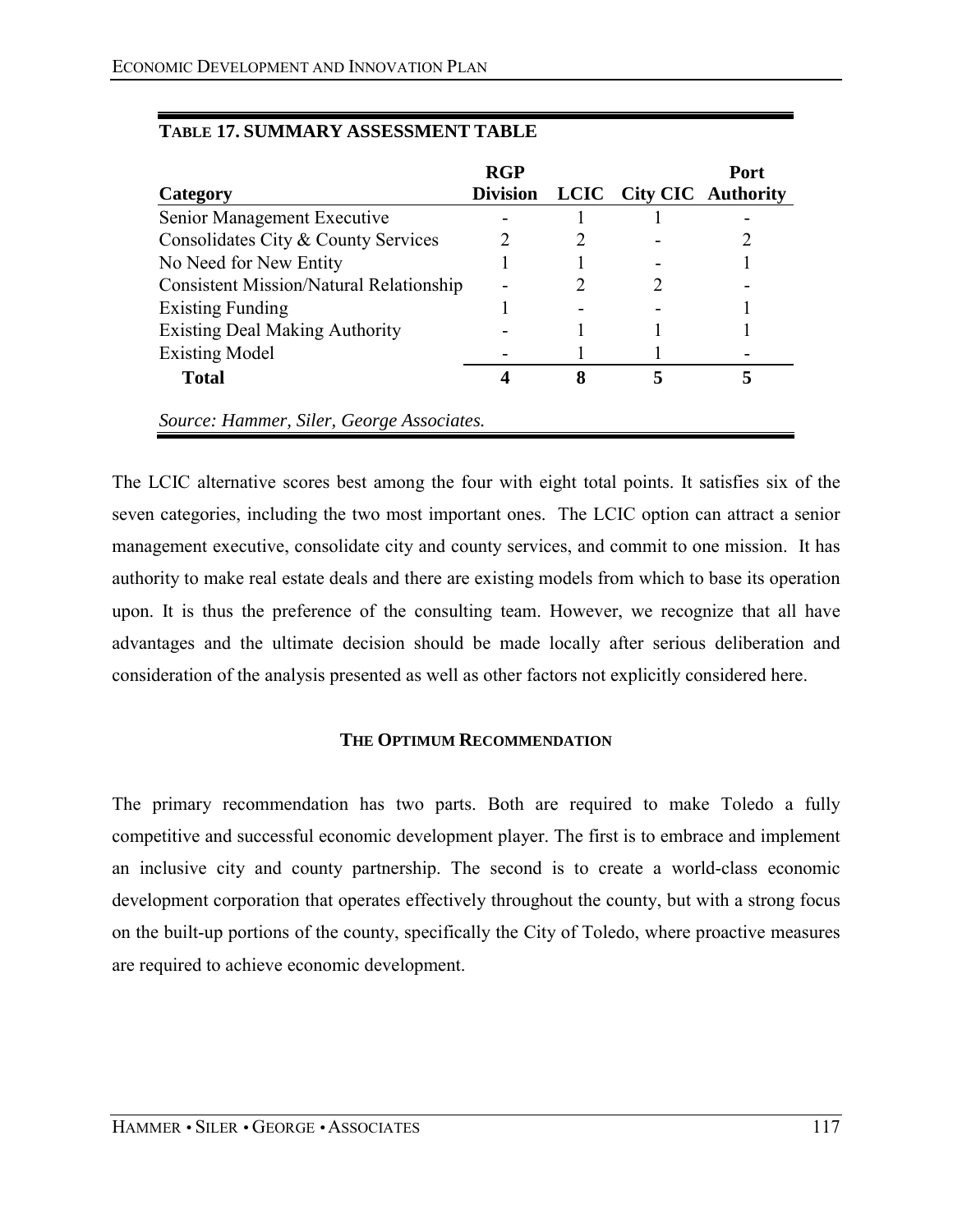## **Part 1. A True, Inclusive Partnership**

First, is to embrace the concept and implement a full regional "economic development partnership," not in an organizational sense, but rather as an attitude, theme and principle that underlies all economic development actions (and other community goals as well, for that matter). It is a partnership with:

- 1) Full participation and partnership "shares" to all racial/ethnic groups and all parts of the geographic county.
- 2) Full partnership "shares" to business, university, government, labor and community.

## **Rationale for the Recommendation**

Across the country, the businesses and communities that are achieving most economic development success are those that are fully deploying all racial/ethnic parts of their population. As urbanologist Richard Florida has said, "Regional economic growth is powered by creative people, who prefer that places are diverse, tolerant, and open to new ideas.<sup>"</sup>

This has workforce importance, but achieving it also has major importance in achieving the image of a progressive community, with the times, and aware of the demographic trends, which companies seek when making their plans.

The consultant analysis reveals that ethnic/racial groups in Toledo do not feel they are a full partner in economic development and other important parts of quality of life and they do not think there are effective efforts underway to make things better.

The consultant analysis reveals that the logical members of the leadership group in Toledo also do not feel that an effective partnership exists for economic development efforts among their members in labor, politics, and business education.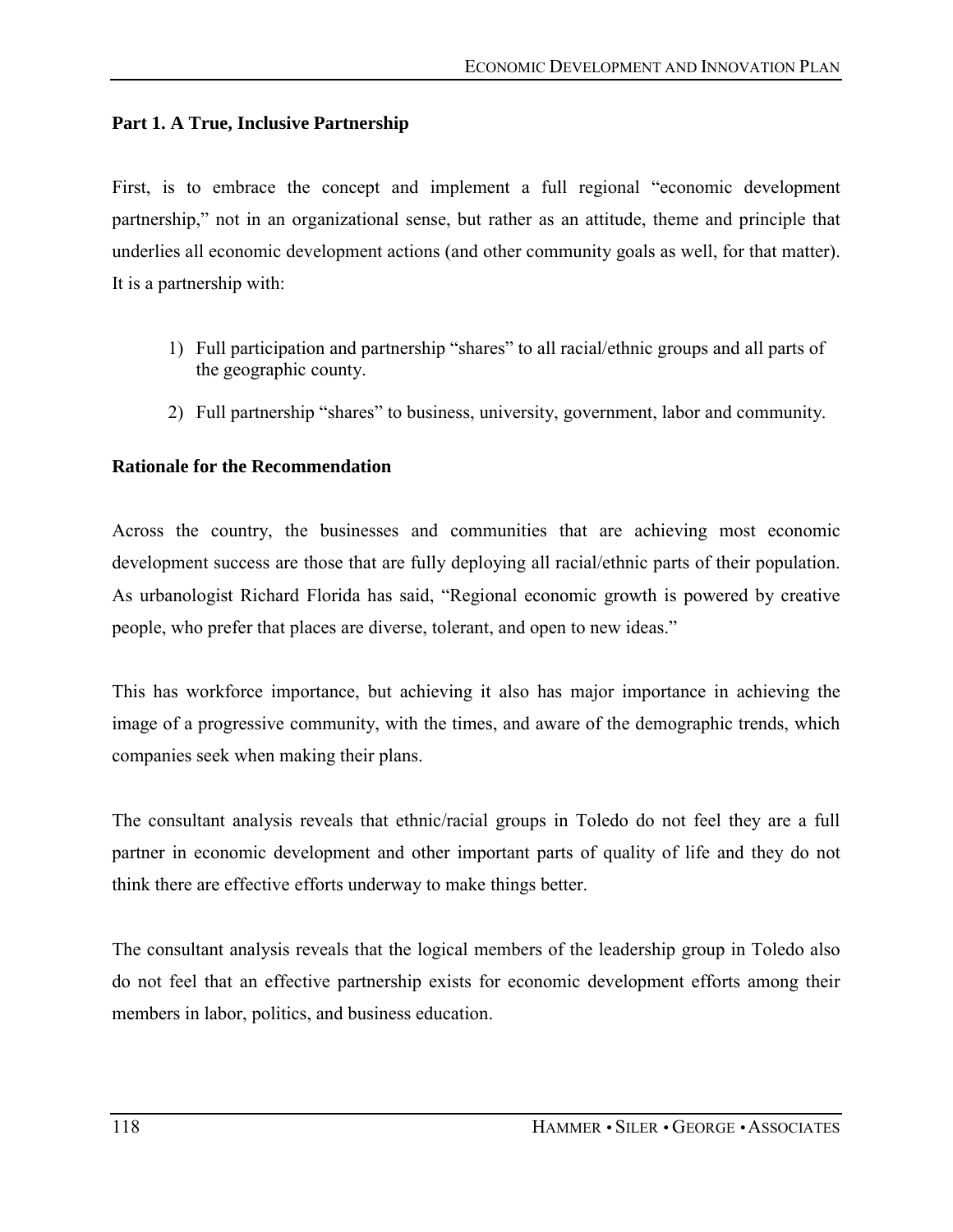Toledo lags seriously behind other progressive competitor cities that earlier diagnosed their problems and their need for a full ethnic/racial, geographic and community economic sector partnership and are taking the actions required to achieve the partnership.

Because Toledo has not established a strong national image of inconclusiveness, efforts to communicate that the manufacturing workforce is among the very most productive in the nation have not maximized attraction impact.

This full regional partnership deficiency is so important that it must be effectively corrected if Toledo is to be a successful economic development competitor and if the other components of an effective economic development strategy are to have a good probability for success.

# **Strategy for its Achievement**

**Expanding the Leadership Team.** The economic development leadership, now made up exclusively of the board and staff leadership of the Port Authority, Regional Growth Partnership and Chamber of Commerce, must begin the process of acting as a team to promote the long-term interest of the city and county. Further, this team needs to be expanded to embrace the leadership of neighborhood organizations and minority economic and community development groups.

**Gaining the Support of Top Leadership.** The expanded economic development leadership team must gain the support of Toledo's top leadership from the business community, political community, labor community, universities and neighborhoods.

**Developing a Mission Statement that Focuses on Diversity and Total Countywide Partnership.** The economic development leadership, with the support of the top civic and political leadership, should develop a mission statement that recognizes the importance of diversity and total unified regional efforts in the economic development process and in changing the current of the Toledo region.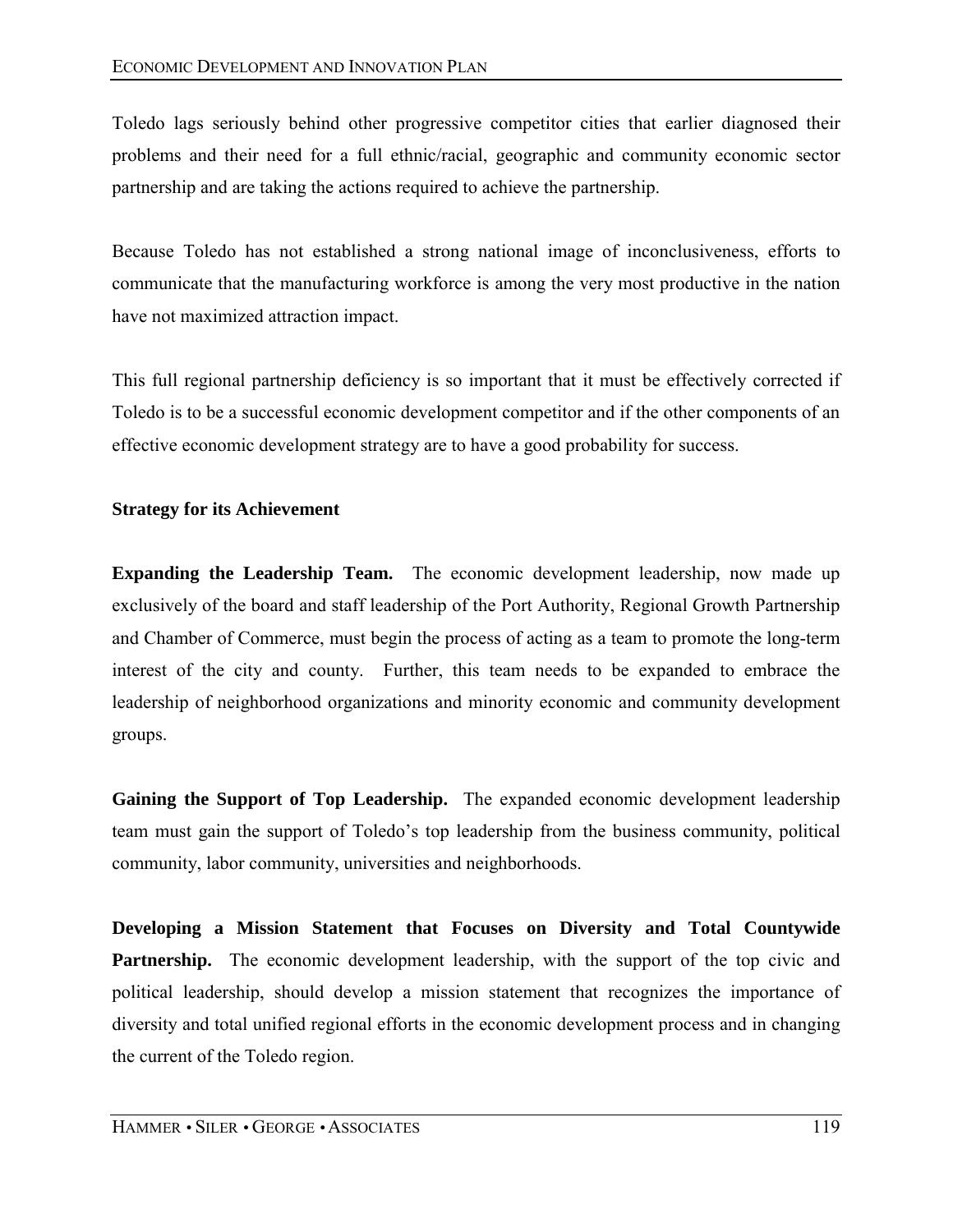**The Regional Growth Partnership and the Chamber of Commerce Must Embrace and Incorporate this New Regional Diversity and Total Partnership Mission.** These entities spend many of the marketing and promotional dollars, which in effect brand the Toledo region for the nation and the world, and it is essential that in their minds and in their marketing materials and communications, that this new, unified and sharing Toledo comes strongly across.

**A Biennial Conference to Put the New Toledo on Record before the World.** In order to gain the essential new energy of an all inclusive, regional economic development partnership approach, this image and branding program must define, achieve and communicate this important new commitment. Clearly, the most important communication is internal, to energize those not having the opportunity to participate by now having that opportunity and by energizing the others by the knowledge, and yes, excitement, that their community is at the cutting edge of what is best in America.

Strong communication of this new image is also very important to the economic development success of the region, reaching out to firms seeking a new location and those wishing to start a business to serve important markets from Toledo. As an important part of this effort, we recommend that Toledo institutions come together and plan, promote and stage every two years, a "National Conference on Regional Partnerships." At this conference, successes in recognizing, embracing and deploying diversity as an important part of the regional partnership strategy would be a focus. The broader focus would be on successful efforts around the nation and the world to bring all the parts of regions together, to work together on a continuing basis to achieve the total resource efficiency required to build and maintain the highest quality of life.

**An Economic Development Entity, Which Will Incorporate Diversity and a Total Economic Development Partnership in Specific Economic Development Project Activities.**  As will be proposed in the second part of the recommendation (described in the following paragraphs and detailing such an organization), Toledo/Lucas County needs new economic development capabilities. These are particularly needed in small business development, in land assembly and site preparation and in project packaging and implementation. We are strongly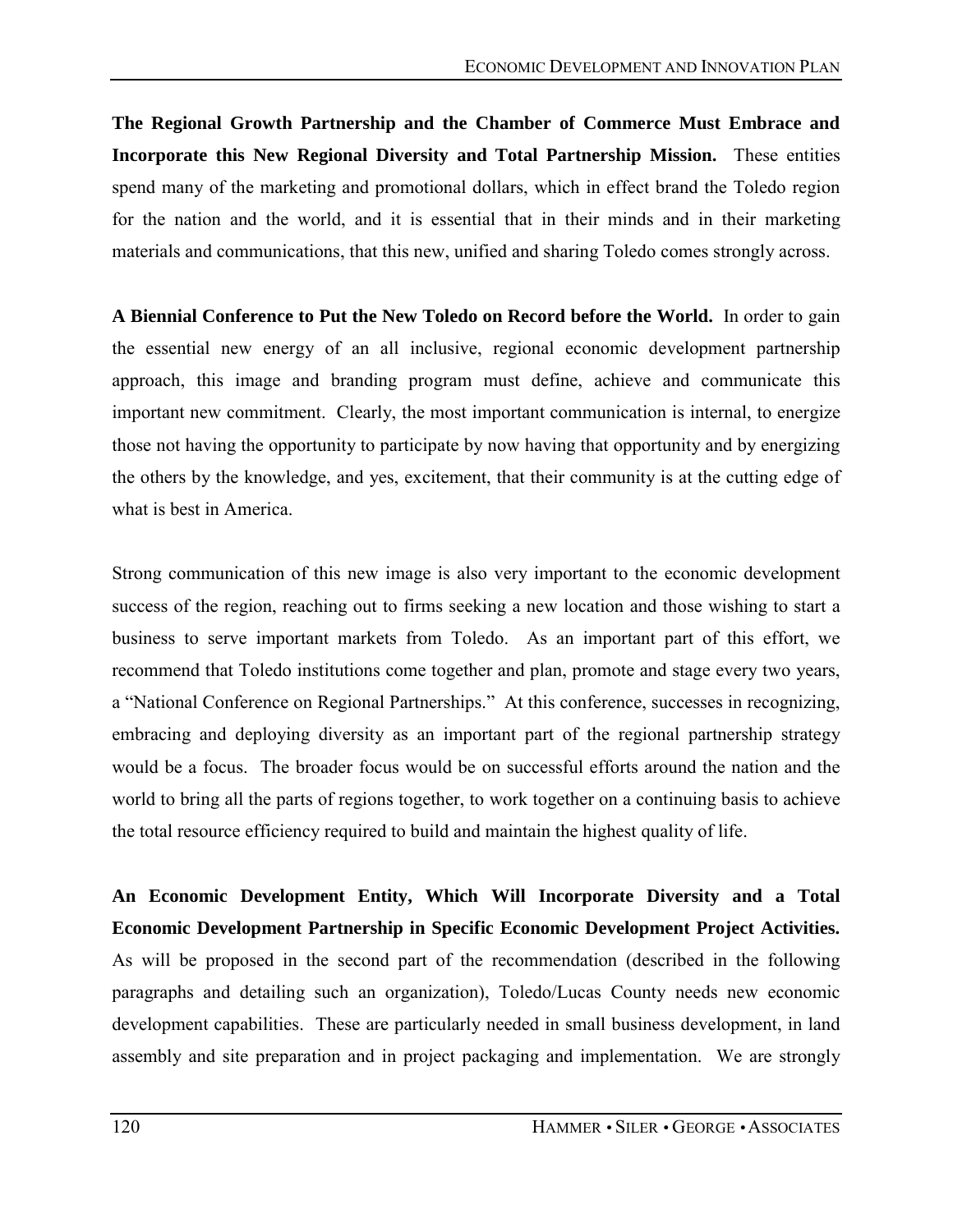recommending the creation of such an entity and are strongly recommending that this vehicle incorporate diversity in staff and board and all of its program targeting. Such targeting will give great life to the efforts to achieve all the regional economic development partnership approach can mean for Toledo.

## **Part 2. A World-Class Economic Development Corporation**

The second element of the recommendation is a countywide, world-class economic development corporation, headed by one of the country's leading economic development professionals. This entity would complement the competence of existing agencies in outreach marketing and transportation related economic development activities, but build on budget transfers and new funding, as available, to give all parts of the city and county the small business development, land assembly and preparation, and project packaging capability it so seriously lacks**.** Whatever alternative is selected to house the new entity, the rationale and characteristics of the organization as described below are valid. Given its role and the importance of city and county cooperation, we will refer to it in the remainder of this document as the **Toledo-Lucas County Economic Development Corporation** (or **TLCEDC**).

## **Rationale for the Recommendation**

The most successful best practice cities and many others with whom we have worked and/or otherwise observed have established an economic development corporation with a strong public/ private leadership board to have primary responsibility for important projects.

The consultants and the vast majority of Toledo economic development leaders conclude that Toledo does not have that capability now. This creates an important disadvantage in competing with these other cities and retards economic development progress overall.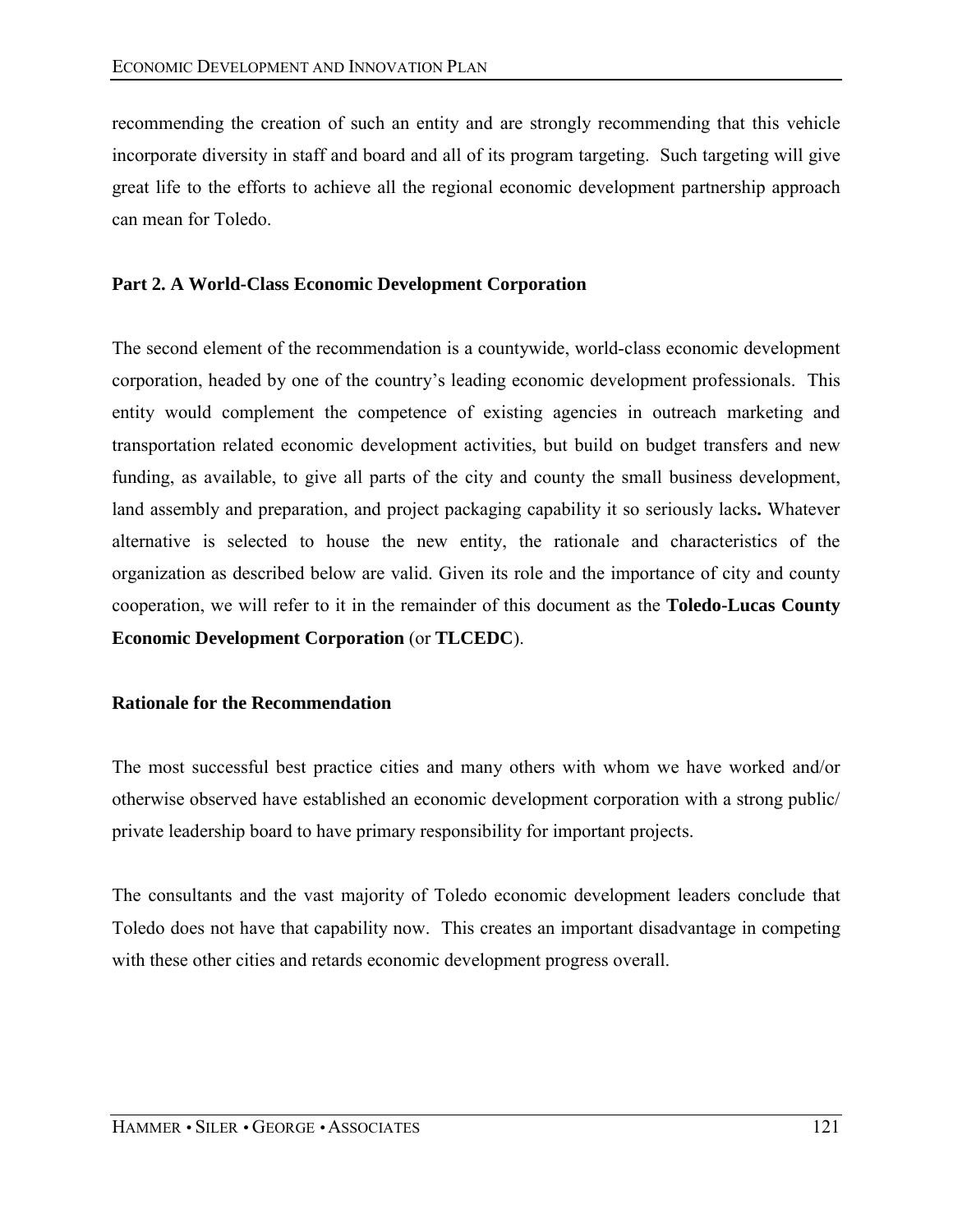The lack of competitive sites in the city and other built-up parts of the county is judged a major detriment to attracting substantial businesses to the city, even if the company's preference is for an urban location.

The consultants recommend that this new entity focus particularly on filling the deficiency which is most harmful to the generation and preservation of good jobs, that of small business development, land assembly and site preparation and project packaging and implementation.

Because Toledo is much stronger competing before the world when the city and county compete as one and because the primary source of economic development funding is raised county-wide, it is our strong recommendation that the new economic development entity put in place be governed by and serve the entire county.

## **Strategy for Its Achievement**

The Toledo Lucas County Economic Development Corporation will be a national leader and will greatly strengthen the competitive position, increase jobs and tax base, and in this way, insure a continuing enhancement of the quality of life in the Toledo area.

**Roles and Responsibilities.** The TLCEDC will be the primary economic development dealmaker in all of Lucas County and will carry out the following functions:

- Determining site needs for economic development and acquiring sites and assisting the city, county and other county jurisdictions when they need to acquire sites.
- Actioning the small business development program and the related community development corporation assistance program.
- Packaging and leading the implementation of important public/private development projects throughout the county.
- Assuming, from the city and county, most of the functions of their respective economic development departments, such as retention communications, commercial and business loans and grants, and nonresidential CDBG administration.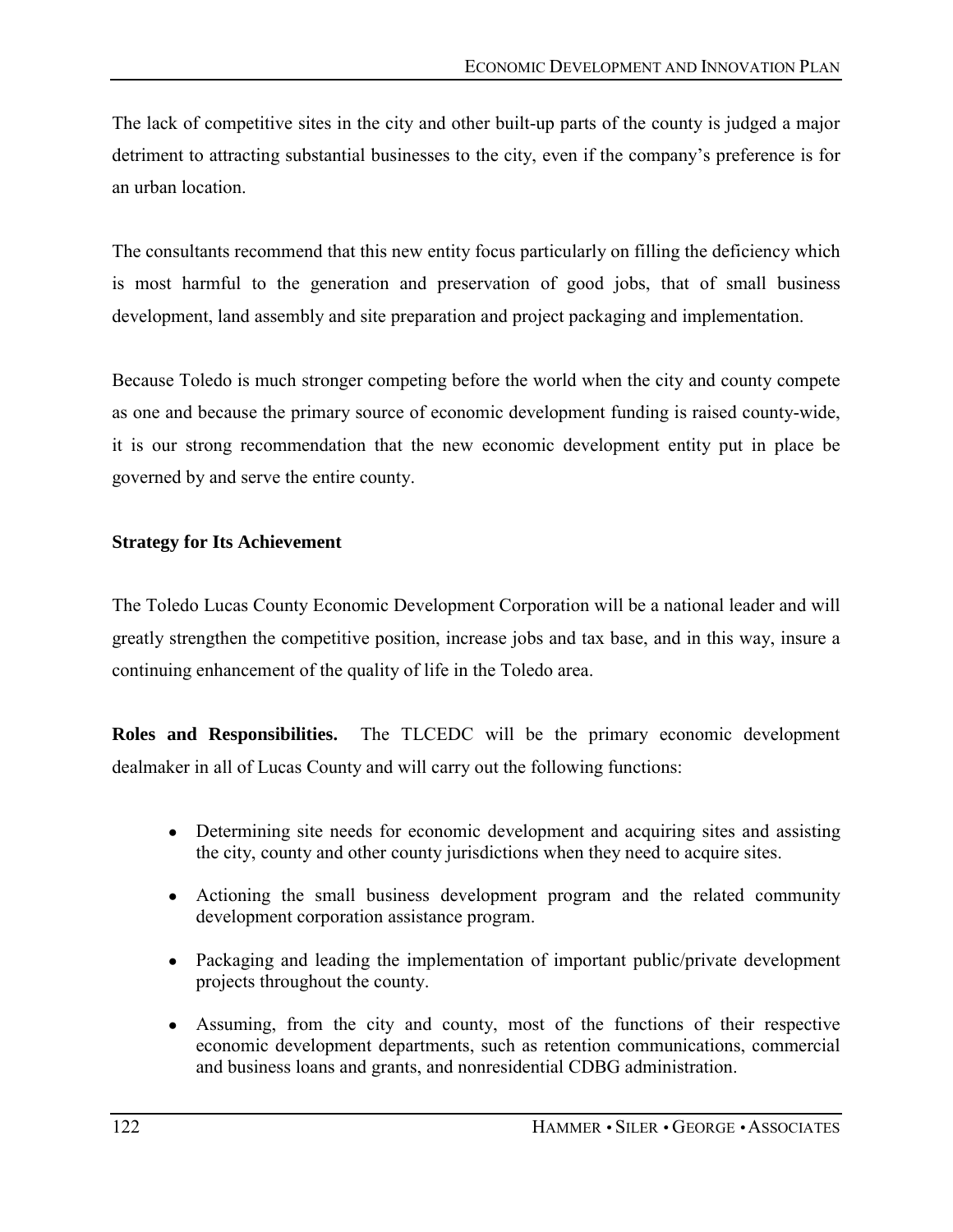In this and its overall economic development leadership role, the TLCEDC will establish effective formal and informal project/program-specific relationships with its host organization and other key economic development entities:

- With the RGP in creating the optimum site and facility offering for attraction and major retention prospects.
- With the Port Authority on transportation-related economic development projects and creative project financings.
- With the universities on achieving research-related economic development projects and on actioning strategies to keep existing Toledo businesses at the cutting edge of technology in their industries.
- With the cities and the county in carrying out their strategic and tactical economic development planning.
- With downtown Toledo and other city and town center development entities, to keep these areas strong, holding Lucas County dollars, and attract sales support from outside this area and the state.
- And, with state economic development and other state entities in joint marketing, financing and development efforts.

**Board Structure.** Whether a new or existing board is ultimately responsible, it must represent the diversity of geographic and demographics envisioned, and it needs to consist of the acknowledged leaders of these groups. There needs to be a balanced mix of city and county representatives as well as leaders from the university, labor, and private sector businesses.

**Staff Needed to Carry Out the Mission.** To most efficiently carry out these functions and build these relationships, the TLCEDC will have an executive of national status and track record and have an executive office and three divisions, each headed by a working director with substantial direct experience, and staffed approximately as indicated below:

- **Executive Office** 
	- Chief Operating Officer
	- Administrative Assistant
	- Financial Officer
	- Approximate staff of 4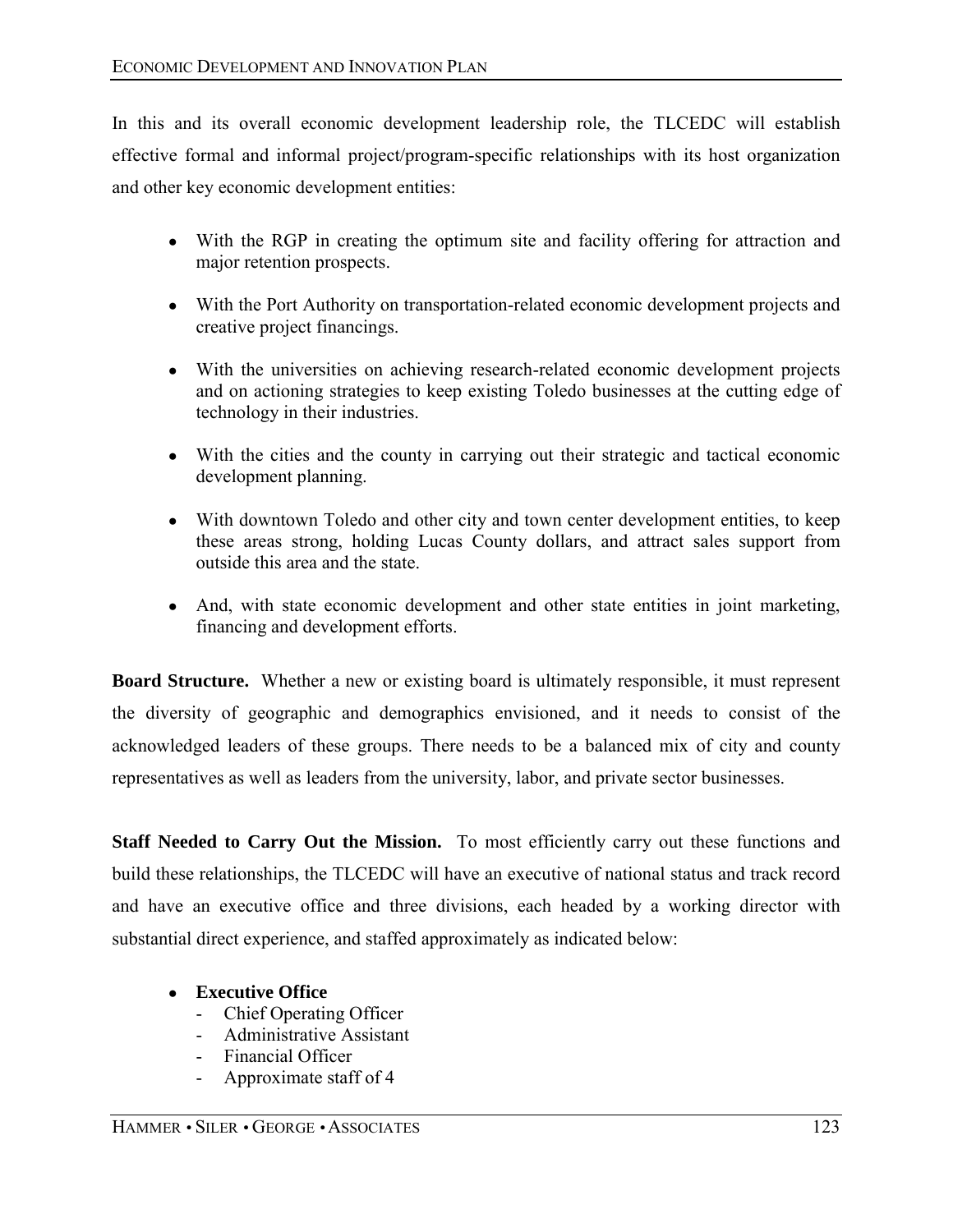## ● **Existing Business Enhancement**

- Communication
- Administer city and county business loan and incentive programs
- Technology enhancement
- Approximate staff of 12

## ● **Project Packaging**

- Site/land needs determination
- Site acquisition and preparation
- Project feasibility
- Project implementation
- Approximate staff initially of 3

## ● **Small Business Development**

- Technical Assistance
- Financing Assistance
- CDC Technical Assistance (contracted to LISC)
- Approximate staff of 6

**Budget Needed To Carry Out The Mission.** As a part of "next steps" the economic development leadership will want to prepare a detailed business plan for the TLCEDC, including a detailed staffing plan and budget. But as guidance, and to frame the discussion, an operation with a staff of 25, as outlined above, would normally require a budget of about \$2.5 million. Based on the preliminary staffing plan shown, that would translate into a programmatic budget as indicated below:

| Office of the Executive/Interagency Coordination | 14% | \$350,000   |
|--------------------------------------------------|-----|-------------|
| <b>Existing Business Enhancement</b>             | 36% | 900,000     |
| Project Packaging                                | 12% | 300,000     |
| <b>Small Business Development</b>                | 24% | 600,000     |
| CDC Assistance (LISC)                            | 14% | 350,000     |
| <b>Total</b>                                     |     | \$2,500,000 |

This, of course, is operational funding. Program funds administered or direct county or city assistance to businesses are in addition, as would be any direct real estate activity that may evolve over time (and generate additional profits for operations).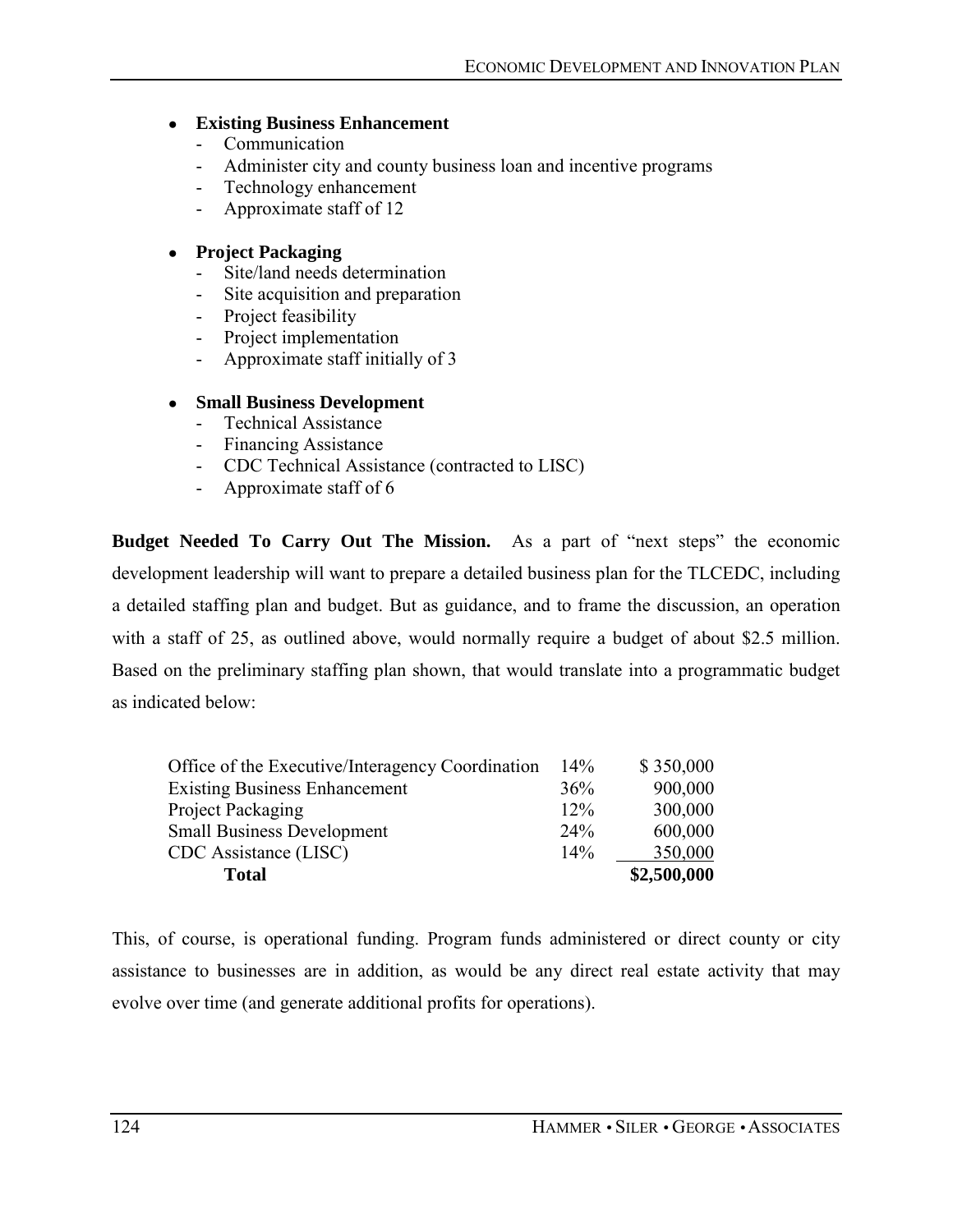Clearly, the budget level which is ultimately agreed to will be the subject of much leadership consideration and debate.

### **FUNDING OPTIONS AND PROFILE**

Funding this effort will require either a redirection of existing expenditures or finding new sources. Although funding also is ultimately a local decision to be made after much deliberation, and perhaps negotiation, one approach to funding that the consultant team believes has merit is outlined below:

| <b>Total</b>                         | \$2,500,000 |
|--------------------------------------|-------------|
| From current Port Authority Activity | 250,000     |
| From current RGP Activity            | 700,000     |
| Reallocation of the ED Levy          |             |
| Transfer of County ED Budget         | 350,000     |
| Transfer of City ED Budget           | \$1,200,000 |
|                                      |             |

In this profile of sources of funds, the amounts from the city and county are the approximate budgets of their respective economic development staffs whose functions would largely be transferred to the new entity as well. The remaining funds could come from a reallocation of the economic development mill levy, drawing from both the current allocation to the RGP and that retained by the Port Authority.

While this does not address what function the RGP or Port Authority would curtail or what alternative sources of funding they would seek, the best practices analysis does suggest that the outreach marketing and marketing data maintenance is often funded more heavily by the private sector than is the case in Toledo. Moreover, there are indications that the Toledo area may be spending more than comparable cities. As shown in Table 18, outreach marketing expenditures in Toledo, per capita, exceed those in three of the five best practice cities.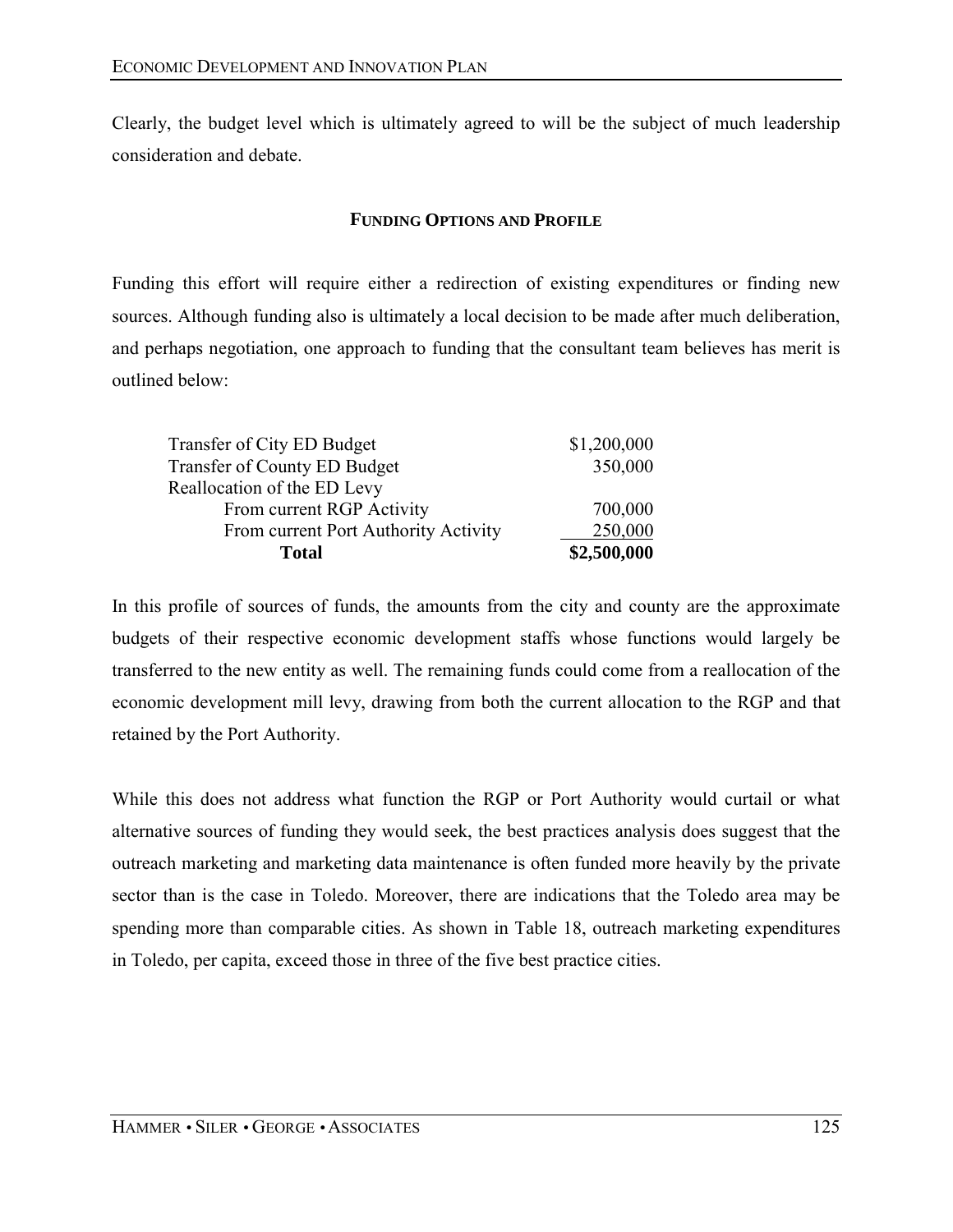| <b>City</b>   | <b>Marketing</b><br><b>Expenditures</b> | <b>Metro</b><br><b>Population</b> | Per Capita<br><b>Expenditures</b> | <b>Funding</b> |
|---------------|-----------------------------------------|-----------------------------------|-----------------------------------|----------------|
| Buffalo       | \$4,100,000                             | 1,170,111                         | \$3.50                            | Pub/Pvt        |
| Pittsburgh    | 6,000,000                               | 2,358,695                         | 2.54                              | Pub/Pvt        |
| Dayton        | 1,200,000                               | 950,558                           | 1.26                              | Pub/Pvt        |
| Tacoma        | 750,000                                 | 700,820                           | 1.07                              | Pub            |
| Louisville    | 1,300,000                               | 1,025,598                         | 1.27                              | Pub/Pvt        |
| <b>Toledo</b> | \$1,240,000 <sup>1</sup>                | 618,203                           | \$2.00                            | <b>Pub/Pvt</b> |

# **TABLE 18. MARKETING EXPENDITURES**

Note: <sup>1</sup>Estimated share of total budget.

*Source: Hammer, Siler, George Associates*.

Toledo spends \$2.00 per capita, while spending in Louisville, Tacoma, and Dayton is below \$1.30. The two largest metropolitan areas Pittsburgh and Buffalo spend more, as is typical of larger urban areas.

### **PERFORMANCE MONITORING AND FEEDBACK**

We have pointed out that several of the existing core economic development organizations such as the Regional Growth Partnership and the Lucas County Port Authority have sufficient capacity and perform well in their core missions. Moreover, we have recommended that they should continue to focus on their core missions since they make an important contribution to the regional economy. These organizations have already established a basis to evaluate their performance and document their successes and we do not intend here to revisit that process.

On the other hand, the new entity that we have proposed will have to build an effective monitoring and feedback system. Our effort here therefore focuses on that need. Such measures are important both internally, in order to fine tune the programs and staff efforts to be most effective, and externally, to document the importance of the of new entity's overall mission and to effectively compete with other city-county functions for scarce resources.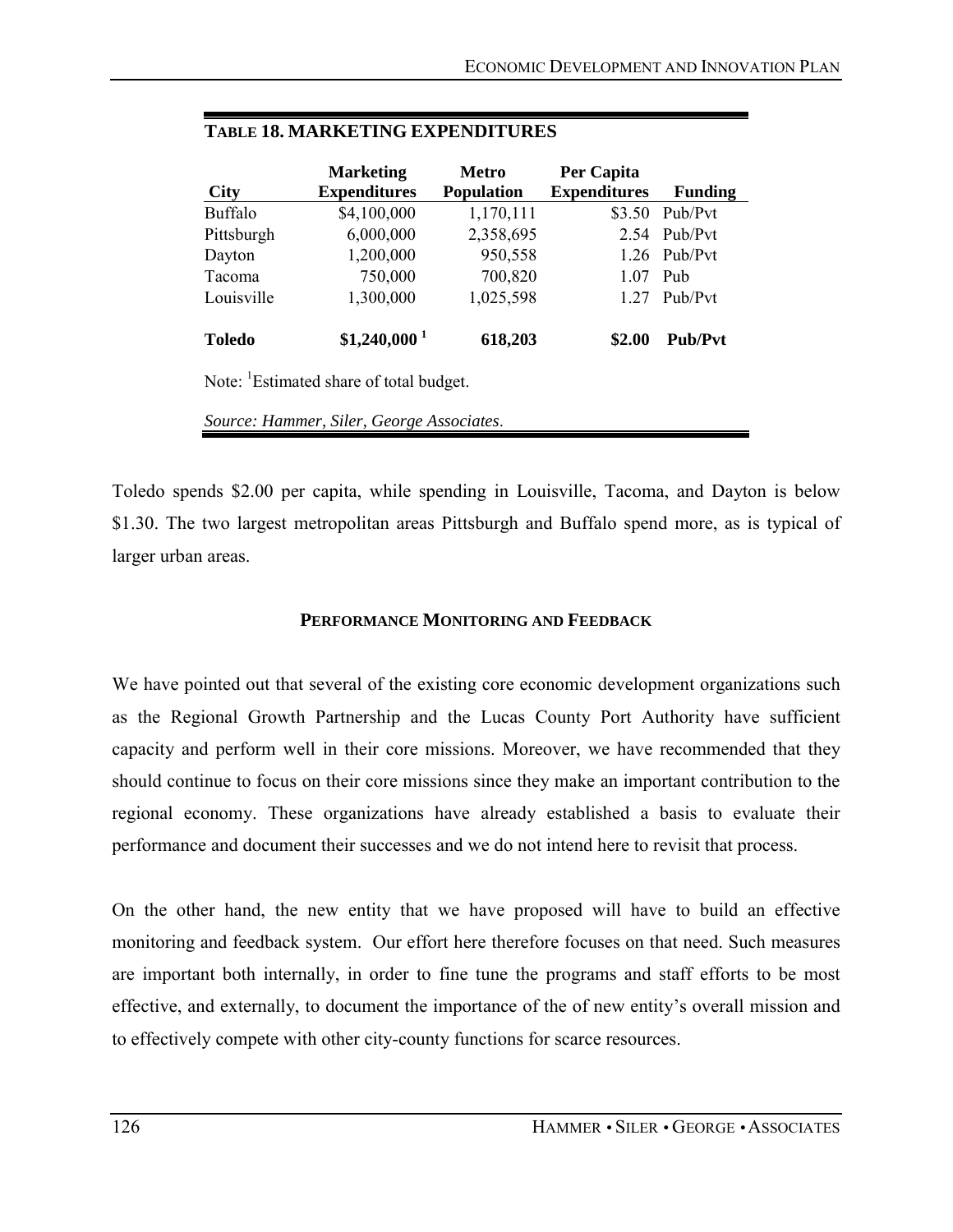We therefore recommend that a substantial effort be made to monitor and measure both the effort put forth and the results achieved. To achieve the former, we recommend that the new entity consider instituting "time sheets" for the staff to keep track of their time in several broad categories. The categories could vary somewhat by division but might include:

- Administration
- Business Retention-Outreach
- Entrepreneurial Development-Outreach
- Business Retention-Technical Assistance
- Small Business Development-Technical Assistance
- Deal Making
- Development Packaging
- Professional Development
- Special Projects

Activities in the business retention, small business development and deal making categories could be assigned case numbers to track the effort associated with any given "client." This could be done initially on a trial basis for a month or so to refine the categories and identify problems. Ultimately the system could provide computerized data for a wide range of management and budgeting purposes.

Other important measurements can be obtained by having staff keep a running "tick sheet" (which could be a part of the time sheet) to keep track of the nature of contacts. The list below includes the recommended "effort" and "achievement" measures that should be monitored. The categories may be modified or interpreted differently as appropriate for each section.

### **Measures of Effort**

- Staff time expended by broad category
- Personal calls on existing businesses
- Follow-up contacts
- Inquiries fielded, prospects vs. site consultants
- Inquiries fielded by source
- Number of minority small business market opportunities identified
- Number of small business market opportunities identified
- Level and quality of technical assistance provided CDCs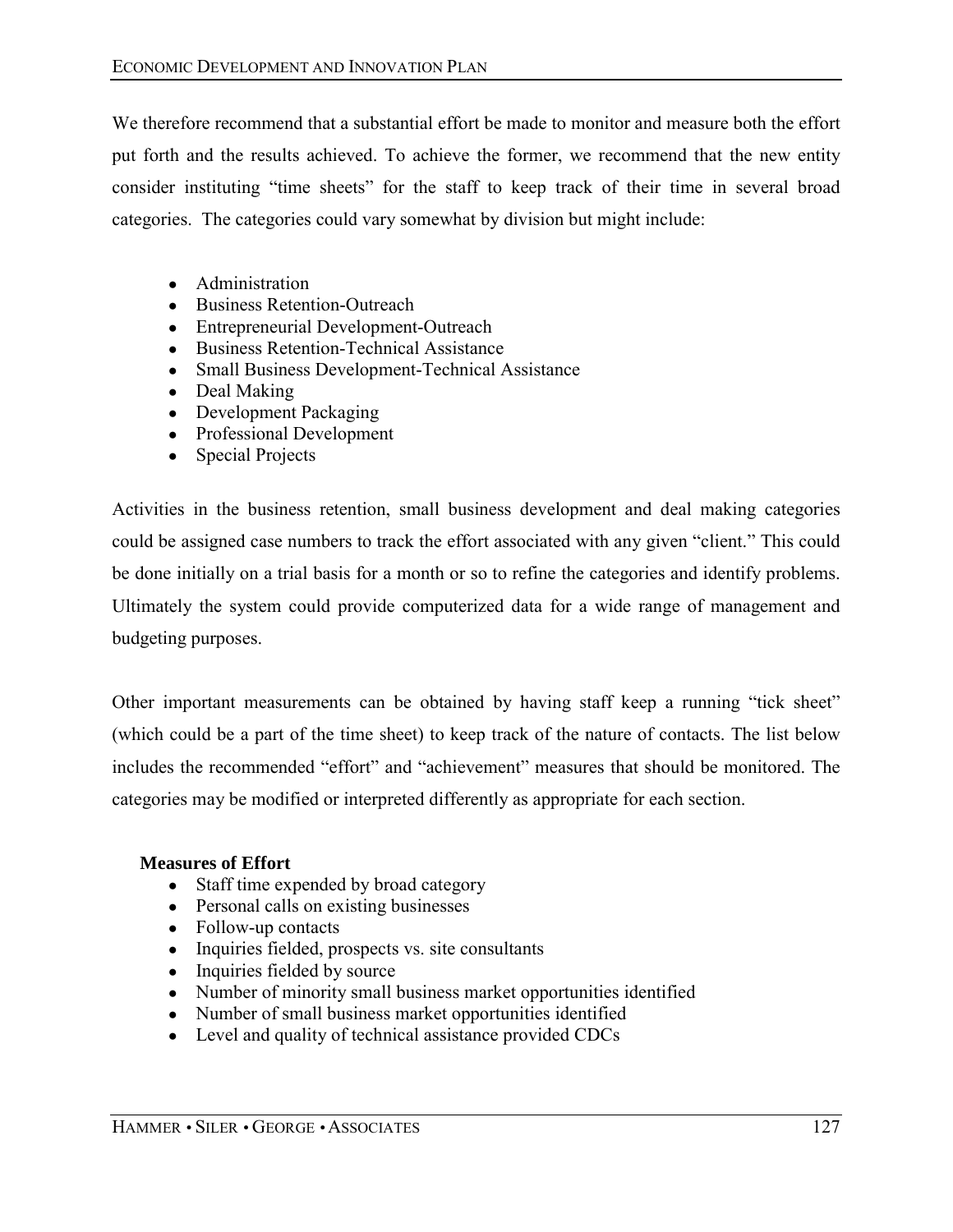#### **Measures of Achievement**

- Small business births
- Minority business births
- New business park product generated
- Jobs created
- Existing businesses substantially aided
- Jobs retained/expanded/relocated within Toledo
- Web site hits
- Earned media mentions and equivalent value
- Loan data from small business section

There are two additional monitoring measures broader than the items mentioned above that could be useful in longer-term evaluation of the new entity effectiveness.

The first is to periodically conduct a "customer satisfaction" survey of those whom the new entity has served recently, with simple questions. As we have stated elsewhere in the report, many small businesses never take advantage of the services that local groups have to offer, so the survey would be more productive if it were limited to firms that the new entity has actually served during the previous year.

The second is to periodically compare the City of Toledo and Lucas County with their peer communities. While this would not measure the new entity's effectiveness directly nor its role in causing the changes, it could be a useful tool in evaluating changes in the Toledo area's position that may suggest areas of emphasis not only for the "new entity" but for the overall economic development system.

### **CONCLUSION**

There is much strength and much current achievement in economic development in Toledo and Lucas County, but there are important gaps which are retarding the success the area is able to achieve in starting, growing, and attracting businesses and institutions which provide the quality jobs and public revenues required to sustain and enhance the high quality of life so valued by Toledo residents. This section presents an effective and reasonable approach to fill the gaps and bring substantial strength to the effort.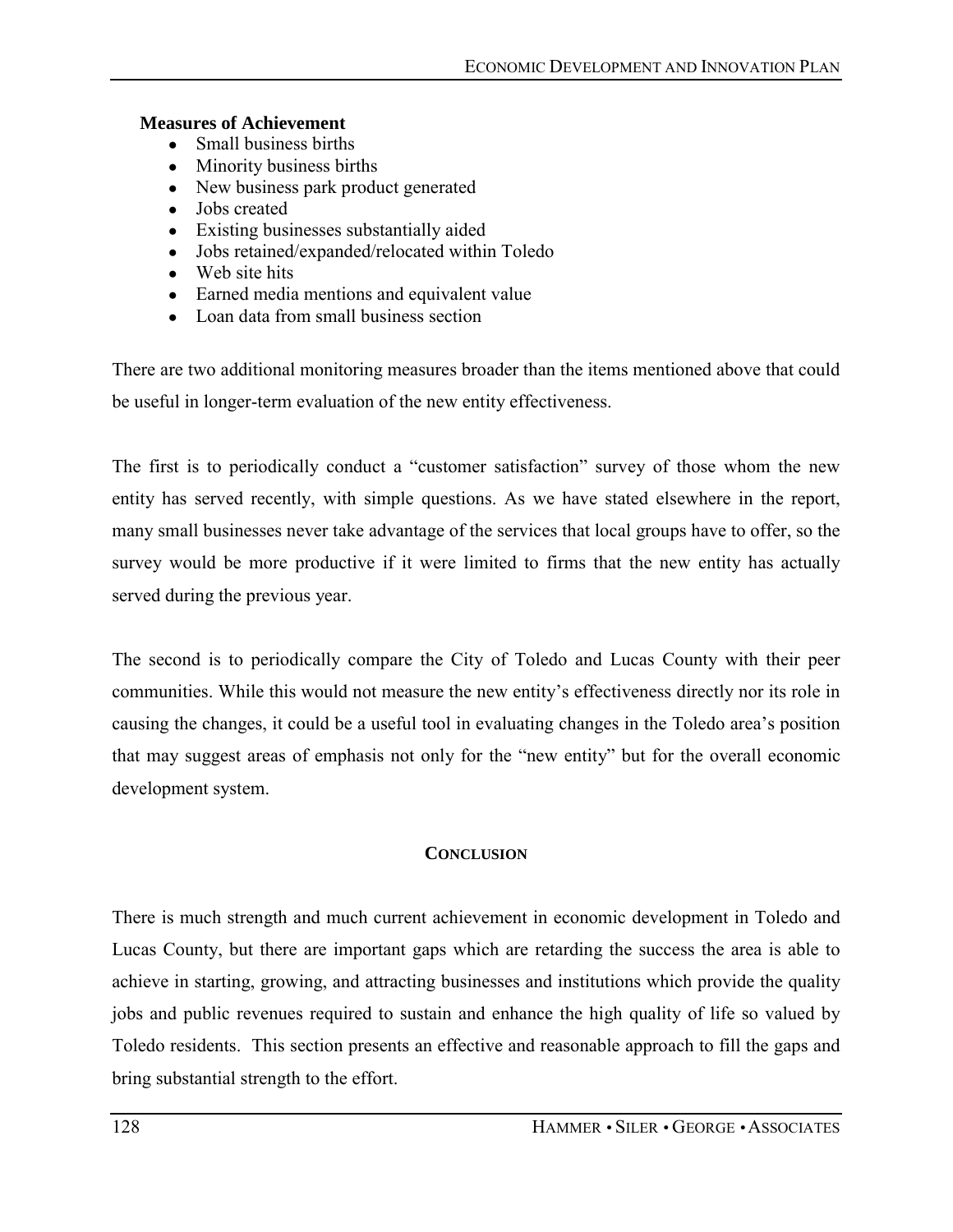# **APPENDIX A. CEDS OUTLINE**

The following pages present a sample outline of a Comprehensive Economic Development Strategy (CEDS), based upon a review of CEDS requirements, review of benchmark CEDS plans as identified by the U.S. Economic Development Administration (EDA), and conversations with EDA officials in Columbus and Washington.

A few points need to be addressed concerning the formulation of the CEDS:

- ! **No Standardized Format:** According to the Economic Development Administration, there is no standardized format for a CEDS document. A CEDS is required as a prerequisite for several EDA funding mechanisms, and the EDA is typically interested in seeing that its funding priorities are in concordance with a region's economic objectives. Thus, a CEDS needs to address overall economic development issues, but a rigid outline or format is not mandated.
- ! **CEDS Committee:** At the beginning of the CEDS planning process of committee needs to be formed. This committee would be the entity responsible for facilitating the CEDS process. The Committee should include representatives from various major stakeholder groups including but not necessarily limited to the following:
	- Local Government(s): Representatives from the leadership ranks of the local governments participating in the CEDS process
	- Quasi-governmental Agencies and Economic Development Organizations: Organizations throughout the service area that represent economic and/or business interests are important components of this process.
	- State or Regional Agencies: Representatives from the state Department of Development and regional development organizations should be represented.
	- Educational Institutions: Particularly providers of workforce development need to be included.
	- Labor and Community Organizations: Organizations such as organized labor as well as community-based organizations need to be part of the project in order to give the CEDS process as wide a foundation in the community as possible.
- ! **Updating the OEDP:** Toledo would use the CEDS process as an updating process for the existing Overall Economic Development Program (OEDP). As such, the timeframe of "past projects" within the CEDS document can be from the previous OEDP date to the present.
- $\triangleright$  **CEDS Geography:** CEDS documents are typically composed for a region being either a county, with the county's various jurisdictions each having representation on the CEDS Committee. While it is not specified that a CEDS Committee must contain multiple local jurisdictions, any deviation from this convention should be brought to the attention of the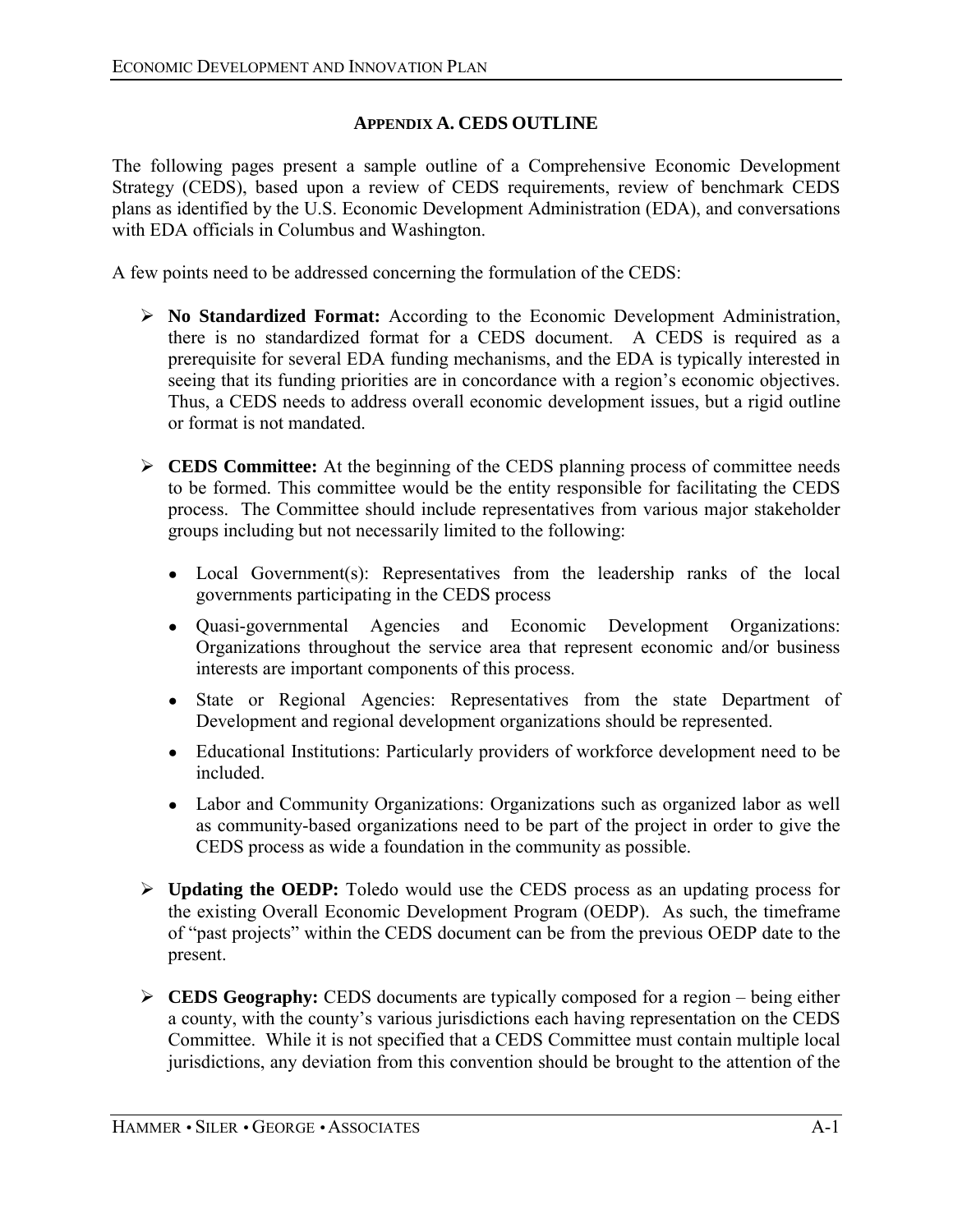Economic Development Administration at the beginning of the CEDS planning process in order to ensure that EDA approves of the geographic inclusiveness. In the past, EDA officials have indicated that a countywide CEDS and process would be preferable.

# **Recommended CEDS Outline for Toledo**

A. Introduction: Brief summary of the CEDS Plan's purpose, goals, and coordinating agencies.

**Length:** One or two pages.

- **B. Report on Past Activities:** Though not present in all CEDS plans, a listing of previous economic development projects gives the impression that the region for which the CEDS has been written is engaged in an ongoing economic development and planning process.
	- $\triangleright$  A section such as this is particularly relevant when one of the purposes of the CEDS is to update a prior comprehensive planning document. For example, a Richland County CEDS cited by the EDA as being a benchmark document contains a listing of major county economic development projects since 1978 when the county's first comprehensive economic plan was written.
	- $\triangleright$  This can be a generalized list, showing the following features:
		- Location (street address, or just city/township).
		- Type of project
		- Estimated cost of project
	- $\triangleright$  The list can be in columns, resembling a spreadsheet, with each project listed on a single row.

Length: Varies by time period being examined but should be lengthy enough to impart a feeling of thoroughness. Several pages of listings are recommended.

- **C. Examination of Economic Trends:** This section of the CEDS document does not need to be in great detail  $\overline{-}$  just enough to show that the topic of economic change has been examined as part of the CEDS. This can contain general information about the state of the region's economy. For example, commonly used sources in this section would include County Business Patterns from the U.S. Census, Regional Economic Information System data from the Bureau of Economic Analysis, or commercially-available sources, such as from Claritas, Inc.
	- $\triangleright$  This section should summarize employment happenings (employment by sector) over the past decade. Relevant information could include:
		- Analysis of Major Employers
		- Changes in Employment Sectors (major hiring and/or layoffs)
		- Occupational and/or Wage Data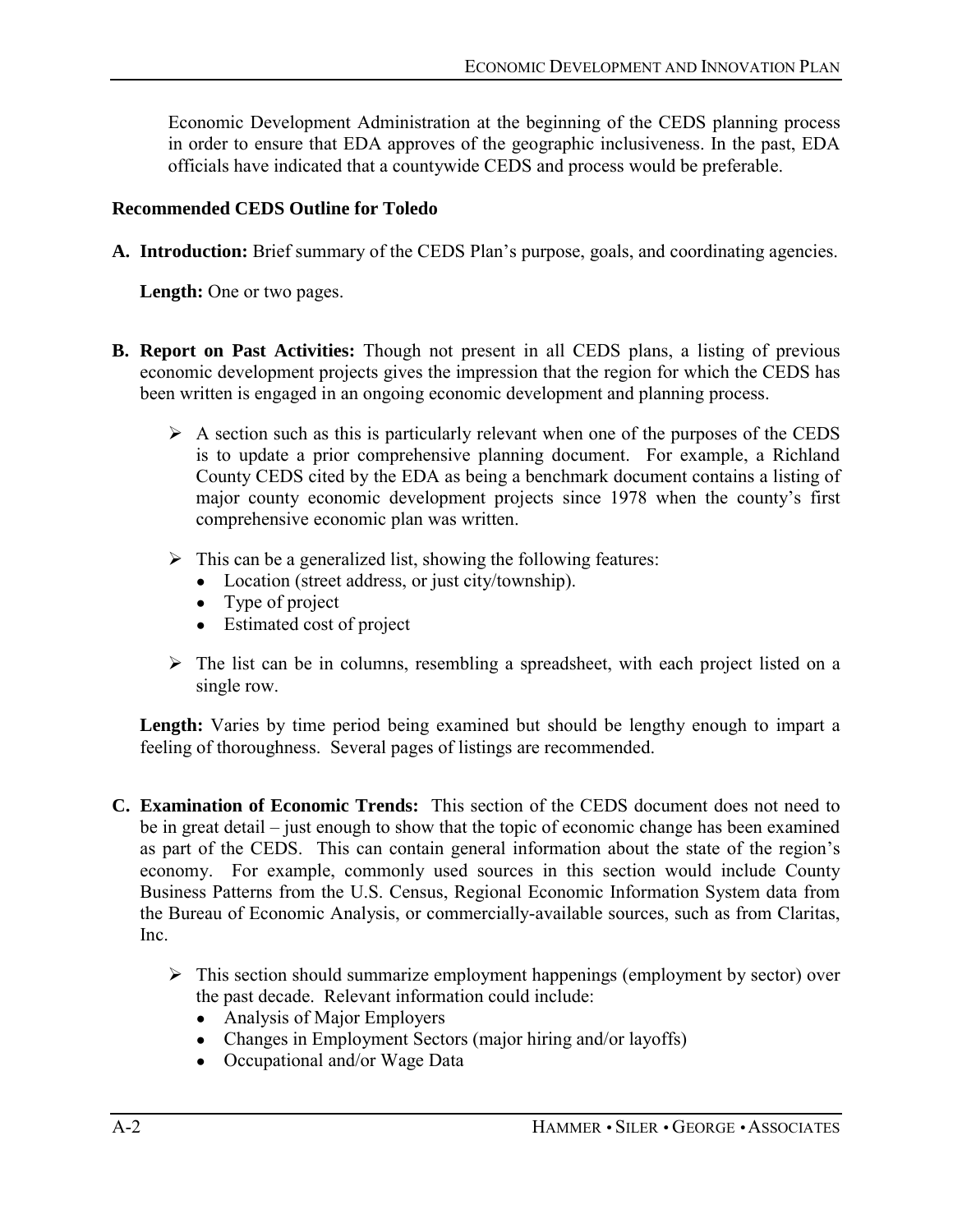• Analyses of each major sector in relation to national or regional trends

**Length:** Five to Ten pages.

- **D. "SWOT" Analysis:** A section highlighting the constraints and potentials for economic development in the region.
	- ! Some type of SWOT (Strengths, Weaknesses, Opportunities, and Threats) Analysis should be present in the CEDS document, although individual names for this type of section may vary. This can take the form of (as in the Richland Co. example) a Constraint and Potential Examination, or a delineated SWOT Analysis.
	- $\triangleright$  In its basic form, a SWOT analysis or similar methodology takes the constraints and potentials identified through processes within the planning process and evaluates them based on recent developments or changes in the regional economy.
	- $\triangleright$  When the CEDS is a follow-on assignment to an earlier comprehensive planning process, the SWOT component can concentrate on strengths and weaknesses that have emerged over the course of time since the last comprehensive planning document.
	- $\triangleright$  If following a SWOT format, the CEDS should have a separate subsection for each of the four components, articulating what are perceived to be the Strengths, Weaknesses, Opportunities, and Threats to the local economy.

Length: While there is no set length, many CEDS plans have between five to ten pages of SWOT Analysis.

- **E. Development Strategy (Goals and Objectives):** This is the most crucial part of the CEDS document because it gives clarity to what the region's overall economic strategy looks like.
	- $\triangleright$  This section consists of Goals and Objectives related to the pursuit of economic development.
	- ! Goals and Objectives are divided among both short-term and long-term issues.
	- $\triangleright$  Each goal (for example Diversify the Area's Industrial Base) should be stated in a concise sentence and then followed up by several discrete Objectives. For example: Concentrate Efforts on Recruiting Different Industries.
	- $\triangleright$  The objectives are typically general in scope, such as "expand and redesign the educational and training systems," but are generally focused on helping the local economy successfully transition from a manufacturing-intensive economy.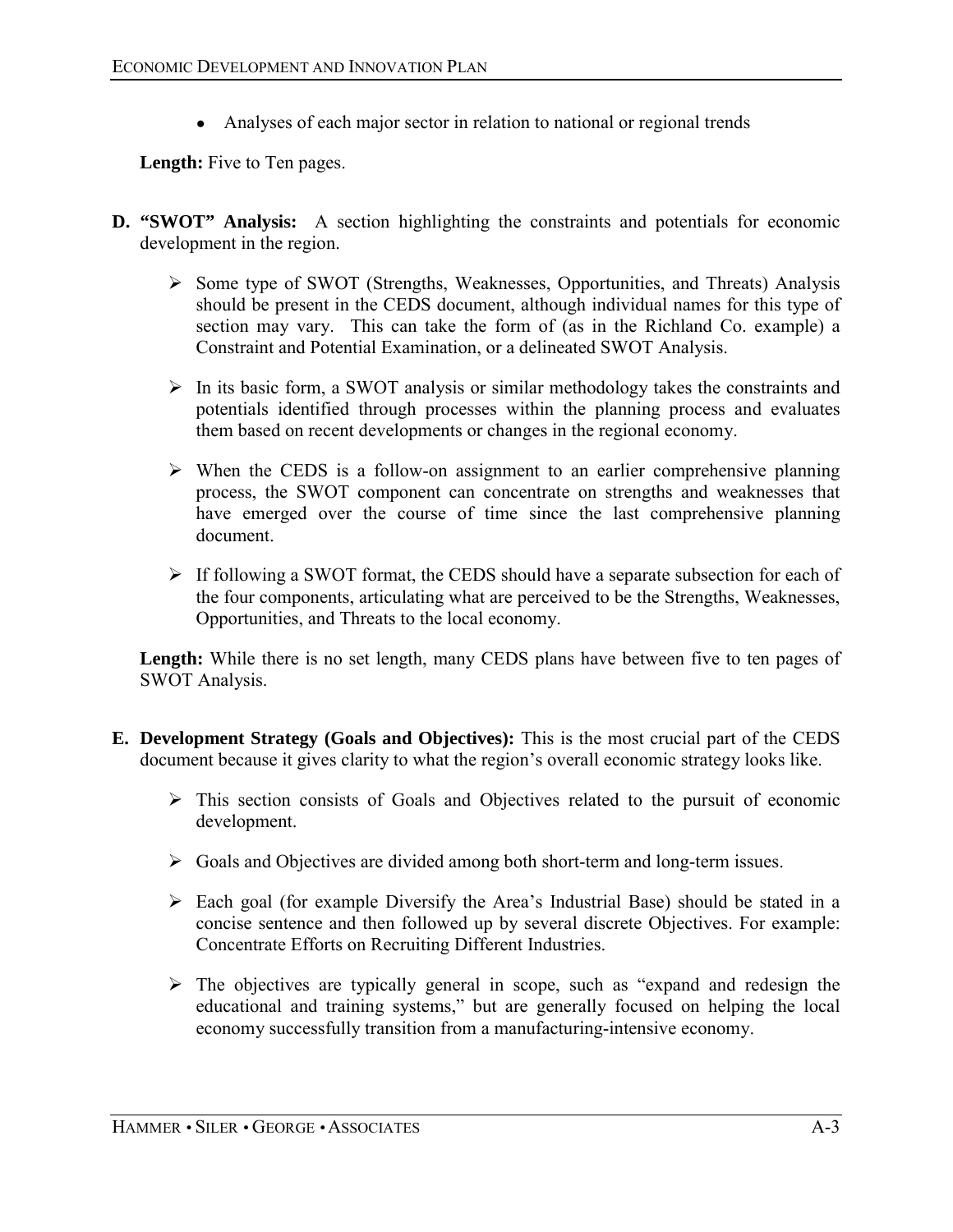Length: This is one of the most critical components to the CEDS plan and a length of approximately ten pages is appropriate.

- **F. Current Project List:** It is advantageous to include a Current Project List of ongoing or planned projects relating to regional economic development. These could include the following types of projects that are publicly funded by either the county or one of the component municipal governments:
	- $\triangleright$  Infrastructure improvements
	- $\triangleright$  New construction projects
	- $\triangleright$  Community facilities
	- $\triangleright$  Other projects related to economic development initiatives at the local or municipal levels.

Similar to the Report on Past Activities section, each individual project would be a line item on the Project List, with one column each for the Project Location, Type of Project, Estimated Cost, Estimated Schedule, and Applicability for EDA funds. Therefore any projects for which the CEDS Committee anticipates getting EDA funds should be on this list.

**Length:** This varies by CEDS area, but, similar to the Report on Past Activities, the Current Project List should be lengthy enough to impart a feeling of thoroughness. Several pages of listings are recommended.

- **G. Economic Development Organization:** This section lists the various agencies and organizations that are involved in economic development within the CEDS area. This can be either in a list or in a chart format, and at the minimum, should include the following:
	- $\triangleright$  Name of the Agency or Organization
	- $\triangleright$  Address and contact information
	- $\triangleright$  Very brief description of the organization's duties (for example, Tourism Development or marketing, etc.)

Length: This does not need to be an in-depth list. For an area of Toledo's size, just approximately two pages (long enough to list the various organizations) would be sufficient.

Appendices: Detailed tables can be placed in the Report's Appendices. Such tables could include the following:

 $\triangleright$  Population and Census tables, either time-series or static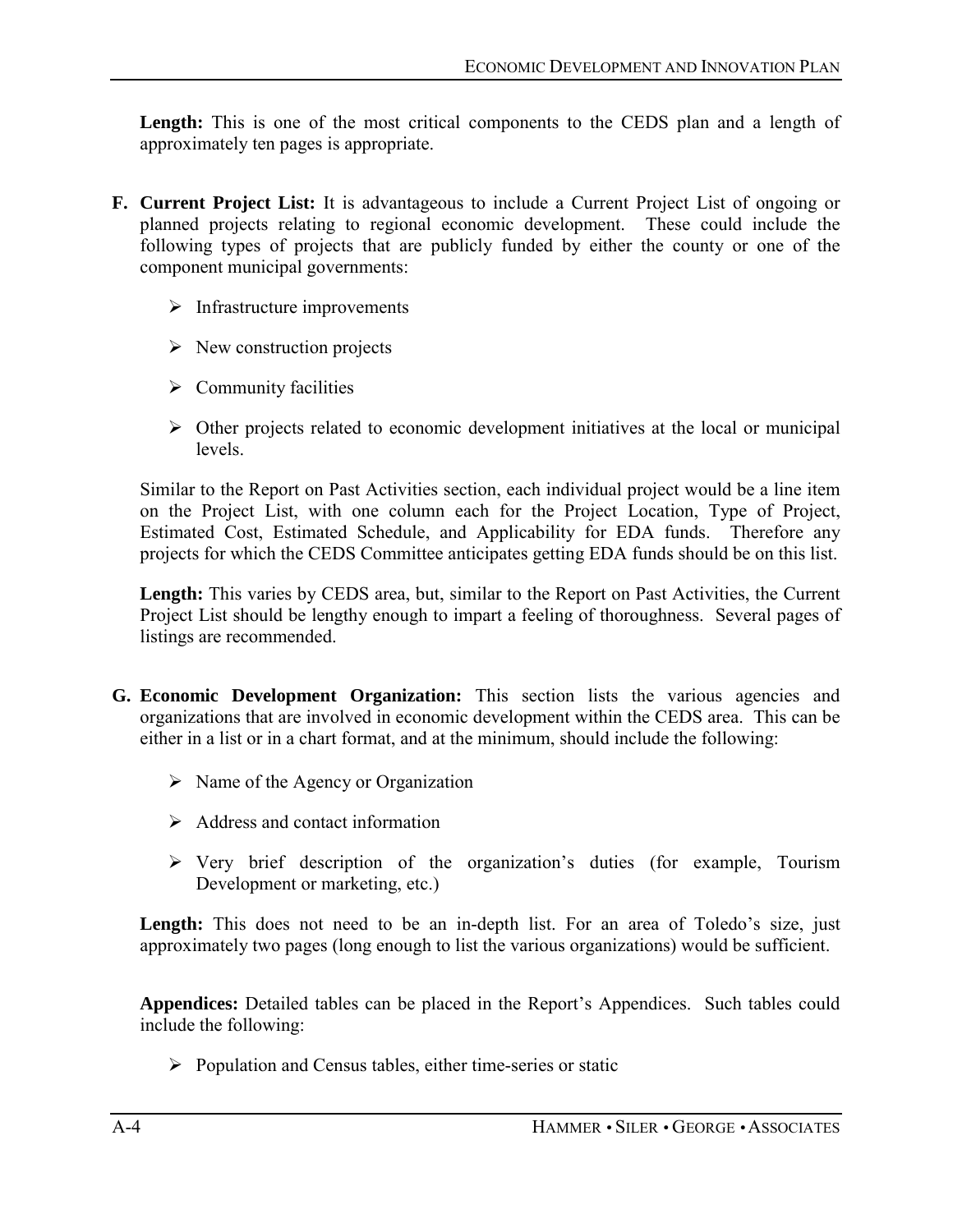- $\triangleright$  Employment statistics by SIC Code
- > Payroll statistics by SIC Code
- $\triangleright$  Lists of individual participants in the planning process, including local government officials, as well as citizens who were in attendance at meetings related to the CEDS planning process.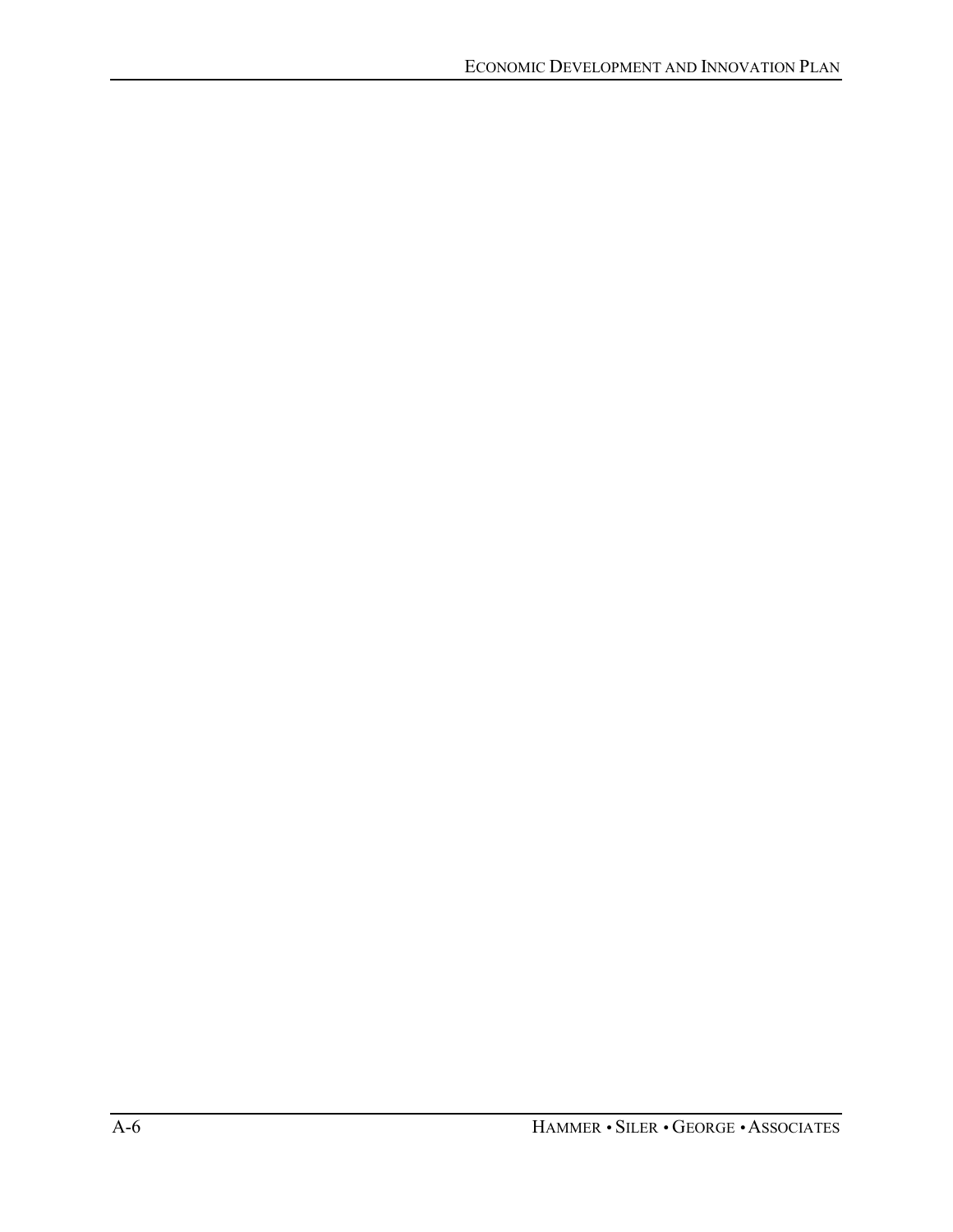|                                              | <b>Workforce</b>        | <b>R&amp;D Tech</b>     | Financing               |                         | <b>Real Property</b>    |
|----------------------------------------------|-------------------------|-------------------------|-------------------------|-------------------------|-------------------------|
| Agency/Jurisdiction                          | Development             | <b>Transfer</b>         | Capitilazition          | Assembly                | Remedia                 |
| <b>GOVERNMENTAL</b>                          |                         |                         |                         |                         |                         |
| City of Toledo                               |                         |                         | X                       | X                       | x                       |
| <b>Lucas County</b>                          | X                       |                         | $\overline{\mathbf{x}}$ | X                       |                         |
| Lucas County Improvement Corporation         |                         |                         | X                       |                         |                         |
| Sylvania Community Improvement Corporation   |                         |                         | x                       | X                       |                         |
| City of Sylvania                             |                         |                         |                         | $\overline{\mathbf{x}}$ |                         |
| Oregon Economic Development Agency           |                         |                         |                         |                         |                         |
| City of Oregon                               |                         |                         |                         | X                       |                         |
| City of Maumee                               |                         |                         | X                       | X                       |                         |
| Sylvania Township                            |                         |                         | $\overline{\mathbf{x}}$ | $\overline{\mathbf{x}}$ |                         |
| Toledo Lucas County Port Authority           |                         |                         | x                       | X                       | x                       |
| University of Toledo                         | $\overline{\mathbf{x}}$ | X                       |                         | $\overline{\mathbf{x}}$ |                         |
| <b>Bowling Green State University</b>        | X                       | X                       |                         | X                       |                         |
| Owens Community College                      | X                       |                         |                         | $\overline{\mathbf{x}}$ |                         |
| <b>MCO</b>                                   |                         |                         |                         |                         |                         |
| Eisc                                         |                         | $\overline{\mathbf{x}}$ |                         |                         |                         |
| Manufacturing Extension Program              |                         |                         |                         |                         |                         |
| <b>Food Processing Unit</b>                  |                         |                         |                         |                         |                         |
| Toledo-Lucas County Visitors and Conv Bureau |                         |                         |                         |                         |                         |
| UT Capacity Building Program                 | X                       |                         |                         |                         |                         |
| Workforce Investment Board                   | X                       |                         |                         |                         |                         |
| <b>Federal Government</b>                    | X                       | X                       | $\overline{\mathbf{x}}$ |                         |                         |
| <b>TMACOG</b>                                |                         |                         |                         |                         |                         |
| State of Ohio                                | X                       | $\overline{\mathbf{x}}$ | $\mathbf{x}$            |                         |                         |
| OSU Extension and Sea Grant                  |                         |                         |                         |                         |                         |
| <b>NON-GOVERNMENTAL</b>                      |                         |                         |                         |                         |                         |
| Regional Growth Partnership                  |                         | X                       |                         |                         |                         |
| Toledo Area Chamber of Commerce              |                         |                         |                         |                         |                         |
| Private                                      | X                       | X                       | x                       |                         | x                       |
| <b>Utilities</b>                             |                         |                         |                         |                         |                         |
| <b>Financial Institutions</b>                |                         |                         |                         |                         |                         |
| <b>Businesses</b>                            |                         |                         |                         |                         |                         |
| Engineering                                  |                         |                         |                         |                         | $\overline{\mathbf{x}}$ |
| Planning                                     |                         |                         |                         |                         |                         |
| <b>Community Development Corporations</b>    |                         |                         | X                       |                         |                         |
|                                              |                         |                         |                         |                         |                         |

ASSOCIATES B-<sup>1</sup> **APPENDIX B. TOLEDO AREA ECONOMIC DEVELOPMENT DELIVERY ENTITIES AND ACTIVITIES (Part 1) Workforce R&D Tech Financing Business Area Project Retention & Agency/Jurisdiction Development Transfer Capitilazition Assembly Remediation Incentives Marketing Management Expansion Private Public GOVERNMENTAL** City of Toledo **XXX <sup>X</sup> <sup>X</sup> <sup>X</sup> <sup>X</sup>** Lucas County **<sup>X</sup> XX <sup>X</sup> <sup>X</sup> <sup>X</sup>** Lucas County Improvement Corporation **<sup>X</sup>** Sylvania Community Improvement Corporation **<sup>X</sup> <sup>X</sup> <sup>X</sup> <sup>X</sup> <sup>X</sup> <sup>X</sup> <sup>X</sup>** City of Sylvania **<sup>X</sup>** Oregon Economic Development Agency **<sup>X</sup> <sup>X</sup> <sup>X</sup> <sup>X</sup>** City of Oregon **<sup>X</sup> <sup>X</sup>** City of Maumee **XX <sup>X</sup> <sup>X</sup> <sup>X</sup> <sup>X</sup>** Sylvania Township **XX <sup>X</sup> <sup>X</sup> <sup>X</sup> <sup>X</sup>** Toledo Lucas County Port Authority **<sup>X</sup> <sup>X</sup> <sup>X</sup> <sup>X</sup> <sup>X</sup> <sup>X</sup> <sup>X</sup>** University of Toledo **<sup>X</sup> <sup>X</sup> <sup>X</sup> <sup>X</sup>** Bowling Green State University **<sup>X</sup> <sup>X</sup> <sup>X</sup> <sup>X</sup>** Owens Community College **<sup>X</sup> <sup>X</sup> <sup>X</sup>** MCO Eisc **<sup>X</sup>** Manufacturing Extension Program Food Processing Unit Toledo-Lucas County Visitors and Conv Bureau **<sup>X</sup>** UT Capacity Building Program **<sup>X</sup>** Workforce Investment Board **<sup>X</sup> <sup>X</sup>** Federal Government **<sup>X</sup> <sup>X</sup> <sup>X</sup> <sup>X</sup> <sup>X</sup>** TMACOG State of Ohio **<sup>X</sup> XX <sup>X</sup> <sup>X</sup> <sup>X</sup>** OSU Extension and Sea Grant **NON-GOVERNMENTAL** Regional Growth Partnership **<sup>X</sup> <sup>X</sup> <sup>X</sup> <sup>X</sup>** Toledo Area Chamber of Commerce Private **<sup>X</sup> XX <sup>X</sup> <sup>X</sup> <sup>X</sup>** Utilities **<sup>X</sup>** Financial Institutions Businesses Engineering **<sup>X</sup> <sup>X</sup>** Planning Community Development Corporations **<sup>X</sup> <sup>X</sup>** Toledo Sister Cities **<sup>X</sup>** NORED **<sup>X</sup>** Hospitals **<sup>X</sup> <sup>X</sup>** Great Lakes Consortium **<sup>X</sup> <sup>X</sup>** LISC **<sup>X</sup>** Main Street Program Other Educational Institutions **<sup>X</sup>** DTI *Source: University of Toledo, Urban Affairs Center* **Real Property Maintence & Development**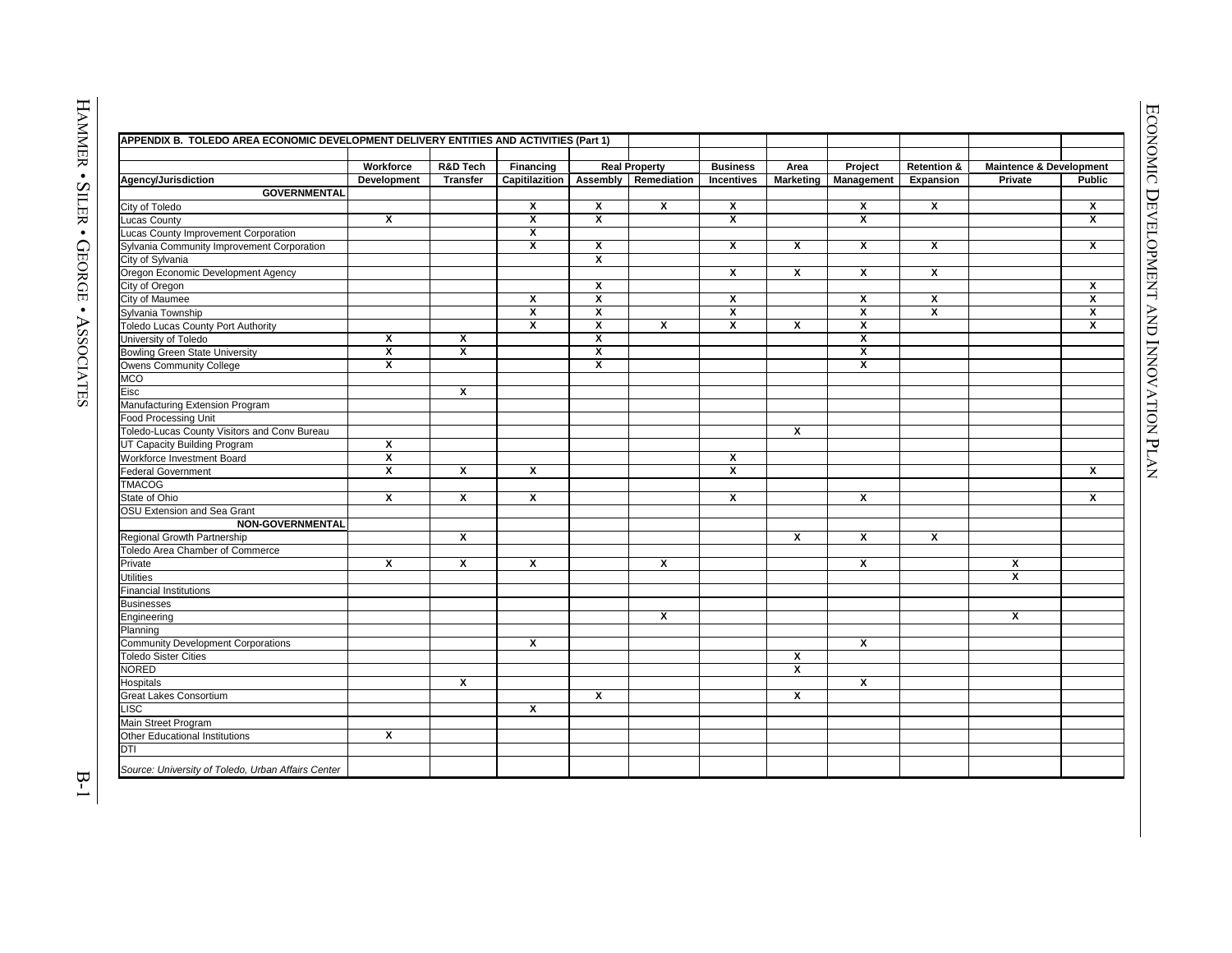|                                              | Community   | <b>Quality of Life</b> | <b>Strategy</b>       | <b>Market</b>    |          | Economic Entrepreneurial Land Use |          |
|----------------------------------------------|-------------|------------------------|-----------------------|------------------|----------|-----------------------------------|----------|
| Agency/Jurisdiction                          | Development | Amenity                | Facilitation Research |                  | Research | Development                       | Planning |
| <b>GOVERNMENTAL</b>                          |             |                        |                       |                  |          |                                   |          |
| City of Toledo                               | X           | X                      |                       |                  |          | X                                 |          |
| <b>Lucas County</b>                          | X           | X                      |                       |                  |          |                                   |          |
| Lucas County Improvement Corporation         |             |                        |                       |                  |          |                                   |          |
| Sylvania Community Improvement Corporation   | X           |                        |                       |                  |          |                                   |          |
| City of Sylvania                             |             |                        |                       |                  |          |                                   |          |
| Oregon Economic Development Agency           | X           |                        |                       |                  |          |                                   |          |
| City of Oregon                               |             |                        |                       |                  |          |                                   |          |
| City of Maumee                               |             |                        |                       |                  |          |                                   |          |
| Sylvania Township                            |             |                        |                       |                  |          |                                   |          |
| <b>Toledo Lucas County Port Authority</b>    |             |                        |                       |                  |          |                                   |          |
| University of Toledo                         | X           |                        | X                     |                  | x        | X                                 |          |
| <b>Bowling Green State University</b>        |             |                        | X                     | X                | X        |                                   |          |
| <b>Owens Community College</b>               |             |                        |                       |                  |          |                                   |          |
| <b>MCO</b>                                   |             |                        |                       |                  |          |                                   |          |
| Eisc                                         |             |                        | X                     |                  |          | X                                 |          |
| Manufacturing Extension Program              |             |                        |                       |                  |          |                                   |          |
| Food Processing Unit                         |             |                        |                       |                  |          |                                   |          |
| Toledo-Lucas County Visitors and Conv Bureau |             | X                      |                       |                  |          |                                   |          |
| UT Capacity Building Program                 |             |                        |                       |                  |          | X                                 |          |
| Workforce Investment Board                   |             |                        |                       |                  |          |                                   |          |
| <b>Federal Government</b>                    | X           |                        |                       | X                | X        | x                                 |          |
| <b>TMACOG</b>                                |             |                        |                       |                  | X        |                                   |          |
| State of Ohio                                | X           |                        |                       | X                | X        |                                   |          |
| OSU Extension and Sea Grant                  |             |                        |                       |                  |          |                                   |          |
| <b>NON-GOVERNMENTAL</b>                      |             |                        |                       |                  |          |                                   |          |
| Regional Growth Partnership                  |             |                        | X                     | $\boldsymbol{x}$ | X        | X                                 |          |
| Toledo Area Chamber of Commerce              |             | X                      |                       |                  |          | X                                 |          |
| Private                                      |             | X                      |                       | X                |          |                                   |          |
| Utilities                                    |             |                        |                       |                  |          |                                   |          |
| <b>Financial Institutions</b>                | X           |                        |                       |                  |          |                                   |          |
| <b>Businesses</b>                            |             |                        |                       |                  |          |                                   |          |
| Engineering                                  |             |                        |                       |                  |          |                                   |          |
| Planning                                     |             |                        |                       |                  |          |                                   |          |
| <b>Community Development Corporations</b>    | X           |                        |                       | X                |          | X                                 |          |
| <b>Toledo Sister Cities</b>                  |             | X                      |                       |                  |          |                                   |          |
| <b>NORED</b>                                 |             |                        | X                     |                  |          |                                   |          |
| Hospitals                                    | X           |                        |                       | X                |          |                                   |          |
| Great Lakes Consortium                       |             |                        |                       |                  |          |                                   |          |
| LISC                                         | X           |                        |                       |                  |          |                                   |          |
| Main Street Program                          | X           |                        |                       |                  |          | x                                 |          |
| <b>Other Educational Institutions</b>        |             |                        |                       | X                |          |                                   |          |

 $\mathbf{B}\text{-}\mathbf{2}$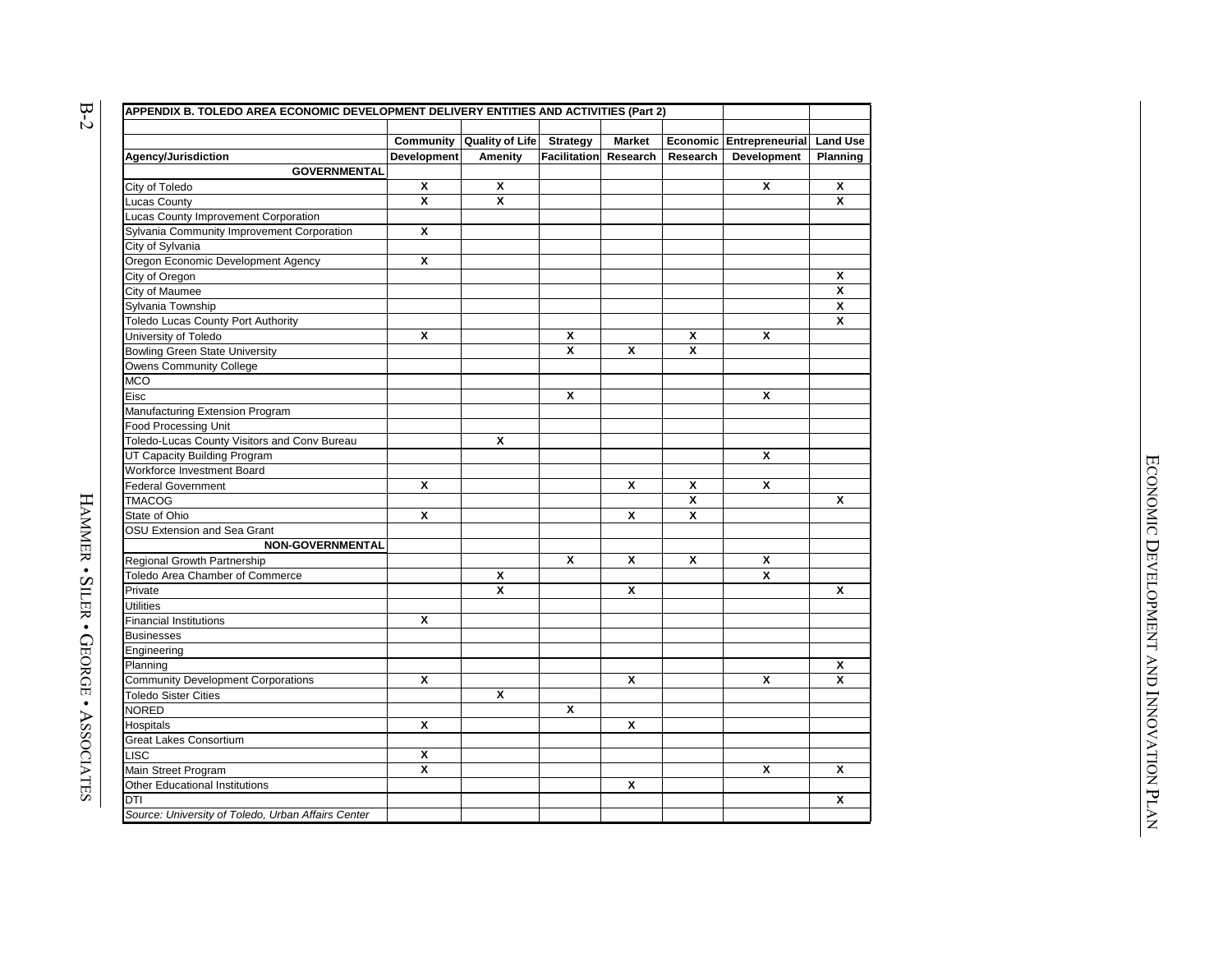# **APPENDIX C. SUMMARY OF BEST PRACTICE CITIES**

#### **AKRON, OH**

Akron is located 30 miles south of Cleveland and has a population of 217,088 (2000). The area has transformed in recent years, trading economic stagnation, population loss and unemployment for economic growth, a mild population increase and new well-paying jobs. A number of factors are responsible for Akron's reversal of fortune, including the development and transformation of the city's historical rubber manufacturing capacity and the booming United States economy. Akron economic developers and city officials are proud of the city's rebirth as a regional polymer research and development center. The city now refers to itself as both "The City of Invention" and the "Polymer Valley."

#### **Greater Akron Chamber**

Formerly the Akron Regional Development Board, the Greater Akron Chamber is a regional chamber of commerce and economic development organization serving the Northeast Ohio counties of Medina, Portage and Summit. In addition to membership services, the chamber provides marketing and leadership for businesses in the Greater Akron region. The chamber's Economic Development Department assists businesses in retention and expansion. Greater Akron Chamber has 25 staff members.

#### **Downtown Akron Partnership**

Downtown Akron Partnership (DAP), with eight staff members, is a nonprofit organization focusing on marketing, business attraction and retention for downtown Akron. The DAP also manages the Downtown Akron Partnership Special Improvement District (SID), a private, notfor-profit organization working to increase private sector participation in downtown management and marketing. The DAP collects a special tax assessment from the city tax department that is then used to fund the operating expenses for the SID.

#### **The Mayor's Office of Economic Development**

The Mayor's Office of Economic Development serves as a liaison for the City of Akron to the business community. The department focuses on business attraction and retention, especially in manufacturing.

#### **Summit County Port Authority**

Originally created in 1993 to preserve rail corridors, the SCPA was expanded in 1997 to assist Summit County in promoting projects that create jobs and economic growth. The Port Authority operates CAK International Business Park, located in Green, Ohio. In addition, the Port Authority provides financing for economic and community development projects in the area. The Port Authority has five staff members.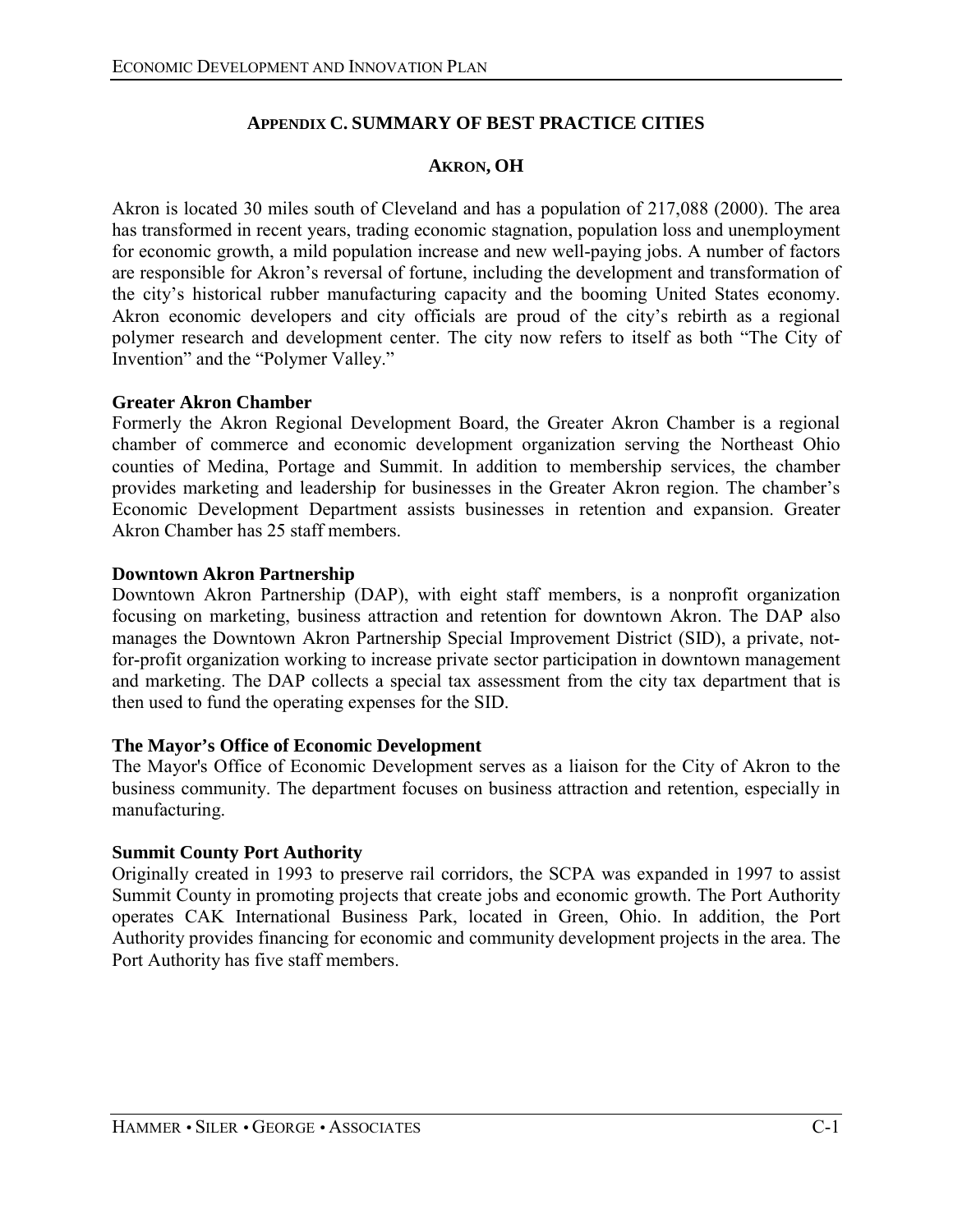#### **University-based Economic Development**

#### **Edison Polymer Innovation Corporation** (EPIC)

The Edison Polymer Innovation Corporation, part of the Ohio Department of Development's Technology Division, is a consortium of polymer industry companies devoted to research, development, and problem solving in the industry. EPIC collaborates with Case Western Reserve University and the University of Akron in its research.

#### **Akron Industrial Incubator**

The City of Akron, the Akron Development Corporation, the University of Akron, and the State of Ohio established the Akron Industrial Incubator in 1983. The AII offers rental space and lab facilities for small technology-related businesses. It is supported by the City of Akron and the State of Ohio.

#### **Advanced Liquid Crystalline Optical Material and Technology Center (ALCOM)**

ALCOM is a university research consortium that leads the nation in its field. It includes Kent University, the University of Akron, and Case Western Reserve University. Liquid crystal displays used in hand-held instruments, laptop computers and telecommunications equipment are the products of pioneering research into advanced optical materials. Kent Displays, Inc. licensed the technology and is manufacturing flat panel signs from its Portage County facility.

| <b>Akron</b> , OH             |                                     |                                            |
|-------------------------------|-------------------------------------|--------------------------------------------|
|                               |                                     |                                            |
| Population                    | 217,088 (Central City 2000)         |                                            |
| <b>Metro Population</b>       | 694,960 (MSA 2000)                  |                                            |
| <b>Major Employers</b>        | <b>Summit County</b>                |                                            |
|                               | Goodyear Tire & Rubber Co.          |                                            |
|                               | <b>SUMMA Health System</b>          |                                            |
|                               | The University of Akron             |                                            |
|                               | <b>Summit County</b>                |                                            |
|                               | <b>Akron Public Schools</b>         |                                            |
|                               |                                     | <b>Port Authority Services</b>             |
|                               |                                     | Runs the CAK International Business Park   |
| <b>Port Authority</b>         | <b>Summit County Port Authority</b> | and Finances Economic Development Projects |
| Role                          | <b>Lead Organization</b>            | <b>Supporting Organization</b>             |
| <b>Business Attraction</b>    |                                     |                                            |
|                               |                                     |                                            |
| City                          | Mayor's Office of Economic Dev.     |                                            |
| Region                        | <b>Greater Akron Chamber</b>        |                                            |
| Retention and Expansion       |                                     |                                            |
| City                          | Mayor's Office of Economic Dev.     |                                            |
| Region                        | <b>Greater Akron Chamber</b>        |                                            |
| Downtown Development          | Downtown Akron Partnership          |                                            |
|                               | (Downtown SID)                      |                                            |
| Inner City Neighborhoods      | Mayor's Office of Economic Dev.     |                                            |
| <b>Industrial Development</b> |                                     | Akron Industrial Incubator                 |
| <b>Technology Development</b> | <b>Edison Polymer Innovation</b>    | Akron Industrial Incubator                 |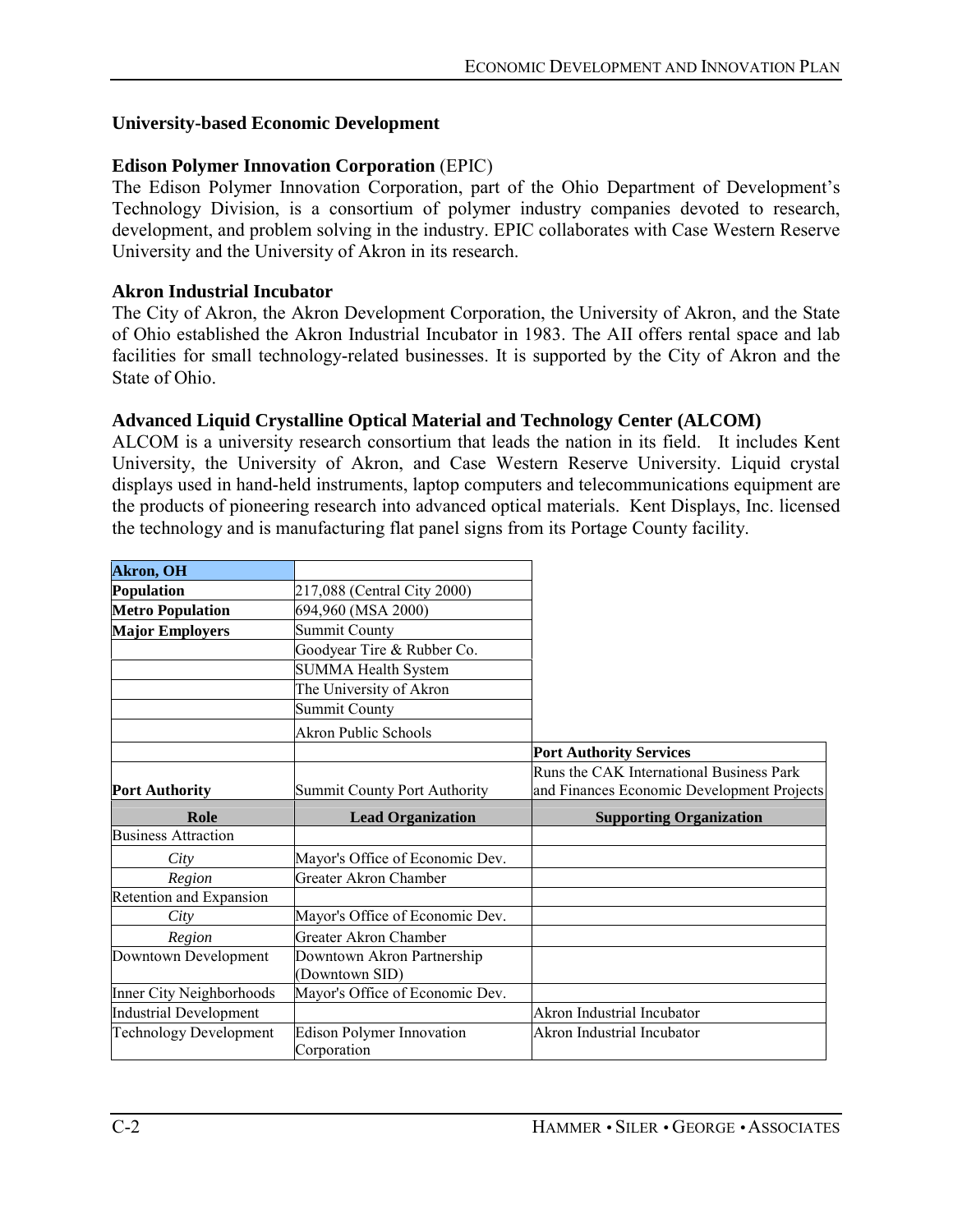## **BUFFALO, NY**

Buffalo, located in western New York's Erie County, has a population of 292,648 (2000). Eight counties in western New York State and the Niagara Peninsula of Ontario, Canada comprise the Buffalo Niagara bi-national region (pop.  $1,170,111$ ). Buffalo is home to one of New York's Empire Zones, which offer special incentives to encourage economic development, business investment and job creation. There are a number of economic development organizations operating in the city and in the Buffalo Niagara region. The following is an overview:

# **Erie County Industrial Development Agency (ECIDA)**

ECIDA is public benefit corporation that focuses on business financial assistance and infrastructure development projects. The Agency provides loans from \$5,000 to \$500,000 through the SBA Micro Loan Program, direct loans, and strategic loan programs for minorityowned & women-owned businesses, start-ups and brownfields development. As an approved Ex-Im Bank broker and Delegated Authority Lender, the Agency also provides international trade/export support for companies in Erie County. The agency has a staff of 28 and is selffunded with 90% of its budget coming from fees.

### **Buffalo Niagara Partnership**

BNP is the business leadership organization in the region, serving as the chamber of commerce for Buffalo Niagara. The organization focuses on membership services and business advocacy. Currently, the organization is working on some special projects, including the Buffalo Niagara NOW, a short list of nine specific strategic initiatives to improve Buffalo Niagara's business environment, and the New York State Smart Border Coalition, which supports a flexible border policy to encourage commerce between the United States and Canada.

### **Niagara Frontier Transportation Authority**

The Niagara Frontier Transportation Authority is a state agency that oversees the activities of two airports, a boat harbor and the region's metro bus and rail system. In addition to maintaining and improving its infrastructure, the Authority is currently managing the Buffalo Inner Harbor Development Project in cooperation with the Empire State Development Corporation. The Transportation Authority generates its own income and also receives funding from the state.

### **Buffalo Niagara Enterprise**

The Buffalo Niagara Enterprise is a private, nonprofit organization with a staff of 16. The Enterprise is the regional marketing agency and is largely funded by private sources with some Erie and Niagara county funding.

# **Empire State Development Corporation – Western NY Region Office**

The office, a consolidation of the former Western New York Economic Development Corporation and Horizons Waterfront Commission, is a state agency serving the five counties around Buffalo. The agency focuses on business retention and new business support through grants and loans. It also directs specific real estate development projects. Currently, the agency is working on the Buffalo Inner Harbor Development Project to redevelop part of Buffalo's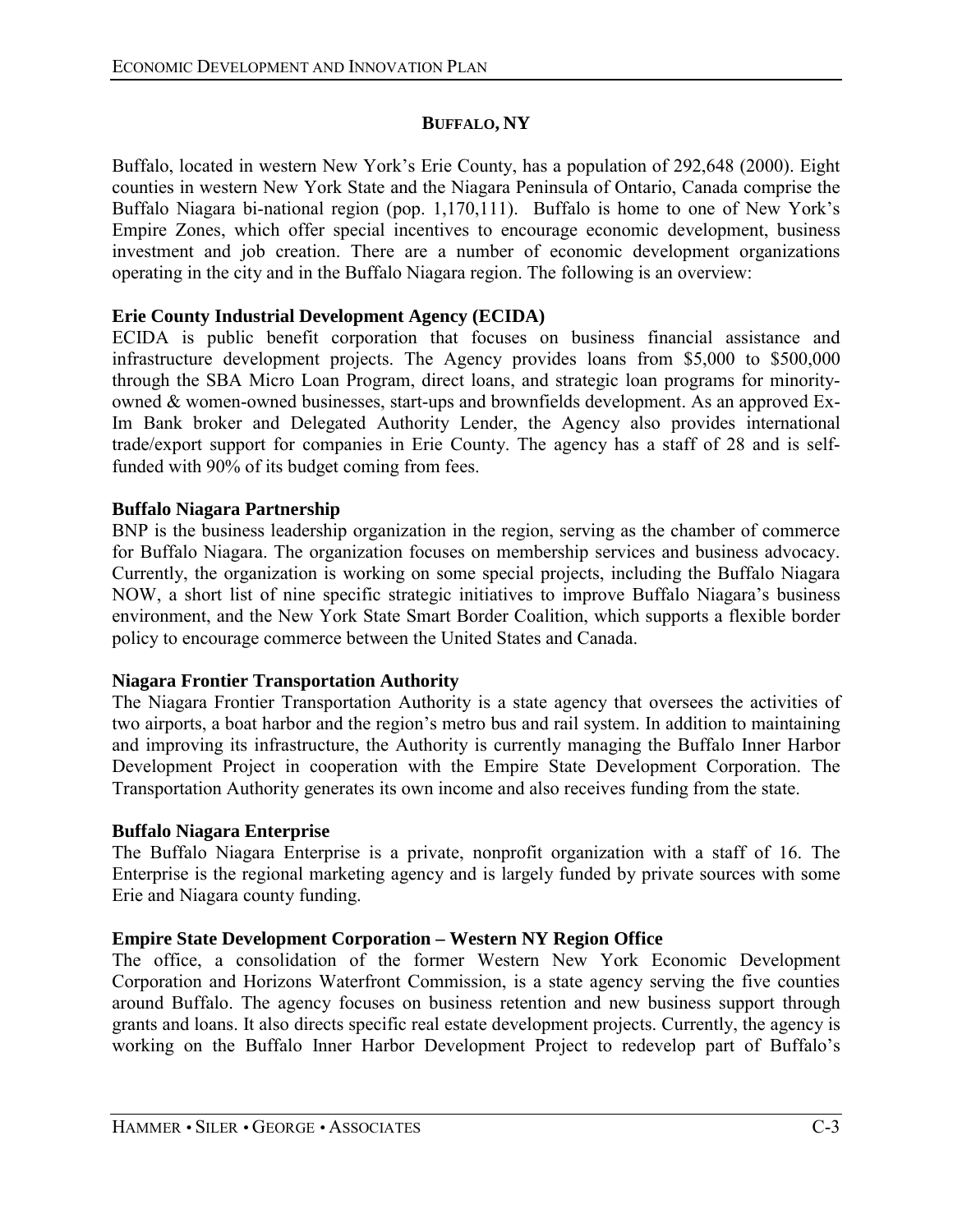downtown area along the Buffalo River. The agency has 15 staff and receives most of its funding from the State of New York.

ESD houses InfoTech Niagara, the regional information technology association, and was one of its founding members. InfoTech Niagara recognizes the need to build a regional consciousness in IT as an initiative in defining Buffalo's economy. ESD also participates in the Entrepreneurial Services Network, which recognizes the need to grow entrepreneur culture in Western New York and take advantage of research generated by local colleges and universities.

## **Buffalo Place, Inc.**

Buffalo Place, Inc. was created in the late 1970s as a 24-block business improvement district. This designation coincided with a master plan to turn downtown Buffalo into a pedestrian/transit mall with a light rail system. The organization was originally named the Downtown Buffalo Management Corporation and primarily concentrated on maintenance, with a smaller focus on marketing and planning. Today, the organization is actively involved in marketing, maintenance, planning and advocacy for downtown Buffalo. There is a 24-member board representing various government agencies, businesses and community entities associated with the development of the downtown.

## **University-based ED**

**SUNY-Buffalo** is the major university in the area and a major research institution. Quickly becoming known for its sciences, it is one of 3 institutions involved in the New York State Center of Excellence in Bioinformatics (see below). There is also a Center for Computational Research, which boasts one of the faster processing centers in the country. For engineeringrelated services, companies can access university resources through the Center for Industrial Effectiveness.

Other institutions, like Canisius College, have launched business centers to provide mentoring and education services to women and the minority community. The Women's Business Center at Canisius provides training, counseling and mentoring to entrepreneurs and small business owners. Additional organizations related to SUNY-Buffalo include:

# **The Institute for Local Governance and Regional Growth**

Founded in 1997, this is a research institution that catalyzes and supports new and existing initiatives in the Buffalo-Niagara region. Some of the Institute's current projects include the Buffalo Comprehensive Plan, Buffalo Niagara Cultural Tourism Initiative, Regional Economic Development Strategy, and the New York State Policy Initiative in Land Use/Economic Development.

# **Buffalo Center for Excellence in Bioinformatics**

The center is a research, development, education, and economic resource for industries based on bioinformatics, including information technology, biotech, and pharmaceuticals. It combines computational facilities with experimental facilities to enable the development of new medical treatments, and develops new algorithms for data acquisition, storage, management, and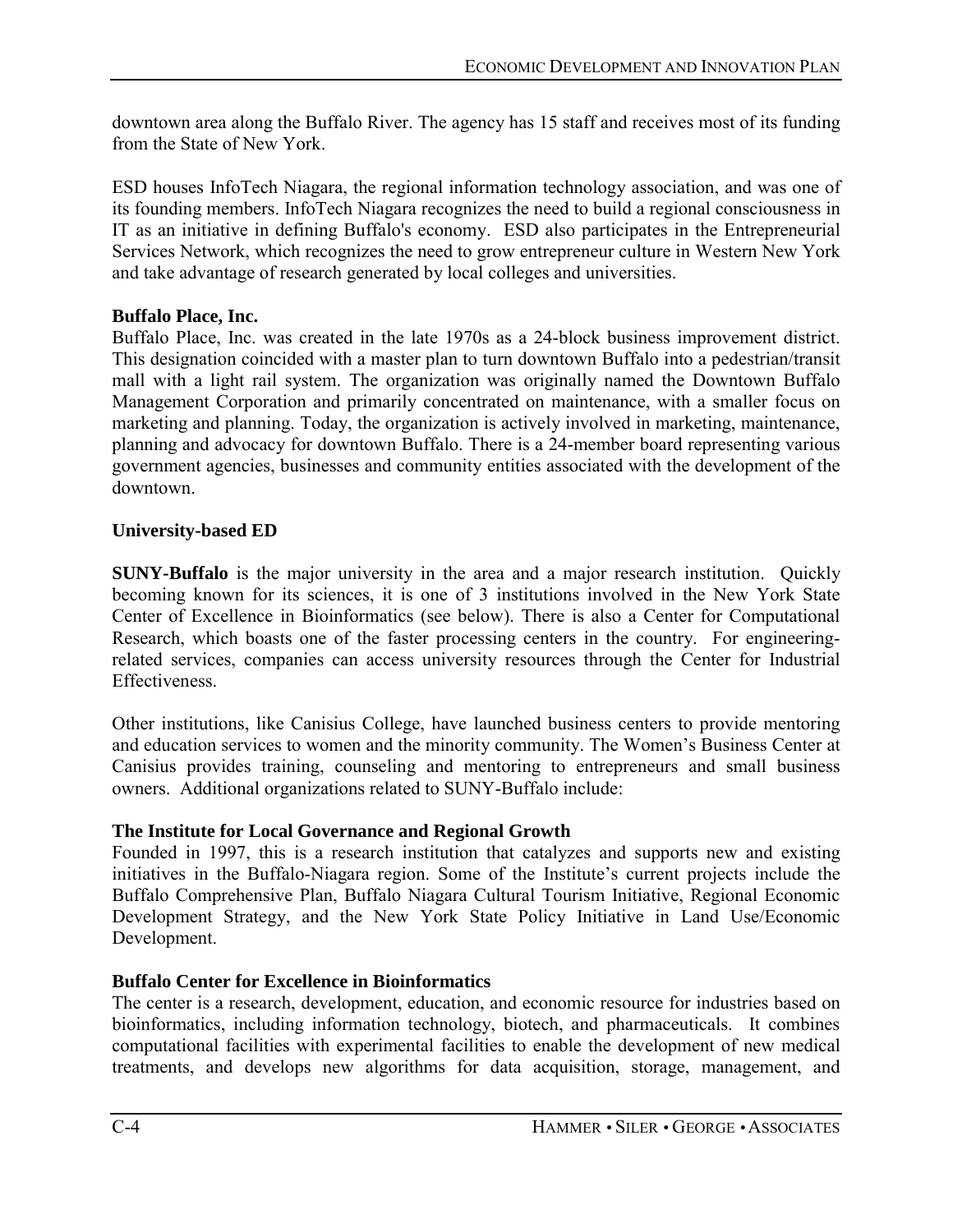transmission. The center has 225 employees and business associates and covers 150,000 sq ft, 50% for labs and 50% for computational facilities.

#### **Buffalo Niagara Medical Campus**

The bioinformatics center (see above) is one of many health care organizations within the Buffalo Niagara Medical Campus, the largest concentration of such facilities in Western New York. BNMC also includes the Roswell Park Cancer Institute, Buffalo General Hospital, the Hauptman Woodward Research Institute, and the Buffalo Medical Group. These organizations collaborate with the University at Buffalo, an education and research partner on a range of projects and initiatives.

#### **The Office of Science, Technology Transfer, and Economic Outreach (STOR)**

STOR is a means to convert SUNY Buffalo laboratory research into commercial applications. It helps researchers protect their ideas, develop connections with the private sector and locate funding sources. STOR has three divisions: Intellectual Property, Funding and Commercialization.

#### **UB Technology Incubator**

The incubator is located in the Baird Research Park and supports the creation of new technologybased companies through provision of business services. Since its inception in 1988, the program has assisted more than sixty tenants and graduates, boasting a 75 percent survival rate. Aggregate employment by those companies is 455 people and annual revenues exceed \$60 million.

| <b>Buffalo, NY</b>            |                                                                 |                                             |
|-------------------------------|-----------------------------------------------------------------|---------------------------------------------|
| Population                    | 217,088 (Central City 2000)                                     |                                             |
| <b>Metro Population</b>       | 1,170,111 (Buffalo-Niagara Falls MSA 2000)                      |                                             |
| <b>Major Employers</b>        | <b>HSBC Bank USA</b>                                            |                                             |
|                               | Kaleida Health                                                  |                                             |
|                               | Delphi Harrison Thermal System                                  |                                             |
|                               | M&T Bank                                                        |                                             |
|                               | Catholic Health System                                          |                                             |
|                               | <b>General Motors</b>                                           |                                             |
|                               |                                                                 | <b>Port Authority Services</b>              |
| <b>Port Authority</b>         | Niagara Frontier Transportation Authority                       | No Economic Development Programs            |
| Role                          | <b>Lead Organization</b>                                        | <b>Supporting Organization</b>              |
| <b>Business Attraction</b>    |                                                                 |                                             |
| City                          |                                                                 |                                             |
| Region                        | Buffalo Niagara Enterprise (marketing)                          |                                             |
| Retention and Expansion       |                                                                 |                                             |
| City                          |                                                                 |                                             |
| Region                        | Erie County Industrial Development Agency                       | <b>Empire State Development Corporation</b> |
|                               | (also active in city)                                           | WNY region office                           |
| Downtown Development          | Empire State Development Corp. - WNY region Buffalo Place, Inc. |                                             |
|                               | office, and Erie County Industrial Dev. Agency                  |                                             |
| Inner City Neighborhoods      | Erie County ED Agency & City Office of                          |                                             |
|                               | <b>Strategic Planning</b>                                       |                                             |
| <b>Industrial Development</b> | Erie County Industrial Development Agency                       |                                             |
| <b>Technology Development</b> | <b>Biomedical Organization</b>                                  |                                             |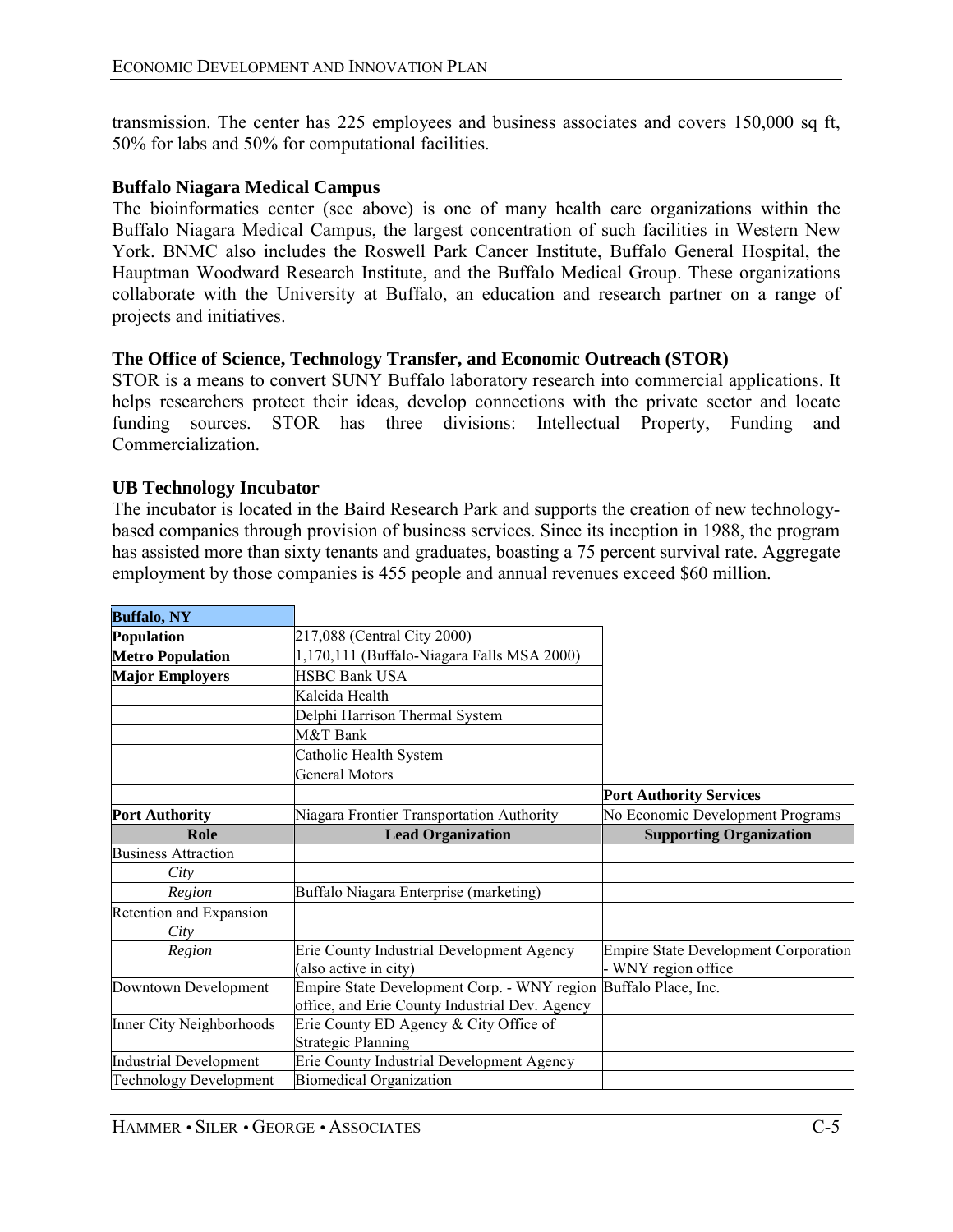# **CHARLESTON, SC**

The Charleston metropolitan area, located on the South Carolina coast, consists of Berkeley, Charleston and Dorchester counties and has a population of 550,000 (2000). The city population is 96,650. The Charleston County Council has nine members and serves as the legislative, policy-making body of the County government. Charleston has a number of economic development organizations serving the region.

### **Charleston Regional Development Alliance**

The Charleston Regional Development Alliance is a public-private partnership representing Berkeley, Charleston and Dorchester counties. Formed in 1995, the organization has seven professional staff and receives funding from the three counties, as well as from private investors. The Alliance focuses primarily on outreach marketing.

## **Charleston Metro Chamber of Commerce**

The Charleston Metro Chamber of Commerce is a private, nonprofit organization serving Charleston County. Besides providing membership services, the Chamber also does business retention and expansion for the county. In addition, the Chamber offers professional development with its Business Training Institute and Leadership Charleston programs. The Chamber has 56 staff members and receives most of its funding from private membership dues.

## **City of Charleston's Department of Economic Development**

The City of Charleston's Department of Economic Development focuses on business retention and expansion mainly in the central business district. The Department has a staff of seven and receives its funding from the City of Charleston.

## **Berkeley-Charleston-Dorchester Council of Governments Economic Development Department**

The Berkeley-Charleston-Dorchester COG Economic Development Department provides financial resources for businesses in the three-county area with Economic Development Administration funds, Community Development Block Grants and the department's own Revolving Loan Fund. The COG also acts as the local clearinghouse for an Economic Development Administration program. The department has one staff member.

# **South Carolina State Ports Authority**

The South Caroline State Ports Authority owns and operates three port facilities: the Port of Charleston, the Port of Georgetown and the Port of Port Royal. The Authority is working toward improving existing terminals and deepening the Charleston Harbor. The South Carolina General Assembly recently passed legislation approving port expansion in Charleston on the west bank of the Cooper River and deeding half of the former Charleston Naval Shipyard to the Ports Authority. The Authority has also begun construction of the \$600 million bridge across Charleston's main shipping channel. The Ports Authority has a six-member board of directors and over 600 employees.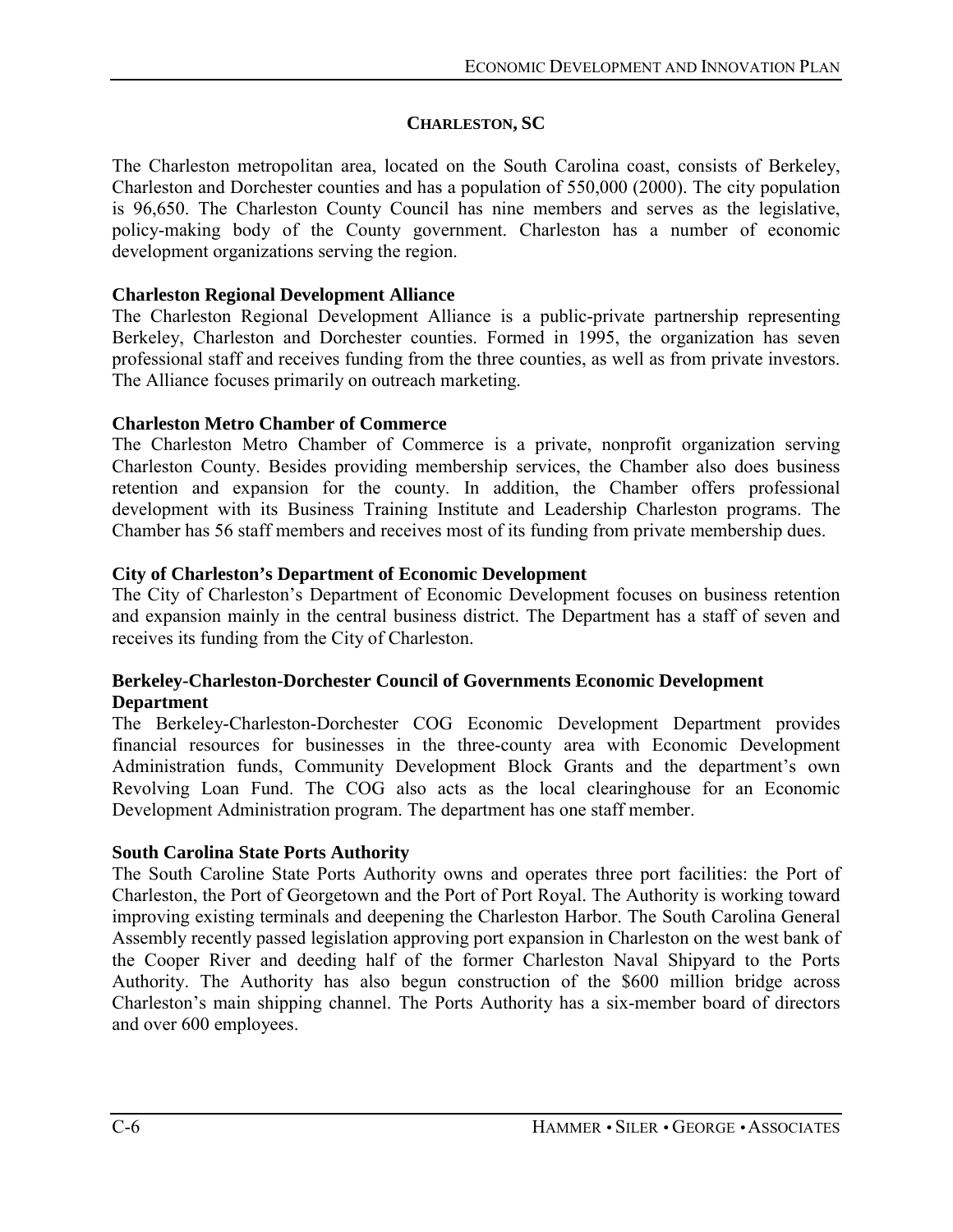| <b>Charleston, SC</b>      |                                                            |                                                                       |
|----------------------------|------------------------------------------------------------|-----------------------------------------------------------------------|
| <b>Population</b>          | 96,086 (Central City 2000)                                 |                                                                       |
| <b>Metro Population</b>    | 549,033 (MSA 2000)                                         |                                                                       |
| <b>Major Employers</b>     | U.S. Navy                                                  |                                                                       |
|                            | Medical University of SC                                   |                                                                       |
|                            | Charleston Air Force Base                                  |                                                                       |
|                            | <b>Charleston County School District</b>                   |                                                                       |
|                            | Roper St. Francis Health Care                              |                                                                       |
|                            |                                                            | <b>Port Authority Services</b>                                        |
| <b>Port Authority</b>      | <b>SC State Ports Authority</b>                            | Harbor deepening, terminal construction                               |
| Role                       | <b>Lead Organization</b>                                   | <b>Supporting Organization</b>                                        |
| <b>Business Attraction</b> |                                                            |                                                                       |
| City                       |                                                            |                                                                       |
| Region                     | <b>Charleston Regional Development Alliance</b>            |                                                                       |
| Retention and Expansion    |                                                            |                                                                       |
| City                       | City of Charleston's Department of Economic<br>Development |                                                                       |
| Region                     | <b>Charleston Metro Chamber of Commerce</b>                | <b>BCD Council of Government's Economic</b><br>Development Department |

# **DAYTON, OH**

The City of Dayton is located in western Ohio, northeast of Cincinnati, and has a central city population of over 160,000 (2000). The city has quite a few economic development organizations that coordinate well together. The following is an overview of these organizations:

### **CityWide Development Corporation**

CityWide Development Corporation is a private, nonprofit organization with 24 staff members. Operating and capital funding sources break down as follows: 40% from the federal government, 40% from local government, and 20% from the private sector. The organization's primary focuses include project packaging, arranging financing, and business retention and expansion. About half of the staff of CityWide concentrates on inner city neighborhood housing and commercial development. The rest of the staff focuses on downtown housing development. An example of CityWide's neighborhood development program is Genesis Project, which helps revitalize Dayton's Fairgrounds neighborhood.

### **City of Dayton's Office of Economic Development**

The Office of Economic Development focuses on business retention, in cooperation with CityWide Development Corporation. The department is also involved in incentive negotiations, such as tax abatements. Some of its current projects include the McCalls Redevelopment program, which is an initiative to demolish the city's printing press/distribution facility and market it to light industry businesses, and the Tool Valley - Dayton/Miami Valley Entrepreneurs Center which provides incubator facility for technology-related businesses. The office has four staff members.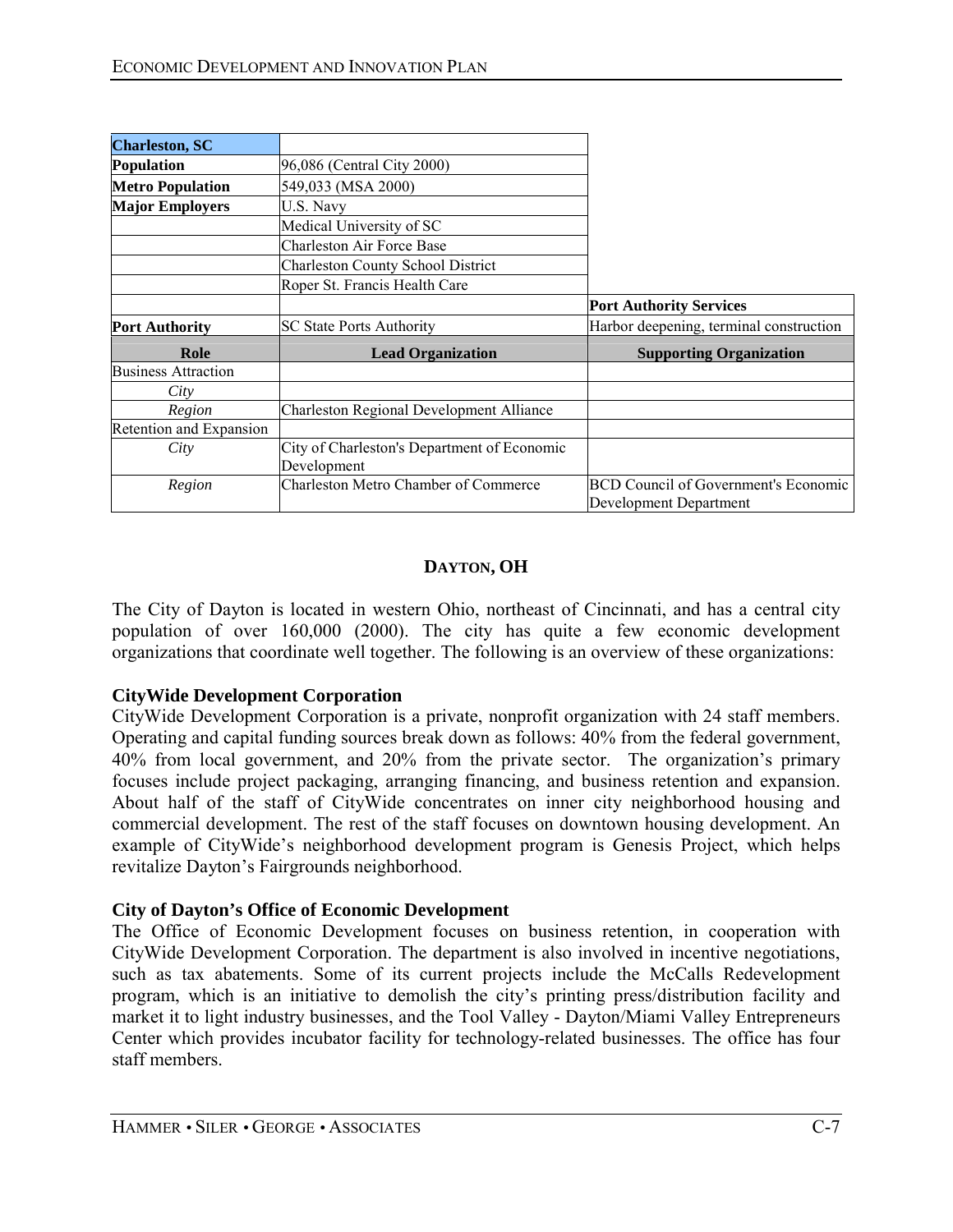# **Dayton Downtown Partnership**

The Dayton Downtown Partnership is a private, nonprofit organization that focuses on business retention and expansion for the downtown area. Since 1996, the DDP has been funded in part through the Downtown Dayton Special Improvement District. The DDP has a staff of 11.

## **County Corp**

County Corp Development is a private, nonprofit corporation that the Montgomery County Commissioners established in 1980. The organization focuses on lending through five different programs: SBA 504, Regional 166, Community Development Block Grant Business Loan, Child Day Care Revolving Loan and the Well Field Protection Fund. County Corp has five staff members and a \$430,000 budget.

## **Montgomery County Community and Economic Development Department**

The department coordinates business retention and expansion within the county. While each of the larger county jurisdictions has its own BRE efforts, the county manages a comprehensive BRE database, participates in retention calls for the smaller jurisdictions, and provides deal support as needed. The county also maintains a set of protocols for BRE practices among the jurisdictions.

## **Dayton Area Chamber of Commerce**

The Dayton Area Chamber of Commerce serves over 3,600 members in the multi-county Dayton region. Besides providing membership services, the Chamber also offers leadership on product improvement, such as transportation and schools. The Chamber has 28 staff.

### **Dayton Development Coalition**

The Dayton Development Coalition leads outreach-marketing efforts for the region. DDC's Regional Technology Council coordinates resources and partnerships for technology-related businesses. The coalition is also involved in venture capital arrangements. It has a private board of directors and a staff of 20. The DDC annual budget is approximately \$3 to \$3.5 million of which \$1.2 million is for new business development, including marketing. Half of the funding comes from the private sector and half is from the region's nine counties.

### **Dayton-Montgomery County Port Authority**

The City of Dayton, Montgomery County and the Dayton Development Coalition created the port authority. The Authority's primary function is project financing.

### **The Entrepreneurs Center**

The Entrepreneurs Center is one of ten Edison Technology Incubators across the state. Its goal is to nurture companies in their early stages by providing managerial and technical assistance, discounted services and space, and networking among fellow new ventures. The center is fully occupied and has a staff of two. Funding is through the Ohio Department of Development's Edison Program. Partners include the city, the county, the EDA, and area financial institutions.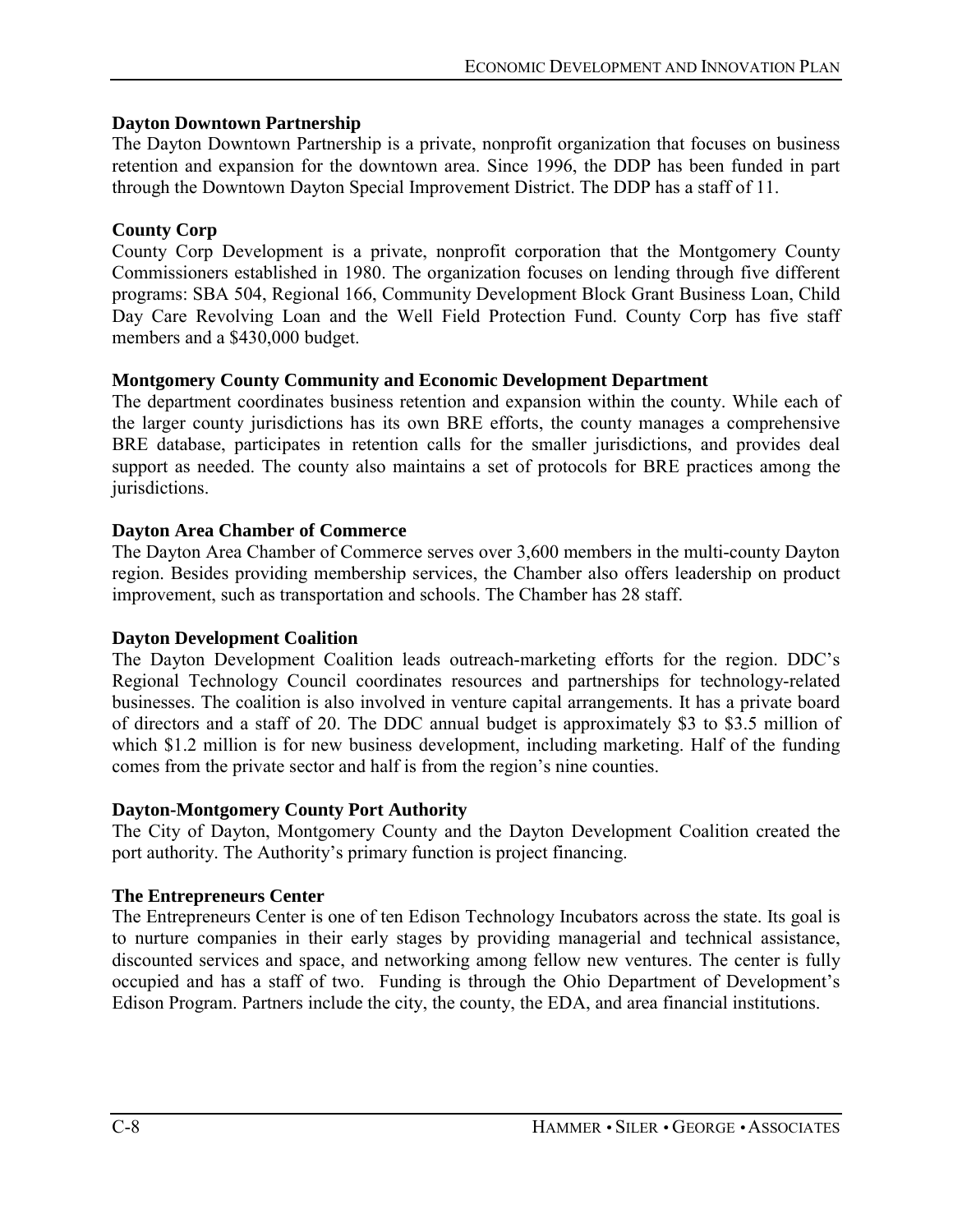## **The Dayton IT Alliance**

The Dayton IT Alliance is a nonprofit, 200-member trade association that supports growth technology of the area's information technology industry. Funding for Alliance operations and programs comes from two sources: (1) public state and county government economic development agencies, and (2) Alliance members and funding partners.

### **University-based Economic Development**

Wright State University is home to one of Ohio's "Wright Centers of Innovation." Wright Centers aim to advance Ohio's tech research capabilities, promote start-up companies, and create jobs. Wright State received \$11 million for its center, which focuses on information and database management. Partners in the project include Reynolds & Reynolds, LexisNexis, NCR, and the University of Dayton.

**Wright State also has a Small Business Development Center.** The center has two employees, and provides a variety of services including research, consulting, and info sessions to existing and potential small business entrepreneurs.

Additional university-based entities in the Dayton area include:

**The Information Technology Research Institute (ITRI)** is a cooperative research and development organization involving partnerships between Wright State University and industrial and governmental organizations in Ohio and particularly with the Miami Valley that are involved in the information technology field. The Institute combines traditional academic strengths in research and education with the University's role as an economic development partner. ITRI is located within Wright State's College of Engineering and Computer Science.

**The Miami Valley Research Park** is a university-related research park owned by the nonprofit Miami Valley Research Foundation, founded in 1980. Wright State University, the University of Dayton, Central State University and Sinclair Community College are members of the foundation whose mission is to foster and promote research and technological, scientific and education activities.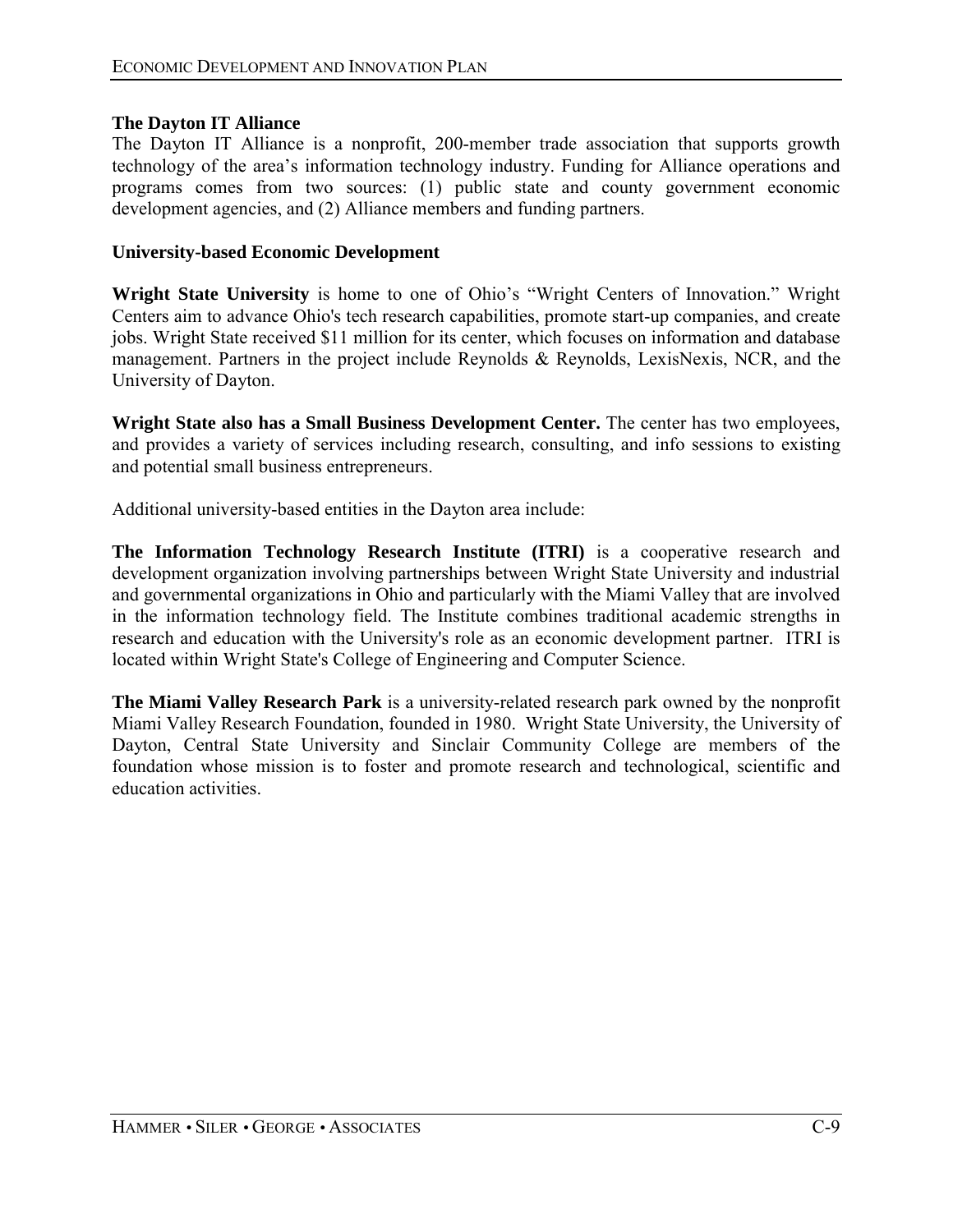| Dayton, Ohio                  |                                                                               |                                                    |
|-------------------------------|-------------------------------------------------------------------------------|----------------------------------------------------|
| Population                    | 166,193 (Central City 2000)                                                   |                                                    |
| <b>Metro Population</b>       | 950,558 (MSA 2000)                                                            |                                                    |
| <b>Major Employers</b>        | Miami Valley Hospital                                                         |                                                    |
|                               | Montgomery County                                                             |                                                    |
|                               | Delphi Automotive                                                             |                                                    |
|                               | Dayton Public Schools                                                         |                                                    |
|                               | NCR Corp.                                                                     |                                                    |
|                               |                                                                               | <b>Port Authority Services</b>                     |
| <b>Port Authority</b>         | Dayton Montgomery County Port Authority                                       | Project Financing                                  |
| Role                          | <b>Lead Organization</b>                                                      | <b>Supporting Organization</b>                     |
| <b>Business Attraction</b>    |                                                                               |                                                    |
| City                          |                                                                               |                                                    |
| Region                        | Dayton Development Coalition                                                  | Dayton Area Chamber of Commerce                    |
| Retention and Expansion       |                                                                               |                                                    |
| City                          | CityWide Development Corporation                                              | City of Dayton's Office of Economic<br>Development |
| Region                        | County Corp; Montgomery County Community<br>& Economic Development Department |                                                    |
| Downtown Development          | CityWide Development Corporation                                              | Dayton Downtown Partnership                        |
| Inner City Neighborhoods      | CityWide Development Corporation                                              |                                                    |
| <b>Industrial Development</b> |                                                                               |                                                    |
| <b>Technology Development</b> | Dayton IT Alliance, Regional Tech Council                                     | Dayton Development Coalition,<br>Dayton Citywide   |

# **KANSAS CITY, MO**

Kansas City (pop. 441,545) is the largest city in Missouri, located at the junction of the Mississippi and Kansas rivers near the Kansas border. The metro area spills into both states and has an MSA population of over 1.7 million (2000). The MSA definition for Kansas City includes Cass, Clay, Clinton, Jackson, Lafayette, Platte and Ray counties in Missouri and Johnson, Leavenworth, Miami and Wyandotte counties in Kansas. Following is a profile of the major economic development organizations in Kansas City:

### **Economic Development Corporation of Kansas City**

The Economic Development Corporation is the city's primary economic development agency. It is a public-private, nonprofit organization that has 31 staff and a \$3.6 million, city-funded operating budget. The organization focuses on business retention and expansion and works with the Kansas City Area Development Council to attract businesses to Kansas City. The EDC manages three statutory agencies, which must be legally separate from the City: the Land Clearance Redevelopment Authority, the Tax Increment Financing Commission and the Port Authority of Kansas City. The organization also administers loans through its EDC Loan Corporation.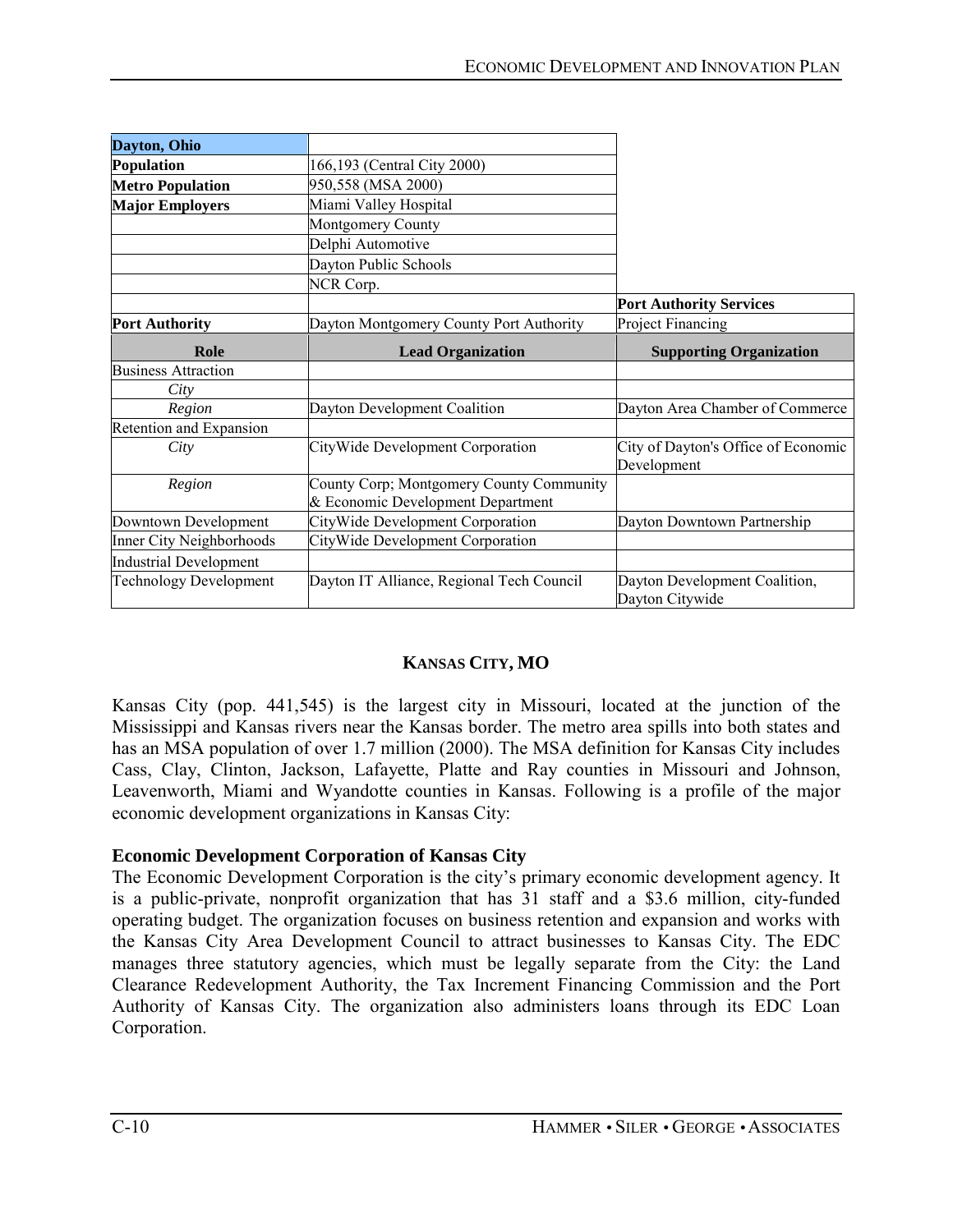#### **Kansas City Area Development Council**

KCADC is a private, nonprofit organization focusing on business attraction and marketing. The Council initiated the SmartCities Campaign to attract telecommunication-sensitive and other technology development businesses to Kansas City. The Council has a private board of directors and 14 staff members.

#### **Kansas City Area Life Sciences Institute, Inc.**

The Civic Council of Greater Kansas City and the Kansas City Area Development Council founded the Life Sciences Institute. The Institute is a nonprofit organization with a private board of directors. The Institute promotes Kansas City as a leading life sciences center through fundraising and marketing, as well as supporting biomedical research and development. It has a nine-member private board.

#### **Kansas City SmartPort, Inc.**

The Kansas City SmartPort, Inc. is a nonprofit organization founded by the Greater Kansas City Area Chamber of Commerce, the Kansas City Area Development Council and the Mid-America Regional Council. The organization focuses on attracting transportation businesses to Kansas City, and redeveloping the city's port to promote economic activities. The organization receives funding from both the public and private sources.

#### **Greater Kansas City Chamber of Commerce**

The Chamber of Commerce has 47 staff and is affiliated with the Kansas City Area Development Council. The Chamber mainly provides membership services.

### **Community Development Corporation of Kansas City**

The Community Development Corporation of Kansas City is an independent, not-for-profit organization focusing solely on the inner-city area of Kansas City. The organization receives most of its funding through federal grants and has a staff of 9. Some of its projects include transportation services, job opportunities for individuals with low income and the community home health care services.

#### **The Port Authority of Kansas City**

The Port Authority of Kansas City is an affiliate of the Economic Development Corporation of Kansas City. The agency administers waterborne commerce, transportation and trade in Kansas City. Its economic development functions include revitalizing the Kansas City Riverfront, converting Richards-Gebaur Air Force Base into an international freight gateway and intermodal facility, and overseeing the city's riverboat gambling development.

#### **University-based ED**

**The University of Missouri-Kansas City** and the **University of Health Sciences** are both area leaders in medical research. Specifically, UMKC supports innovative research and programs within the biological sciences, while UHS is known for its excellence in academic medicine including education, research and patient care. Both universities are key stakeholder institutions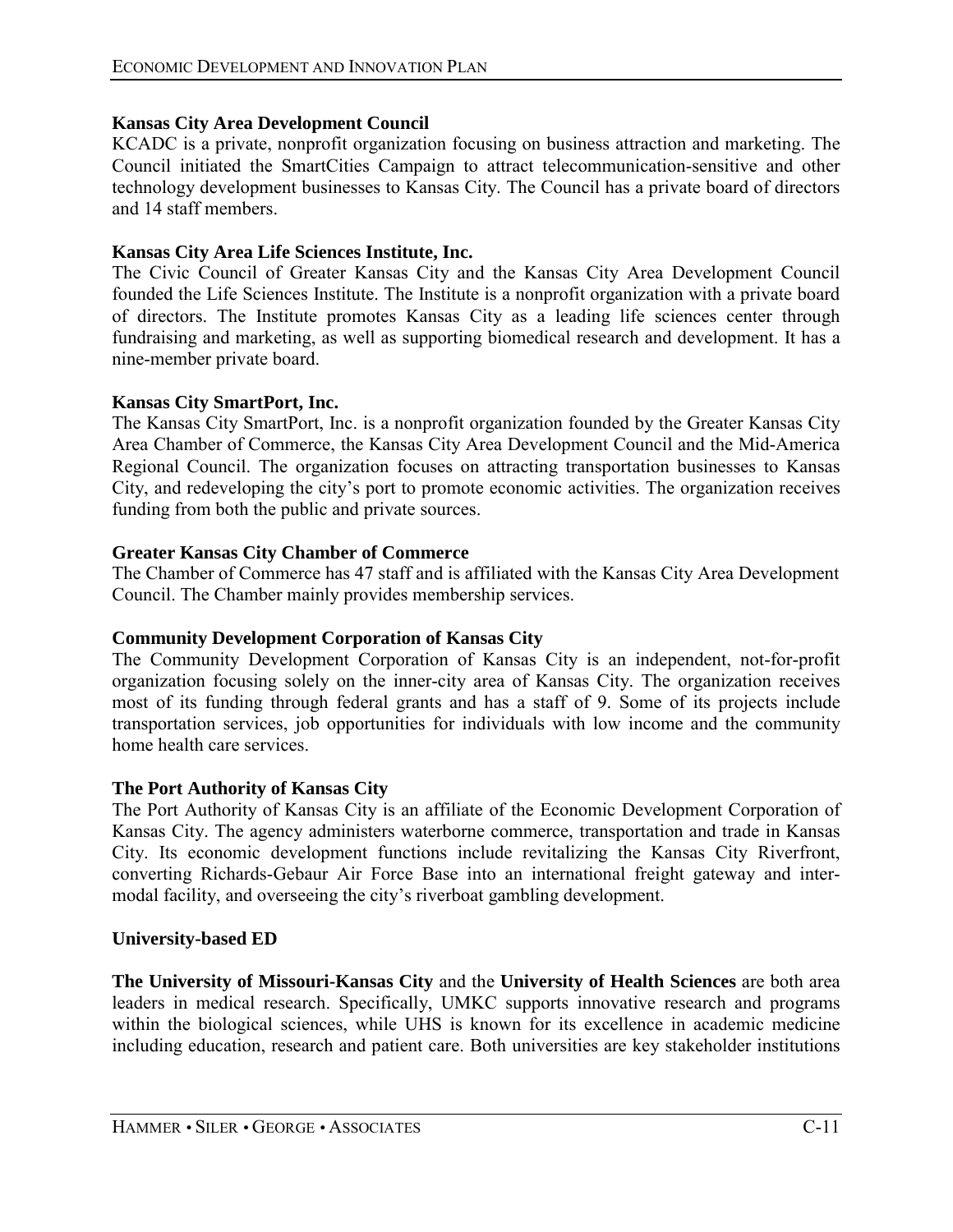| <b>Kansas City, MO</b>        |                                                                         |                                                                                                |
|-------------------------------|-------------------------------------------------------------------------|------------------------------------------------------------------------------------------------|
| Population                    | 441,269 (Central City 2000)                                             |                                                                                                |
| <b>Metro Population</b>       | 1,776,062 (MSA 2000)                                                    |                                                                                                |
| <b>Major Employers</b>        | <b>Federal Government</b>                                               |                                                                                                |
|                               | Ford Motor Co.                                                          |                                                                                                |
|                               | Hallmark Cards Inc.                                                     |                                                                                                |
|                               | <b>Health Midwest</b>                                                   |                                                                                                |
|                               | Sprint Corp.                                                            |                                                                                                |
|                               |                                                                         | <b>Port Authority Services</b>                                                                 |
| <b>Port Authority</b>         | Port Authority of Kansas City                                           | Riverfront revitalization, Air Force Base<br>conversion, and riverboat gambling                |
| Role                          | <b>Lead Organization</b>                                                | <b>Supporting Organization</b>                                                                 |
| <b>Business Attraction</b>    |                                                                         |                                                                                                |
| City                          | Economic Development Corporation of<br>Kansas City                      |                                                                                                |
| Region                        | Kansas City Area Development<br>Council                                 | Greater Kansas City Chamber of<br>Commerce; Kansas City SmartPort, Inc.                        |
| Retention and Expansion       |                                                                         |                                                                                                |
| City                          | Kansas City                                                             | Economic Development Corporation of Community Development Corp. of Kansas<br>City (inner-city) |
| Region                        | Kansas City Area Development<br>Council                                 |                                                                                                |
| Downtown Development          | Economic Development Corporation of<br>Kansas City                      |                                                                                                |
| Inner City Neighborhoods      | <b>Community Development Corporation</b><br>of Kansas City (inner-city) |                                                                                                |
| <b>Industrial Development</b> | Economic Development Corporation of<br><b>Kansas City</b>               |                                                                                                |
| <b>Technology Development</b> | Kansas City Area Life Sciences<br>Institute, Inc.                       |                                                                                                |

in a collaborative effort by the Kansas City Area Life Sciences Institute to make Kansas City a center for excellence in life sciences research and development.

# **LOUISVILLE, KY**

Louisville, the state's largest city, lies along the Ohio River at the Falls of the Ohio. In 2003, the City of Louisville and Jefferson County governments consolidated to become Greater Louisville (pop. 695,000) in an effort to streamline governmental structure for Jefferson County. The Louisville economy traditionally relies on a variety of manufacturing and service sector jobs, but recently the economic development focus has shifted to logistics and life sciences. The Community Development Secretary, who reports to the mayor, heads Louisville economic development. Reporting to the secretary are the directors of: Metro Development Authority, Planning and Design Services, Metro Housing, Building and Development Services, Property Maintenance, and Air Pollution Control District. The Secretary also is the mayor's link to two affiliated organizations, the Downtown Development Corporation and the Riverport Authority. These organizations have their own boards of directors.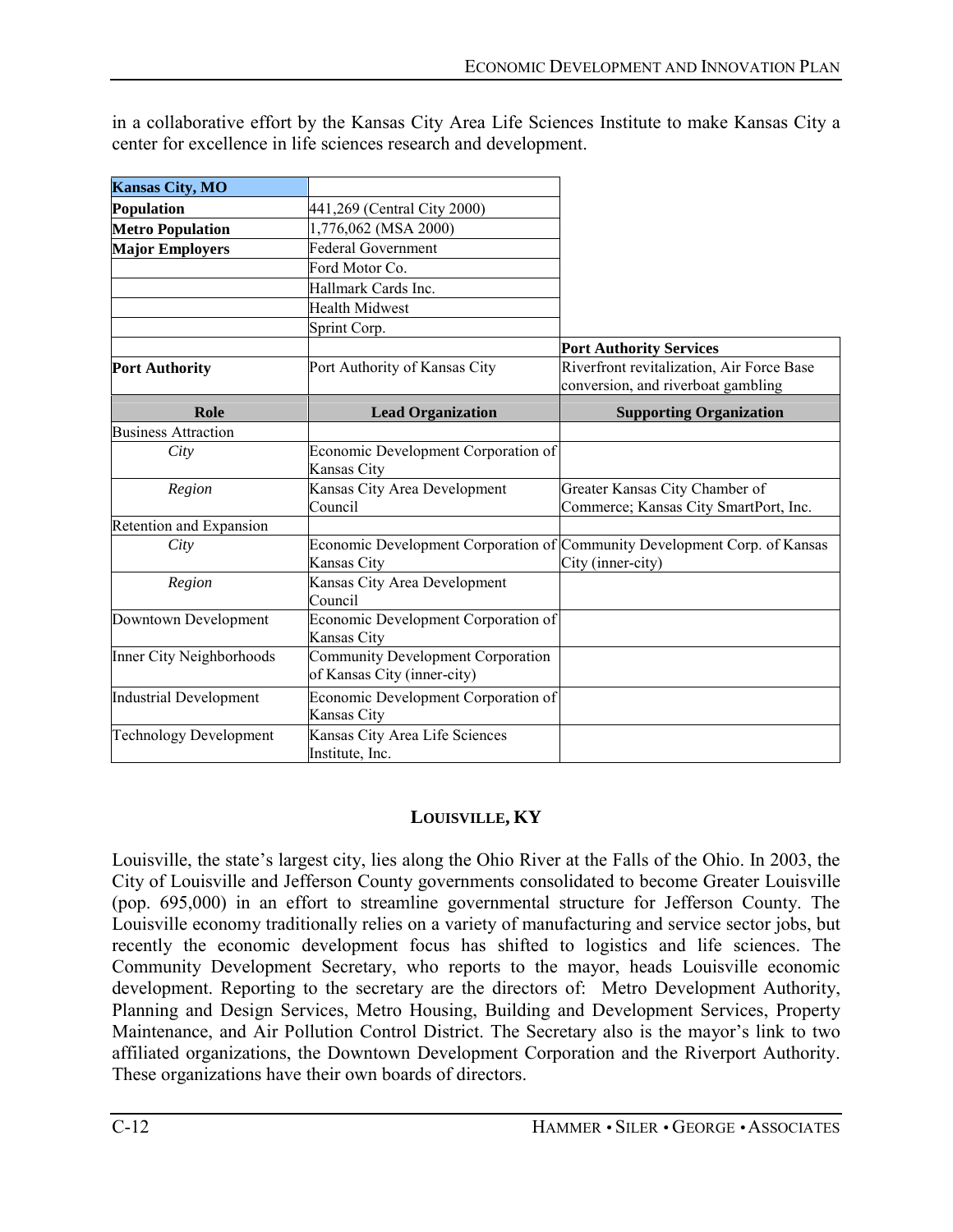The following economic development organizations serve Louisville:

# **Metro Development Authority**

The City of Louisville created the MDA as a public authority. It is the consolidated city-county's lead agency in urban development. The MDA focuses on real estate development, especially strategies, goals and objectives. Its Industrial Land Development division markets industrial land throughout the county area, while the Neighborhood Retail Teams develop underutilized innercity assets to facilitate retail business. The MDA also does business retention by providing loans and support services for minority and small businesses.

## **Jefferson Riverport International**

The Riverport implements industrial development along the riverfront and is now moving to be the lead industrial development agency citywide. It implements the strategic direction established by MDA, especially for industrial redevelopment.

The Riverport operates like a private company, but maintains public powers, including those to condemn and acquire land. It is entirely self-funding, and it cannot levy taxes. Money comes from acquiring land, assembling it, and then re-selling, leasing, or renting it at a higher value. The Riverport also operates an international free trade zone and barge terminal. The organization's operating budget is approximately \$450,000-\$500,000 per year, while the capital budget varies depending on property acquisition and infrastructure expenses. It also takes on leadership and marketing for brownfields projects. There are five staff members.

### **Downtown Development Corporation (DDC)**

The DDC is a private, nonprofit development entity with a mission of fostering the future economic development of downtown Louisville and its immediate environs. As one of its areas of responsibility, the DDC serves - through a contractual arrangement with MDA - as the Metro Government's agent for all downtown activities and actions of Metro government.

The Downtown Development Corporation has a staff of six employees. Specific areas of development and design expertise, such as legal, urban design, real estate analysis/appraisal, etc. are done through contracts with individuals and/or firms that provide such expertise on an asneeded basis. The Downtown Development Corporation has a 10 member Board of Directors

The annual operating budget of the DDC is \$717,000. Its major source of funding comes from the annual lease revenues from the downtown baseball park, Louisville Slugger Field.

Recent projects include: The administration of the Louisville Downtown Housing Fund; the development and the implementation oversight of the 2002 Downtown Louisville Development Plan; Fourth Street Live! (new urban entertainment project); Marriott Convention Hotel, Muhammad Ali Center and Ali Plaza: and a new downtown wayfinding system.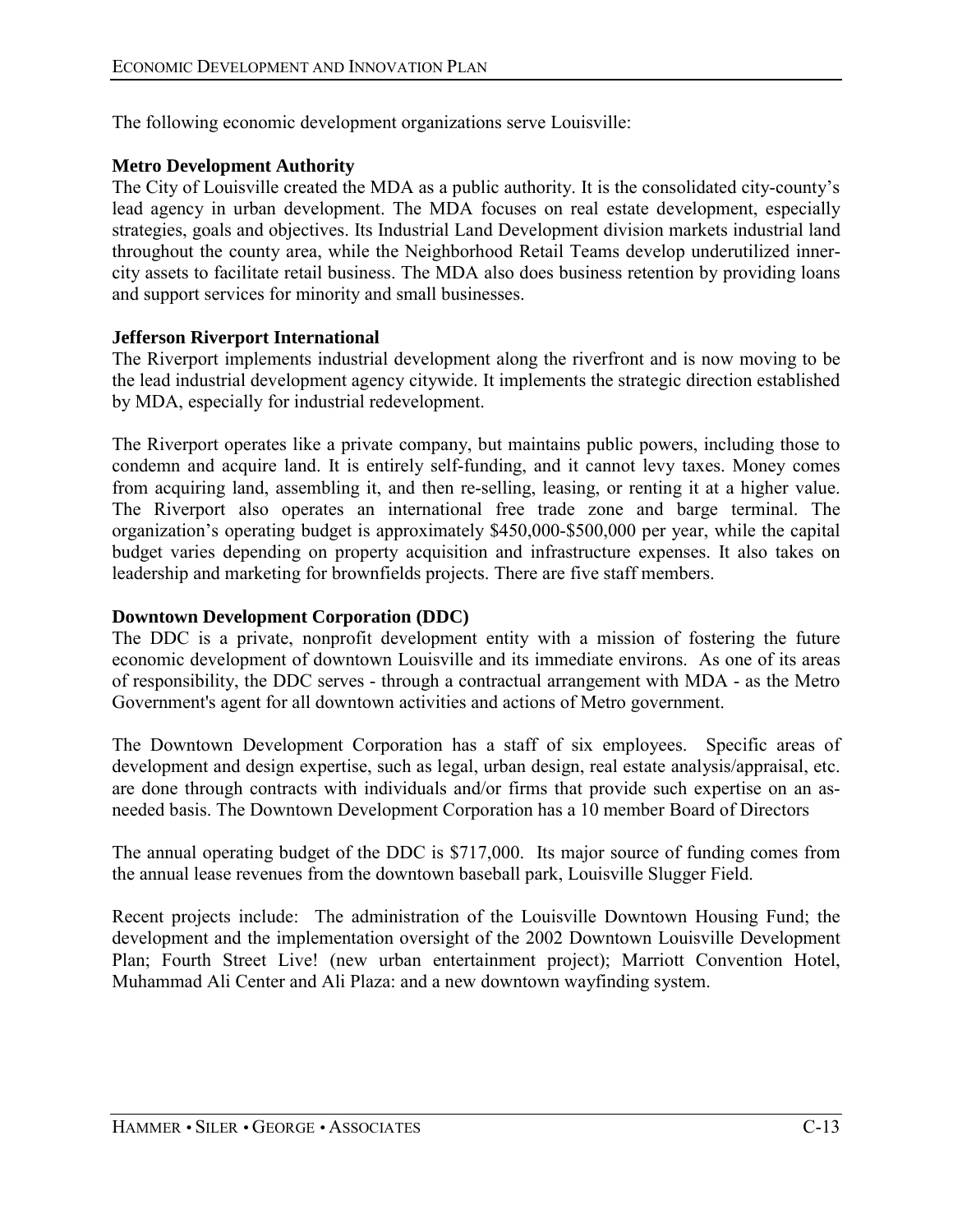# **Greater Louisville, Inc.**

Greater Louisville Inc. is both the metro chamber of commerce and an economic development agency serving the Louisville, Kentucky – Southern Indiana Metropolitan area. GLI has the lead in outreach marketing and business retention. As a chamber of commerce, it provides membership services. GLI also has a leadership role in regional technology strategy and work force. It has over 70 staff members and receives most of its funding from major members and some from the city and county. GLI's annual operating budget is approximately \$9 million.

# **Louisville Central Area, Inc.**

LCA is a private membership, nonprofit organization focusing mainly on downtown development. The organization does not administer any direct economic development functions, but does staff and oversee the Louisville Downtown Management District (LDMD), the city's BID. LCA has a staff of seven and gets most of its funding from membership dues, grants and contracts from the public and private sectors. The city's BID is financed through a special tax assessment collected by the city and returned to the LCA for operation of the district and management of the LDMD.

# **University-based ED**

# **Louisville Medical Center Development Corporation**

The LMCDC is a nonprofit organization jointly created by the University of Louisville, its medical school and hospital, Jewish Hospital HealthCare Services, Norton Healthcare and the City of Louisville Medical Center. LMCDC is the leader in ED functions related to life sciences in the area surrounding the medical center, which is located at the fringe of downtown. Currently, LMCDC is working on the Louisville Medical Center Research and Business Park. Located on the east edge of downtown near all the medical institutions, the Park promotes biomedical research and attracts life sciences companies to Louisville. The corporation has a board broadly representative of the city, the medical institutions in the center, GLI, the business community, the community college and others. LMCDC has a venture development subsidiary called the MetaCyte Business Lab, an entity that creates companies and assists in the development of companies created by others.

# **Logistics and Distribution Institute**

The University of Louisville houses the Logistics and Distribution Institute, set up in 1998 to develop cutting-edge instructional and research programs in logistics and distribution. It has a budget of about \$300,000 supported from university general funds for a director and support staff, 6 Ph.D. stipends and some supplies. It offers internal grants, seminar series, a certificate program and graduate student support for some center faculty. It creates a forum for interdisciplinary work in Logistics. Faculty from the business school, engineering school, and college of arts and sciences participate.

The institute supports the Center for Engineering, Logistics and Distributions (CELDi), a multiuniversity, multi-disciplinary National Science Foundation sponsored Industry/University Cooperative Research Center (I/UCRC). CELDi provides integrated solutions to logistics problems, through research related to modeling, analysis and intelligent-systems technologies.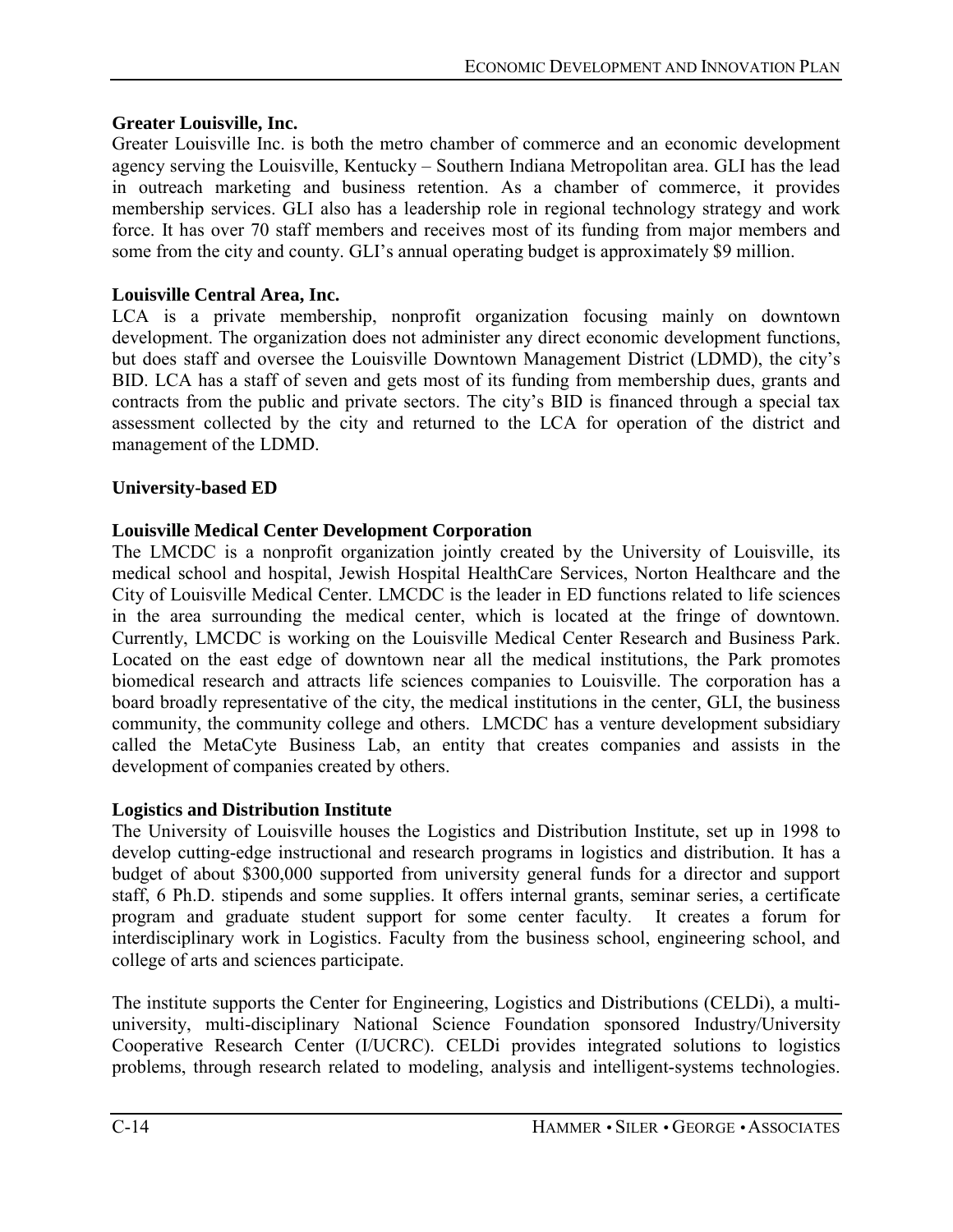The institute also supports the UPS Center for Worldwide Supply Chain Management (UPSi), which provides high quality education, research and development in the field of supply chain management.

# **iTRC Ideas to Action Incubator**

The iTRC (Information Technology Resource Center) Ideas to Action Incubator began in 1994 to provide support for high growth potential technology-focused new ventures. The incubator's budget is \$300,000 per year and is funded by the Kentucky Office for the New Economy. The program offers furnished office space, high speed Internet access, shared office equipment, counseling, and mentoring by staff, faculty, and volunteers. The incubator is at 95% capacity with twelve clients in the program. There are 3 staff members plus 3 part-time interns. Ideas to Action is currently in negotiations with MetaCyte to manage the program.

# **iTRC Net IT R&D Lab**

The lab began operating in 2003 to provide a low cost vendor-neutral Information Technology test lab for research and development. The budget is \$500,000 per year and funding comes from the Kentucky Office for the New Economy. iTRC Net just started operating. It is providing IT services to several clients on continual retainer and will be starting a statewide marketing program in early 2004.

# **University of Louisville Office of Technology Development**

OTD operates under the Vice Provost for Research and supports efforts to transfer university research into commercial products and applications. In full service since 2001, OTD helps identify saleable innovations developed at U of L, protect the discoveries with patents and develop ideas into startups or sell them to established firms. The Budget for FY '04 is just under \$900,000 with about half ear-marked for patent and legal expenses. Significant accomplishments thus far are licenses that led to the formation of several local startup companies including Aptamera, Inc., Vitatech, LLC and Strategic Health Systems, LLC. OTD employs six staff, four of which are professional.

# **Minerva Ventures**

Minerva Ventures is the University of Louisville's \$3 million venture capital fund. It provides both business assistance and capital to university researchers who wish to commercialize their ideas. The services including financing, strategic planning, and management advice give Louisville faculty, staff, and students the best chance to bring their innovations to marketplace. Minerva has made four investments two in bio-tech companies, one in a software company, and one in a company that publishes commercially viable books written by university faculty and staff. Investments total \$650,000.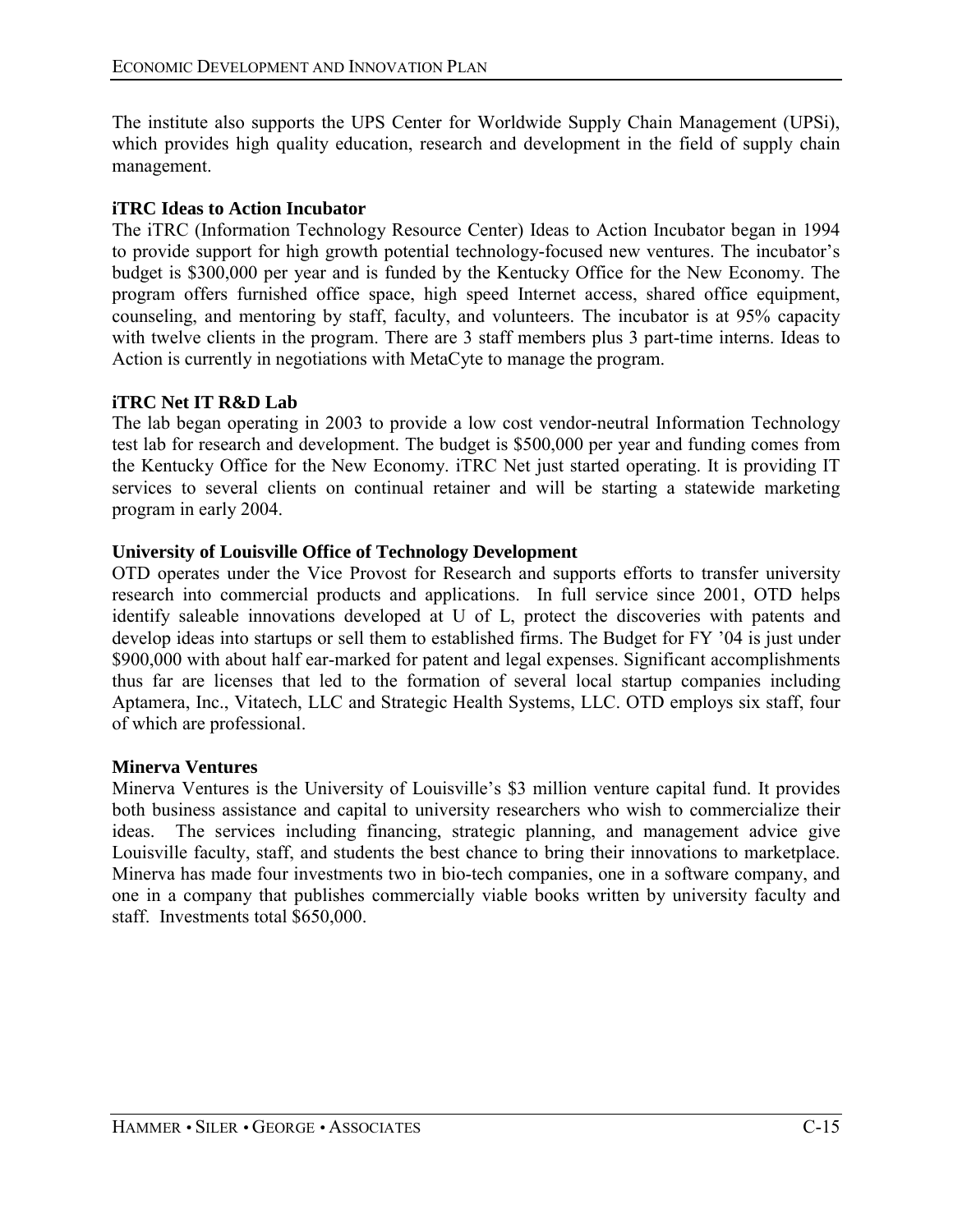| Louisville, KY                                  |                                                      |                                       |
|-------------------------------------------------|------------------------------------------------------|---------------------------------------|
| Population                                      | 256,420 (Central city 2000)                          |                                       |
| <b>Metro Population</b>                         | 1,025,598(MSA 2000)                                  |                                       |
| <b>Major Employers</b>                          | United Parcel Services Inc.                          |                                       |
|                                                 | Ford Motor Co.                                       |                                       |
|                                                 | Norton Healthcare Inc.                               |                                       |
|                                                 | <b>GE Consumer Products</b>                          |                                       |
|                                                 | Jewish Hospital Healthcare Services                  |                                       |
| <b>Port Authority</b>                           |                                                      |                                       |
| Role                                            | <b>Lead Organization</b>                             | <b>Supporting Organization</b>        |
| <b>Business Attraction</b>                      |                                                      |                                       |
| City                                            |                                                      |                                       |
| Region                                          | Greater Louisville Inc.                              |                                       |
| Retention and Expansion                         |                                                      |                                       |
| City                                            |                                                      |                                       |
| Region                                          | Greater Louisville Inc.                              | Metro Development Authority           |
| Downtown Development                            | Metro Development Authority;                         | Louisville Central Area Inc. (LDMD)   |
|                                                 | Downtown Development Corp.                           |                                       |
|                                                 | Inner City Neighborhoods Metro Development Authority |                                       |
| <b>Industrial Development</b>                   | Metro Development Authority                          | Jefferson Riverport International     |
| Technology Development Greater Louisville, Inc. |                                                      | Louisville Medical Center Development |
|                                                 |                                                      | Corporation (life sciences)           |

### **NORTHWEST INDIANA**

Northwest Indiana is a large geographical and densely populated area. There are numerous cities, towns and counties in the region, each participating in local economic development efforts. The cities of Gary, East Chicago, Munster, Griffith, Hobart, Crown Point, Dyer, Merrillville and Hammond represent approximately 400,000 people. Lake, Porter, LaPorte, Jasper, Newton, Pulaski, and Starke counties also occupy portions of what is designated as Northwest Indiana. These seven counties account for approximately 821,000 people.

### **Gary Urban Enterprise Association, Inc.**

The Gary Urban Enterprise Association (GUEA) was formed in 1985 to manage the Gary enterprise zone, designated by the State of Indiana. The zone covers three square miles and includes residential, industrial and commercial sites. GUEA offers several tax and financial incentives to affect the cash flow positions of zone businesses and improve their access to capital. Additional GUEA programs include business retention, expansion and attraction, resident education, capacity building and employment, land assembly and development, and neighborhood planning and development.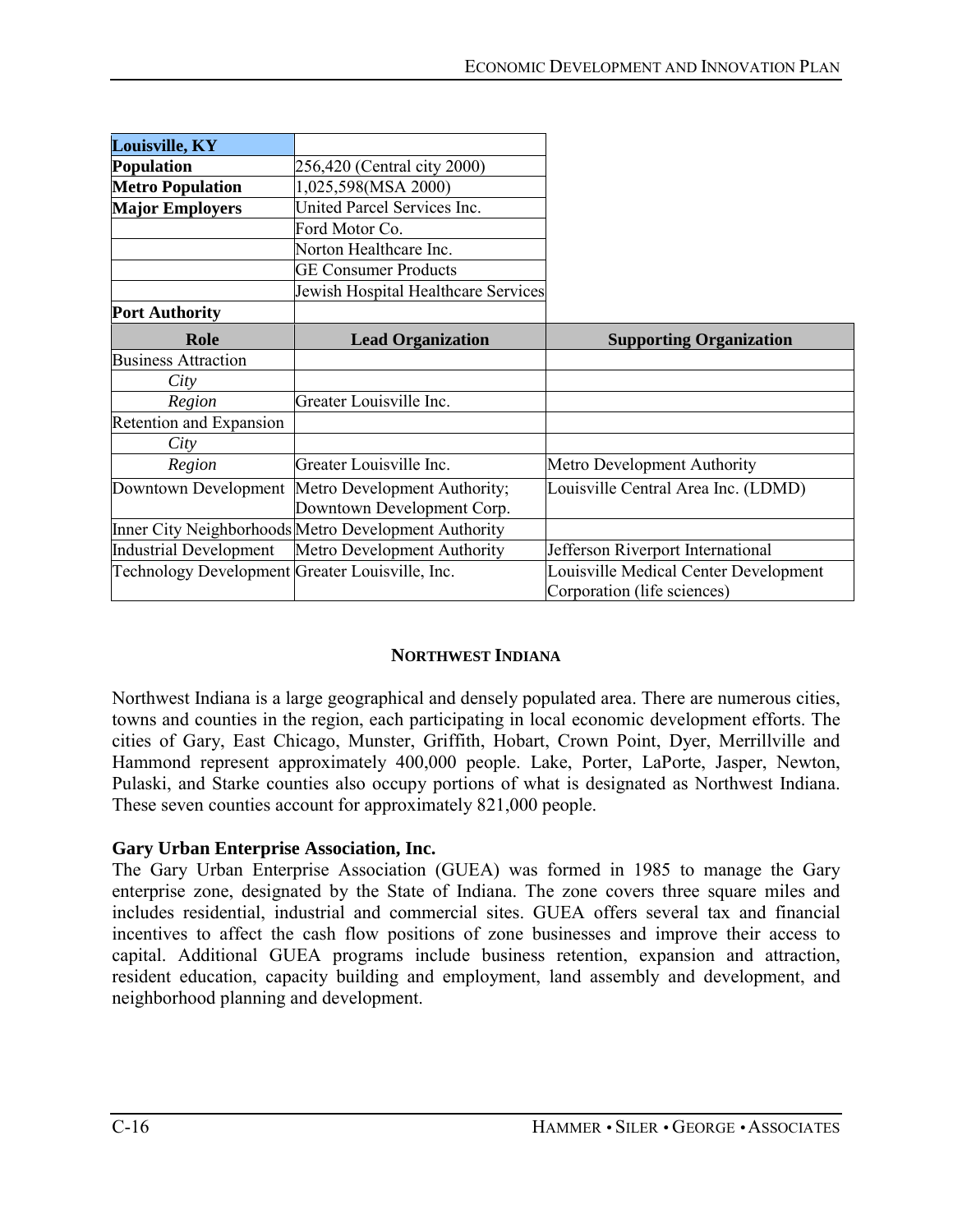# **Gary Chamber of Commerce**

The Gary Chamber of Commerce provides a number of programs that help attract and maintain industrial and commercial businesses. The chamber participates in overall community marketing efforts, infrastructure projects and the provision of human resources assistance. GCC programs include management and technical support to small business, information services, workshops and seminars, community newsletters and business-to-business events. The chamber has a staff of 3 and a 31-member board of directors from the business and leadership community. Funding comes primarily from membership dues and sponsorships.

# **City of East Chicago Dept. of Planning & Business Development**

The planning department provides information and assistance to the public regarding the City's planning processes and development requirements. The department conducts land use, zoning, and environmental design analyses for all developmental applications; ensures consistency with codes, ordinances and policies; and directs grant programs. The department also staffs and advises the Planning Commission, the Technical Review Committee and the Board of Zoning Appeals. The department has five staff.

### **Northwest Indiana Business Development Corporation**

The City of East Chicago is also affiliated with the Northwest Indiana Business Development Corporation. The NIBDC is a nonprofit organization that facilitates the expansion of existing businesses and attraction of new businesses in Lake County. The corporation runs three assistance programs, which include the East Chicago Revolving Loan Fund, the Three City Revolving Loan program and the SBA Section 504 Loan Program. The EC RLF only assists businesses located in East Chicago while the Three City Revolving Loan Fund assists businesses in East Chicago, Gary, and Hammond. The NIBDC also provides assistance to small businesses seeking financing. This organization has two staff that works directly with the city's planning department.

### **Lakeshore Chamber of Commerce**

The Lakeshore Chamber of Commerce began operating in June 2001. It services the communities of East Chicago and Hammond. This organization is relatively new and does not currently offer any substantial assistance programs. The organization currently has three staff and a 30-member board of directors.

### **Hammond Development Corporation**

The Hammond Development Corporation is a not-for-profit economic development corporation focusing on new business investment and workforce development issues in the City of Hammond. The organization has a 20-member board of directors. The corporation offers a number of services including technology seminars, business start-up workshops, the Business Builders Network and general assistance for businesses in the city.

### **Northwest Indiana Forum, Inc.**

The Northwest Indiana Forum, Inc. is a regional economic development organization representing the counties of Lake, Porter, LaPorte, Jasper, Newton, Pulaski, and Starke. The Forum provides site location assistance to companies planning new or expanded facilities.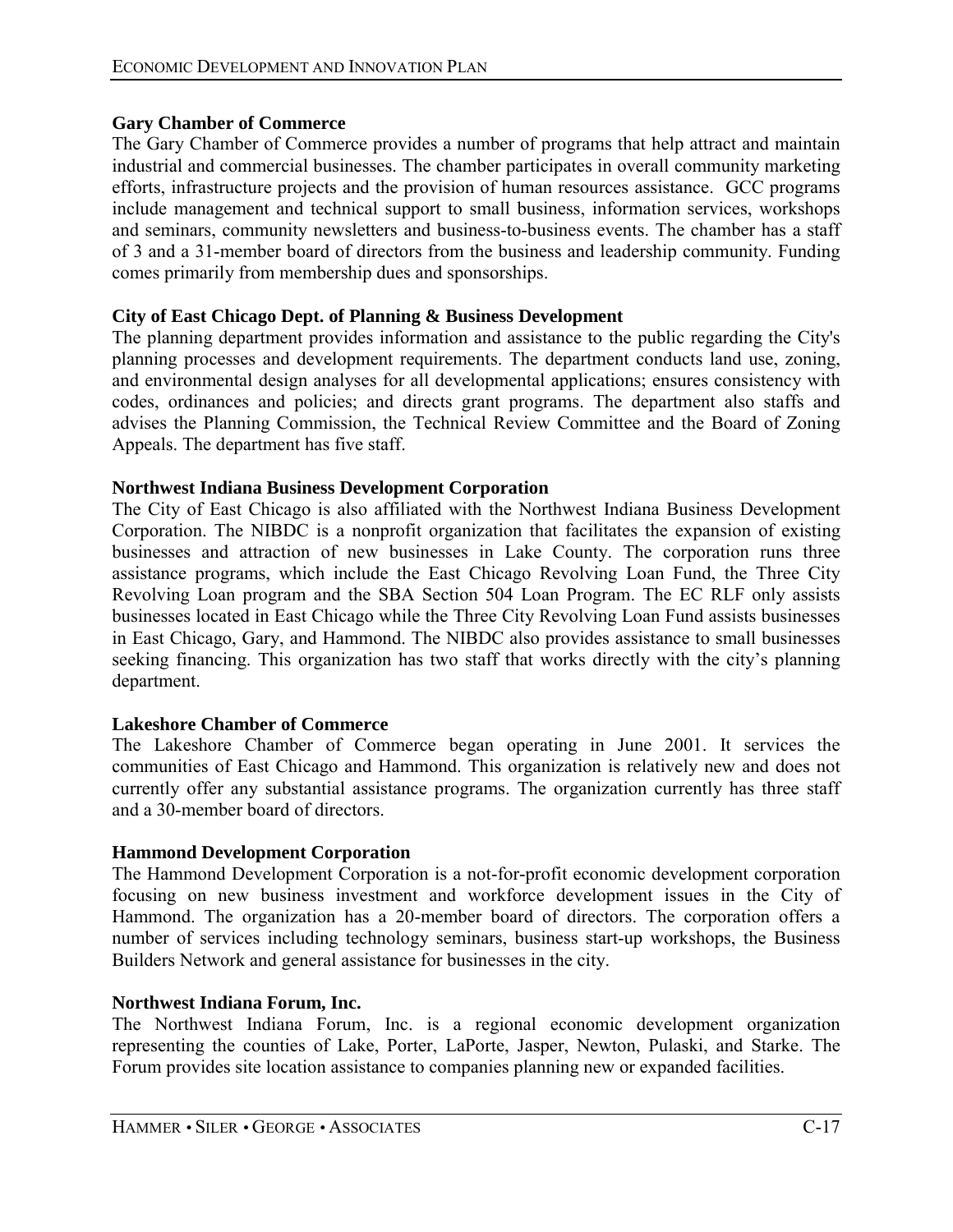# **PITTSBURGH, PA**

Pittsburgh is located in southwestern Pennsylvania where the Allegheny and Monongahela rivers meet to form the Ohio. The city has a population of 334,563 (2000) and covers over 55 square miles. The Pittsburgh region (pop. 2,358,695) includes ten counties: Allegheny, Armstrong, Beaver, Butler, Fayette, Greene, Indiana, Lawrence, Washington and Westmoreland. Pittsburgh is home to seven Fortune 500 companies and five Business Week Global 1,000 companies. A nine-member City Council governs the city, each member representing one council district.

## **Pittsburgh Regional Alliance**

Established in 1995, the Pittsburgh Regional Alliance is a not-for-profit organization, serving the ten-county region in Pittsburgh. The agency performs outreach-marketing activities and takes the lead in business retention and expansion for the region's largest corporations. The agency also covers some global investment functions through established international partnerships. Of its \$6 million budget, 15% comes from the state, 20% from foundations, and 65% from the private sector. The PRA spends approximately 15% of its budget on business retention activities. The Alliance has 28 staff and is affiliated with the Allegheny Conference for Community Development.

# **Allegheny Conference for Community Development**

The Allegheny Conference for Community Development is a private, nonprofit organization that was founded in 1944. A private sector leadership group with a private board, the agency provides resources to businesses in the ten-county region. In late 2002, the agency launched "3 Rivers: One Future," a three-year plan to generate 50,000 net new jobs and secure \$1 billion in new private and public investment in southwestern Pennsylvania by the end of 2005. The Allegheny Conference has 19 staff members and a \$6 million operating budget.

# **Urban Redevelopment Authority of Pittsburgh**

The Urban Redevelopment Authority (URA) of Pittsburgh is active in inner-city housing and commercial revitalization. The Business Development Center (BDC) of the URA utilizes several revolving loan funds to provide below-market interest gap financing for: the acquisition of land, building construction and rehabilitation, equipment, leasehold improvements, and working capital. The BDC also provides tax-exempt fixed-asset financing for qualified manufacturing companies. Additionally, the BDC administers the Citywide Mainstreet Program and the State's Enterprise Zone Program. The agency has 104 employees and a \$6.6 million administrative budget. Most of its budget comes from federal, state and city government. Additional support is from the U.S. Department of Housing and Urban Development, the Pennsylvania Department of Community and Economic Development, and the Pennsylvania Department of Commerce.

# **Pittsburgh Economic and Industrial Development Corporation**

The Pittsburgh Economic and Industrial Development Corporation (PEIDC), managed by the URA, acts as the City of Pittsburgh's industrial development corporation for real estate development. With this designation, the PEIDC is able to purchase real estate for development, sale or lease, and obtain private and public financing including low-interest PIDA loan from the State for industrial real estate renovation and construction. The PEIDC is a membership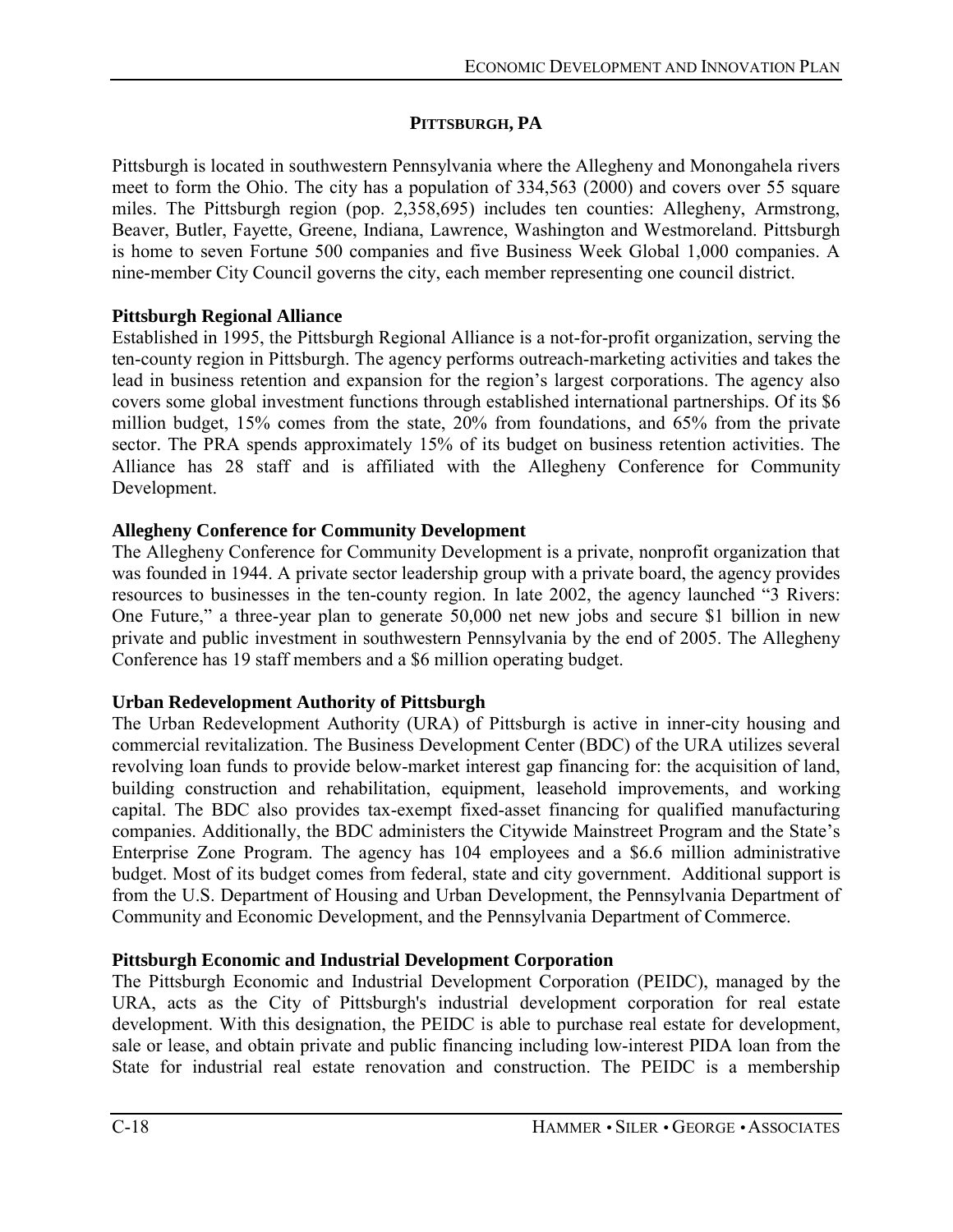organization with a nine-member board of directors. Representatives from the City Council, the Mayor's Office, local major banks, community development corporations and regional economic development organizations make up the current board.

## **Regional Industrial Development Corporation of Southwestern Pennsylvania**

The Regional Industrial Development Corporation, established in 1955, is a private, nonprofit organization. The agency focuses on city and regional industrial park development projects, as well as free standing projects and foreign-trade zones. The agency administers the Pennsylvania Industrial Development Authority (PIDA) loans, which may be used for land and building acquisition, site development expenses and tenant improvement costs. The organization has 25 staff.

# **The Port Authority of Allegheny County**

The Port Authority of Allegheny County is a state agency that runs the shipping port and oversees economic development activities around the port. The agency's latest achievement is the East Busway Extension, which opened in June 2003 and enables Port Authority to provide bus rapid transit along the 9.1 miles of exclusive East Busway.

## **The Allegheny County Airport Authority**

The Allegheny County Airport Authority operates both the Pittsburgh International and the Allegheny County airports. The Authority oversees all aspects of airport operations including new development, environmental issues, and airline and tenant management as well as airfield operations. It has a largely private board of directors and employs over 400 people.

### **Pittsburgh Technology Council**

The PTC was created in 1983 to act as the principal point of contact for four primary clusters of technology development: information technology, biomedical technology, advanced manufacturing/materials and environmental technology. This organization offers a number of services and programs including business development assistance, cost-saving plans, workforce placement, knowledge sharing forums and educational programs. There are currently 1,500 member companies, which makes it the largest trade association of its kind in the county. The council has a 45-member board.

### **Pittsburgh Venture Capital Association**

The PVCA's mission is to catalyze venture investment and entrepreneurial activity in Western Pennsylvania. A membership organization founded in 1982, it is the leading voice of private equity investors in the region. The PVCA has programs to facilitate deal flow, encourage investor collaboration, and foster relationships with service providers. PVCA also hosts promotional events, fairs, and awards ceremonies. Staff is one executive director and an elevenmember board. Funding comes primarily from membership dues.

### **Innovation Works**

Innovation Works is a publicly funded venture capital organization that invests in technology startups in Southwestern Pennsylvania. It provides access to risk capital, business expertise, and third party resources to give start-up companies the best chance to attract additional capital. It is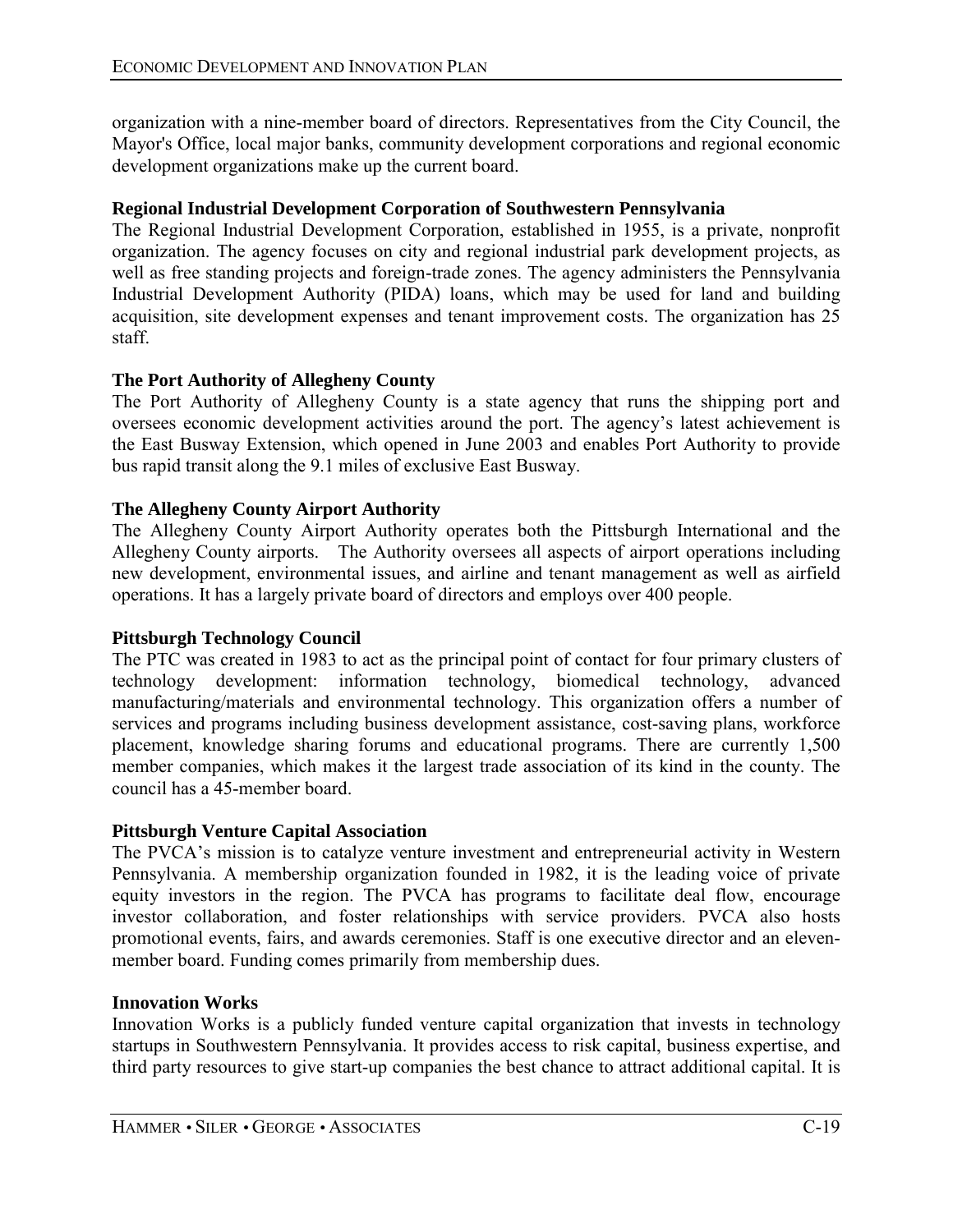one of four regional centers in the Ben Franklin Partnership. The Pennsylvania General Assembly created the BFP in 1982 and re-authorized it as the Ben Franklin Technology Development Authority in 2001. The partnership links public, private, and educational resources to ensure technology companies have efficient access to capital, expertise, and resources.

### **University-based ED**

### **Institute for Entrepreneurial Excellence**

The University of Pittsburgh's Institute for Entrepreneurial Excellence focuses on management education programs for leaders of established businesses in the region. It houses the Small Business Development Center (SBDC), established in 1979, which is dedicated to helping startup and existing businesses in southern Pennsylvania. The university's SBDC provides funding and research assistance for technology-based companies with its Small Business Innovation Research (SBIR) and Small Business Technology Transfer (STTR) programs. The Community Outreach Partnership Center program provides learning opportunities for self-employment and start-up businesses. In addition, the SBDC offers consulting services, research, product development, international trade, environmental management, and government marketing.

### **Carnegie Mellon University Center for Economic Development** (CED)

Established in 1987, the CED is an applied research center designed to leverage academic resources to better understand key regional economic development issues. The Center is an affiliation of Carnegie Mellon's H. John Heinz III School of Public Policy and Management. Some of the Center's current projects include System Synthesis  $-$  Regional Economic Development Study, a study to benchmark how different regions organize the delivery of economic development services and the Regional Technology Policy Group, an effort to unite the key organizations behind the region's technology development industry.

# **Mellon-Pitt Carnegie Corporation**

MPCC is the joint economic development office for the University of Pittsburgh and Carnegie Mellon University, currently headed by Donald Smith. Smith has also led the Life Sciences and Digital Greenhouses, public-private partnerships founded by the University of Pittsburgh, Carnegie Mellon University, UPMC Health System, the Commonwealth of Pennsylvania and its regional foundation community. The Greenhouses invest in and support regional companies in their respective fields.

## **University of Pittsburgh Office of Technology Management**

Formed in 1996, the Office of Technology Management (OTM) is responsible for the protection, management and commercialization of intellectual property for the University of Pittsburgh. Pitt conducts over \$513 million in sponsored research annually. This research activity generates approximately 110 invention disclosures on an annual basis, which are evaluated by the OTM in conjunction with the University Technology Transfer Committee for technical merit and market and patent potential. The OTM supervises the preparation of roughly 40 new patent applications from this portfolio and develops commercialization strategies for these patent-pending technologies and for a number of additional non-patented technologies. The office has six professional staff and five support staff.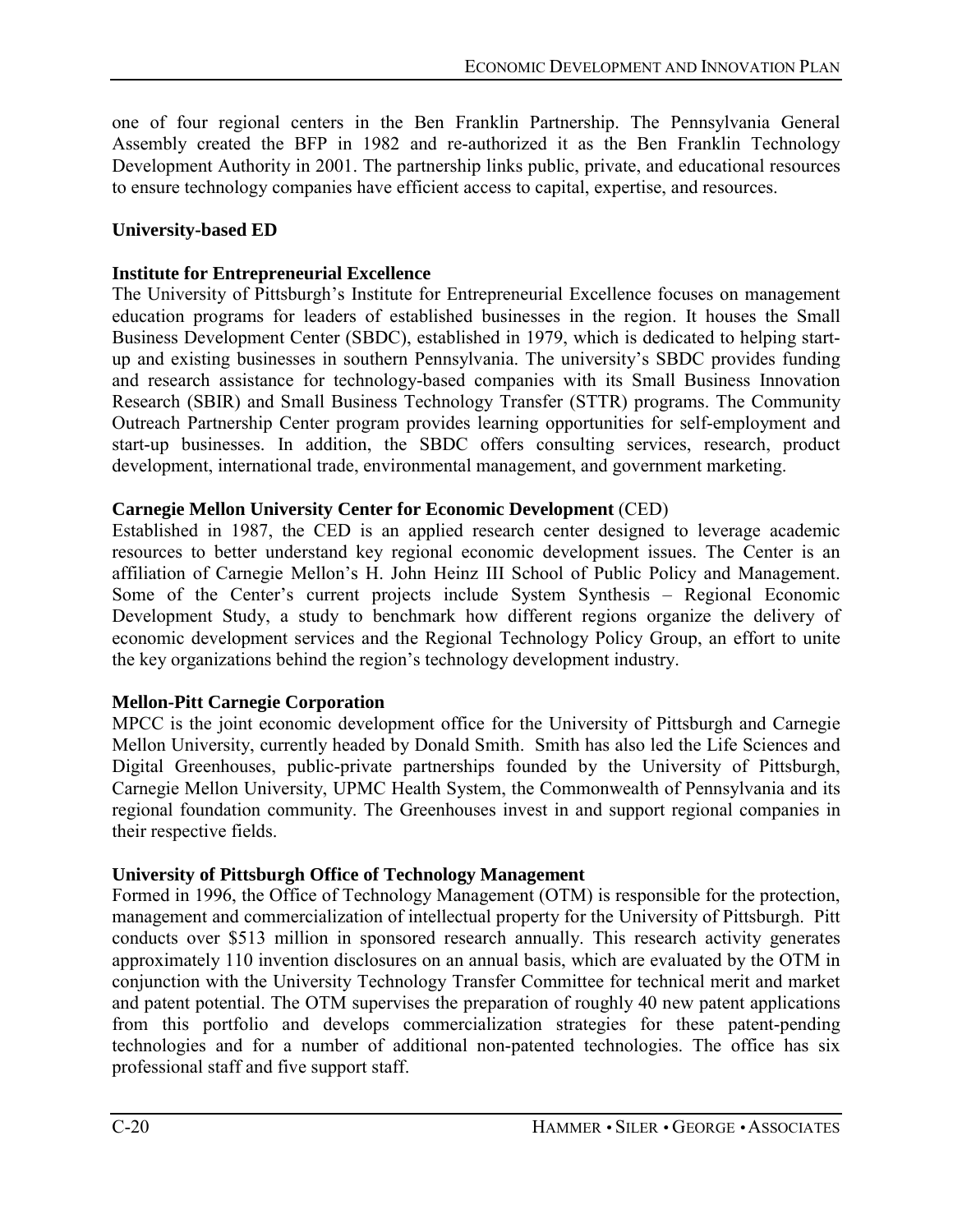| Pittsburgh, PA                |                                                |                                      |
|-------------------------------|------------------------------------------------|--------------------------------------|
| Population                    | 334,563 (Central City 2000)                    |                                      |
| <b>Metro Population</b>       | 2,358,695 (MSA 2000)                           |                                      |
| <b>Major Employers</b>        | <b>UPMC Health System</b>                      |                                      |
|                               | <b>U.S. Government</b>                         |                                      |
|                               | Commonwealth of Pennsylvania                   |                                      |
|                               | University of Pittsburgh                       |                                      |
|                               | West Penn Allegheny Health System              |                                      |
|                               | US Airways Group Inc.                          |                                      |
|                               |                                                | <b>Port Authority Services</b>       |
| <b>Port Authority</b>         | The Port Authority of Allegheny County         | Runs the Shipping Port               |
|                               | The Allegheny County Airport Authority         | Runs the 2 Airports                  |
| Role                          | <b>Lead Organization</b>                       | <b>Supporting Organization</b>       |
| <b>Business Attraction</b>    |                                                |                                      |
| City                          |                                                |                                      |
| Region                        | Pittsburgh Regional Alliance                   |                                      |
| Retention and Expansion       |                                                |                                      |
| City                          | Urban Redevelopment Authority of Pittsburgh    |                                      |
| Region                        | Pittsburgh Regional Alliance                   | Allegheny Conference for             |
|                               |                                                | <b>Community Development</b>         |
| Downtown Development          | Urban Redevelopment Authority of Pittsburgh    |                                      |
| Inner City Neighborhoods      | Urban Redevelopment Authority of Pittsburgh    |                                      |
| <b>Industrial Development</b> | Regional Industrial Development Corporation of | <b>Urban Redevelopment Authority</b> |
|                               | Southwestern Pennsylvania                      | of Pittsburgh (PEIDC)                |
| <b>Technology Development</b> | Pittsburgh Technology Council                  |                                      |

### **SYRACUSE, NY**

Syracuse (pop. 147,306) is located in the center of New York, approximately 40 miles south of Lake Ontario. The Syracuse Metropolitan Statistical Area (pop. 732,117) is a 3,400-square-mile land area composed of four counties Cayuga, Madison, Onondaga and Oswego. The City, located in Onondaga County, is the region' s major metropolitan center. It is appropriately called the Crossroads of New York State because it is centrally located and the state's two major interstate routes, I-90 and I-81, intersect here. Beyond Syracuse, the principal population centers of the MSA are cities of Oswego and Fulton in Oswego County, Oneida in Madison County and Auburn in Cayuga County.

### **City of Syracuse Office of Economic Development**

The Office of Economic Development concentrates on business relocation, expansion and improvement within the City of Syracuse. Its primary services include low-cost, permanent financing for business development, site referrals, job training and referral, and regulatory and permit assistance. In 2002, the City was among one of seven cities in the state that received a Federal Empowerment Zone designation. The City also has an Empire Zone that provides tax credits and incentives to qualified zone certified businesses.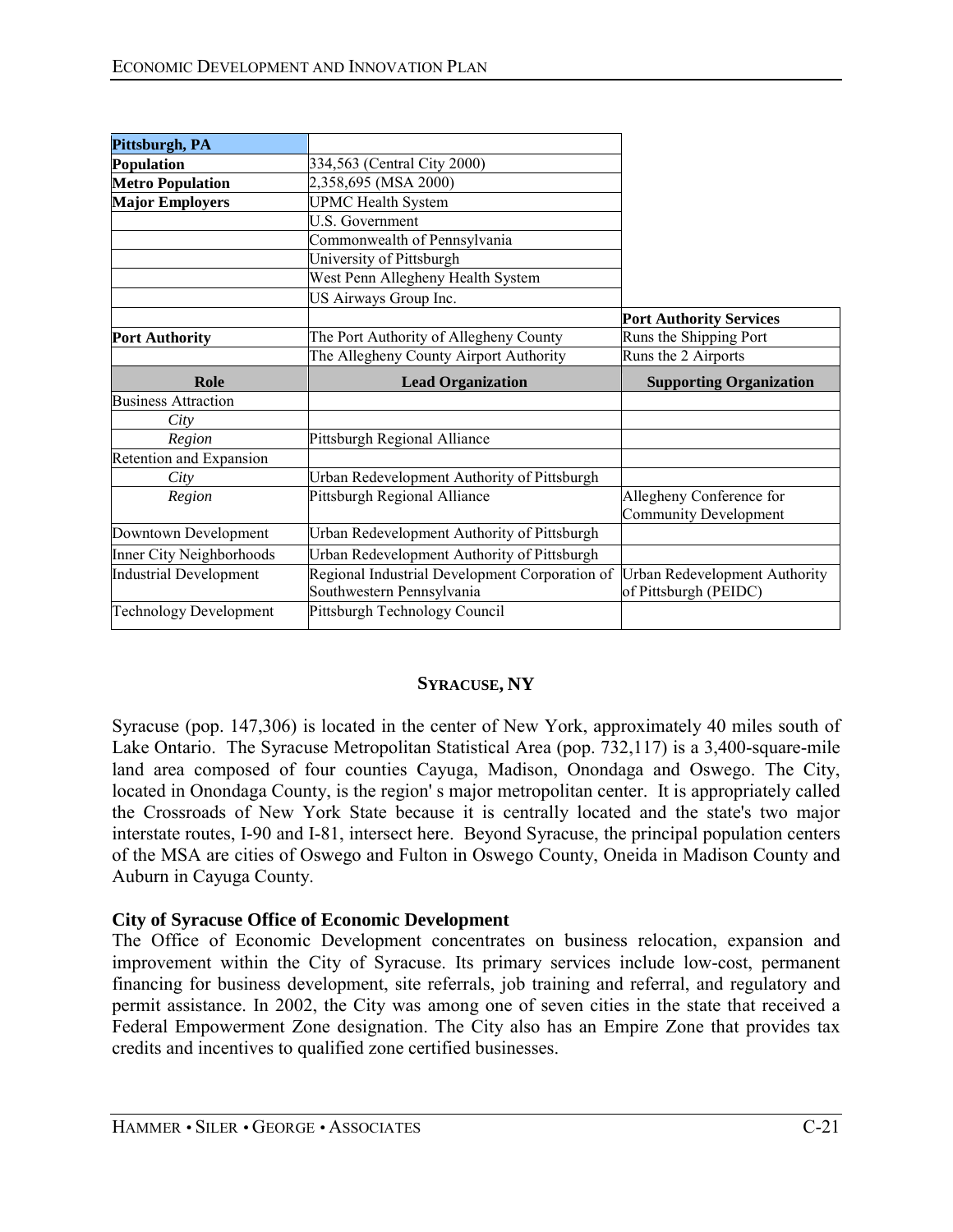## **The Greater Syracuse Chamber of Commerce**

The Greater Syracuse Chamber of Commerce focuses on membership services, business attraction and business retention and expansion for both the city and central New York region. The chamber offers a number of services that directly affect economic development efforts in the region. These services include the Greater Syracuse Economic Growth Council, the Entrepreneurial Council, the Central New York Regional Compact and the Greater Syracuse Business Development Corporation (GSBDC).

### **The Metropolitan Development Association**

The MDA is a not-for-profit organization that focuses on business attraction, retention, and expansion in the central New York region. It also provides business planning and research services. The MDA has seven staff members and a 50-member board of directors.

## **Greater Syracuse Economic Growth Council**

The Growth Council includes over 20 organizations involved in economic development in central New York. Council members and "Working Partners" meet regularly to address job retention and creation in the greater Syracuse area. The Working Partners are the entities that make up the core of the council. They include Verizon, CNY Regional Planning and Development Board, CNY Works, City of Syracuse, Empire State Development, Greater Syracuse Chamber of Commerce, Lakefront Development Corporation, Metropolitan Development Association, Niagara Mohawk, Onondaga County Industrial Development Agency, U.S. Small Business Administration and the Technology Development Organization.

### **Onondaga County Industrial Development Agency**

The OCIDA was created in 1970 with the Onondaga County Office of Economic Development. The agency provides business attraction and expansion services to firms in Onondaga County. The OCIDA works in conjunction with the Greater Syracuse Economic Growth Council. OCIDA has financed more than 190 projects for over \$1 billion in both tax-exempt and taxable financing. These projects have created or preserved over 26,500 jobs in Onondaga County.

### **Syracuse Industrial Development Agency**

The SIDA works with companies located within the city limits, primarily through taxable and tax-exempt industrial revenue bonds, tax exemptions and flexible development fund loans for major development projects. The SIDA cooperates with the Greater Syracuse Economic Growth Council and the City of Syracuse.

### **Central New York Technology Development Organization**

The TDO is a nonprofit agency based in Syracuse. It is partially funded by the National Institute of Standards and Technology (NIST), the Manufacturing Extension Partnership (MEP) and by the New York State Office of Science, Technology and Academic Research (NYSTAR). The organization provides information and research services for high-tech and manufacturing businesses in Central New York. The TDO has a staff of nine and a board of directors comprised of 30 local leaders, technology business owners and other stakeholders.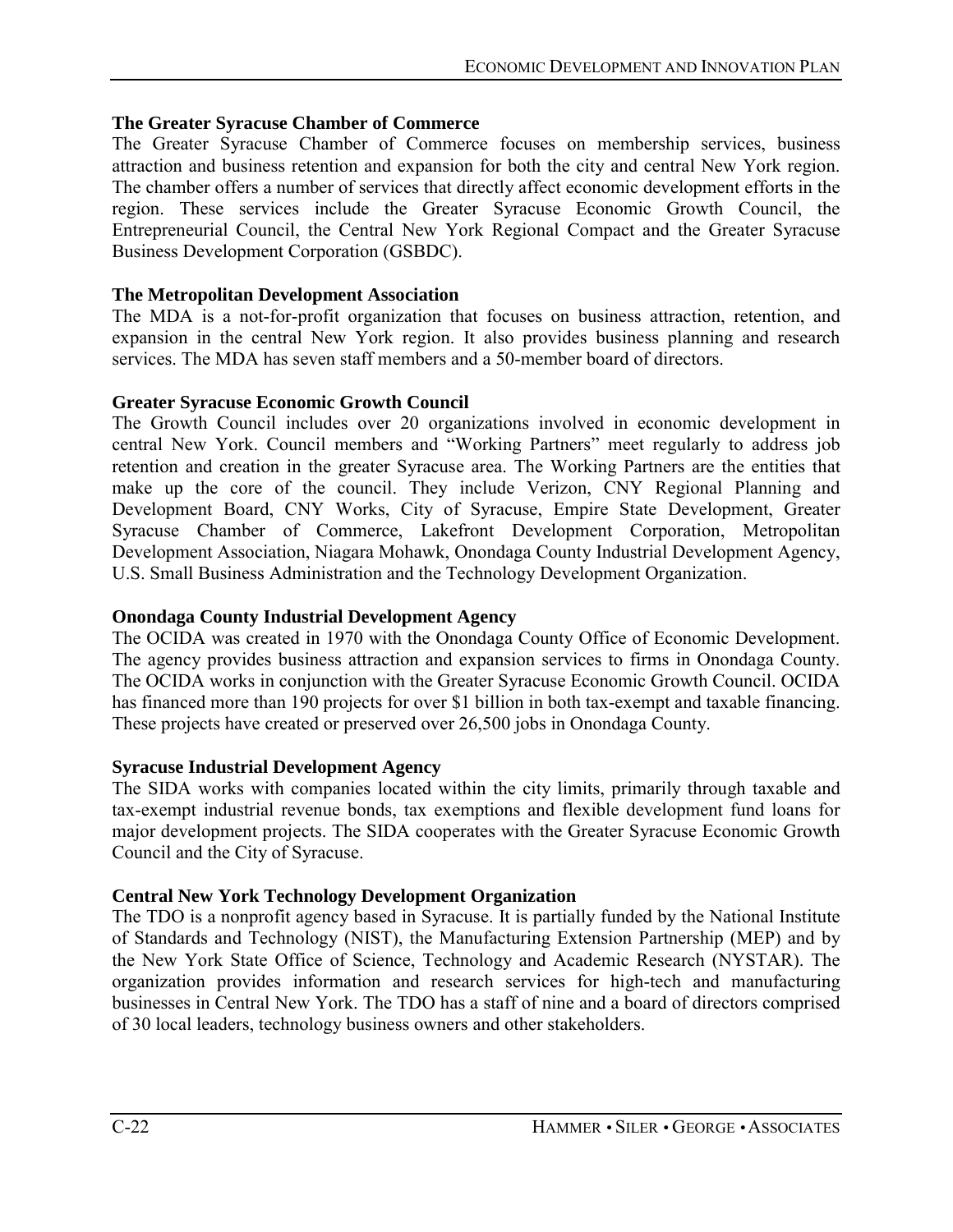#### **Downtown Committee of Syracuse, Inc.**

The Downtown Committee of Syracuse, Inc. is a private, nonprofit downtown management organization, representing all property owners and tenants within the central business district. The City created the organization in 1975 at the request of the private-sector leadership. A special assessment district was created to provide the financial resources necessary to finance downtown development and the creation of new residential neighborhoods in the central business district. The Downtown Committee undertakes programs to improve downtown's image, strengthen its economic base, increase its attractiveness, and provide safe and clean programs. The organization has a staff of ten including three economic development professionals.

#### **University-based ED**

Syracuse University has an important role in economic development activities for the City of Syracuse. The university just started a Center of Excellence in Environmental Systems, a collaborative effort between Syracuse University, the State of New York, the private sector and other academic and research partners. The Center focuses on research and development for environmental systems engineering. In 2002, the State of New York pledged \$37 million in support (out of a \$170 million budget) for the development of this center. The Center also got nearly \$100 million from corporate partners, and \$23 million from research and academic partners. The Center of Excellence is expected to be a catalyst for local high-tech growth and job creation.

Syracuse University also houses the New York State Center for Advanced Technology in Computer Applications and Software Engineering (CASE). CASE conducts applied research in systems assurance, networked and distributed computing, wireless information systems and applied computing. The center also runs an incubator to help venture-ready technology businesses. From 1984 to 2000, CASE received almost \$98 million in support, 42% of which came from corporate partners, 38% from the Federal government, and 20% from the State of New York.

The Onondaga Community College in Syracuse provides workforce training, mainly in the hightech manufacturing field through its Excell Center for Community Education.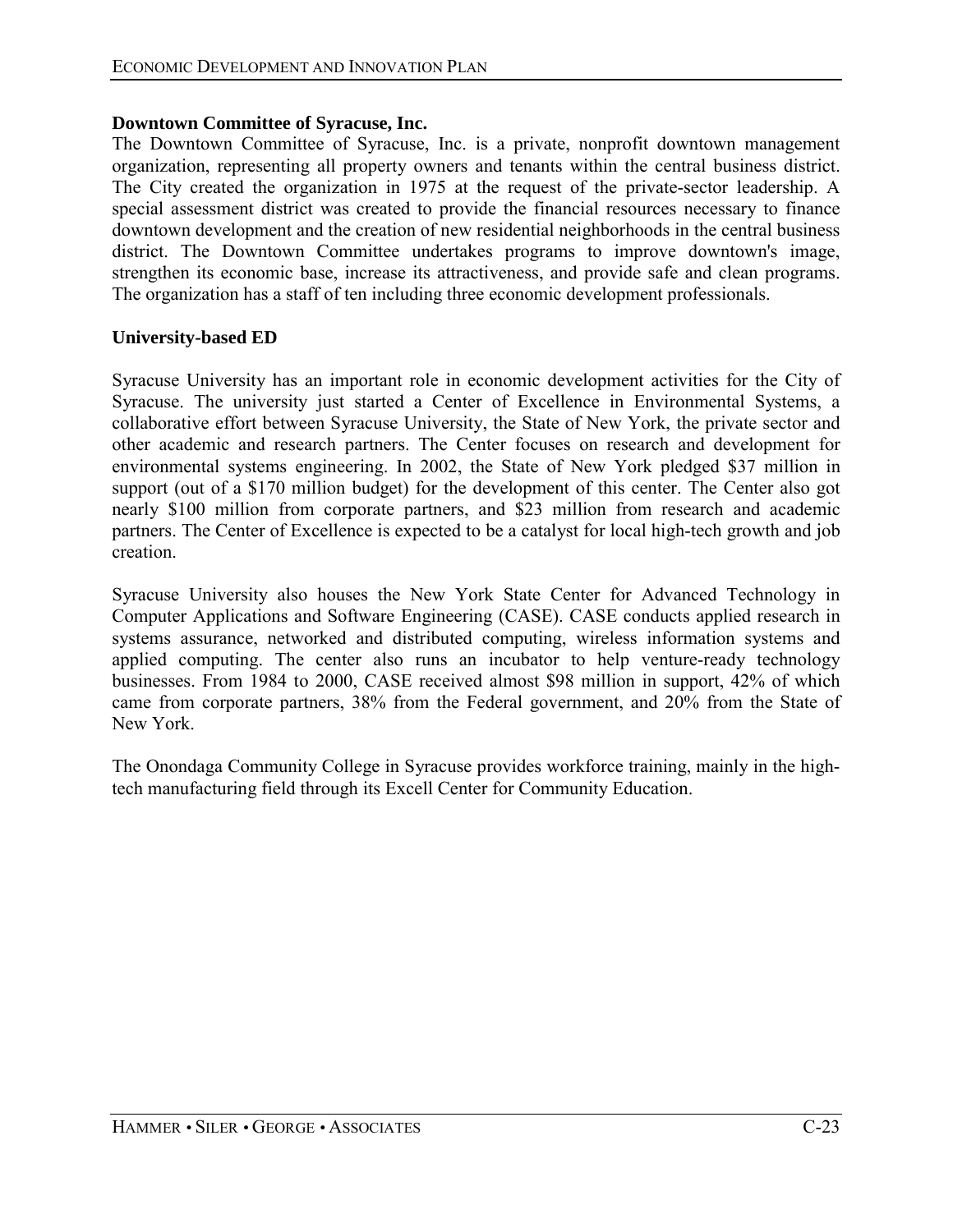| <b>Syracuse, NY</b>           |                                                                                 |                                                                                             |
|-------------------------------|---------------------------------------------------------------------------------|---------------------------------------------------------------------------------------------|
| Population                    | 147,306 (2000)                                                                  |                                                                                             |
| <b>Metro Population</b>       | 732,117 (MSA 2000)                                                              |                                                                                             |
| <b>Major Employers</b>        | <b>SUNY Upstate Medical University</b>                                          |                                                                                             |
|                               | <b>Syracuse University</b>                                                      |                                                                                             |
|                               | St. Joseph's Hospital Health Center                                             |                                                                                             |
|                               | Carrier Corporation                                                             |                                                                                             |
|                               | Niagara Mohawk Power Corporation                                                |                                                                                             |
| <b>Port Authority</b>         | No port authority                                                               |                                                                                             |
| Role                          | <b>Lead Organization</b>                                                        | <b>Supporting Organization</b>                                                              |
| <b>Business Attraction</b>    |                                                                                 |                                                                                             |
| City                          | City of Syracuse's Office of Economic<br>Development                            |                                                                                             |
| Region                        | Onandaga County Industrial Dev. Agency;                                         | Greater Syracuse Chamber of                                                                 |
|                               | Metropolitan Development Association                                            | Commerce                                                                                    |
| Retention and Expansion       |                                                                                 |                                                                                             |
| City                          | Syracuse Industrial Development Agency                                          | City of Syracuse's Office of<br>Economic Development                                        |
| Region                        | Metropolitan Development Association;<br>Onandaga County Industrial Dev. Agency | Greater Syracuse Economic<br>Growth Council; Greater Syracuse<br><b>Chamber of Commerce</b> |
| Downtown Development          | Downtown Committee of Syracuse, Inc.                                            |                                                                                             |
| Inner City Neighborhoods      |                                                                                 |                                                                                             |
| <b>Industrial Development</b> | Syracuse Industrial Development Agency                                          |                                                                                             |
|                               | Central New York Technology                                                     |                                                                                             |
| <b>Technology Development</b> | Development Corporation                                                         |                                                                                             |

# **TACOMA, WA**

Tacoma is the third largest city in Washington. Located in west-central Washington along Puget Sound, it has an area of over 49 square miles and a population of nearly 200,000 (2000). A ninemember City Council governs the city. Two major highways divide Tacoma. Interstate I-5 extends from Canada to the Mexican border and State Highway 16 runs from Tacoma west to the Kitsap Peninsula. The City's Economic Development Department plays a major role in economic development activities in the city.

# **Tacoma Economic Development Department**

The department has over 50 staff and is divided into four divisions: Business Information, Business Development, Culture & Tourism, and Growth Management. The organization provides a range of economic development activities, including business attraction, business retention and expansion, marketing, planning, and public development, as well as historic preservation and tourism. Some of the department's major roles are:

> • Public Outreach Marketing: In late 1999, the department hired Development Counselors International (DCI) to help with the city's marketing plan. Tacoma is now marketed as "America's #1 Wired City."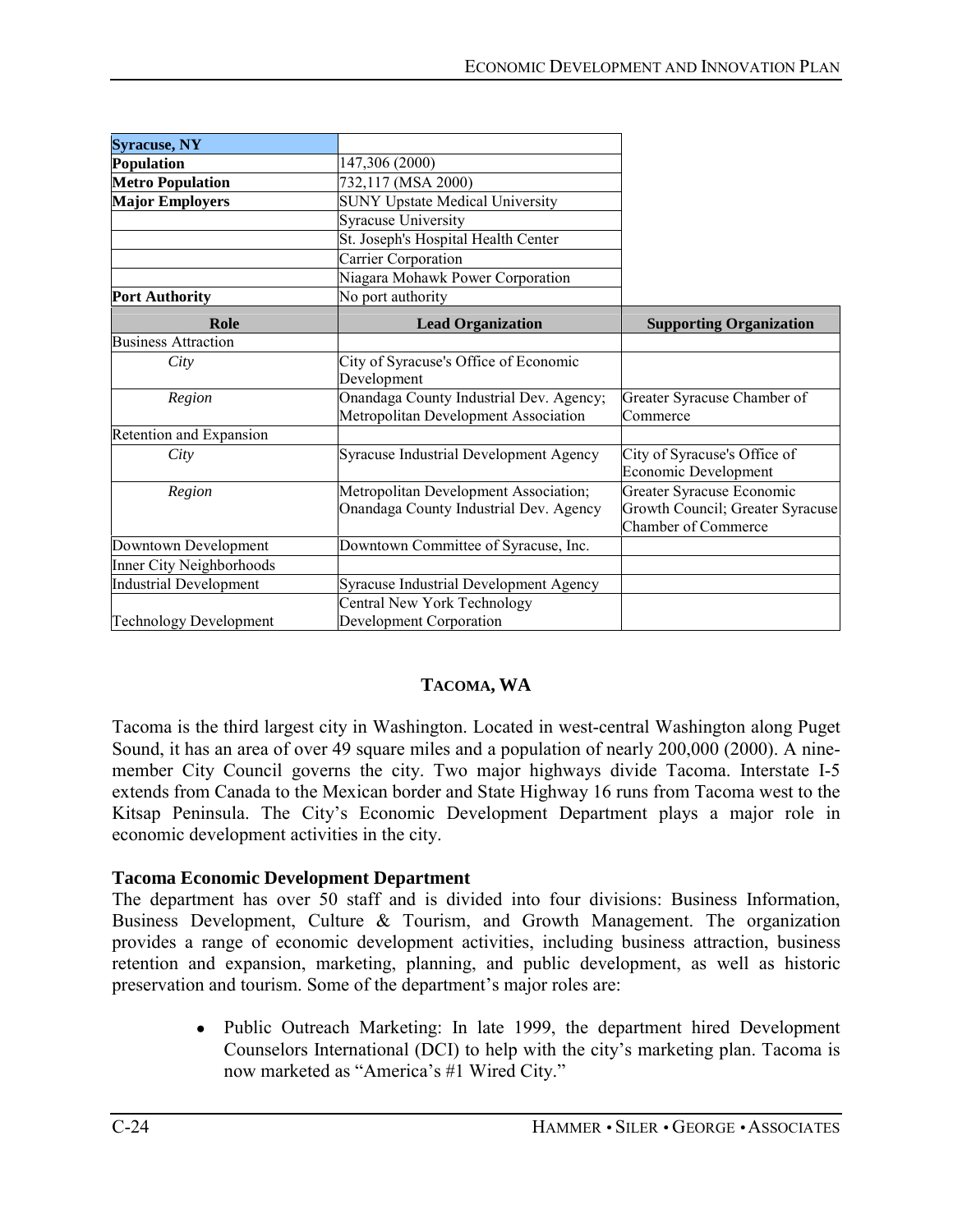- Downtown Development: The department serves as the primary development organization for downtown Tacoma. It carried out a "Destination Downtown" Partnership" to support the light rail effort, which would link their downtown railroad to the Seattle system.
- Inner-city Neighborhoods Development: The department works with neighborhood councils and administers the CDBG program funds. Through the "Main Street" program, the department selected twelve neighborhood business districts, which are achieving considerable success. A majority of the financial support comes from the general fund. Each of these districts has a council and the ìcross-district councilî brings all of these councils together once a month.

# **Economic Development Board of Tacoma/Pierce County**

Established in 1978, the Economic Development Board of Tacoma/Pierce County is a private, nonprofit corporation with a staff of four. Both the public and private sectors fund the organization and a public/private board of directors governs it. Private investments generate approximately 65% of revenue. The remaining 35% is from contracts with public sector partners. The EDB focuses on attracting manufacturing and port-related firms, as well as business retention and expansion. In cooperation with city economic development officials, the EDB is putting together a technology plan. Its anticipated completion date is March 2004.

## **Tacoma-Pierce County Chamber of Commerce**

The Chamber is a not-for-profit organization with 19 professional staff and a 21-member board of directors. Primarily, membership dues fund its operation. In addition to providing membership services, the Chamber coordinates with the Economic Development Board of Tacoma/Pierce County in business retention and marketing efforts.

### **Port of Tacoma**

The Port of Tacoma is an independent, municipal corporation that operates under state-enabling legislation. Created by Pierce County citizens in 1918, the Port has 2,400 acres (972 hectares) that are used for the shipping terminal and for warehousing, distribution, and manufacturing. The Port is located at the edge of downtown Tacoma and has a large area of vacant land for industrial development. The Port of Tacoma is the  $6<sup>th</sup>$  largest container port in the country. The port also administers environmental projects, and plays a considerable role in real estate and industrial development around the port.

### **University-based ED**

# **Institute of Technology at the University of Washington-Tacoma**

The Institute of Technology houses a new computer science program to meet the State's demand for educated tech workers. The program is a joint effort between the public and private sector. It offers bachelors and masters degrees and has an enrollment of approximately 200 students. Funding for the Institute of Technology also comes from a public-private partnership. Significant contributors include the City of Tacoma (\$500K), Pierce County (\$500K), the Port of